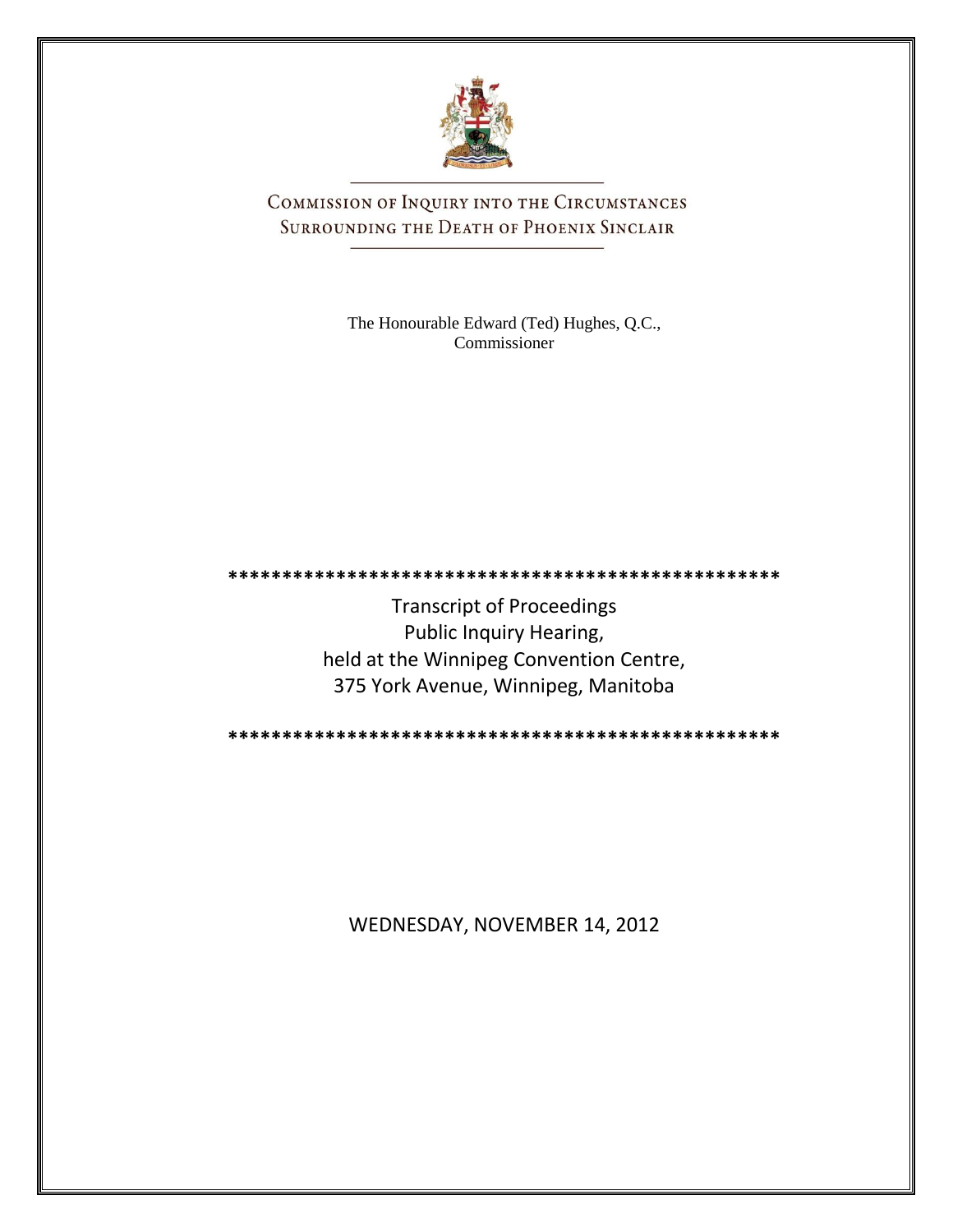# **APPEARANCES**

**MS. S. WALSH,** Commission Counsel **MR. D. OLSON,** Senior Associate Counsel

**MR. G. MCKINNON** and **MR. S. PAUL,** Department of Family Services and Labour

**MR. T. RAY,** Manitoba Government and General Employees Union

**MR. H. COCHRANE** and **MR. K. SAXBERG,** General Child and Family Services Authority, First Nations of Northern Manitoba Child and Family Services Authority First Nations of Southern Manitoba Child and Family Services Authority Child and Family All Nation Coordinated Response Network

**MR. H. KHAN,** Intertribal Child and Family Services

**MR. J. GINDIN** and **MR. D. IRELAND,** Mr. Nelson Draper, Mr. Steve Sinclair**,** Ms. Kimberly-Ann Edwards

**MR. J. FUNKE** and **MS. J. SAUNDERS,** Assembly of Manitoba Chiefs and Southern Chiefs Organization Inc.

**MS. H. VAN IDERSTINE**, for Dr. G. Altman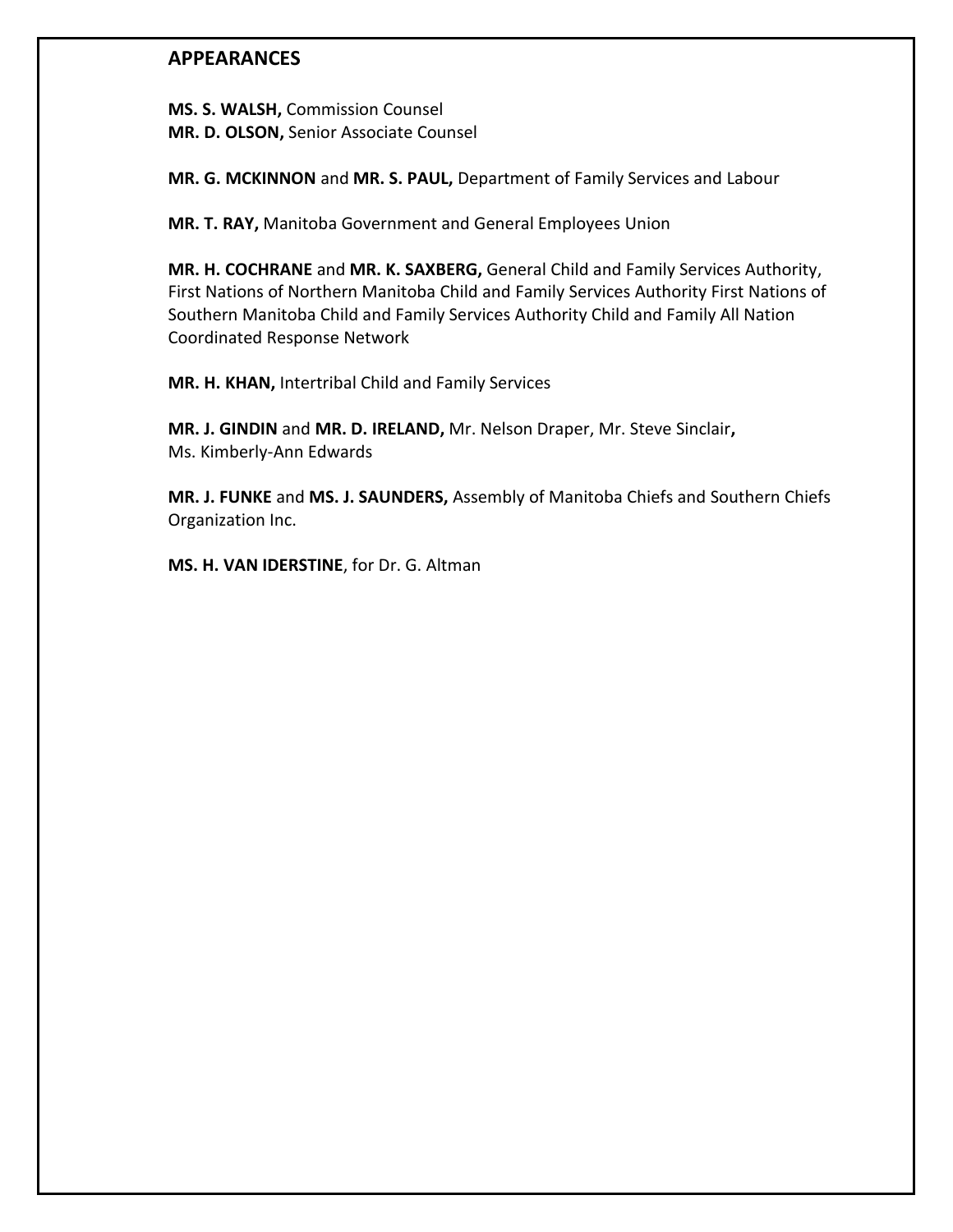PROCEEDINGS NOVEMBER 14, 2012

NOVEMBER 14, 2012

 PROCEEDINGS CONTINUED FROM SEPTEMBER 7, 2012 THE COMMISSIONER: Good morning. 5 MS. WALSH: Morning. THE COMMISSIONER: Nineteen months have passed since the Commission of Inquiry was established by Order in Council. It called for the delivery of my report seven months ago. The fact is, we have heard evidence for only two and three-quarter days. What has occupied the past 19 months is a matter of record, traceable through the various occasions that the Commission has been in session. There have been a number of unexpected turns in

 the road from what both the Attorney General and I contemplated on the one and only time we have been in communication, one with the other, on this matter, namely on March 25th, 2011. The absence of further communication between us is consistent with the preservation of this independence of this Commission of Inquiry.

 The Attorney General was of the view, and I agreed, that a 12-month assignment appeared to be reasonable. It did not turn out to be so.

 The most recent turn in the road was occasioned by an order made on the 7th of September by a justice of the highest court of this province, acting entirely within

 $- 1 -$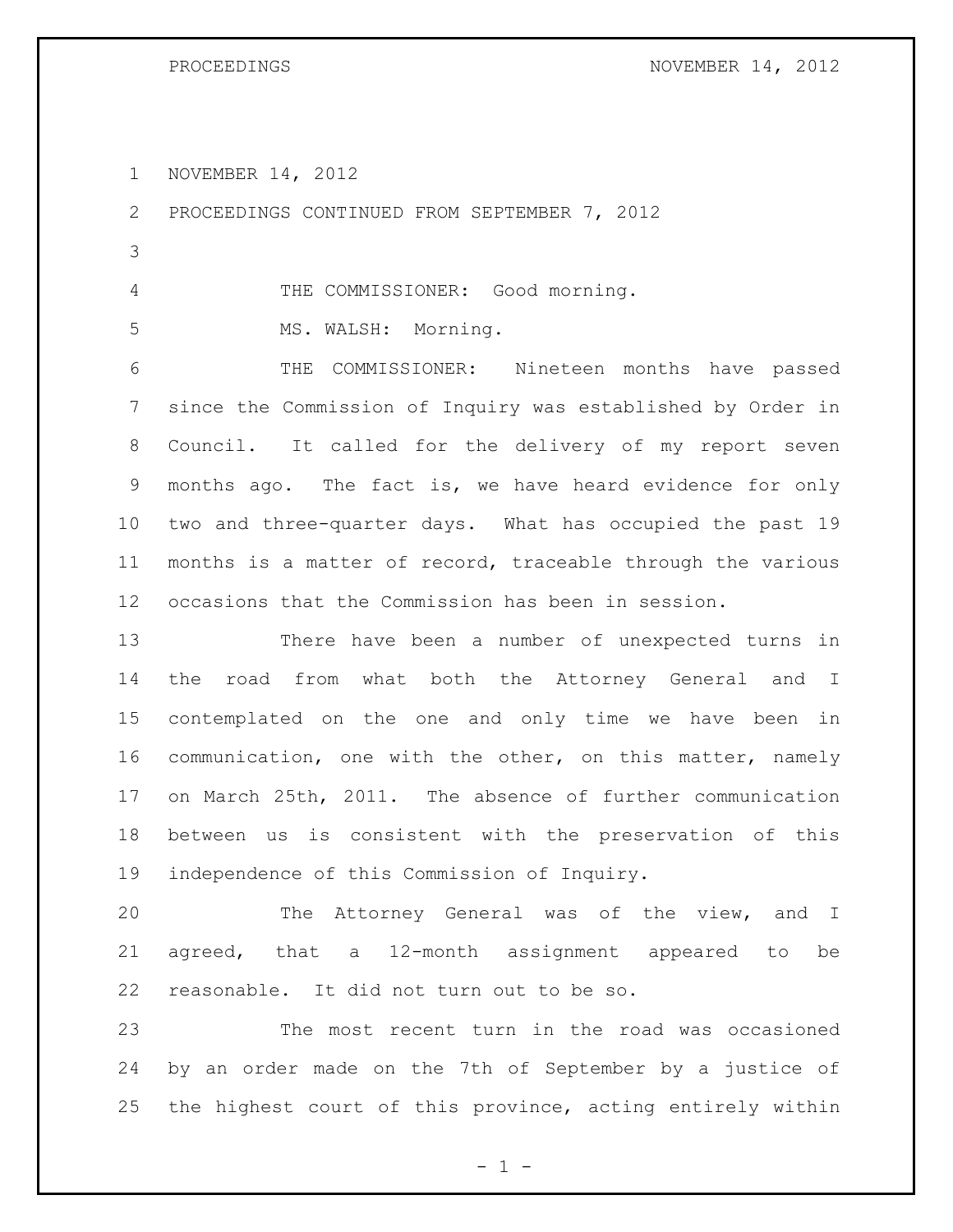PROCEEDINGS NOVEMBER 14, 2012

 the scope of his lawful authority, on a request made to the court by four of the parties with standing before this Commission who share a single grant of standing, directing that all hearings of the Commission be suspended until a sitting by the Court of Appeal could be convened and the contentious matter in issue addressed by a panel of justices of that court. That event occurred on the 9th day of October, last month, and on the 22nd day of October the court gave the green light to the Commission reconvening and proceeding to carry out its assignment.

 On October 29th, Commission counsel and I met with counsel representing all parties and intervenors with standing before the Commission. Together we mapped out a new schedule that would bring us to a conclusion in the shortest possible time, bearing in mind the need to do a thorough review of what is required by the Order in Council and also respecting commitments of participants which required accommodation.

 Provision has been made for the Commission to be in session for 90 days between now and May 31st, 2013, which is scheduled to be the final day of the hearings. Barring further turns in the road and with the cooperation of all participants, that target should be achievable.

 We must be mindful of why we are here. A little five-year-old girl who suffered a tragic death received, or

 $- 2 -$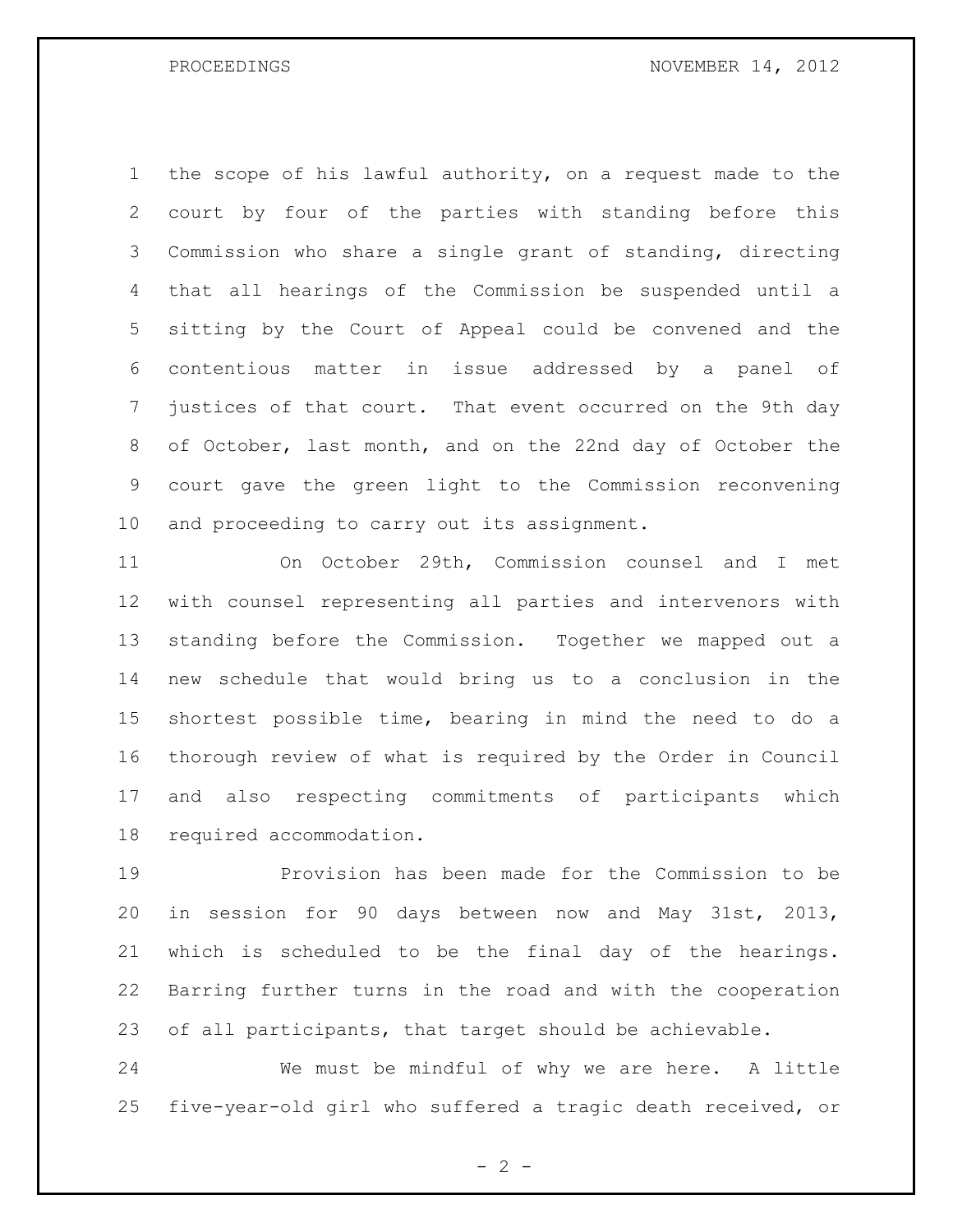whose family received, during her lifetime, child welfare services under the Child and Family Services Act of Manitoba. This Commission is to inquire into the circumstances surrounding her death and, having done so, is charged with making recommendations that will better protect Manitoba children. Let no one lose sight of the fact that that is why we are here.

8 The centre piece of our work, as a lasting memorial to the short life of little Phoenix Sinclair, is the protection of all children, particularly the most vulnerable of them, throughout this province.

12 The importance of proceeding forthwith, hopefully from here on down a straight road, should be obvious to all who have an interest and concern for the wellbeing of children throughout Manitoba.

 This is not a criminal trial. Nobody stands charged with having committed an offence nor is this a civil trial with possible consequences by way of an award 19 of damages. This is an inquiry and an inquiry we must, we must now proceed to do with all possible diligence.

 When I spoke publicly about the anticipated work of the Commission on April the 15th, 2011, I indicated I was conscious of the need for carrying out the assignment as, quote, "economically as possible" consistent with it being, quote, "done properly" unquote.

- 3 -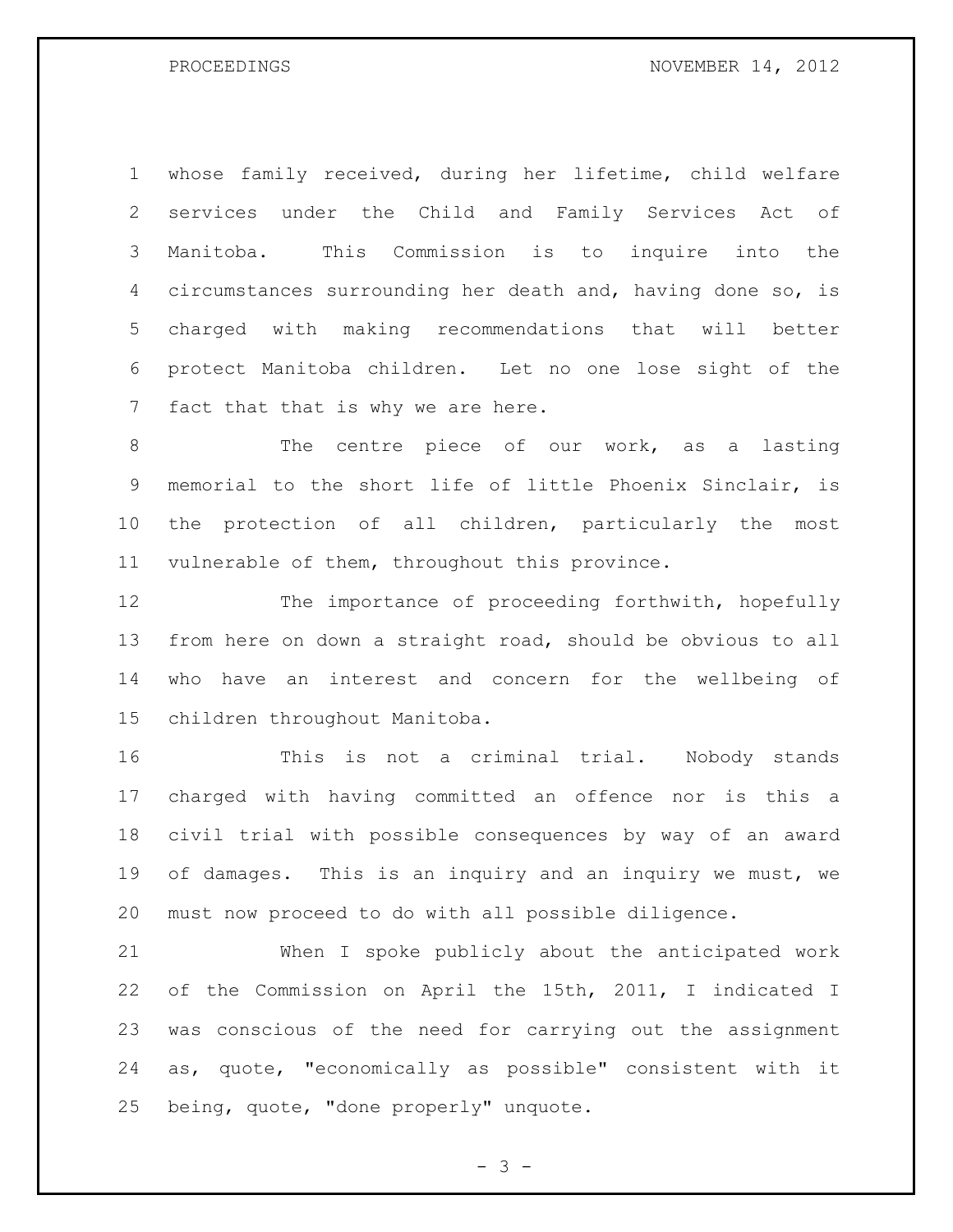It will be apparent to those paying attention to the work of the Commission that the course followed over 3 the last year and a half has been an expensive one, the major burden of which falls on the government, which, besides financing the work of the Commission itself, has made it possible through the availability of a funding formula for someone standing before the Commission to fully participate, which otherwise may have been financially difficult if not impossible for them.

 This will most likely turn out to be one of if not the most expensive public inquiry in the history of this province. The continuing cost of the work of the Commission is a further reason for the need of it proceeding forward forthwith hopefully from here on down the straight road I have referred to.

 Following the arrival of May 31st, 2013 the preparation of my report will be the remaining task. When it was obvious that I could not meet the deadline of March 30th, 2012, I asked for and received an extension until March 30th, 2013. I will today request a further extension for the delivery of my report until September 30th, 2013, which is four months after the anticipated date of the closure of the hearings. If the task can be completed at an earlier date, that will certainly be done, but at this point in time, the time table I had indicated appears to be

 $- 4 -$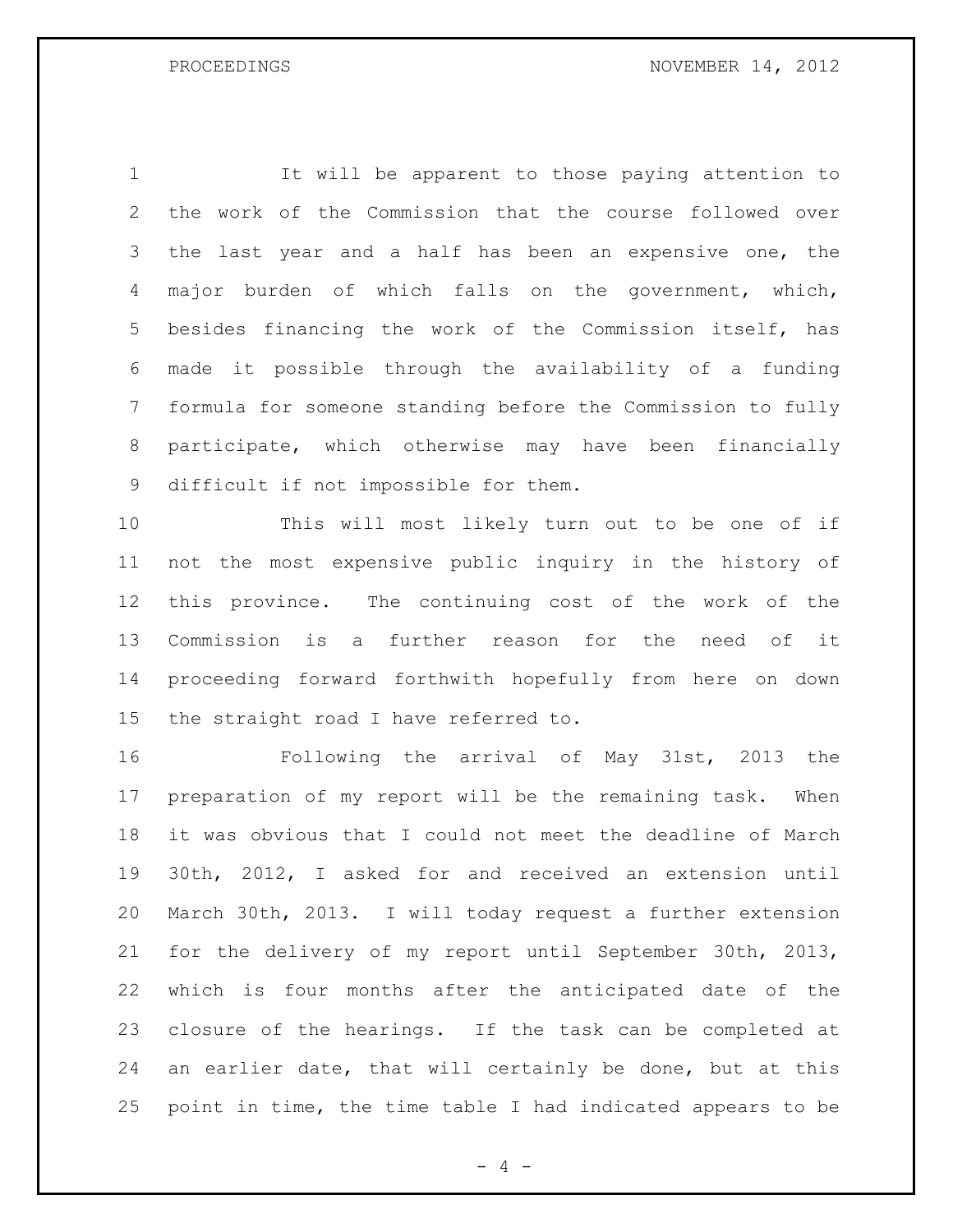### PROCEEDINGS NOVEMBER 14, 2012

a reasonable objective that I will strive to achieve.

 Now, Commission counsel are we ready to proceed with the return of the witness?

 MS. WALSH: We are, Mr. Commissioner. Just two procedural matters I wanted to address. We have modified our hours of sitting somewhat. We will be in session from 9:30 to 12:30 in the morning and then 2:00 to 4:30 in the afternoon, sometimes staying later with the indulgence of 9 the clerk, if necessary, if a witness can be -- if their testimony can be completed.

 The other procedural matter I wanted to address relates to the order of examination by counsel of witnesses. You may recall that on September 7th we had some discussion about changing the order of examination from the order that was set out in the rules, but I can advise that over the break, after some very helpful discussions among all counsel, we have determined that we will stick with the original order of examination as set out in Rule 35, and that is as follows:

 First Commission counsel will examine the witness and except as other directed by you, may adduce evidence from a witness by way of both leading and non-leading questions.

 Next, the parties who have been granted standing to do so will then have an opportunity to cross-examine the

 $- 5 -$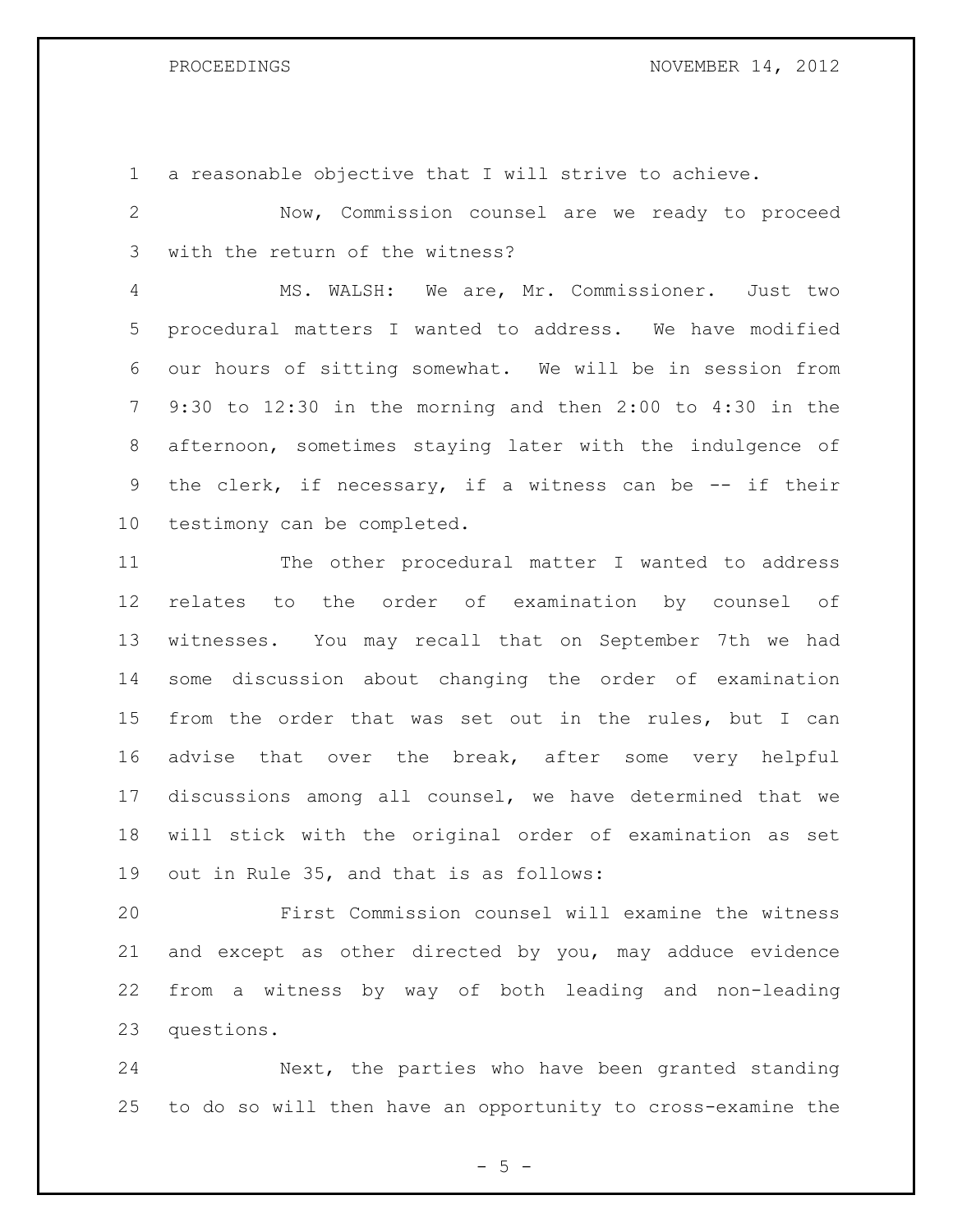PROCEEDINGS NOVEMBER 14, 2012

witness to the extent of their interest.

 Subject to paragraph 36, counsel for the witness will examine the witness last regardless of whether or not counsel is also representing another party. And then, Commission counsel will have the right to re-examine the witness. And again, except as otherwise directed by you, may adduce evidence by way of both leading and non-leading questions. So that is the order of examination that we will maintain. 11 THE COMMISSIONER: Right. 12 MS. WALSH: And yes, now if we can have Mr. Orobko back to the stand, please. 14 THE COMMISSIONER: Well, Mr. Orobko, I regret the abrupt departure of your presence on the last occasion but it was required, and pleased to have you back. 17 THE WITNESS: Thank you, Commissioner. Good morning, to you, sir. Good morning, Ms. Walsh. MS. WALSH: Morning, Mr. Orobko. THE CLERK: Is he still under oath, Mr. Commissioner, or shall I re-swear him? THE COMMISSIONER: Yes. No, still under oath. You understand that, Witness? 24 THE WITNESS: I do, sir. 

 $- 6 -$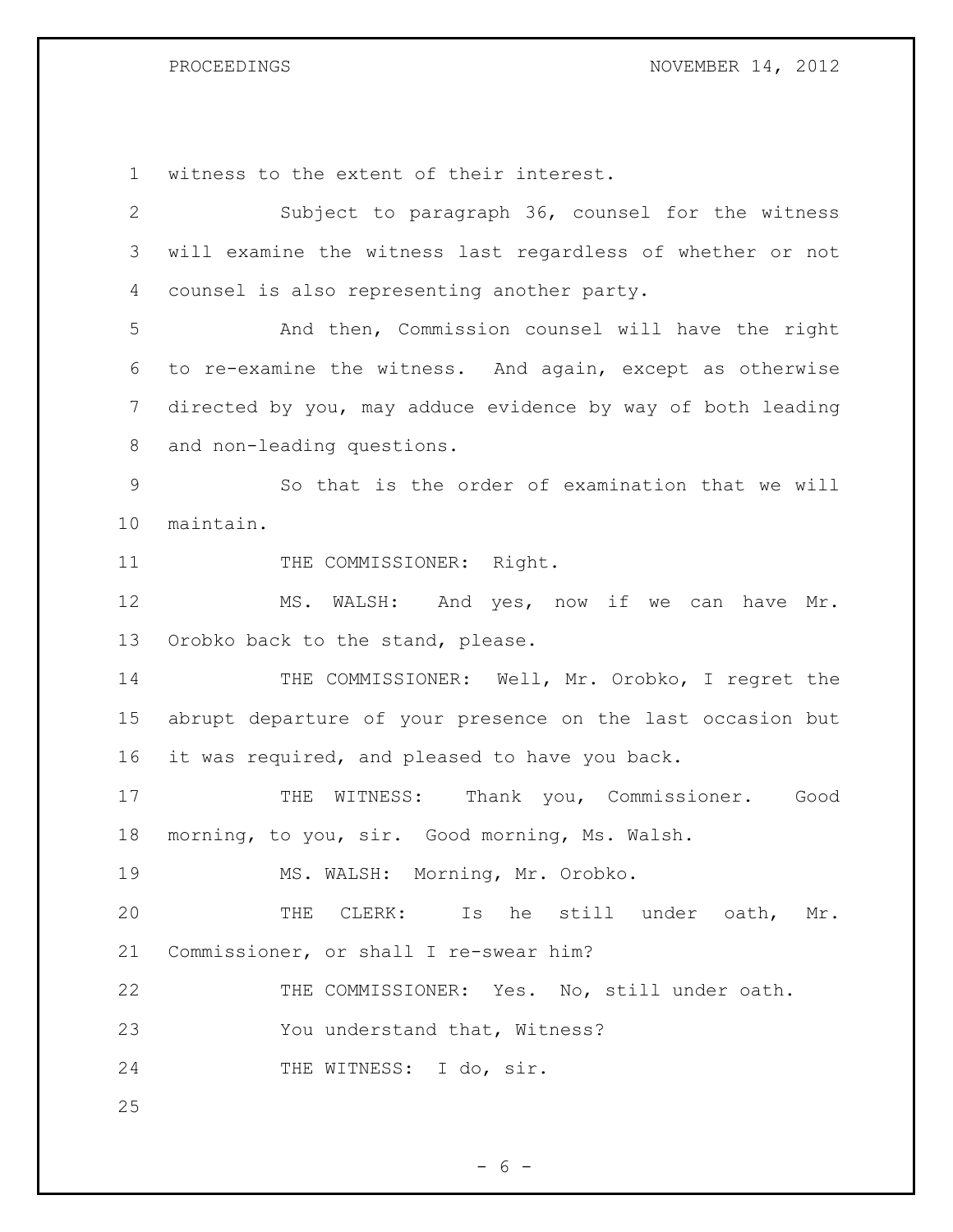**ANDREW WALLY OROBKO**, previously sworn, testified as follows: DIRECT EXAMINATION BY MS. WALSH (CONTINUED): Q All right. Thank you for, for coming back and your perseverance, Mr. Orobko. Continuing from where we left off on September the 7th, you had previously indicated that your unit, the north intake unit, was involved with Phoenix's family on two occasions, two substantive involvements, you said. And I want to confirm that for the purposes of today's testimony we are only going to speak about your unit's first involvement in 2000 and we're going to have you come back next week to review the second time your unit was involved in 2003. 16 Now, just before the break in September, I was going to ask you about your attendance in court with Mr. Sinclair and Ms. Kematch on May 3, 2000. And just by way of review, you had advised that the purpose of going to court was for the agency to obtain a three-month order, temporary order of guardianship, and this was pursuant to the case plan that you had developed. And I just want us to review that case plan. It's at page 37036 of CD1795, which is Mrs. Kematch's protection file. So looking at the case plan, it had seven points:

 $- 7 -$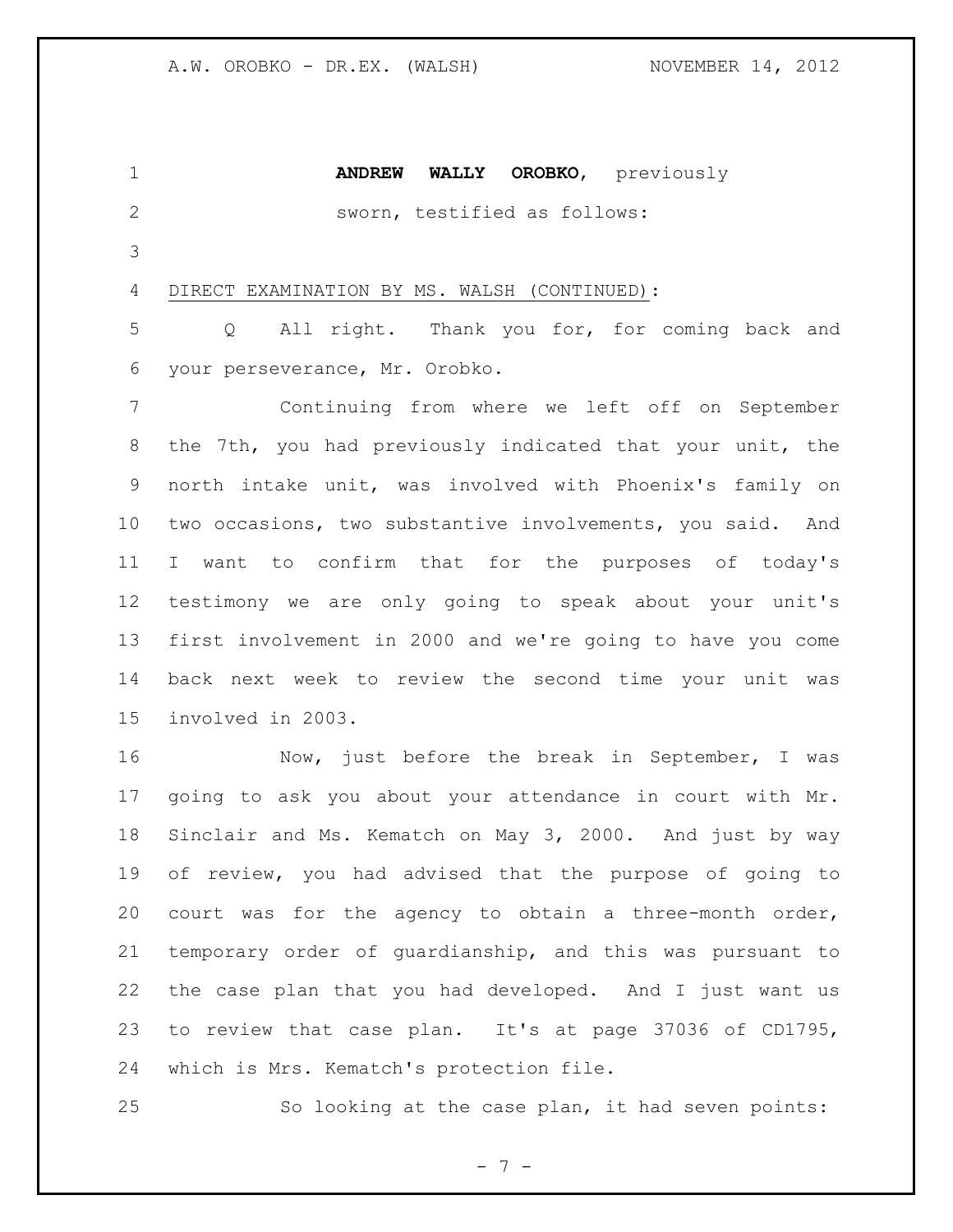So one, this agency to assign a family services worker for ongoing service and intervention.

 Two, a three-month temporary order of guardianship will be pursued.

 Three, this agency will await further case history from Cree Nation CFS and incorporate same into the ongoing case plan.

 Four, some form of psychiatric or psychological assessment will need to be undertaken with respect to Samantha. This is to be arranged by the agency or the couple with agency approval.

 Five, both parents are to commence participation in an appropriate parenting program.

 Six, both parents to attend all weekly visits with Phoenix. Visits to be transferred to the Jarvis office as soon as possible.

17 And seven, Steven's CIC, child in care, file may need to be reviewed should he agree to sign the appropriate consents for same.

 And we reviewed those seven points the last time you testified, and then you went on to say:

 The couple has been advised of their right to secure legal counsel and both will be in

 $- 8 -$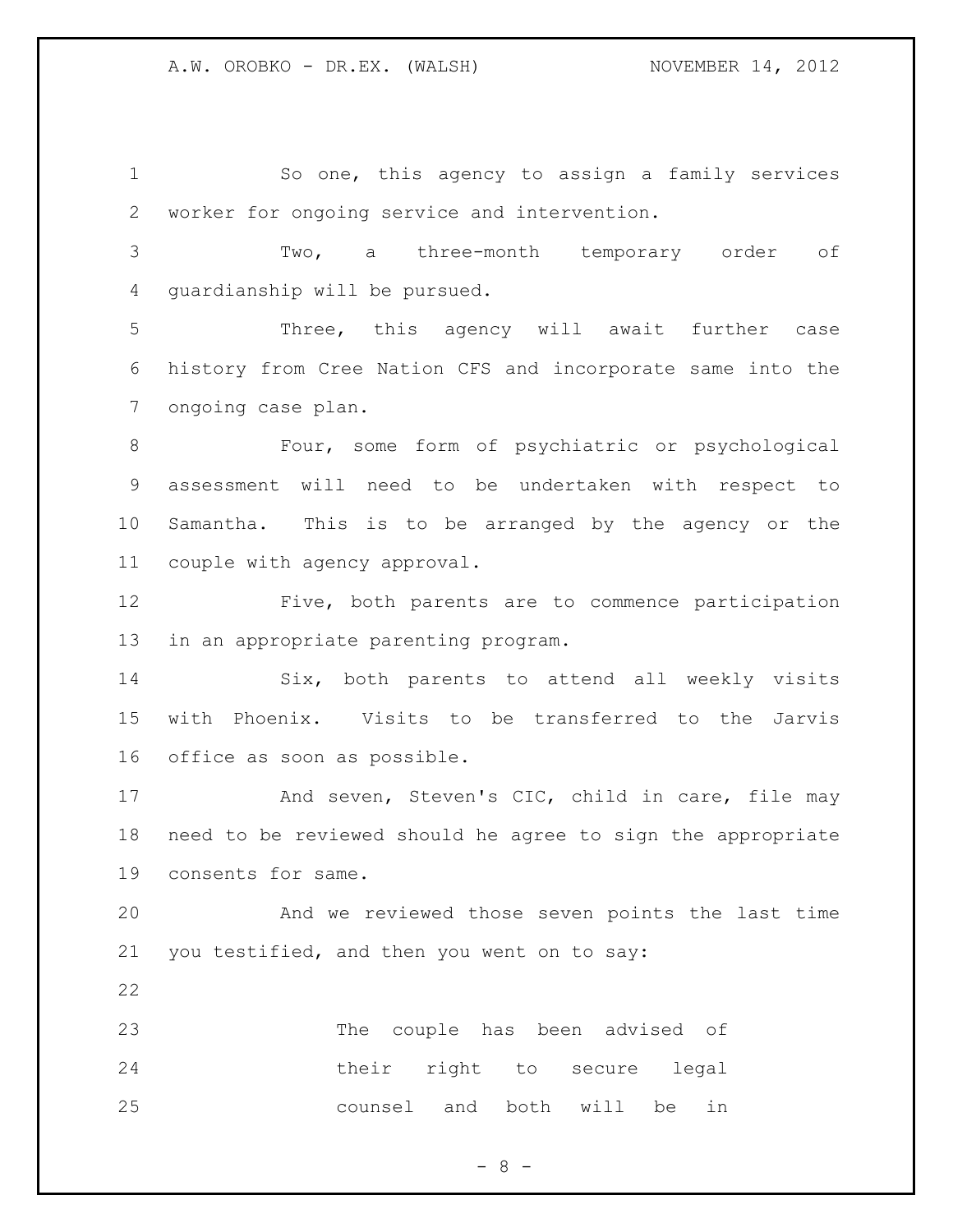A.W. OROBKO - DR.EX. (WALSH) NOVEMBER 14, 2012

1 attendance in court on May 3, 2000. Steven is a member of Lake St. Martin while Samantha maintains her treaty status with Pine Creek. Anishinaabe CFS, Cree Nation CFS and West Region will be served by the legal clerk and the 8 writer has enjoyed contact, phone contact with Charles Beardy of **Anishinaabe, CFS** and Jennifer Brunel of West Region and the case plan has been shared as per standard 421. And you told us about what that all meant. You also told us the last time that as a strategy for dealing with workload you assumed all responsibility for court work in your unit. Can you tell us what that court work involved? 20 THE COMMISSIONER: In this case? MS. WALSH: Generally, and then we will get to the specifics by looking at the transcript of May 3rd. BY MS. WALSH: Q When you said that one of your strategies as

- 9 -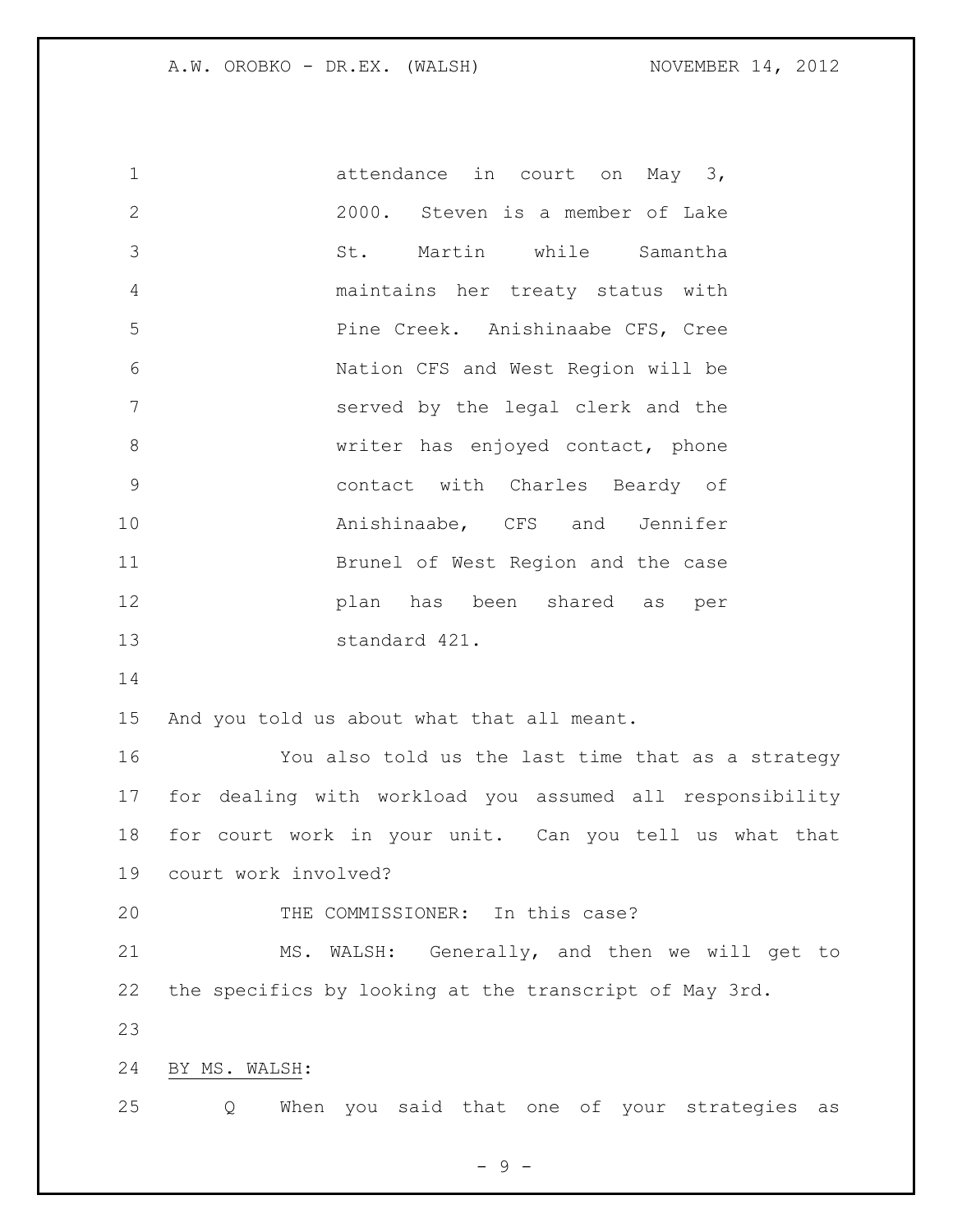supervisor for dealing with the workload in your unit was to personally assume court work, what was that court work? What could it involve?

 A Essentially, the court work encompassed the physical task of, of making myself available at docket court. While there we'd certainly meet with the family, 7 review the case plan with them. I would -- if family was without counsel, I would direct them to the Legal Aid duty counsel that was always present and, again, remind the family of their rights to seek out legal counsel should they desire. So I would make a personal introduction to the Legal Aid duty counsel.

13 If, after all of that, the family was still willing to provide consent to the order that I was seeking, 15 we would then patiently wait our turn and then, when called, we would attend into the courtroom and come in front of the Master who was presiding that day.

18 It was then, after some brief introduction by agency counsel I would then share the plan with the court; would not share, you know, circumstances of apprehension but it would simply be what was the agency's plan, what was -- why the rationale for seeking a three-month order. I would then make myself available for any questions that the master might have or our counsel might have. If there were aboriginal agencies represented that day in court who, who

 $- 10 -$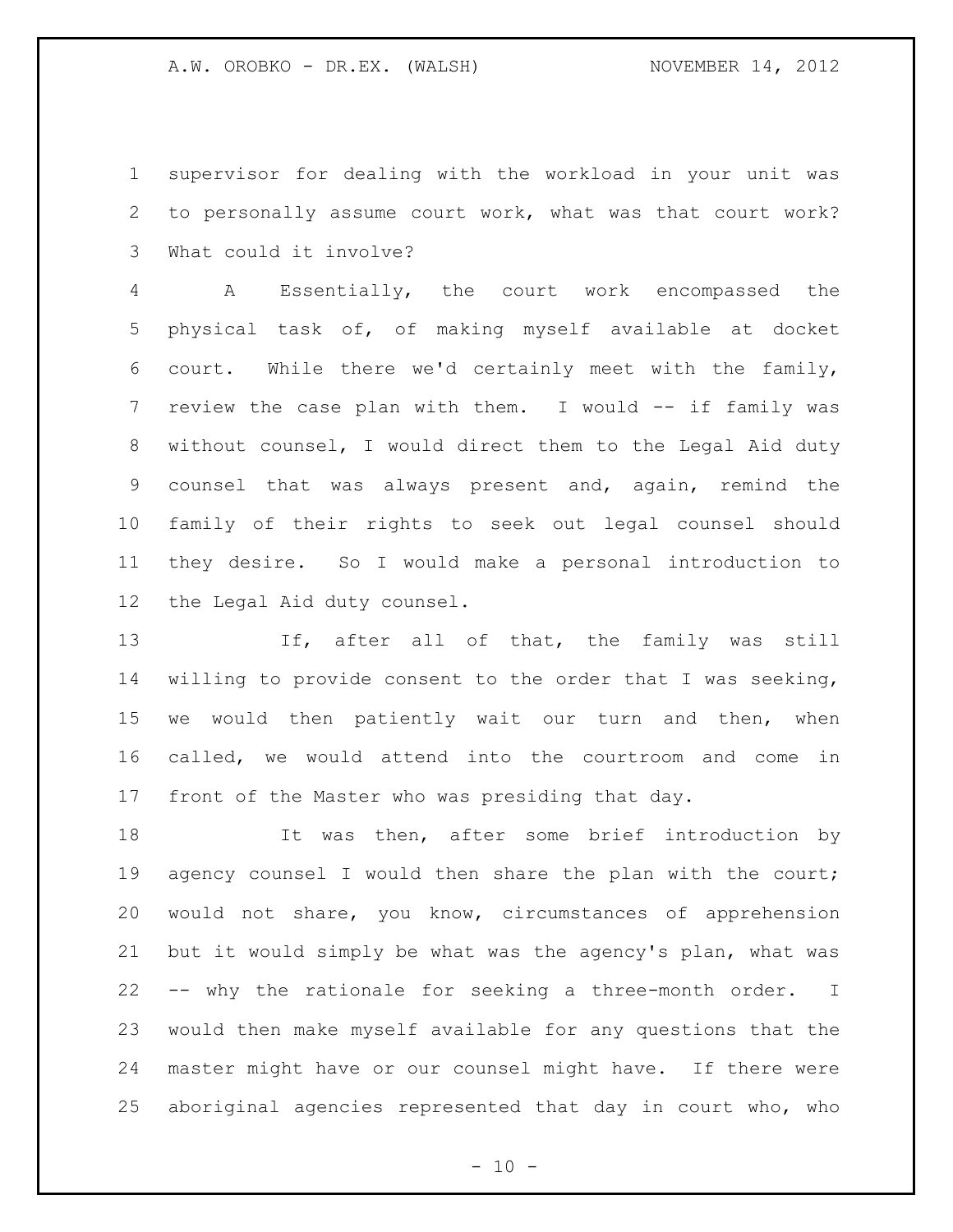have standing in the matter, I would certainly entertain or respond to any questions they might have had. I would introduce the family to the presiding master and then I would take my seat and then the family would step up and they would be then queried by the master.

 Q Okay. So let's look at what transpired on May the 3rd, 2000. The transcript from the court proceedings on that day is CD1722, starting at page 35078.

 So as you indicated, this proceedings was in front of a master of the Court of Queen's Bench, in this case the Honourable Master Lee. And if we look at the appearances, who was in attendance, we have Ms. Bowman for the petitioner. And the petitioner in this case is noted as West Region Child and Family Services. We have Ms. Kematch in person, Mr. Sinclair in person and Mr. Harvey, lawyer for Anishinaabe Child and Family Services, and we know that you were in attendance, as well.

 So if we turn to the next page, page 35079, the lawyer for the agency, at line 22, Ms. Bowman says:

 Okay. Perhaps we can ask Mr. Orobko to present the plan and we can determine the parents' positions.

 $- 11 -$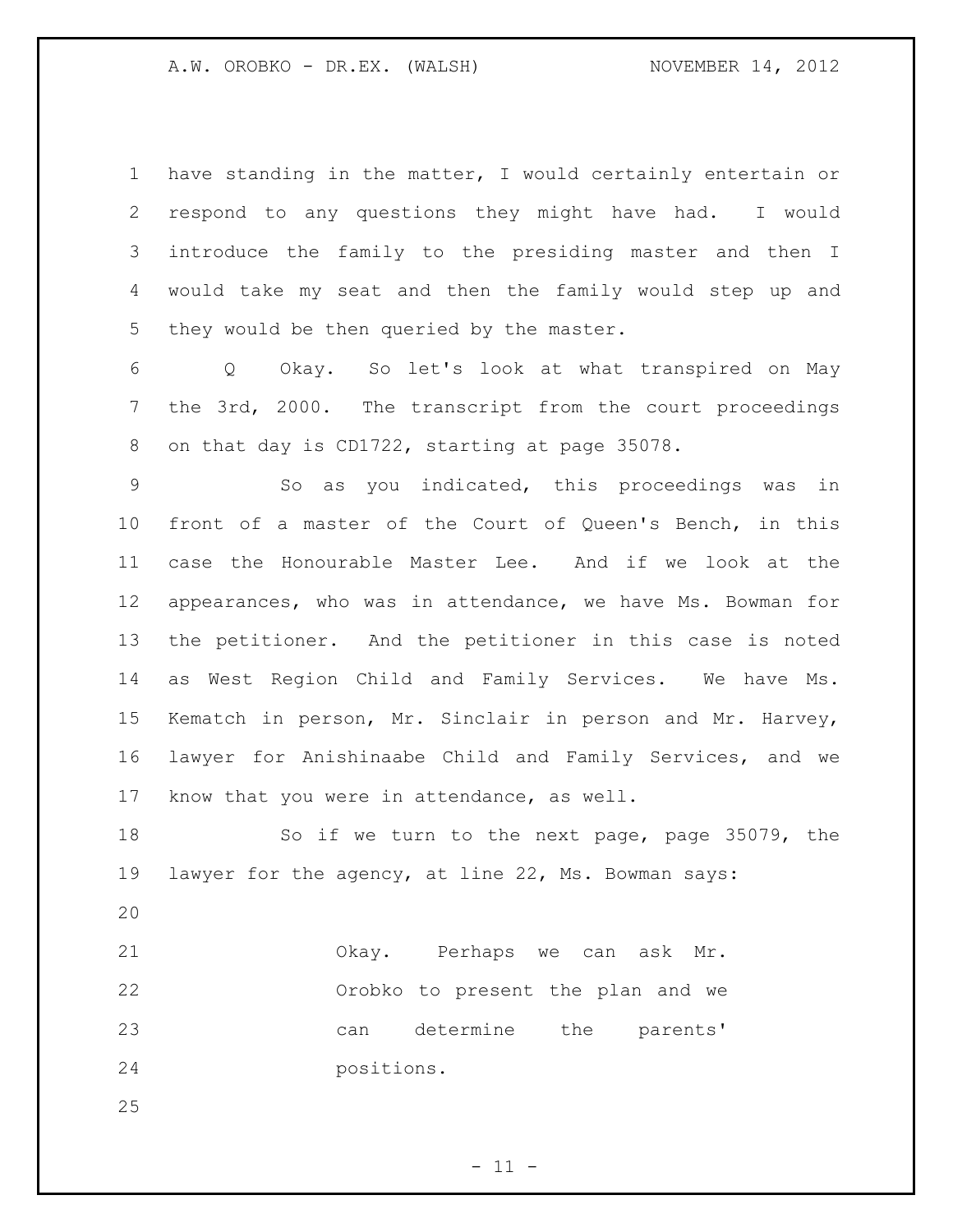A.W. OROBKO - DR.EX. (WALSH) NOVEMBER 14, 2012

 And you say: Good morning. And then you go on to say: We have Mr. Steven Sinclair, the biological father of the child Phoenix present, as is the mother, Ms. Samantha Kematch. At this point in time, Your Honour, the agency would ask that a three- month temporary order of guardianship be granted with **11** respect to the child Phoenix. 12 During those three months, the **agency** is asking that Ms. Kematch attend and complete a **psychological** assessment, the assessor to be mutually agreed 17 upon between the agency and Ms. 18 Kematch. During that time we are also asking that both parents attend the parenting program and, once again, that would be a program mutually agreed upon between the two parties. And finally, during that three months we are asking that the parents

 $- 12 -$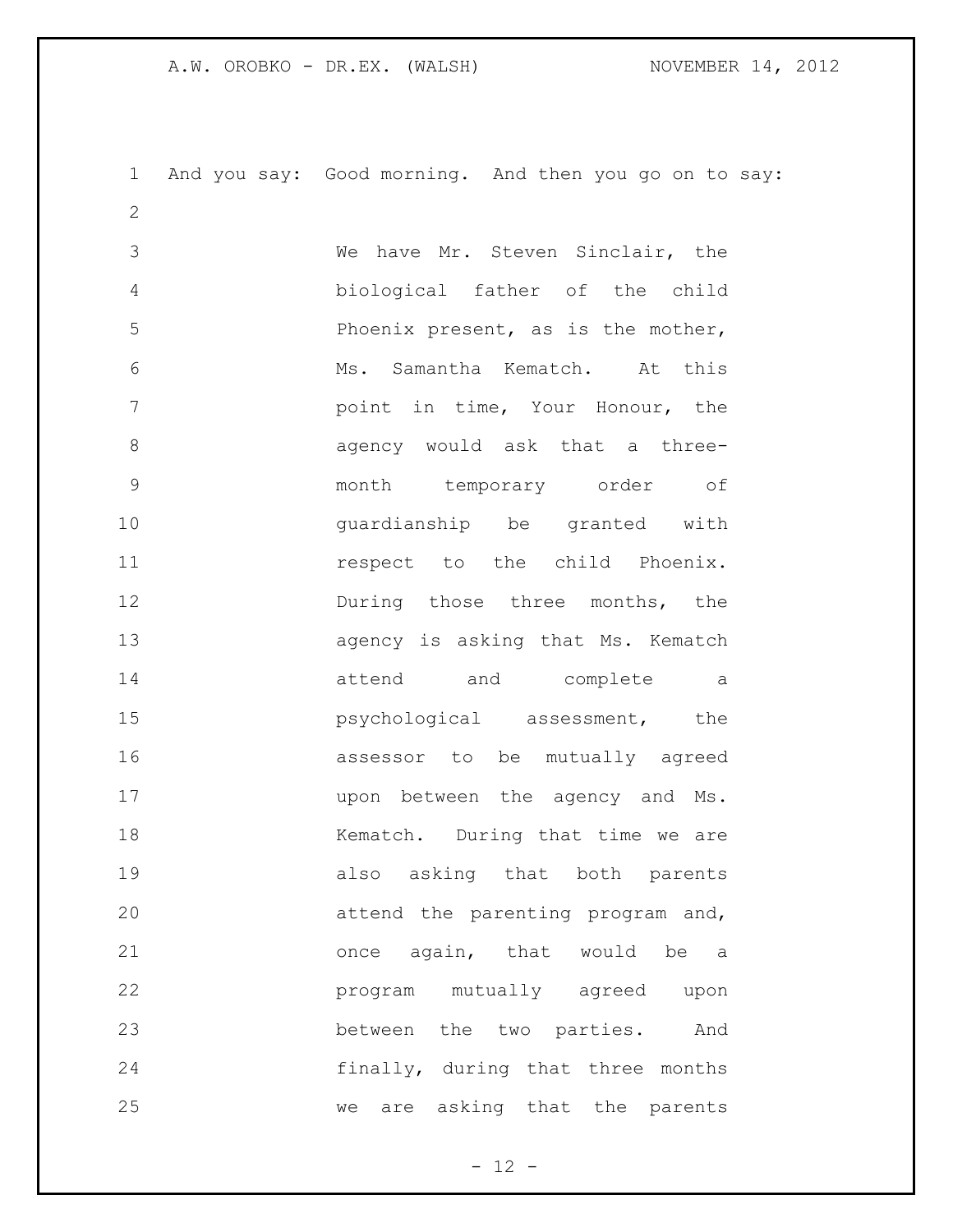ensure they attend all visits with the child Phoenix to ensure that some form of bonding can ensure. The agency is committed to working the child home as quickly as possible and with parental cooperation, and if they attend to 8 bhose three things we can achieve 9 that goal. And then the court asks you: Where is Phoenix placed during 14 this time and what's the proposed placement? And you indicate that: 19 Yes, the child is currently in an emergency shelter. Ideally [you say] we would like to have the child in an emergency foster home but at this point it is in shelter, and certainly at this point regular visitation has been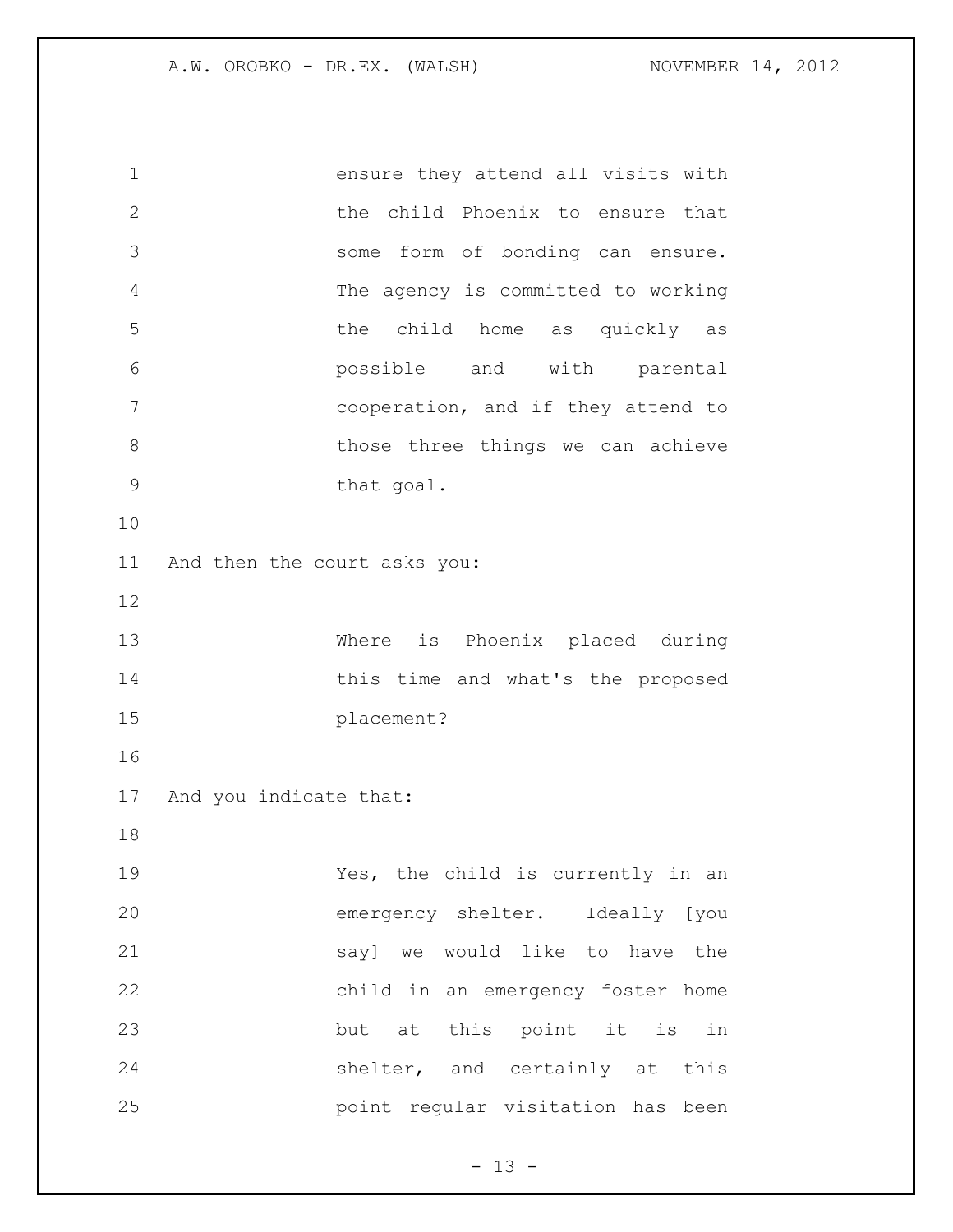set up. I believe it's two hours on a weekly basis at this point, and we would strive to increase that visitation as we get closer 5 to a return date. Now, just can I ask you, when you were making these submissions to the master, were you under oath? A As I recall, no, I don't believe we were sworn in, no. Q The transcript doesn't reflect that you were. A No, no. No, we weren't. Q So you weren't testifying, per se, you were making submissions in front of the master? A That is correct. Q Right. And was that your usual practice? A That was, well, my usual practice. But that was the usual practice of the docket court. Q Yes. A There were dozens of workers waiting out in the hallway to have a similar opportunity in front of the master. Q But, but when you went to court and were asked to provide information to the court, it was in the way that we've just seen, ,not under oath?

 $- 14 -$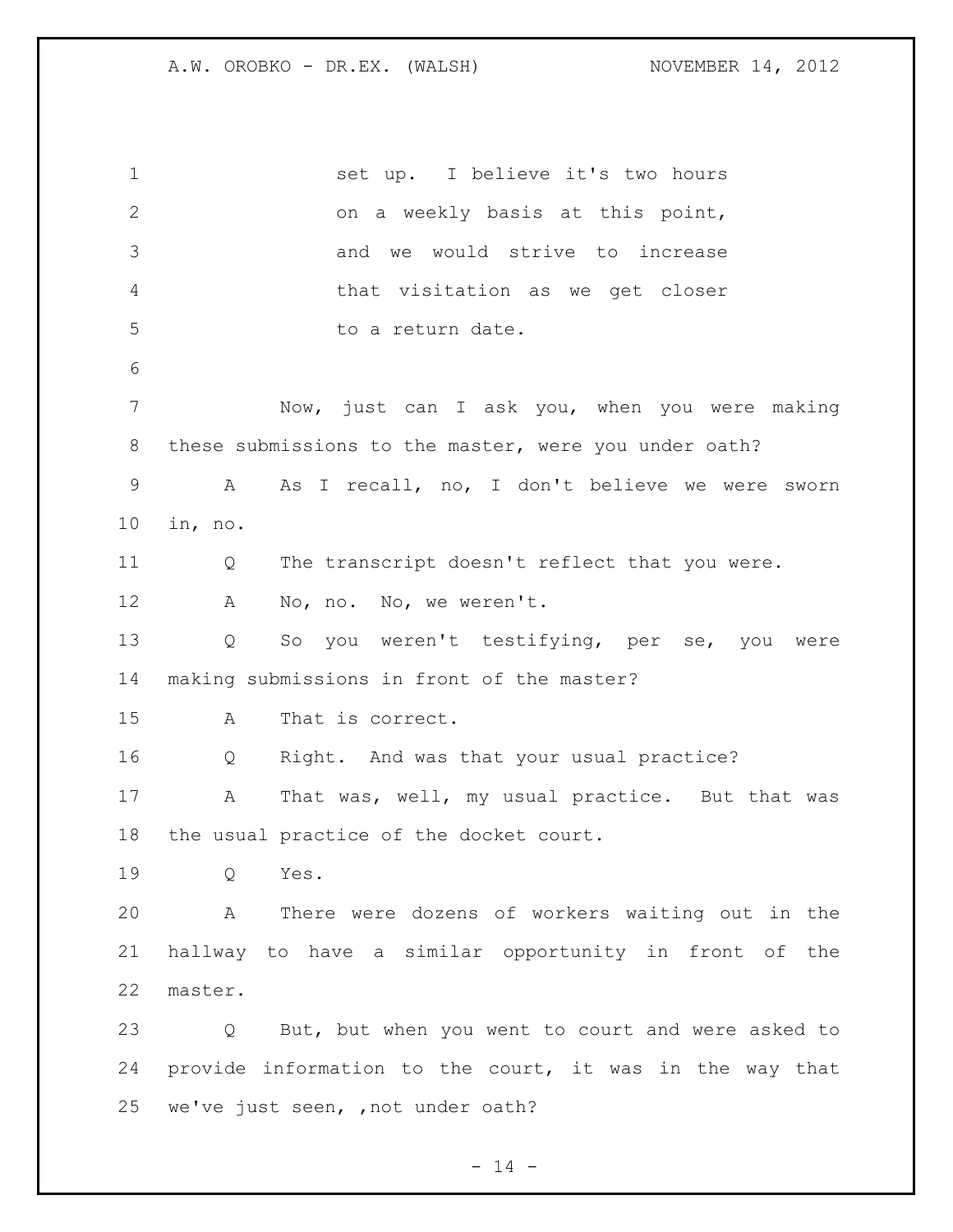A.W. OROBKO - DR.EX. (WALSH) NOVEMBER 14, 2012

 A That's correct. Q Okay. And so that was your plan. And then the court addressed Ms. Kematch and Mr. Sinclair, at page 35080, starting at line 25. And the court says: All right. If the parents could come forward to the microphone, please. Good morning. If each of you could state your full name so 10 we have it on the court record. And they each say, Steve Sinclair, and, Samantha Kematch. And the court confirms: You're the parents of Phoenix? Yes. And you understand at this time 18 the agency is seeking a three- month temporary order of guardianship and Mr. Orobko has outlined to the court this morning what the plan of the agency is if 23 they obtain that order? Ms, Kematch says: Yes. The master says:

 $- 15 -$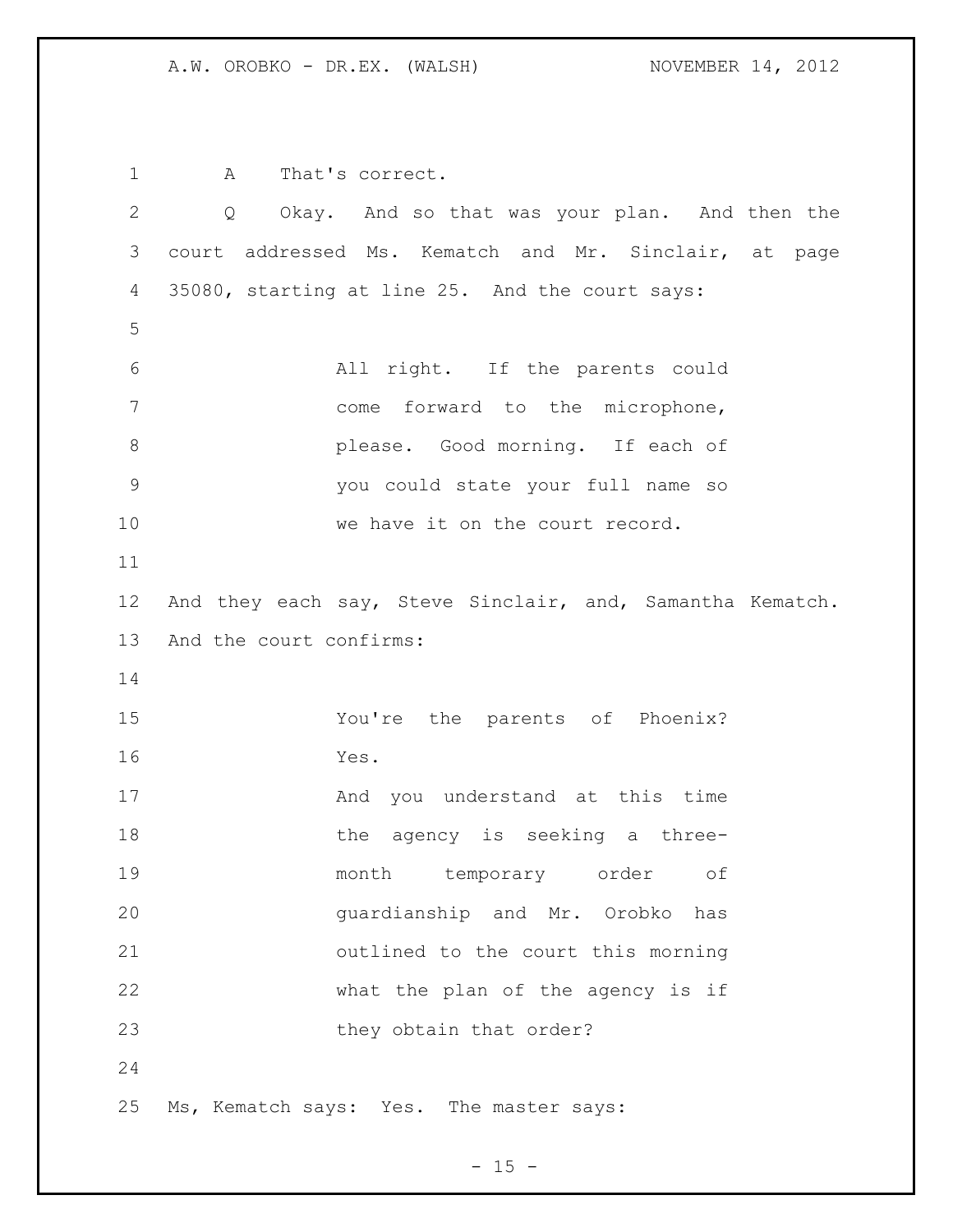And you're aware of that. You're aware of your right to seek legal advice if you disagree with the agency application? And Ms. Kematch says: Yes. The court asks: What is your position? Are you wishing to agree with the agency application? And Ms. Kematch says: Yeah, we agree to the three-month 16 temporary order and to go to parenting classes and see a psychiatrist or psychologist and visitation. And then ultimately, the transcript reflects that counsel for the agency advised that the case would be adjourned for a week to allow counsel to get instructions and also because they were still waiting to receive a birth certificate because of Phoenix's young age.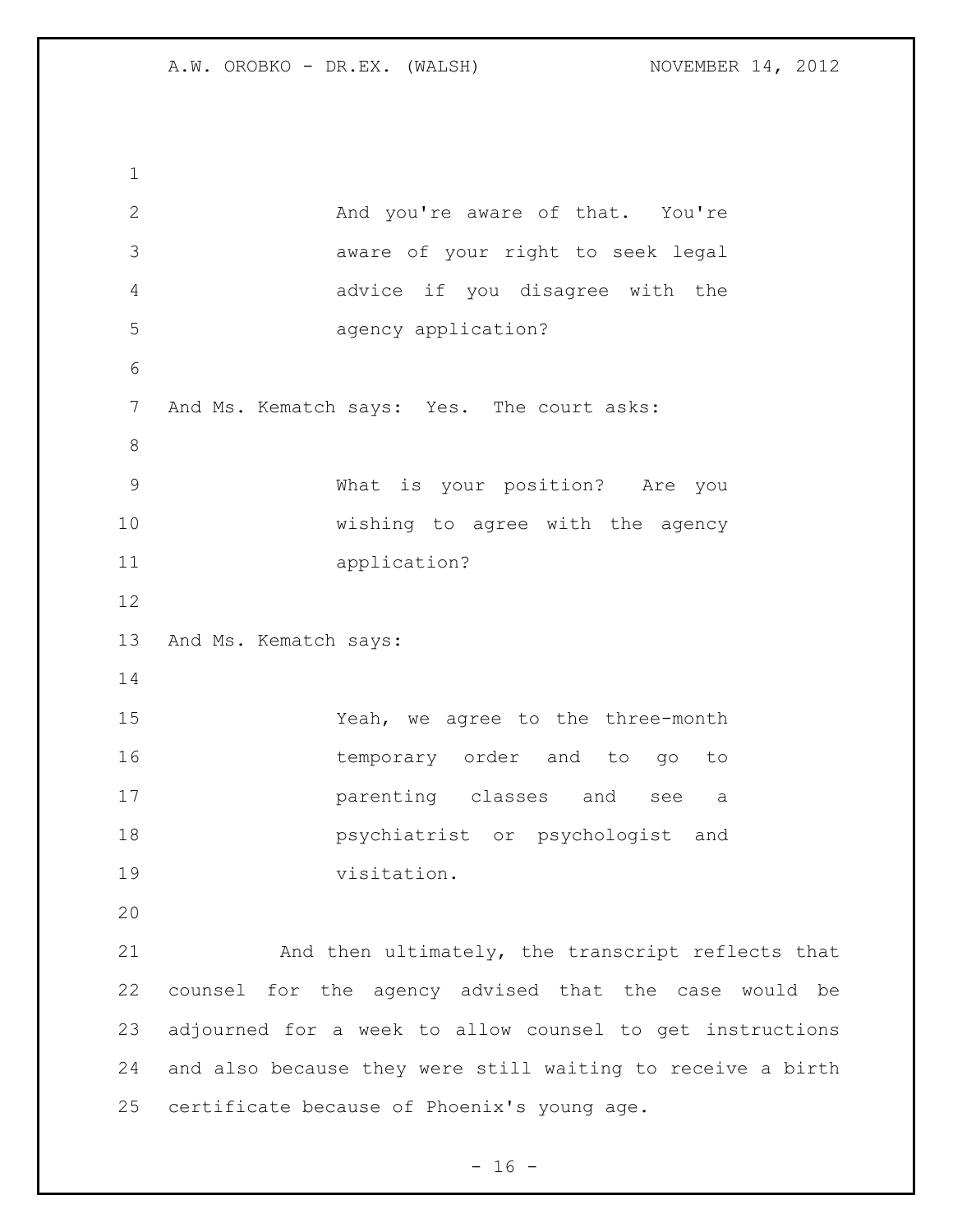So that ended your involvement in court on May the 3rd, 2000. And if we go to the addendum that you wrote up then in Ms. Kematch's protection file, CD1795, page 37034, opposite the entry May 3, 2000, you note: The writer attended docket court **buyier 1997** this date. Further interviews with Samantha and Steven ensued. At this time the parents consented 10 to a three-month temporary order of guardianship in front of Master 12 Ring. Lawyer John Harvey was present on behalf of Anishinaabe and no opposition was forthcoming 15 from that agency other than concern raised that the child was not currently in a culturally **appropriate** placement. Agency counsel Ms. Bowman advised that Mr. Gilson had contacted her on behalf of West Region CFS and while no opposition to the agency plan was being contemplated, a week adjournment was being requested to confirm same. An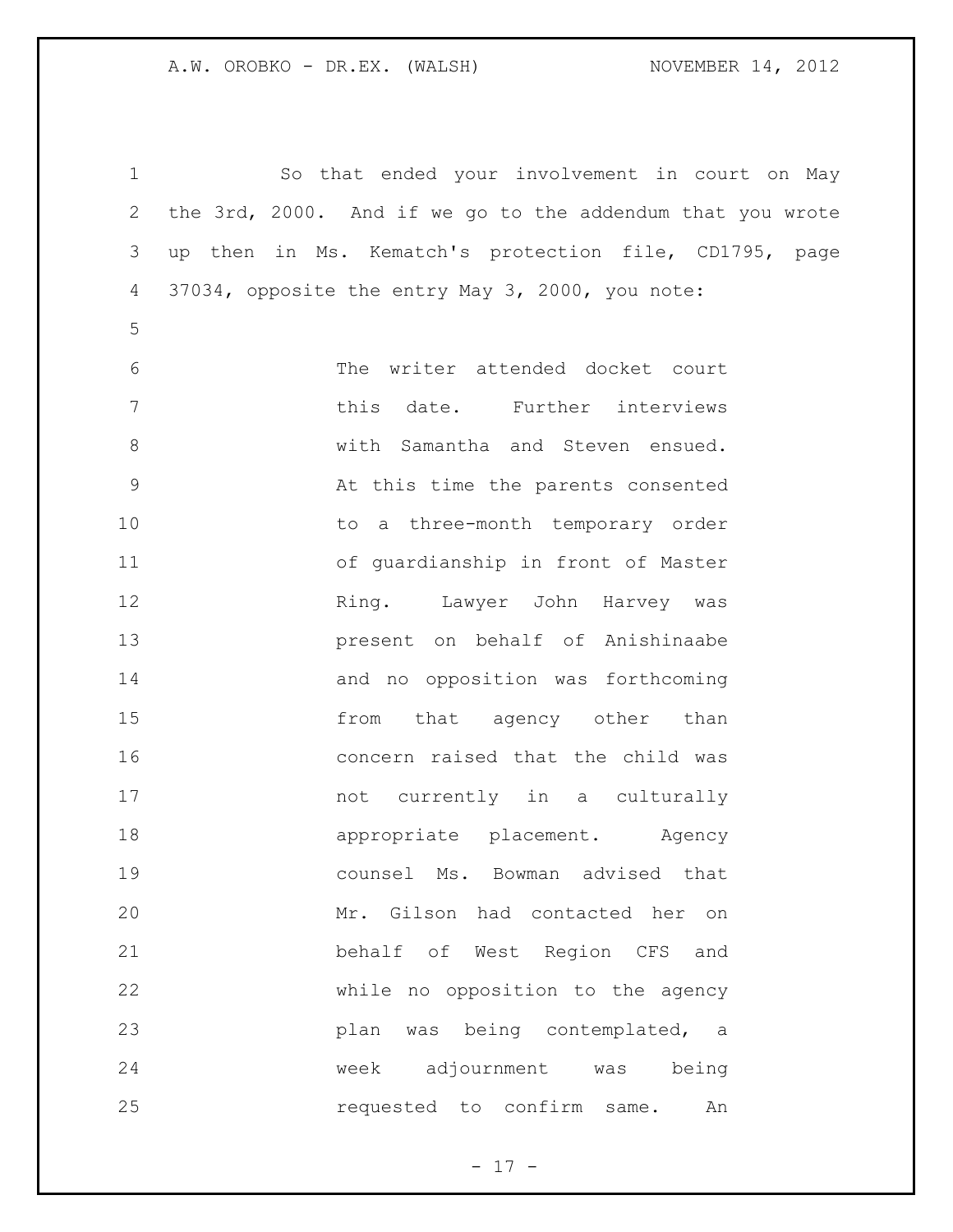A.W. OROBKO - DR.EX. (WALSH) NOVEMBER 14, 2012

| $\mathbf 1$  | adjournment to May 10, 2000 was                  |
|--------------|--------------------------------------------------|
| $\mathbf{2}$ | inevitable, however, as the court                |
| 3            | had not yet received Phoenix's                   |
| $\sqrt{4}$   | birth certificate. At this point                 |
| 5            | it will not be necessary for                     |
| 6            | either the parents or the assigned               |
| 7            | worker to attend the May 10th                    |
| 8            | court date.                                      |
| $\mathsf 9$  |                                                  |
| 10           | And then if we scroll down to the bottom of your |
| 11           | entry, the last paragraph, you indicate:         |
| 12           |                                                  |
| 13           | In summary, then, Steven and                     |
| 14           | Samantha consented to the three-                 |
| 15           | month order and agency plan as                   |
| 16           | indicated previously. Nikki                      |
| 17           | Taylor is helping Samantha locate                |
| 18           | a psychologist for the assessment                |
| 19           | and Steven will be approaching the               |
| 20           | Andrews Street Family Centre                     |
| 21           | around the parenting program.                    |
| 22           | Both parents have been advised of                |
| 23           | the imminent case transfer to the                |
| 24           | Jarvis office.                                   |
| 25           |                                                  |

- 18 -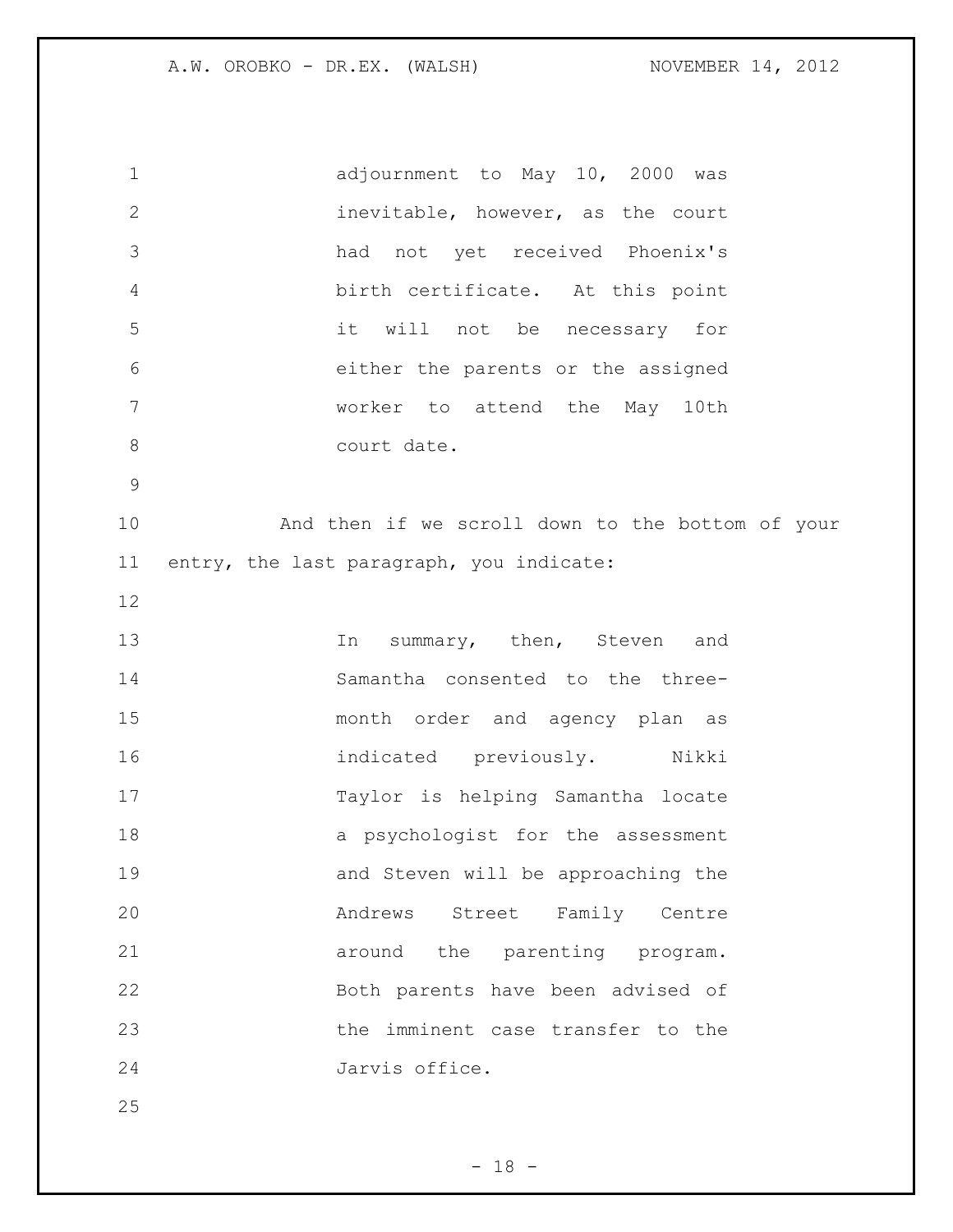And so after that the file was transferred to ongoing family services, right?

A That is correct.

 Q And the last time you testified you told us that if a family required long term intervention, your unit would forward the matter to one of the family service units?

8 A That is correct.

 Q And you said that with this case, Phoenix's case, it was clear to you when you received the original after- hours report, which is page 37107, but we don't need to, to go to that, in April of 2000, just after Phoenix was born, that the case was going to require long-term assessment, and you told us that that was due to what you saw as the severity and intensity of the concerns regarding parental commitment and parental capacity, and so you attended to court and obtained the three-month temporary order of guardianship with a plan to transfer the file to ongoing family services, right?

A That is all correct.

21 Q And in fact, at the end of your unit's involvement, the file remained open and was transferred to ongoing family services?

A Correct.

Q Okay. I just want to spend a brief minute

- 19 -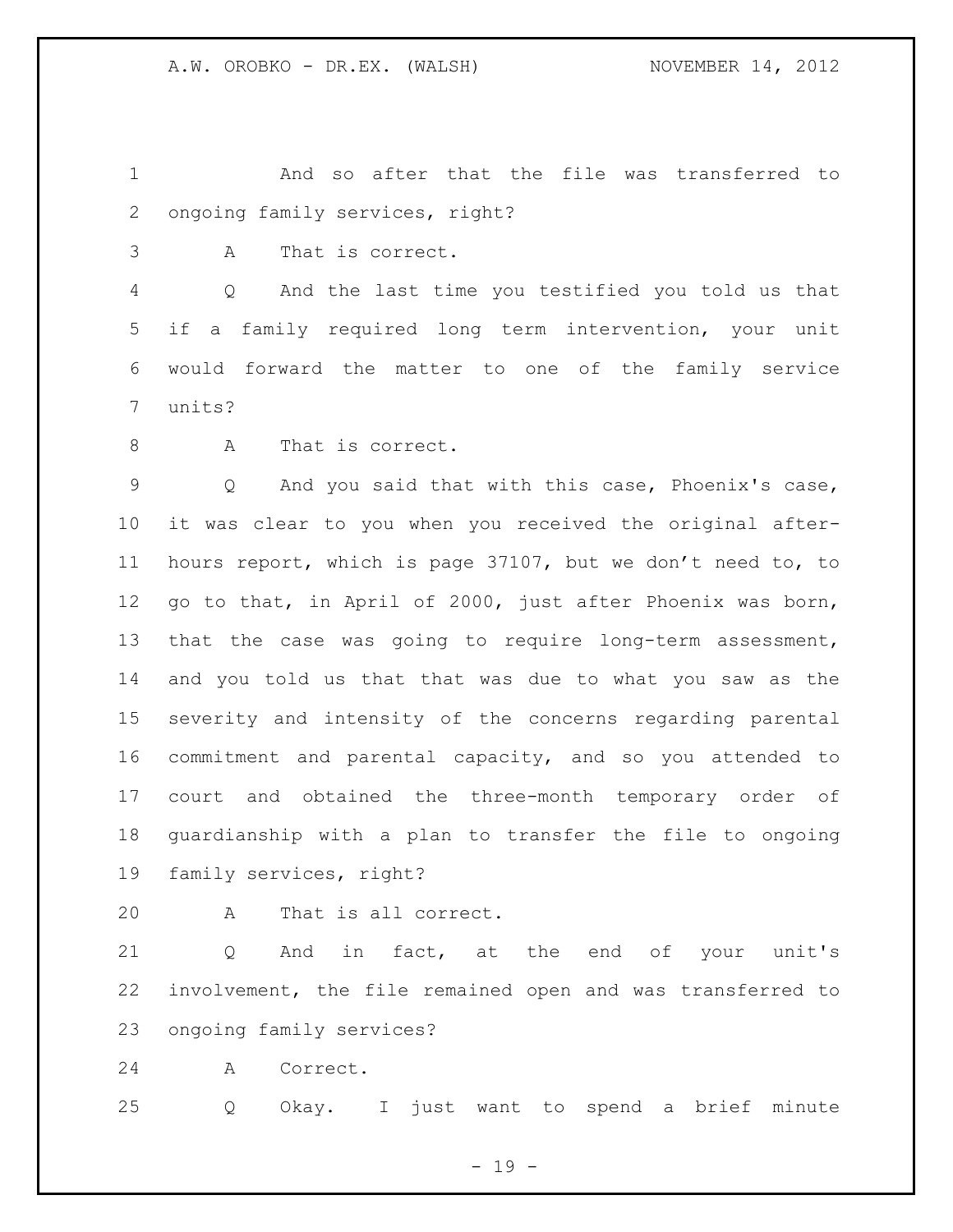talking about closing files. Last time you testified you told us that, as a supervisor, you reviewed and ultimately signed off on every single file closing that anyone in your unit did.

A Correct.

 Q Okay. And how did you determine whether it was appropriate to close a file in your unit, that is, at the intake level?

 A When reviewing a case that my staff had submitted for closure, my, my primary task was to read the entire recording submitted by my worker. So that would entail me going back to the original presenting problem that had been identified and then work my way through all of the interventions, actions that my staff took during the course of their involvement. Ultimately, my -- if I was satisfied that the presenting problems that had been identified by our informant at the onset if the actions or interventions that my staff had taken had, had satisfactorily addressed those concerns and if I was satisfied that there was no unacceptable level of risk being posed to a child, then I would sign file off for closure.

 Q Okay. And if it were otherwise, what steps would you take?

 A If -- and again, I testified previously I, I was hard-pressed to recall any, any occasion where I had to go

 $- 20 -$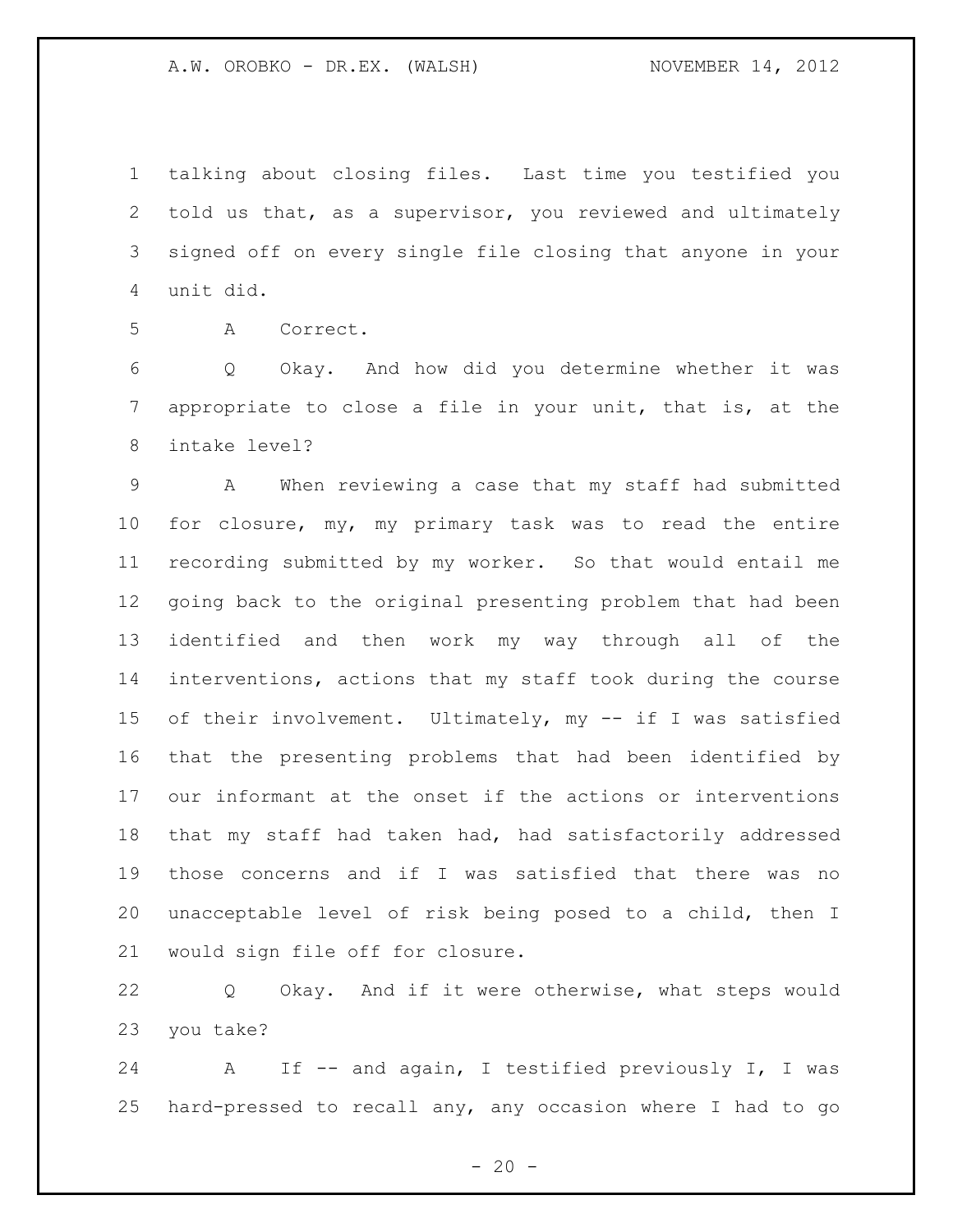back to a staff person and say, you know, I, I don't agree with your findings here. But if I had, certainly if I thought that the presenting issues had not been satisfactorily addressed or if I felt that a child was, was still in a situation of unacceptable risk, then I would take the file back to my staff person, share my thoughts and concerns and ask them to remedy that and take any further steps or interventions that might be needed. But again, I can't recall that happening.

 Q Okay. And were you aware, during the time that you were supervisor, of any provincial standards or policies within the agency that indicated when it was appropriate to close a file?

14 A I think the, the, the practice that I just, that I just illustrated would find itself within standards. Can I tell you I knew with exacting knowledge the -- what the standards called for in terms of closure? Like, I, I don't have them in front of me so I can't recall. But the spirit of the standards would have been presenting issues need to be addressed, presenting issues need to be remedied and an overall risk has to be assessed and be determined to not be unacceptably invasive to a child.

 Q Okay. Thank you. And in this case, as we just saw, the file was not closed at your unit but was transferred to ongoing services?

 $- 21 -$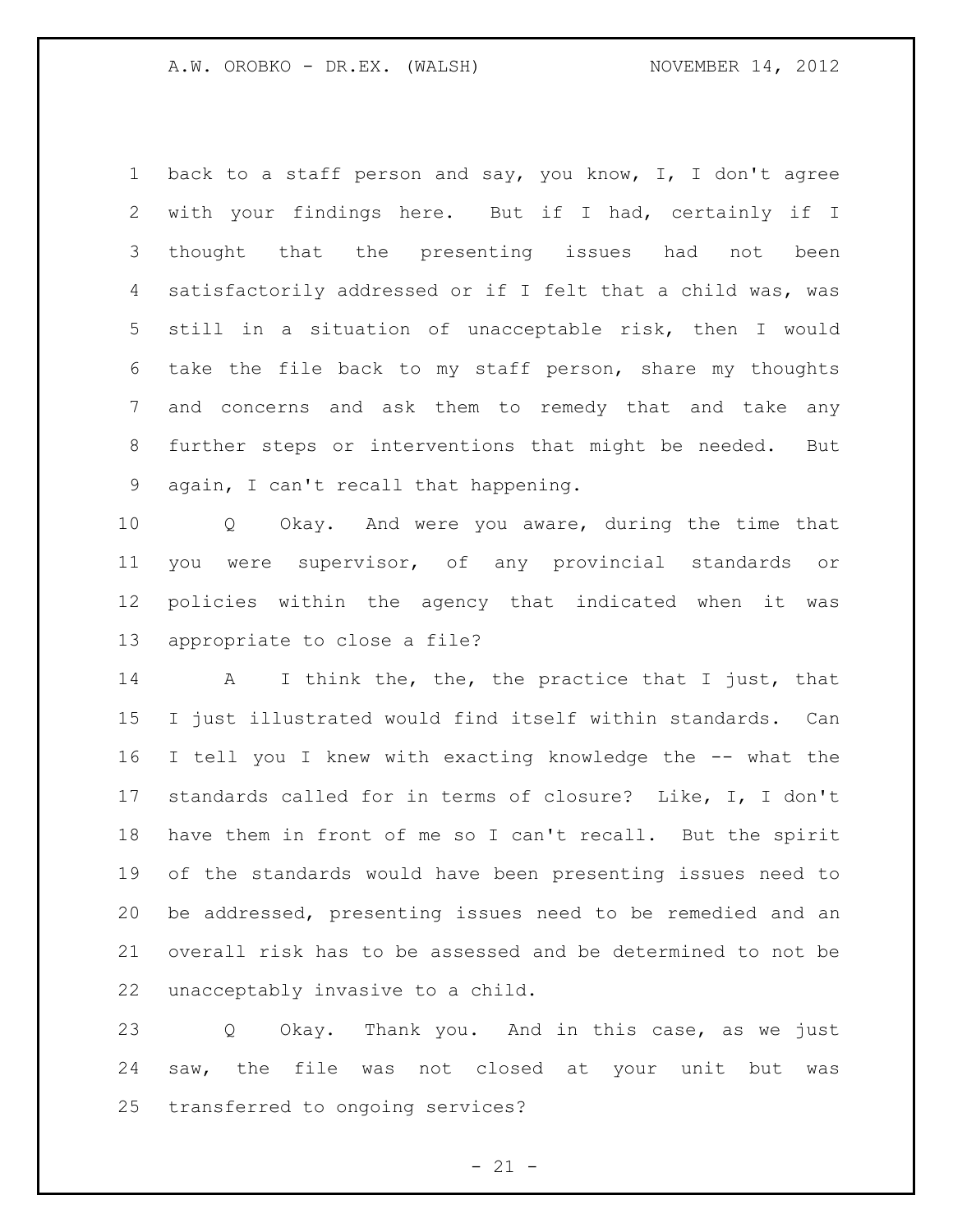1 A That is correct.

 Q The last thing I wanted to ask you about is note- taking. We saw, the last time you testified, in Ms. 4 Kematch's protection file that you had had handwritten notes and those were at pages 37264 to 37269, and those notes related to the work that you did on the file while you were a supervisor but when you took over from Ms. Saunderson. Right? A That is correct. Q And we, we talked last time about how those notes were then typed up verbatim, and we reviewed the file recordings. Did you also keep notes of your work as a supervisor, the supervision work that you did? A When staff would come to me -- and I previously testified about some of the must-sees, you know, those, those, those critical points in, in any, the life of any case, the expectation was, when staff came to me and consulted on apprehensions, discharge, case transfers, you know, all those must-sees, then I, I had asked that to ensure that they incorporated that within the body of their notes, so that they had consulted with me and authorization was given for a discharge or an apprehension. So, so that decision-making would have been captured within the, the vial of the -- the body of the file.

 $- 22 -$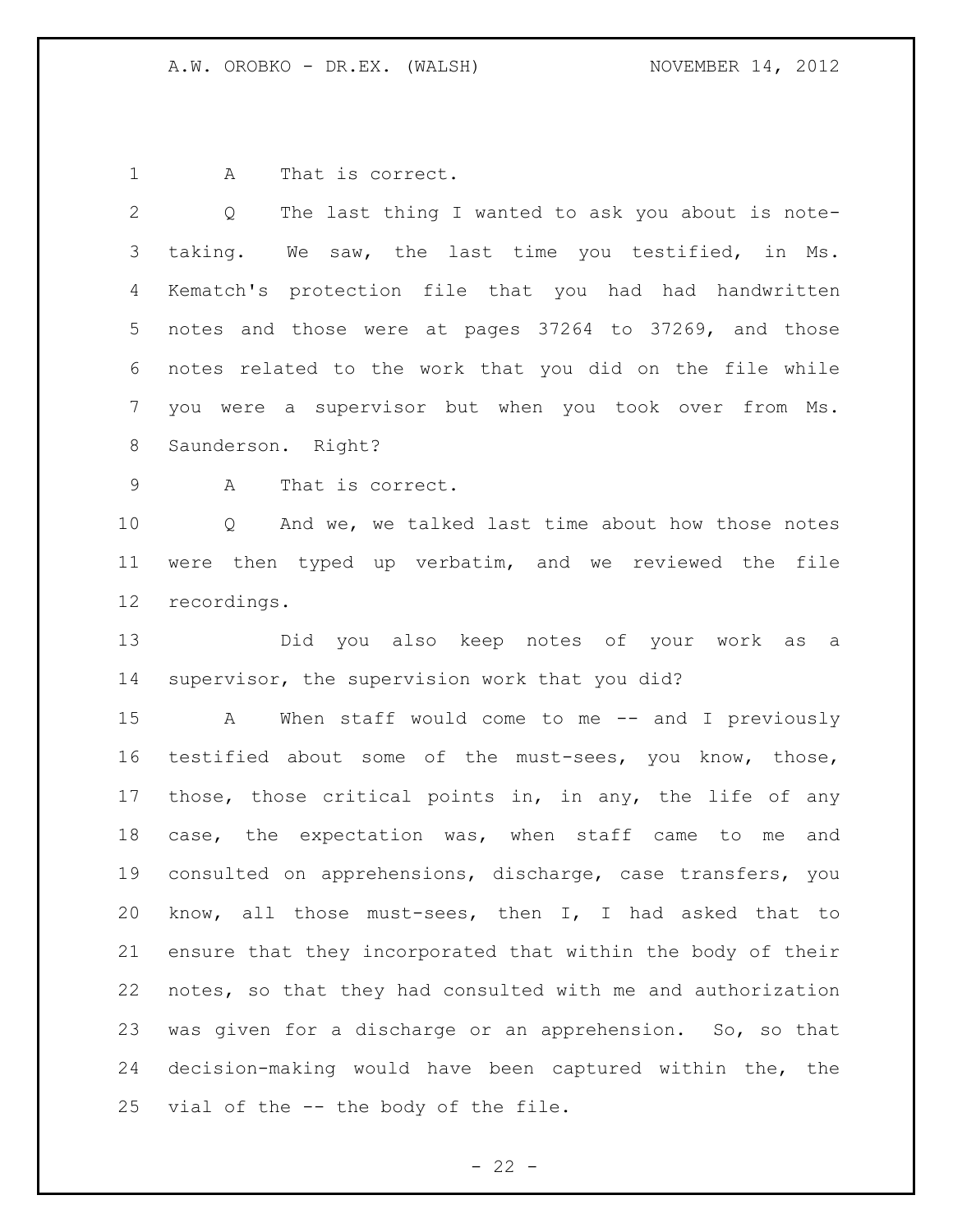Now, any, any of my own personal notes that I would have kept with regard to staff supervision issues, so performance, you know, performance issues, you know, professional development, any of those kinds of things, yes, I did have a body of notes that I maintained.

Q Where did you keep them?

 A I maintained those in my office, you know. And again, they, they were not in a worker's file, they were -- you know, they weren't an official body of -- it wasn't an official body of information like that, it was just something to refresh my memory. I maintained all of those notes for approximately a five-year period after I left Winnipeg Child and Family Services but then, after five years, I thought that it was, you know, an appropriate time 15 to come and, and those notes have since been destroyed. It wasn't till, it wasn't until last year, 2011, that, that I actually, you know, found out about my involvement in this matter. And had I known that, I probably would have maintained those notes for a while longer. But as of 2010, five years had elapsed since I had been supervisor. I was not aware of any pending legal, civil, criminal matters that would require my attendance and so any of those notes that I might have maintained I since destroyed.

 MS. WALSH: Okay. Now, your unit's next involvement was in 2003, and so that's what we'll discuss

 $- 23 -$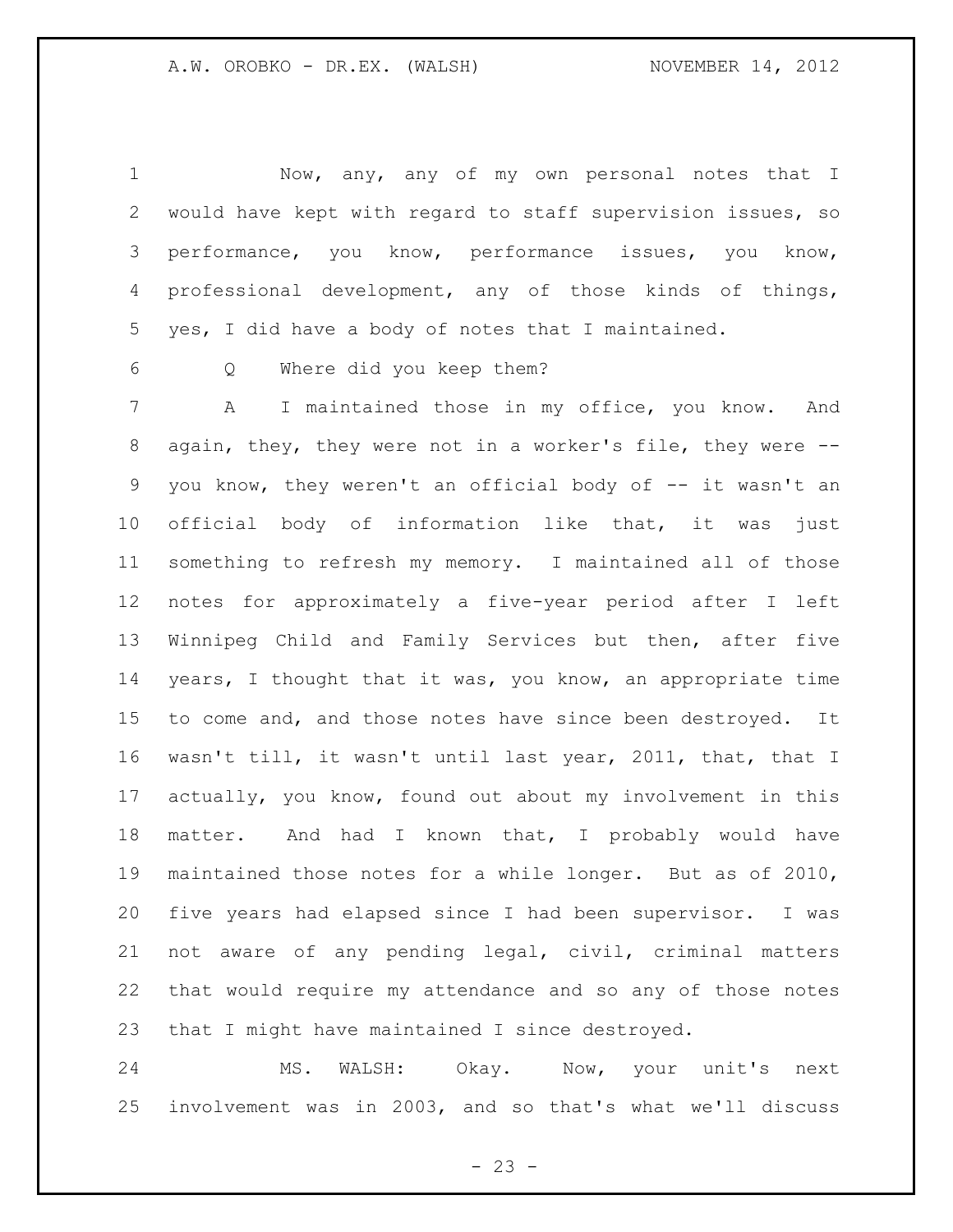A.W. OROBKO - DR.EX. (WALSH) NOVEMBER 14, 2012

 the next time you testify. And at that time I will also ask you to comment on the findings which were made in several of the reports that reviewed the services that were delivered to Phoenix and her family, but those are my questions for you today. There will be others who follows. THE WITNESS: If I could just ask, when you, when you had the, the court documentation, it indicated that West Region was the petitioner? MS. WALSH: Yes. THE WITNESS: And I don't quite understand that because it was Winnipeg Child and Family that had filed the apprehension and we were the ones seeking the order. I'm not sure why West Region was shown as petitioner. MS. WALSH: I noted that, too. We are going to, later in the month, hear from counsel for Winnipeg CFS and I believe that she'll confirm that that was an error in, in 17 the style of cause. So thank you for identifying that, but yes, Winnipeg Child and Family Services was seeking the order of guardianship. Thank you. 20 THE WITNESS: Thank you. THE COMMISSIONER: All right. Who's first to the microphone? MS. WALSH: Counsel are planning on working out the order of cross-examination on their own, Mr.

Commissioner.

 $- 24 -$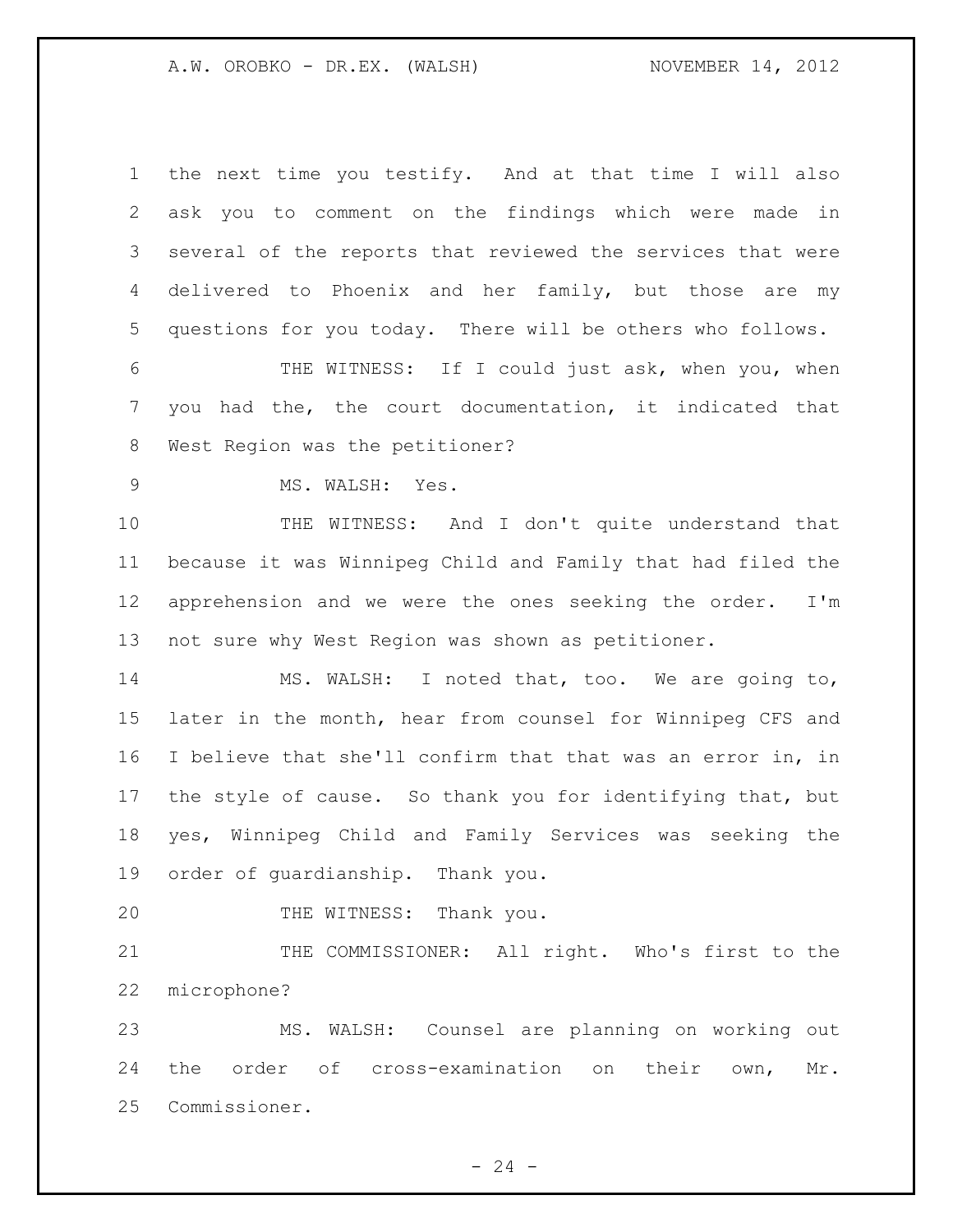THE COMMISSIONER: Mr. McKinnon, does that put you first?

 MR. MCKINNON: Looks like I'm going first as no one else is standing up, My Lord.

 THE COMMISSIONER: Well, I would encourage you at times of break to try to agree on an order so everybody knows who's up next. I believe it will run smoother that way.

## CROSS-EXAMINATION BY MR. MCKINNON:

 Q Mr. Orobko, in your evidence in September, in answer to question from Ms. Walsh, you stated that on a weekly basis staff were getting anywhere between five and eight brand new intake assignments every week. Do you recall giving that evidence?

A I do, yes, sir.

 Q And you stated that in the year 2003 your unit responded to over 1,000 calls. Do you recall giving that evidence?

 A I, I believe I testified that I believed that in the year 2003 we had responded to a thousand requests for service.

 Q Okay. And you also testified that you had six social workers and one administrative support worker in your unit between 2001 and 2004?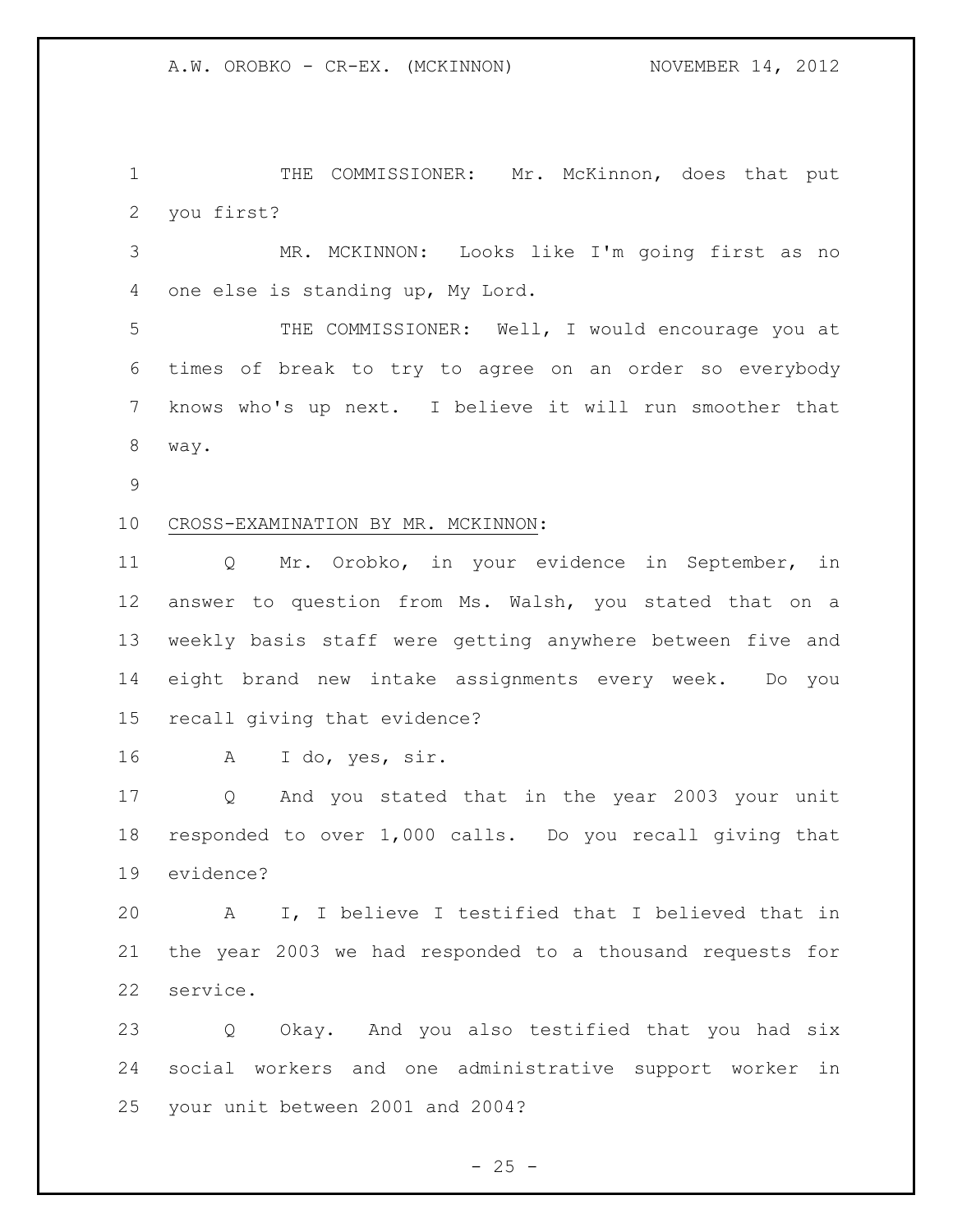A.W. OROBKO - CR-EX. (MCKINNON) NOVEMBER 14, 2012

 A I believe it was in year 2004 when a seventh social worker was assigned to the unit, yes. Q So it was six prior to that, is my point? A That is correct, sir. Q So in the year 2003 you had six social workers in your unit? A That is correct. Q Plus yourself? A Plus myself. Q Now, there's a document that's been produced in these proceedings. It's Commission disclosure number 2150 and the page number is 45219. Can you read that document, sir? Is that visible or legible to you? 14 A What is visible to me certainly are the numbers, like the cumulative numbers in the right-hand column. Q Right. A Those are fairly clear. The -- some of the cumulative numbers along the bottom are clear. The body, which, you know, is fairly (inaudible) so those numbers are difficult to make out, but the cumulative totals, yes. Q Okay. And if we look at the, this is called CRU yearly statistics for 2003. Correct? A That is correct. Q And if we look at the, I'll call it the second table on that chart, that's the cases that were referred to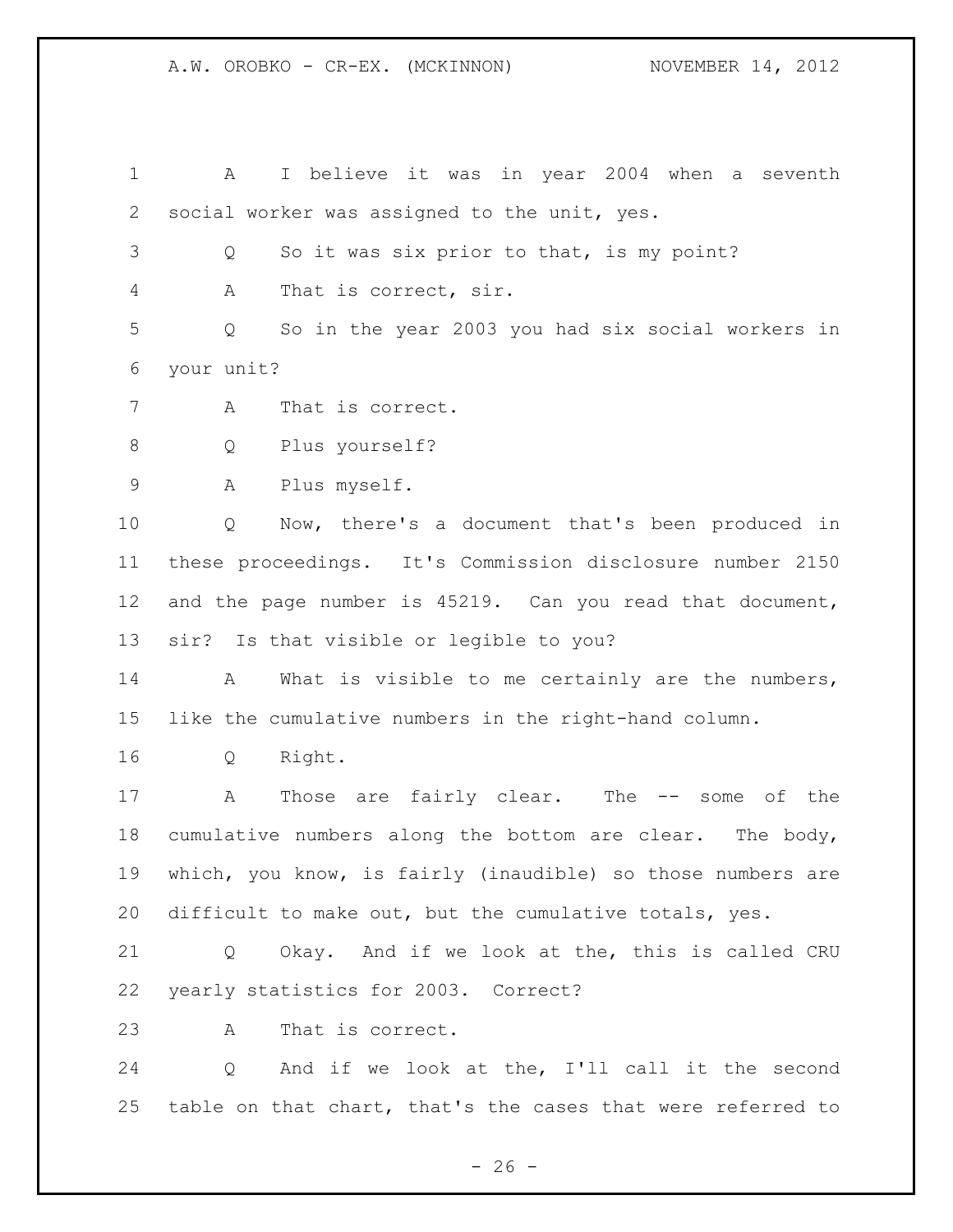A.W. OROBKO - CR-EX. (MCKINNON) NOVEMBER 14, 2012

each of the intake units, correct?

 A That is correct. Q And your unit, if I'm correct, is the unit described as northwest intake? A That is correct, sir. Q And that shows that in the year 2003 you received 829 referrals? 8 A That's what it shows. Q That sound about right to you? A Is that what the numbers indicate? Yes. Q And do you have any reason to dispute these numbers? 13 A Well, the document that you've presented, I have, I have no specific recollection of it. It was obviously a document generated and drafting and, and compiling statistics so I have no specific recollection of it. But 17 I, I'm going to assume that it was documents that had been provided by the old intake, by the ANCR people, so I'll certainly accept it's, it's representative of that. Q So my point is, it's slightly less in that year, it's slightly less than 1,000 cases were referred to your unit?

 A I'll say this, the -- if you, if you look at the bottom, under apprehension, it says, new case, and then you scroll along to the very end, there's, I think, that's a

 $- 27 -$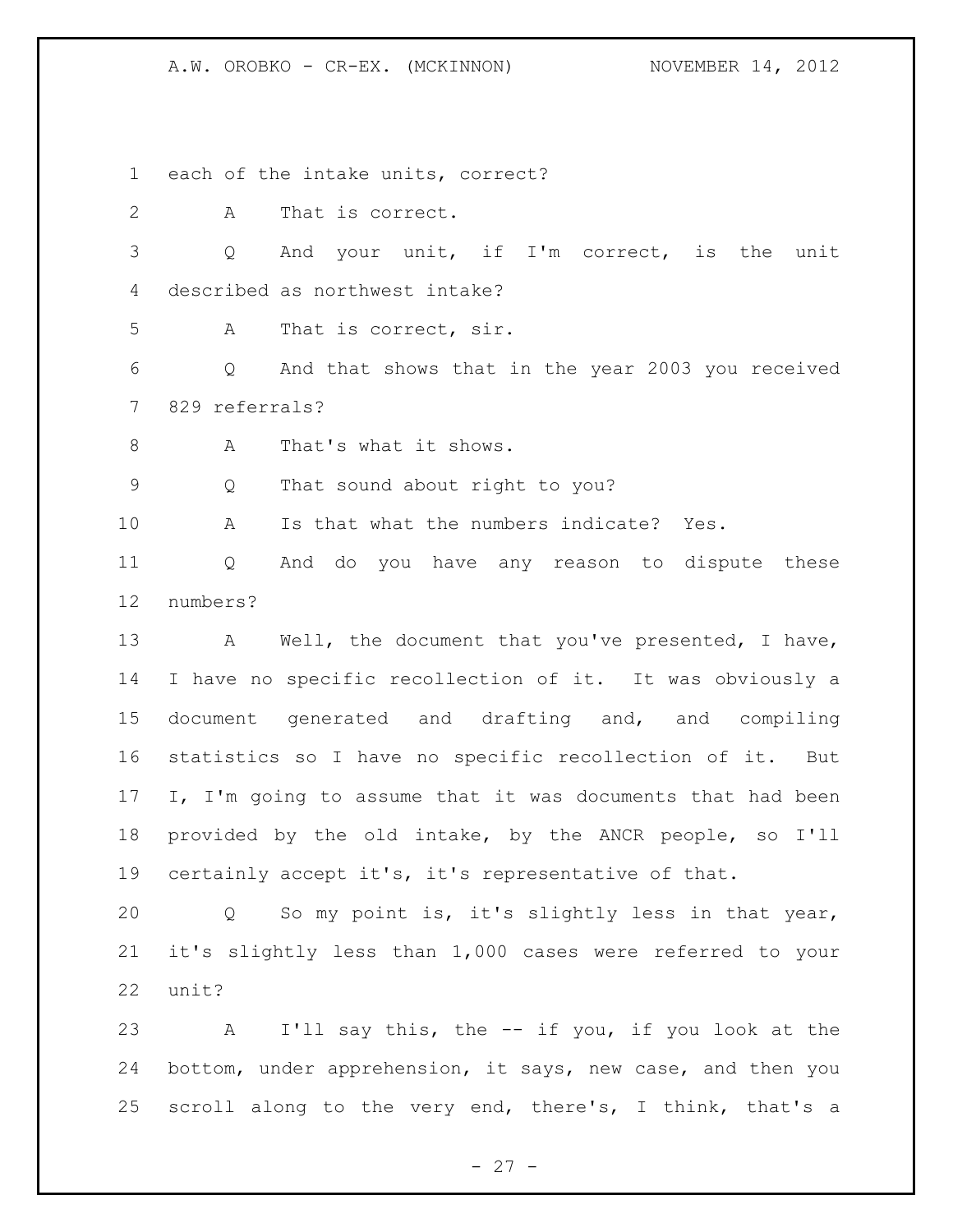hundred and sixty-nine, I believe.

2 Q I see that number, yes.

 A So that number has to be incorporated into those cumulative totals. That number reflects children who would have been brought into care after a case had been assigned to us. So, so that a hundred, so that a hundred and sixty- nine, I'm going to assume out of that hundred and sixty- nine I would probably conservatively estimate at least 60 of those belonged to my unit. So that number -- so that would have been 60 new children apprehended over the course of the year after the case had come to us from the CRU. So I would certainly ask that that 60 be added into that cumulative 829. So that would get it up to whatever, eight -- just under, short of 900.

 Q Okay. And, and I don't want to quibble over a few cases, I just want to get the big picture.

17 A Sure.

 Q And the point is, that if we're talking about, let's say it's 900 cases in that year, for round figures, if we take that 900 cases and divide it by 52 weeks, and I'm going to do that math right now, that's about 17 cases per week that went to your unit, and if we divide that by six, that's less than three cases per worker per week, Mr. Orobko.

A Um-hum.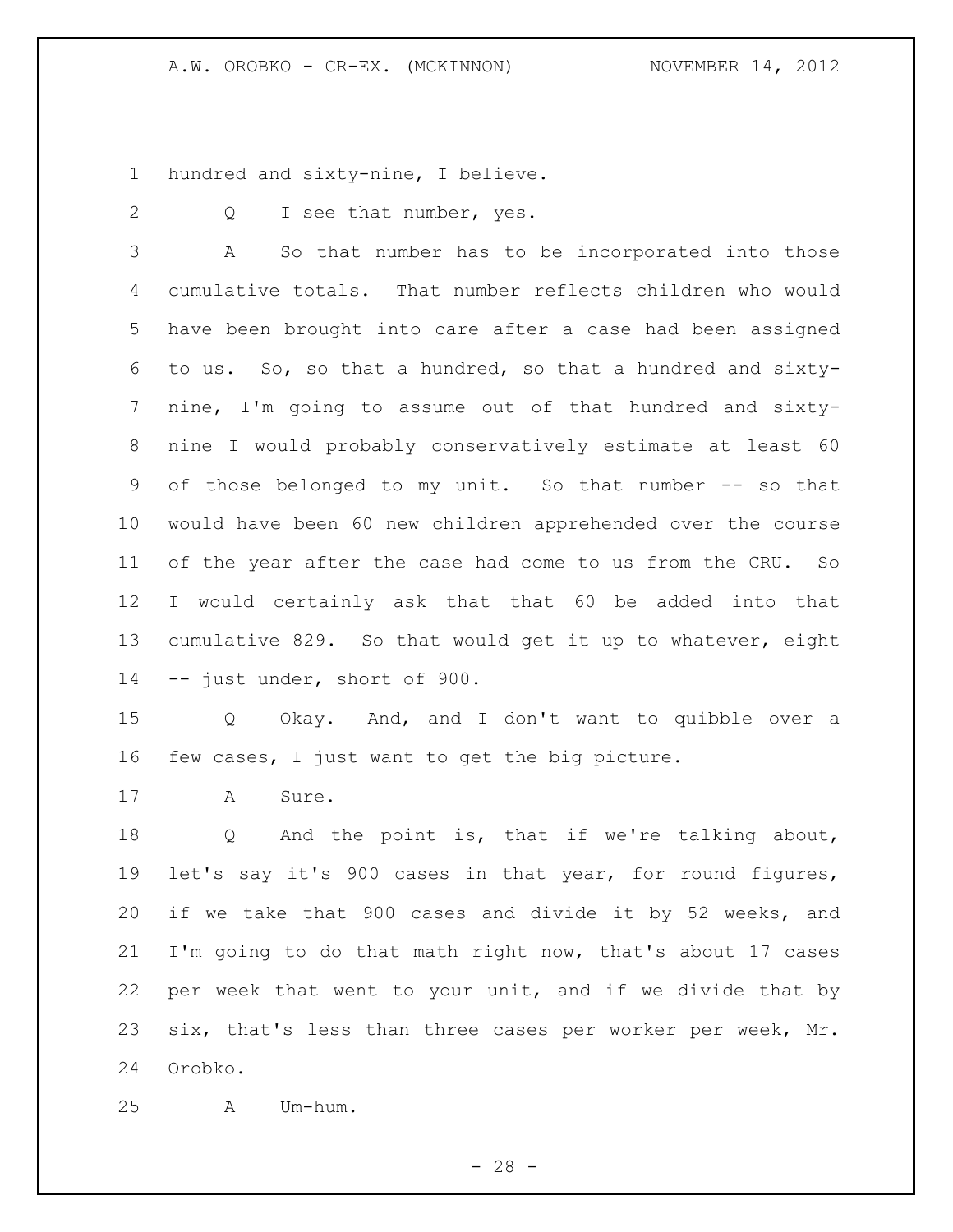| $\mathbf 1$ | So rather than the five to eight cases you<br>Q                |
|-------------|----------------------------------------------------------------|
| 2           | testified to, it's closer to three cases per worker per        |
| 3           | week. Would you agree with that, sir?                          |
| 4           | No, I would not.<br>A                                          |
| 5           | Q And, and where is my math wrong? What am I, what             |
| 6           | am I, what am I not understanding that would allow you to      |
| 7           | say that there were five to eight cases per week per           |
| 8           | worker?                                                        |
| 9           | Two things I'll start off by saying. The first<br>$\mathbf{A}$ |
| $10 \,$     | is that under my original testimony I had said that I          |
| 11          | believed in the calendar year 2003, that over a thousand       |
| 12          | cases had been referred to us from the CRU. I believe if       |
| 13          | you, you check these numbers you'll find that in the year      |
| 14          | 2000 -- because this document was only made known to me        |
| 15          | yesterday and I have not had access to any of these            |
| 16          | documents for several years -- but I believe in the            |
| 17          | calendar year 2002 there were over a thousand cases that       |
| 18          | came to us. And, and again, I'd, I'd like to see the           |
| 19          | numbers. I'm happy that these documents have been provided     |
| 20          | because it's going to add some, some empiricism to what I,     |
| 21          | I said in my original testimony. So, so when I said under      |
| 22          | original -- in my original testimony I believed in the year    |
| 23          | 2003 a thousand cases had come to us, well, it was the year    |
| 24          | 2002, and I've love to see what 2004 had to say, I'd love      |
| 25          | to see what 2001 had to say. But that all being said, let      |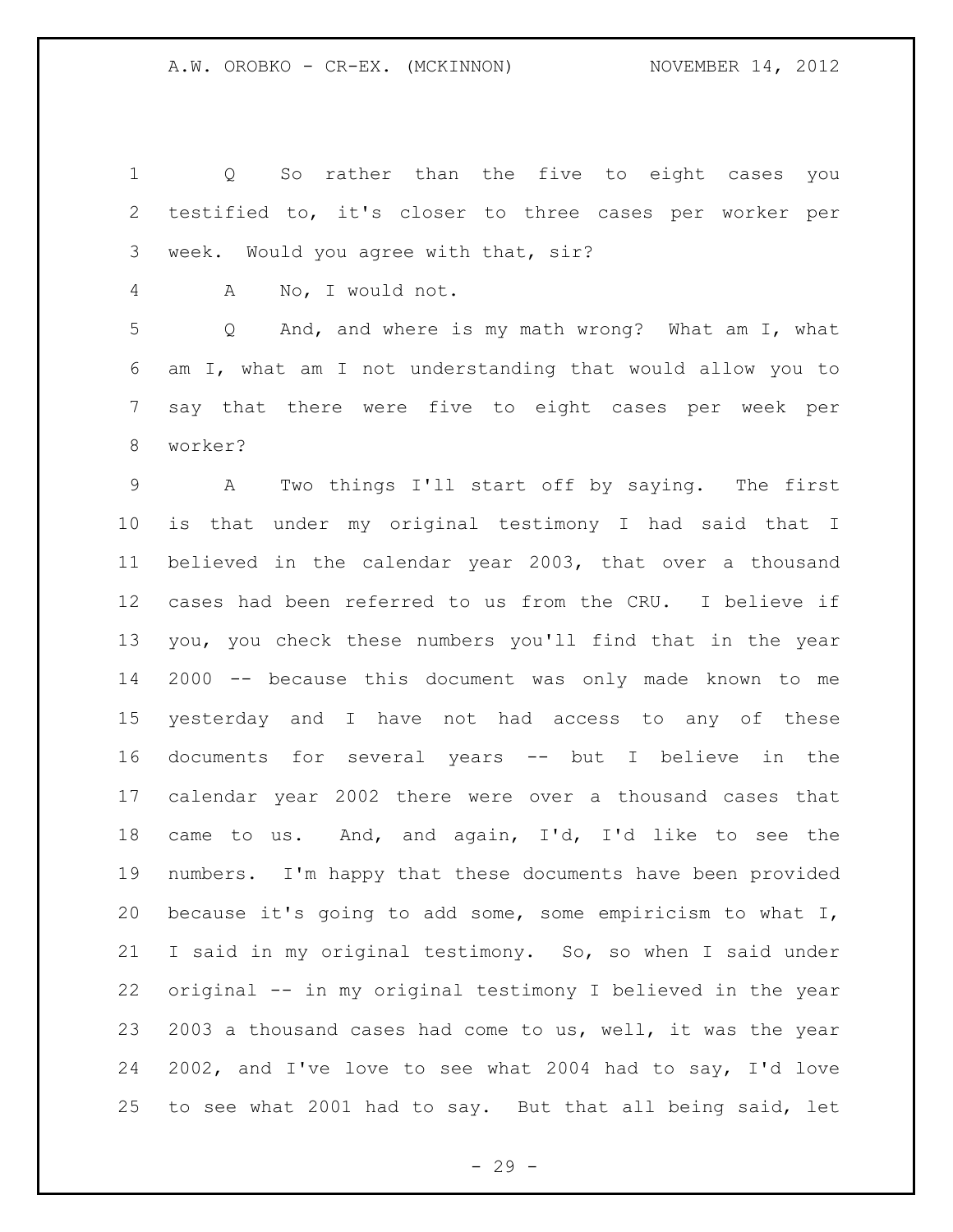me answer your question.

 The -- your, your math is fine. Your -- the rudimentary math that you are doing right now, it's fine. The, the flaw in your process is that if you simply say to me, Andy I divide these numbers and it comes out to three a week, you're, you're making a misassumption because to follow your line of reasoning, that means that for eight hours a day, five days a week, 52 weeks in a year, I have all six staff available to do nothing other than respond to cases, and that is absolutely the furthest thing from reality, absolutely.

 Q Okay. But let's -- even if we take the number from 2002 at a thousand and fifty and we divide that by 52 and we divide that by six, we're still close to three. It's nowhere near five to eight per week, sir. And if we 16 -- we can do the math forever. Let's divide by 48, say there's 48 working weeks in the year. You're still nowhere near the five to eight. My suggestion to you, sir, is that you were overstating the number of referrals that your unit received per week per worker. Do you agree with that?

 A No, not at all, sir. Not at all. I'll start this off, start this off with a metaphor and you've, you've opened the door here so you need to let me walk through it. An NHL 60 minutes in length, a player does not play all 60 minutes. Player might have maybe 15 minutes of actual ice

 $- 30 -$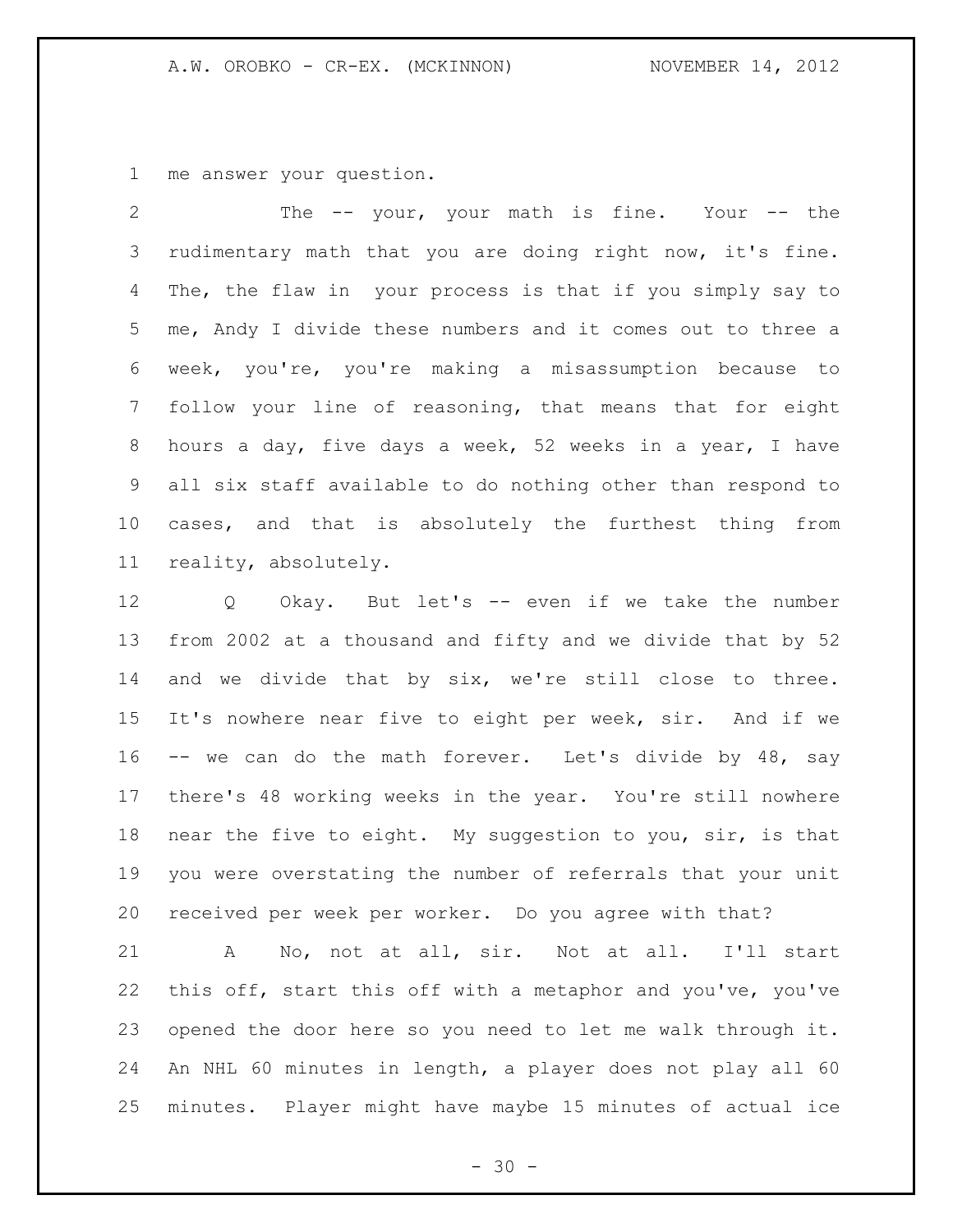time. While they are on the ice, certainly they, they're expected to score and check and do all the rest of it. When they're not available to a coach, when they're sitting 4 on the bench, you can't score. All right. So there's my metaphor to start this off.

 The, the -- I had -- I could only assign cases to staff who were available to me to take cases. And when I testified that, on average, I was assigned five to eight cases per week to my staff, I'm absolutely, I'm absolutely accurate. Again, your assumption is that I had all six staff available to me to do nothing other than accept cases for eight hours a day five days a week 52 weeks in the year. And again, if you let me do some of my math I'll, I'll walk you through where, where there's a, there's a flaw in your reasoning.

 During -- you heard me mention early on about, about the Child Welfare League of America and about accepted case standards and, and all those sorts of things. In their, in their recommendations and in the formulas that they provide of what an acceptable workload is, they were clear -- and you can, you can pull the documentation yourself -- they were clear that when you were going to be assigning cases and you were going to be trying to measure workload that was going to a worker, you could only do it based on the time that they had available to actually do

 $- 31 -$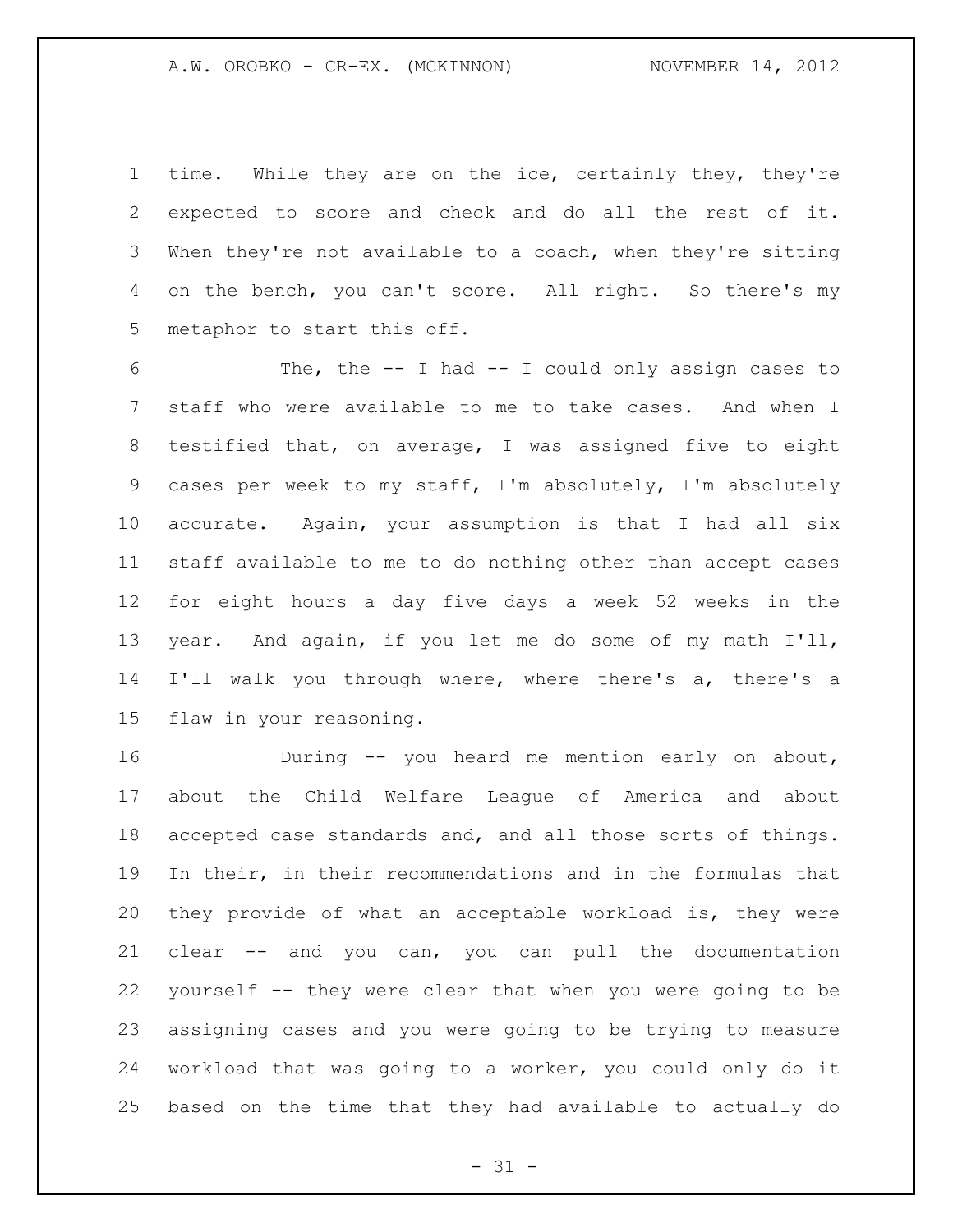A.W. OROBKO - CR-EX. (MCKINNON) NOVEMBER 14, 2012

 their work, all right. So when you were assigning cases you had to factor in all of those events or all of those expectations or all those responsibilities that took away from their ability to do their work. The fallacy is assuming that for eight hours a day all we did was deal with our cases. And then again, that is, that is the furthest thing from the truth.

 There were expectations and demands and responsibilities placed on us, many by our employer, many by our collective agreements, many by things like Workplace Health and Safety policies that --

 Q If I could just, if I could just cut you off there. I hear what you're saying and, and would you agree with me now that you've changed the discussion from caseload to workload?

 A No, I'm just dealing with cases right now and I'll, I'll --

 Q Because I'm having trouble understanding -- I, I appreciate that, that workers may be busy, and I think that's what you're talking about --

A No, not, not --

Q -- they're busy.

A -- not at all. Not at all.

Q But if we're talking about caseloads --

THE COMMISSIONER: Just, just listen, witness,

- 32 -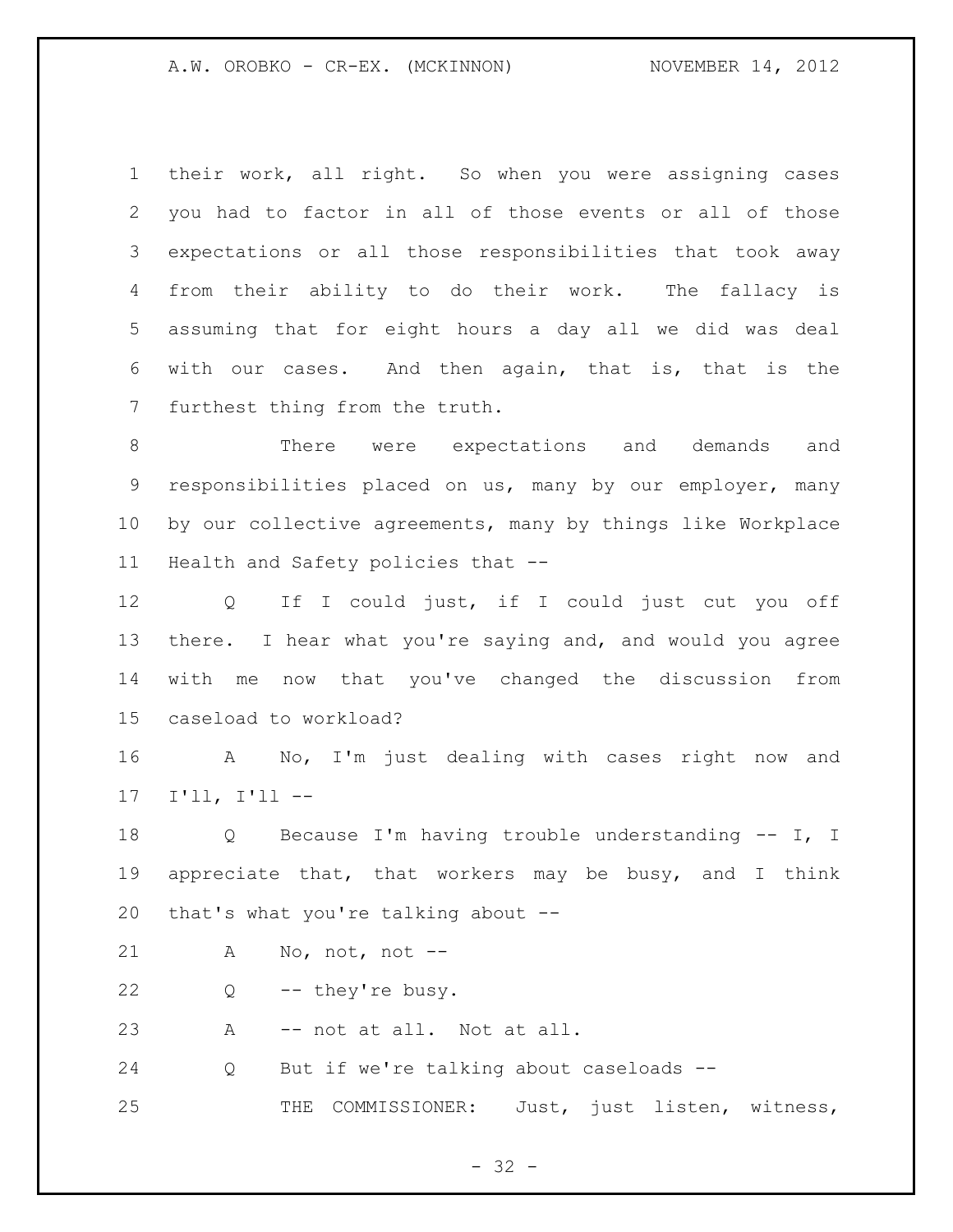and then --

BY MR. MCKINNON:

 Q There are some empirical numbers here and the empirical numbers are the number of cases and the number of staff, and I, I don't know how talking about workload changes those numbers.

 A I, I'm not talking about workload. I'm talking about -- time is the most precious commodity that any social worker has, so, and, and time available to do the work that they need to do. And if you, if you -- I'll walk you through something right away, that I can only assign cases to staff who are available to take cases, and was I assigning, you know, upwards of five cases and more to staff on a weekly basis, staff who were available to take cases? Absolutely I was.

Q So you're --

18 A Absolutely was.

 Q -- you're correcting your evidence to say it's not every staff, it's staff that were available to take cases?

 A Yeah. Staff who were available to do the work. Q So if they were available they got five-day cases 24 and if they weren't available they would get no cases; is that  $-$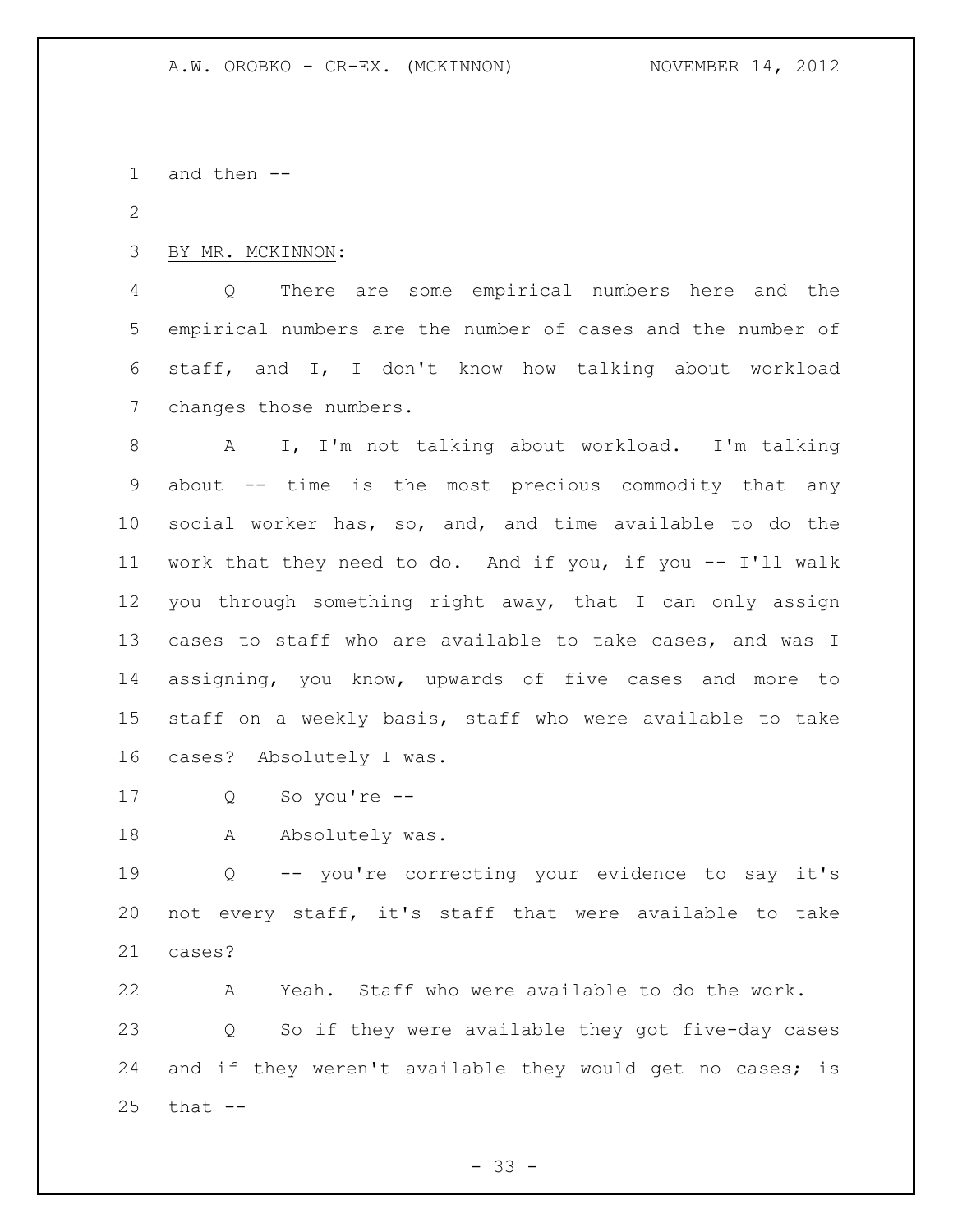A Well -- Q -- what your evidence is? A -- just, just like the NHL player who can't score when he's not on the ice, exactly. If I don't have -- THE COMMISSIONER: But the question, the question was, is that your evidence. 7 THE WITNESS: Yes. If I can -- BY MR. MCKINNON: 10 0 If there were --11 A -- assign five to eight cases --12 O In some cases -- A -- to staff -- Q -- you would assign workers five to eight cases, 15 but if they were busy you would assign them no cases; is that your evidence? A No. If they were -- their busyness had nothing to do with work. It was other demands that were placed on us that took away from their ability to, to have time to do the work. And all -- there's, there's a whole, there's a whole list of, of demands that were placed on all of us having nothing to do -- not case-specific. It has, this has nothing to do with cases and this has nothing to do with being busy. There's a whole, there's a whole range of demands placed on us, whether by employer, whether by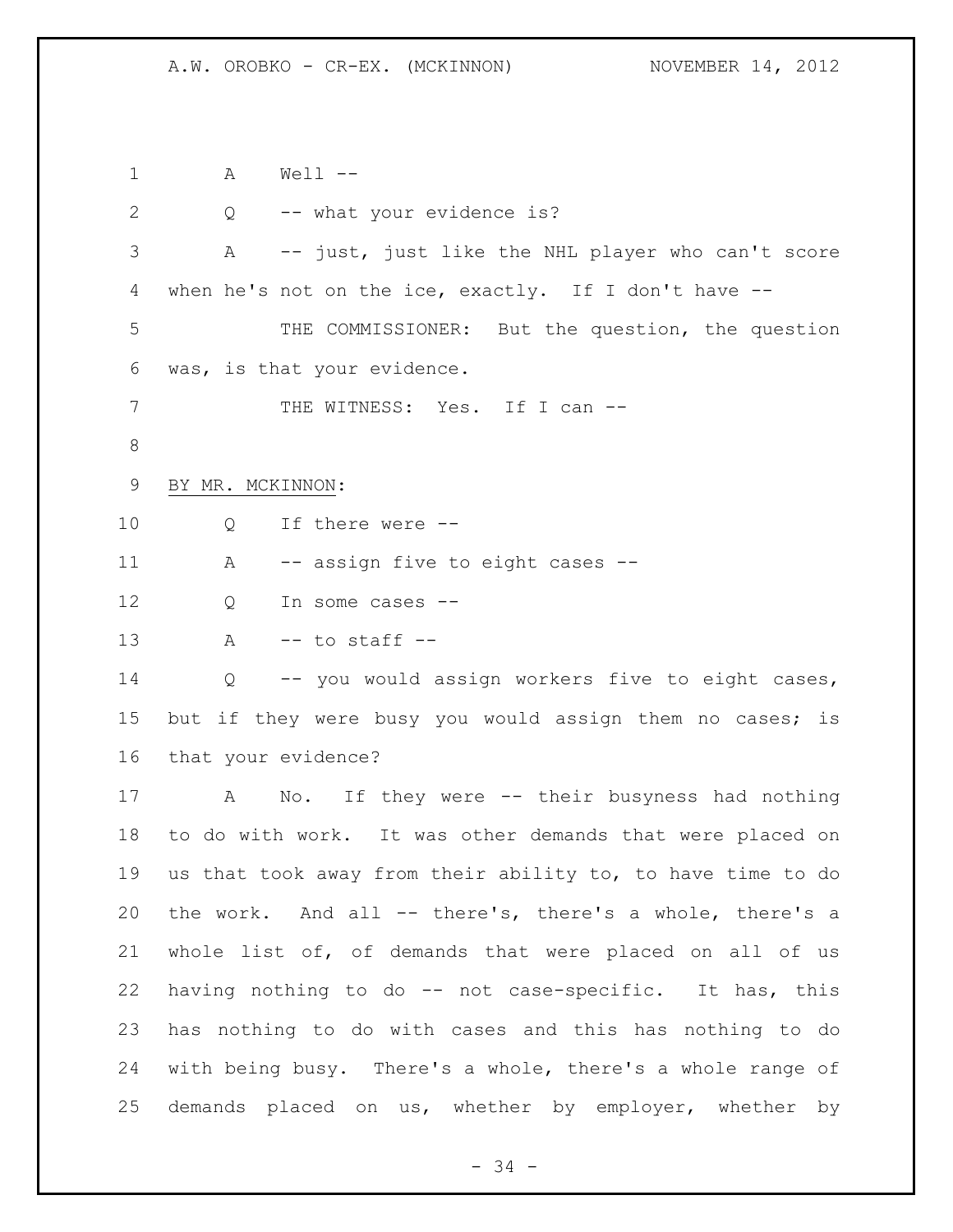collective agreement, that robbed us of time to, to do the actual work.

 THE COMMISSIONER: Now, I see Commission -- 4 THE WITNESS: And, and I can, and I can -- THE COMMISSIONER: Just a minute. I, I see Commission counsel on her feet.

 MS. WALSH: Mr. Commissioner, I'm sorry to be standing up. I don't mean to be intrusive, but I also want to make sure that we have accurate information. It has just come to my attention by looking through our many, many thousands of pages of documents that there is another Commission disclosure that relates to CRU yearly stats, and the stats are different. So I wonder if, out of fairness to my friend and to the witness, we might take a break at this point and I can bring that disclosure number and those pages to my friend's attention just so that we don't proceed on, on information that's not accurate.

18 THE COMMISSIONER: All right.

19 MR. MCKINNON: Fair, thank you.

MS. WALSH: So my apologies. Thank you.

 THE COMMISSIONER: For that reason we'll rise for 10 minutes.

MS. WALSH: Thank you.

 THE COMMISSIONER: And when I say "we rise" or "we adjourn" then you can leave your places as, as we

 $- 35 -$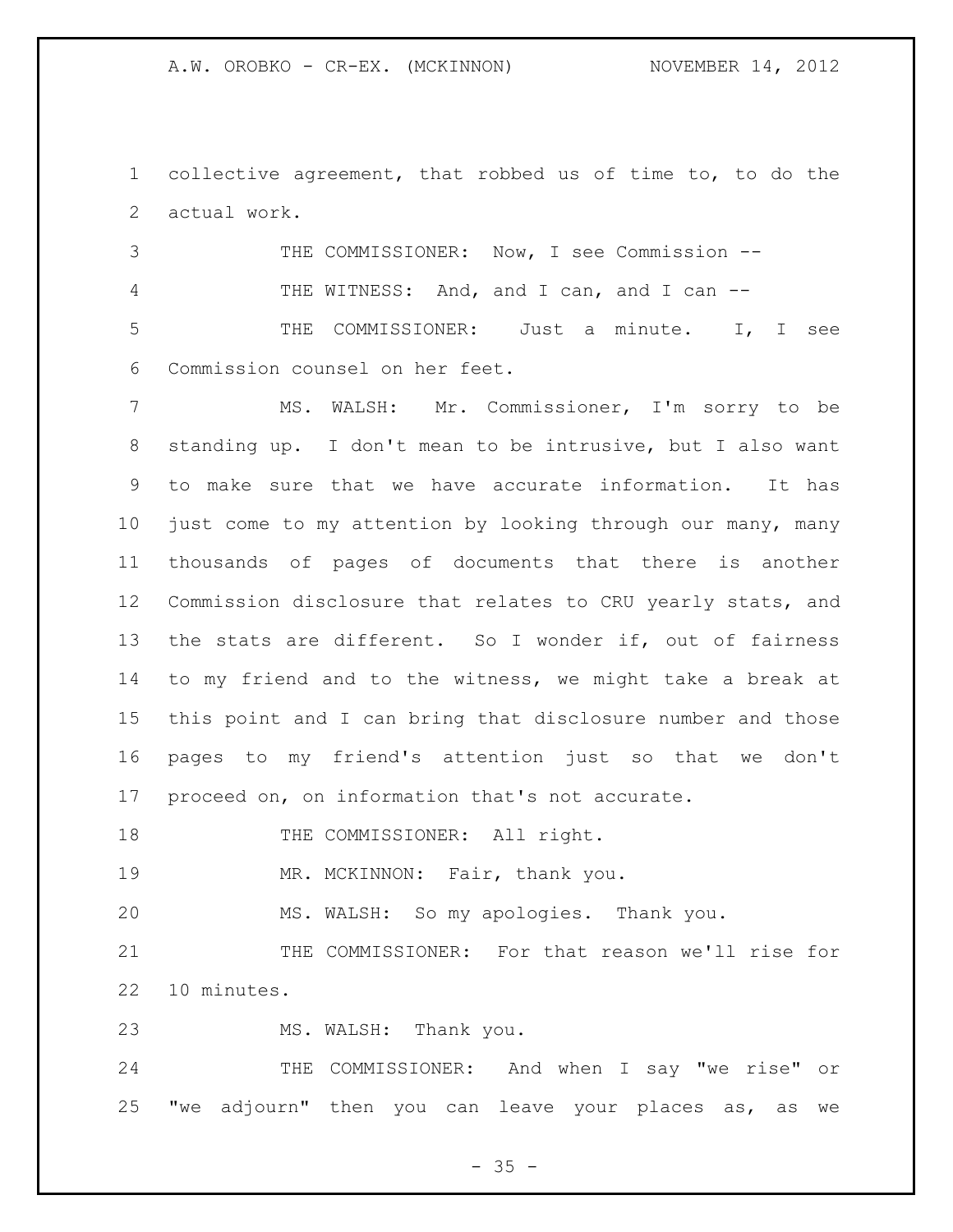A.W. OROBKO - CR-EX. (MCKINNON) NOVEMBER 14, 2012

 agreed to earlier so that I can gather my papers. MS. WALSH: Thank you, Mr. Commissioner. (BRIEF RECESS) BY MS. WALSH: Q Mr. Orobko, it's been brought to my attention that the figures I was using were incomplete and that there is a more complete copy or a more up-to-date set of statistics. It's Commission disclosure 2113, page 44740. I believe that's on the screen in front of you now. And we're looking at 2003 as a representative year. Might change a bit in 2002, it might change a bit in 2004, but you cited 2003 so we'll use that as a representative year. A Well, it's representative of the year 2003. Q Right. And I want to be fair to you because I 17 did misstate the numbers before, because my numbers that I was looking at were incomplete. So the number that was, cases that were referred to the northwest intake I'm now seeing are 1019, very close to the number you suggested. 21 A And, but again, I'll draw your attention to the bottom, bottom column, apprehension, new case. If you, if you scroll all the way over to the right-hand column you'll see a total of 237 cases. That meant that 237 children

 $- 36 -$ 

were apprehended after a case had already been assigned to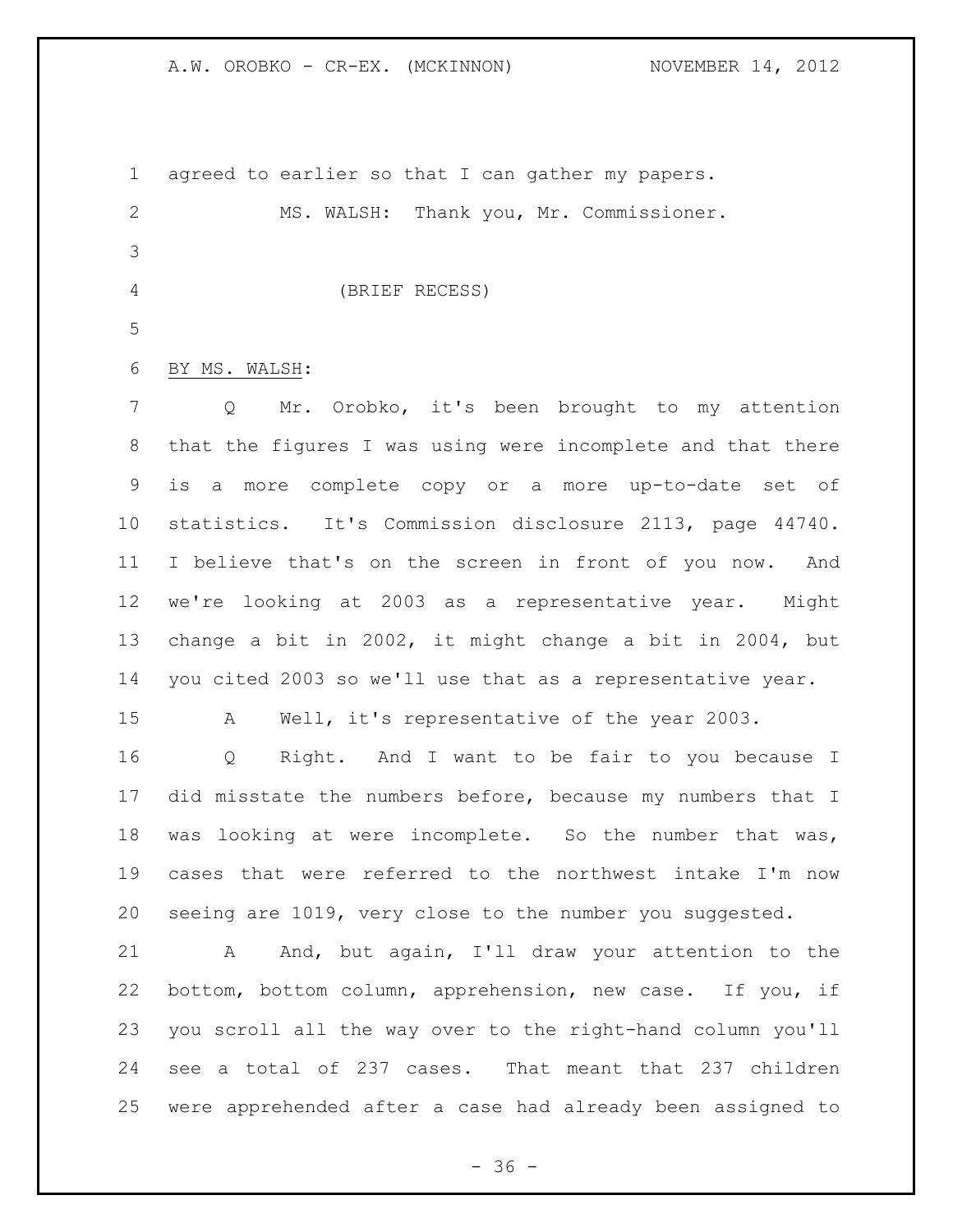A.W. OROBKO - CR-EX. (MCKINNON) NOVEMBER 14, 2012

 us. So I would suggest out of that 237 I would probably say 90 is representative of the volume that we would have been responsible for. So I would just add -- ask that that 90 be included and added to my cumulative total of 1019, which I think we just bumped (inaudible) 1100 cases.

 Q Say approximately 1100 cases. And again, in order to be perfectly fair to you, if you look at line three, open and close file, there's a number there, 1561. Do you see that? Third line from the bottom, open and close file?

A Yes, I see that, sir.

 Q Would some of those be from your unit as well or would the 1100 be representative of the files that went to your unit?

 A Again, I, I wasn't the, the keeper of this 16 document. I think the author needs to speak to that. I, I don't know what that number reflects.

18 Q If we, if we use the number 1100 for ease of calculation and we divide that number, 1100, by 52 weeks and divide that by six workers, we're still less than four. We're at three and a half using those numbers, and it might be slightly higher than that, depending upon what that line, open and close file, means. Is that a fair mathematical summary of the files that would have been referred to your unit in that year?

 $- 37 -$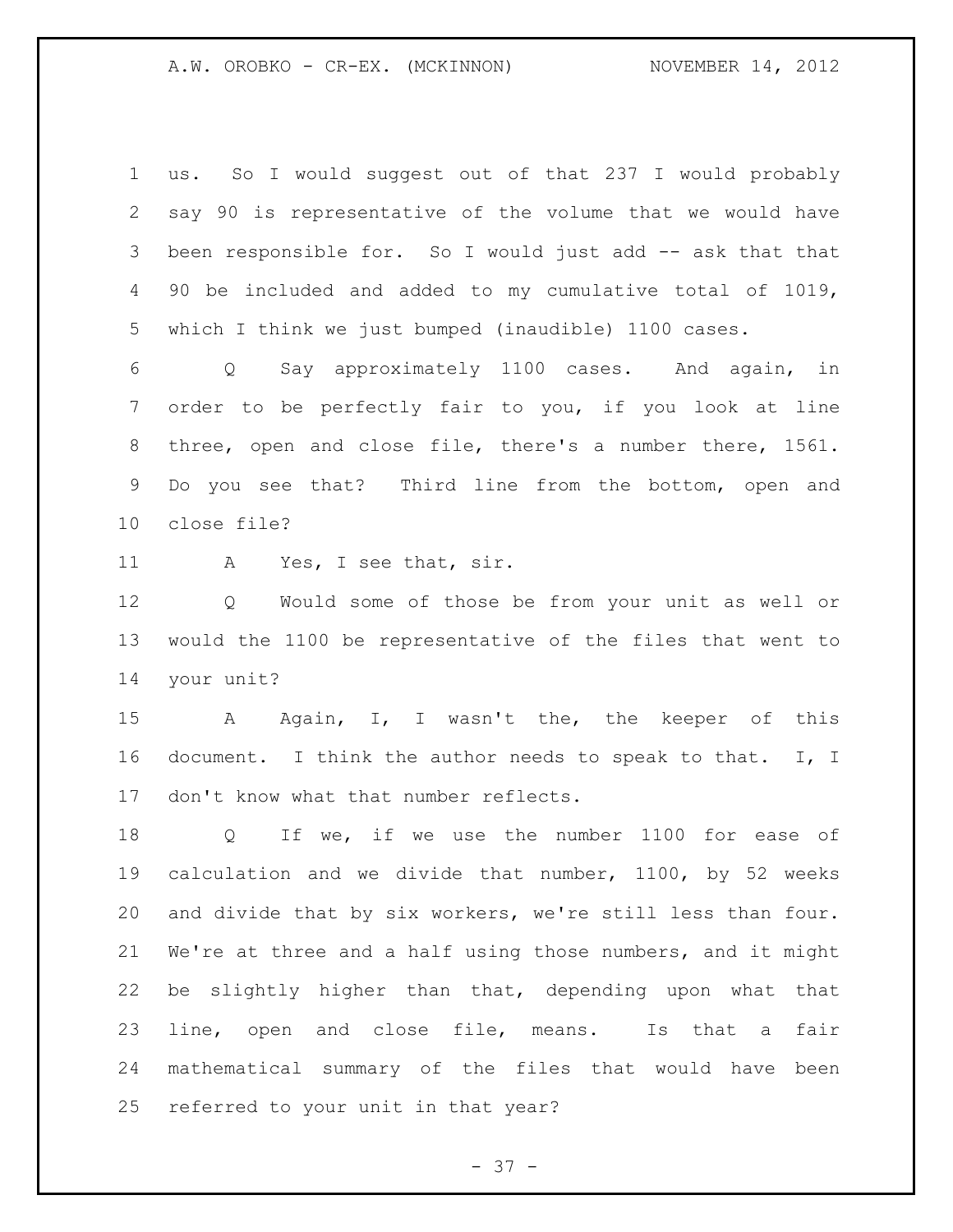A I'll, I'll trust your mathematics, yes, sir.

 Q Okay. And in terms of the Child Welfare League 3 of America, you made reference to them, to their standards, and as I understand it you stated that an intake worker should have 30 days to complete 12 new intakes.

 A The child welfare standards recommend and indicate that an intake worker should have 12 active investigations assigned to them in a 30-day period, so essentially in a, in a one-month period. But to be clear, we're talking about 20 or 21 work days, all right. So it's 12 and 21. An intake worker should have 12 cases that they have the opportunity to assess, intervene, write reports, all those things, and they have 20 work days to, to complete that work. And again, this is, this is very important and I -- and certainly, Mr. McKinnon, I was, I was, I was sharp with you, and I apologize for that.

 To, to be clear, the Child Welfare League of America standard states that those 20 work days are, are clear days, they are days where the, the only responsibility on that intake worker is to bring, bring their efforts to those cases. So, and as, as an intake worker, a former intake worker, an intake supervisor, that just makes inherently good sense to me. If I have 12 cases that are -- I need to assess and respond to and I have 20 work days to do that, so it gives me about a day and a half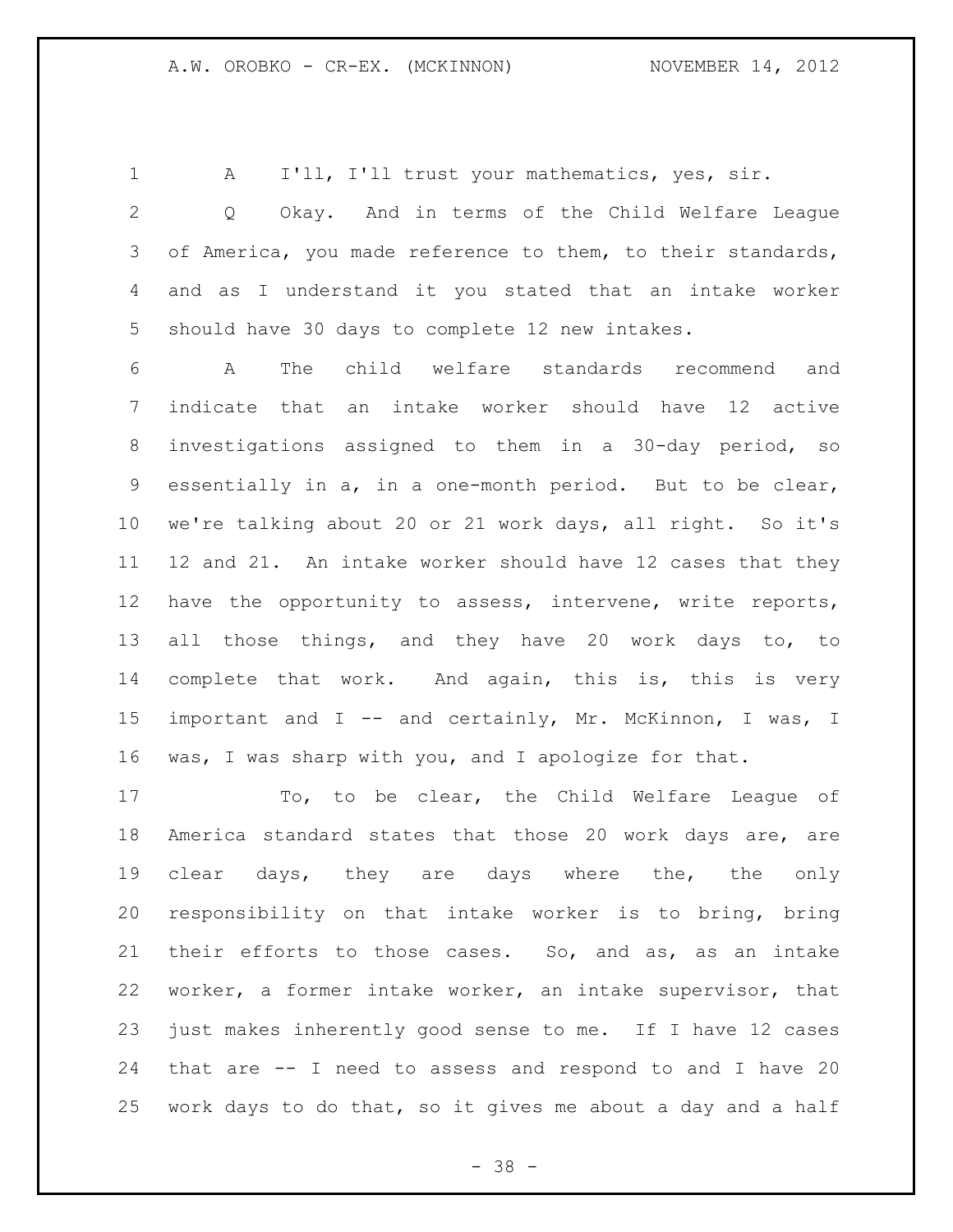to, to properly attend to a file, and that inherently makes, that makes sense. That makes common sense, and most intake workers would agree. But to be clear, we're not just talking about, like, 30, 30 days. The child welfare standards are, are specific. When a supervisor assigns case and when you're working out this formula, you have to factor out a whole host of time-consuming activities that intake workers have to engage in that are not even related to case work, and the, and the list is endless. Everything from vacation time all the way through to, you know, going to Workplace Health and Safety meetings.

 Q But if we, if, if your evidence was that your unit was routinely receiving double or triple the child Welfare League of America standards but by my math if we assume 1100 cases per year to your unit, that is fifteen and a quarter per worker per month. So slightly higher than the Child Welfare League of America but hardly double or triple.

 A With the greatest respect, Mr. McKinnon, you're misinterpreting what the Child Welfare League is recommending. If there was a representative of the Child Welfare League sitting here right now, and as an expert witness or any one of any number of professors from the University of Manitoba, they would look at the work that we're doing and they would probably say the north Winnipeg

- 39 -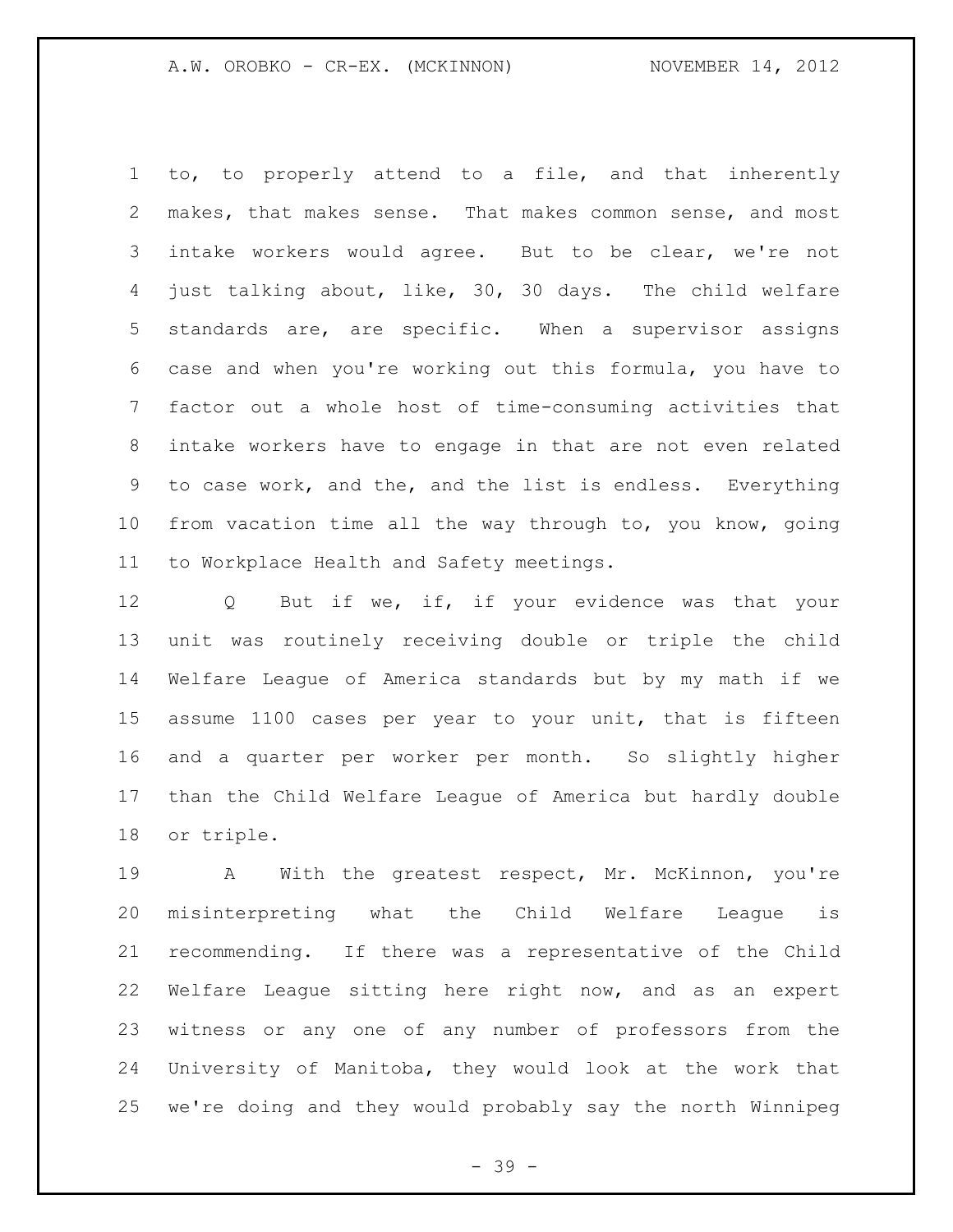A.W. OROBKO - CR-EX. (MCKINNON) NOVEMBER 14, 2012

 intake unit could, could probably meet all program standards with a maximum, probably a maximum number of about 450 cases a year, and that would have been the recommended caseload for us to have met standards. And, and your very numbers here are just supporting my earlier testimony when I was saying, we are working at double and at times triple recommended caseloads. Your numbers, 8 they're, they're clearly supporting that.

 Q Now, your evidence, then, is that the, your unit of six social workers at intake could only handle 450 cases per year?

 A I'm saying that when you look at the Child Welfare League standard, standards for, for, for caseload, 14 that is what they would have suggested.

 Q Well, if I take that number, sir, I just take 450 divided by 12, I'm just doing math here, sir, and then I divide that by six, that's five cases per worker per month. That's not 12, sir. My suggestion to you is when you said double or triple, you were, you were inaccurate.

 A I will suggest to you that I was extremely accurate and, and per chance you need to call a representative from the Child Welfare League who can --

Q Well, let's --

 A -- who will properly interpret for you -- Q Let's talk about --

 $- 40 -$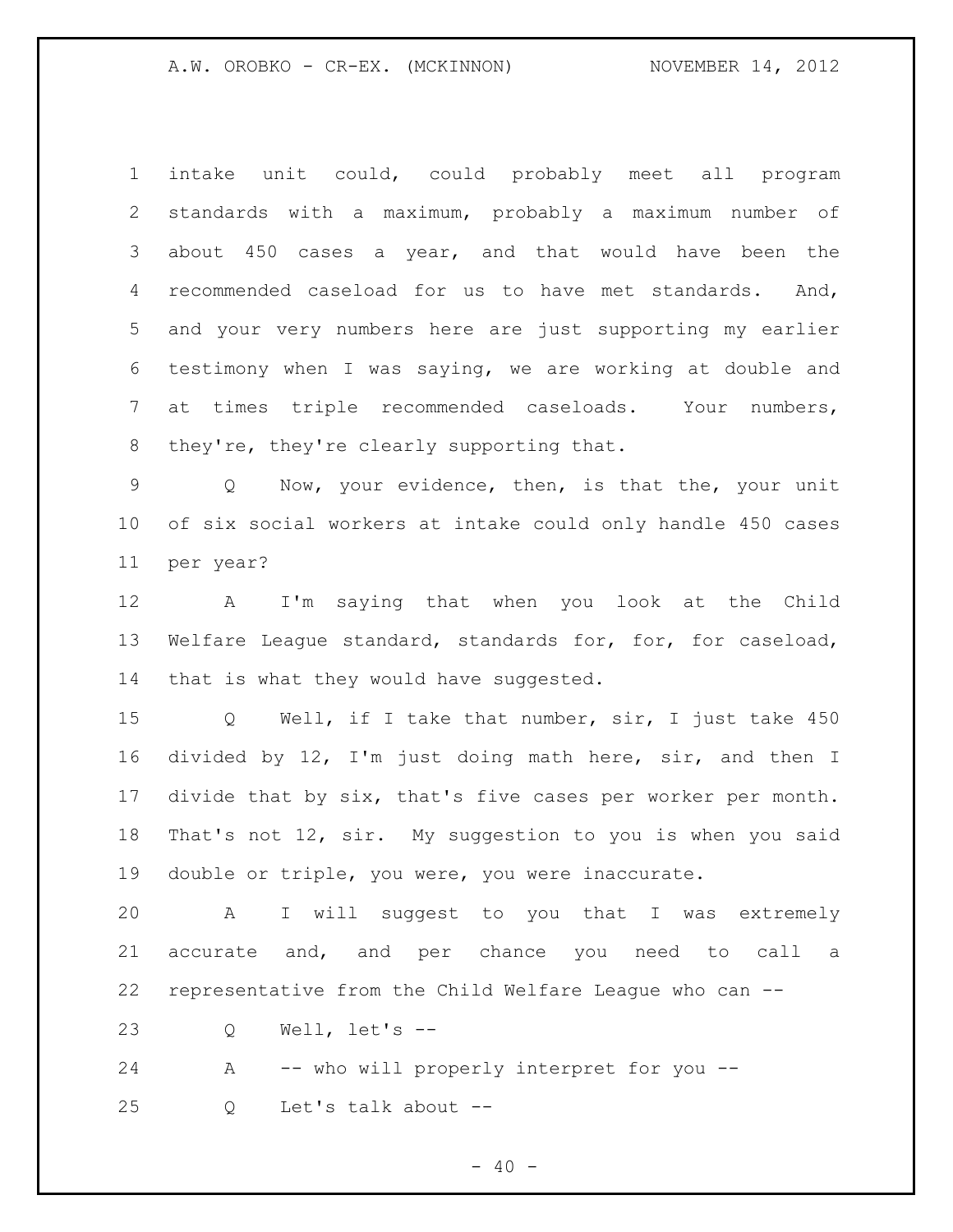A.W. OROBKO - CR-EX. (MCKINNON) NOVEMBER 14, 2012

1 A -- what the recommendations say. Q Let's talk about who that is. Child Welfare League of America is a, I'll call it a gold standard, correct? That a reasonable description of what they -- that's a group of social workers, correct? A It is, it is those who are, who are entering to or who are part of the child welfare system on a variety of levels. Q Have you -- A Academics -- Q Have you -- A -- practitioners. Q Have you ever spoken to anyone from the Child Welfare League of America? A Yes, at a conference in, in Edmonton, in, I believe, 1997. Q Okay. And have they ever told you how they interpret the 12 cases per month per worker? A I, I've read their -- Q I have read -- 21 A -- I have read their documents. Q -- it, too, sir, and it doesn't tell me the same thing it says to you. A Is that a question? Q Let me -- no, it's not a question, sir.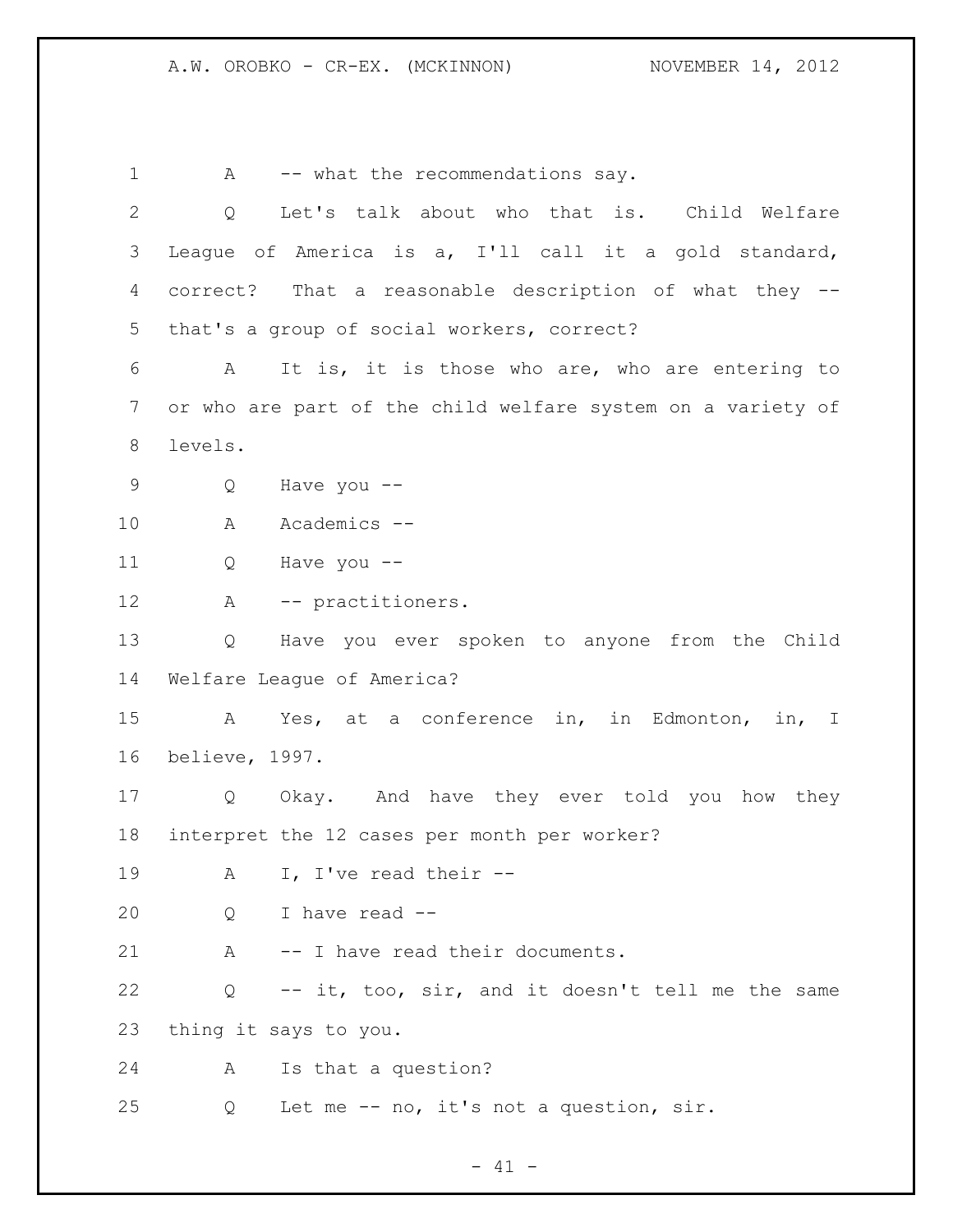A Okay. That's an opinion.

| $\mathbf{2}$ | Let me ask you this: You've given evidence about<br>$Q \qquad \qquad$ |
|--------------|-----------------------------------------------------------------------|
| 3            | how busy, and that's my word, busy your staff was, but it             |
| 4            | was also your evidence that notwithstanding your concerns             |
| 5            | about how busy your staff were that you are not aware of              |
| 6            | anything that your unit ever did where you were aware of              |
| 7            | children having been left at unacceptable risk; is that a             |
| 8            | correct summary of your evidence, sir?                                |
| 9            | It is, sir, yes.<br>A                                                 |
| 10           | And you agree with me that you have an excellent<br>Q                 |
| 11           | staff?                                                                |
| 12           | It was a wonderful complement of professionals,<br>A                  |
| 13           | yes, sir.                                                             |
| 14           | And they were dedicated to their work?<br>Q                           |
| 15           | They were.<br>Α                                                       |
| 16           | And they were successful in keeping children<br>Q                     |
| 17           | safe, in your opinion?                                                |
| 18           | In my opinion, yes, sir.<br>A                                         |
| 19           | And they helped families achieve good outcomes?<br>Q                  |
| 20           | A They did, sir.                                                      |
| 21           | And they did this all with the level of workload<br>Q                 |
| 22           | that you have described?                                              |
| 23           | They did, sir.<br>Α                                                   |
| 24           | Would you agree with me that there were<br>Q<br>no                    |
| 25           | criticisms or<br>raised in any of the reviews<br>concerns             |

- 42 -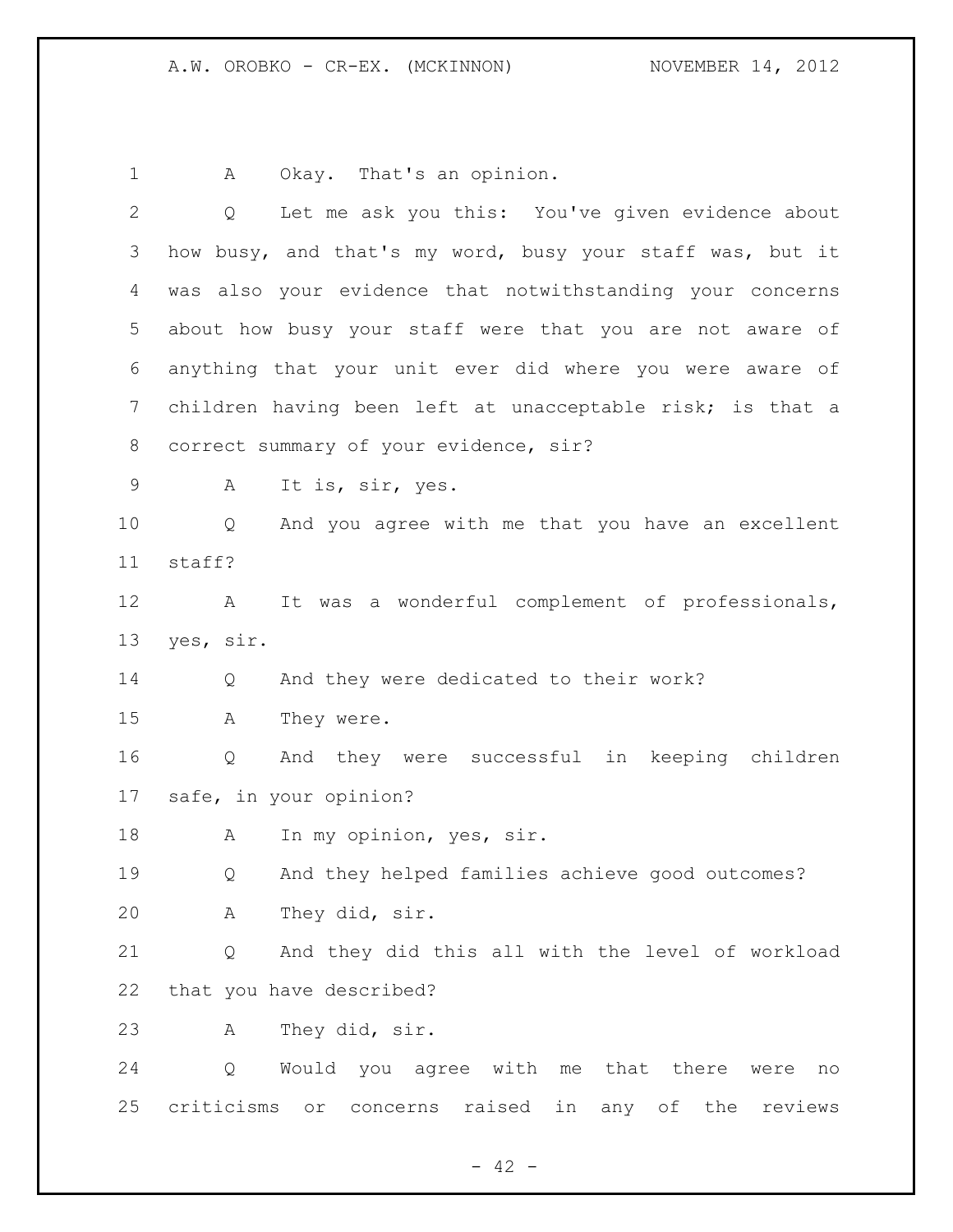A.W. OROBKO - CR-EX. (MCKINNON) NOVEMBER 14, 2012

 respecting the work done by your staff in connection with this 2000 intake? A Can you just clarify that for me -- Q You would agree with -- A -- in which ... Q -- me, sir, that in the reviews that have been conducted into the Phoenix Sinclair case, there were no concerns or criticisms raised by any of the reviewers with respect to the work done by your staff. It was exemplary, correct? 11 A The reviews that you speak of, I, I have seen them. I believe I saw them in your office one day and I believe I also saw them in Ms. Walsh's office one day. Q Okay. A I believe I'll be coming back to testify specifically about those reports, so I haven't had recent occasion to review them so I'm a bit of a loss to respond to that. 19 0 That's a fair response, sir. You would agree with me, however, that in this case, in the Phoenix Sinclair case, your staff was able to respond to this intake promptly? 23 A We were. Q They did exemplary work? A They did.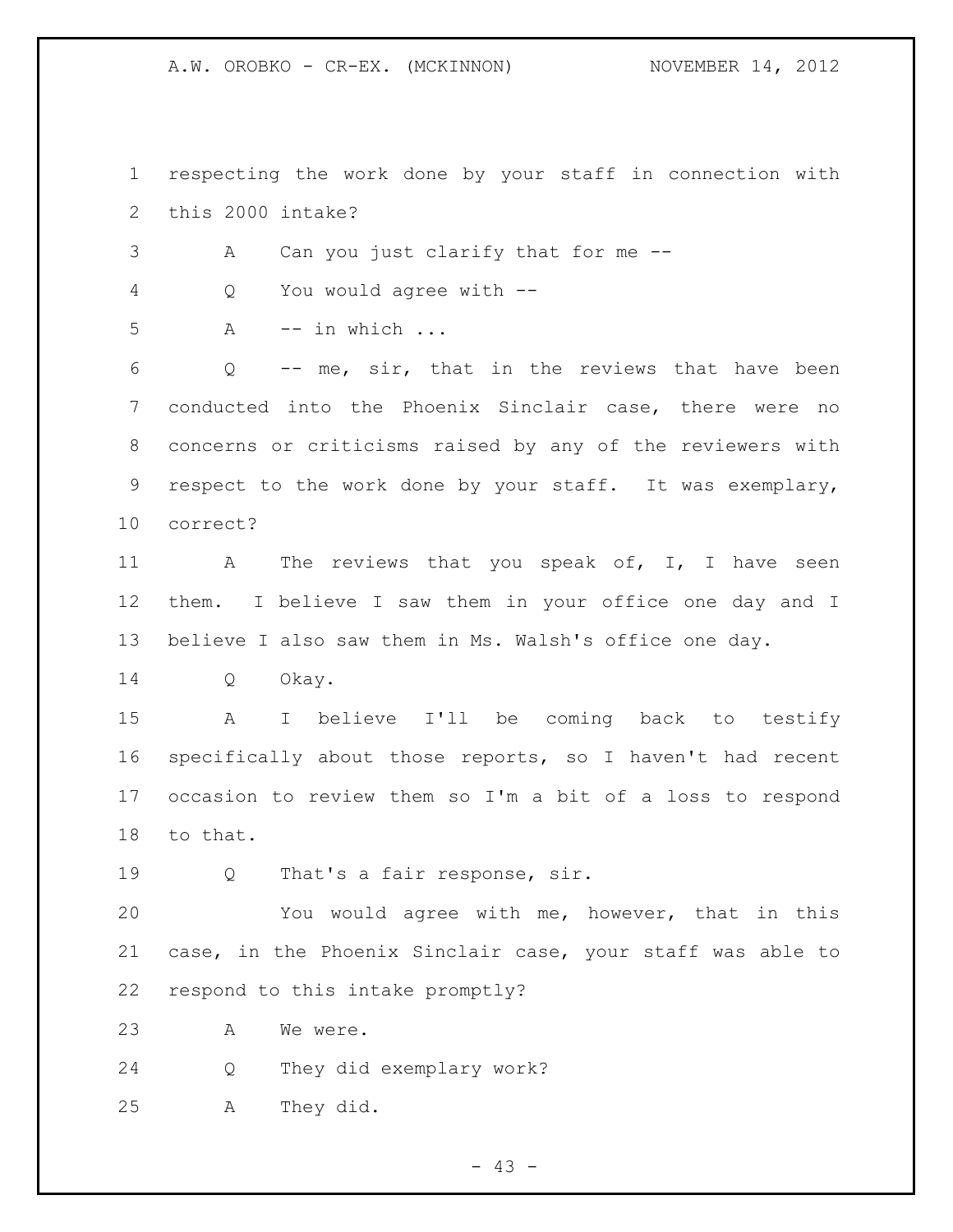Q No caseload or workload issues interfered with the ability of your staff to do excellent work on the Phoenix Sinclair case?

 A How this case was handled illustrates workload issues that we were dealing with. I, I stepped in to assume responsibility for this case when Ms. Saunderson had to recuse herself. There again, you know, and I mentioned how me becoming a working supervisor was one of the strategies we developed to deal with our workload so this probably illustrates that.

 Q But you have no concerns about the promptness of the work done by Ms. Saunderson, she never had any impediments to her doing good casework on this related to her workload?

 A In, in this case and, and certain, as you'll see with Ms. Borse (phonetic) involvement I was very satisfied with the work that my staff did, yes.

 Q And the reason you assumed conduct of this file in this case was not because Ms. Saunderson was too busy, it was because Ms. Saunderson had a conflict of interest?

 A Yes, but I -- that is correct, but I assumed charge of the file because we were a busy unit and assigning it to another worker at that point would only be adding burden to them, so that's why I kept the file.

Q And in fact, most of the casework had been done

 $-44 -$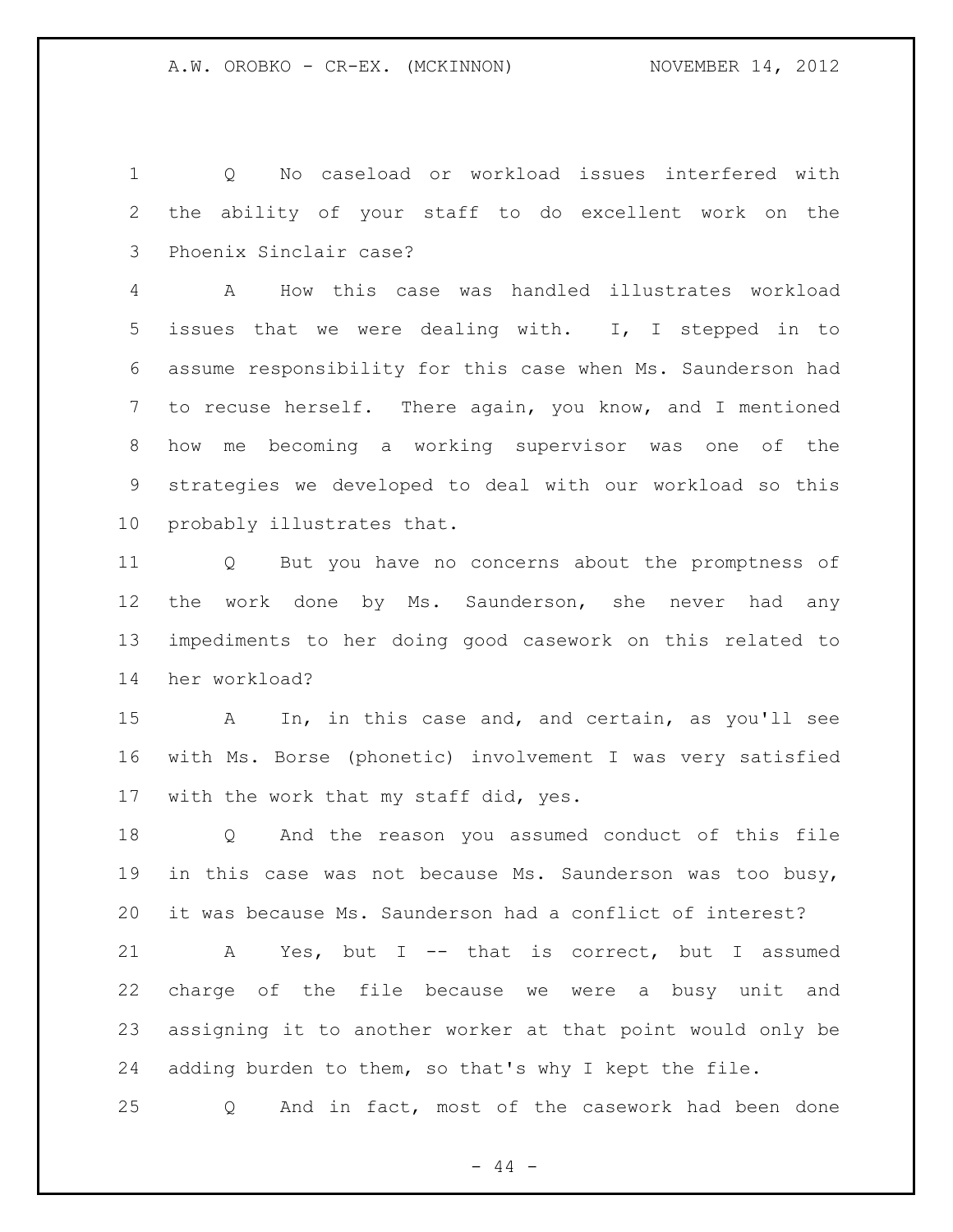A.W. OROBKO - CR-EX. (MCKINNON) NOVEMBER 14, 2012

 by the time you assumed conduct. You essentially had to steer through a family meeting and steer through court, but the case plan was in place?

 A Oh, a case plan was developed subsequent to, to me assuming responsibility for the file.

 Q And in terms of all of this happening in 2000, that was happening before the CRU unit was created, correct? We talked about that -- and in fairness to you, we heard evidence about that, that the CRU unit came into existence in 2001. Do you recall that, sir?

 A Well, again, I mean, I'm just going on recollection. I don't have any, you know, sort of documents here in front of me to suggest that, but that sounds, that sounds accurate.

 Q And in 2001, there was the creation of the CRU unit and the addition of 12 new staff to the intake function. Do you recall that taking place, sir?

18 A When the CRU service was developed, staff -- that, that program was staffed primarily through allocation of existing resources. I had seven social workers in 1999, when we came together, and in 2000 I had seven social workers. One of them was just simply a dedicated call screener. She never, she never dealt with cases, she never, you know, provided anything like that. So when the CRU unit was created in 2001 it was built primarily on re-

 $- 45 -$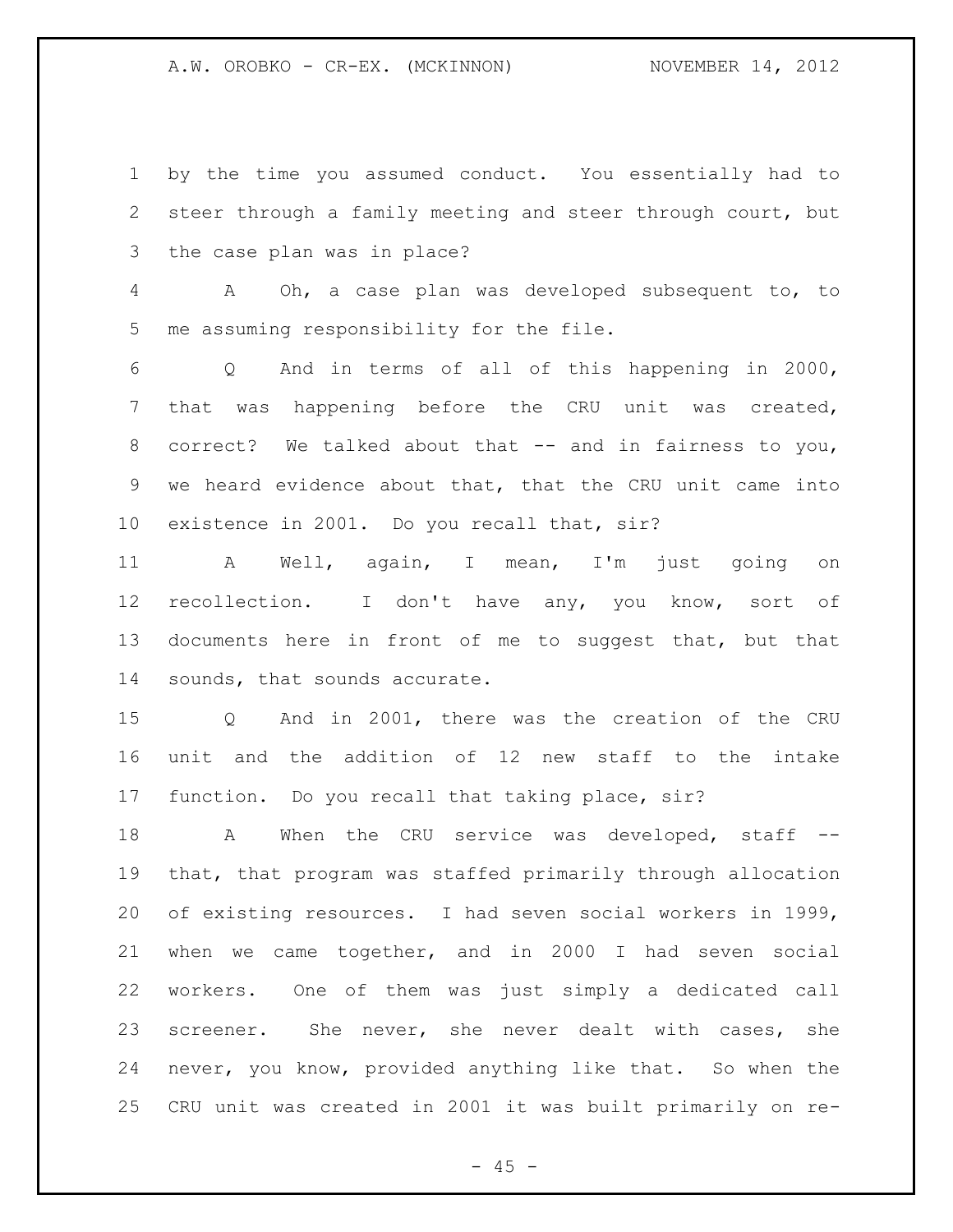A.W. OROBKO - CR-EX. (MCKINNON) NOVEMBER 14, 2012

 allocated resources so that worker of mine would have been doing this call screening function was permanently re-assigned to CRU.

 Q But there were, there were in total 12 new bodies added to the, I'll call it, the front end of the child welfare system in 2001. There were two units created of CRU, some of them were -- one of them was seconded from yours but there was a total of 12 in those two units. There was a supervisor, there was administrative support. There was a major increase in 2001. Would you agree with me, sir?

12 A Again, you're asking me to recollect events of a decade ago. You're, you're, you're testifying for me if you have that information in front of you there. Then I --

Q Well, I'd --

 A Again, I have no specific recollection as to how 17 or where, you know, resources came from but I can say that I did lose a social worker in that process.

 Q Well, my point is, you recall the loss of the social worker but you don't recall the addition of 12 other social workers?

A There was the creation of two units there.

Q Right.

 A But again, primarily based on reallocating existing staff from all the units, not just me but all the

 $- 46 -$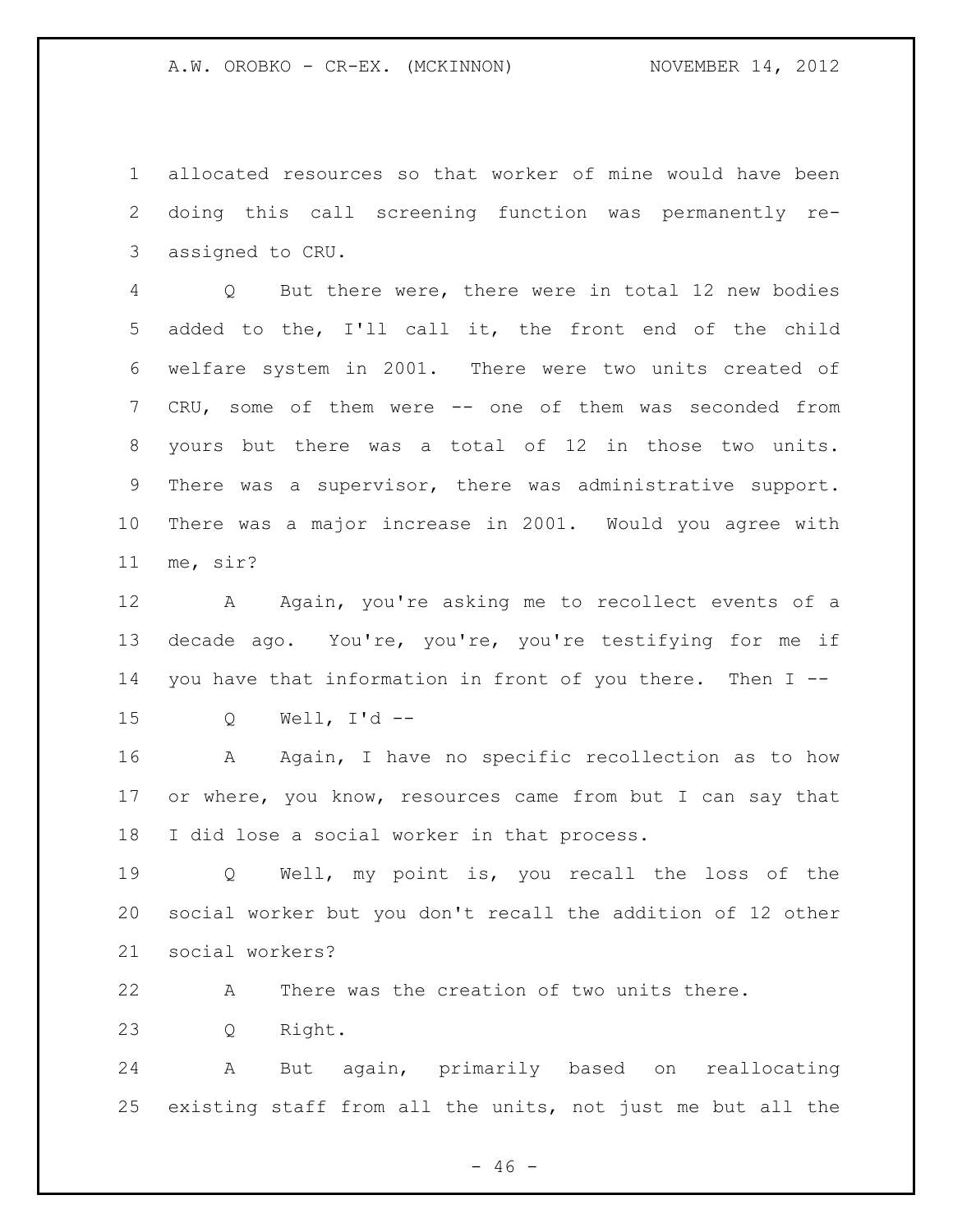other intake units and the abuse units. Q Well, we'll hear evidence from others about that, then. A Very good. Q And in addition, you received, in 2004 you received a seventh social worker to your unit because of the busy workload? A Yes. And in recognition and understanding of the workload and the case counts, yes. MR. MCKINNON: Those are my questions. Thank you. 12 THE WITNESS: Thank you, sir. 13 THE COMMISSIONER: All right. Mr. Saxberg, I see you on your feet. You're next. MR. SAXBERG: Believe so. CROSS-EXAMINATION BY MR. SAXBERG: Q Good morning, Mr. Orobko. My name is Kris Saxberg. I'm acting for ANCR and the southern, northern authority and the general authority. A Morning, Mr. Saxberg. Q Just have a few questions for you by way of follow-up. Apropos of Mr. McKinnon's discussion with you about workload, would you agree that it was important for you as a supervisor, intake supervisor, to prioritize files

 $- 47 -$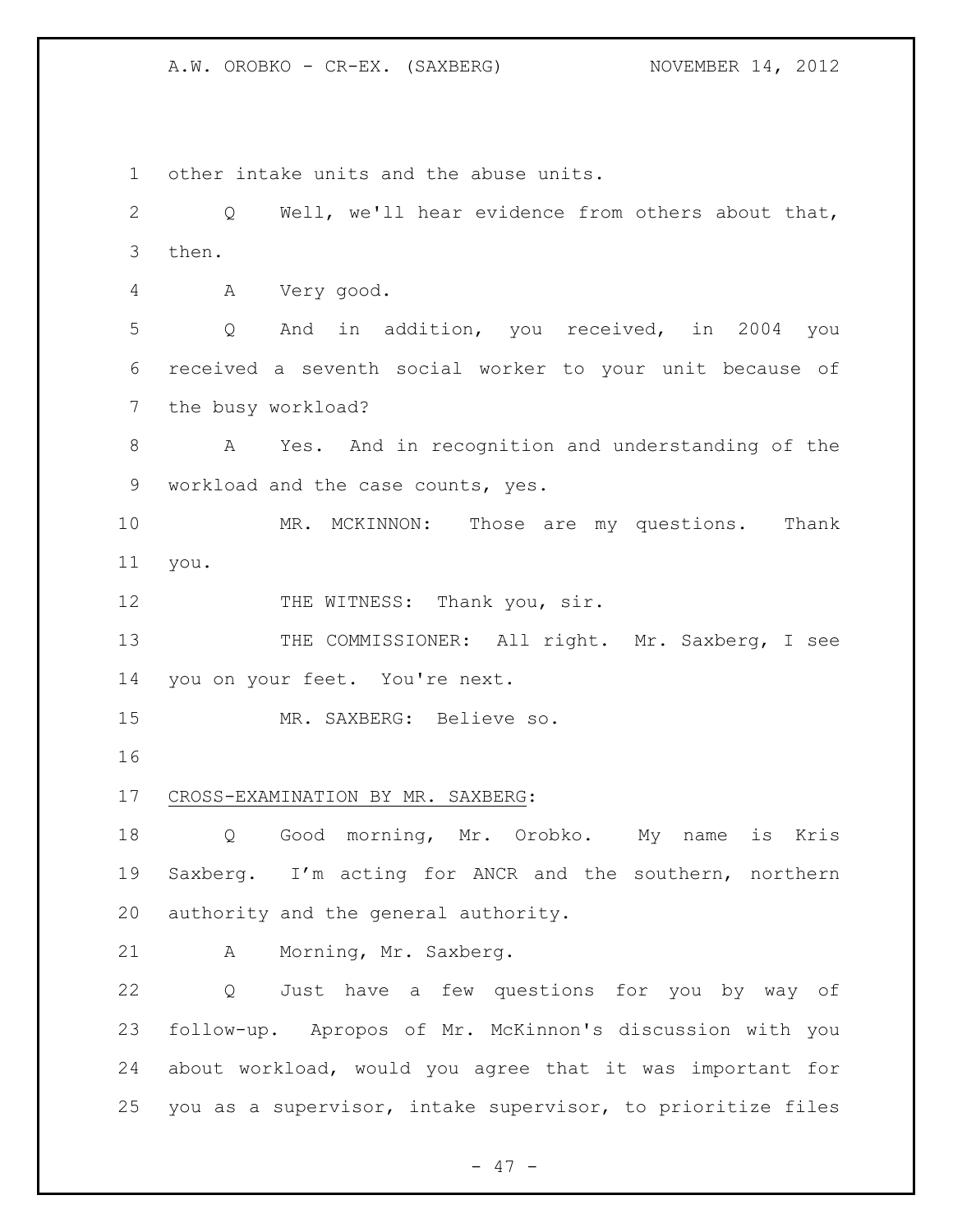as a result of the workload that you were faced with?

2 A That is correct, sir, yes.

 Q And that that, that's one of the most, one of your more important functions as supervisor?

A That is correct, sir.

 Q You agree, your testimony was that some files have to wait to receive attention?

 A That is correct. I testified earlier that during peak periods within our unit, after reviewing and priorizing risk and need, there were occasions when I did have to withhold assigning files to my staff simply because they were just so inundated with higher risk matters.

 Q Right. If you had your way, you'd want to get to those files quicker but because of workload it wasn't possible?

 A Yes. Best practice would have, would have suggested an immediate assignment of the case.

 Q How exactly did you decide which files could wait a little longer?

 A Well, a whole, a whole combination of, a whole combination of factors would have had to have been considered: the nature of the presenting problem, primarily. The, the, the social history that was on file 24 and, and the past history of agency involvement, that certainly would have had to have been considered. The --

 $- 48 -$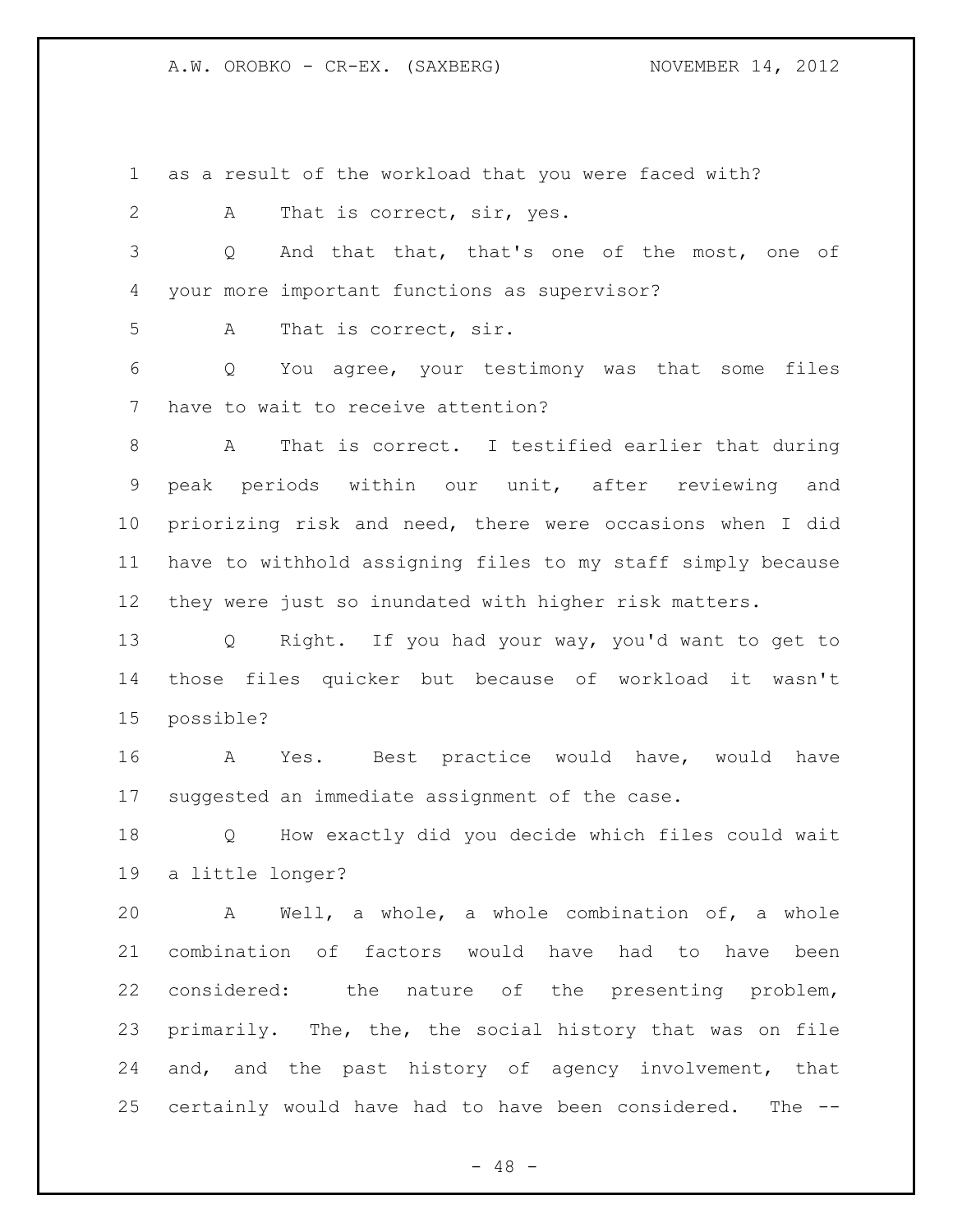you know, any new information, any, anything that was now known to us with the new referral that possibly had not been known previous, you know, add new family members, you know, new stressors. So it would have been a combination of all those things. Ultimately, the decision I would have had to have made is did I, did I believe that we were unacceptably putting or leaving a child in a situation of risk that was just not morally or professionally acceptable, using that whole combination of, of variables.

 Q So to make that decision you had to review the file yourself?

A I did, sir, yes.

 Q And is it fair to say you also would have had to have made a determination to override the recommendation from CRU in terms of the timeliness of, of an assessment?

 A Yes. There were -- we got to a point in, in our, in our history up there where the CRU units were completing what was known as safety assessments, and they would make a recommendation about what the, the timeliness of the response should be, you know: immediate, within a day, five to eight days. I, I can't recall the exact categories. The, all the supervisors, we all did maintain the ability and the right to override that if, if we had to.

Q And that, that's the point that I was getting to.

- 49 -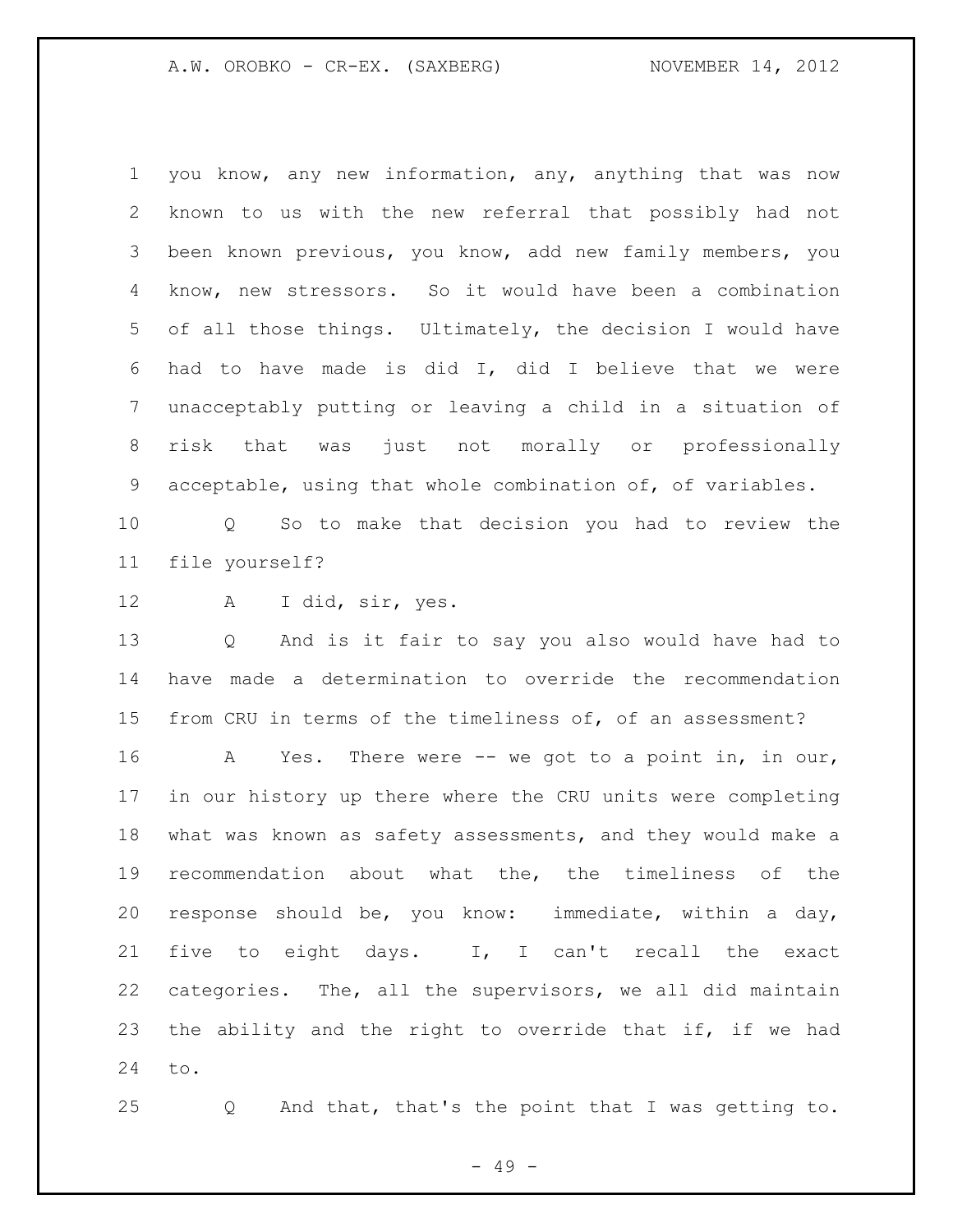There's a safety assessment that was routinely done during this period that, that indicated either a 24-hour response, a 48-hour response or a five-day response; is that your recollection?

A Correct. Those categories sound familiar, yes.

 Q And so when you would take the file and look it over, you -- it was within your authority and within your function to do your own assessment as to the response time; is that fair?

10 A That's correct. Essentially, it -- again, we're not talking about an actuarial tool here. We're talking about, essentially, a subjective tool.

Q Right.

 A So I would have looked at the exact same presenting information that the CRU worker would have looked at through, through the lens of my experience and my knowledge. If I came to a position where I, I reassessed the, the timeliness of the response, again, it was within our domain to do that.

 Q Would you agree, then, and I don't want to over- simplify it, but would you agree that some referrals appear less serious than others?

 A Yes. Well, we can't over-simplify anything here, can we. The -- certainly on, on past history, presenting information and perceived level of risk to a child, yes,

 $-50 -$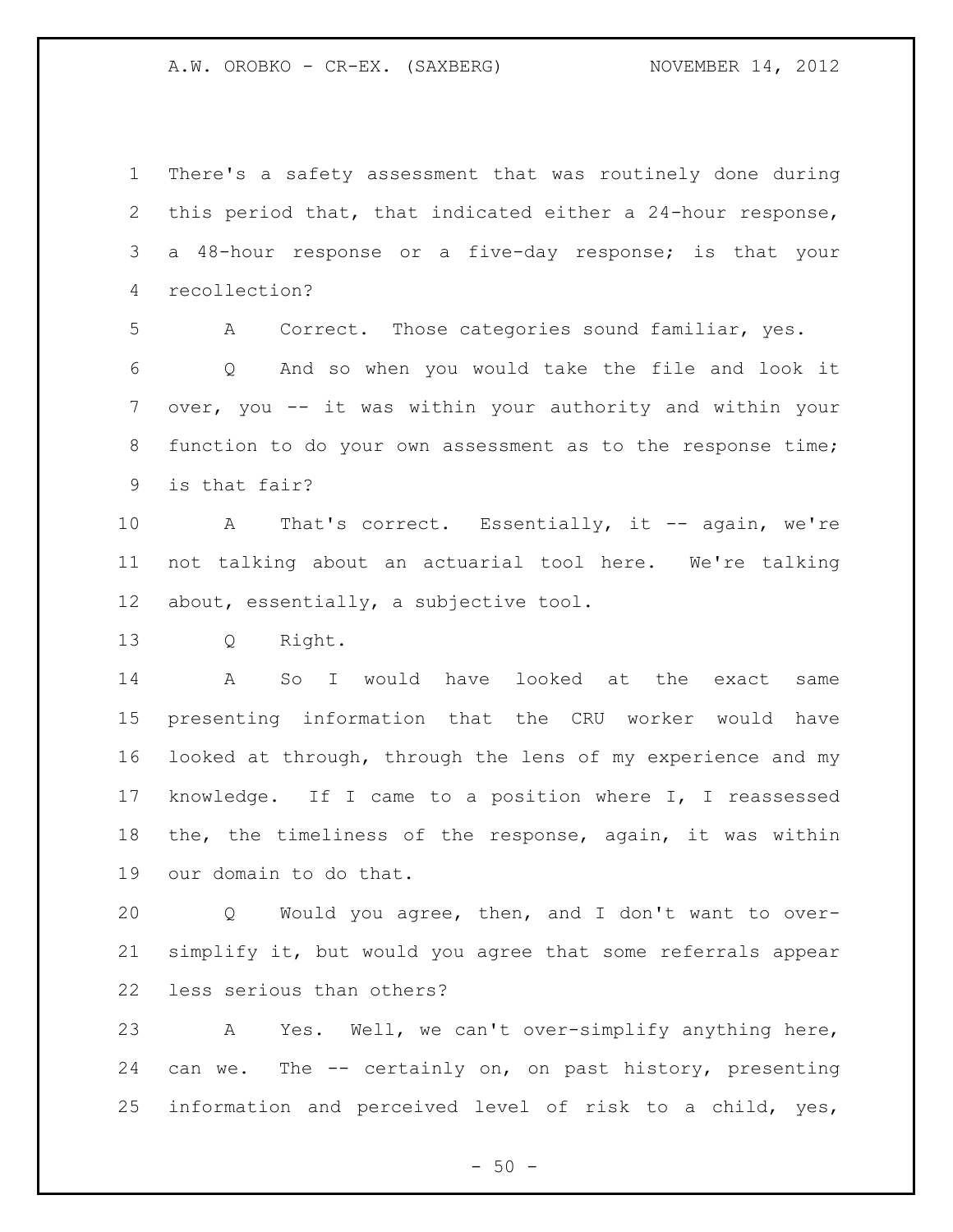there can be a strata of, of intensity or acuity, certainly. And --

 THE COMMISSIONER: So you, you agree with his question?

5 THE WITNESS: I do (inaudible).

BY MR. SAXBERG:

8 Q And, and the, the severity of the referral, then, is going to drive the response time; is that fair?

10 A The, the severity, the -- again, the severity, the intensity, the acuity of the, of the case would certainly drive response time. Response time is also affected by other factors, as well: availability of staff and availability of resources.

 Q So in connection with that, terms of the, the referral itself and the quality of the referral, it's fair to say that if the referral is incomplete or unspecified, vague, that that would, that would lower the response time, from your perspective?

 A We could only make decisions on response time based on what we knew, okay. The what-if scenario, if you tried to apply that to the, to the social work field you'll -- it'll leave you a quivering mess. So we, we have the information that was in front of us, decisions that we had, the decisions that had to be made could only be made on

 $-51 -$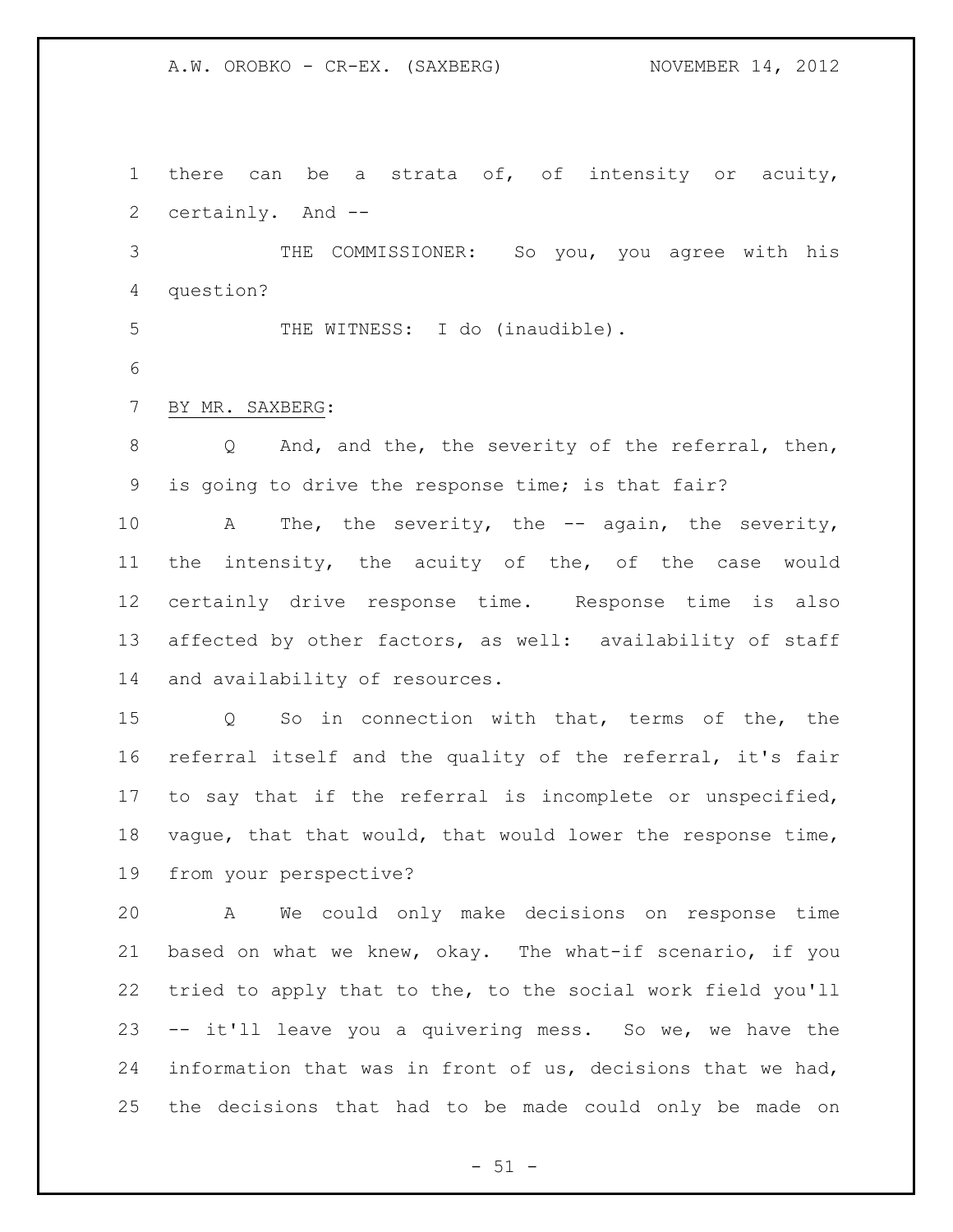what was known to us at the time.

Q Right. And so --

3 A So if -- sorry, sir. So if there was a vague, incomplete or perhaps maybe a presenting problem or presenting situation that was maybe light on detail, well again, we could only base our response based on what we knew to be true or what we had in front of us.

 Q And you'll confirm that the system and its ability to protect children is really only as good as the information it receives?

 A Factual information is, is the lifeline of what we do there, yes, sir.

 Q It's the most important piece of the puzzle in terms of the system being able to protect children; you need the information from the outside, correct?

 A That is correct. Good child welfare assessment can only come from good child welfare data, so information-gathering is critical for that.

 Q So you count on the outside world, on sources of referrals, on neighbours, on community, to provide useful and accurate information so that you can do your job; is that fair?

 A We would rely on a number of sources for information to help us do our work, sir, collaterals certainly are one of them.

 $-52 -$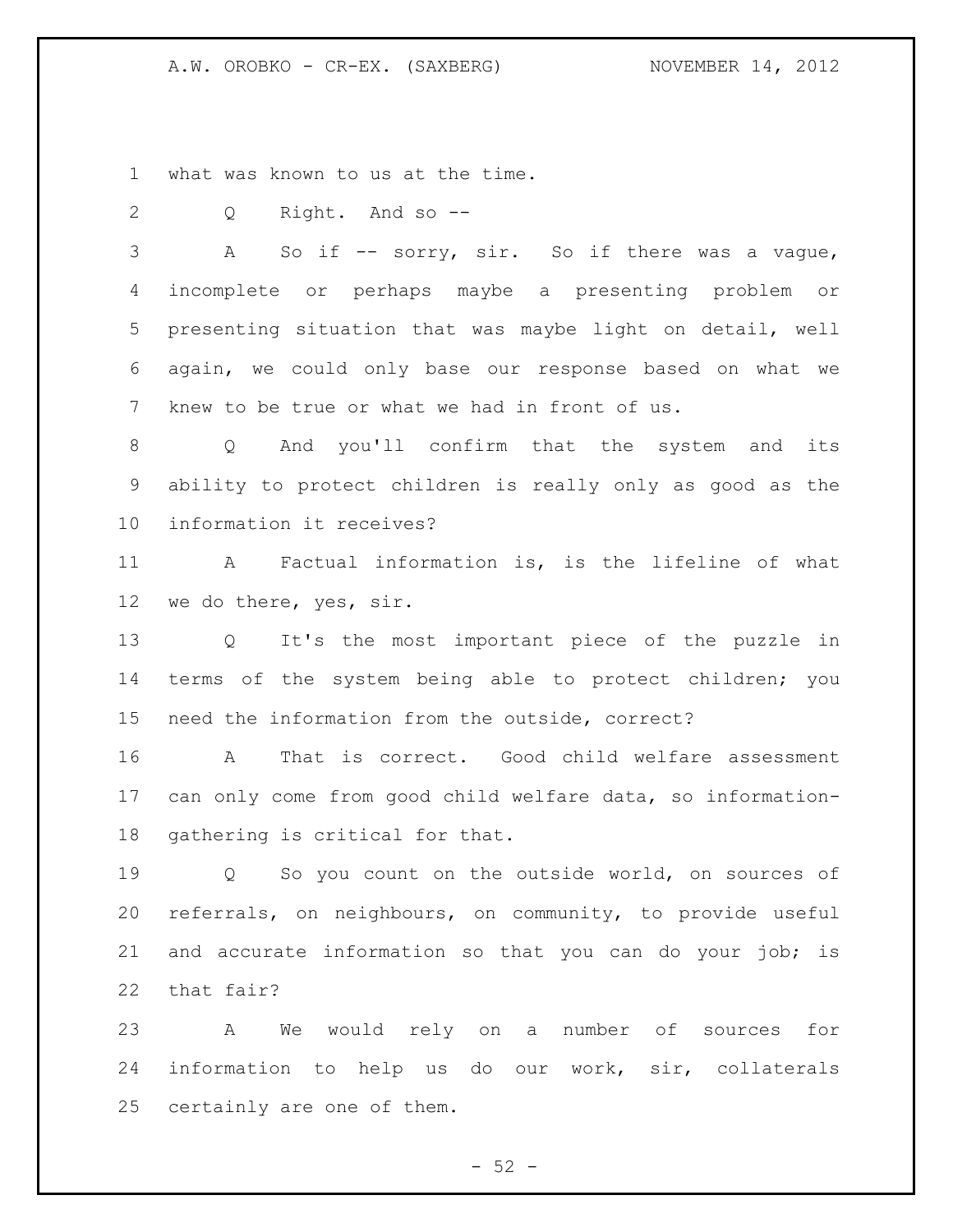Q Okay. Thank you. I just want to ask you a question about that, what has been referred to as the walk of shame. And you, you recall that? A Maybe you could let the Commission know. I do not know what you mean, sir. Q Okay. Have you ever heard -- A I've heard the phrase used in many applications, I'm not sure what application you're referring to. Q Have you heard it -- are you familiar with the phrase being used in terms of the procedures at intake and CRU and abuse units, between 2000 and 2005? A Again, sir, I'm -- let me in on the, let me in on it. Q No, if you haven't heard it, I'm not going to ask any questions. A No. Q You don't know about it, you don't know about it. A It's not a phrase I sort of have at the ready or one that I recall, you know, applying or referring to. Q Now, I just referenced three units, the abuse program -- call it a unit, I'll call it program -- the abuse program, the intake program and the CRU program. Those were three programs that were in place in your, during your time between 2000/2005 at Winnipeg CFS, correct?

 $-53 -$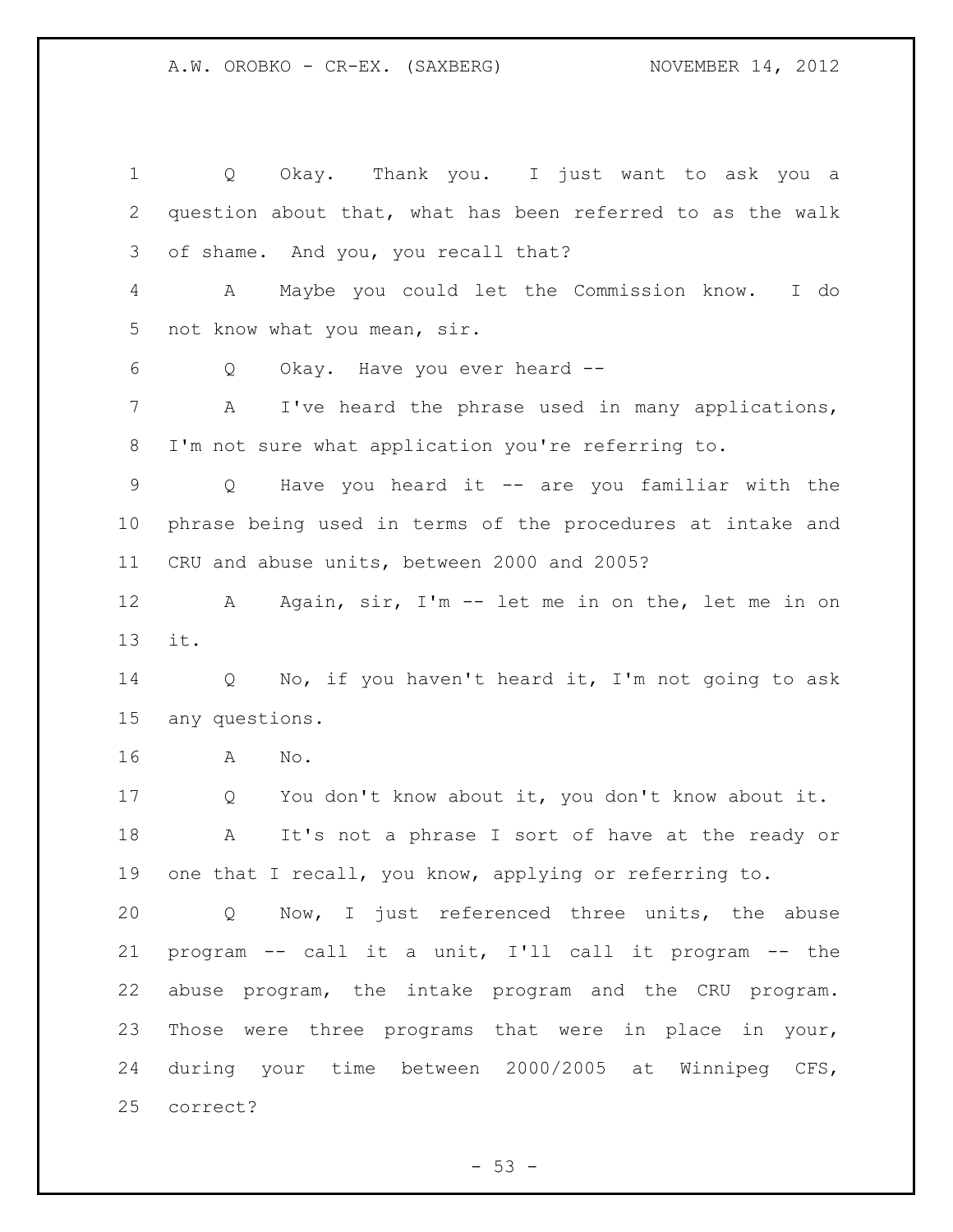A That's correct. The after-hours program needs included in that, so I think if you just put it -- they sort of work seamlessly with the CRU so, but after-hours needs to be considered as part of that as well. Q And they all have their specific functions. CRU is a triage and emergency response unit, correct? A That's, that's a good description, yes. Q They're the very first point of contact. When they get the file, they have to make a decision on whether they provide immediate services and whether the file escalates up to the intake program, which was your program, correct? A Right. Q And also, there's another program, abuse program, when, when the referrals deal with allegations of abuse as opposed to maltreatment, then a file is moved to that program, correct?

 A Yes. CRU had the, the option or the responsibility of, of streaming it, streaming a case to the right program, whether it was abuse, whether it was general intake, so they made that determination as to which unit would receive charge of the file.

 Q And you'll agree that it wasn't always black and white in terms of which unit should be dealing with a particular family on a particular referral, correct?

 $-54 -$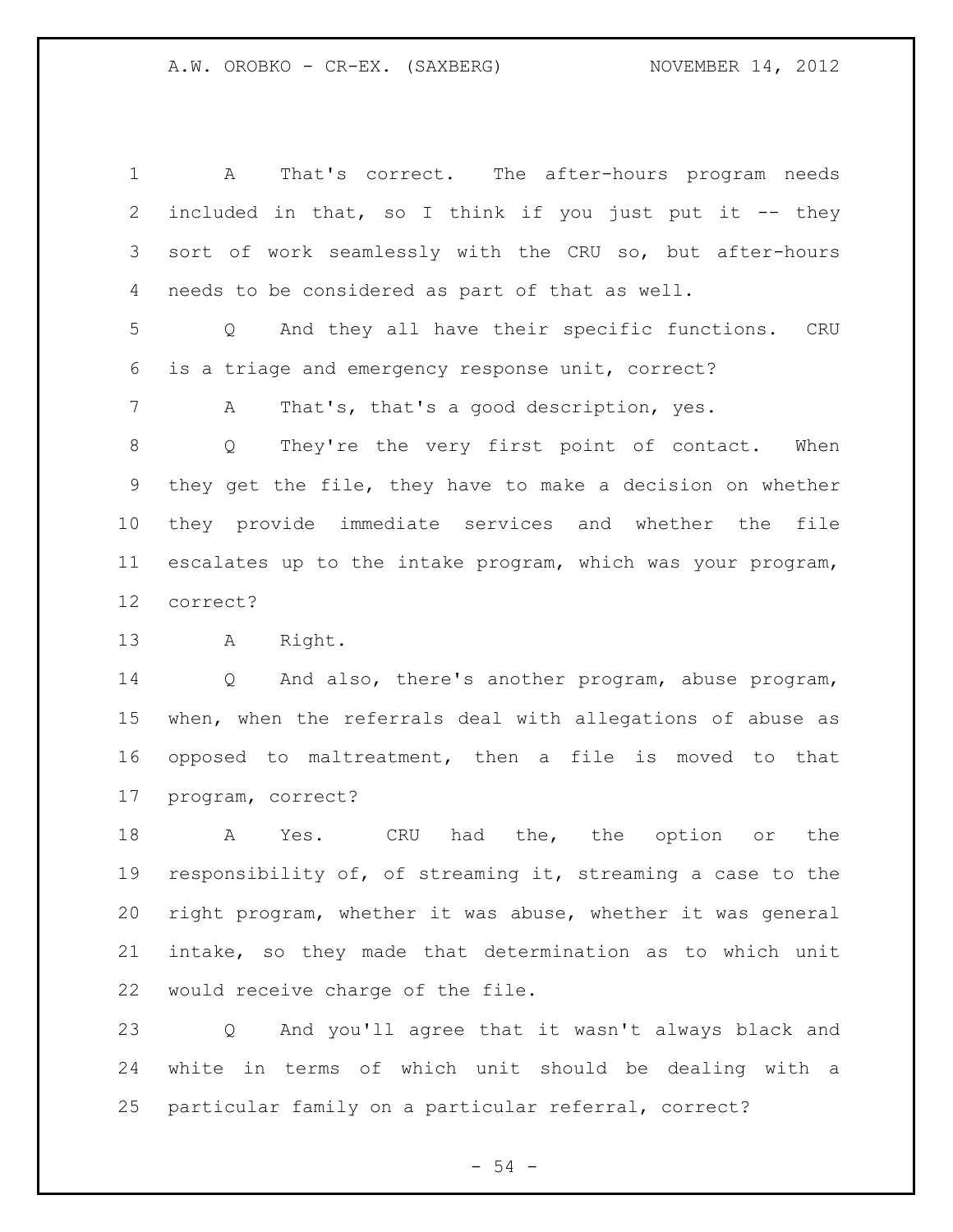1 A That's a fair statement.

 Q Sometimes there might be disagreement between the supervisors in each of those units as to whether the file and the family is properly located at intake or better held or investigated at abuse, correct, as an example? A Okay. So as an example, you're asking were there times where there might have been some debate or some discussion whether a family should have been served in a general intake unit versus an abuse unit? Q Yes. 11 A Is the essence? 12 Q Yeah, that was the example. A Yes. There were occasions when there was debate about where a family would best be served. Q And there might also be some debate, this debate is between the supervisors of these programs, as to whether a file should be escalated to the intake unit or, or work should be -- further work should be done at CRU; is that fair? A Yes. Yeah, again, same, the same rationale applies. There could be a debate about whether a matter could be better served and better tended to downstairs with CRU or whether it should rest upstairs with intake, yes. Q Yeah. Would you confirm that as a supervisor, that you would discuss with, for instance, supervisors at

 $- 55 -$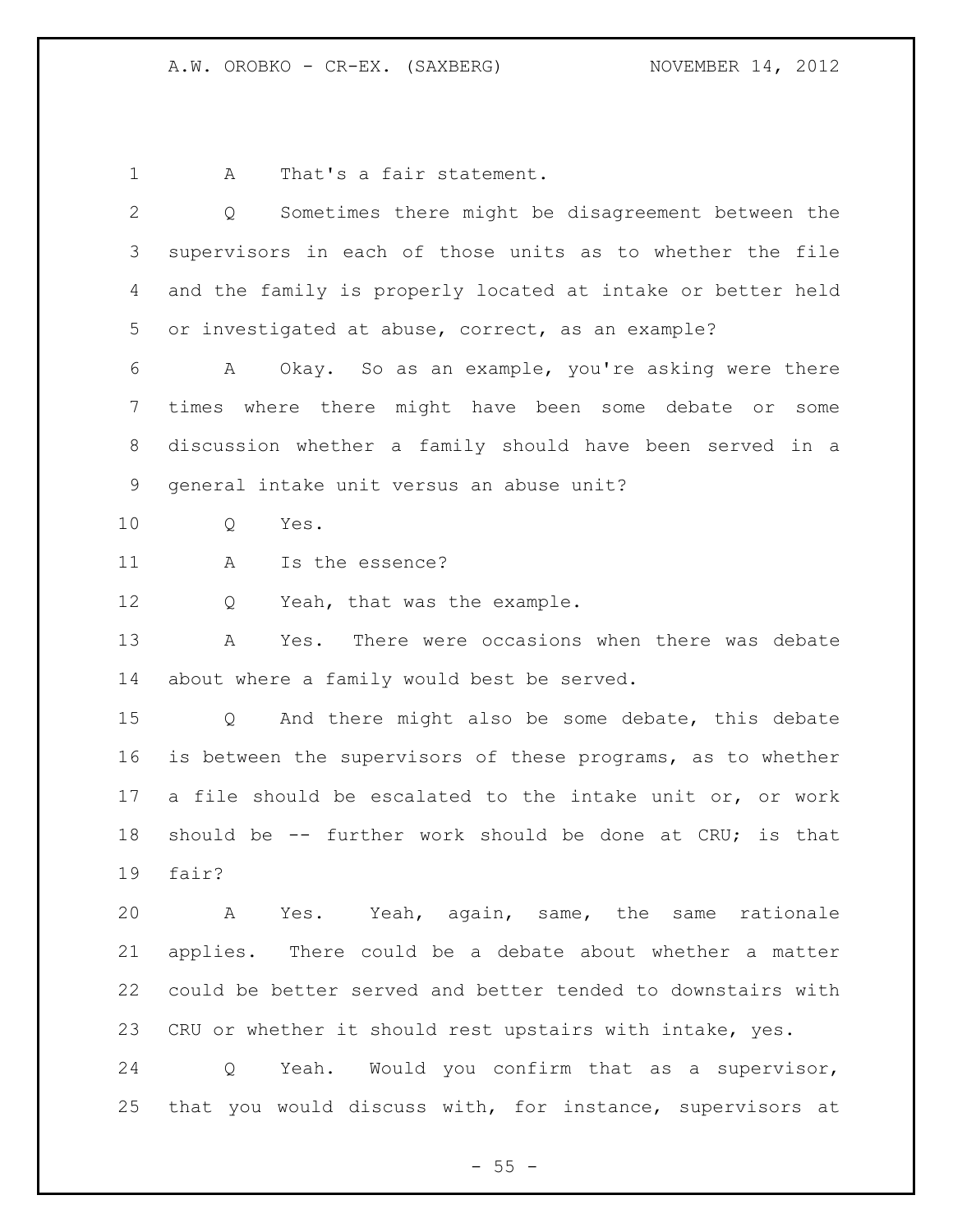CRU a case and whether it was, should be dealt with at intake or whether it should be dealt with at CRU. You would do that informally?

A It would be done informally, yeah.

 Q Right. So before a file's formally transferred on the CFSIS system and otherwise, you might have a discussion with a supervisor at CRU as to whether or not the file should come up to intake or more work should be done at CRU; is that fair?

 A That's fair. And I think in my original testimony I, I think there was some line of questioning that spoke to just that, were there times where I might have thought that a matter could have best be served back in the CRU unit. I think whether it was or was not open on CFSIS, that was a moot point. I think it was more of a functional, functional debate about, you know, where can this matter best be served. So yes, there were occasions when I would, you know, go have those conversations with the CRU supervisors.

 Q Right. And in this case, as we'll see later, there, there are documents where there are recommendations at CRU that a file be moved to intake but subsequent to those recommendations more work is done at CRU. Was that something that you found occurred from time to time?

A So you're asking were there occasions where there

 $-56 -$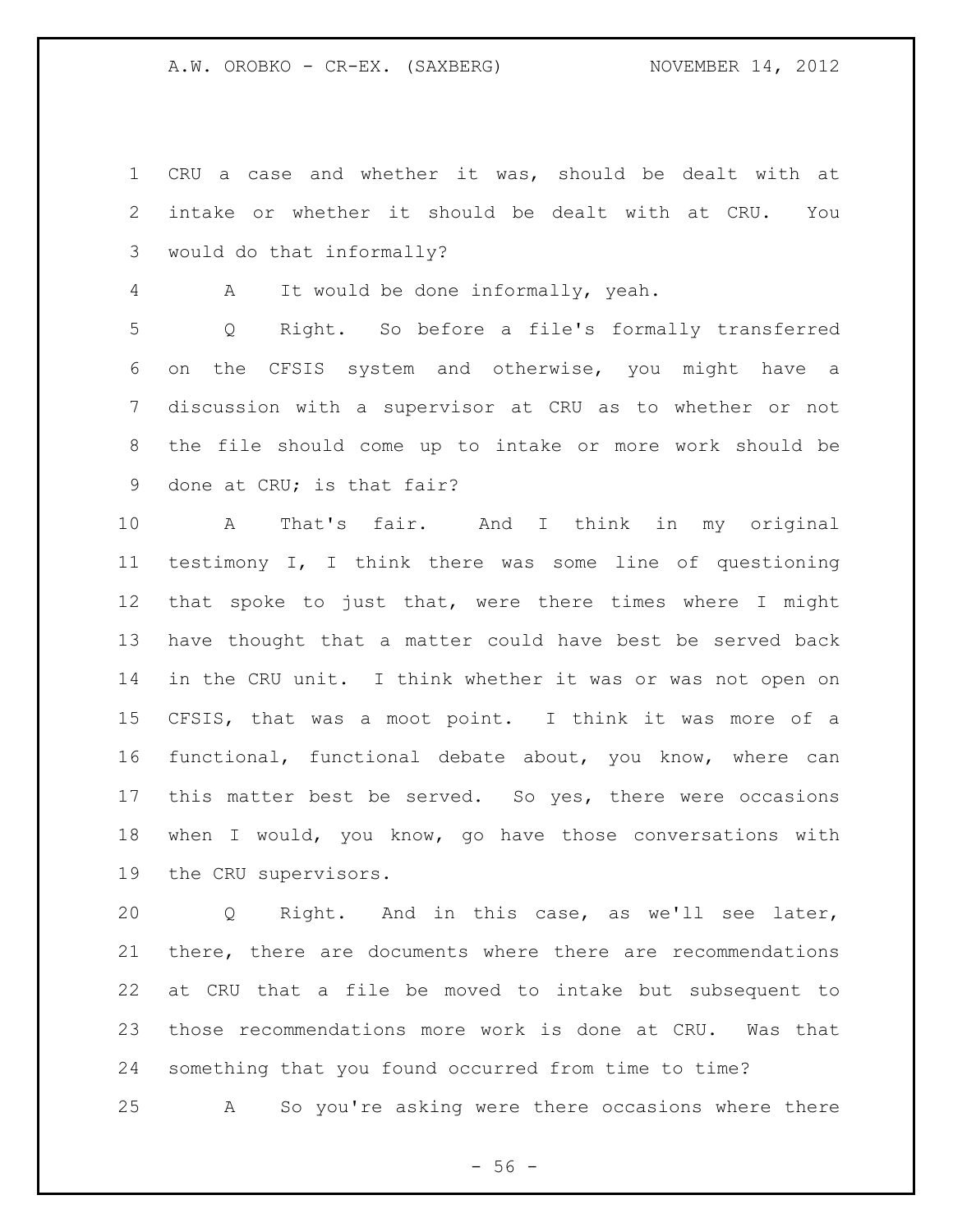was a request made that further work be done at CRU prior to a file coming up to intake?

 Q Sorry. The situation is, is where there is a document of, a case report that recommends the file be moved from CRU to intake but subsequently more work is done at CRU?

7 A At the behest of somebody?

 Q I'm just saying did, did you -- was it part of this informal consultation between supervisors wherein CRU might initially recommend that a file go up to intake but that it then gets sent back down to CRU to do some further work?

 A Okay. Well, well okay, certainly, yes. So a file could conceivably come to me, stated recommendation that this matter be pursued further by intake. There were occasions where I would, I wouldn't send it, I would walk it back down, go sit down with the supervisor and say, I see where you recommended that this file come upstairs, can we have a conversation about perhaps some further things happening down here, CRU, that might not require the file to come upstairs, or at least some further information that could make our jobs a little bit easier. So yes, there were occasions when I would do that.

 Q Okay. Thank you for that. Your recommendation here in the involvement that you have just recently

 $-57 -$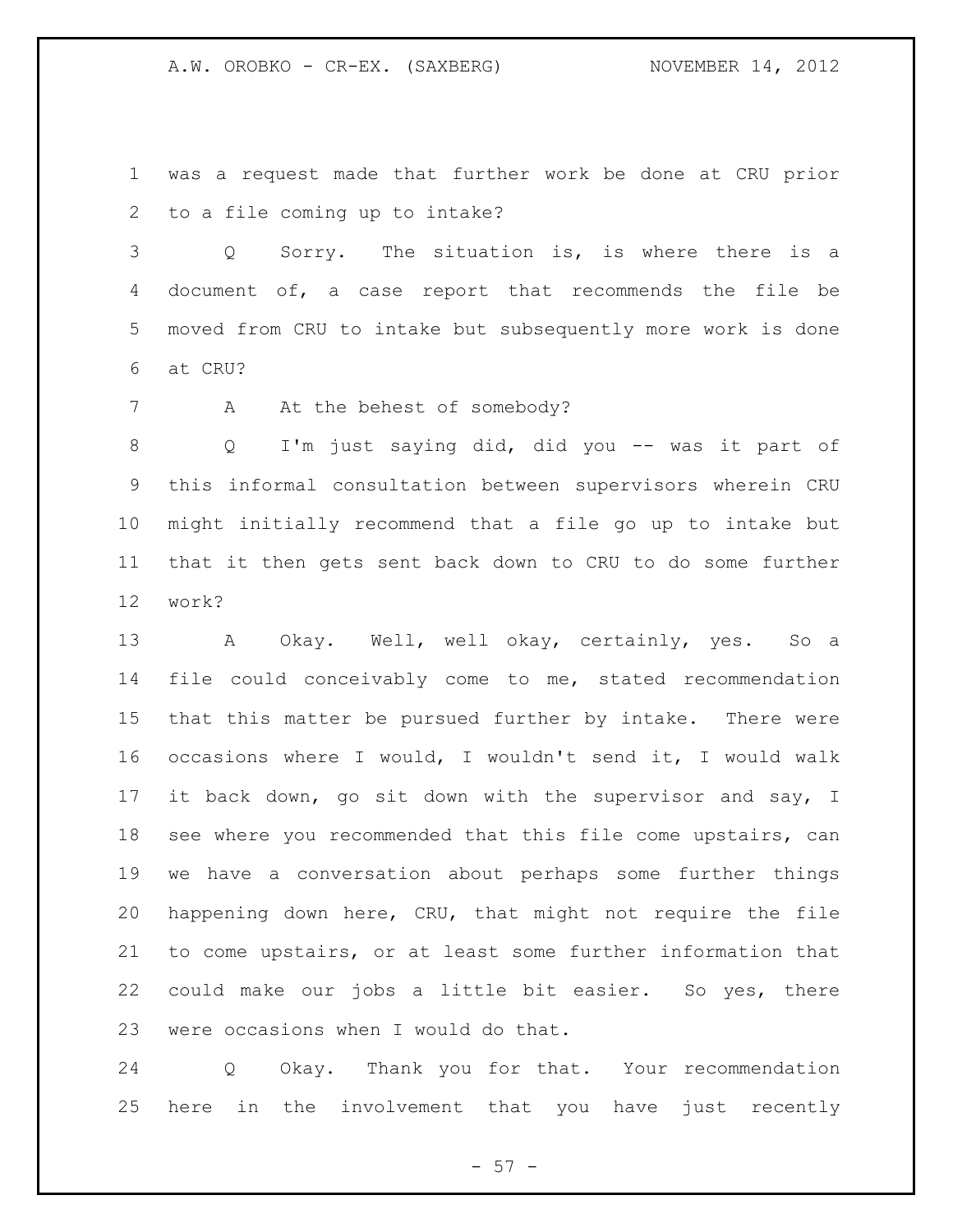testified about was to seek a three-month temporary order of the court, three-month temporary guardianship order, correct?

A That's correct.

 Q And would you confirm that what that really means is that CFS is saying, we're going to be the parents, we're going to be the guardians of this child for a three-month period but then we expect to return that child to her parents?

 A That, that's simplifying it but I'll, but I'll -- but you're fundamentally, you're fundamentally close. The, the expectation -- in this case, the expectation I, I would have laid in front of the family would have been, we're going to apply for a three-month order of guardianship, it's the shortest possible order that I can obtain, and, and you now have expectations in front of you. And if you're able to do those things and work hard and meet the expectations, then the likelihood would be that the child is returned to you. To say that the child's going to be returned at the end of that three months, that I would never go, I would never be that succinct. But as a process, I would say, if you follow through and do the things that are being asked of you, then the agency will be in a position to return to you. The likelihood of -- in this particular case, the likelihood of all of those things

 $- 58 -$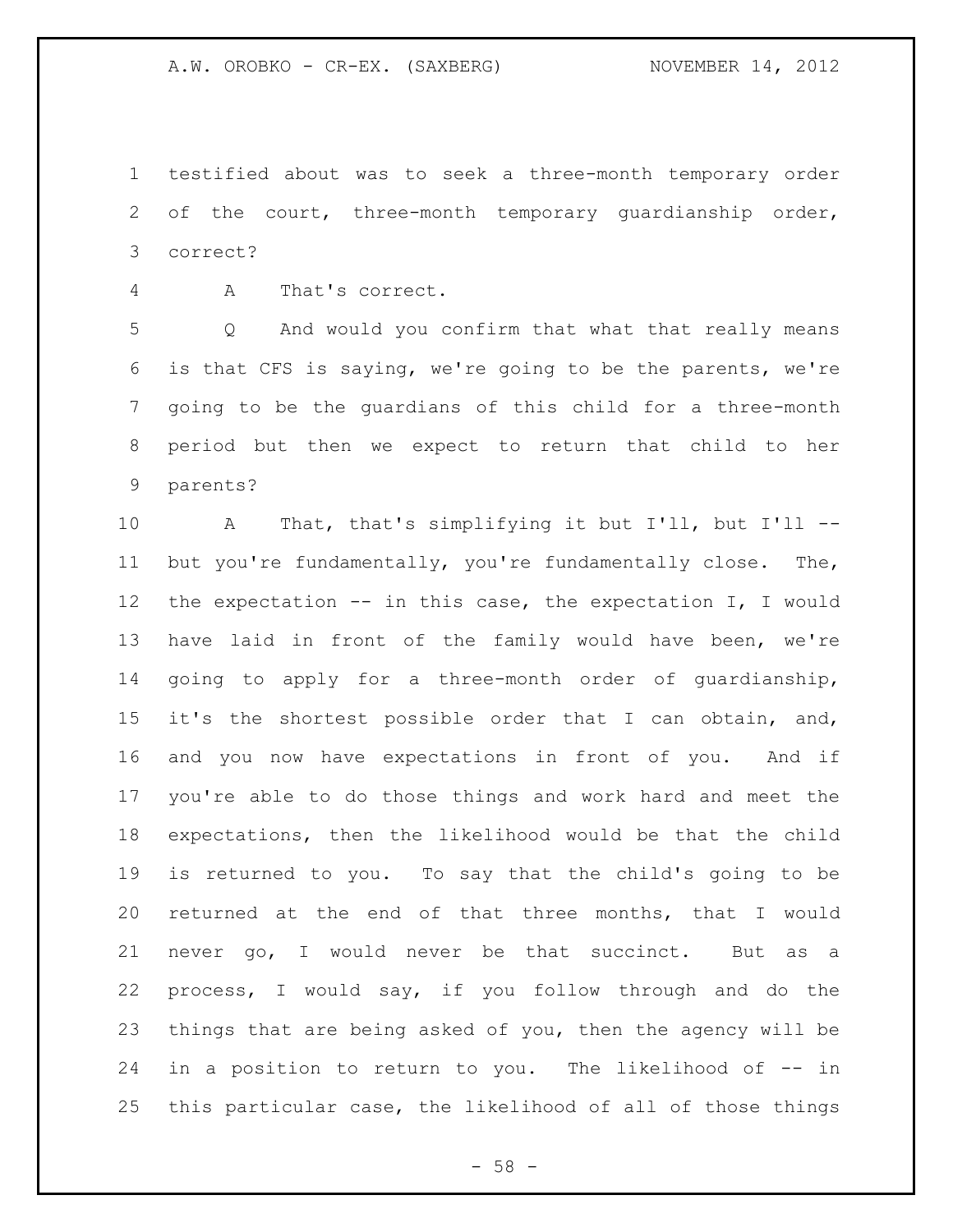that we -- in our, in our plan, the likelihood of all of those things occurring in three months, I think my original testimony was, I think that was very ambitious, very ambitious. But, but a lot of, a lot of those things could have gotten at least started during that three months. So, an over, an over-simplification to say that, yes, at the 7 end of three months child's coming home; more functionally, 8 if you do the things that are being asked of you, then yes, the child will come back to you.

 Q Right. And you thought those things were doable. You're, you're just saying they might not be doable within three months. But you thought all of those measures, in order for the family to complete, in order for Phoenix to be returned to them, you, you thought they were all very doable?

 A Yes. And I believe all of those recommendations gave that family the best likelihood of resuming care of Phoenix and, you know, resuming their custody of her.

 Q Right. So you, you definitely weren't looking at, at this point in time in April/May 2000, you weren't looking at or anticipating long term CFS involvement with this family; it was quite the contrary. You were looking at short term involvement where you'd take some steps with the family so that they would be able to parent their daughter?

 $-59 -$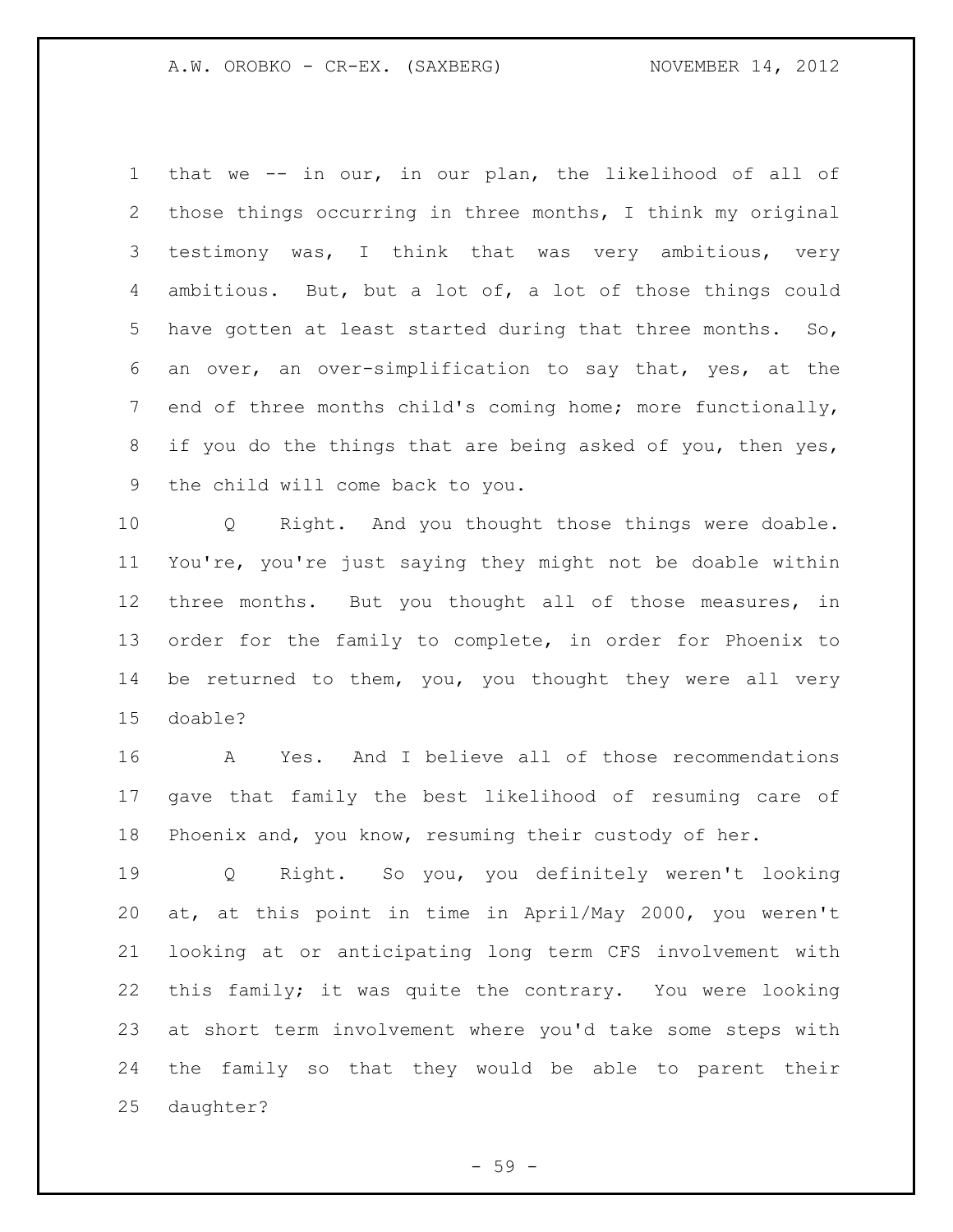1 A Well, you know, gees, I -- you're, you're asking me to recall, you know, assumptions of, of 12 years ago. I, I could say this: It was my belief that within that three-month period we were going to very clearly have, have an indication, we were going to have some behavioural indicators from the parents that would either, you know, support our faith and our hope that this family could be reunited or we were going to see behaviour or, or action on the parents' part that were going to lead us to another conclusion. I thought, were things all going to get resolved in three months? No. But there were going to be strong behavioural indicators whether we were on the right path or not and whether there was a capacity and whether there was motivation there to successfully parent that child.

 Q Well, the only assessment that you were looking at was a psychological assessment to ensure that Ms. Kematch wasn't suffering from, from depression?

 A Yeah. That plan -- and again, in my original testimony I talked a lot about parental motivation and parental capacity, and that plan gave, gave the agency the best opportunity to weigh and assess both of those things: motivation to parent and capacity to parent. So certainly, the psychological assessment, that would have been critical in terms of demonstrating what was Ms. Kematch's capacity

 $- 60 -$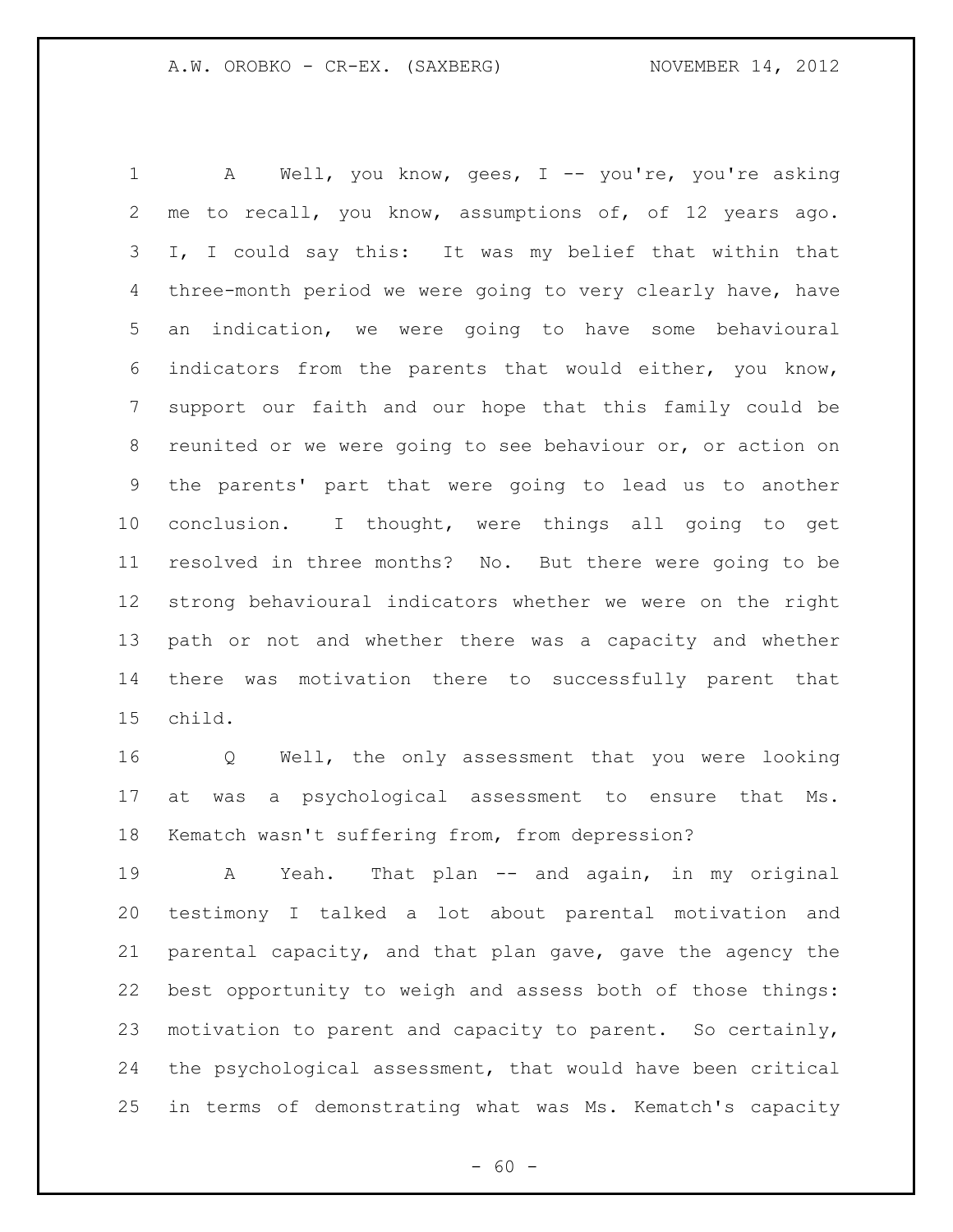to parent. But motivation to parent would have been weighed and measured in a variety of other ways, you know, whether they were coming regularly to their visits, whether they were following through attending their parenting programs, whether they were following through meeting the assigned worker when requested. So that, that three months would have given some good early indications to the agency whether parental capacity and parental motivation were there.

 Q Okay. Well, maybe we could agree, though, that the hope and expectation of Winnipeg CFS, by seeking a three-month temporary order, was that their intervention with this family was going to be of a short duration?

14 A Well, you're -- that, that plan was my construct, was my design, so I'm not going to -- I can't speak for the other workers, the other supervisors and everybody who came after me. You're asking me, you know, Andrew Orobko, in the year 2000, my best professional opinion was that that plan gave, gave this family best, the best likelihood of having some good outcomes and gave the agency the best opportunity to assess the capacity and motivation. That's all I think that plan represented at that time.

 Q Okay. But you sought a three-month temporary order as opposed to, say, a six-month temporary order or seeking permanent guardianship, which is a signal that you

 $- 61 -$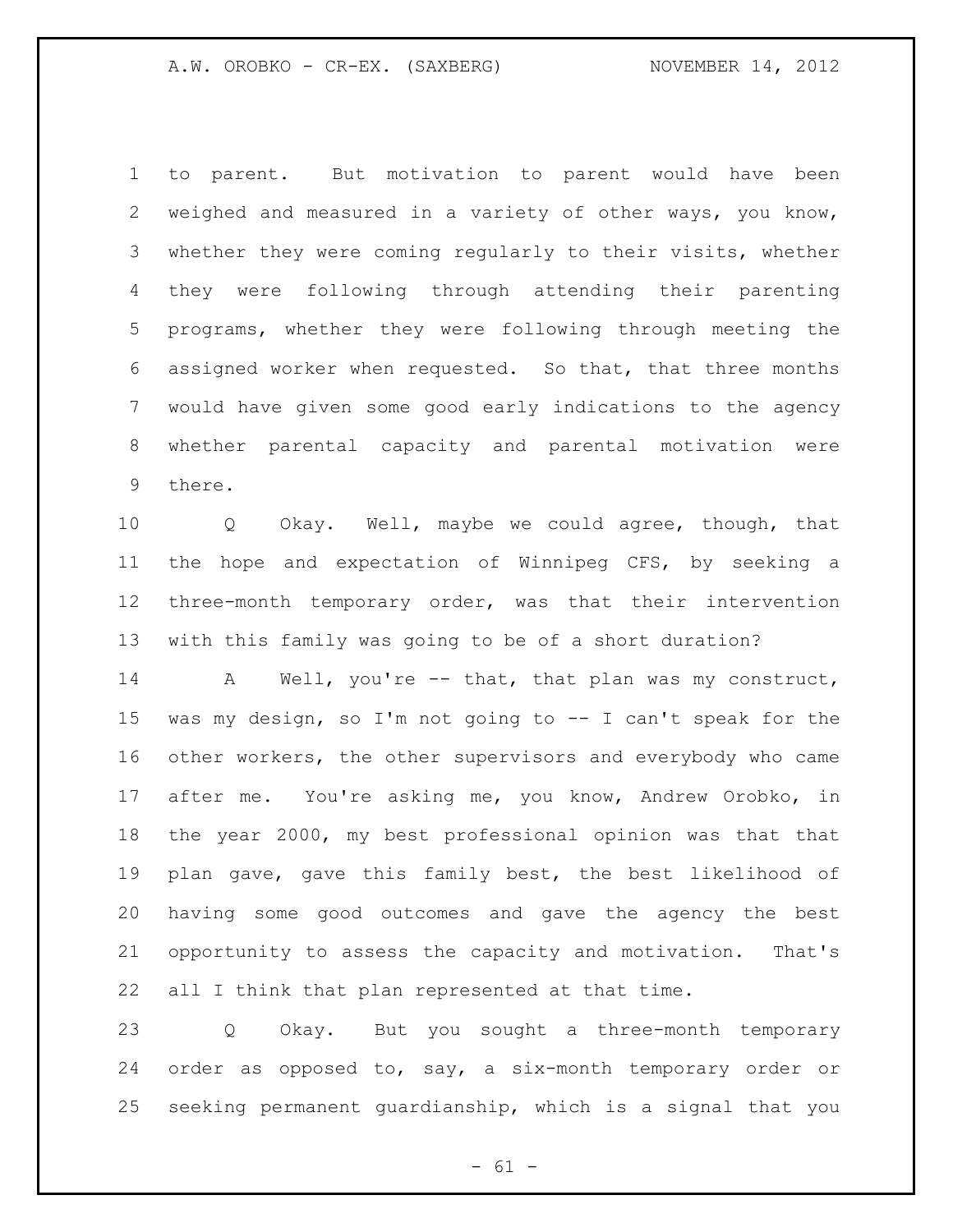thought that you could work with this family and that it would be a shorter term intervention?

 A The, the rationale for seeking a short order, and again, I -- in my earlier testimony I stated this brings an urgency to the, to the situation, if you say to a family six months, if you say to a family a year, some of that urgency is lost. I think, I think loss of hope and some despair can set it. So a three-month order brings a sense of urgency to, to, to a situation and it gives you, gives the workers a very, a very clear and a very confined period of time for them to see, seek out whether there was capacity or motivation on the path for these parents. It's the least intrusive order that I can get, the best order that would bring urgency to a situation and hopefully, you know, you know, help the, you know, help, the urgency is going to help fuel the parents in their motivation to start working hard.

 Q Okay. You're -- and just to be fair, you're, you're reconstructing what your logic would have been at the time because you have indicated you have absolutely no independent recollection of your involvement in this file, correct?

A That's correct.

Q So you're --

A That's correct.

 $- 62 -$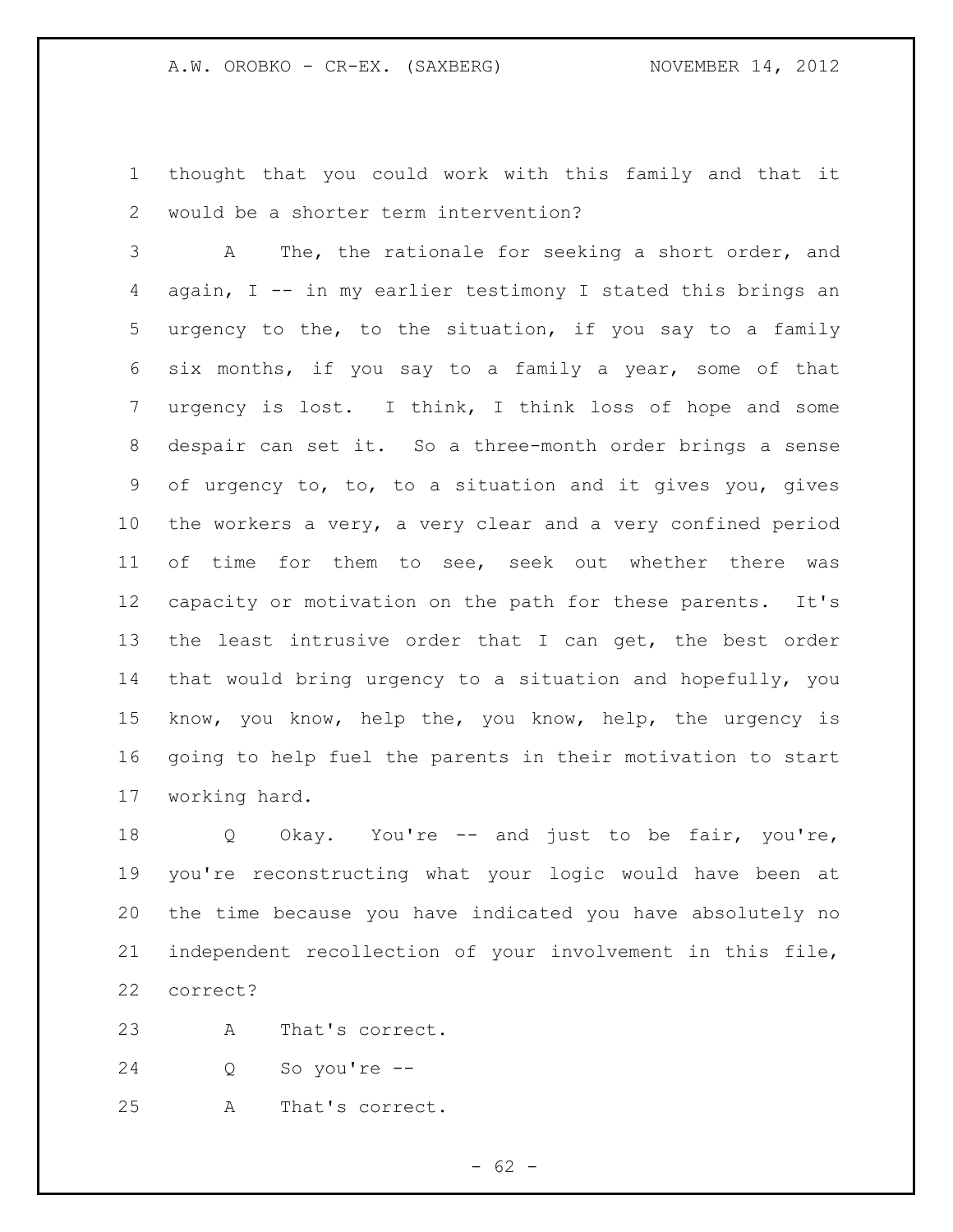Q -- just reconstructing your thought process and your regular practice; is that correct?

A That's correct, sir, yes.

 Q And would you agree that one of the reasons, or maybe the reason, why you don't have any specific recollection of this matter was that there was nothing really remarkable about this family and this file in terms of the usual type of work that you were doing?

 A Yes. And, and please, I don't want to minimize or trivialize the tragedy that has happened here, but for us in the north intake unit, the, the complexity of the families that we work with, the needs, the risks, the child welfare risk variables. in this particular case, you know, this was a case, you know. Like every, every case that we moved on to the family service units, they all came with ample doses of, of addictions of one form or another, compromised parental capacity, domestic violence, you know, you know, interlaced with issues around poverty and all those things. So the case, the case was unremarkable in the sense that that was the work that we did, you know, and that this family, I think, typifies just, you know, the work. You know, and look at the complexity of these parents and their, and their histories, like that was our work --

Q Really, the --

 $- 63 -$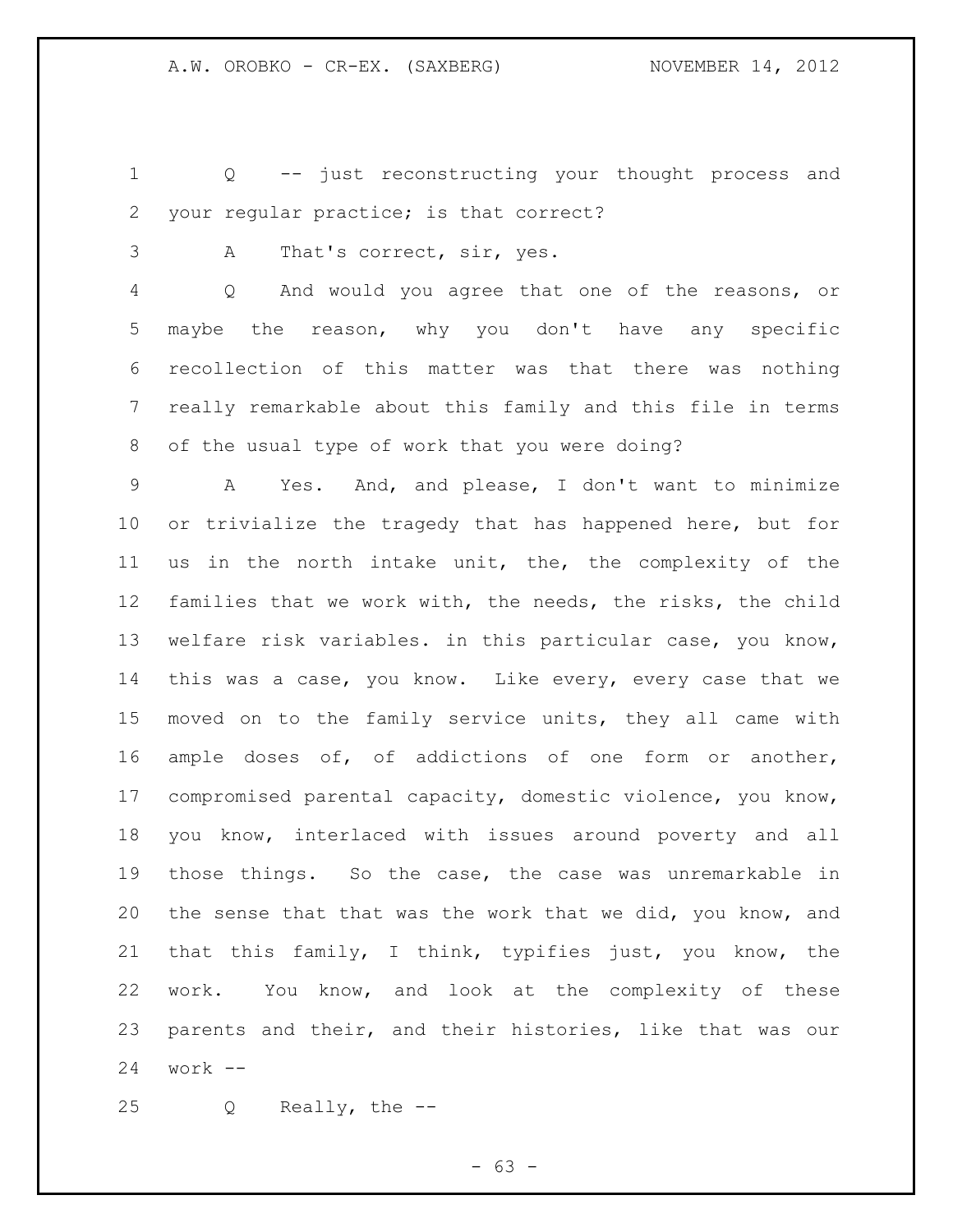1 A -- day in, day out. Q -- these were, essentially, this was a case of very, very young parents that, who didn't appear ready to parent; is that fair? A That's fair. Young parents, dramatic upbringings, you know, possible presence on mom's part of some mental disability, mental disorder, you know, the list of issues here that were working against this couple was, it's a huge list. Q And you saw a lot of those kind of cases, is the point; you saw -- A We -- 13 Q -- a lot of these cases. A We did. Q Young parents -- A We did. 17 Q -- not ready to parent. A We did, sir. Q This case wasn't sticking out like a sore thumb, was it? A It wasn't. No, sir. MR. SAXBERG: Okay. Those are my questions. 23 THE COMMISSIONER: Thank you, Mr. Saxberg. Who's next? 25 THE WITNESS: Excuse me. Can I get some more

- 64 -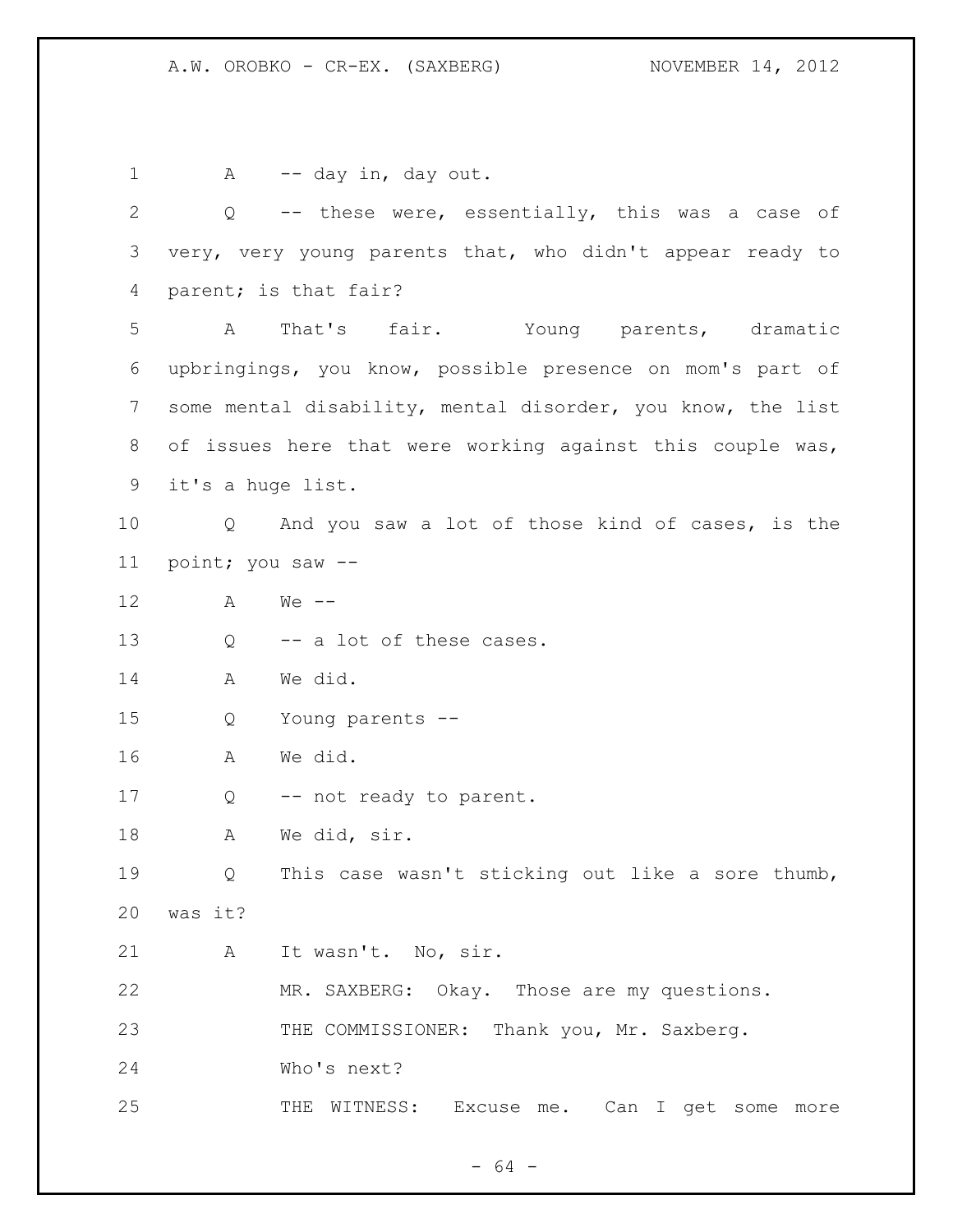A.W. OROBKO - CR-EX. (GINDIN) NOVEMBER 14, 2012

water, please.

2 THE COMMISSIONER: Mr. Gindin. 

CROSS-EXAMINATION BY MR. GINDIN:

 Q Mr. Orobko, my name is Jeff Gindin. I appear for Kim Edwards and Steve Sinclair.

A Morning, Mr. Gindin.

 Q Earlier you had mentioned that the notes that you kept in your role as supervisor, that you had basically destroyed them in 2010?

11 A That's correct, sir.

 Q And your normal practice was about five years later those notes would be destroyed?

 A Well, there was no normal. Is the first time I'd sort of been out of the supervisory job in CFS for about, you know, 16 years. But it just seemed to me after five 17 years had elapsed and there were -- again, I was, I was not aware of any pending legal, civil, criminal matters that would require my participation in, those notes were destroyed. But again, to be clear, those were notes that were just in regards to my supervision with my staff. You know, again, performance issues, personnel matters, professional development matters.

Q Those are all important things?

A They are important things, yes.

 $- 65 -$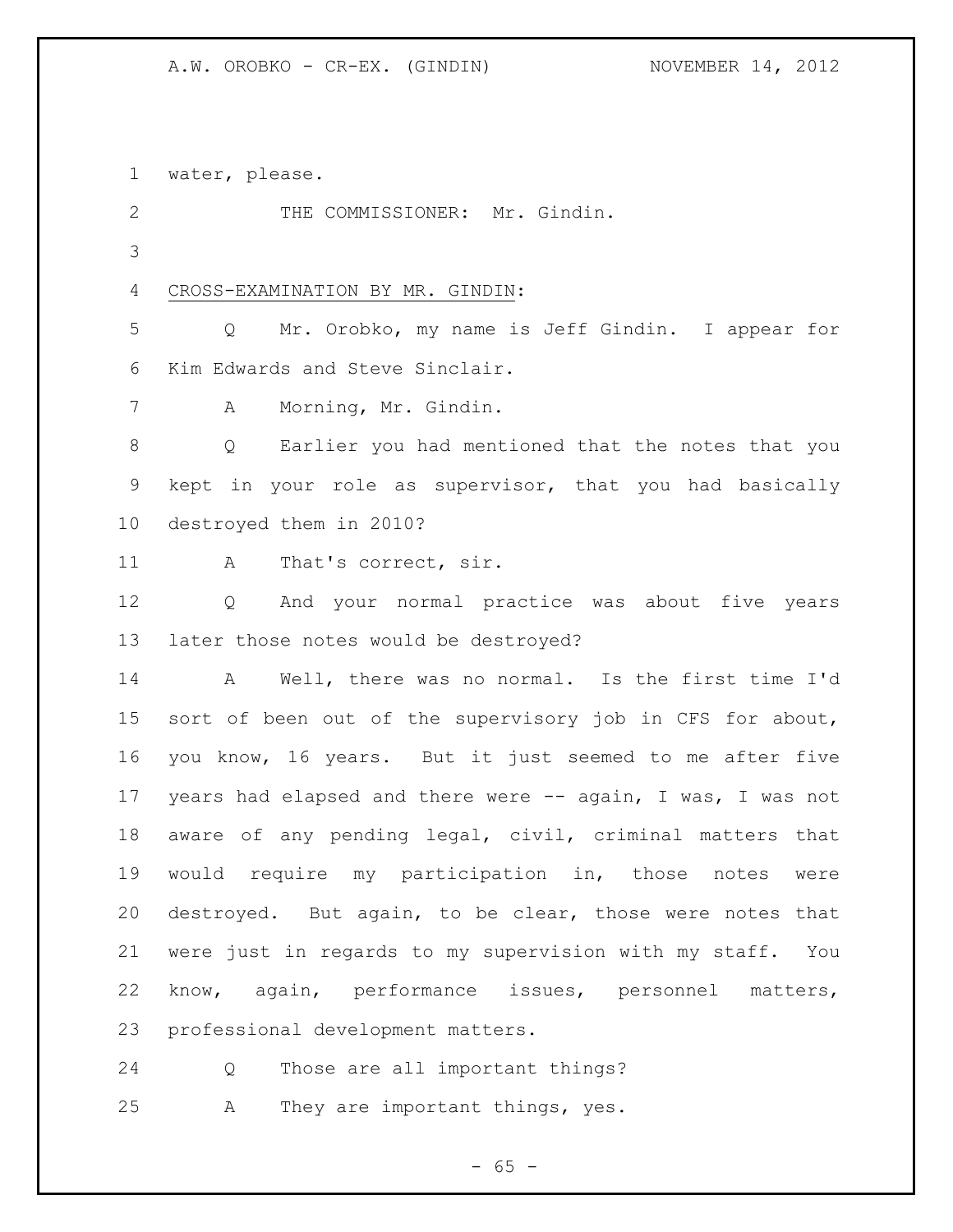Q In 2010, when you decided to destroy your notes, by that point we all heard of the death of Phoenix Sinclair. A Correct. Q Which was made public in 2006, correct? A Correct, sir. Q And I think in 2008 there had been a murder trial, and that was also made very public. And at some point there were discussions about whether there should be 10 an inquiry, that the government was discussing in the news, and all of that was taking place prior to 2010 when you decided to get rid of your notes, right? A Correct, sir. Q Okay. It would be better if you have those notes? A Well, I'm -- to, to -- again, the notes were just reflective of, of person, personnel matters or performance matters with staff. Were there anything in those notes that pertained in any way, shape or form to these proceedings? Not at all. Wasn't, it wasn't a secret cache of notes about what we did or didn't do at the, with the Phoenix matter. Those were just supervisory notes that we kept for ourselves when we're dealing with staff on personnel matters. Q But if you had --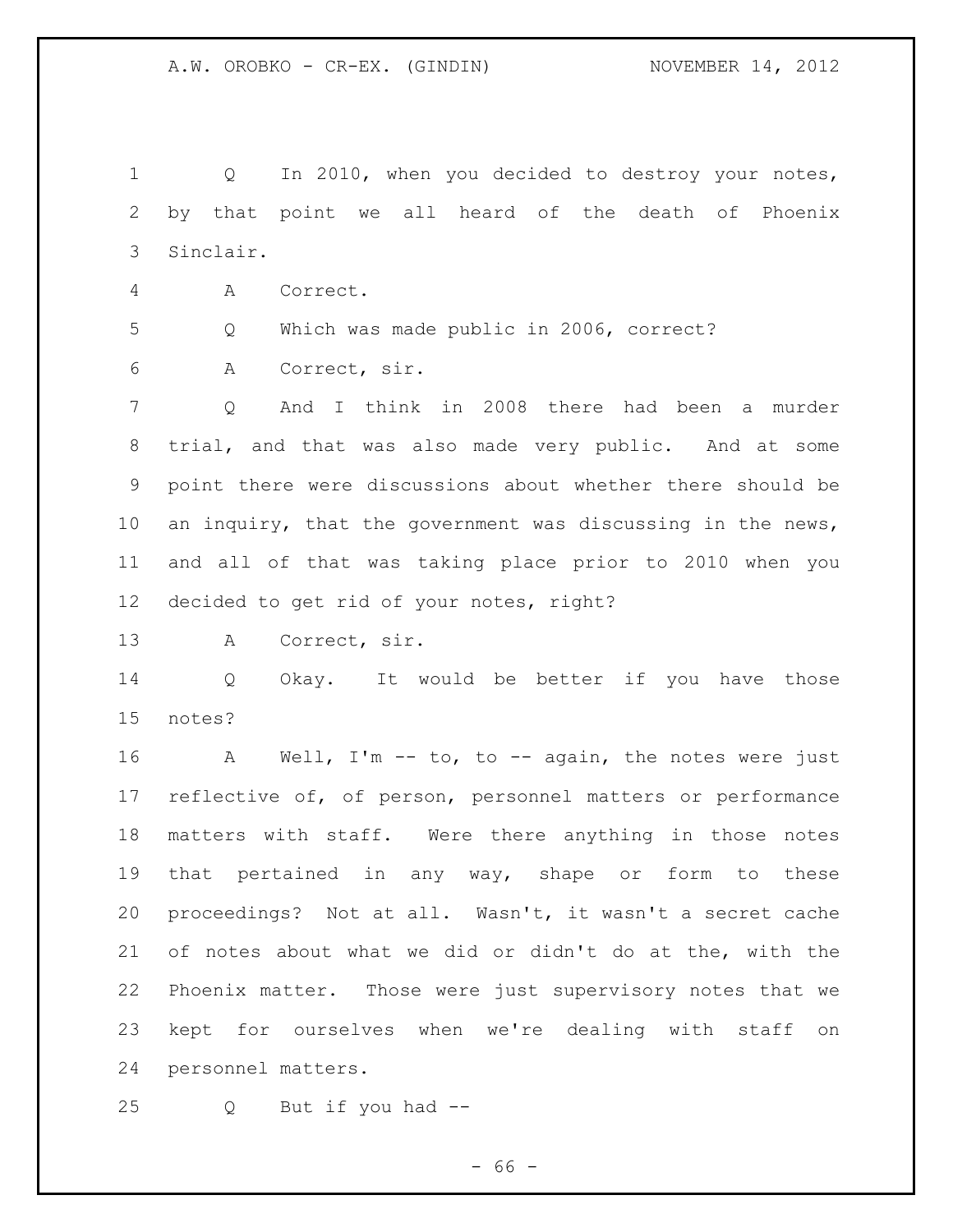1 A And again, none of those -- sorry, sir, sorry. And none of those things are, are relevant to these proceedings anyways.

Q In your opinion.

A In my opinion they're not.

 Q But if you had those notes you wouldn't have to rely completely on your recollections. It would be easier for all of us?

 A Well, again, I -- there's nothing that I've been asked at this inquiry that I would have had to have gone back to those notes for. Like determining when one of my staff was going to be taking her mat leave, finding out who was taking -- or notes around when somebody was taking, you know, a parenting leave, upcoming surgeries that they were going to be away for a few days on. Again, those, those were -- that's, that's the essence of what I'm talking about here.

 Q But you would agree with me that generally the taking of notes is very, very crucial in everything that you would do as a supervisor and everything that a social worker would do in their daily work?

 A Oh, certainly. And case-specific notes, very, very critical.

 Q And of course, when you look at a file you're relying on the notes that were made by people, right?

 $- 67 -$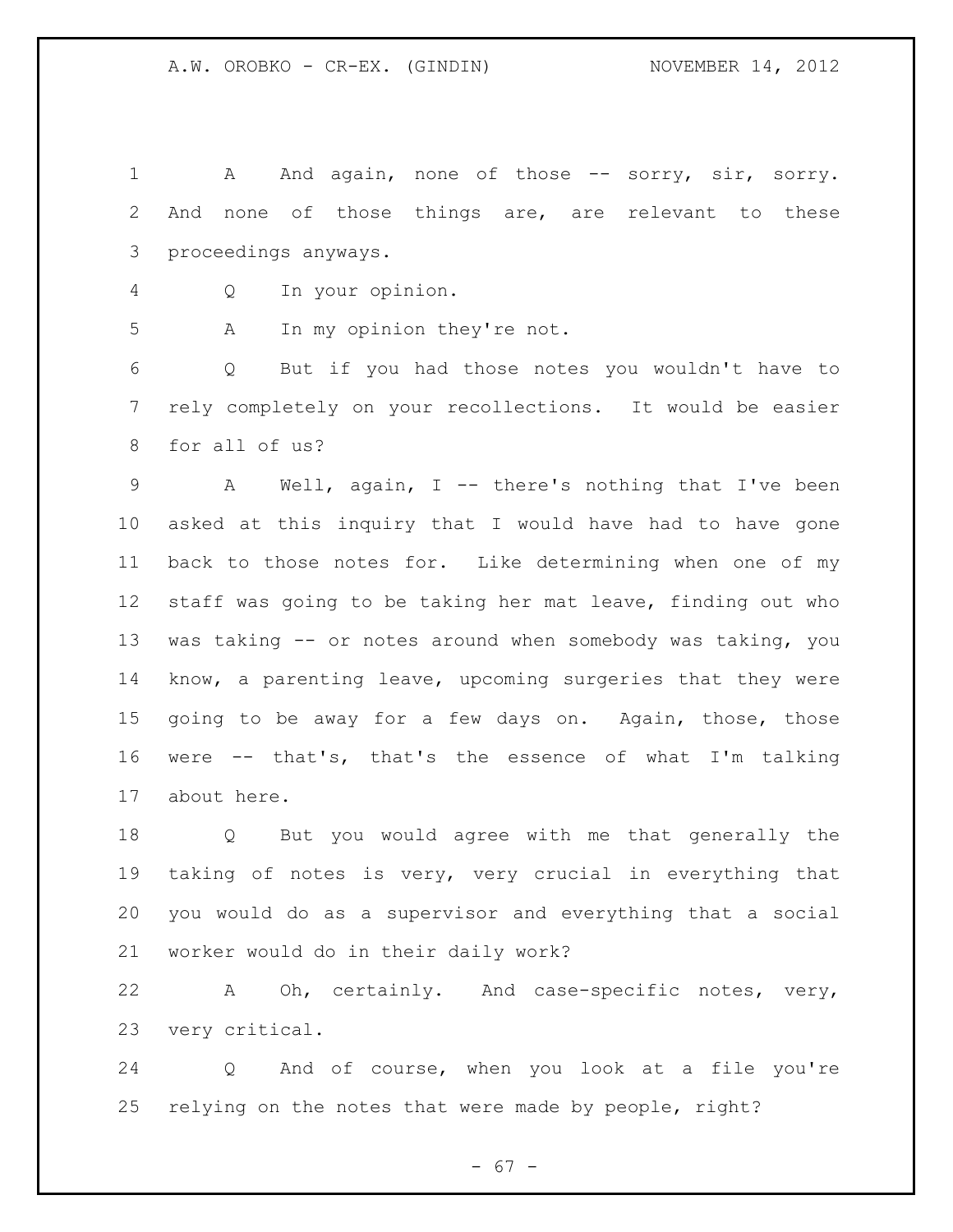A Correct, sir. Q And in the line of work that you do, obviously you must realize that you could easily end up in court on a number of -- for a number of different reasons, correct? A Correct, sir. Q There could be an inquest, there could be an inquiry, there could be family court proceedings, correct? A Correct, sir. Q There might be, there might be a criminal trial, an abuse, child abuse hearing. All of these things are things that could easily be foreseeable in the line of work that you do, right, and your staff? 13 A But, but, but again, none of them were foreseeable to me. After a five-year period there was no expression or indication or no subpoenas or nothing from any party -- Q I, I wasn't talking about those particular notes anymore. I was talking about notes generally. A Okay. So case-specific notes? Q Yes. A Yes, sir. Q That -- A Absolutely. Q -- various workers do? A Absolutely. Absolutely.

- 68 -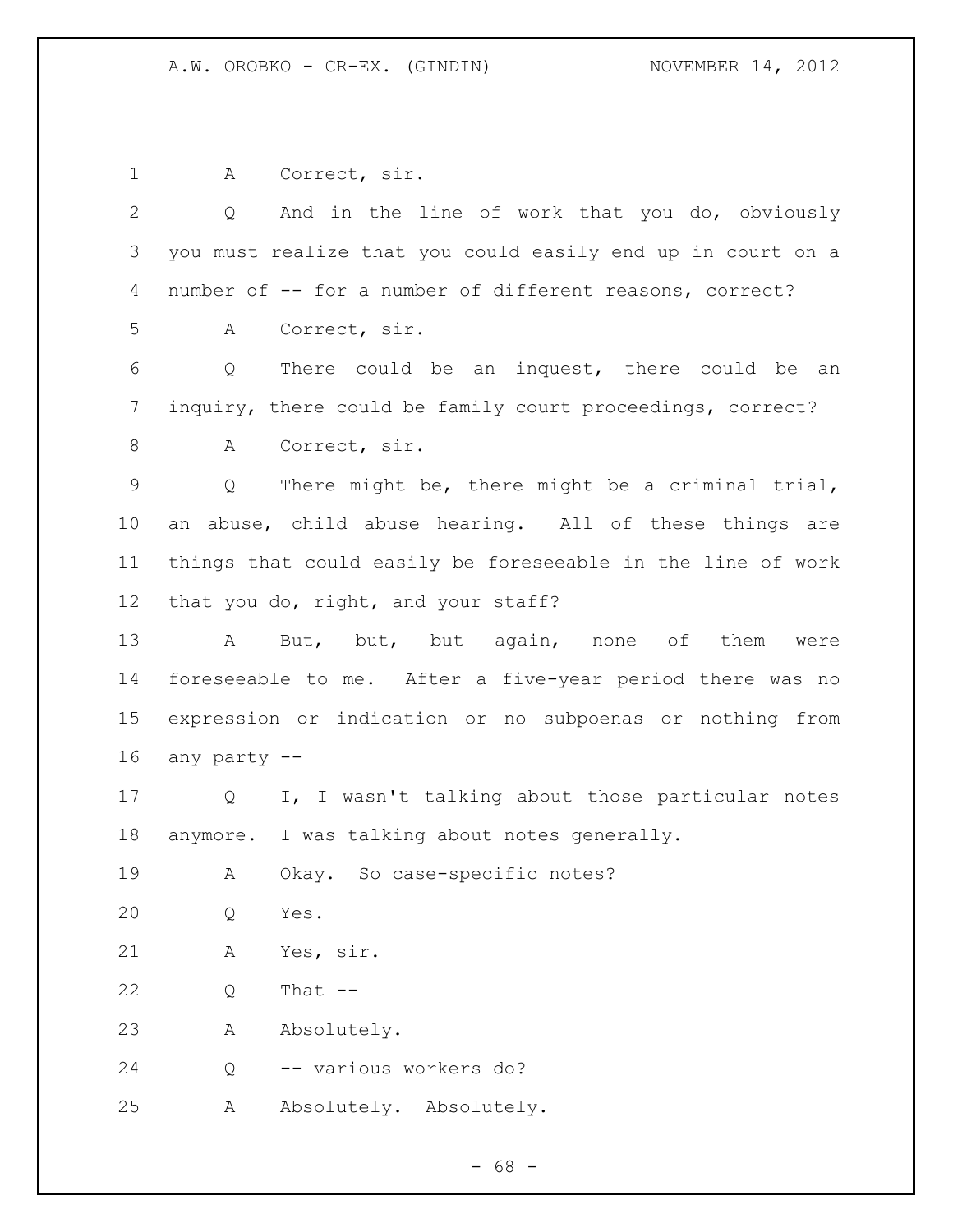1 Q It's a pretty obvious thing that those notes are really important?

 A I, I recall testifying in a matter some 10 years after my work as an intake worker, a custody hearing, and my notes that were -- my case-specific notes on the file were critical to, to my testimony.

 Q And one of the things that you're concerned about as a supervisor is that when you get a file to review you want to have all the best information possible, correct?

A Correct, sir.

 Q You want the people that have worked on that file to make excellent notes and record all of the important things because that's very important to you when you're reviewing the file?

A Correct, sir.

 Q And it may be very important to us here in trying to find out what happened?

A Correct, sir.

 Q So if the notes aren't great and there's things missing or lost, that's very important?

 A Well, you're, you're, you're, you're making the statement, but again, yes, the quality of those notes, the presence of those notes, very critical for a proceeding such as this.

Q Okay. Now, when you testified last time, you

- 69 -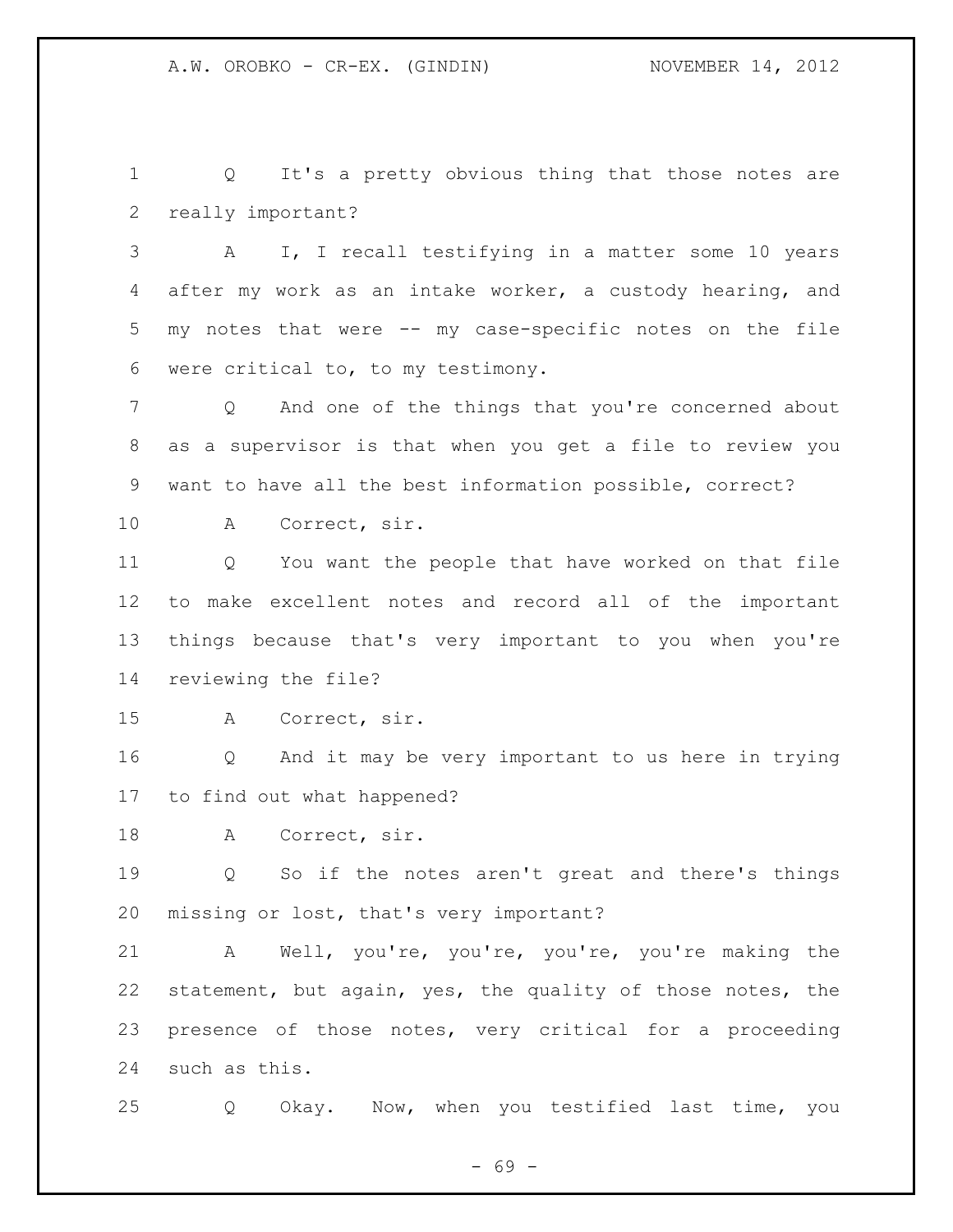talked about sequestering files. You remember that phrase that you used?

A That's correct.

 Q And I think that referred to you keeping them to yourself essentially, right? And I think you said that on three occasions you recall doing that. Now, is that your recollection or is that something that's in your notes somewhere?

A No, that is my recollection, sir.

 Q So you have no notes about whether there was only three or more?

A No, sir.

Q Okay.

14 A No, it's my recollection.

 Q And that was done, I think you said, because of the workload; sometimes you have to do that, correct?

A Correct.

 Q And it would have been better if you didn't have to do that but you, but you had to, right?

 A I, I felt I had no other choices and, yes, I had to.

 Q You used other phrases last time, like "parking matters" or "standing matters down". And I presume that refers to trying to put things aside and prioritize things and hopefully things will just be fine if, if you do it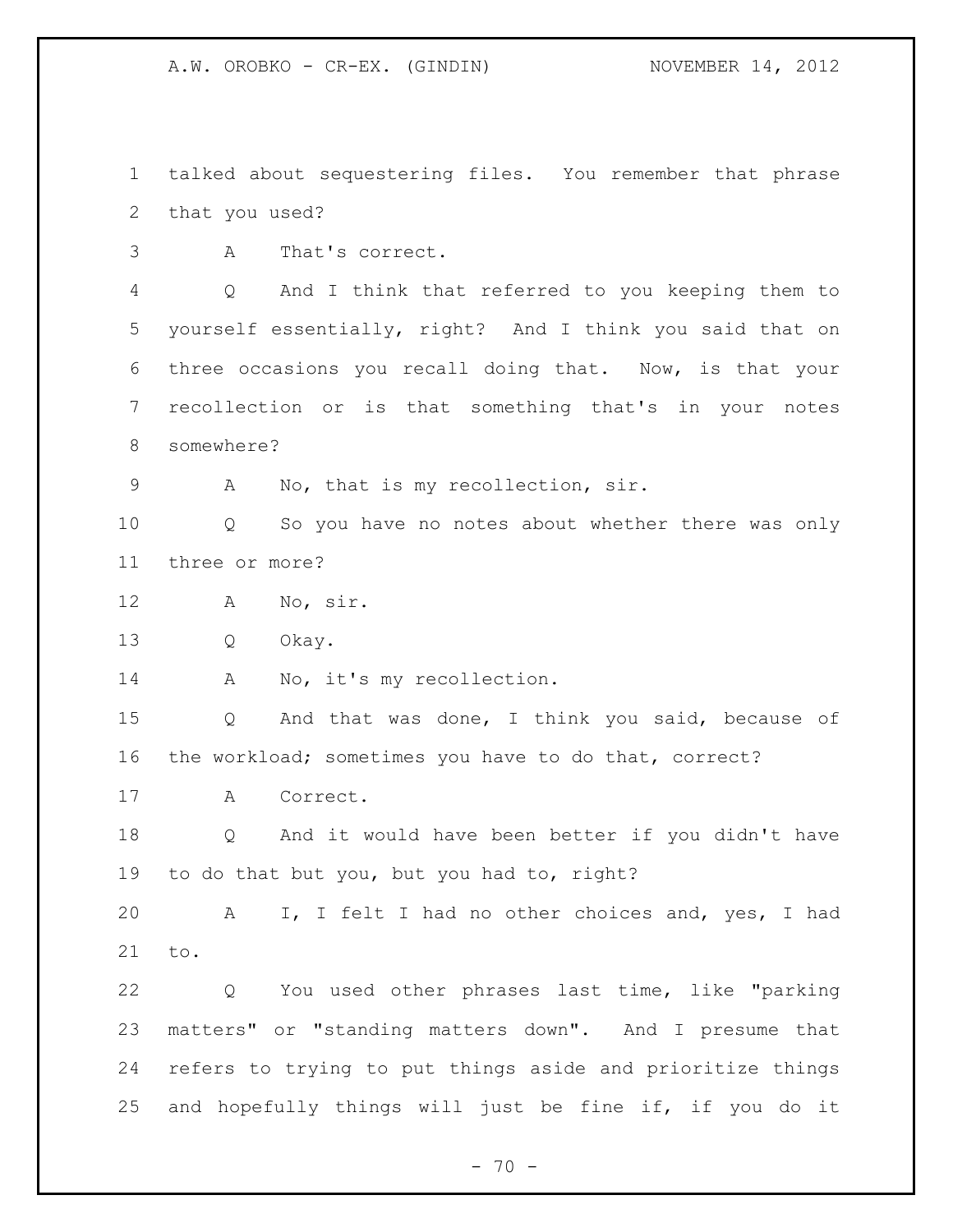A.W. OROBKO - CR-EX. (GINDIN) NOVEMBER 14, 2012

that way, essentially; is that correct?

| 2               | Well, the phrase standing something down or<br>A            |
|-----------------|-------------------------------------------------------------|
| 3               | parking something, again, it can be used contextually in a  |
| 4               | number of ways but if you're asking me in, in this context  |
| 5               | about, perhaps, you know, like not pursuing a matter or     |
| 6               | holding onto a case and standing it down until capacity     |
| 7               | developed, then that's a fair, a fair use of the phrase.    |
| 8               | Q And again, it would have been nice if you didn't          |
| 9               | have to do it that way?                                     |
| 10              | A Very much, sir. It was, it was, it wasn't, it             |
| 11              | was not a comforting feeling having to, to, to, to have     |
| 12 <sup>°</sup> | those matters await in my office, know, till capacity or    |
| 13              | availability of staff were, were, were made to me.<br>That  |
| 14              | was far from comforting.                                    |
| 15              | You talked about performance correction of your<br>Q        |
| 16              | staff was one of your duties, correct?                      |
| 17              | Correct, sir.<br>A                                          |
| 18              | Is that the kind of thing that could lead to some<br>Q      |
| 19              | sort of a disciplinary action? Did you have the authority   |
| 20              | to do that?                                                 |
| 21              | I had no authority to discipline staff, no.<br>$\mathbf{A}$ |
| 22              | Progressive discipline, that would, that would -- a matter  |
| 23              | that would have been handled by senior management or our    |
| 24              | human resources capacity. My role as a supervisor was, was  |
| 25              | performance review, performance correction. But taking      |
|                 |                                                             |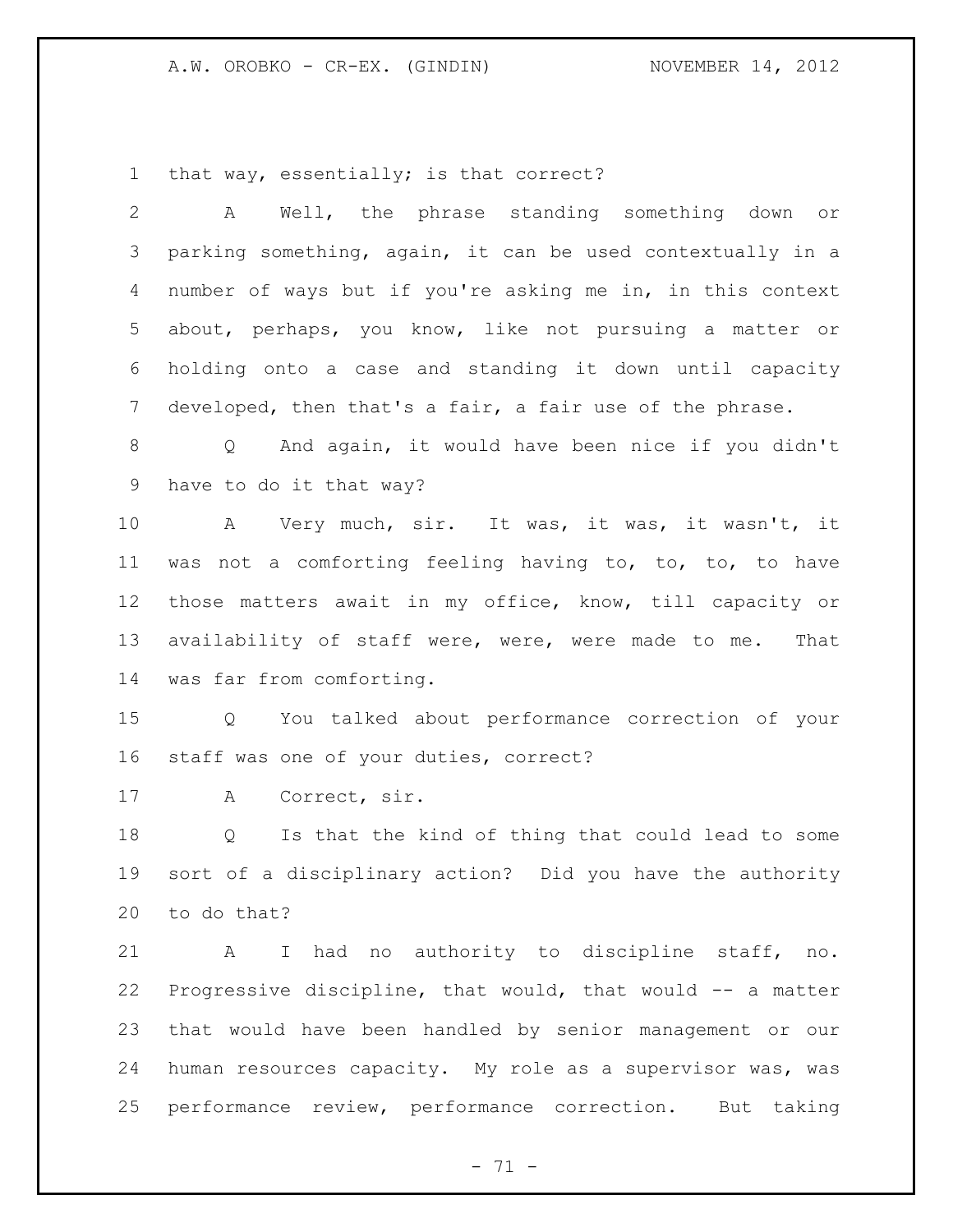A.W. OROBKO - CR-EX. (GINDIN) NOVEMBER 14, 2012

 disciplinary action against staff, I didn't have that, that unilateral power, no. I could take corrective action to deal with a performance issue. But again, a disciplinary matter in terms of, you know, letters of, you know, letters of direction, you know, those kinds of, I think, disciplinary things, no, I had no ability to do that.

 Q So if you felt, based on your performance review, that somebody wasn't doing their job properly, you would try to correct it, of course?

A Correct.

 Q But you didn't have the authority to advise somebody higher up that so and so is not doing their job properly or anything like that? Did that ever happen?

- A If, if --
- Q Did --

16 A -- if I, if I was not able to, to, to remedy a performance matter with a staff person and I felt I had no other recourse but to approach my superiors and enlist their aid and commence maybe something of a more formal disciplinary nature, and I -- then that's the route I would go. For this, for the purpose of these proceedings and the period of time we're talking about and the staff people who I supervised, I, I never any -- never made any such request, was never forced to take any kind of disciplinary action against any of my staff.

 $- 72 -$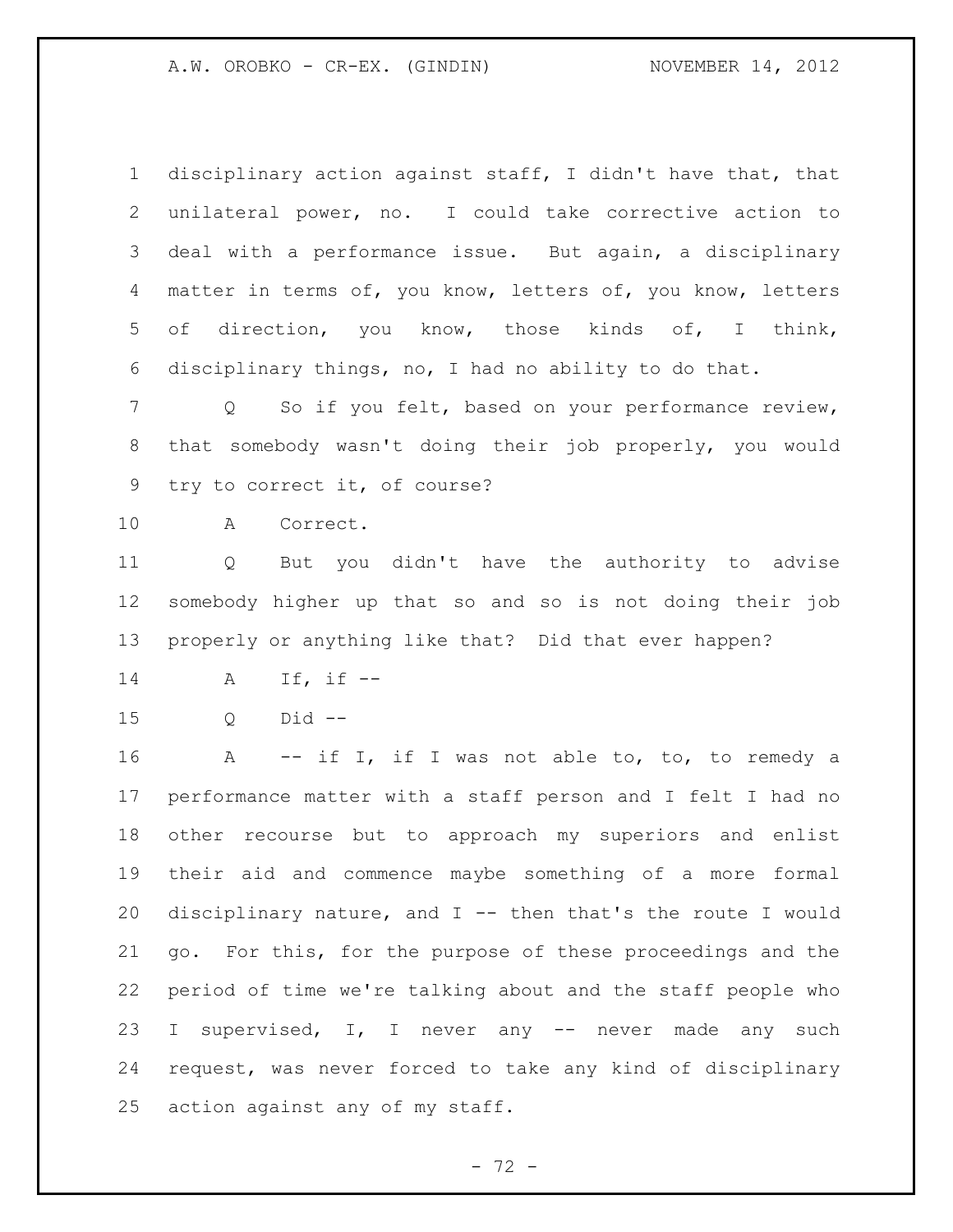Q Did you ever receive a complaint from the public, for example, about a certain worker or anything of that nature in your capacity as supervisor? A Yeah, certainly. On occasion over, over the years, you know, calls, concerns would come in from the community raising concerns, asking questions. That was part of the business we were in. 8 O Do you have notes of those concerns being raised? A No, sir. At this point, no. Q Would, would the taking of inadequate notes or vague notes or not enough notes be, in your opinion, a performance issue? A Okay, are we talking about like case specific notes? Q Yes. Notes being made by a social worker who's working on the case. A Okay. So the, the notes that are taken get transcribed onto a chronological essay style summary, whether it's closing summary or whether it's a transfer 20 summary. If, if, if there was any staff person who, as I read those summaries, I, I thought there was a consistent lack of maybe certain material or certain information, then that would certainly be, you know, a performance issue; you would go and you would talk to the staff about it.

Q Because a lot of people would be relying on those

 $- 73 -$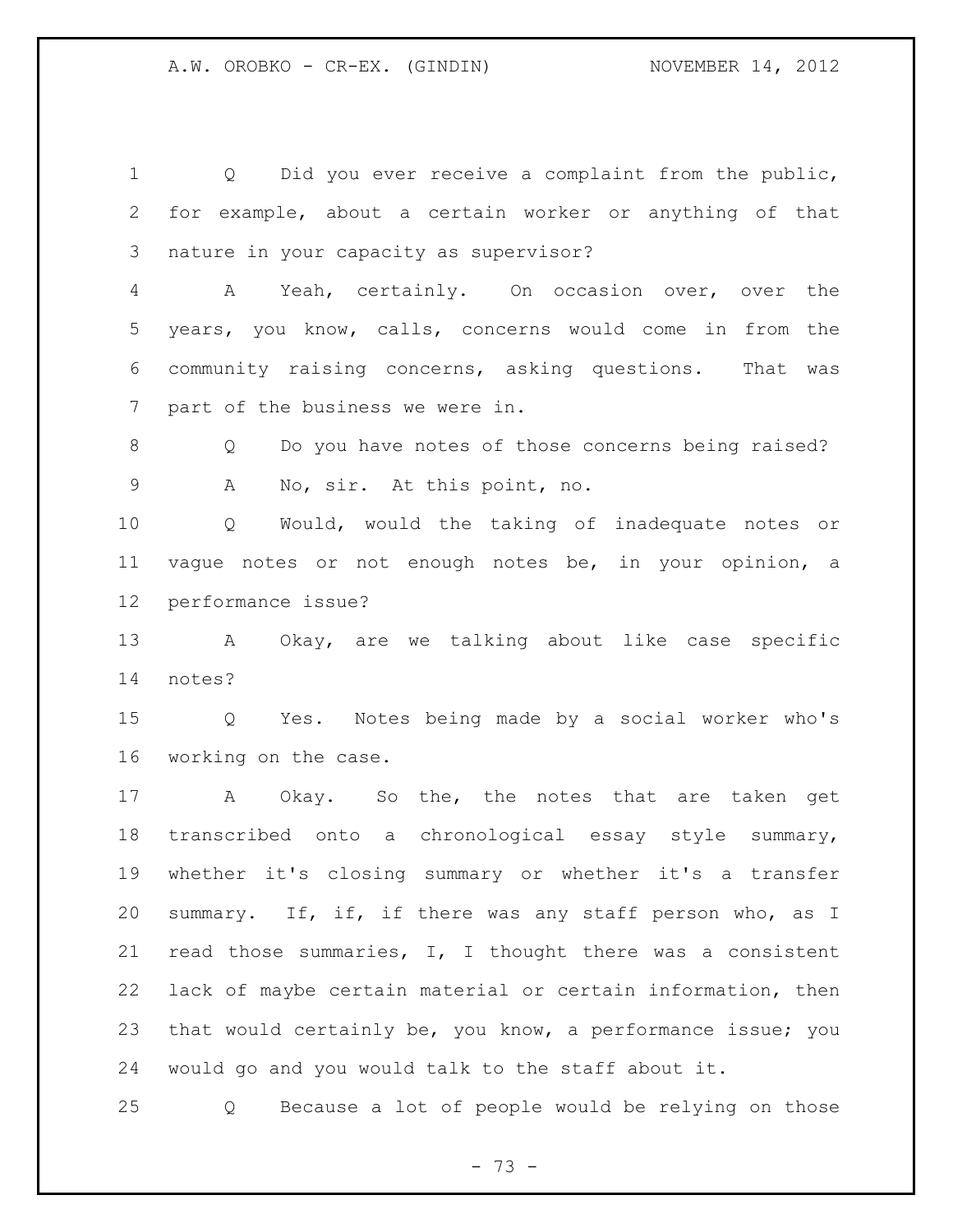A.W. OROBKO - CR-EX. (GINDIN) NOVEMBER 14, 2012

 files and the notes that were made and they're very crucial, right?

 A Again, the notes that lead to the recording that leads to the content within a file, yes, it's all connected and it's all very important, yes, sir.

 Q And if you felt that that was inadequate on a particular file, in other words, you thought there should be more information on there, that would be significant and you'd want to correct that, right?

A Certainly, sir, yes.

 Q I think you testified that, not sure if you said you recommended, but it was recommended that there be a psychological evaluation of Samantha?

14 A I made that recommendation, yes.

 Q You made that recommendation. And you were concerned with parental capacity, parental commitment, parental motivation; those are the things that concerned you?

A That's correct, sir.

 Q And that's why you wanted a psychological evaluation, right? Did you ever speak to Dr. Altman about the evaluation that he was to perform or did perform at any time?

A No, sir, I did not.

Q And that type of evaluation, I take it, was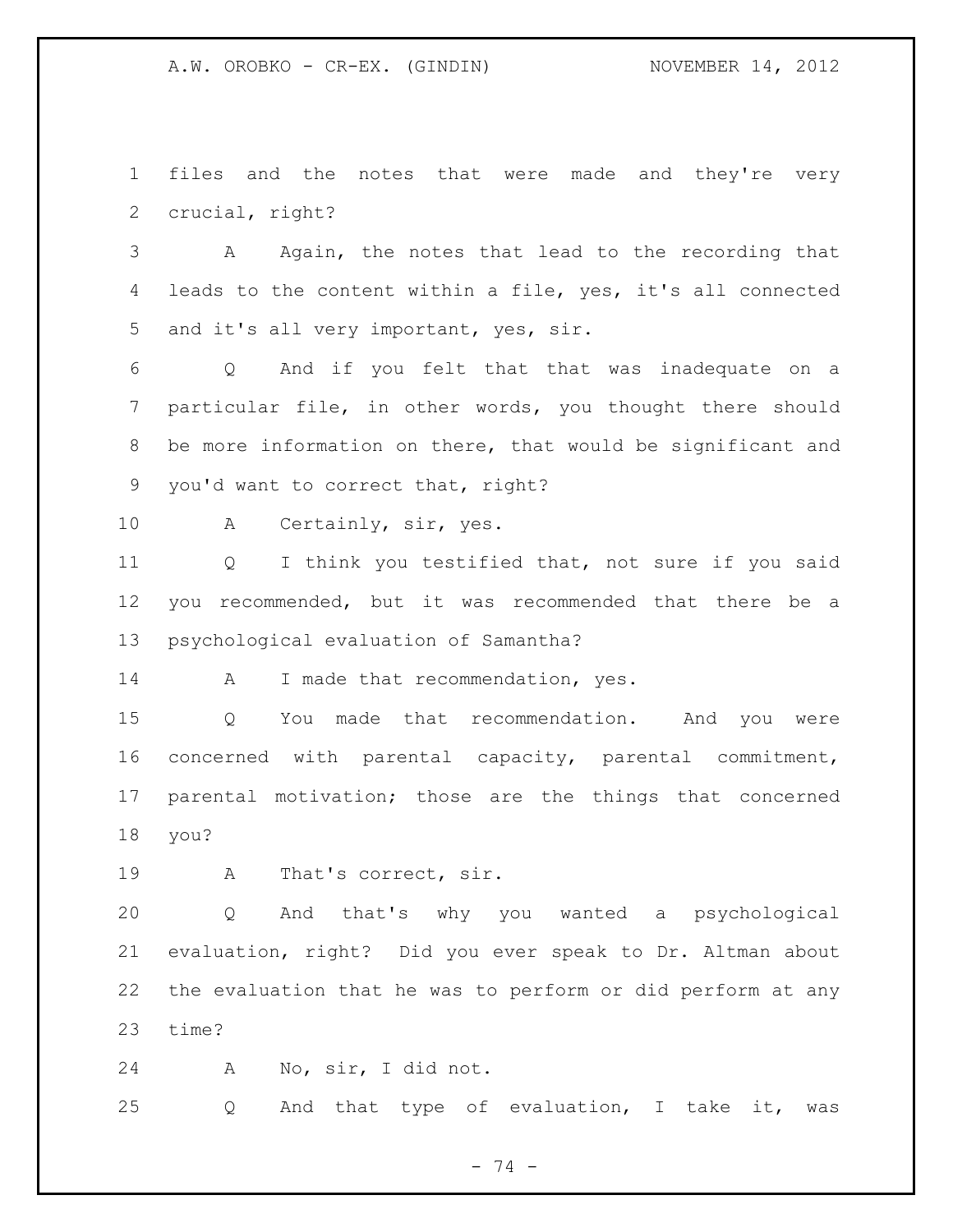obviously necessary because you were trying to decide and figure out whether Samantha Kematch had the parental capacity to take care of a child?

 A Yes, capacity and, again, the question of motivation, because again, this was, this was already a woman who -- this was her second child; ambivalence about parenting both children had surfaced as issues. So, so the purpose of the assessment, certainly primarily to seek out capacity, you know, what is, what is her level of cognitive functioning and does she have basic cognitive, basic cognitive faculties to, to engage in the role of parenting. But my other hope would be that if there were some other unknown unresolved emotional issues, psychological issues that were, was questioning -- or was compromising her motivation, then my hope is that those would have been uncovered as well. An example would be, you know, maybe some undiagnosed post-traumatic stress disorder that could have maybe been compromising her motivation. So that was my hope, that the assessment would shed some light on those things.

 Q You're concerned about her ambivalence towards parenting?

A Yes. Huge, a huge worry, yes, sir.

 Q And whether she really even wanted to be a parent?

 $- 75 -$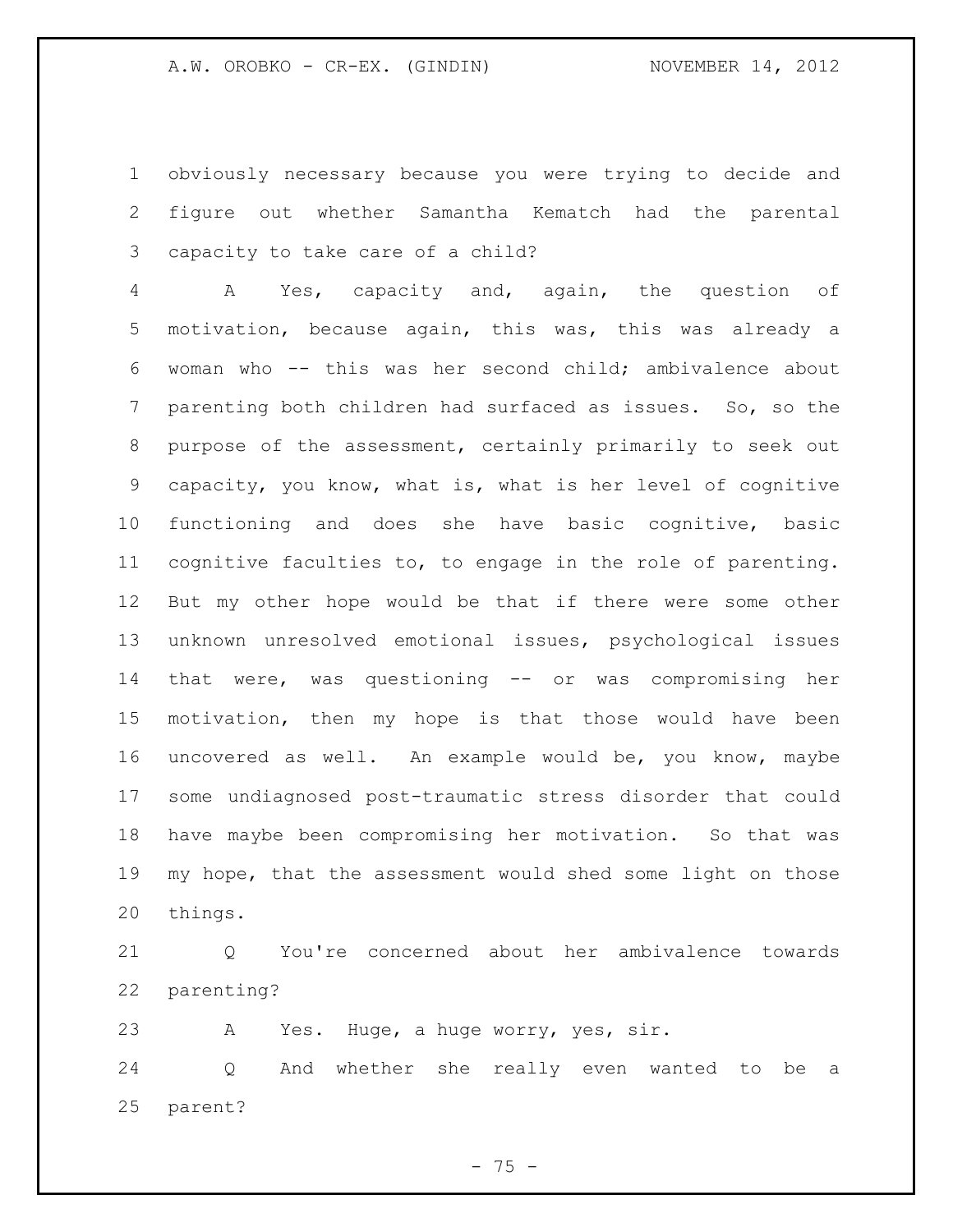A Correct, sir.

 Q And also her mental state, whether she was depressed or not; all of these things all contribute to the issue of parental capacity. Would you agree? A Those things all contribute, yes, sir. Q Now, I think you said, as well, that, that you had spoken to Steve Sinclair as well as Samantha, right? You found him to be quiet somewhat, right? A I think the -- if you can -- if the Commission can bring my, my notes, my notes up of that meeting I can be little more specific. I think "articulate" was the word that I used, but again -- Q Okay. A -- if I could have my notes in front of me I could speak to this. Q I think you said that he had a certain resistance, because of his own experiences, towards CFS. You remember that? A Okay. Q I don't have your notes right in front of me but that's the way I recalled your evidence. A I believe my -- 23 O That sound reason -- A I -- yes, I believe my evidence at the time was he, he seemed to be presenting with reservation and, and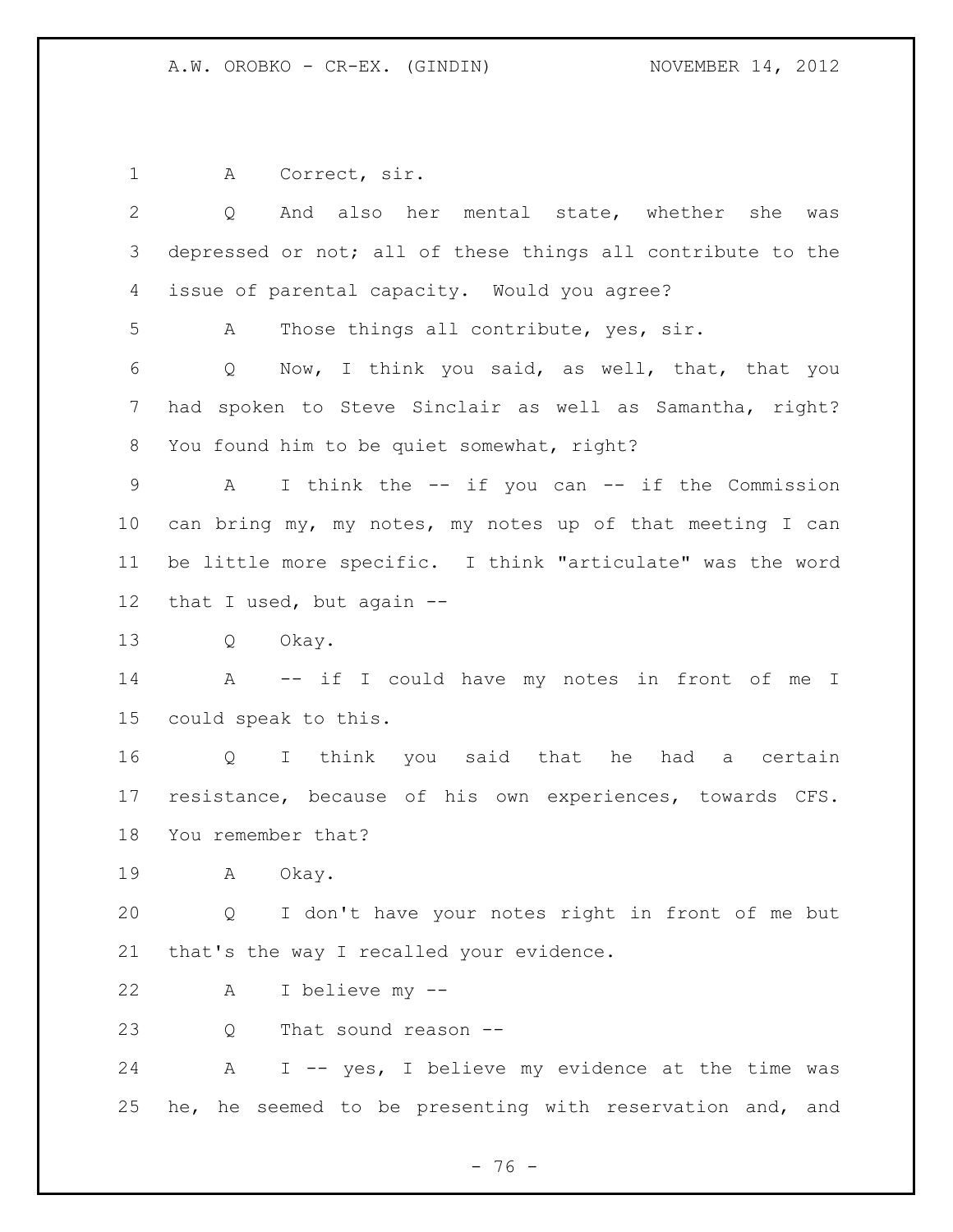caution and concern over his own time in agency history or in agency care and that he was certainly presenting with some element of that, yes.

 Q Yes. Was there, at that time, any sort of policy that dealt with clients who had that sort of resistance based on their own experiences and how you would deal with those types of individuals who might still need your help? Was there sort of a policy in place at any time?

 A Well, I, I'm going to -- I'll tell you what the practice was. So again, we -- in my earlier testimony I'd stated that having access to his previous child welfare history and his social history, his, his life story, was critical for us, was very necessary for us. But again, resistance or hesitation was being displayed on his part to 15 share that. So, so best practice would be, we -- let's try to build a relationship with this individual, try to take some time and build a bit of trust and see if we can get him to volunteer himself to a point where he will allow 19 that to happen, give him some control over that. So, so my practice was, you know, I talked to him about it, I, I tried to explain the importance of why that information would be critical and, you know, would you please allow us. And again, the, the key word there is giving him some control, saying, would you allow us to access your closed child-in-care file. So in terms of a good social work

- 77 -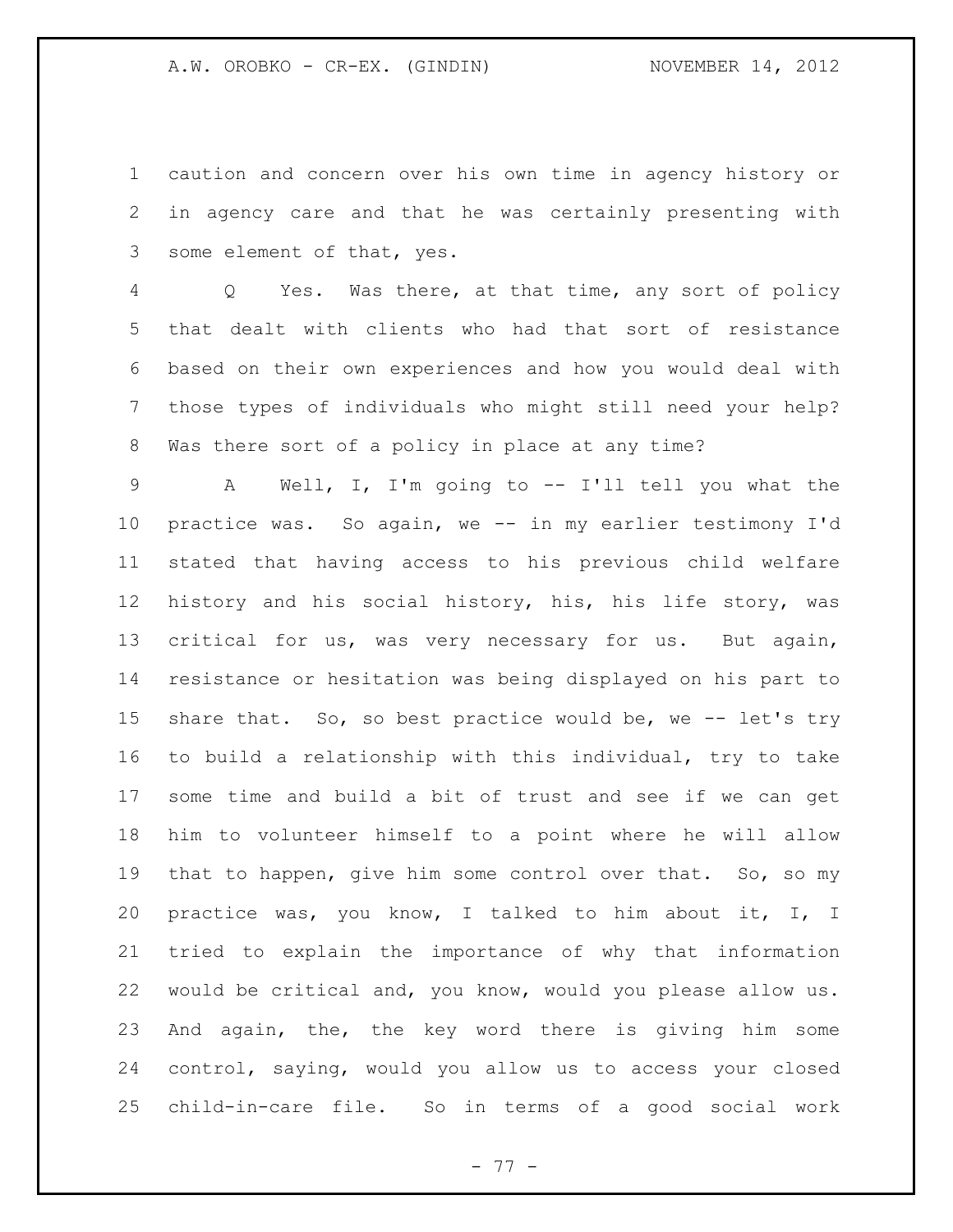A.W. OROBKO - CR-EX. (GINDIN) NOVEMBER 14, 2012

 practice, that's what I was trying to employ there. Was there policy that allowed us or gave us opportunities to go into closed files? Well, of course. There's statutory, statutory opportunities that allowed for that to happen, but in terms of good social work practice, you know what, let's see if we can bring him onboard and get him to voluntarily share some of this with us. That's going to - - that will contribute to better outcomes down the road.

 Q But as far as a psychological evaluation goes, your concern was with respect to Samantha, in that area?

11 A That's correct.

 Q Right? Now, do I have your evidence correct that you testified that you were working in a very difficult neighbourhood, right, with very complex cases, overworked, understaffed, having to resort to a number of different tactics for priorizing, yet in your view not one person ever made a mistake of any kind? Is that what you're telling us?

 A That's broad terminology. I think my testimony was even in the face of all of those challenges, workload and the community that we were entrusted with, I was, I was blessed with a staff who were seasoned, who were well- trained, who were committed, were mature, and, and it was only through that good fortune that I had an aggregate staff there that were such good professionals, that we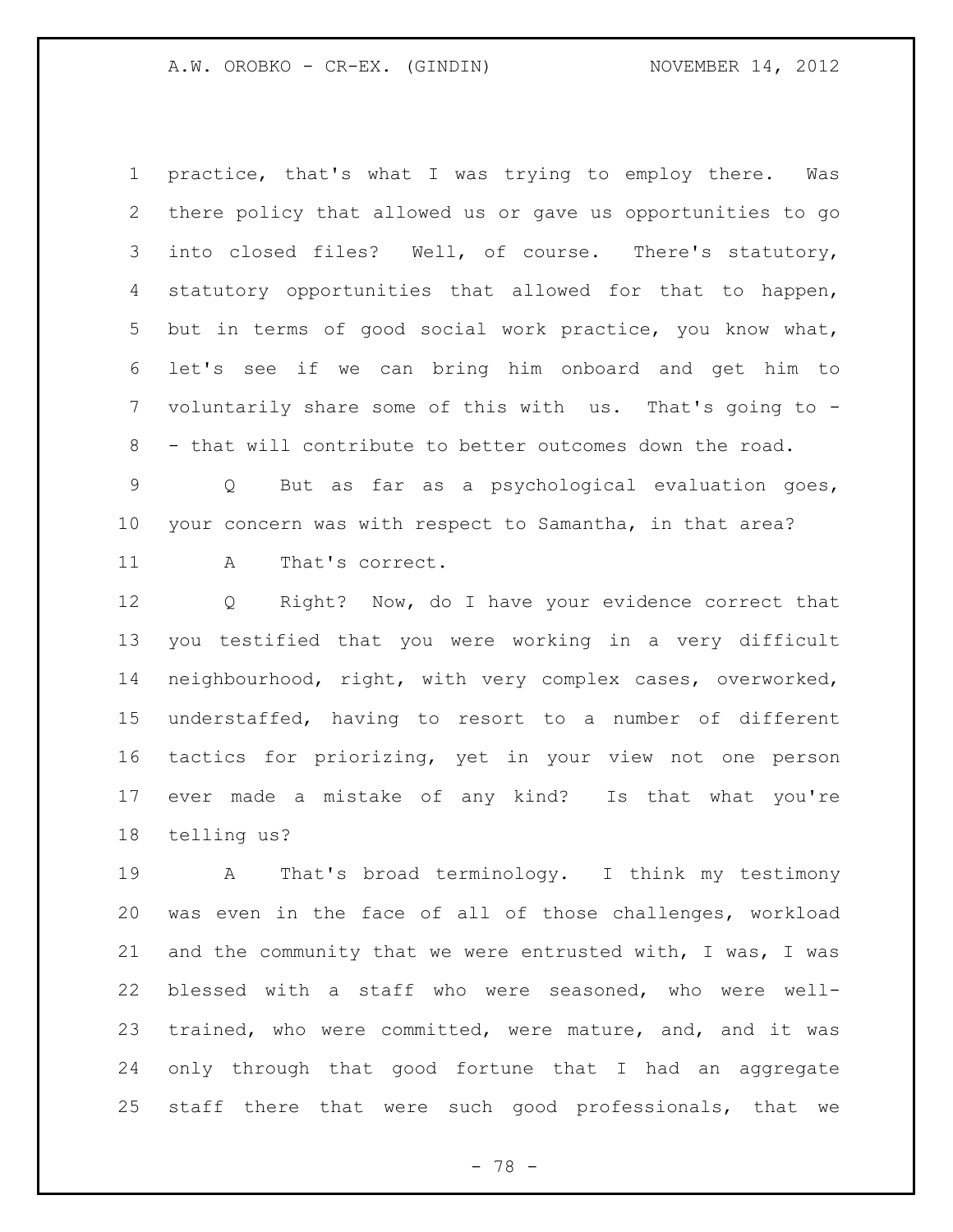A.W. OROBKO - CR-EX. (GINDIN) NOVEMBER 14, 2012

 delivered the good outcomes that we did. And again, my testimony was I, I am not aware of us ever having left a child in any unacceptable situation where, where risk was professionally or morally unacceptable for that child. That was my testimony.

Q So doing the very --

7 A Mistakes, Mr. Gindin, like that's -- you know.

8 Q We're all humans and some were probably made, right? Correct?

 A Well, again, you -- I, I never used that word "mistakes", that's your word, but I'm saying my recollection is that we never left a child in any unacceptable situation where risk was unacceptable or that there was, a child was in harm's way.

 Q So you're saying that nothing at all could have been done better?

17 A Oh, of course things could have been done better. I, I testified earlier this morning that, that with a, with a caseload that more approximated what the Child Welfare League of America was suggesting to us, we could have met, cleanly and clearly we would have met program standards and we would have been able to provide an even more intensive robust service to the community, absolutely. But that all being said, we did the best practice that we could with what we had at the time.

- 79 -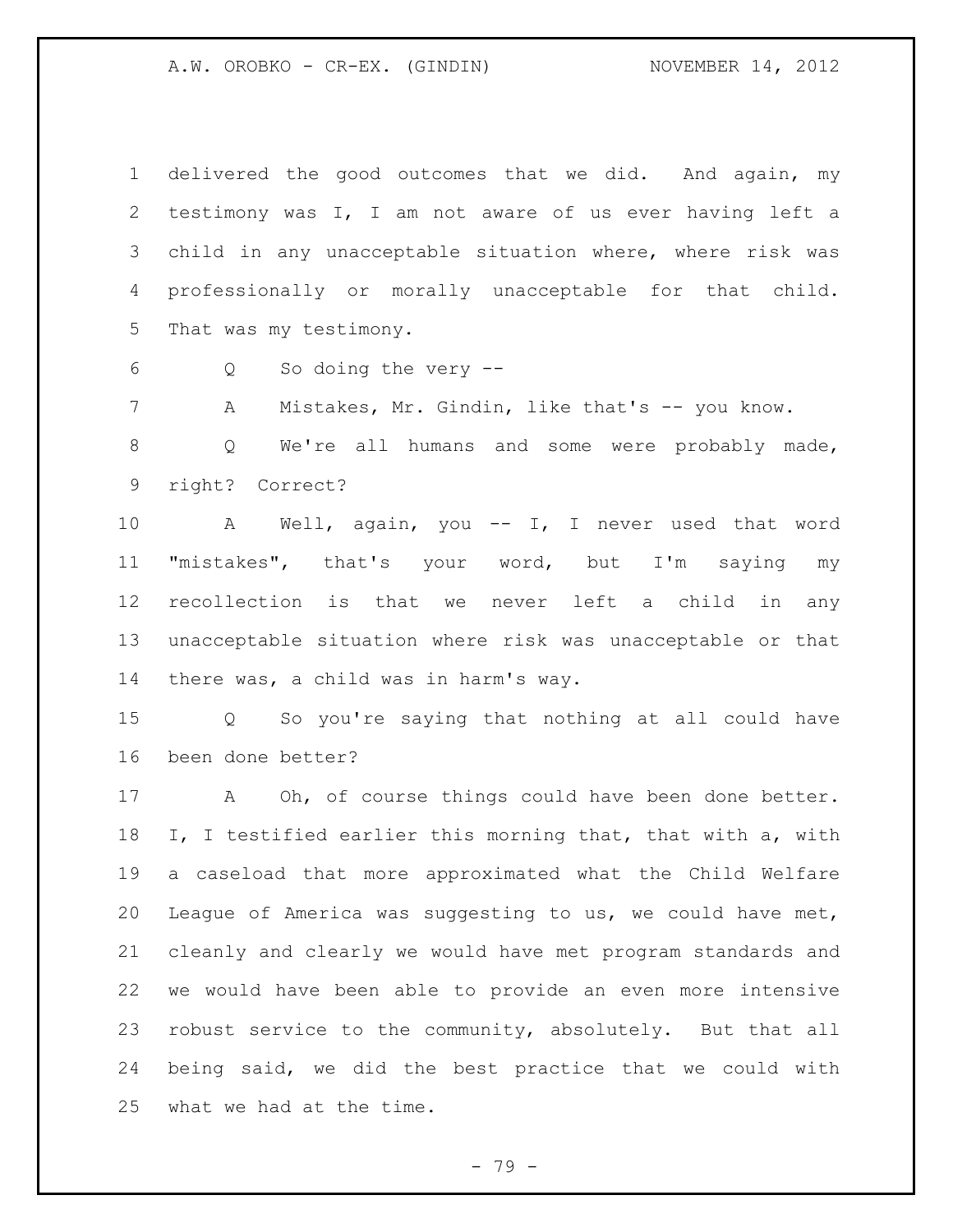Q You're saying that there wasn't any situation where a child perhaps should have been seen more or more could have been done? Clearly, that would be the case? A Again, I'm, I just keep coming back to my, my original testimony that I'm not aware of us ever unprofessionally or unethically leaving a child in a situation that was not tenable. Q At least not on purpose? A Knowingly, sir. Knowingly. Q As far as your supervision responsibilities, was there a regular meeting that you would have with your staff? Was it every week, was it every month, was it ad hoc? How would that go? A Yeah. Our standing practice was a, was a weekly team meeting. I recall we did it Friday mornings. And it was, it was standing. It was, was not ad hoc, it was not as needed, it was a standing meeting every Friday morning. Q Okay. We have no notes of those meetings? A I believe we were required to keep minutes and minutes were, were submitted to the system program managers, because they certainly wanted to have sense as to

 what were discussions going on within the units. Do I have copies of those? No, sir.

 Q So no notes about how often you met or what was discussed, just don't have them? Right?

 $- 80 -$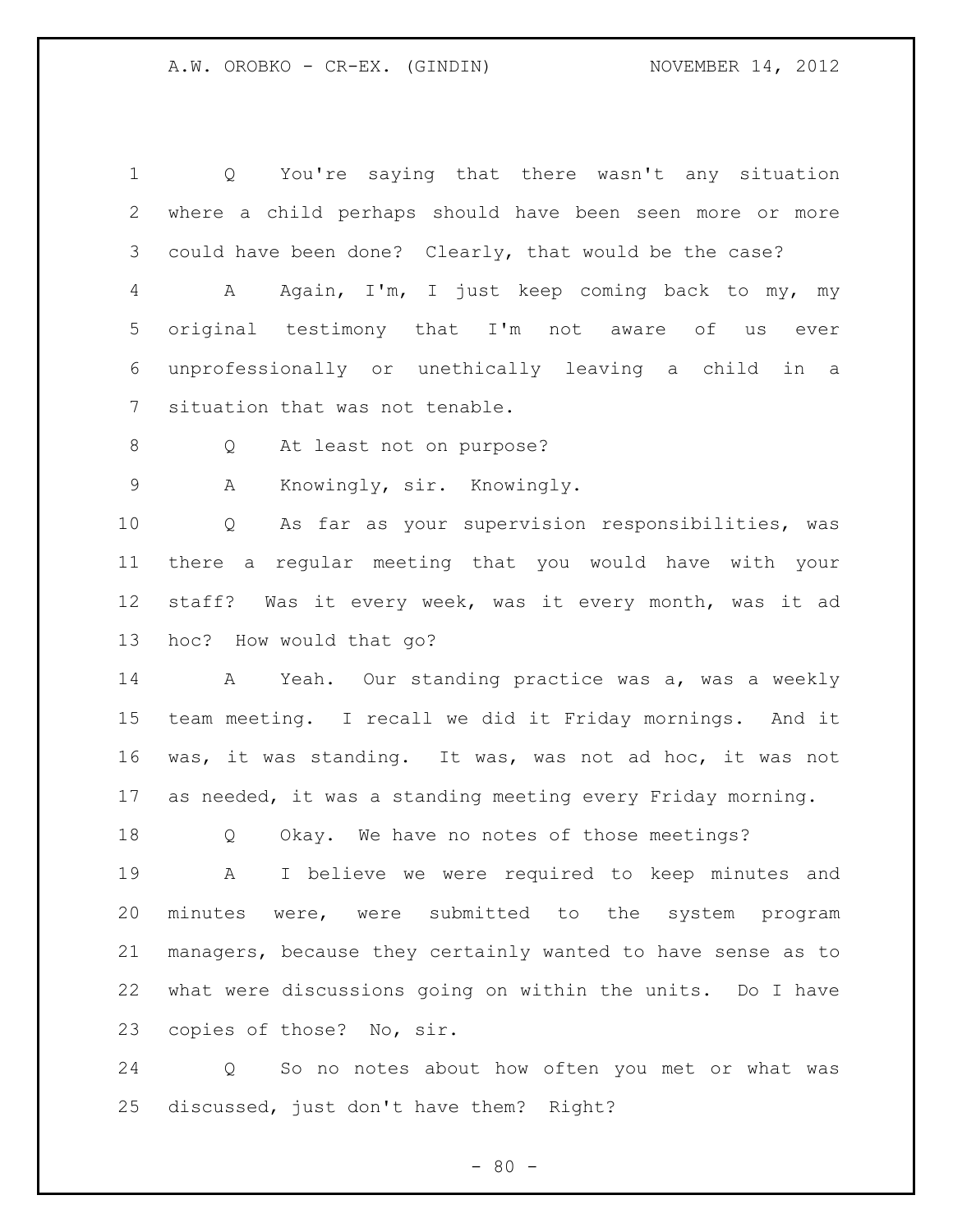A No, sir.

 Q You were talking about closing files earlier, and we heard, I think, from Ms. Saunderson before you that there were times when files perhaps should have been closed and weren't for some time. You recall her testifying about that?

 A I think what Ms. Saunderson was referring to is a, is a practice where a worker would complete their file recording and submit a file to their supervisor for closure, but the file was still technically showing as active on the CFSIS system and the file would not become officially closed on CFSIS until supervisor had read it and signed off. I think that's what she was referring to. In my testimony, what, what I had stated was the practice within my unit, and again, this was because of the, of the trust and the respect I had in the judgment of my staff, but I told my staff that when they had brought a file to an acceptable point of conclusion, they do the recording, submit it to our unit secretary who would close the file off on CFSIS but then the files came to me for final reading and for my final signature. That was the way we did it. What she was talking about I think is something that's maybe happened in recent years there.

 Q I thought you had said that to close a file supervisor's approval wasn't necessary.

 $- 81 -$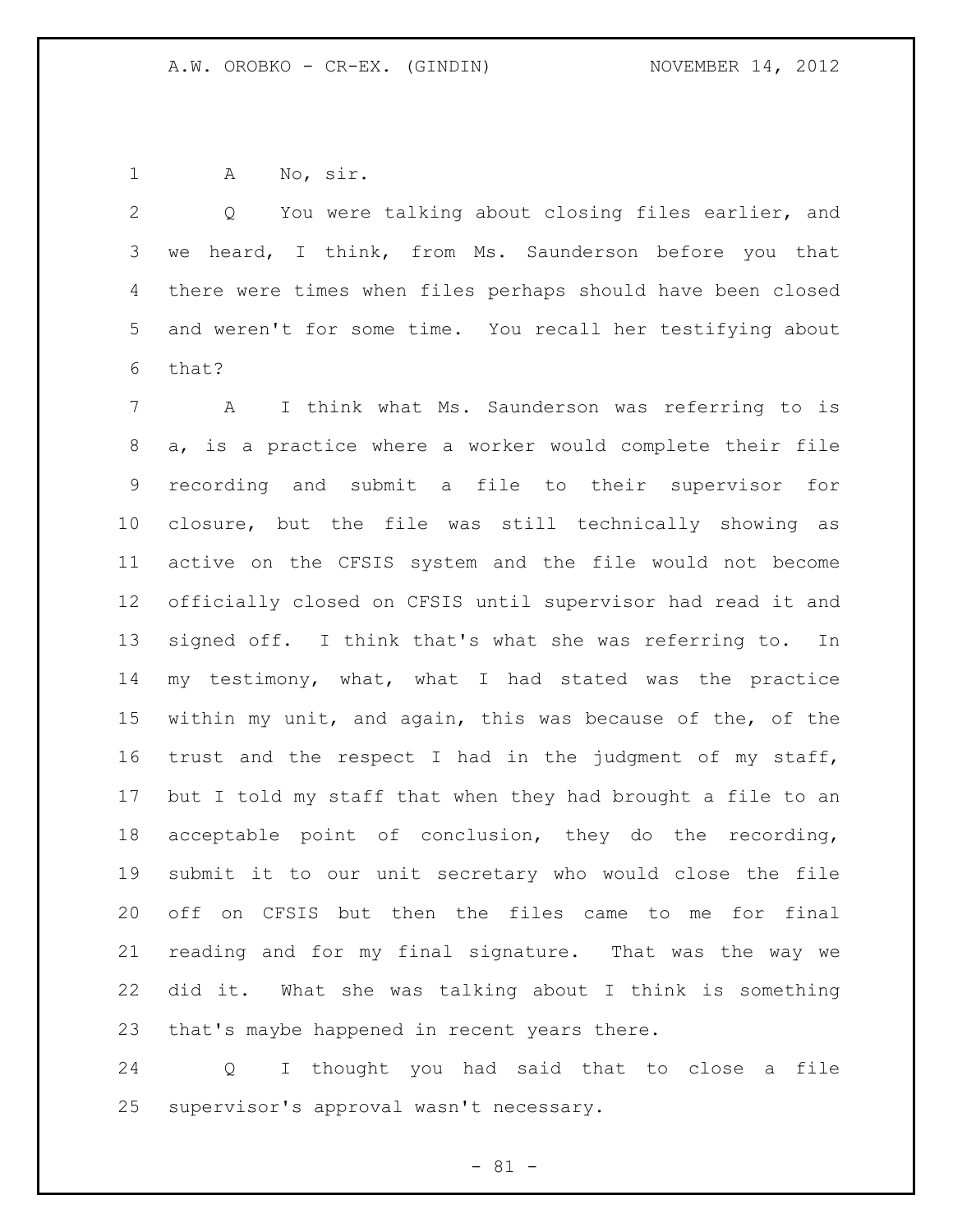1 A Oh, well the, the final -- you know, there's thousands of files that were closed off by our unit that you'll see my, my signature to. THE COMMISSIONER: Were you the final close-off person? 6 THE WITNESS: Yes, Your Honour. Yeah. Every, every -- or, Commissioner. Everything that my staff did or did not do in all my years there was, ultimately was my final responsibility and I take full, full responsibility for it. BY MR. GINDIN: Q What would be the reason for a file not being closed when it should be? Is it just a matter of administration? What's the reason that a file is kept open when it should be closed? A Okay. Are you asking about a file just being sort of shown to be closed on a computer system? Like ... 19 0 What would be the step before that, where someone decides to close it, right? A Okay. So just in, just real time practical, you know, terminology here, my staff, they, they finished their involvement with the case, they finished their recording, they put their signature to it, they give it to our unit secretary and she closes it. So it's closed off on the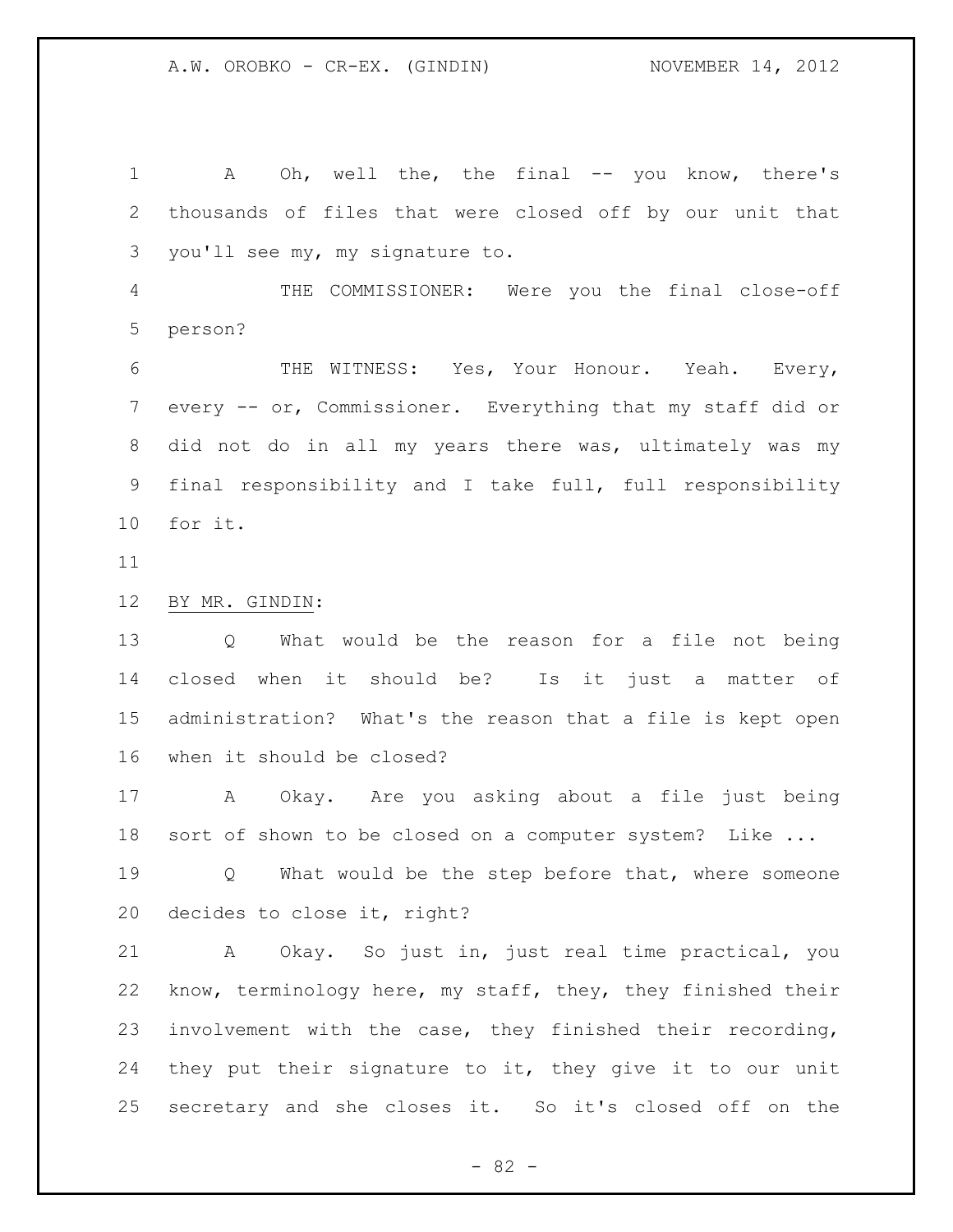system and my workers, they have made the decision that this file was now closed and no further intervention is needed.

 Q All right. The, there was a final step in that, which was I read the files. But again, the volume of workload and responsibility, I couldn't read those on a timely basis, and so I tried to get to them when I could. I had, you know, I had, I had credenzas full of closed files that I had to read, and I read every one and every single word that my staff ever typed, but I -- it wasn't fair for me to penalize my staff to say this file is going to still technically show on the system open to you. That's going to artificially inflate your case numbers to like 40, 50 or whatever, it's not fair to you when you've done the work and I trust that you've done it well. So we'll close it off on the computer system, all right, I'm going to give it a final read and I'll affix my, my signature to it. If I have any concerns, I'll bring it back to you. And again, as I testified, that was a rarity because that was such a good staff that I had.

 THE COMMISSIONER: But it wasn't officially closed until you'd signed off?

 THE WITNESS: Well, I, I guess officially on the computer system, yeah, it was closed off. But again, but again, I, I, I would support my workers. If, if a file had

 $- 83 -$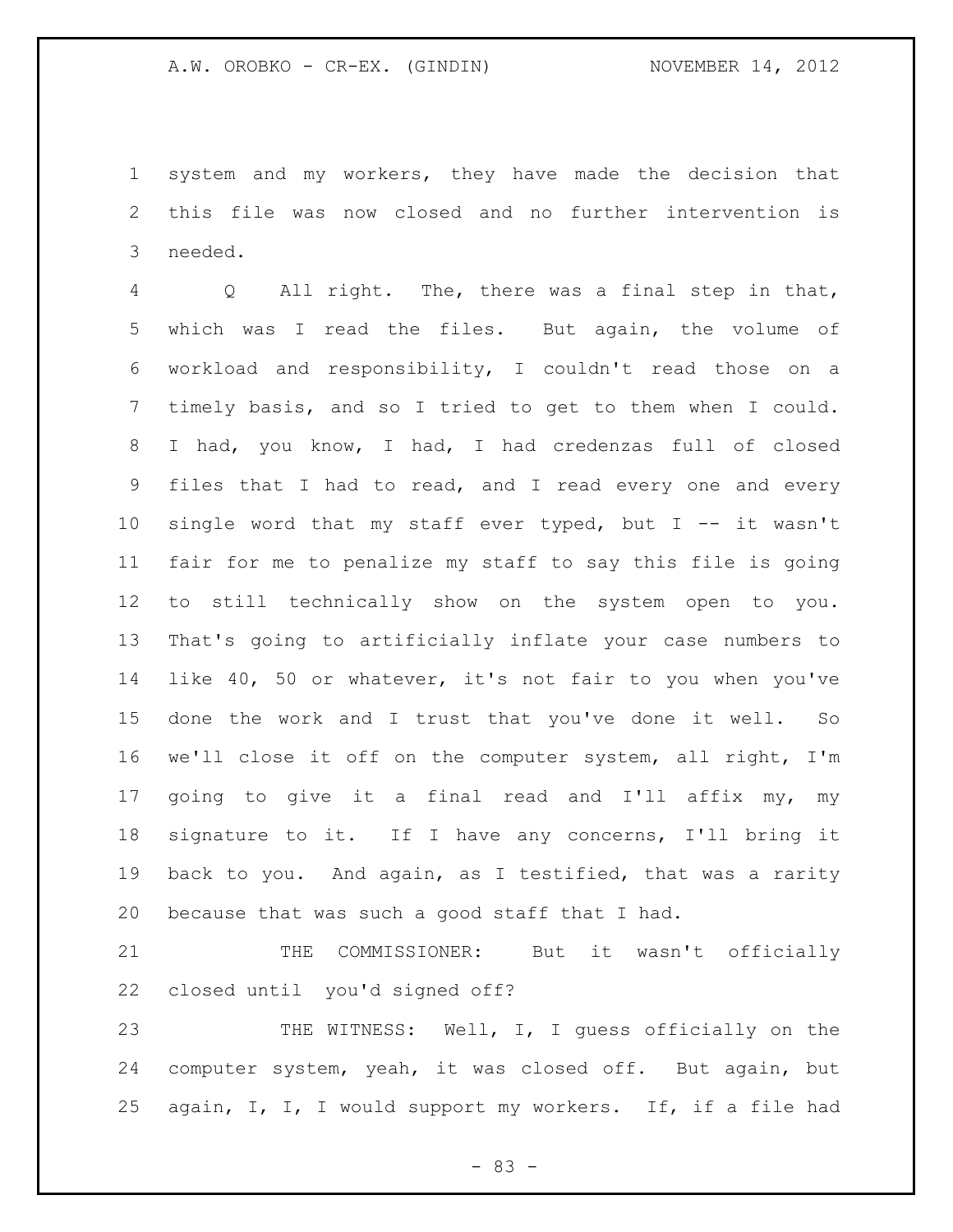A.W. OROBKO - CR-EX. (GINDIN) NOVEMBER 14, 2012

 been closed off by my workers, our secretary had closed it off and if I still had not read it or if I still had not signed off on it, I still had the trust and faith in my workers that that file was closed and I would -- 

BY MS. WALSH:

7 Q But there were -- there --

8 A -- and I would support that.

 Q There were many files that were between that state of someone deciding it should be closed and actually being closed, correct?

 A Well, the, the physical act of changing a status on a computer system and the physical act of me reading something and signing it, you know, was there a time gap? Sure there was.

 Q I think you said that when something that should be closed is still open, it artificially raises the number 18 of files that are in the system; it would appear as though someone was still working on them when really they weren't? A Yeah, correct. And also just a psychological comfort to a staff person as well, you know, knowing that they, you know, maybe had only 20 files on the go, you know, is one thing, but if that number is artificially inflated to 40 and 50 beyond because the supervisor just hasn't read and signed off on closings, again, that was,

- 84 -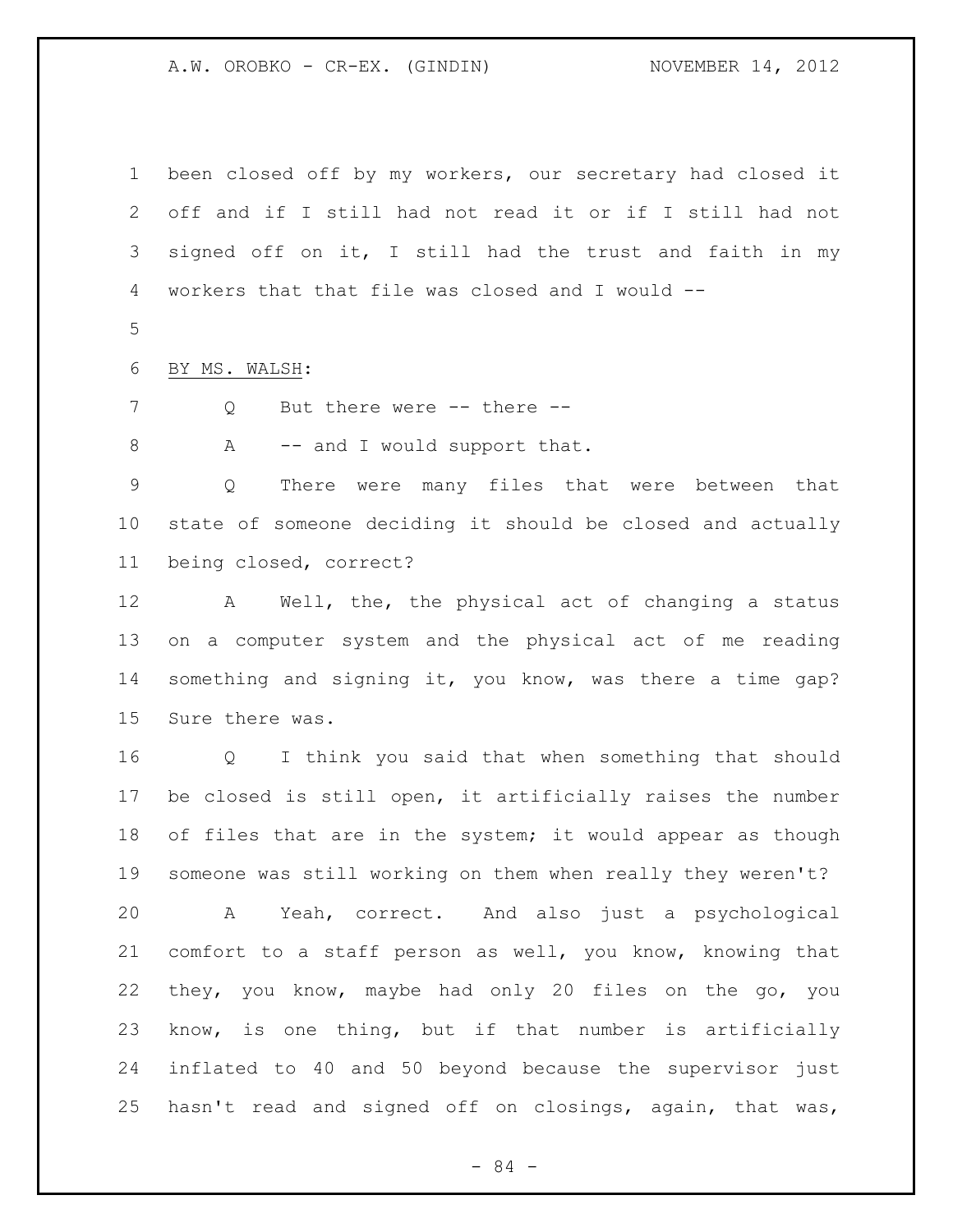that was distressing to staff as well.

| $\mathbf{2}$   | So aside from the fact that the numbers of files<br>Q       |  |  |
|----------------|-------------------------------------------------------------|--|--|
| 3              | pending are artificially raised, is there any other         |  |  |
| 4              | disadvantage really if there's a file that someone says     |  |  |
| 5              | should be closed but it really isn't for a while? Is there  |  |  |
| 6              | something wrong with that process of not closing them       |  |  |
| $7\phantom{.}$ | instantly or leaving them open for a little longer? What's  |  |  |
| 8              | the down side of that?                                      |  |  |
| 9              | A Well, I'm just looking at the up side of, the up          |  |  |
| 10             | side of the way we did it. It provided relief and comfort   |  |  |
| 11             | to staff, it got, just physically got files and work, you   |  |  |
| 12             | know, completed, it got it into my office, it got it out of |  |  |
| 13             | their line of vision --                                     |  |  |
| 14             | So it got it out of their --<br>Q                           |  |  |
| 15             | -- it was all, was all -- it was a --<br>A                  |  |  |
| 16             | -- hair, right?<br>Q                                        |  |  |
| 17             | It was all comfort level for staff.<br>A                    |  |  |
| 18             | It got it out of their hair?<br>Q                           |  |  |
| 19             | Well, none of us would ever use that phrase.<br>Α           |  |  |
| 20             | None of this was in our hair. This was the work that we     |  |  |
| 21             | chose to do and the work that we enjoyed doing. But again,  |  |  |
| 22             | I -- again, I'll just again repeat, I had a staff there     |  |  |
| 23             | that was, they were, they were impeccable professionals.    |  |  |
| 24             | It was a perfect storm, a perfect convergence of experience |  |  |
| 25             | and training and, and commitment and belief, and I was, I   |  |  |

- 85 -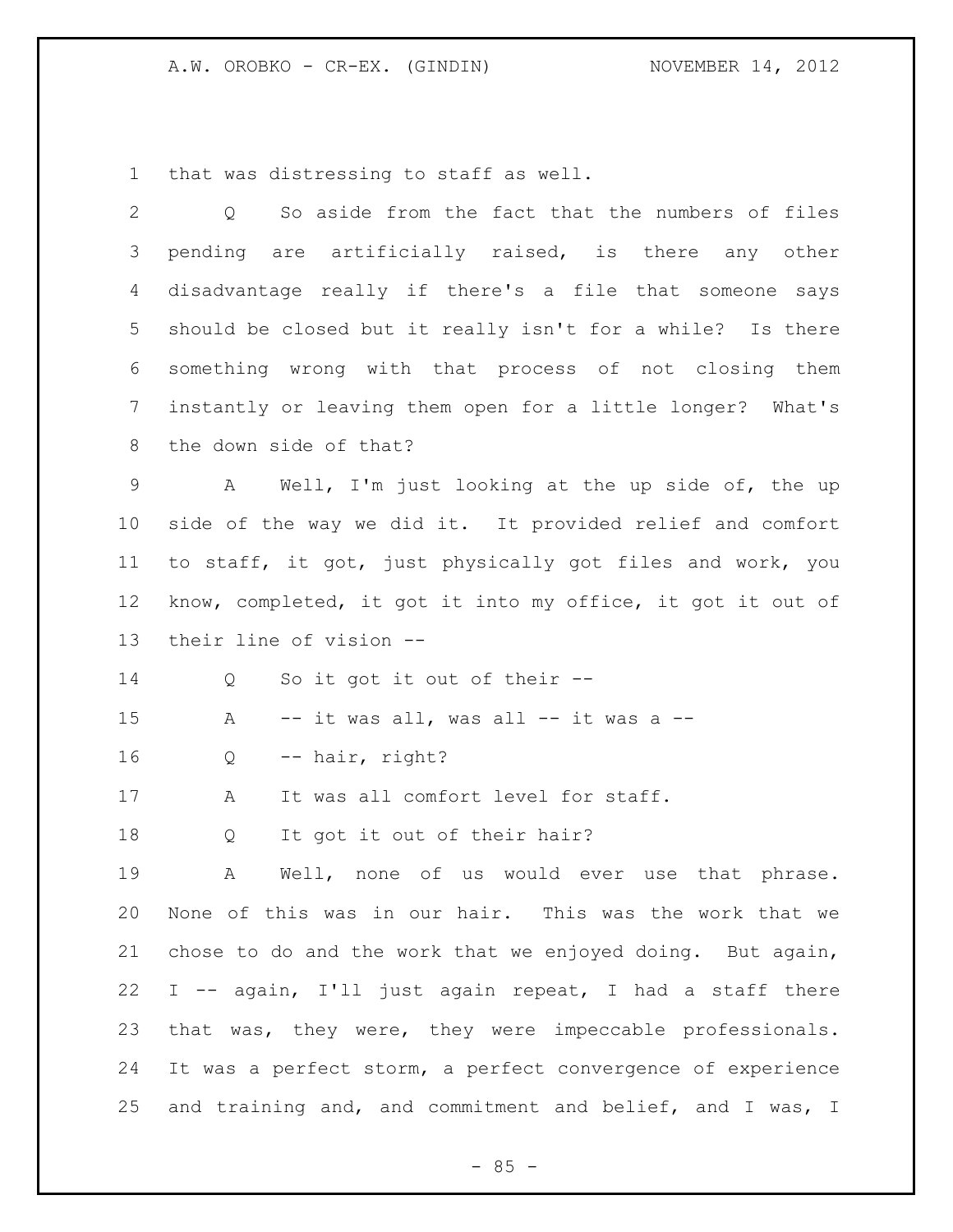## A.W. OROBKO - CR-EX. (GINDIN) NOVEMBER 14, 2012

was a very fortunate man those many years.

| $\overline{2}$ | Q Earlier you described this case, this Phoenix              |  |  |
|----------------|--------------------------------------------------------------|--|--|
|                | 3 Sinclair case, as, given what type of work you did, was, I |  |  |
| 4              | quess you could put it, sadly and unfortunately routine?     |  |  |
| $5 -$          | It was, it was very typical of the work that we<br>A         |  |  |
|                | 6 did on a daily basis in north Winnipeg. Nothing is         |  |  |
|                | 7 routine. These are lives.                                  |  |  |

Q You're not saying this was just --

 A No. No, I would never, I would never use that phrase. But it was just typical the work that we did on a daily basis.

 Q When Ms. Saunderson testified, I think you were in the courtroom listening to her testimony, and she, talking about Steve Sinclair, had said that she was particularly impressed with his emotional reaction to not being able to see Phoenix as much as he would like to and that told her that there was certain motivation and concern as opposed to ambivalence. Would you agree with her evidence on that?

 A I, I'd like to see her recording to reflect that. But if that was her observations and if your, if your depiction is accurate then certainly I would support that.

Q Okay.

 THE COMMISSIONER: But you've no recollection of it yourself?

 $-86 -$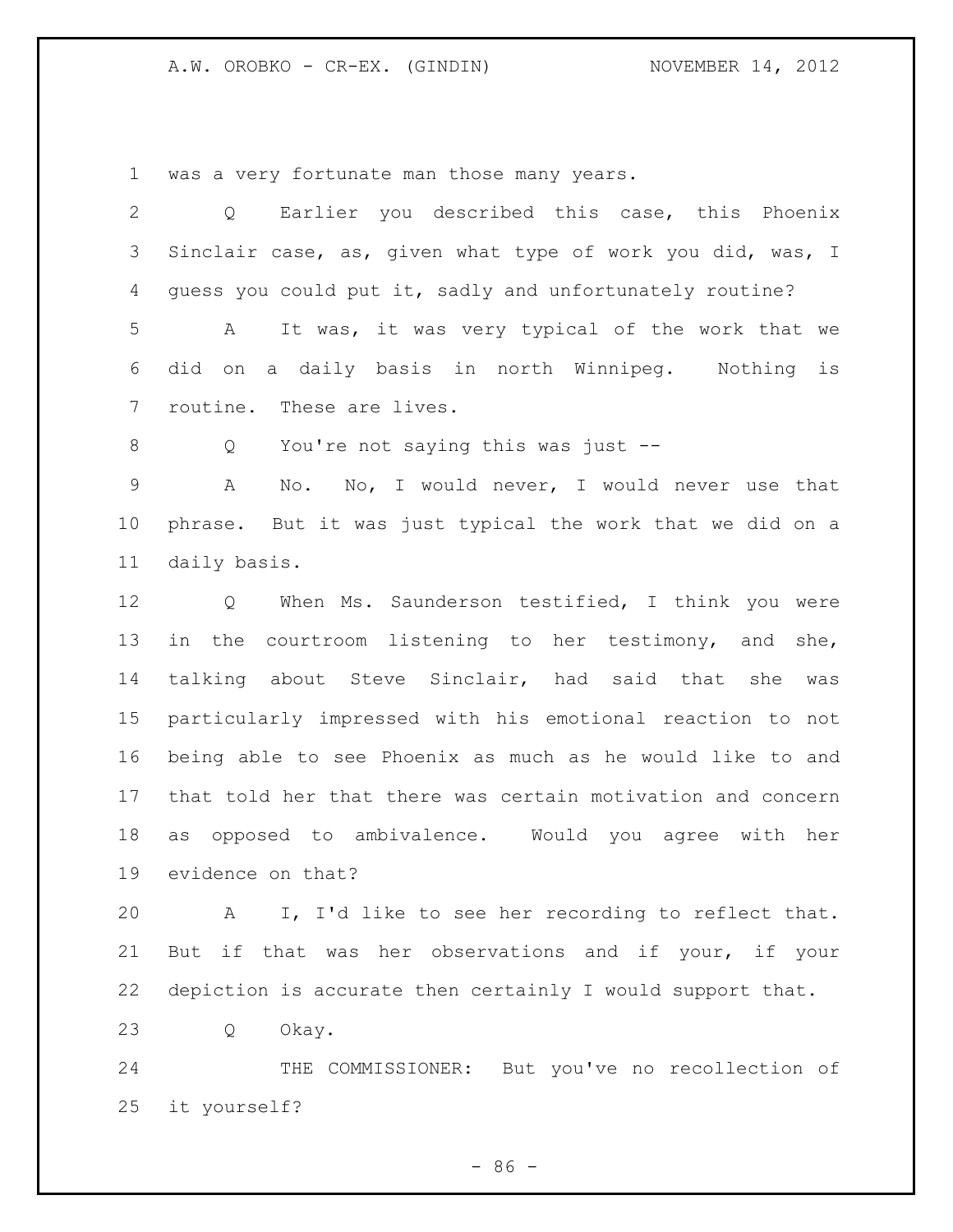| 1              | WITNESS:<br>All I have<br>THE<br>in<br>terms<br>оf<br>Ms.             |  |  |
|----------------|-----------------------------------------------------------------------|--|--|
| $\overline{2}$ | Saunderson's testimony or Ms. Saunderson's involvement, I             |  |  |
| 3              | -- all I have, Your Honour, is, is the file recording that            |  |  |
| 4              | she, she completed.                                                   |  |  |
| 5              |                                                                       |  |  |
| $\sqrt{6}$     | BY MR. GINDIN:                                                        |  |  |
| 7              | And that came --<br>Q                                                 |  |  |
| $\,8\,$        | So if it's in her file recording, then like all<br>A                  |  |  |
| 9              | of us, I would, I could reference that.                               |  |  |
| 10             | Yeah. You wouldn't have any reason to doubt what<br>$Q \qquad \qquad$ |  |  |
| 11             | she said about the subject?                                           |  |  |
| 12             | A No. No, Ma'am. No, she, she's a wonderful                           |  |  |
| 13             | practitioner.                                                         |  |  |
| 14             | MR. GINDIN: Those are my questions, thank you.                        |  |  |
| 15             | THE COMMISSIONER: Thank you, Mr. Gindin.                              |  |  |
| 16             | All right. Mr. Khan, are you coming?                                  |  |  |
| 17             | MR. KHAN: No, no questions.                                           |  |  |
| 18             | THE COMMISSIONER: All right. So, yes.                                 |  |  |
| 19             | MS. VAN IDERSTINE: Commissioner, my, my name is                       |  |  |
| 20             | Van Iderstine. I'm counsel for Dr. Gary Altman, who is                |  |  |
| 21             | going to be giving evidence on Monday. To date we have not            |  |  |
| 22             | asked for standing because I think his involvement is such            |  |  |
| 23             | a limited role, but because he did see Samantha Kematch on            |  |  |
| 24             | the assessment you've just heard this witness talking                 |  |  |
| 25             | about, I would like to request very limited standing to ask           |  |  |

- 87 -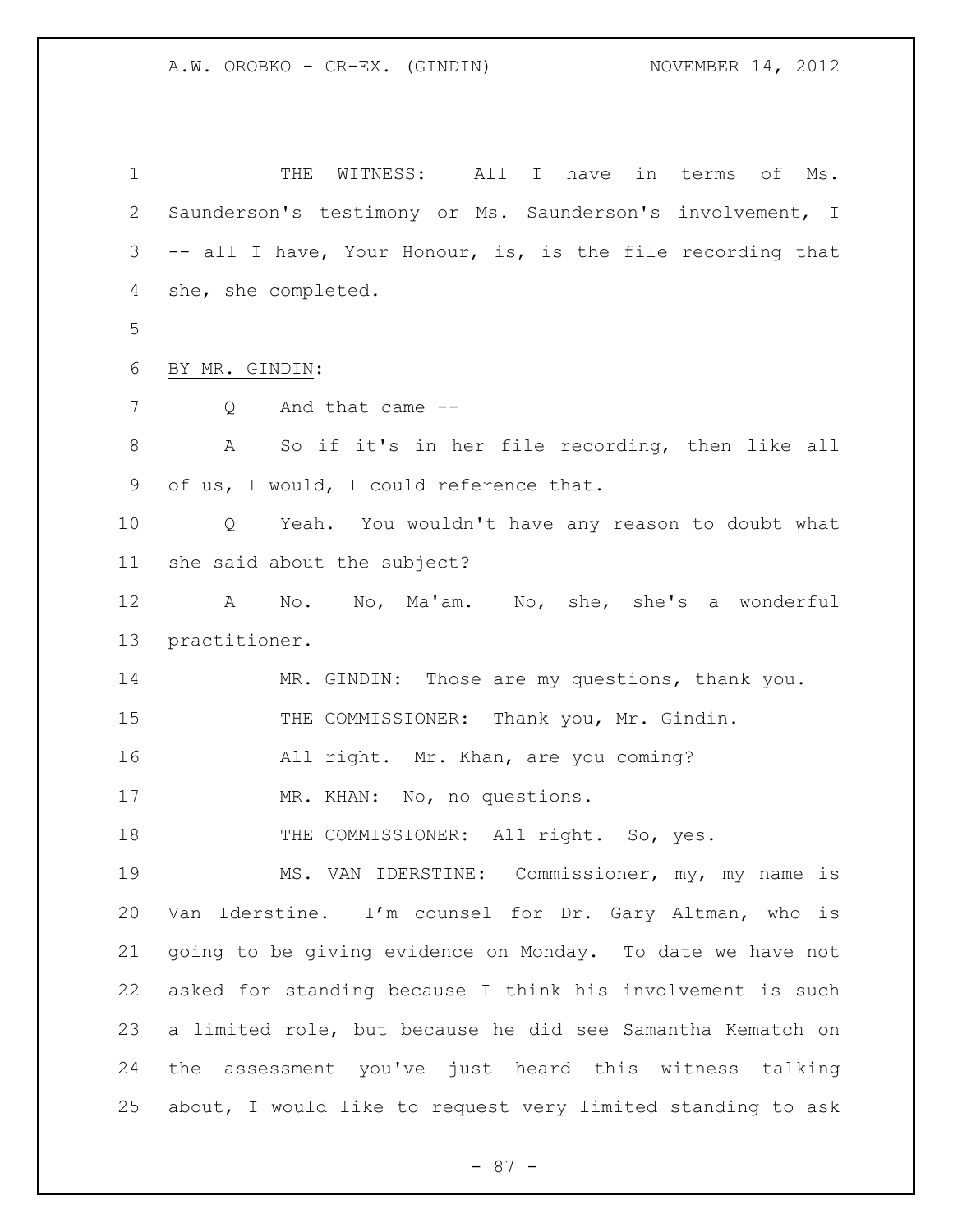a few questions of this witness and perhaps the next witness that you have scheduled to give evidence and, of course, to represent Dr. Altman. And thereafter, I do not anticipate that my role in this inquiry would be, would be needed whatsoever. So I am requesting standing on that limited basis at this time.

 THE COMMISSIONER: Would our rules provide for a situation such as this, Ms. Walsh?

 MS. WALSH: Mr. Commissioner, the rules simply say that counsel for a witness has standing to ask questions of their own witness. They don't say that they can, that they have standing to cross-examine. But the process that we have discussed is that if counsel for a witness want to seek standing to cross-examine another witness, they should advise my office, ideally in advance, but, but I don't think that's, in this case it's a problem, and that they could then make that request of you. So --

18 THE COMMISSIONER: The rules, particularly --

 MS. WALSH: The rules are silent on that. So that's a process that we have developed and advised counsel for witnesses and, and all other counsel. And that's something that I have sent out to counsel, that they should ideally let us know the week of the requested standing and, and then have an opportunity to ask you for that standing. THE COMMISSIONER: Were you advised of this

- 88 -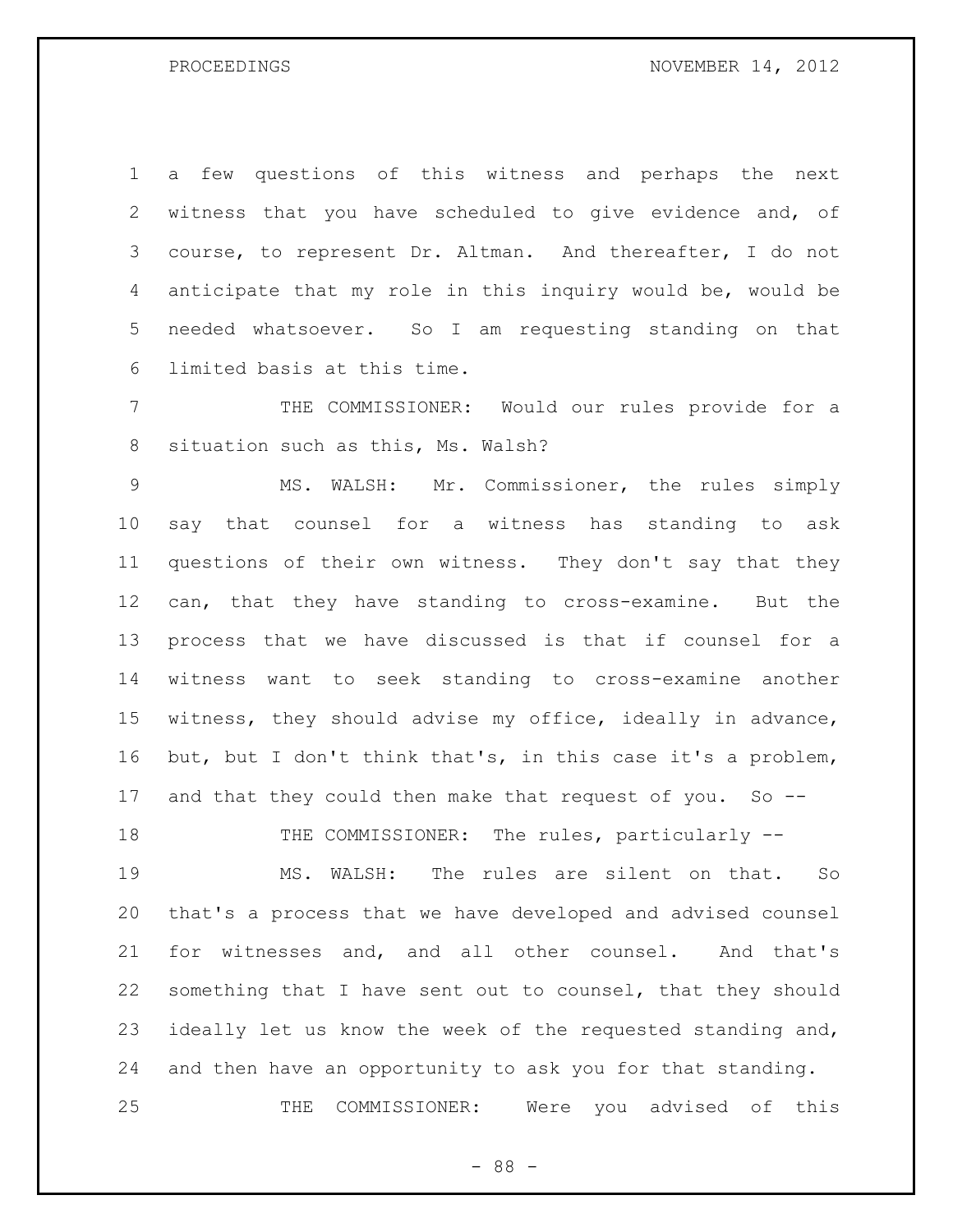request?

| 2               | MS. WALSH: Not this specific one, but it doesn't           |  |
|-----------------|------------------------------------------------------------|--|
| 3               | come as a surprise. So I'm not sure about the timing in    |  |
| 4               | this particular case but it doesn't come as a surprise and |  |
| 5               | it seems to me to be expected, given the nature of the     |  |
| 6               | evidence.                                                  |  |
| $7\phantom{.0}$ | THE COMMISSIONER: All right. Your name is?                 |  |
| 8               | MS. VAN IDERSTINE: Van Iderstine. Capital V-A-             |  |
| $\mathsf 9$     | N, capital I-D-E-R-S-T-I-N-E.                              |  |
| 10              | THE COMMISSIONER: First name?                              |  |
| 11              | MS. VAN IDERSTINE: Helga.                                  |  |
| 12              | THE COMMISSIONER: Right. All right, on the                 |  |
| 13              | limited basis that you seek, I will allow that.            |  |
| 14              | MS. VAN IDERSTINE: Thank you, Your Honour.                 |  |
| 15              |                                                            |  |
| 16              | EXAMINATION BY MS. VAN IDERSTINE:                          |  |
| 17              | Mr. Orobko, I heard you give evidence a moment<br>Q        |  |
| 18              | ago that you had not, in fact, spoken at all to Dr. Altman |  |
| 19              | on this case?                                              |  |
| 20              | A That's correct, Ma'am.                                   |  |
| 21              | And did I understand your earlier evidence to be<br>Q      |  |
| 22              | the effect that you don't actually recall any<br>to        |  |
| 23              | interactions with the family around the time of these      |  |
| 24              | events, May, June, July, August 2000?                      |  |
| 25              | Oh, well certainly the -- my only recollection is<br>A     |  |

- 89 -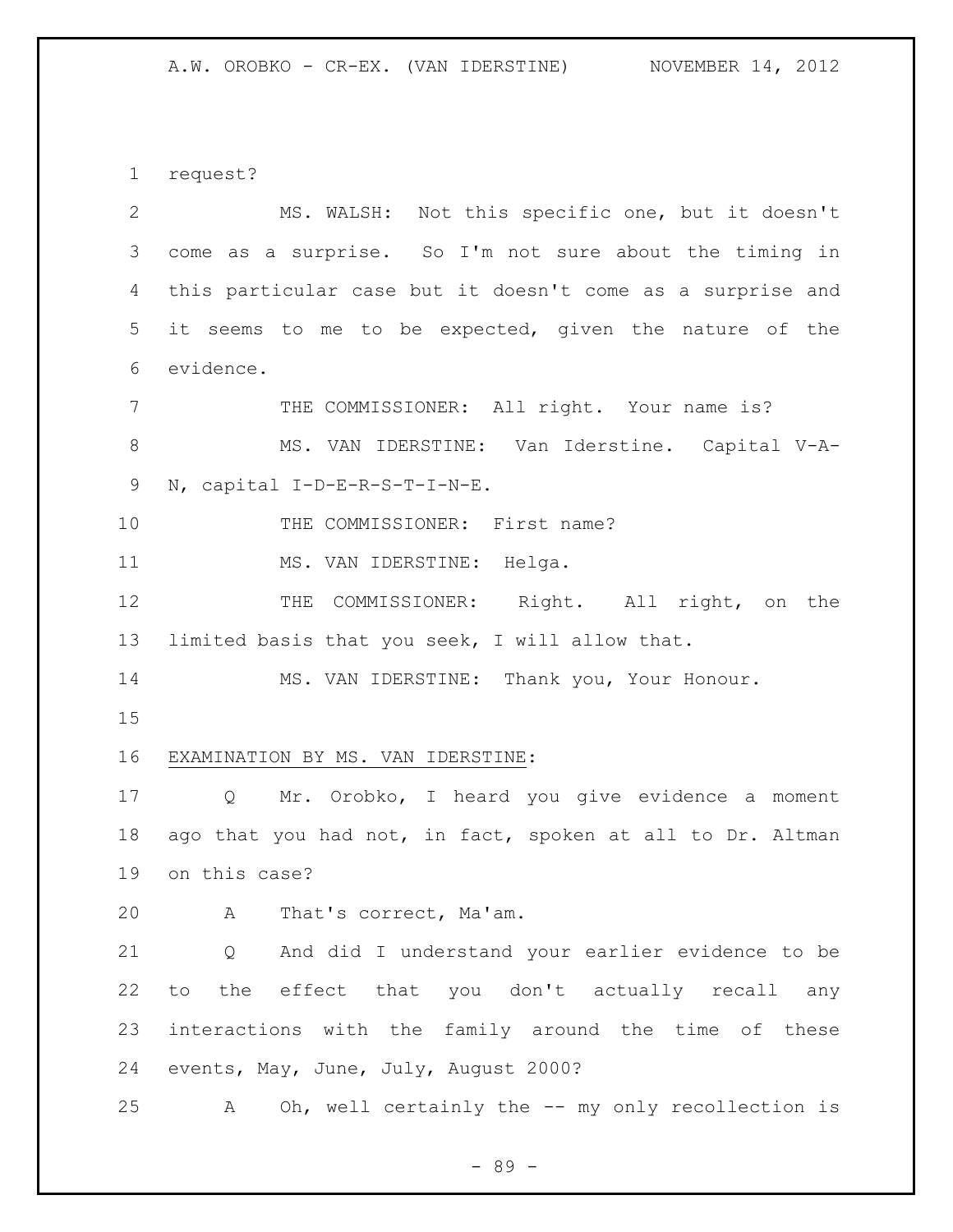the events in May of 2000 that are, as shown in my file recording. Events subsequent to that, throughout the summer months, I have no, no, I had no involvement in nor any memory of. But that being said, this, this file did come back to us subsequently in 2000 and 2003, I believe, so I believe that Dr. Altman's assessment would have been on the file at that point. I may have had occasion to review it in 2003, but again, I, I've never seen, I've never seen the file so -- since that time so ...

 Q Yeah. So what I was asking was, in response to the questions you -- of my friend Mr. Gindin about what the expectation was about a parenting assessment that you were talking about, you don't have any recollection of that because that occurred in or around August 2000?

15 A Yeah. Again, I, I did not -- I never made a recommendation for a parenting assessment. It was more of a straight up psychological or possibly just a psychiatric assessment just trying to assess cognitive functioning, looking the presence of possible mental health disorder. A parental capacity assessment, that's quite a different beast and that I never recommended. Of course, the family service worker down the road could have made that, that determination.

 Q Absolutely. And I just wanted to clarify again, the parental assessment, as you've said, is quite different

 $-90 -$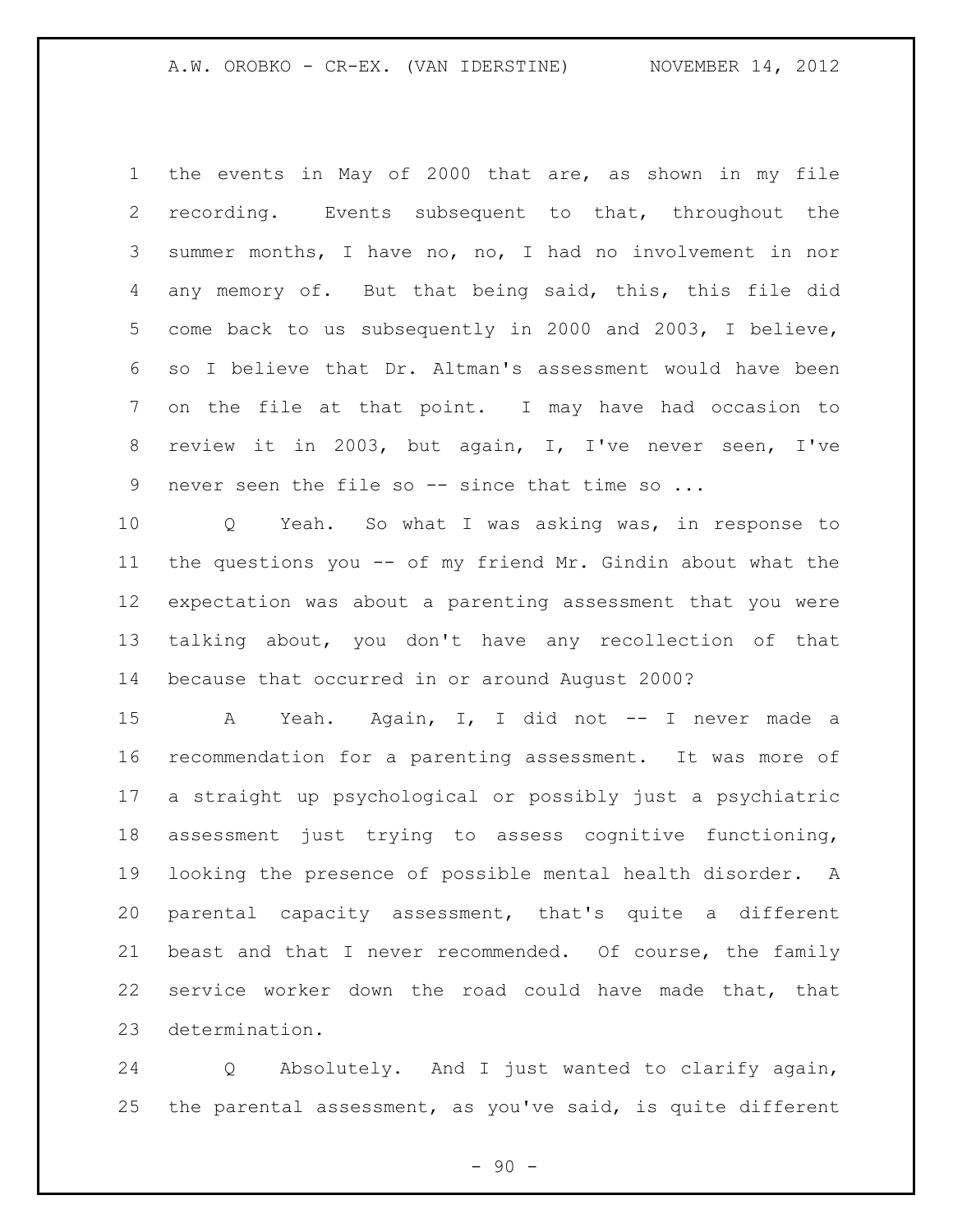than what you were asking of Dr. Altman, because --

A That's correct.

 Q -- parental assessment is a one or two-day long assessment by a psychologist that looks into a lot of, many different aspects of --

 A Certainly, yes. Children are usually involved in that, as well, their interaction with the parent, and that's observed. Yes, that's quite a different, quite a different process.

 Q And just to be clear again, Dr. Altman's role at CFS at that time was to come once a week for a half day or a couple of hours to provide general advice to the workers about the care they were providing to their charges?

 A I, I firstly, I think I first crossed paths with Dr. Altman when I was employed by Northwest Child and Family Services and I believe he had that weekly clinic but for the old Northwest agency, and I believe I even went and consulted with him on some matter over the years. In the year 2000 I, I think I'd lost track of him so I don't know 20 what he was doing for the agency but ...

21 MS. VAN IDERSTINE: Thank you. Those are my questions.

 THE COMMISSIONER: Thank you. So who's next? Mr. Ray?

MR. RAY: Nothing from me, Mr. Commissioner.

 $-91 -$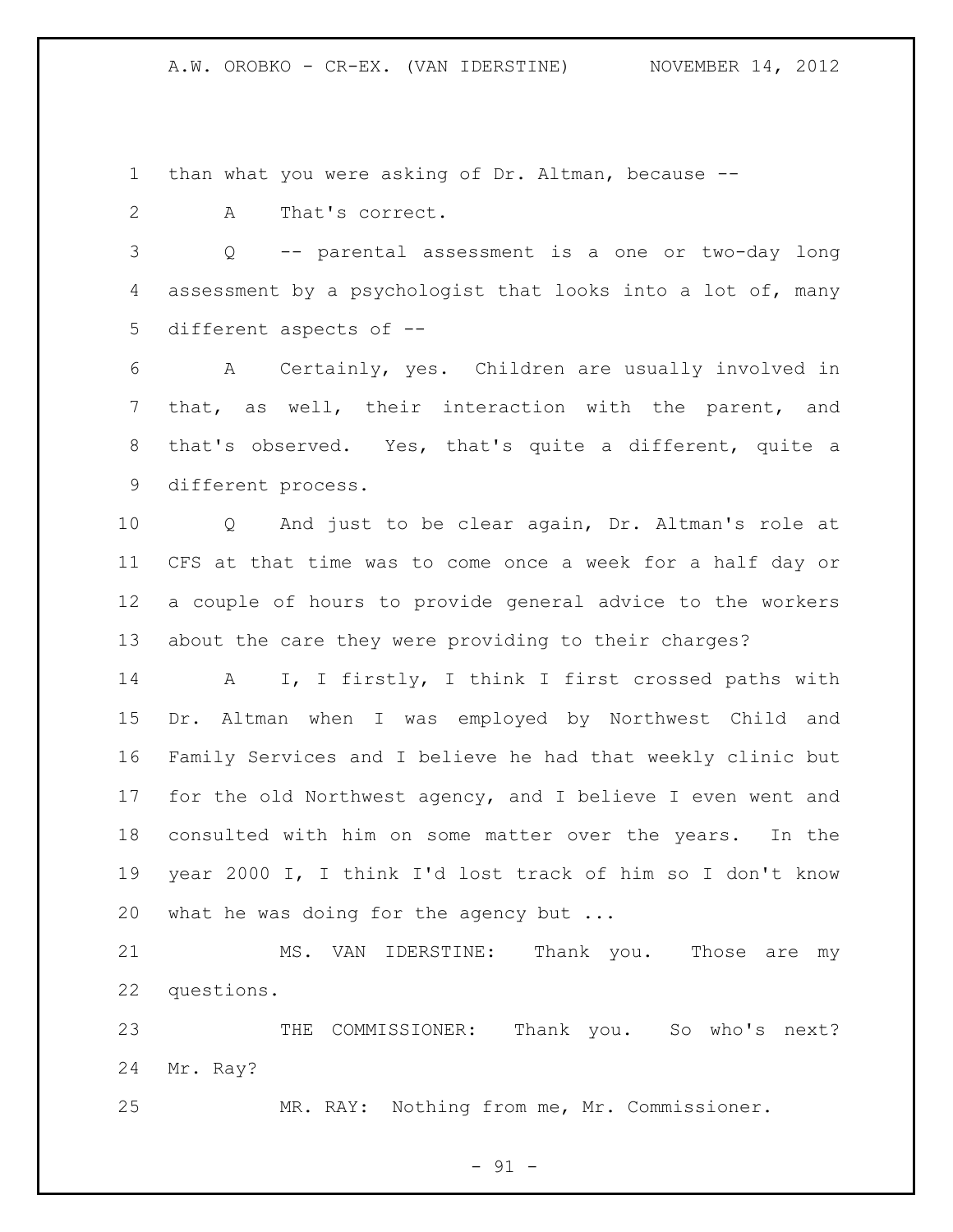1 THE COMMISSIONER: All right. Anything else, Commission counsel?

 MS. WALSH: I do have a few questions, Mr. Commissioner, but again, a document has come to my attention that, out of fairness, I think I'd like to have five, ten minutes so that the witness can see it in advance and the other counsel.

8 THE COMMISSIONER: All right.

MS. WALSH: It is in our disclosure.

10 THE COMMISSIONER: All right. And then other, other counsel are all completed, then. It's just your wind-up?

MS. WALSH: Re-examination, yes.

14 THE COMMISSIONER: All right. And did you expect to start another witness this morning or is the other witness this afternoon?

 MS. WALSH: I think we won't start the other witness till the afternoon but I will be finished by the noon break, by 12:30.

 THE COMMISSIONER: All right. Well, then what do you want, 10 minutes now?

MS. WALSH: Sure. Thank you.

23 THE COMMISSIONER: All right. We'll rise for 10 minutes.

 $-92 -$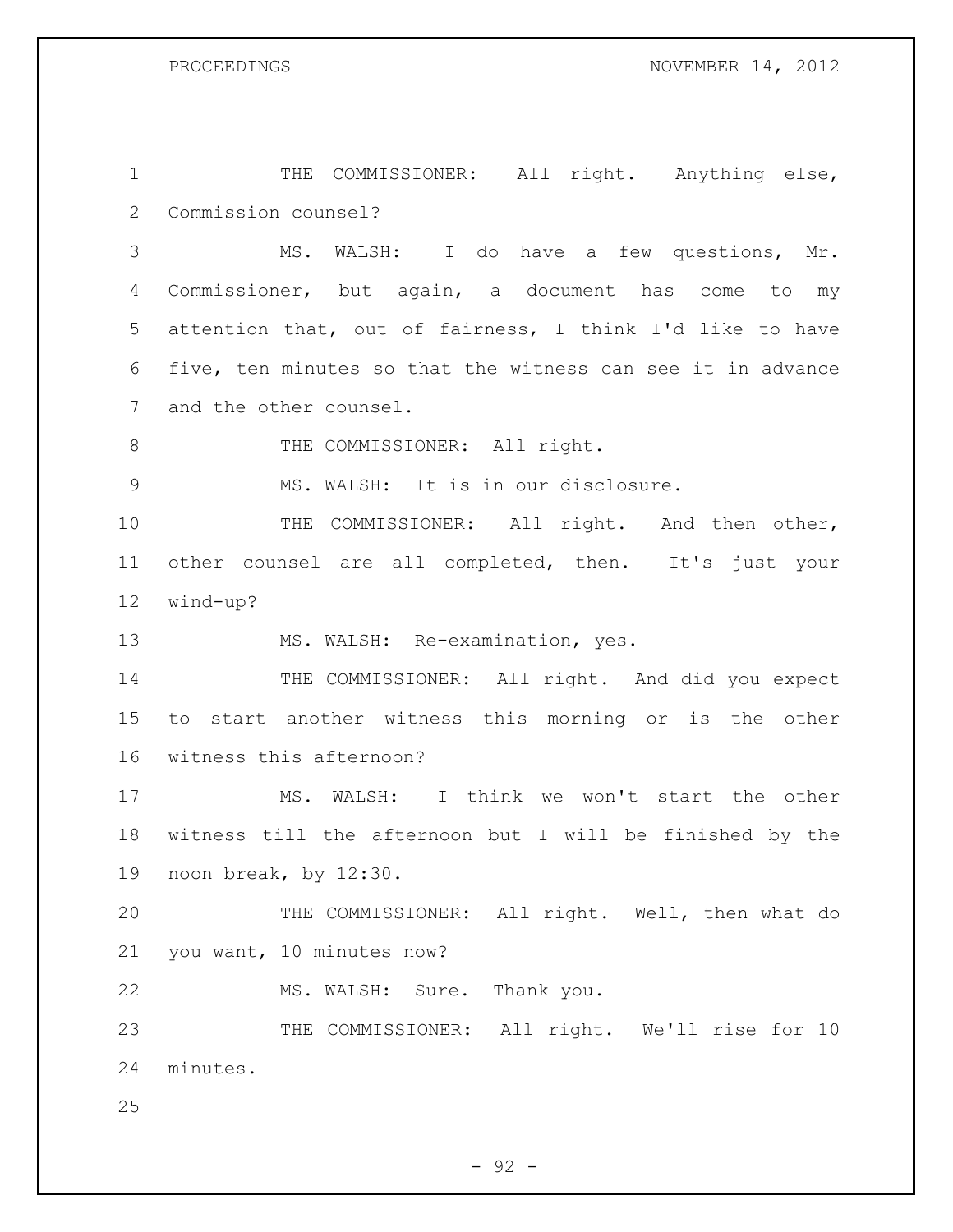(BRIEF RECESS)

## RE-EXAMINATION BY MS. WALSH:

 Q Mr. Orobko, we had talked about supervision and the notes that you made of supervision, and we have been provided, in our Commission disclosure number 1634, with a document entitled -- we'll go to page 29040. This document is entitled Winnipeg Child and Family Services Supervision Policy, and it's got an implementation date of March 1, 2004 on it. Is this a document that you were aware of as of 2004 or 2005 when you left?

 A I think the best response I can give is I have no -- I, I certainly have no direct or no specific recollection of this, of this eight-year-old document, so that will be my starting point, or the contents within it.

 I can recall that towards the end of my time with Winnipeg Child and Family Services, which was in early 2005, that there was a push being made by the senior leadership to develop supervision policies. So was I aware of that? Certainly. The actual document and the policies? There again, no specific recollection of. The best I can 22 say is I was aware that there was move, a movement afoot to standardize supervision practices across the agency.

 Q So did you ever have a meeting with your superior to discuss this policy or a similar policy?

 $-93 -$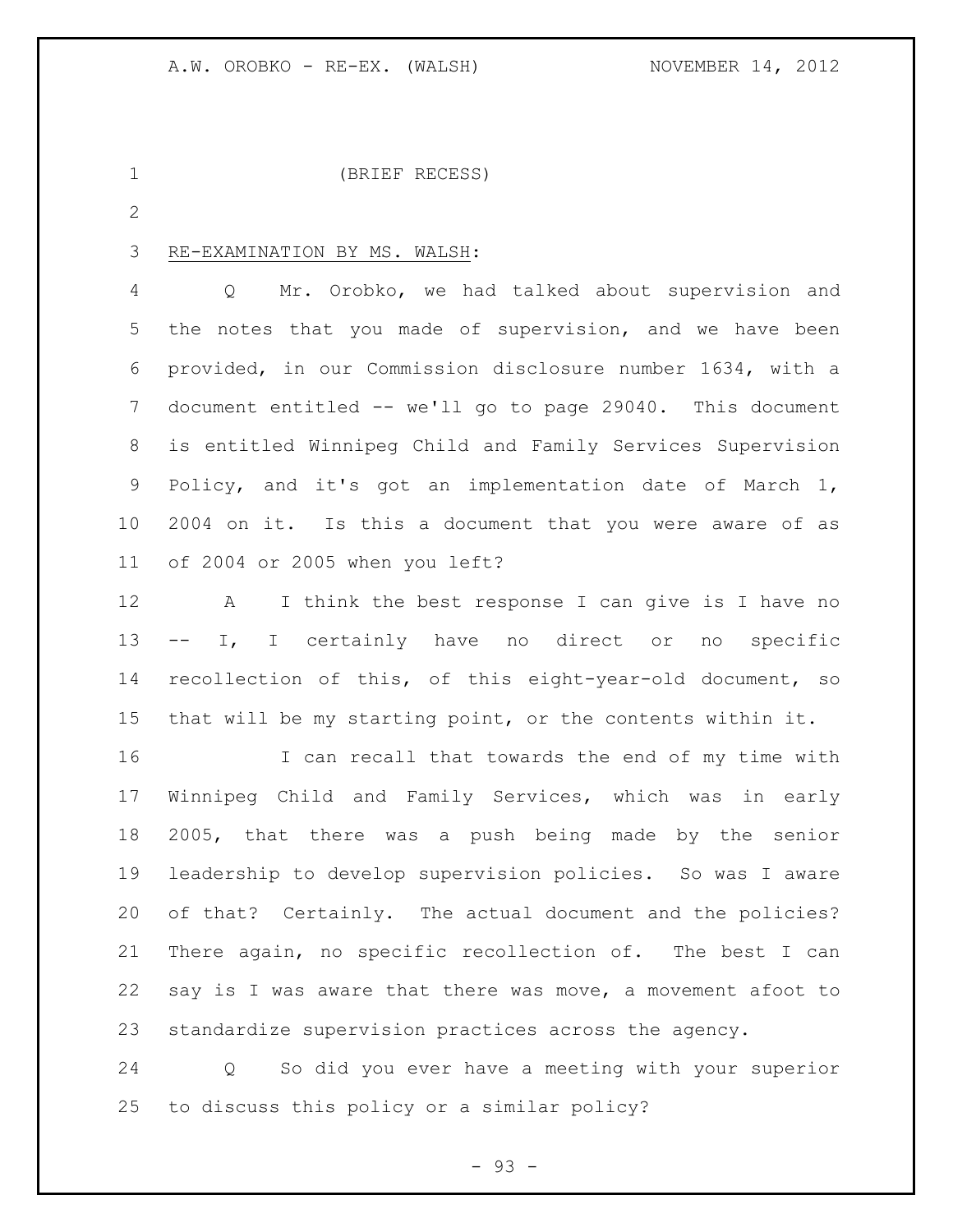A Again, no, no direct recollection of that, but that being said, if this was an agency-wide policy that was coming into, into effect, I have every reason to believe that our, our management at the time would have raised it with us at our supervisors, at supervisor meetings. So that  $--$ 7 Q You have a specific recollection of that? 8 A Again, no specific recollection, but again, you know, Mr. Berg, who was my immediate supervisor at this time, (inaudible) is a very thorough, very diligent man so I, I'd have every confidence that this policy was probably raised with us at that time. But again, I'm -- that's just an assumption I'll make. Q And if you turn to page 29044, at the top of the page it says, supervisor notes. So it says: 17 The role of the staff is to provide case management services. The focus of case management is on capacity building with respect to families, parents, communities and children. The role of the supervisor is on capacity-building with respect to the supervisee, 25 the parent, family, child and

- 94 -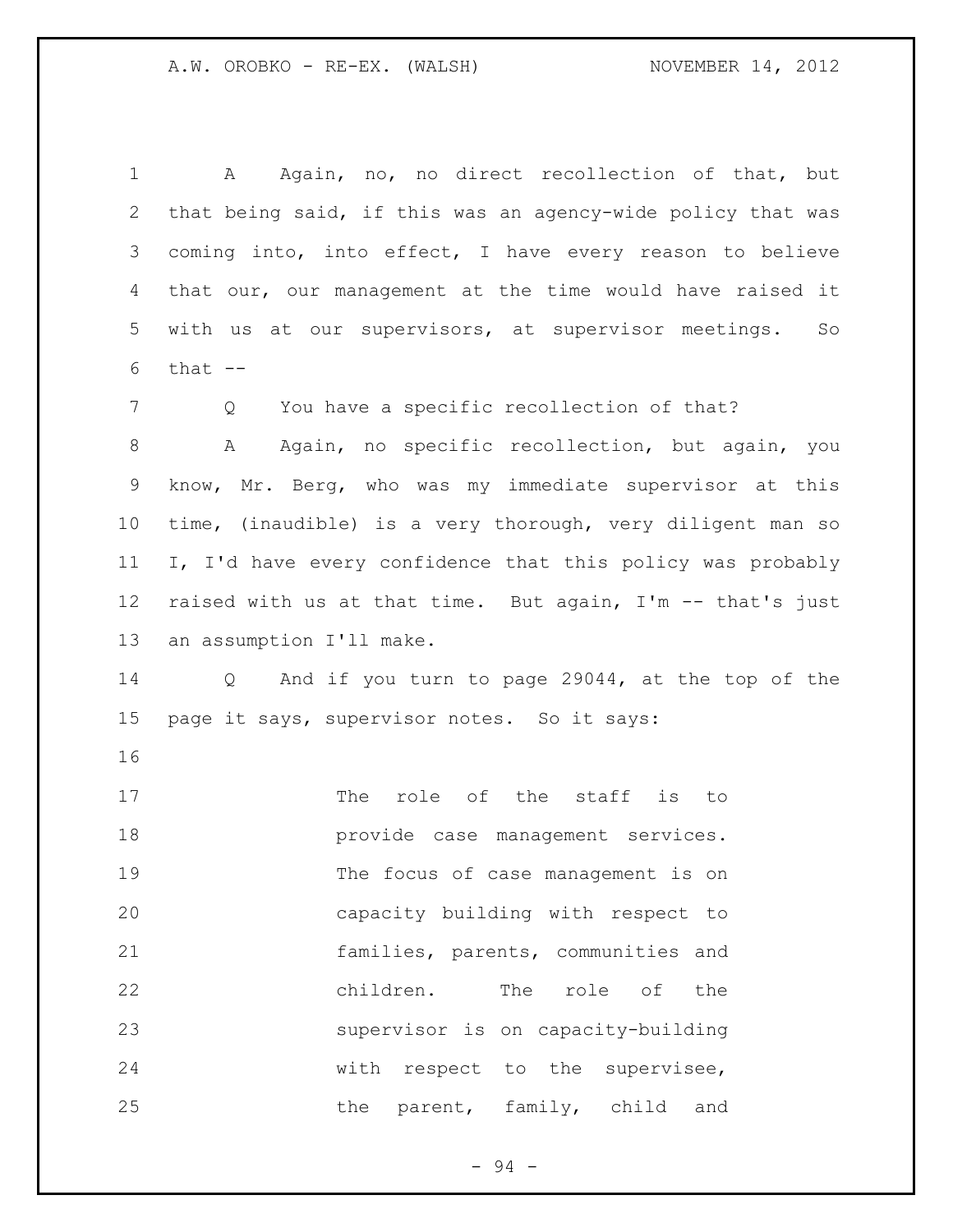A.W. OROBKO - RE-EX. (WALSH) NOVEMBER 14, 2012

 community, provide the context or the vehicle for this work. Although the focus of each differs, both are responsible and accountable for the work they do. This responsibility and accountability is reflected both 8 in actions and recordkeeping. It says: **Provincial standards outline very**  specifically the recordkeeping responsibilities of the social worker or case manager and it is *recommended* that supervisors **record** the following: case material discussed in supervision, supervision activity and information that belongs in a personnel file. So I believe that you had earlier indicated that you did not have specific notes of your own about case material, that that was recorded in or reflected in the

 $-95 -$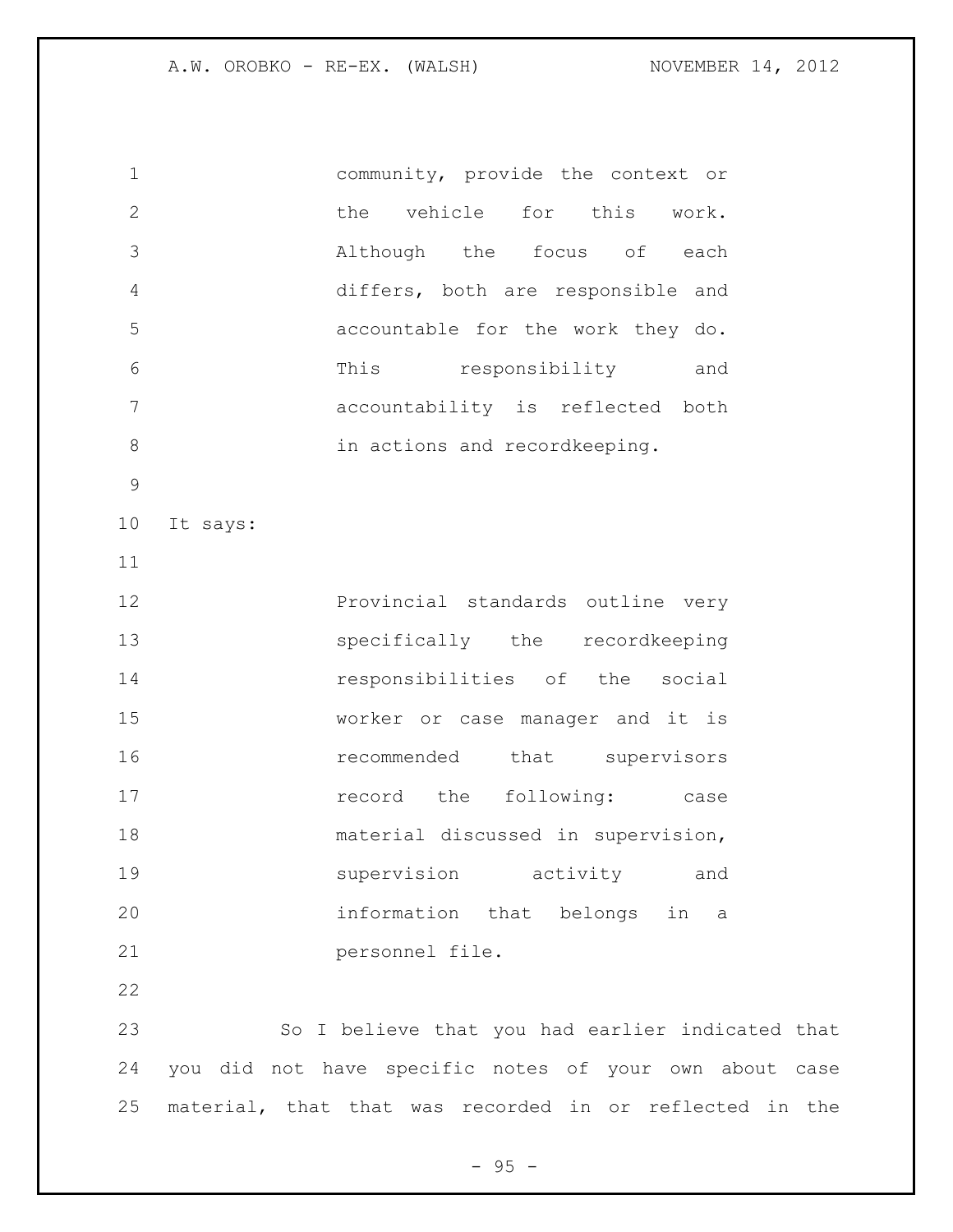A.W. OROBKO - RE-EX. (WALSH) NOVEMBER 14, 2012

worker's documentation?

A That's correct.

Q Is that right?

A Yes.

 Q Okay. What about notes of supervision activity? Did you maintain such notes?

 A Again, I think my testimony this morning was over my six years there as a supervisor, I would have maintained some notes regarding my supervision with staff. And again, as around, you know, performance issues, professional development, personnel matters, right? And again, when I left, left the agency in 2005, took those notes with me. And as I mentioned, 2010 subsequently destroyed them.

 Q Do you recall whether you ever transferred information to a worker's personnel file?

 A In, in, in that time, again, when I was with that unit there was never any, any disciplinary action, never any formal action taken against any of my staff that would have necessitated information going into their personnel file, with the exception of things like, you know, when you're taking your maternity leave, or those kinds of things. But regarding performance issues, no, I never had occasion to.

 Q And so information about workers' maternity leave, is that information that you would have recorded in

 $-96 -$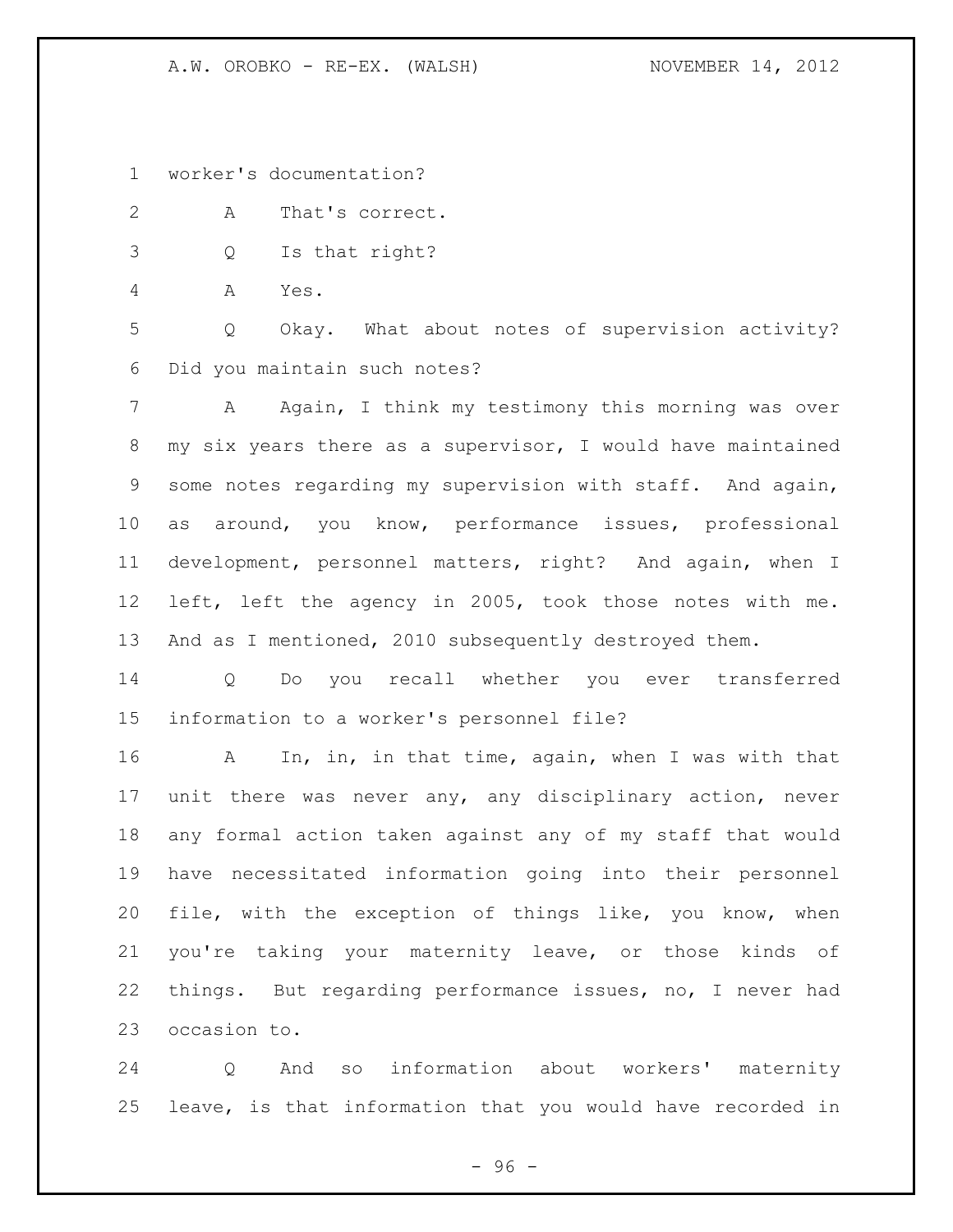their personnel file or sent to their personnel file?

 A Well, certainly, because that was a human resource issue so something like that would find its way into a personnel file.

Q Okay.

 A And again, to be clear, the personnel files, there was much debate about files and what were personnel files. There was one personnel file. That was ensconced in the agency head office on, on Wesley. I remember much debate at the time about secondary files. And frankly, as I'm sitting here and I'm recalling, I seem to recall that we were told there's no such thing as a secondary personnel file. There's one personnel file and what's in it is an official accounting of that employee. You can't maintain a secret file or a secondary file. I seen -- this is kind of coming back to me now as I'm, I'm looking at this. But anyway, to answer your question, no, there was -- I never took any action against any staff other than those kind of, you know, again, when somebody's taking vacation leave, when they're going on a mat leave. Maybe somebody had to apply for extended sick leave for some reason. So those kinds of things certainly found their well in -- way into the official personnel file.

 Q Okay. And then if we scroll down the document, under the heading, record of the supervision session, it

- 97 -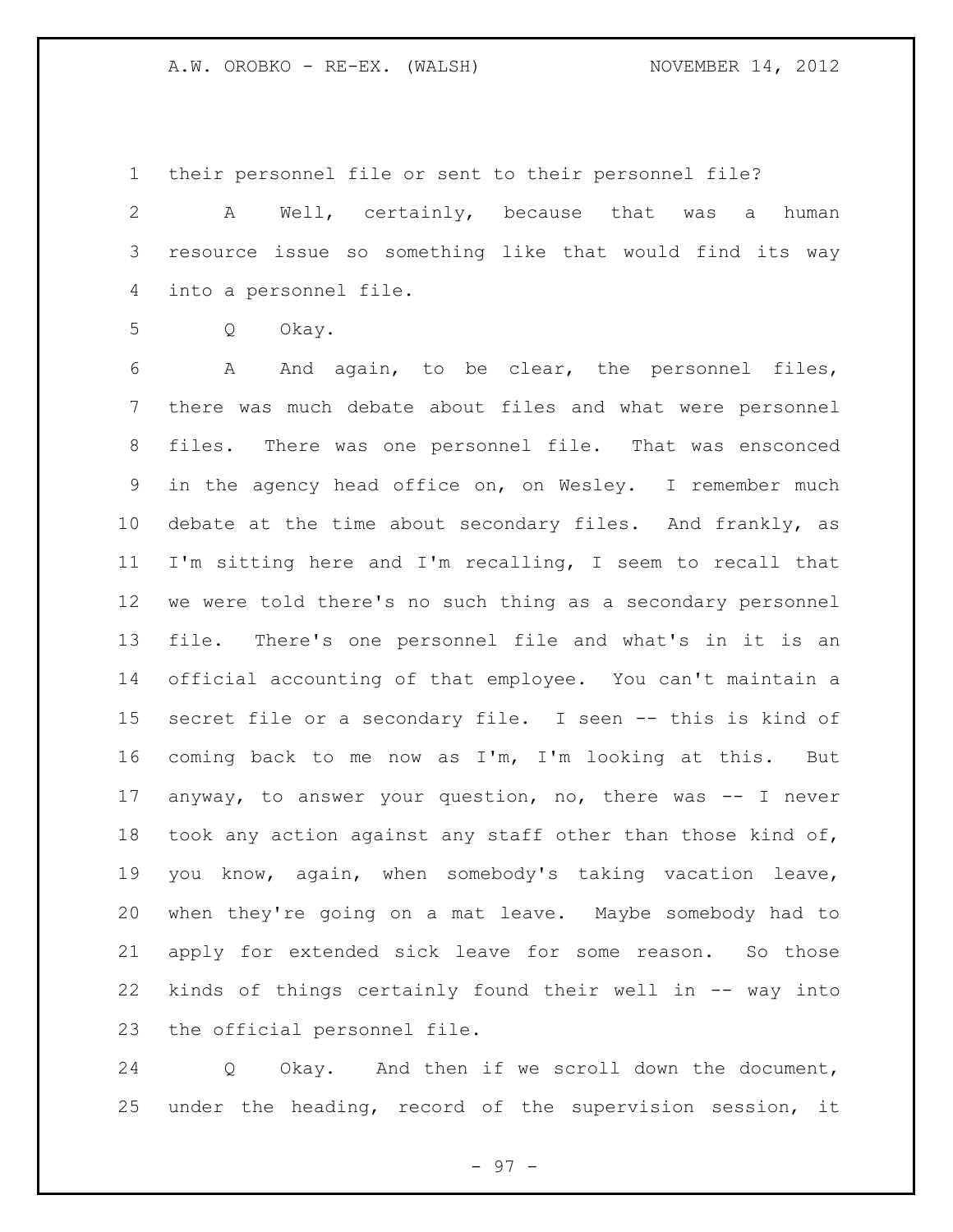A.W. OROBKO - RE-EX. (WALSH) NOVEMBER 14, 2012

 says: This is related to the development of the social worker and is used to record such items as frequency and focus of supervision, key information shared, decisions, advice and actions on case and/or personnel-related matters ... et cetera. It says: These notes are available to the 14 supervisor and the supervisee. These notes should be used to inform annual performance reviews. These notes can also be accessed 18 in the event of a grievance, discipline, inquiry or complaint. 20 They should not/cannot be destroyed. Upon completion of performance reviews as noted above, the supervisor notes should be placed in a sealed envelope and filed in his or her office. When

- 98 -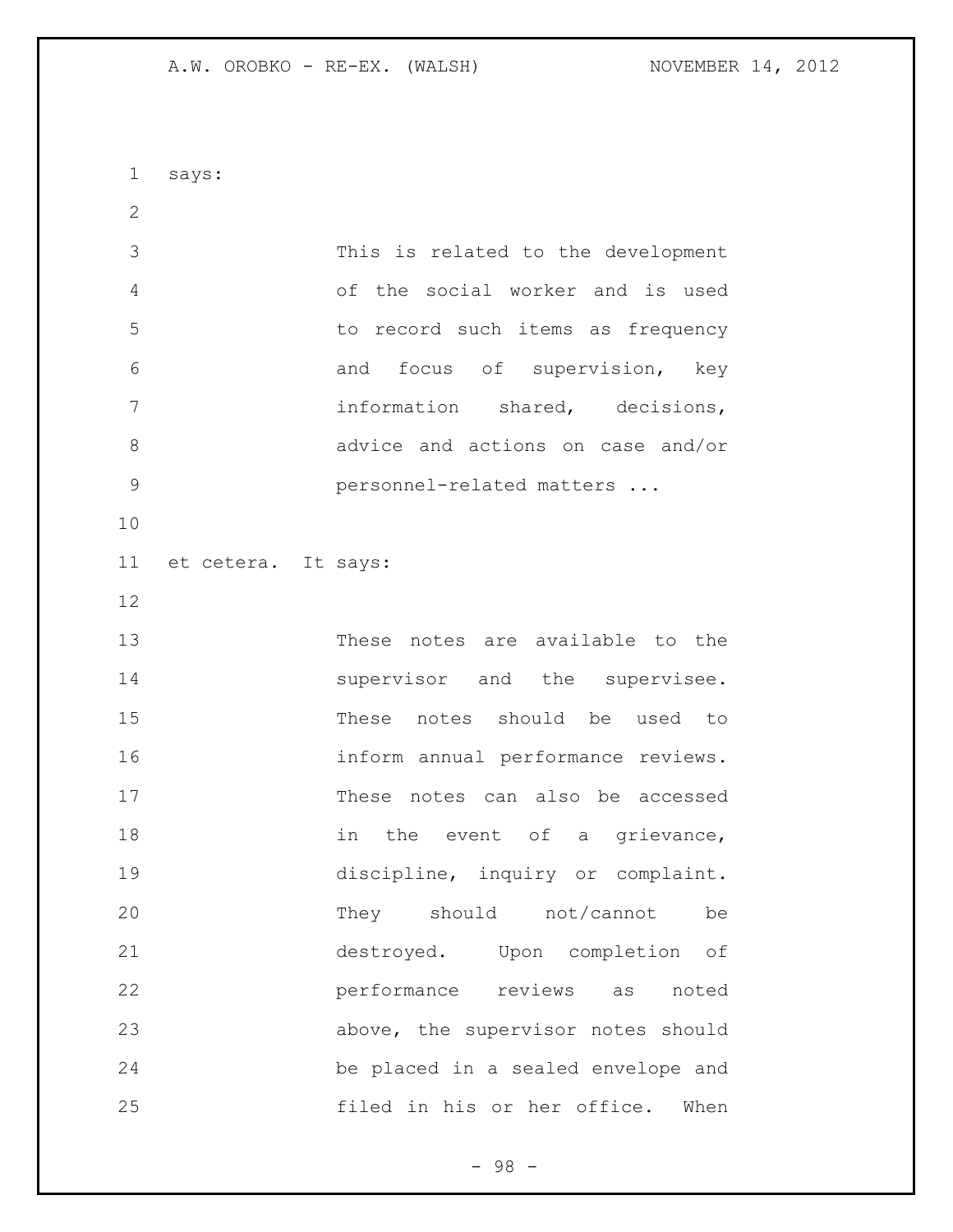1 a supervisor leaves the branch, her or his notes should be summarized into a performance appraisal and then archived as per our branch's archiving process. Is this a process that you followed with respect to notes of performance appraisal? 9 A Well, certainly, you know, my -- Q Or records of the supervision session? A Well, no, certainly my testimony here this morning would suggest that I was not in compliance with that. That being said, if I -- I would never knowingly not comply with an agency policy. I, I wouldn't. So either it was my lack of familiarity with this policy, you know, maybe I, I wasn't just, you know, keenly aware of all of 17 the fine print within it. If I had been aware, fully aware that that was an expectation of me, that my supervisory notes have to be left in the office, then I certainly would have complied with it. Q When you left the agency in 2005, did you meet with your supervisor? A Yes, in 2005, again, Mr., Mr. Berg was my, was my immediate supervisor at the time so he did, you know, sort of wrap up in termination meetings and as I was, I was

- 99 -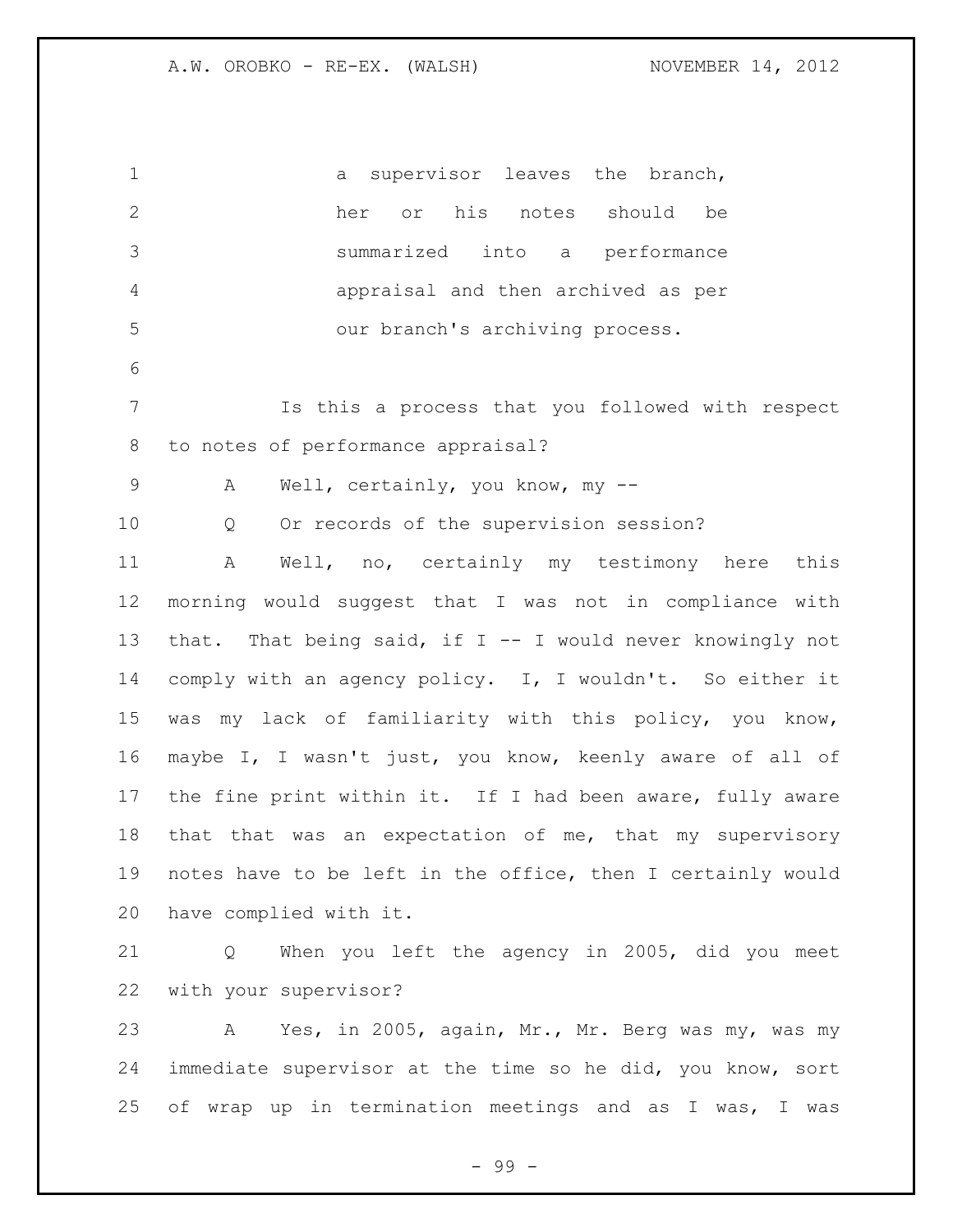getting set to leave the agency. Certainly, there was never a request made by Mr. Berg to, to produce those notes or to put them in his charge or to leave them in the office, nor was there ever any request from my successor to say, hey, you know, hey, Andy, where are the supervision notes. So when I left that agency and I left there with my, you know, with my notes on my person, certainly never a 8 request from the agency to produce those.

 Q Okay. Thank you. With respect to file closing, I want to clarify, when I asked you about your signing off on a file closing, I meant closing in the sense of no more work being done. Is that how you understood me to be speaking when I used the term "file closing"? That is, that there would be no more work done on the file?

 A I, I think that's the common interpretation of that phrase, yes.

 Q And so what happened then after you signed off on that decision with respect to the computer system was beyond your decision?

 A It was -- well, that was a moot point of it, you know, we debated different definitions of when was a file closed, when, when CFSIS said it was closed, when a worker suggested it was closed, whether my initials were on it. The practice that we were using at the time was that when my workers believed that a case had been, been fully, you

 $- 100 -$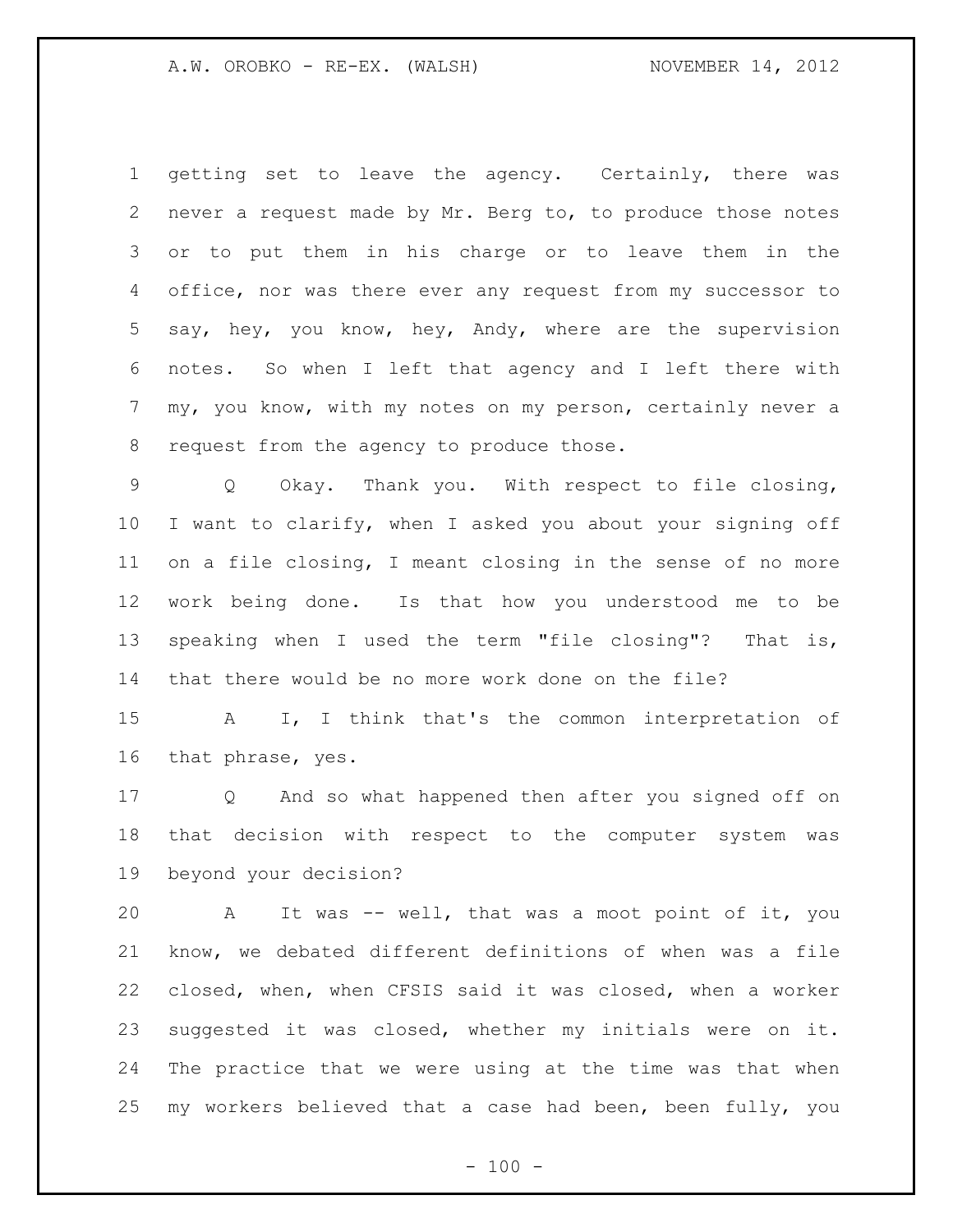- know, sort of fully dealt with and that no further action was needed, that, in real time, was when a file was closed.
- Q And that's what you signed off on?

A Subsequently, yes.

 Q Okay. Now, with respect to response time, we heard Ms. Saunderson indicate that she would be guided by the factors set out in our CD992 at page 19636 and three six -- and 637, for example. So just as an example, on the screen, page 19636 is the 24-hour response. Under the heading, severity, it lists a number of items. And then on the next page, 19637, under the heading, vulnerability, high priority, immediate response or within 24 hours, life threatening, dangerous. The first factor is young child or developmental age. And Ms. Saunderson indicated that that was one of the factors guiding response time. That's a factor that you were familiar with?

17 A Certainly. And one, one of many factors that would, would gauge a response time.

 Q So the age of a child would, a young child or developmental age of the child would be significant in terms of response time, including whether it was, as in this case, 24-hour response time?

 A I'm not, I'm not familiar with this document. You're just showing me a snippet of it, so I, I'm not sure what this document is. But as just a matter of social work

 $- 101 -$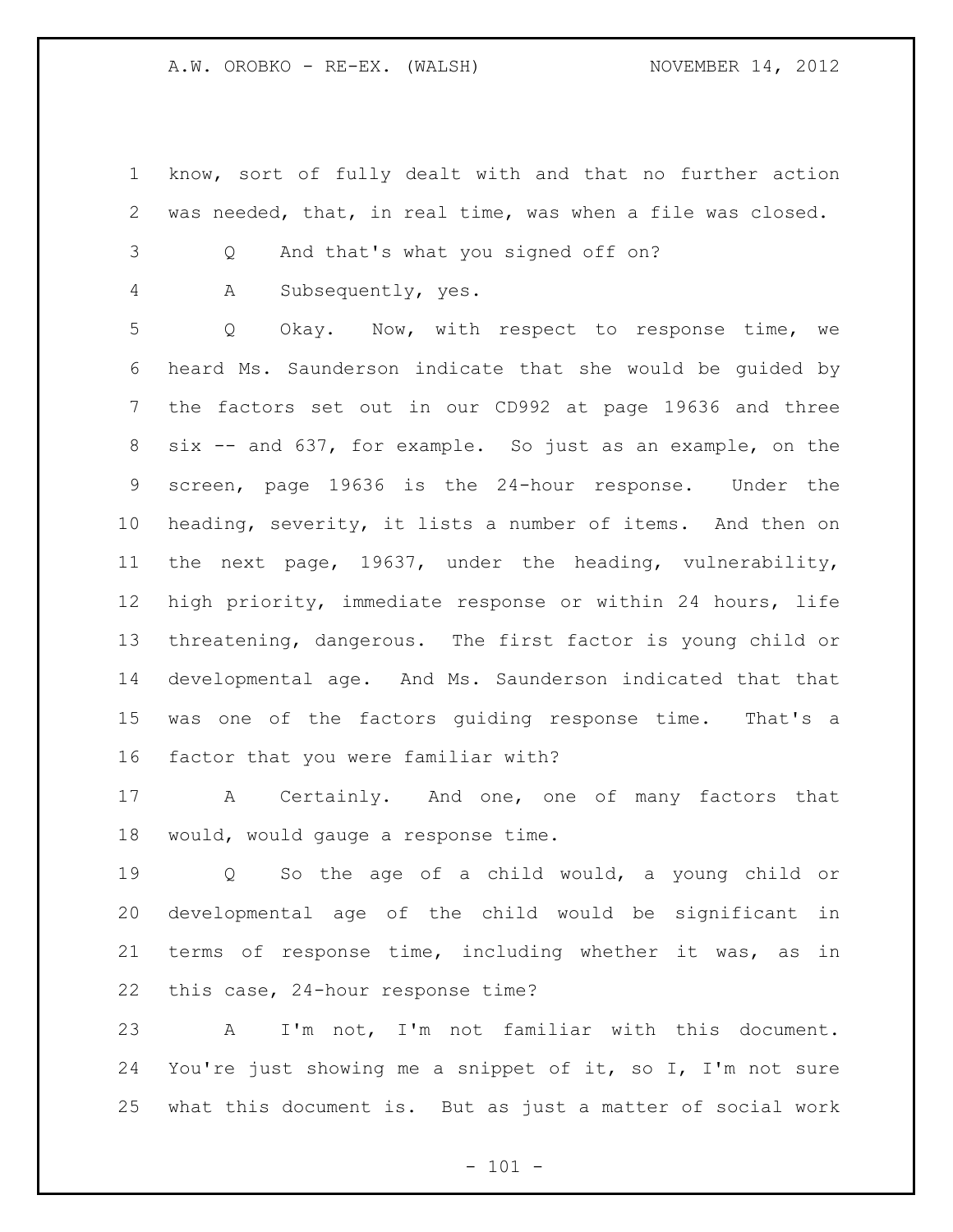practice, yes, age and developmental presentation and developmental age are, are child welfare risk factors, certainly.

 Q And we're talking about response time to a call. And with respect to response time, what did you take into account?

 A Well, I think, I think in earlier testimony I sort of give a bit of a cross section. I, again, would review the presenting problem, would look at the family's history, look at the past history of agency involvement and then look at things like acuity, intensity and severity of the, of the matter that was in front of me, so certainly age of the child, again, one of those factors that you would need to assess. But again, was, it was a, it was a, it was a wide range of things, you know, wasn't just one or two things that you looked at and you, you sort of made an actuarial decision, oh, this is a high, high response time. Again, there's a whole aggregate of things you look at, looked at the whole file, and then based on that you came to your best subjective professional opinion about what should my response time be here.

 Q So social history and past history, as recorded in the file, were taken into account in addition to information from the referral?

A Oh, exactly. So just -- to illustrate, if I, if

 $- 102 -$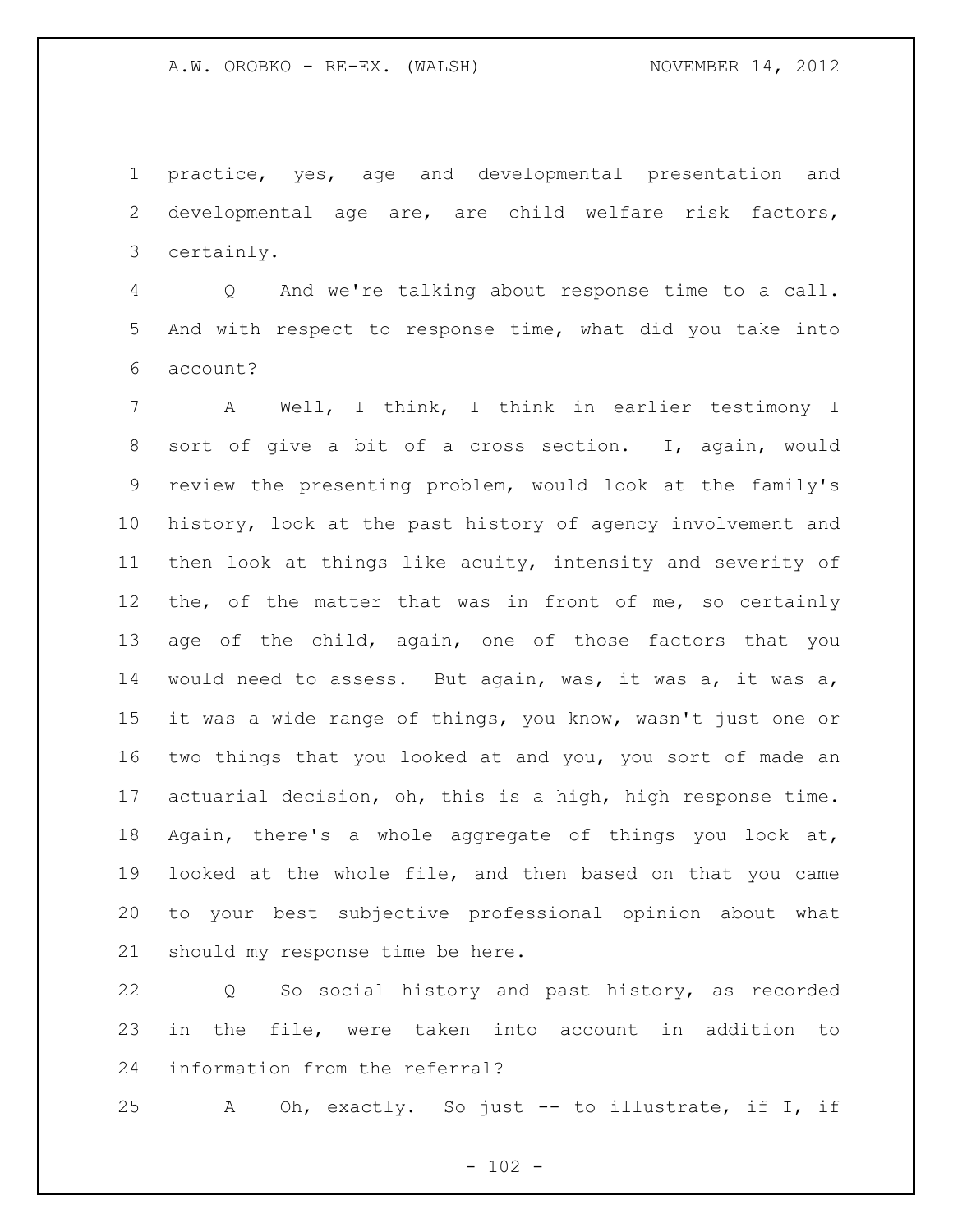a file came up to me were indicating the child was scared to go home because there -- the child was going to be spanked or strapped or something and the, you know, was a young child, and I looked within the file and I saw that there had been past documented incidents of inappropriate physical discipline, looked at the age of the child, looked at what our past intervention was, so all those things would lead me to believe, okay, I think a timely response is needed here. There seems to be validity and veracity to what's being presented here.

 Q Now, you talked about the Child Welfare League of America standards, and so to be fair and so that we have a complete picture, we do have a Commission disclosure, it is 1786 at page 36718. Is -- are these the standards that you were referring to?

A Yes, I believe those are the --

 Q Just so we know whether we're all on the same page literally?

 A Yeah, those are the standards from 1999. Yeah, so that's what I was referencing.

 Q And so in the, in the box on the page where it says, service, caseload type, under that you've got the, the reference, initial assessment investigation, and then, under the heading CWLA recommended caseload workload, 12 active cases per month per one social worker.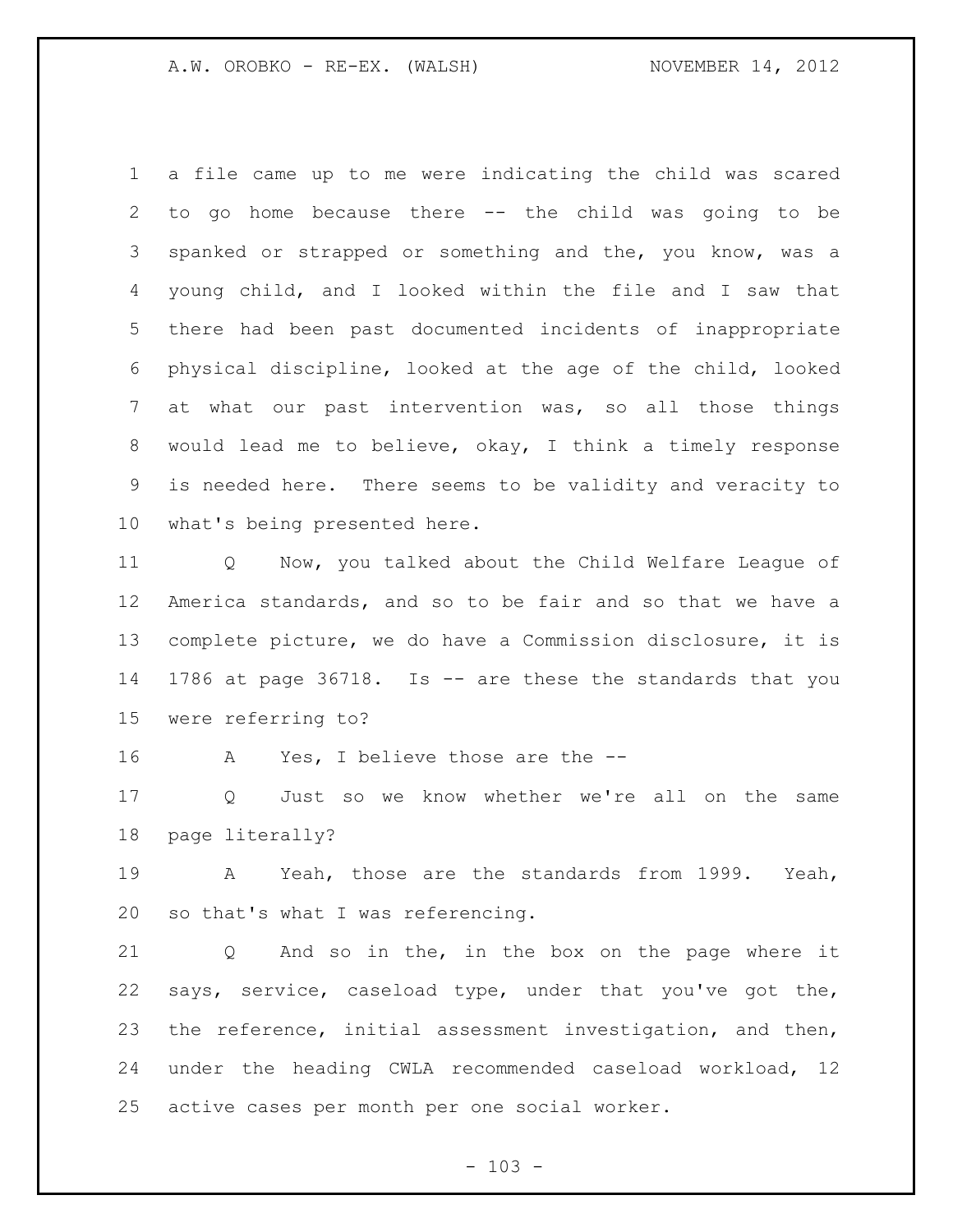A Correct.

| 2  | Q                                                        | That's the number that you were referring to?               |  |
|----|----------------------------------------------------------|-------------------------------------------------------------|--|
| 3  | Α                                                        | I've referenced that number many times, yes.                |  |
| 4  | Q                                                        | Okay. And then on the next page of this                     |  |
| 5  |                                                          | document, which in our disclosure is just two pages, 36719, |  |
| 6  |                                                          | so I don't imagine that we have been provided with all of   |  |
| 7  | the document in its entirety, this appears to be a press |                                                             |  |
| 8  |                                                          | release, under the heading, caseload workload ratios it     |  |
| 9  | says:                                                    |                                                             |  |
| 10 |                                                          |                                                             |  |
| 11 |                                                          | A U.S. children's bureau document                           |  |
| 12 |                                                          | workload standards for children                             |  |
| 13 |                                                          | and family social services                                  |  |
| 14 |                                                          | differentiates caseload<br>and                              |  |
| 15 |                                                          | workload measures as follows:                               |  |
| 16 |                                                          | Caseloads are defined as<br>the                             |  |
| 17 |                                                          | amount of time workers devote to                            |  |
| 18 |                                                          | direct contacts with clients and                            |  |
| 19 |                                                          | workloads are defined as<br>the                             |  |
| 20 |                                                          | amount of time required to perform                          |  |
| 21 |                                                          | a specific task.                                            |  |
| 22 |                                                          |                                                             |  |
| 23 |                                                          | Is that, is that consistent with the definitions            |  |
| 24 |                                                          | that you were using when you talked to us about caseload    |  |
| 25 | and workload?                                            |                                                             |  |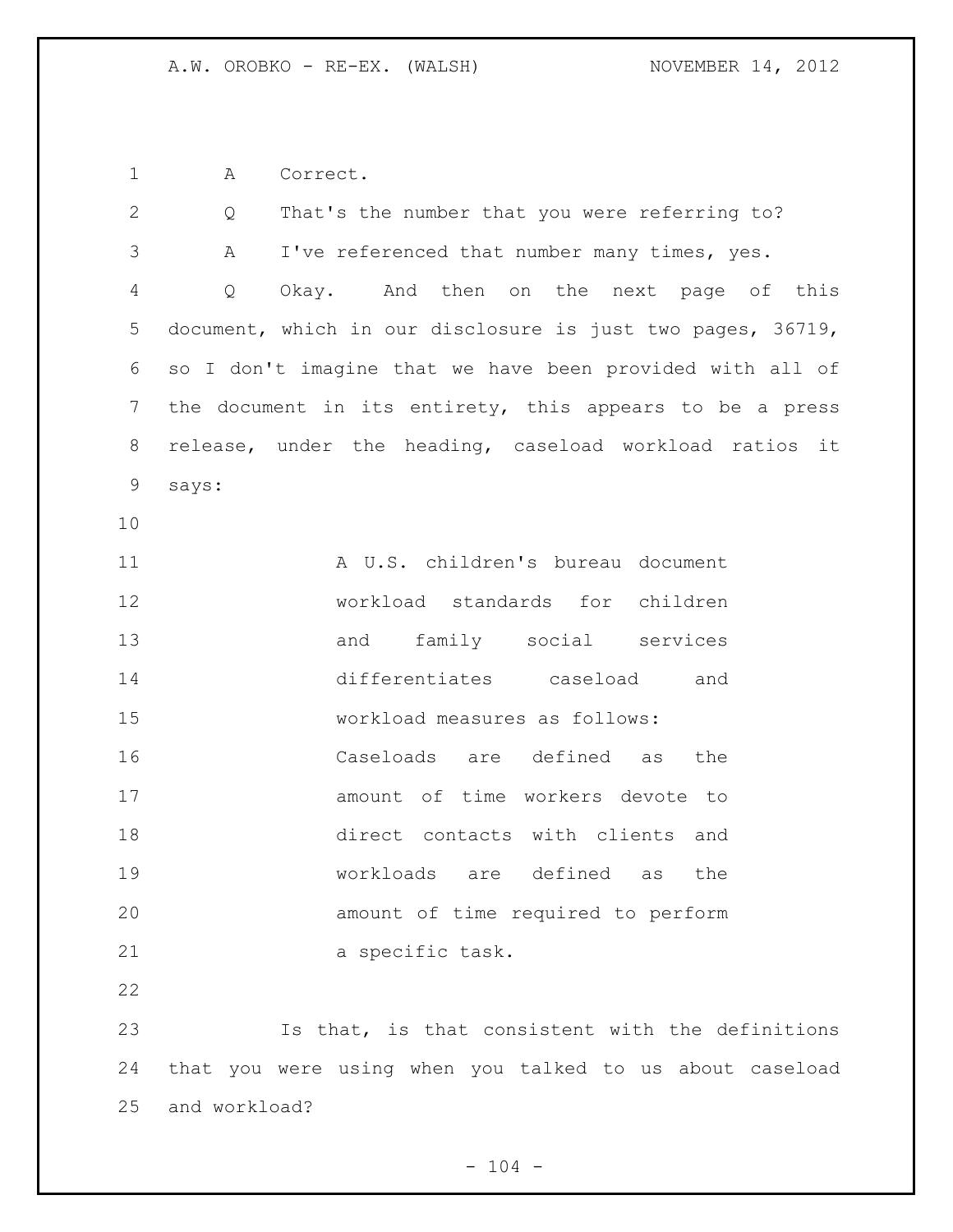- A There -- one needs to go to the actual document.
- Q Fair enough.
- A This, this is a website synopsis.
- Q Um-hum.

 A And Mr. McKinnon, we probably didn't do this, this inquiry any favours this morning, you know, kind of going back at one another this morning and arguing about interpretation. There is other -- if one goes into the body of that document and it will tell you how do you interpret those 12 cases, and if you're going to use those 11 12 cases, how do you assign them, and, and it -- and there, 12 there's much more to it than that. And we -- and again, Mr. McKinnon's rudimentary math was right, he says, well, Andy, you're saying 12 and my math says you guys were, you know, pretty close to that, but you, you need to read the balance of this document to understand that it's, it's not just, you know, 12 cases over 30 days, it's 12 cases and you have a, you have 20 uninterrupted work days to attend to those cases and a supervisor needs to factor in everything from sick leave, vacation time, extended, extended, you know, health leave. There's, there's a myriad of issues that have to be considered. So -- and then again, I'm try to make the argument, you know, the, the supposition was that all we do for eight hours a day five days a week, 52 days a week (sic) is deal, deal with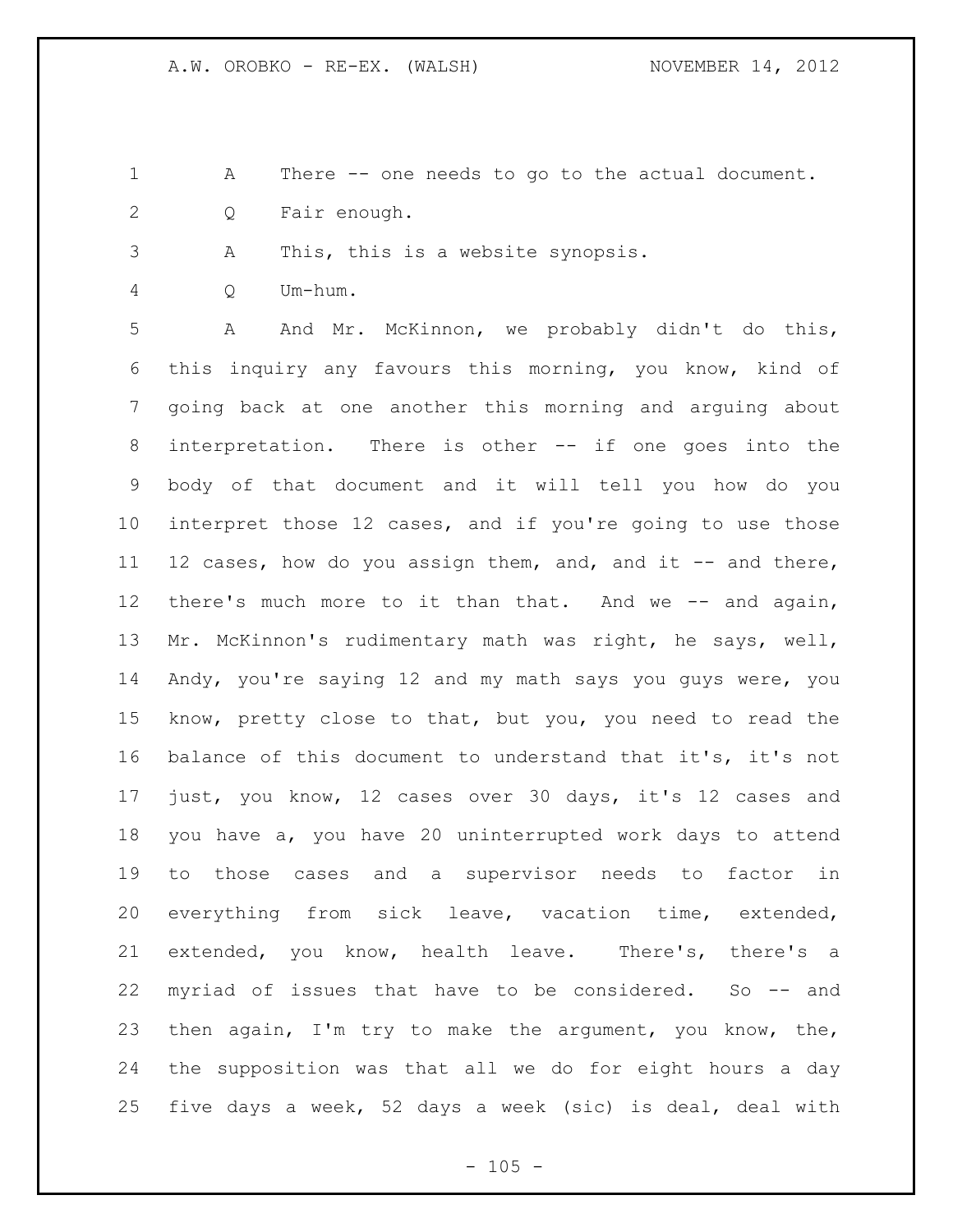cases, which we don't. Supervisors in this province, there, there is a huge host of expectations and responsibilities placed on them that takes away from their 4 time to do the heart and soul of what we're there for, and, and takes up time, which is our most precious commodity. So if -- so those 12 cases, and, and again, if I, if I don't have staff available to assign a case to because they're on sick leave or they're at Workplace Health and Safety meeting, or whatever, the list is endless, those cases got to go somewhere, and, and again, my testimony this morning is fundamentally accurate. You know, at any one time the workers I had available were taking five to eight cases a week.

 So I'm just going to say that the other, the whole document I think needs to be looked at, the context and interpretation of that needs to be looked at, and but don't take my word for it, you know. There's Gwen Gossicks (phonetic), there's all kinds of experts in this province who can come in and talk about these kinds of things, you know.

Q Fair enough. Thank you.

A Fair enough.

 Q The reference to direct contacts with clients under the definition of caseload, do you have an understanding as to what that means?

 $- 106 -$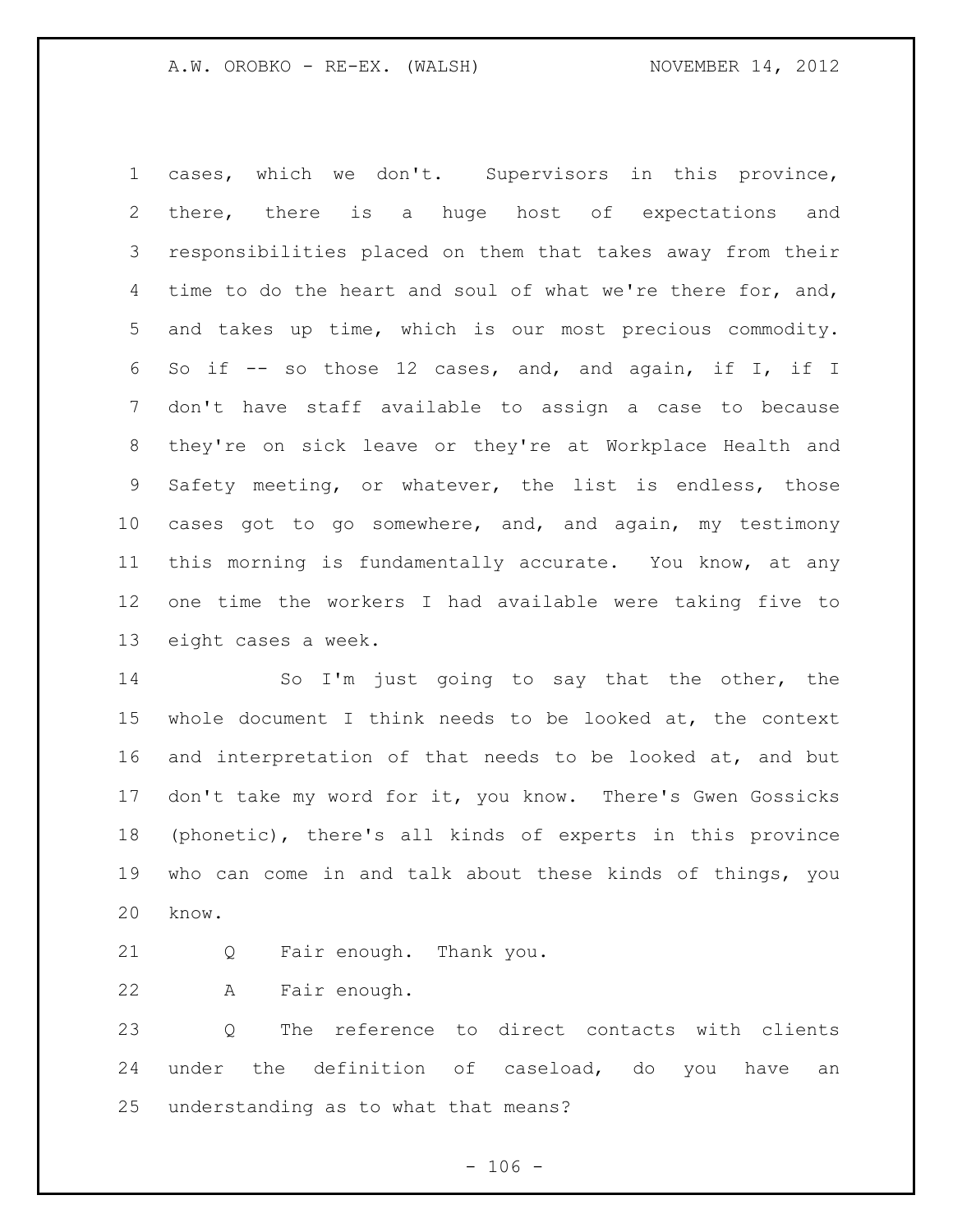1 A Could you say that again, please, Ms. Walsh? Q Caseload is defined as the amount of time workers devote to direct contacts with clients. So the reference to direct contacts with clients, is there something else that workers do other than have direct clients -- contacts with clients? A Oh, the list is inexhaustible. Would you like me to ... Q Just give one or two examples, if you would. A I made a list of it, if you'd like to hear it 11 all. Okay. So, all right. In the -- and, thank you. In the course of a calendar year there are 260 13 days available that are not -- like Monday through Friday, right. Okay. Now, you, you slowly start chipping away at those days. There's 11 statutory holidays that come off of that two sixty. And again, if that two sixty is kind of the time that workers have, there's 11 statutory holidays. Vacation leave. My unit --

 Q Mr. Orobko, I simply wanted to know if there are other tasks other than direct contact with clients that workers do, and if you -- if so, if you could give us one or two examples.

 A Okay. All right. Mandatory training, all right, that has been directed by the agency. Other professional development that staff are wishing to engage in, all right.

 $- 107 -$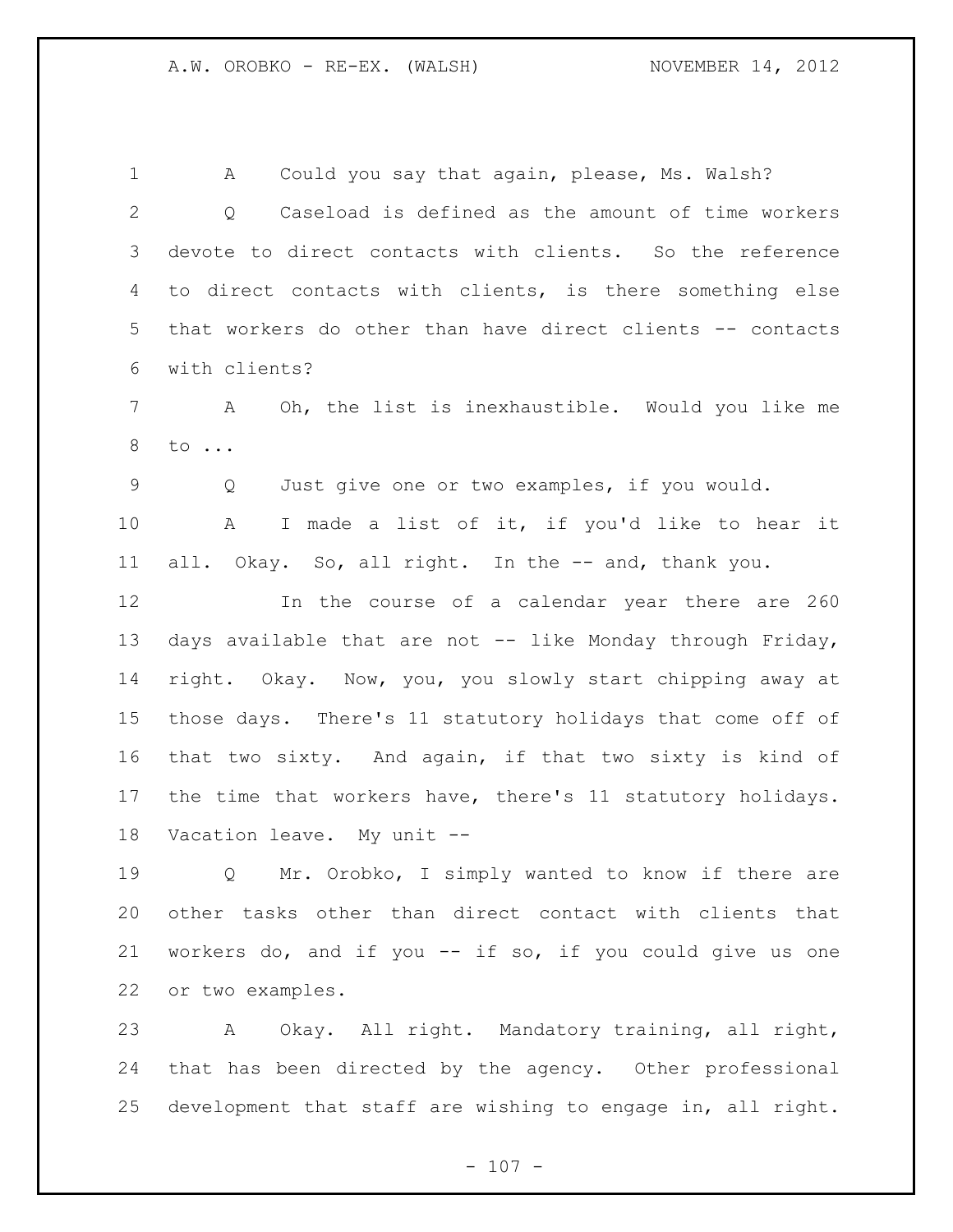Covering for staff vacancies. If a unit has like, extended vacancies, staff need to cover for other workers who are no longer there. Mandatory organizational meetings, unit meetings come to mind. Workers were being asked to sit on things like Workplace Health and Safety committees or workers were being asked to sit on work groups. Within intake there was a number of work groups established trying to deal with, with, you know, workload issues. Although we were a bit of the exception because I did court for my work -- I did court for my staff, at times if I was on vacation, my staff had to go to court, all right. There's, there's a few there. Something like paper days. If a staff person was going away on vacation, you know, they would need one 14 to two weeks to get all their paper done when, when they're not available to cover their cases. So there's, there's more than a couple. And all those things that I talked about are, are things that took away from the staff's time to do the heart and soul of what we did, but these are still expectations.

Q Okay. Thank you.

21 A And -- sorry, and add it all in, staff need to go on vacation, staff get sick, staff go on extended health absences, staff need to take overtime days. And again, that all has to get deducted from the amount of time a worker has to do the heart and soul responsibilities.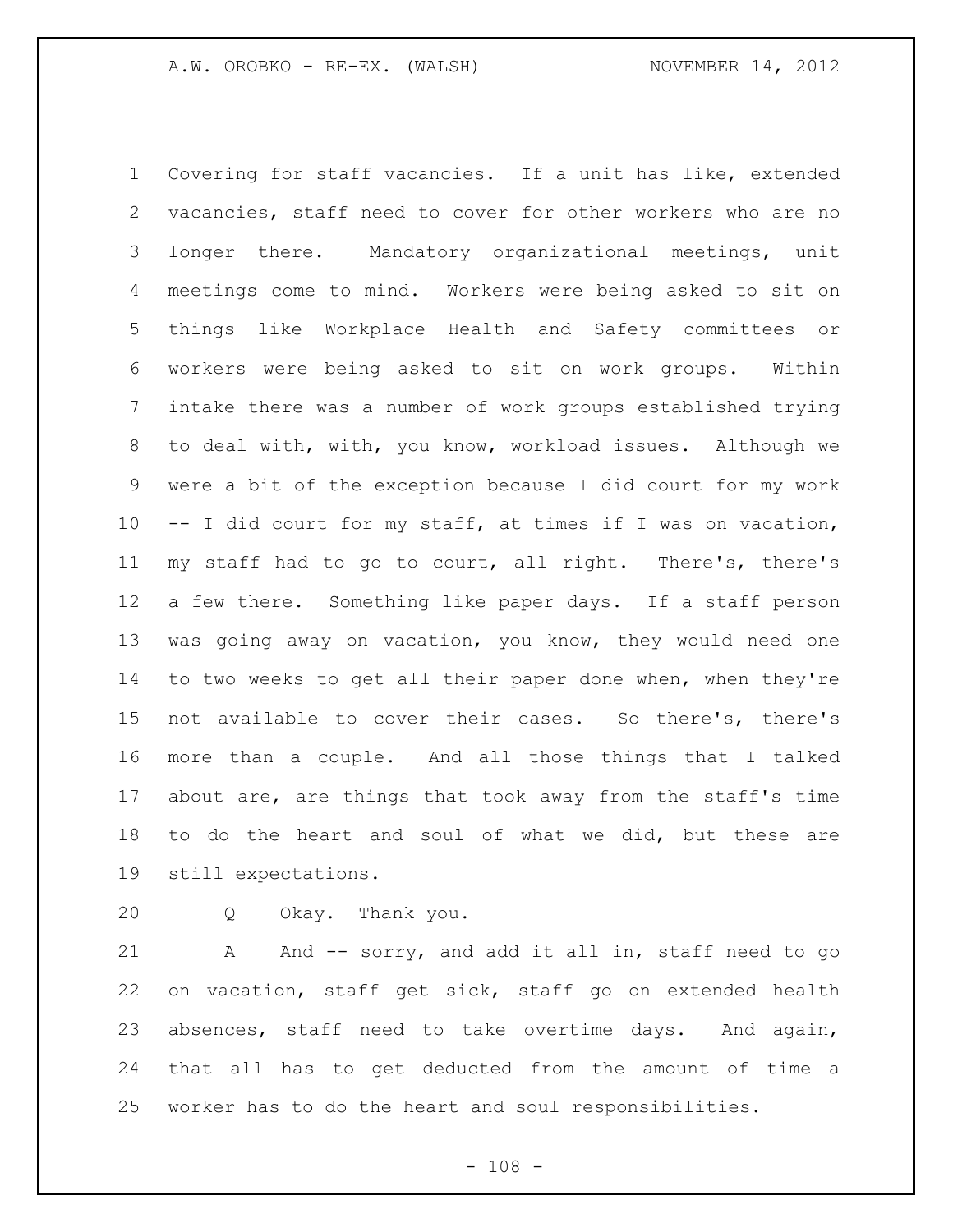Q Thank you. I've just one final question. I realize that the last time you testified I asked you, you talked about parental motivation and parental capacity and that both of those were issues that you identified in this specific file, and I asked you for an example of what would be a demonstration of parental motivation and you said it could be from the simplest form of I want to do this, a client saying, I want to do this, to beyond looking at, at behavioural examples, people attending, parents attending programs for parenting, whether in this case the parents were attending regular visits with Phoenix, so those were things that you said you would expect a worker would look for as examples of motivation. I didn't ask you for an example of what you would expect a worker would look for as an indication of parental capacity on Ms. Kematch's part.

- A Okay.
- Q What would that look like?

18 A Sure, sure. All right. So, motivation: I want to parent; parental capacity: they can parent. All right. The best way to describe parental capacity is it's an individual's ability to internalize, comprehend and express the knowledge, information and skills necessary to be a successful parent. So we're talking about a cognitive process here. Does somebody have the cognitive wherewithal to gather information, internalize it, organize it,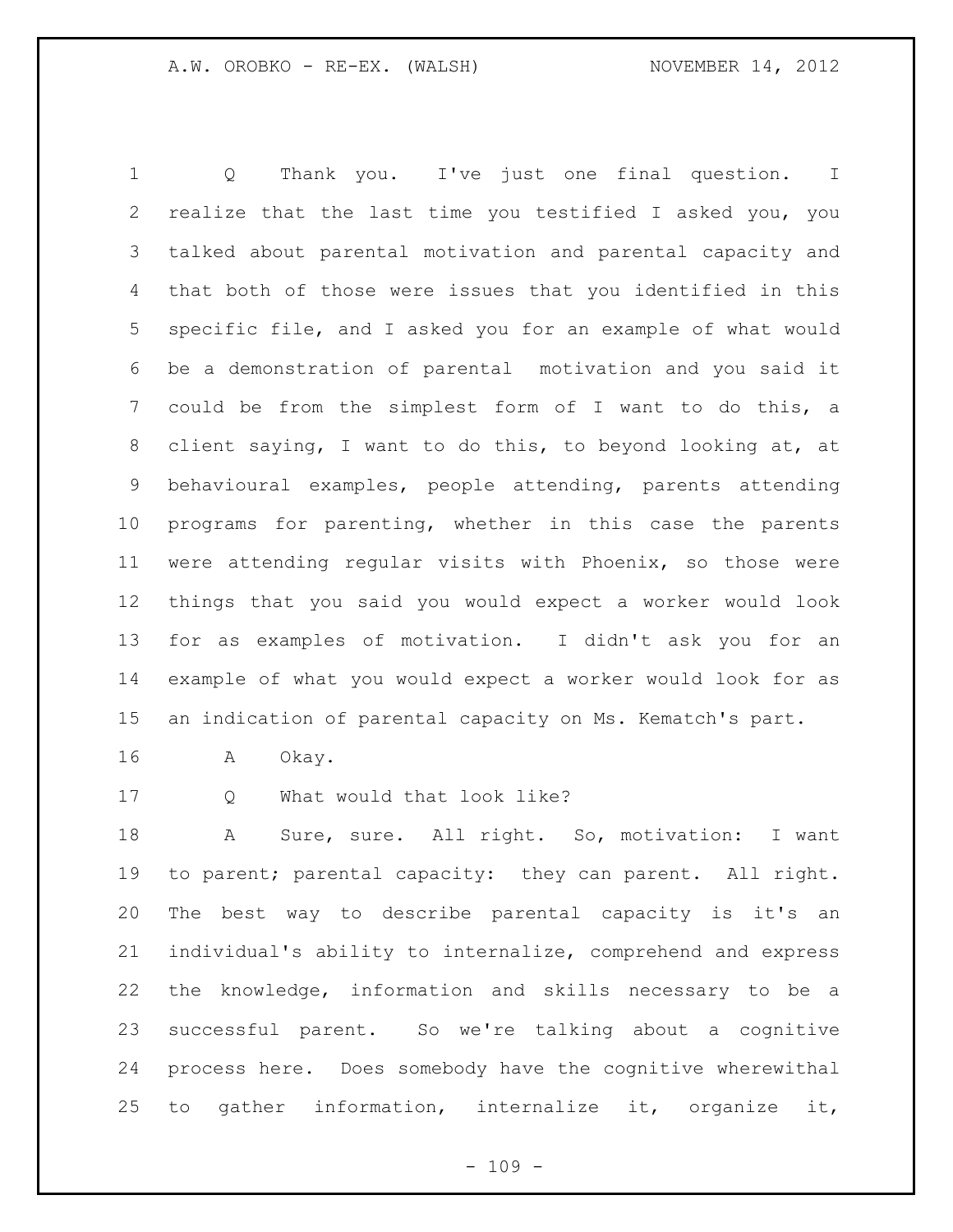comprehend it and then find its way out in expression in good parenting, all right. You know, put --

 Q So what would be a concrete example that a worker would look for, the ongoing family worker, for instance, once they were working with this family?

 A Not, not to sound absolutely stupid, but you know what, you don't give a child sour milk. The, the struggle that we had here is that we had no baseline to measure her capacity. She had never parented. The majority of files that would come to us where there was, there was a history of their parenting. So you, you could determine and get a pretty good feel for somebody's capacity to parent based on historical information in front of you. We never had that with, with Ms. Kematch because she never parented. But, 15 but for me, though, when I met her and -- and again, I was concerned, I was querying cognitive disorders, I was querying her fetal alcohol. I -- there's a whole bunch of things that were kind of jumping out at me. All of those I, I know certainly compromise one's cognitive capacity to parent. So if you think -- again, capacity is a cognitive process being able to do those, all those executive functioning steps in terms of gathering, internalizing, organizing and then expressing information. We didn't have a parenting baseline to draw from but there was enough concern that I was observing in her cognitive presentation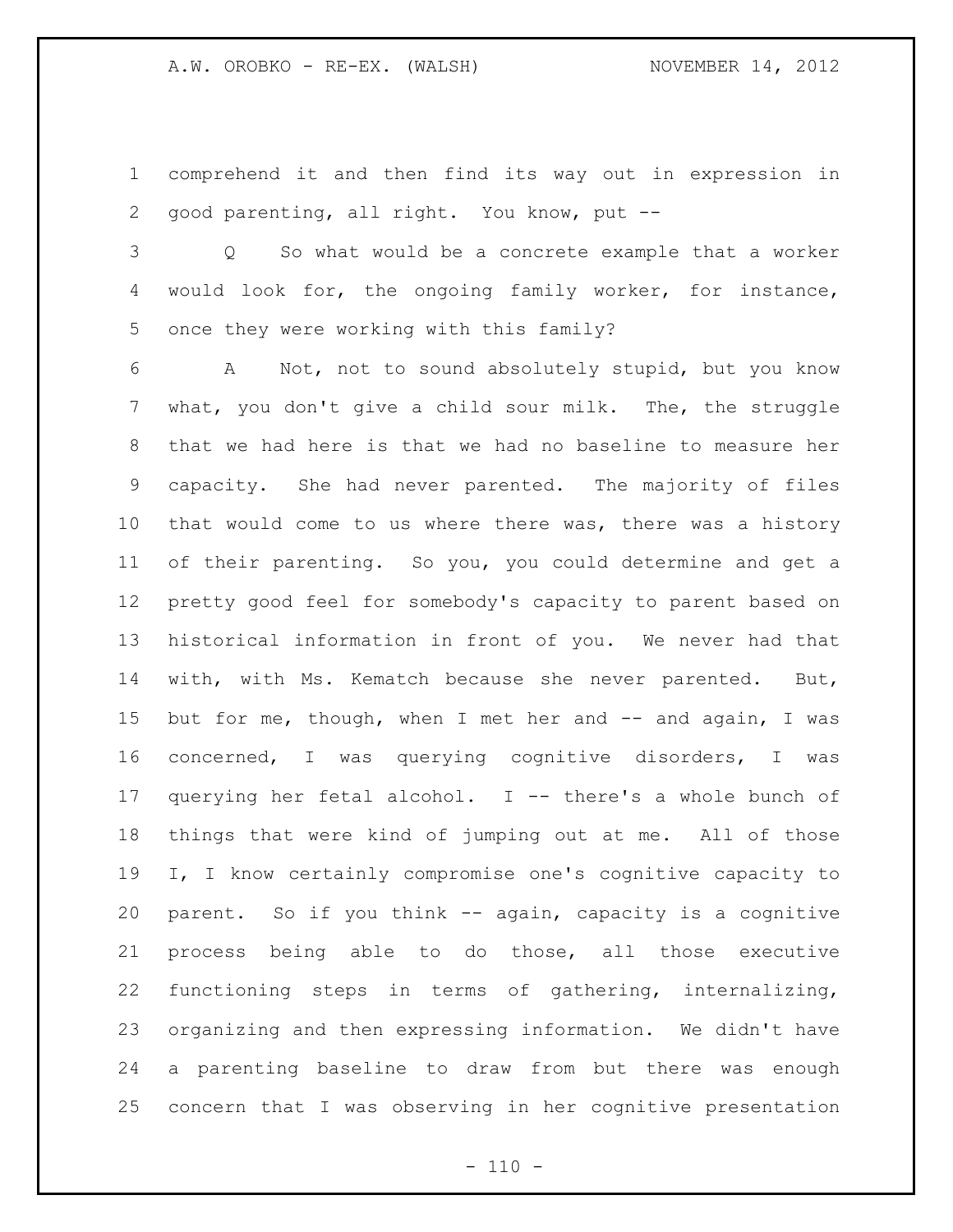A.W. OROBKO - RE-EX. (WALSH) NOVEMBER 14, 2012

 that really suggested to me her capacity to parent was compromised and (inaudible) needed to be, be assessed. MS. WALSH: I have no further questions. THE COMMISSIONER: All right. MS. WALSH: Thank you, Mr. Orobko. THE COMMISSIONER: This completes this witness, then, does it? 8 MS. WALSH: It does until next week. 9 THE COMMISSIONER: All right. MS. WALSH: When we're into 2003. 11 THE COMMISSIONER: All right. Thank you, Witness, for being here. 13 THE WITNESS: Thank you, Commissioner. 14 THE COMMISSIONER: We'll see you again, apparently. (WITNESS ASIDE) 19 THE COMMISSIONER: So we'll adjourn now until two o'clock. MS. WALSH: Yes, Mr. Commissioner. 22 THE COMMISSIONER: All right. (LUNCHEON RECESS)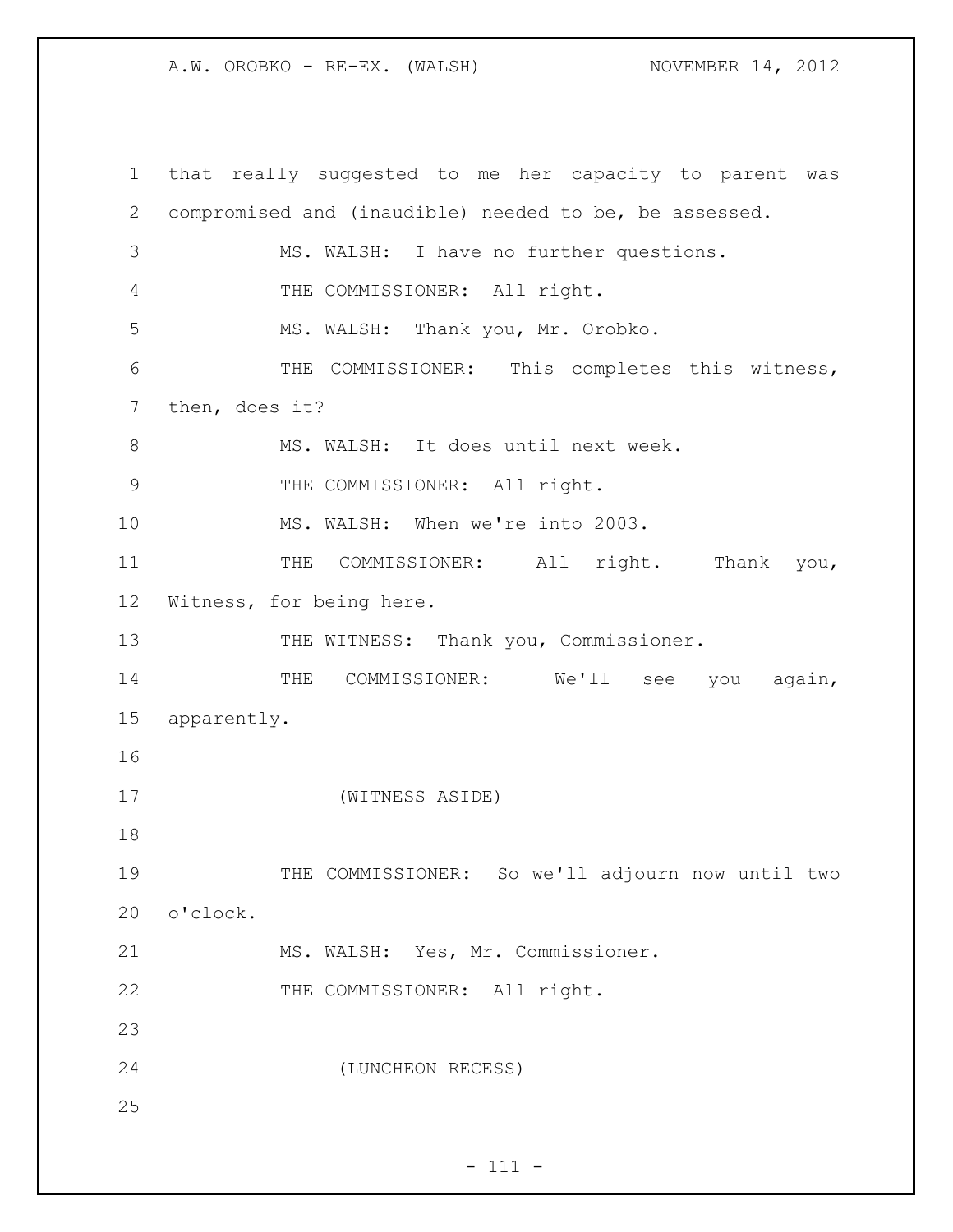PROCEEDINGS NOVEMBER 14, 2012

| $\mathbf 1$   | MR. OLSON: Good afternoon, Mr. Commissioner.              |
|---------------|-----------------------------------------------------------|
| $\mathbf{2}$  | THE COMMISSIONER: Mr. Olson.                              |
| 3             | MR. OLSON: We're ready for the next witness.              |
| 4             | THE COMMISSIONER: Right.                                  |
| 5             | MR. OLSON: Ms., Ms. Greeley.                              |
| 6             | THE CLERK: If you could just stand for a moment.          |
| 7             | Is it your choice to swear on the Bible or affirm without |
| 8             | the Bible?                                                |
| $\mathcal{G}$ | THE WITNESS: I'll swear on the Bible.                     |
| 10            | THE CLERK: Okay. Can you reach it?                        |
| 11            | THE WITNESS: Yes.                                         |
| 12            | THE CLERK: State your full name to the court.             |
| 13            | THE WITNESS: Kerri-Lynn Greeley.                          |
| 14            | THE CLERK: And spell me your first name?                  |
| 15            | THE WITNESS: K-E-R-R-I hyphen L-Y-N-N.                    |
| 16            | THE CLERK: Small L or capital L?                          |
| 17            | THE WITNESS: Capital L.                                   |
| 18            | THE CLERK: L-Y-N-N?                                       |
| 19            | THE WITNESS: Yes.                                         |
| 20            | THE CLERK: Your last name, please?                        |
| 21            | THE WITNESS: Greeley, G-R-E-E-L-E-Y.                      |
| 22            | THE CLERK: Thank you.                                     |
| 23            |                                                           |
| 24            | <b>KERRI-LYNN</b><br>GREELEY, Sworn,                      |
| 25            | testified as follows:                                     |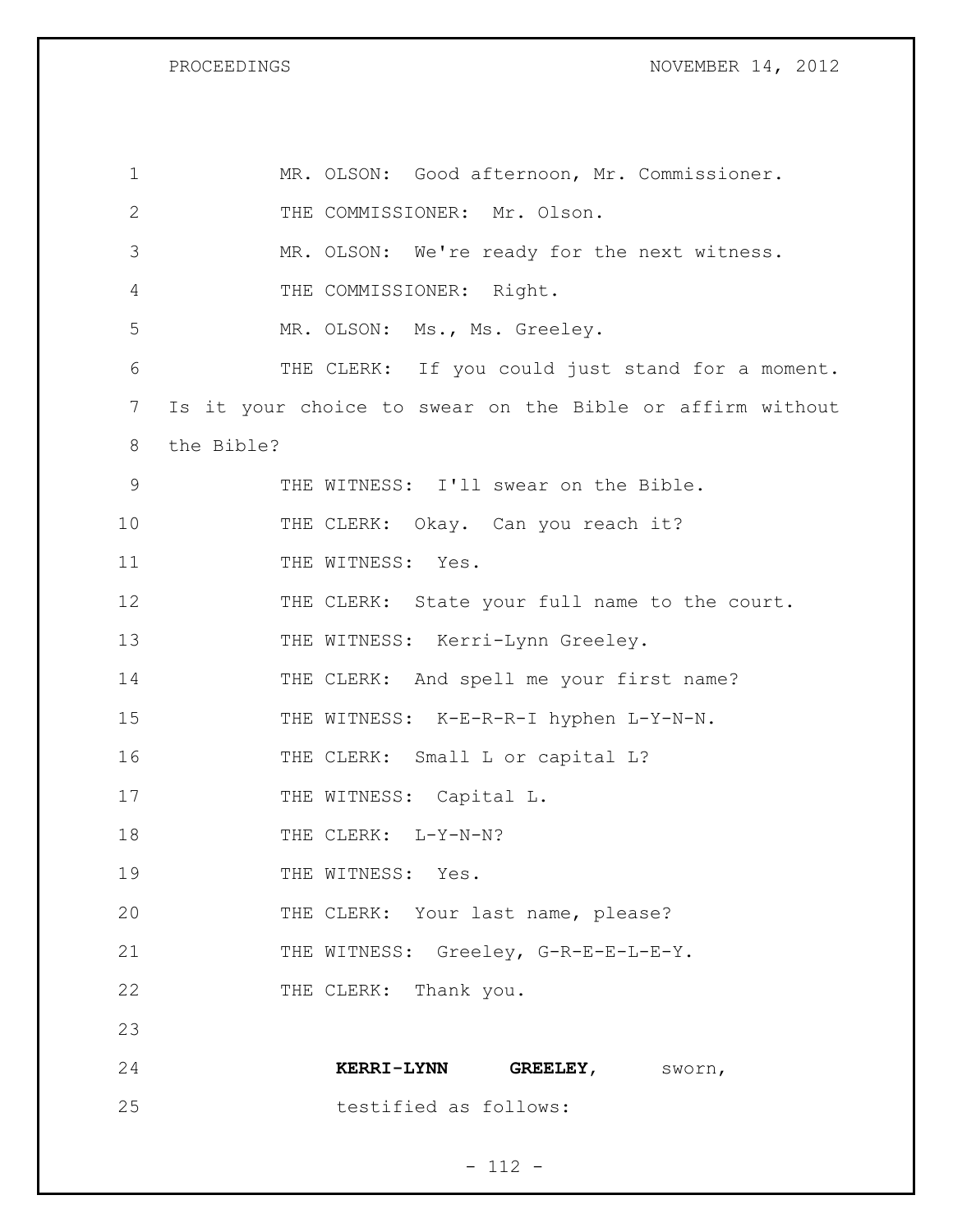THE CLERK: Thank you. That's fresh water for you. THE WITNESS: Thank you. DIRECT EXAMINATION BY MR. OLSON: Q So I'm just going to start by going through your background briefly. I understand in 1993 you obtained a Bachelor of Science with a major in psychology; is that right? A Yes, that's correct. Q And then in '95 you obtained your bachelor of social work, and that was from the University of Manitoba? A Yes. Q And also in '95 you started working in the child welfare system and that was at Kenora Patricia CFS in Red Lake, Ontario? A Yes. Q That was from 1995 to 1998 -- A Yes. Q -- is that right? A Yes. In Red Lake for one year, in Kenora for the remaining two, yes. Q Okay. I see. So it was at two separate agencies, then?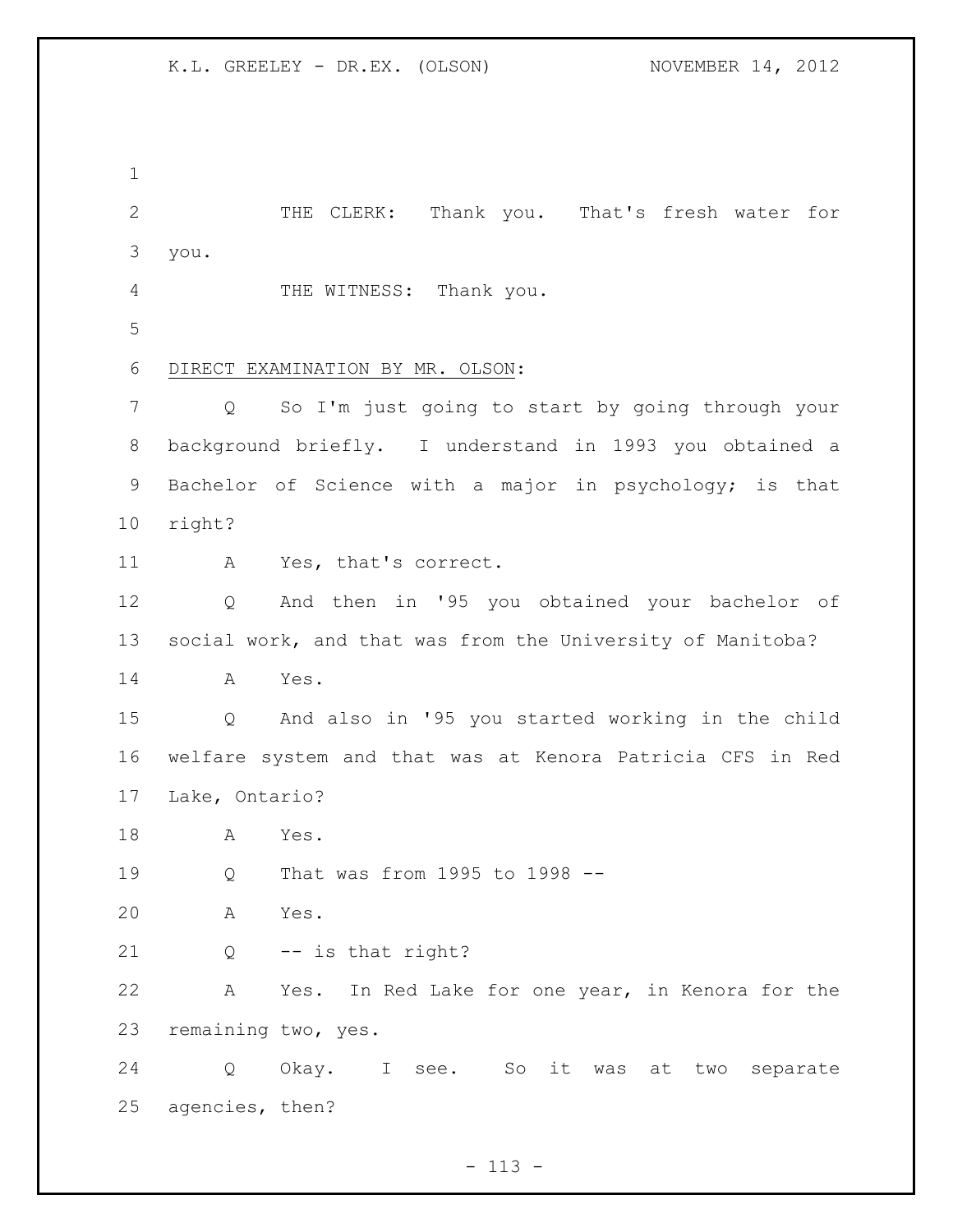A Same agency, two different locations. Q Okay. And what, what took you to Ontario rather than Manitoba? A I was applying for work, got offered a job in Ontario, went there. Q Okay. And then from 1998 to October 2000 you worked at Winnipeg Child and Family Services as a family service worker? A Yes. 10 THE COMMISSIONER: From when? MR. OLSON: 1998 to October 2000. BY MR. OLSON: Q And it was during that period of time that you were, that you provided services to Phoenix Sinclair, and I don't mean -- I mean not that specific time but in that timeframe; is that right? A Yes, that's correct. Q Yeah. And then from October 2000 till 2007 you worked at the south abuse intake unit at Winnipeg Child and Family Services? A Yes. Q And was that -- so would that have been a promotion, then, from being a family service worker? A No.

 $- 114 -$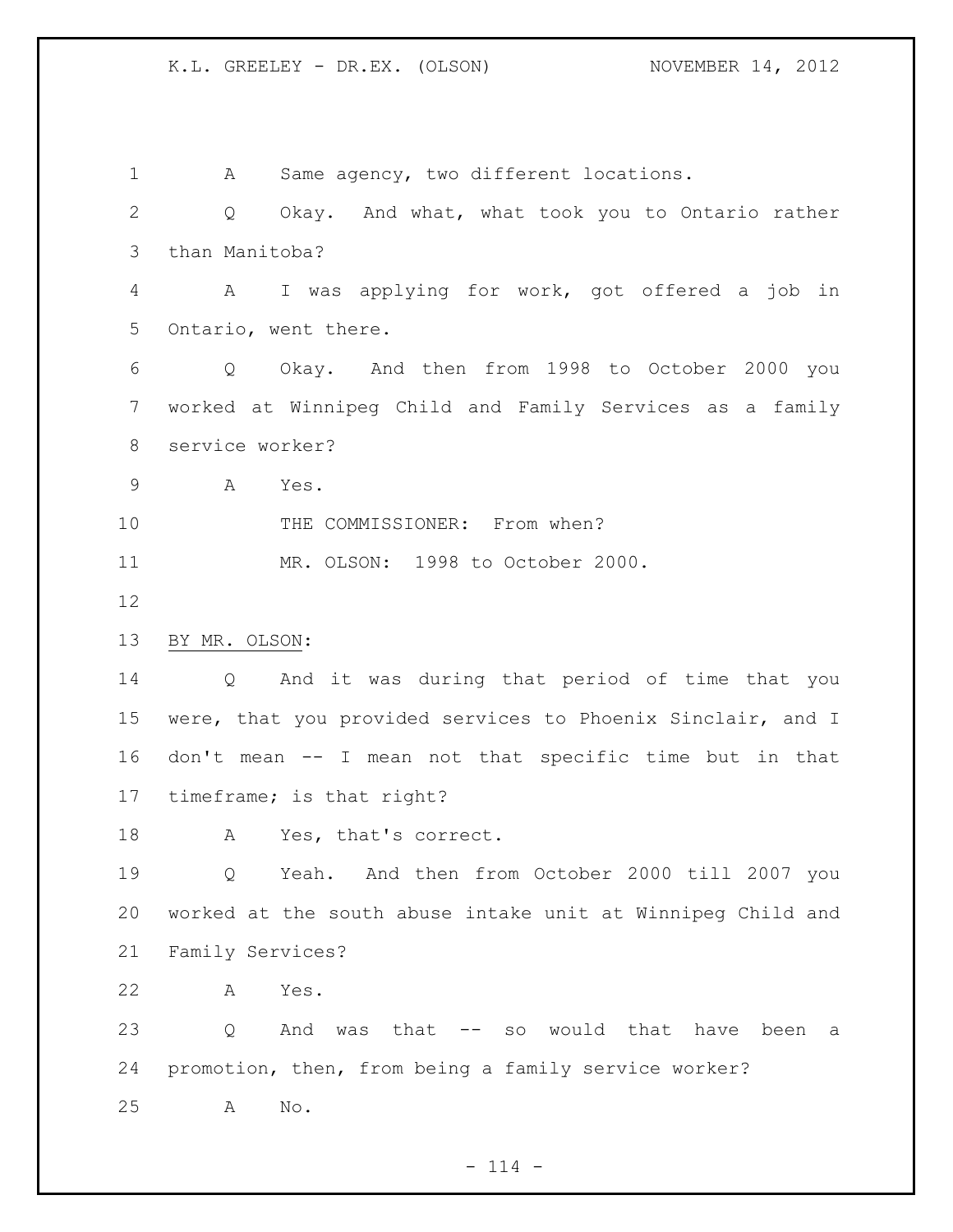1 Q Okay. What sort of work was, the south abuse intake?

 A That was an intake unit where the work was conducting child abuse investigations.

 Q Okay. Would you still be considered a front line worker --

- A Yes.
- 8 Q -- in that position? Yes?
- A Yeah.

 Q And so how is it different from being a front line family services worker?

 A It was an intake position, so family service worker, you carried a caseload and those were cases that required ongoing service work. Intake were cases that were initially open to the agency and then you did a brief whatever the work may, may have been, and then, if necessary, transferred it to a family service worker or close the file. And so for me, I was an abuse intake worker so my caseload at intake, abuse intake, consisted of abuse investigations only.

 Q Okay. So you weren't, you weren't then carrying cases of your own?

A Only for short periods of time.

 Q Okay. In 2007 you worked at the office of the chief medical examiner for a year --

 $- 115 -$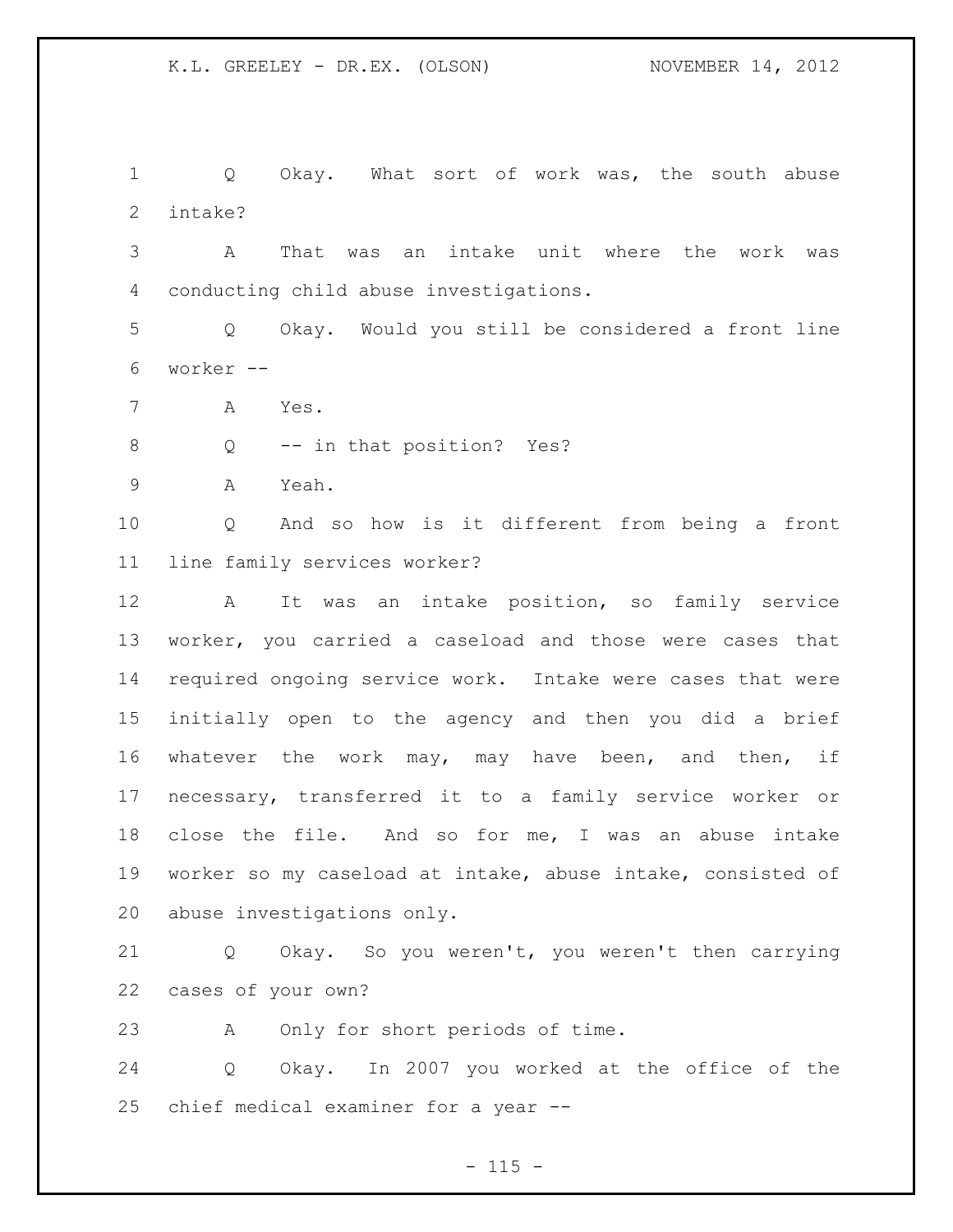A Yes.

Q -- doing Section 10 reviews?

A Yes.

Q And what is a Section 10 review?

A It's, it was Section 10 of the Fatalities Act.

Q Okay. And that's now changed, right?

A Yes.

Q Okay.

 A And so it was a review of services provided to children that had received -- it was a review of the services provided to children that had died, services provided to them by child welfare agencies.

 Q Okay. And what did you do as, at that office? A I reviewed files and wrote the Section 10 reports.

 Q So the work you were reviewing, then, would that be work of CFS workers from agencies like Winnipeg or ...

A Yes.

 Q Okay. From 2008 to the present you've been a provincial investigation specialist at the Child Protection Branch?

A Yes.

 Q And what, what exactly did you, what did you do there, or what do you do there?

A I carry out investigations into allegations of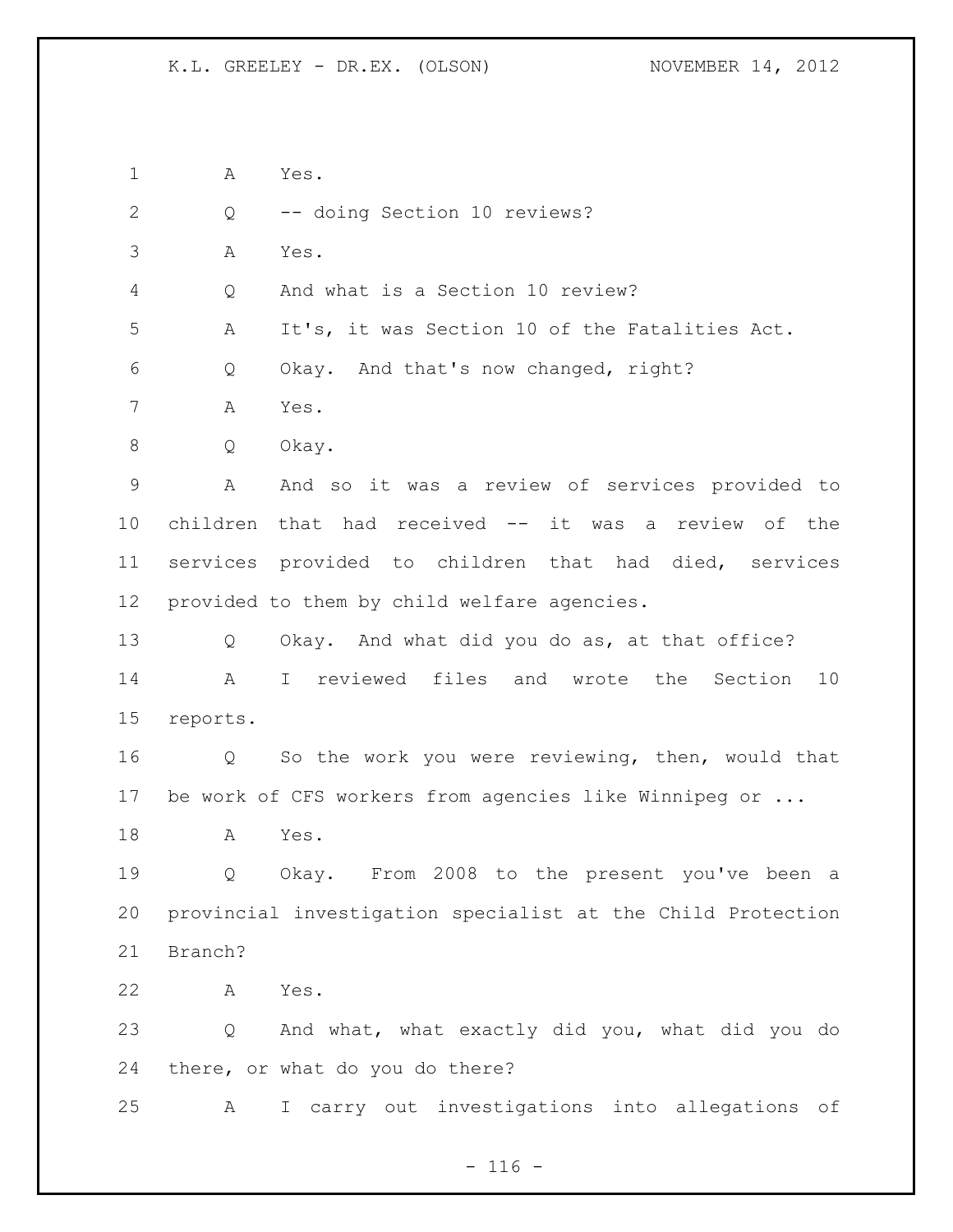abuse against children receiving services from other child welfare agencies and the allegation of abuse has to involve somebody who's been employ or providing services to that child employed by a child welfare agency.

 Q So would example of that be being a foster parent?

 A We, we do do foster parents but they are typically delegated to child welfare agencies. An example would be doing an investigation into an allegation that a child living in a child care facility was harmed by one of the staff people working there.

 Q Okay. And that's what you're currently doing now?

A Yes.

 Q Okay. Just in terms of training, when you're at the University of Manitoba doing your bachelor of social work --

A Yes.

 Q -- did you attend any courses specifically focusing on the child welfare system or child welfare work? A I did not.

 Q Okay. Was that any sort of -- was that a pre- requirement to take any, any courses like that before actually working in a child welfare agency in Manitoba that you're aware of?

 $- 117 -$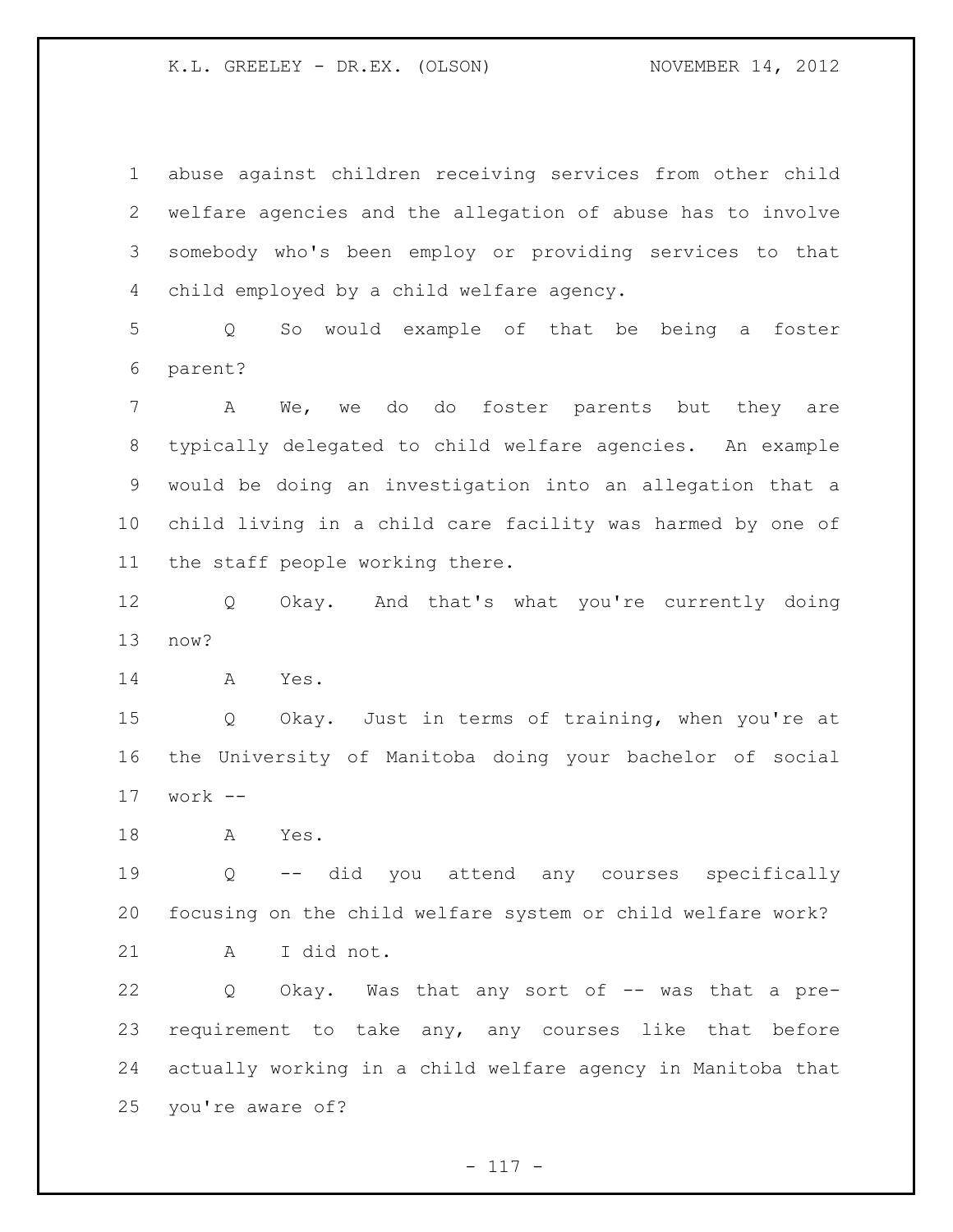1 A Not that I'm aware of. Q Do you believe that your education provided you with the practical skills needed to be a good child welfare worker? A Yes. Q And in what way? A Partly from the education piece and partly from the practicums that I did when I was doing my bachelor of social work degree. Q Where did you do your practicum? 11 A At the Health Science Centre. So although they weren't in a child welfare agency I learned a lot about family systems, family theory, those kinds of matters through the work I did in my practicum at the Health Science Centre in the Psychealth department there. Q Okay. And how long would that be, the practicum? 17 A It was a year. Q Year practicum? A From September to June. Q Okay. When you first started working in a family -- or, sorry, the child welfare area in Ontario, did you receive any training from the agency out there? A I did do, over my three years with that agency, I can't tell you exactly when I would have completed the training but I did do some training with them.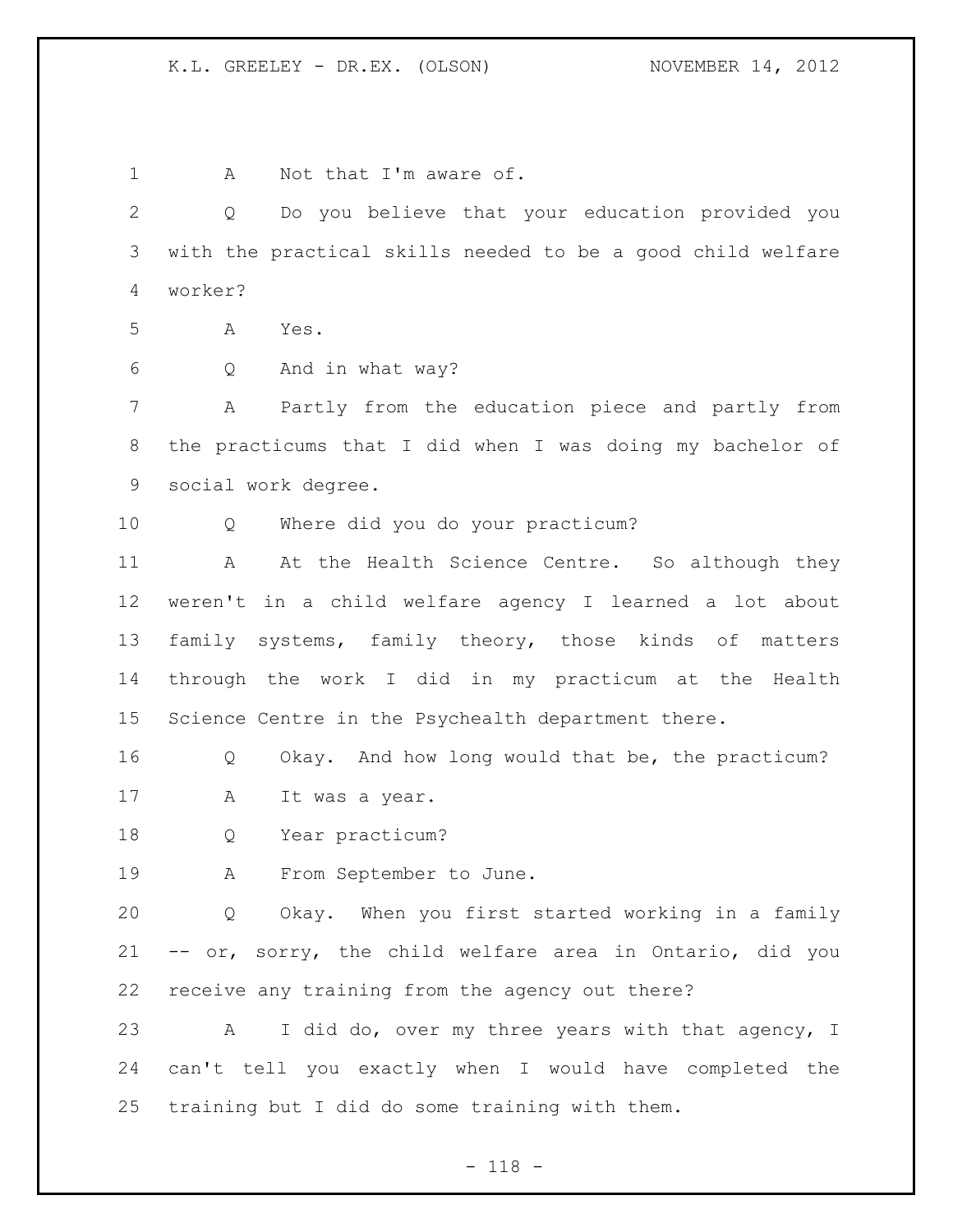Q Do you recall what that training involved? A I did two courses with how to carry out child abuse investigations. It was a joint project with the Children's Aid Society of Ontario and the Ontario Provincial Police.

Q Okay. Was there anything else?

7 A Not that I can remember.

 Q So was -- were you doing child abuse investigations at that agency --

A Yes.

Q -- primarily?

 A Not primarily, no, but when I worked for Kenora Patricia Child and Family Services as a family service worker, we didn't have specialized child abuse units so you were expected to -- if a child abuse allegation came up on your caseload you were expected to conduct the investigation as the worker.

 Q Okay. When you started at Winnipeg Child and Family Services did you receive any training?

 A Initially, when I started, not that I recall. I did, over the time that I was a family service worker, complete the competency-based training. I believe there was four levels.

Q Do you recall when that was?

A I don't specifically recall the dates of that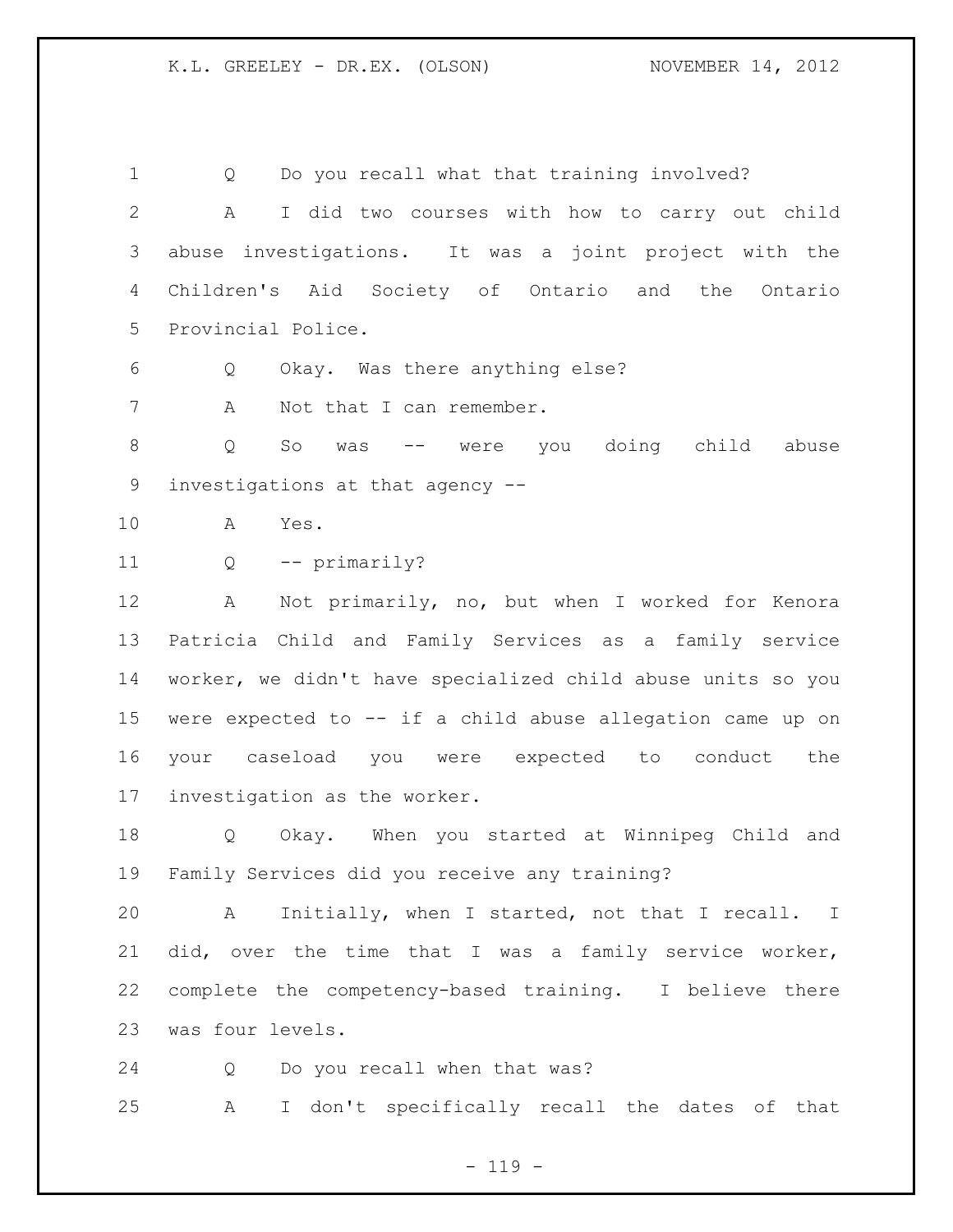training, no.

 Q Was it more than a year into your working for Child and Family Services? A I can't remember. Q Okay. Were you given a caseload initially when you started? A Yes. Q And did you have anyone to assist you with that caseload? A I had my supervisor was there that I could consult with and my team members. If I had questions I could go to either one of them. Q Okay. And the core competency training, did that provide you with the practical information and skills you needed to work as a child -- family support worker? A Family service worker? Q Family -- sorry, family service worker? A I don't remember all that was involved in the core competency training. I can't tell you what all the levels were. I don't remember. Q Aside from the core competency training, did you receive any other training or education from Winnipeg Child and Family Services during that period? A I don't remember. Q Okay. You had three years of experience working

 $- 120 -$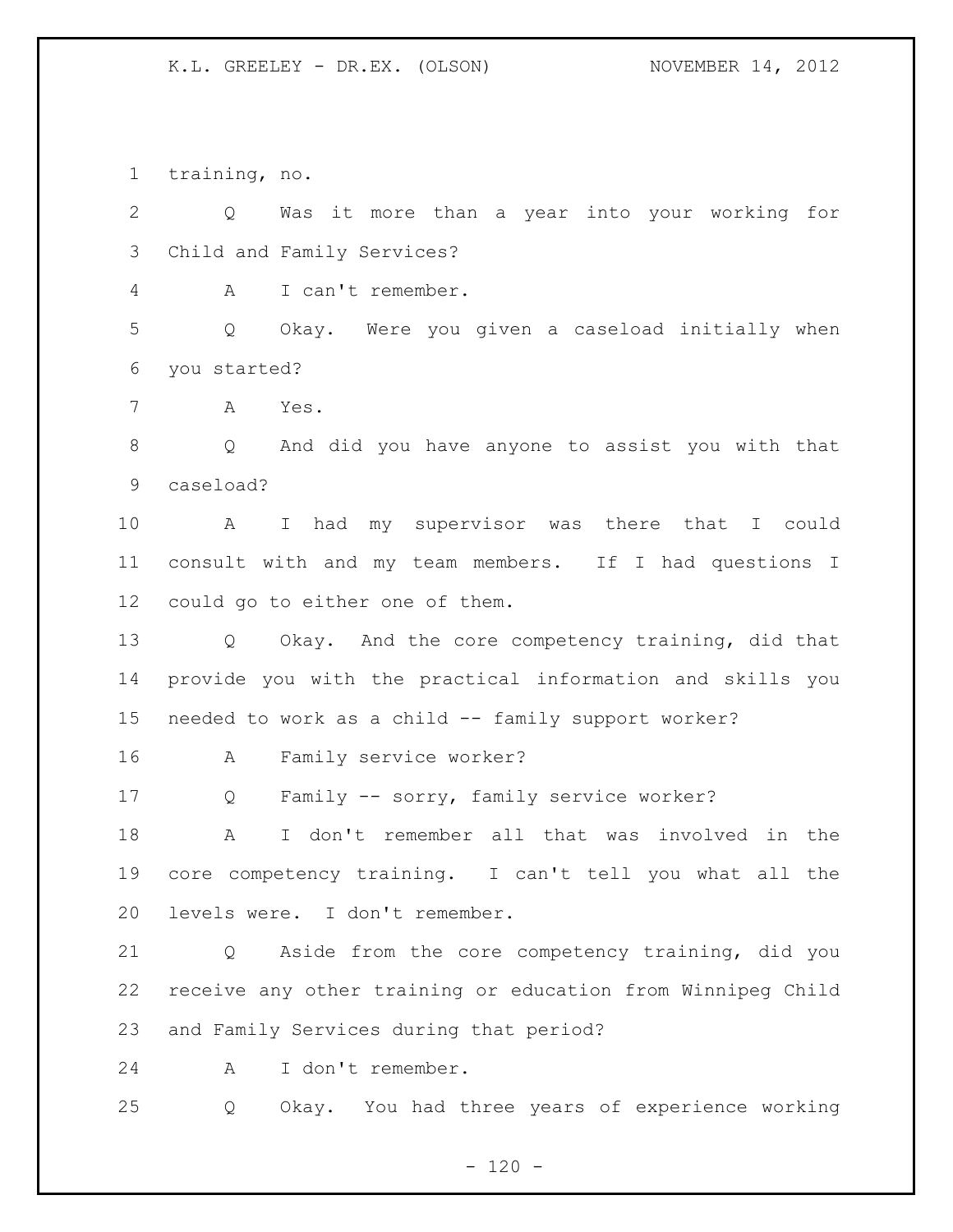in child welfare prior to coming to Winnipeg CFS. Do you know whether that, whether your training and experience at Winnipeg Child and Family Services was, was different because of your prior experience? A I don't understand the question. Q Were, were you -- was your training any different when you came to Winnipeg Child and Family Services because you were already, you know, a seasoned worker, you had worked for another agency for three years? A You mean formal training? Q Right. 12 A I, I, I completed the core competency-based training the same as everybody else did. Q Okay. Do you recall whether you received any training on standards at Winnipeg Child and Family Services? A I don't remember. Q Do you recall if you referred to standards while you were doing practice at Winnipeg Child and Family Services? A I don't remember. Q Were you aware of which standards were applicable at the time you were providing services? 24 A I, I don't remember them specifically. Q Do you remember standards at all?

- 121 -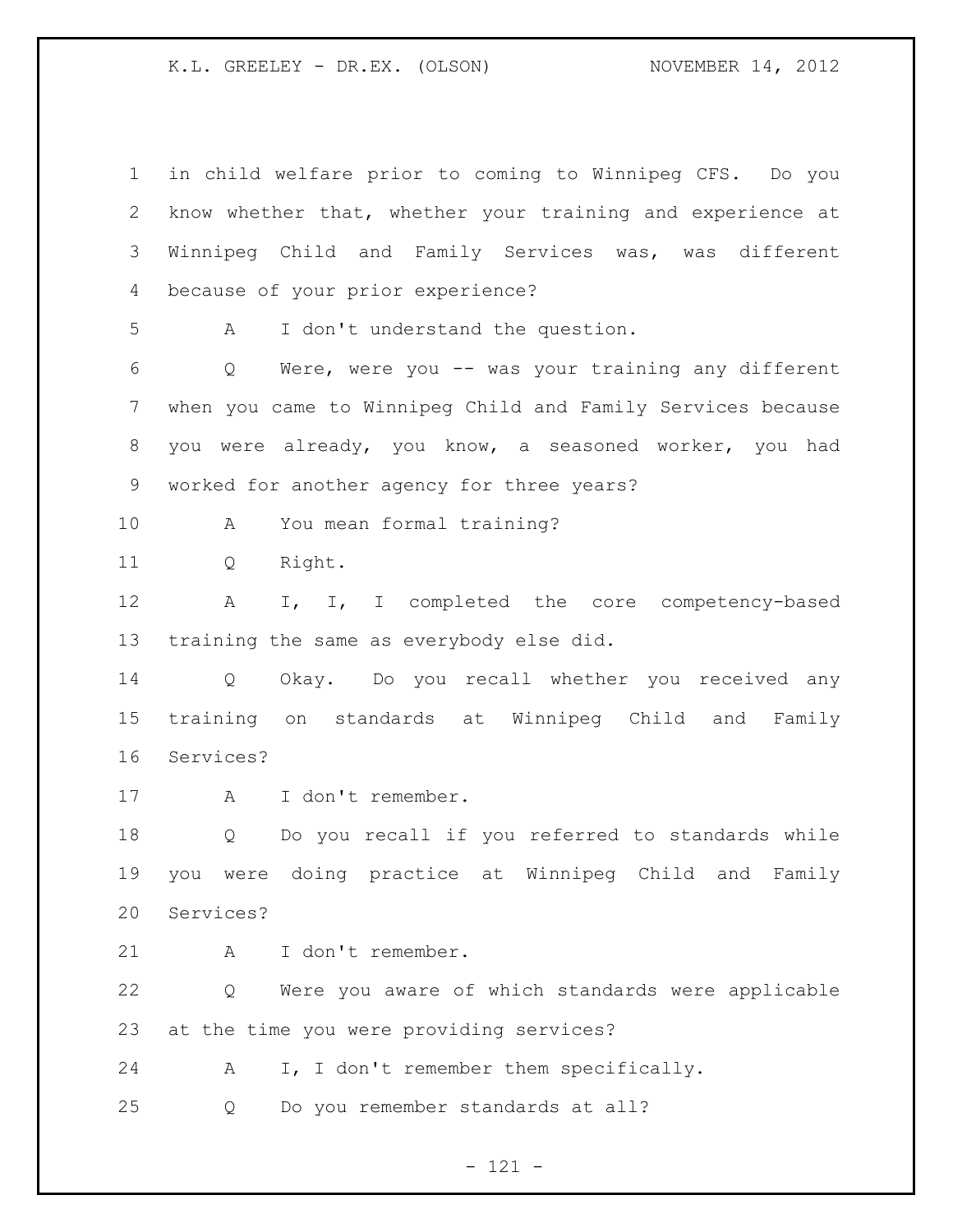A I remember talk of standards. I don't remember what they were, I don't remember -- I don't specifically remember. Q When you first started at Winnipeg Child and Family Services, did you feel that you were equipped to do the work you were expected to do at the agency? A I do. Q I just want to ask you some general questions about supervision during the period of May 2000 to October 2000. During that period you had -- 11 THE COMMISSIONER: Just a minute. 12 MR. OLSON: Sorry. 13 THE COMMISSIONER: During that period, what position were you holding from May to October 2000? 15 THE WITNESS: I was a family service worker. THE COMMISSIONER: With the family -- with the Winnipeg ... 18 THE WITNESS: With Winnipeg Child and Family Services. THE COMMISSIONER: Okay, carry on. BY MR. OLSON: Q Okay. And just, just briefly to understand that position, you would be, you would receive a file from an intake unit for ongoing family service; is that right?

- 122 -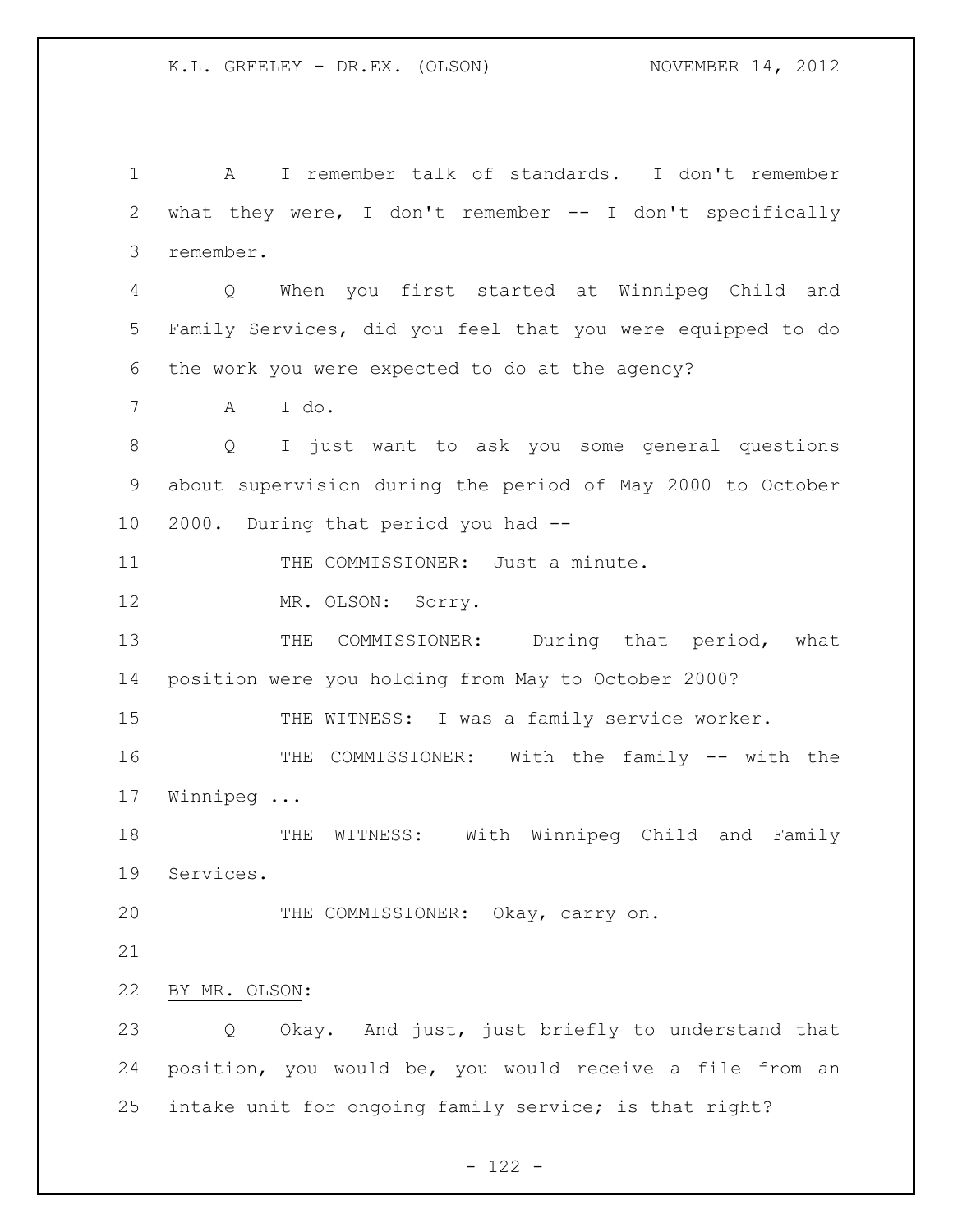1 A Yes, that's correct. Q Okay. And you would be the primary social worker for that particular family? A Yes. Q Okay. And so while you were doing that, that work, you had two different supervisors at different periods; is that right? A Between May and October of 2000, yes, I did. Q Okay. Do you recall, who were those supervisors? A Initially it was Lorna Hanson. Q Okay. 12 A And then she left the -- she went on a maternity leave and then it was Angie Balan. Q Okay. Just from looking at the various -- 15 THE COMMISSIONER: Angie who? 16 THE WITNESS: Balan. 17 THE COMMISSIONER: B-A-L-O-N? 18 THE WITNESS: B-A-L-A-N, I believe. BY MR. OLSON: Q Just from looking at the various records, it would appear that Ms. Hanson was your supervisor until June or July 2000; does that sound right? A Yes, that sounds about right. Q And then Ms. Balan was your supervisor after that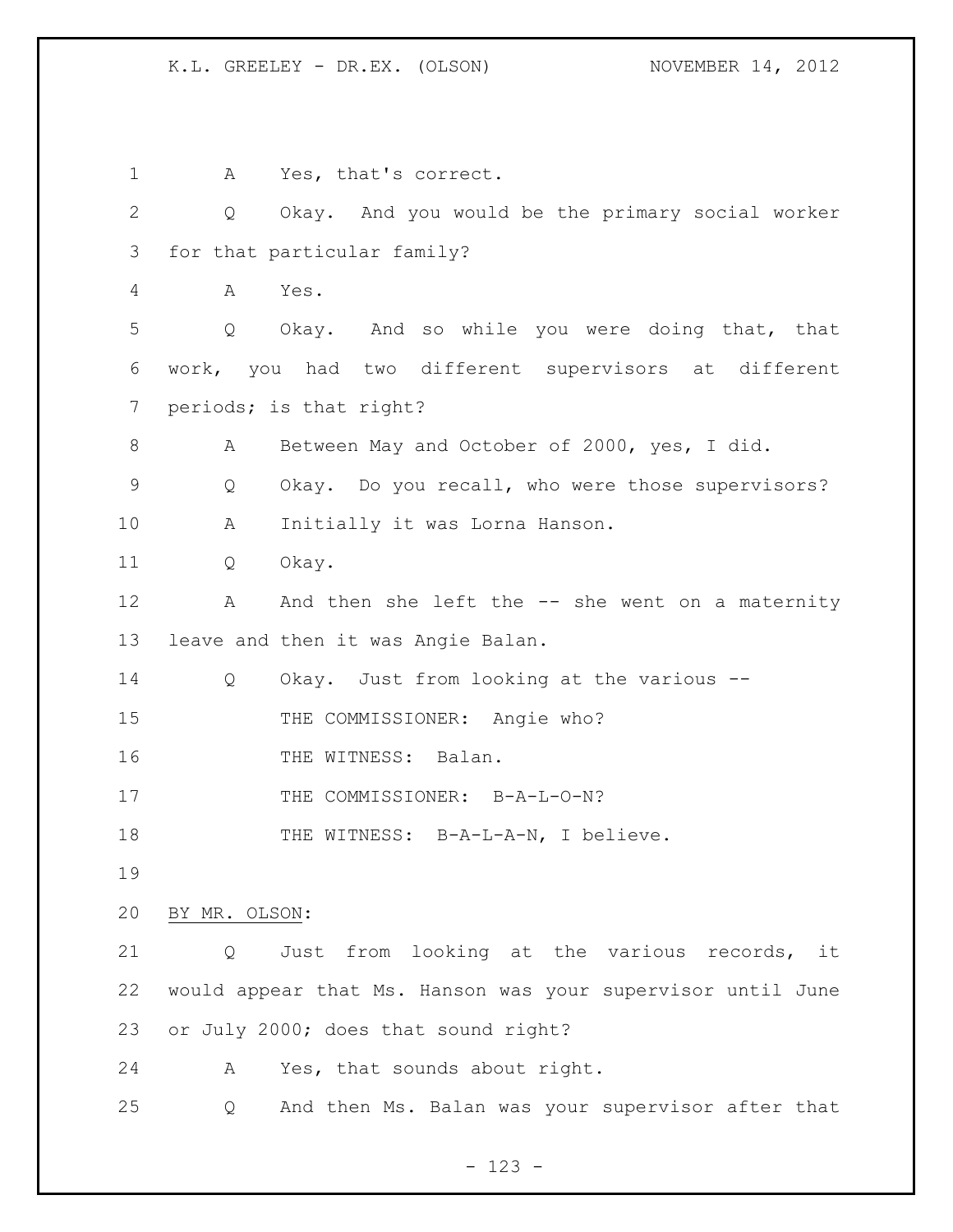until you left the family service unit; is that right?

A Yes.

 Q Apparently there's some difficulty hearing you. That should be better.

A Is that better?

Q Maybe you can move it a little closer.

 So just in terms of the supervision, what sort of things would this, the supervisor do with you? What sort of supervision was provided?

 A Initially, when a case was assigned, the supervisor would sit down with you, tell you what they had read that was in the file. We would have a discussion about the case plan and where the case was going to go. And then periodically, depending on the supervisor, and then you would have a regular supervision time. So it might be once a week, might be once every two weeks, usually the same day. And during that period of time is when you would discuss all of your cases, in particular the ones that may have been needing some extra service or there was something happening. It would just depend on what was going on in your caseload.

 Q So these -- this, this supervision, then, was really to discuss case-specific issues?

A Yes.

Q Okay. So for example, with Phoenix Sinclair's

 $- 124 -$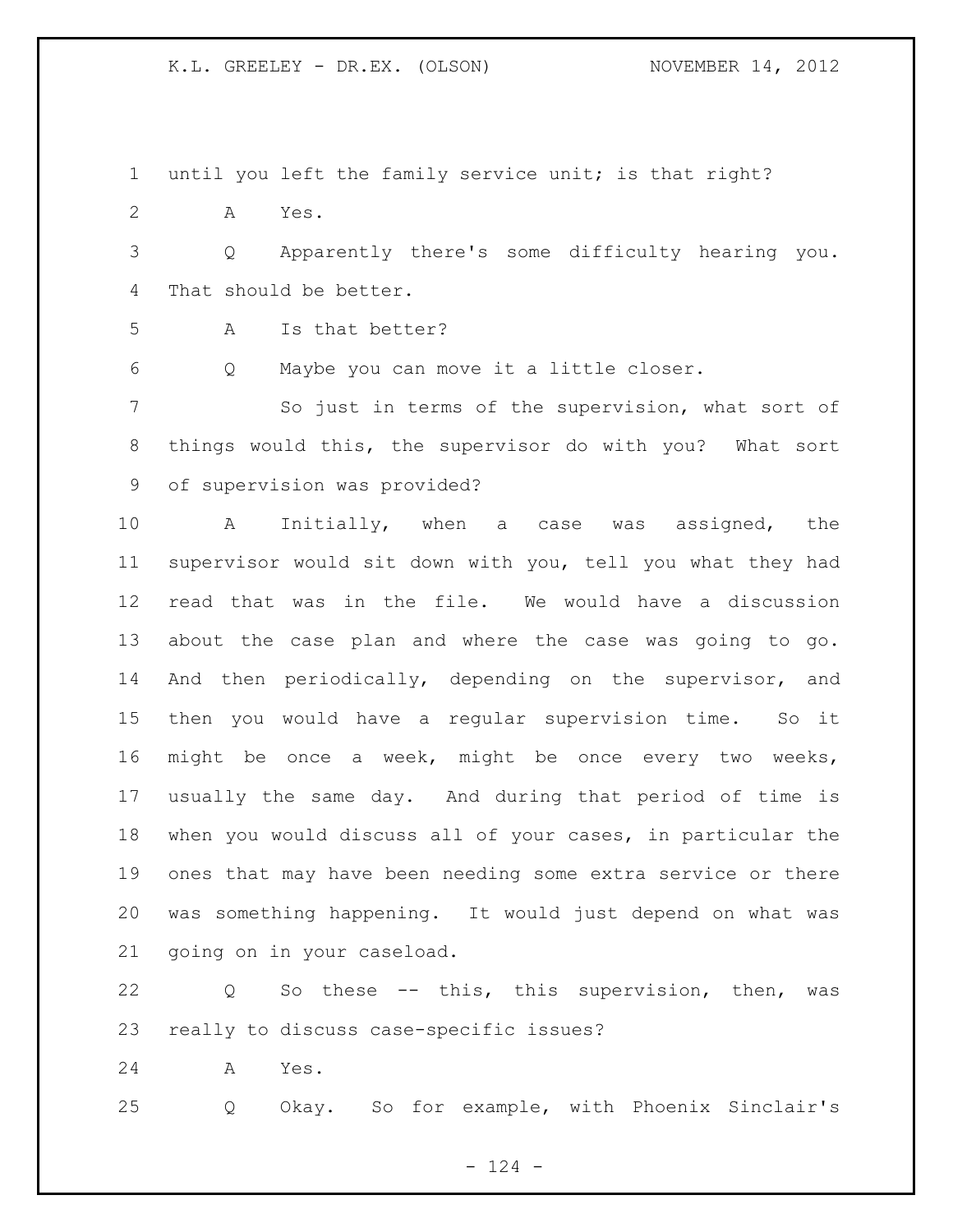case, if that was a case you had at the time, would you discuss that particular case with either Ms. Hanson or Ms. Balan?

 A Typically, yes, during a supervision. I don't remember talking about all of your cases during one particular -- all of my cases during one particular supervision time. It depended on how much time was allotted for supervision and how many cases were discussed at that time, which ones maybe weren't discussed at the last supervision that needed to be discussed at this time, or if there was something that was really important happening in a case or there was a change in a case status or something had changed, those would be the cases that would get attention first and then you would discuss other cases.

 Q Do you recall how long a typical supervision session would last?

18 A An hour to an hour and a half.

 Q Okay. And you said they were approximately, was it monthly, sorry?

 A I can't remember what they were back then and it, it varied. Typically, it was once every two weeks.

 Q Okay. Were performance issues discussed at these meetings?

A I, I don't remember specifically. I would think

 $- 125 -$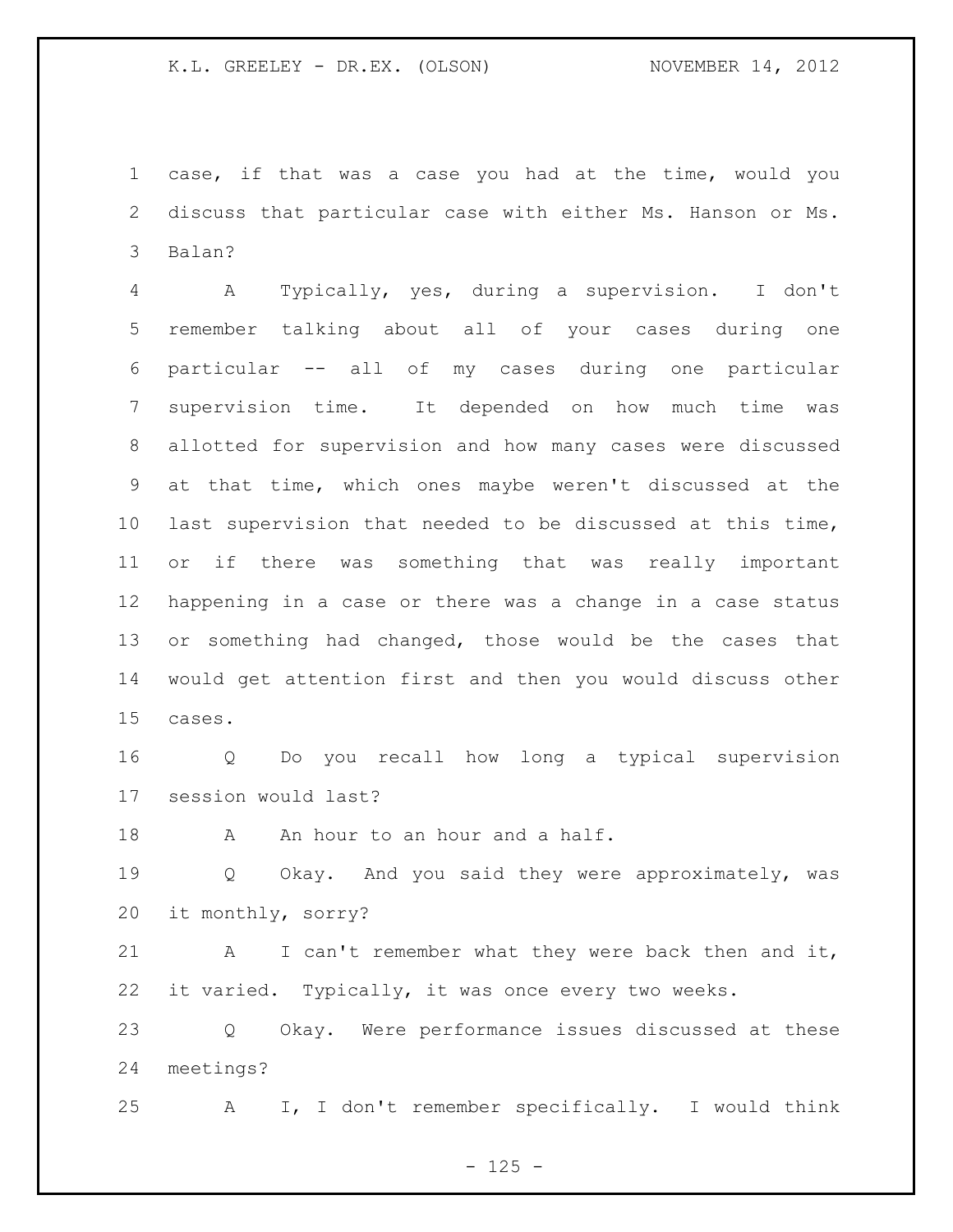| $\mathbf 1$ | so because at times there would also be the opportunity for     |
|-------------|-----------------------------------------------------------------|
| 2           | the supervisor to check in to see, you know, how I was          |
| 3           | doing or if -- yeah. So I, I don't remember specifically        |
| 4           | discussing any work performance issues but I would quess        |
| 5           | that that's where they would have been discussed.               |
| 6           | Okay. So your, your recollection, then, is<br>$Q \qquad \qquad$ |
| 7           | primarily the supervision sessions were to deal with issues     |
| 8           | arising on files that you had in your caseload?                 |
| 9           | A<br>Yes.                                                       |
| 10          | how much information would the<br>And<br>Q<br>Okay.             |
| 11          | supervisor have, have about each case when you met to           |
| 12          | discuss them?                                                   |
| 13          | I don't, I don't know that specifically.<br>A                   |
| 14          | Okay. Would the supervisor have access to the<br>Q              |
| 15          | same file you had?                                              |
| 16          | Yes.<br>A                                                       |
| 17          | Okay. And, and is it the supervisor who assigns<br>Q            |
|             | 18 cases to you?                                                |
| 19          | Yes.<br>A                                                       |
| 20          | And when they do that, would they have conducted<br>Q           |
| 21          | some review of the case already before giving it to you as      |
| 22          | a worker?                                                       |
| 23          | I don't know for sure if they did --<br>A                       |
| 24          | Okay.<br>Q                                                      |
| 25          | Α<br>-- or not, but typically when they gave me a case          |

- 126 -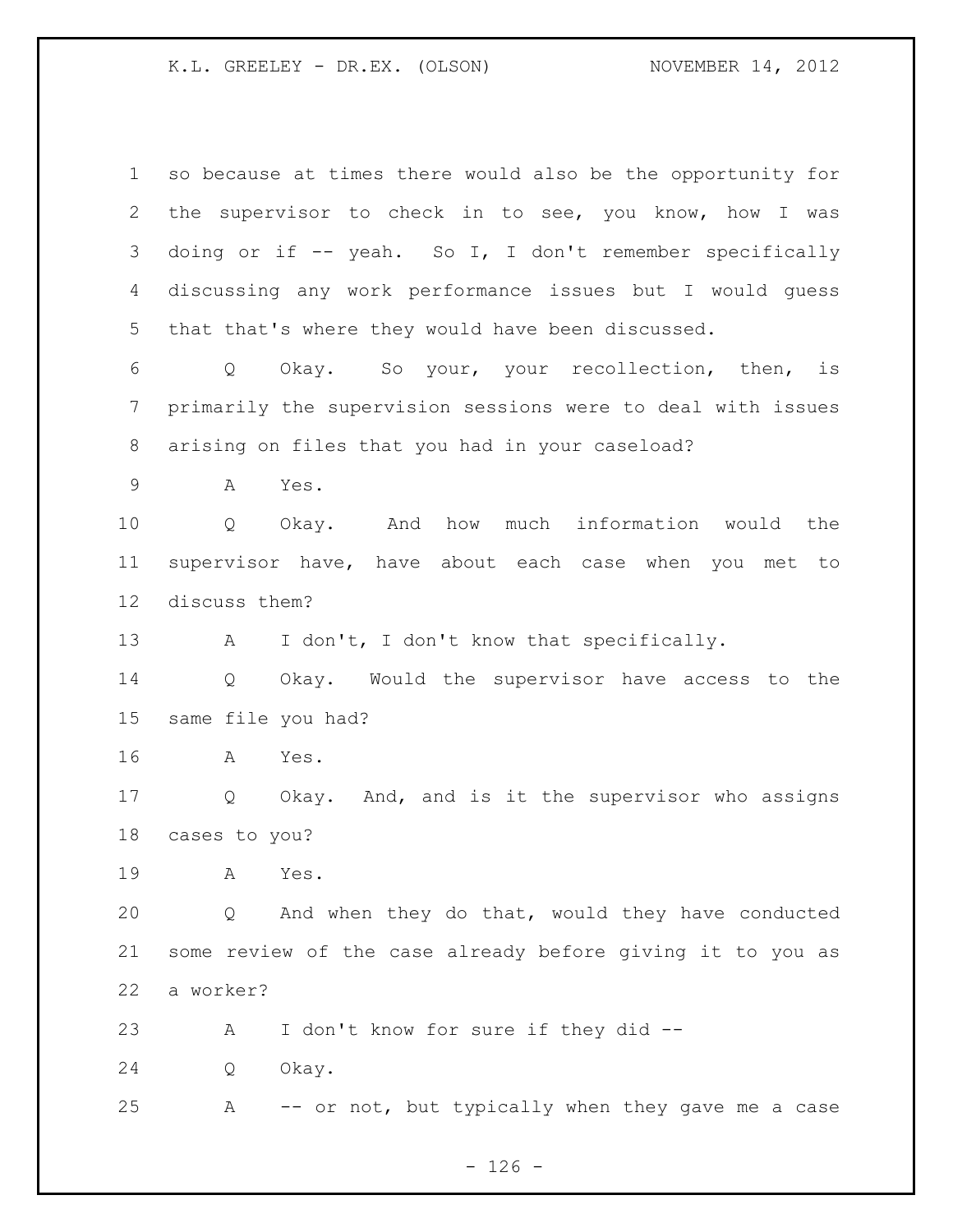they would be able to give me a little synopsis of what the case was about, so I assume they would have read the file in order to get that information. Q Okay. Did you -- do you recall whether or not you had any formal performance reviews during your period of time as a family service worker? A I did. Q Okay. And how often did you have those? A I don't, I don't remember for sure. I think I may have had two in the two years I was there. Q Two -- sorry, two in the two years you were there? A Yes. Q And what sort of issues would you discuss? 15 A I don't, I don't remember. Q Okay. A I know that it was a written document that the supervisor completed and then discussed with me. There would have been goals there. Strengths were identified, areas that needed work or that I was interested in working on, and then we both signed the document. So it was an actual document, but I don't remember the details of what was in it.

 Q Okay. Do you recall whether or not note-taking or the importance of taking accurate and complete notes was

- 127 -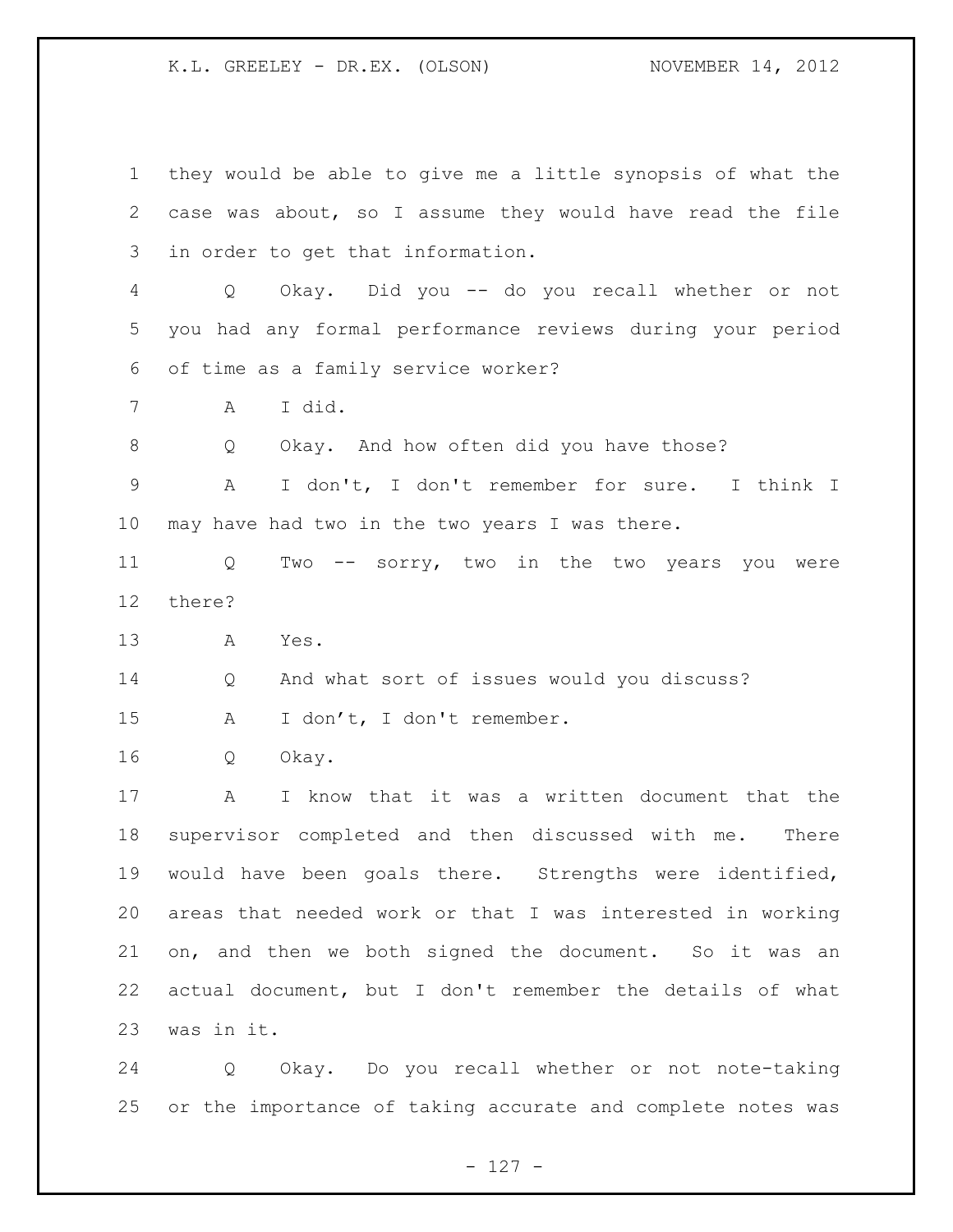something that was discussed? A I don't remember. Q Okay. As a social worker is that something you were aware of? A Like taking notes on cases, you mean? Q Right. A Yes. Q Okay. And, and what was, what was the importance of taking notes on cases? A So that you had a record of what was happening with the case, a record of meetings that you had with the clients or collaterals. It was recordkeeping. Q Okay. And so that would be, if you picked up the file later you would be able to recall what you did? A Yes. Q Okay. 17 A And you'd be able to know what was happening in the case. 19 0 Okay. And is it unusual for family service cases to go to more -- to have more than one worker involved in a particular case? A To be transferred, you mean? Q Right. A That's not unusual, no. Q Okay. And so is part of the note-keeping so that

- 128 -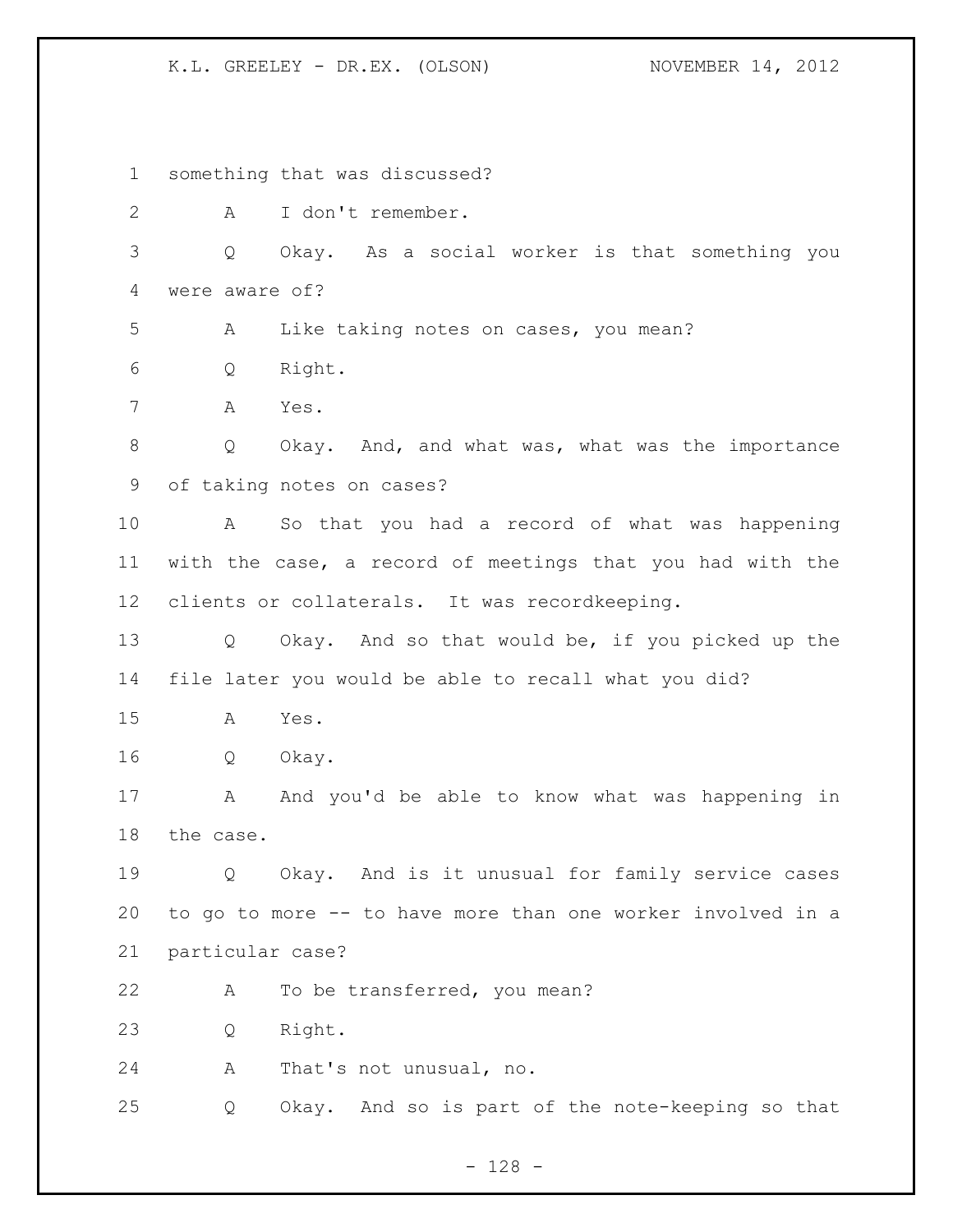a subsequent worker will have an idea of what you did with the case?

A Yes.

 Q Okay. And also, I think we heard this morning from Mr. Orobko that these, these cases sometimes go, there's issues before court, so --

A Yes.

8 Q -- notes become important; is that right?

A Yes.

 Q Okay. Or sometimes there might be adoption proceedings, inquests. Those are all reasons why you'd keep accurate and complete notes?

A Um-hum.

 Q Okay. In terms of what it is you note on the file, is there certain information you note or is it every, everything you do on the file? Or how do you determine what, what's important?

 A I think that varies on the social worker. Typically, you know, you would document -- for me personally, I typically documented the date, where it was, what the meeting was about, what the phone call was -- if it was a phone call, if it was a meeting, what it was about, what issues were discussed. Sometimes what the plan would be from there. So if there was a decision made or an agreement that something needed to happen, I might document

 $-129 -$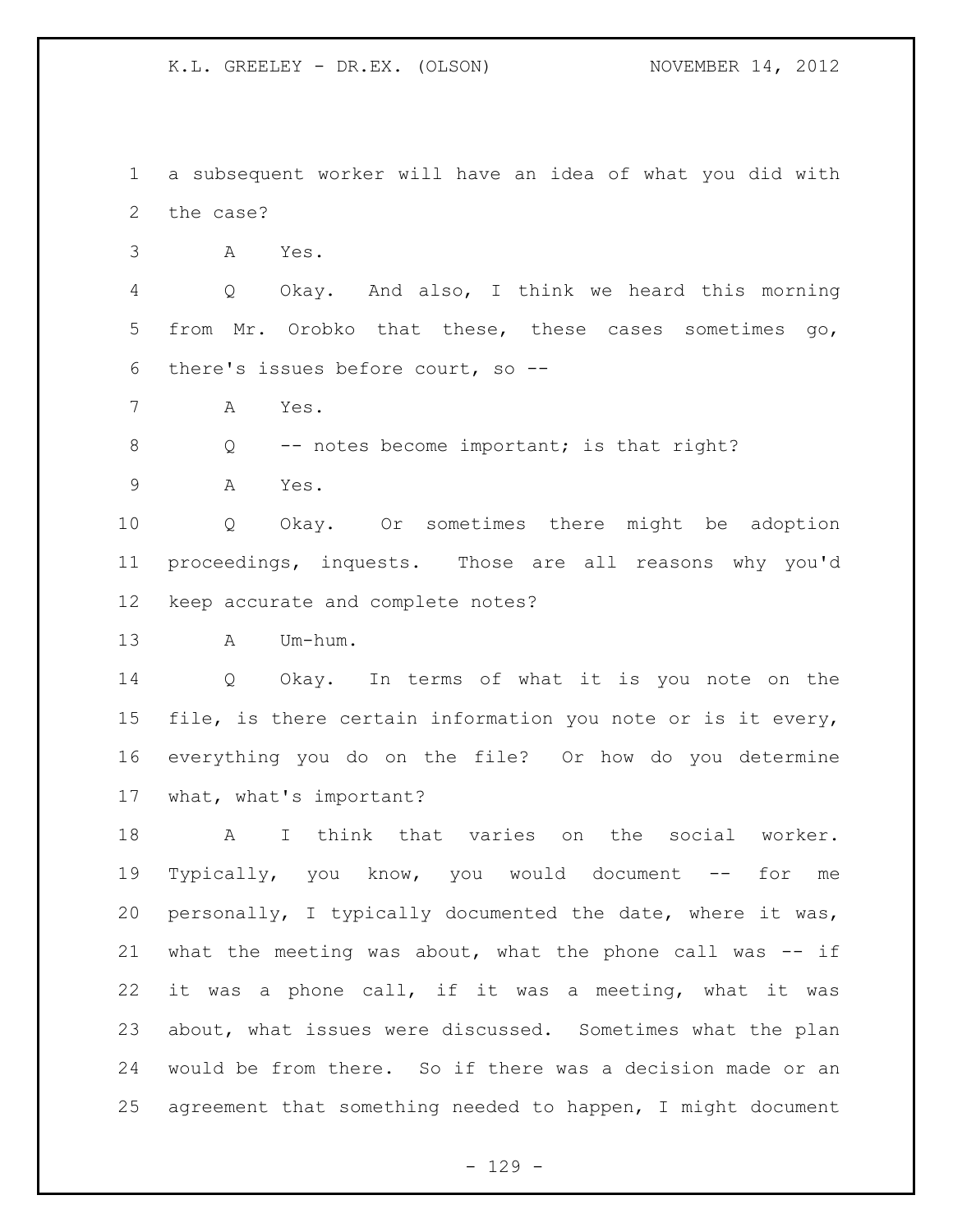that in my notes.

 Q Was it your practice to document every important step or event? A As best as I could. Q Best as you could. Okay. And when you picked up a file that another social worker had worked on -- A Um-hum. Q -- what did you expect in terms of their note- taking? A I expected to see at least a summary of, like a written summary, a transfer summary that would include the basic information about what had happened in the case while they had it, and typically would expect to see some case notes. Every worker is different. Some keep lots of case notes, some don't keep as many case notes. Depends how long the file was with that worker, et cetera. Q Are the case, case notes that a worker takes, including, you know, transfer summaries and those sorts of things, is that the primary source of information on a file you pick up, generally?

 A I would think so. I mean, there's other information in a file as well. There's court information typically in the file, what we call green sheets, if it was a child-in-care file, which was a way that the agency tracked where kids were and changes to the children's

 $- 130 -$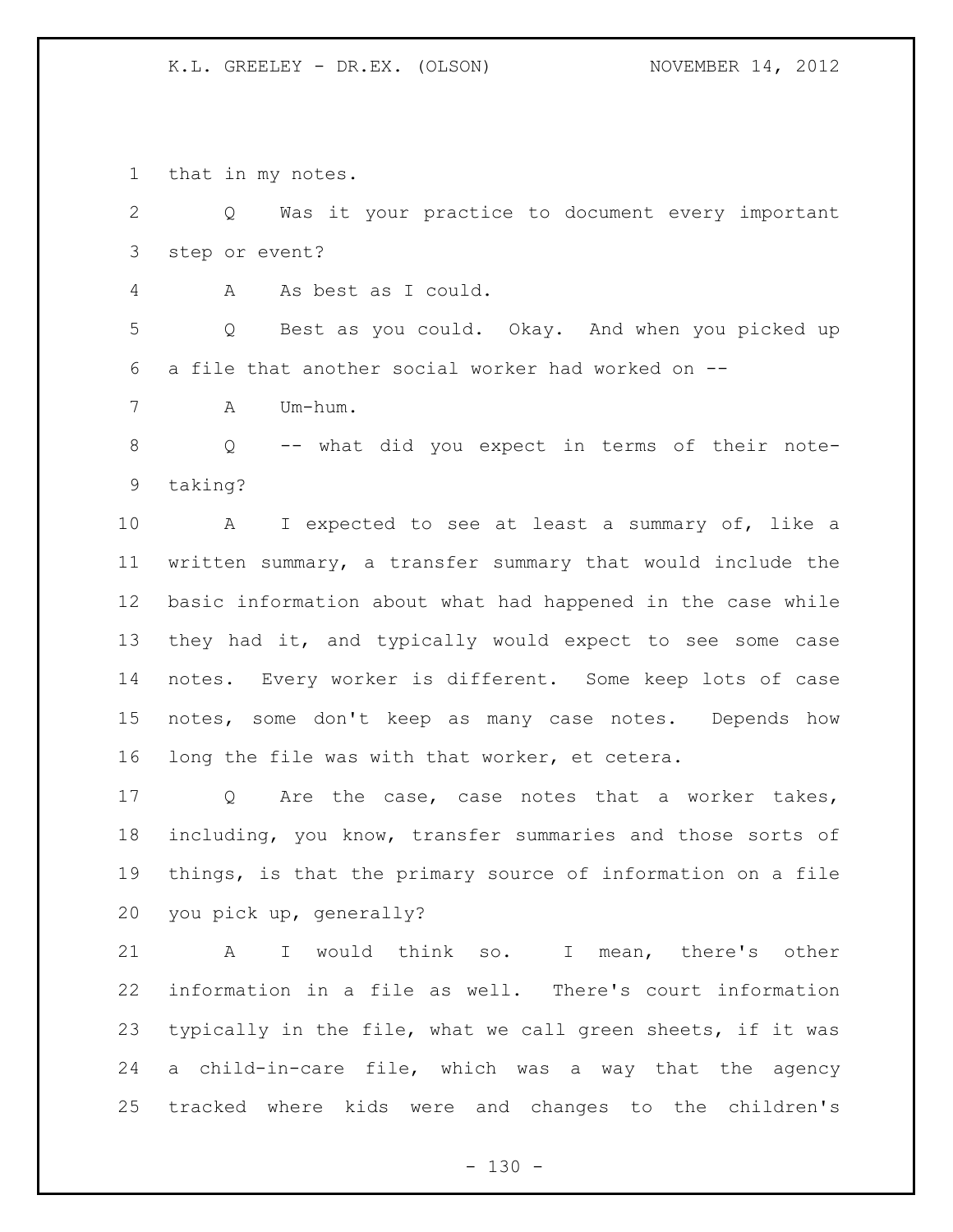status or placements, et cetera. You'd expect to see some of those things on the file. Any medical information that was gathered by the previous worker, if there was any, you'd expect to see on the file.

 Q When you pick up a file that another worker has worked on, what, what would be the first thing you would look at?

8 A I would typically look for the transfer summary. When a file is transferred from one worker to another, typically there's a summary of what that worker's involvement was, and it was -- it used to be called, I 12 don't know what they call it now, a transfer summary. Usually a little ticky box on the top saying what it was, and --

Q Okay.

16 A -- I would look for that document.

17 Q And what, what is it about that document that -- A It would provide the demographic information about the family, so who was in the family, what their dates of birth were, their addresses, if they were aboriginal, if they were treaty, what band they were registered with, any collaterals that were important to the family, so whether it was extended family or community resources. It would also then give a brief history of the family's involvement with child welfare typically, and then

- 131 -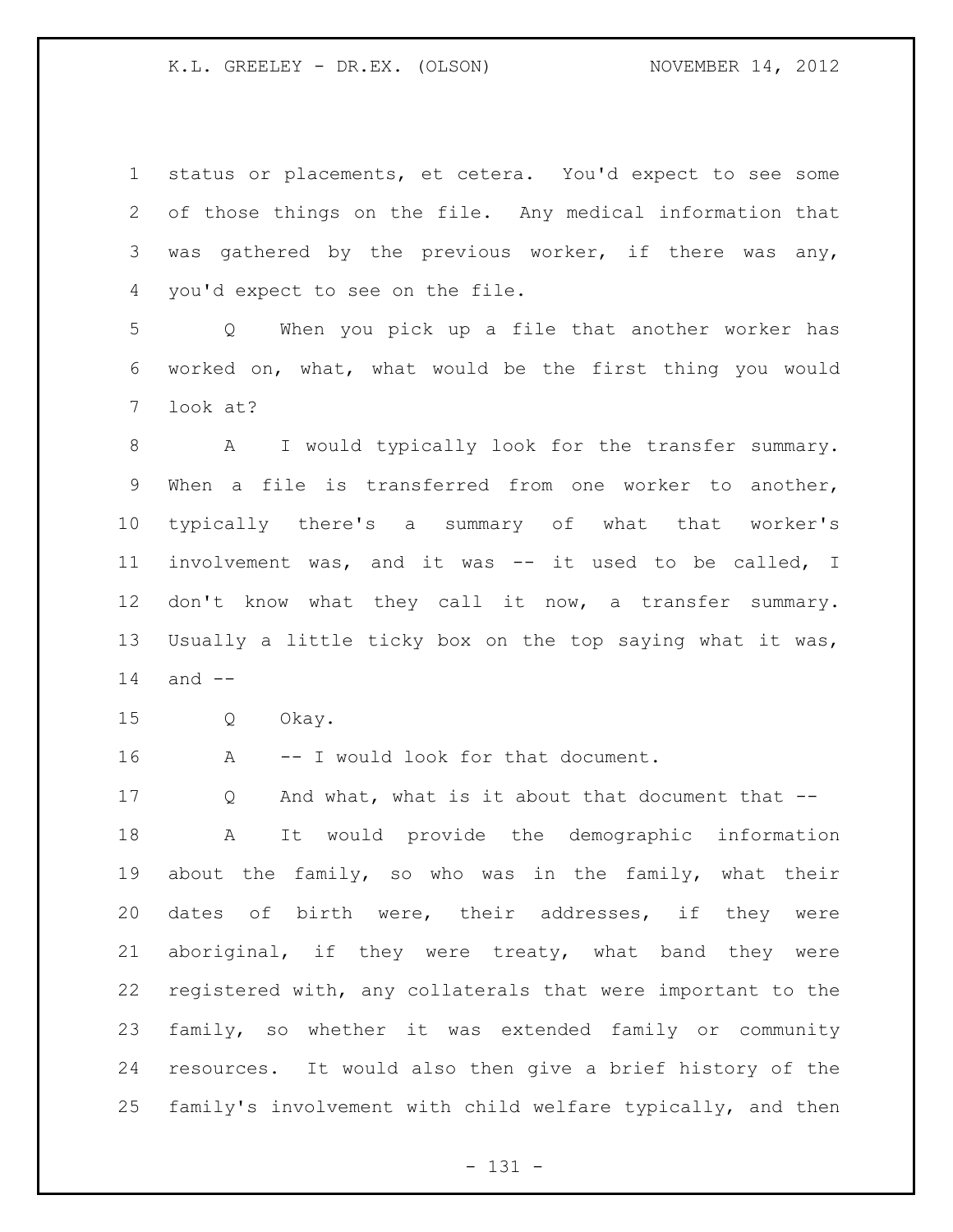| $\mathbf 1$ | it would identify or be a summary of what that previous            |
|-------------|--------------------------------------------------------------------|
| 2           | worker's involvement with the family had been and usually          |
| 3           | included a plan or goals, again depending on who was               |
| 4           | writing it and what terminology they used.                         |
| 5           | So would -- this would be basically a summary of<br>Q              |
| 6           | what had happened on the file under that worker's $-$              |
| 7           | Under that worker, right.<br>A                                     |
| 8           | Okay. And would you rely on that information to<br>Q               |
| 9           | be accurate, then?                                                 |
| 10          | A<br>Yes.                                                          |
| 11          | If it's not accurate, does that cause you any<br>$Q \qquad \qquad$ |
| 12          | difficulty? Is -- could it cause you problems in the way           |
| 13          | you handle the file?                                               |
| 14          | A Well, if it wasn't accurate, then I'd have to go                 |
| 15          | and try to find out the information that was accurate.             |
| 16          | Typically, when the file came, you -- I assumed that that          |
| 17          | information was accurate.                                          |
| 18          | And also if it was incomplete would there then be<br>Q             |
| 19          | information obviously that you're not aware of?                    |
| 20          | Right.<br>Α                                                        |
| 21          | Okay. Sorry, I'm jumping around a bit but just<br>Q                |
| 22          | want to get back to the topic of supervision. When you,            |
| 23          | when you were going to close a file or transfer a file, was        |
| 24          | a supervisor required to review the file with you?                 |
| 25          | I don't know that -- not formally during a<br>Α                    |

- 132 -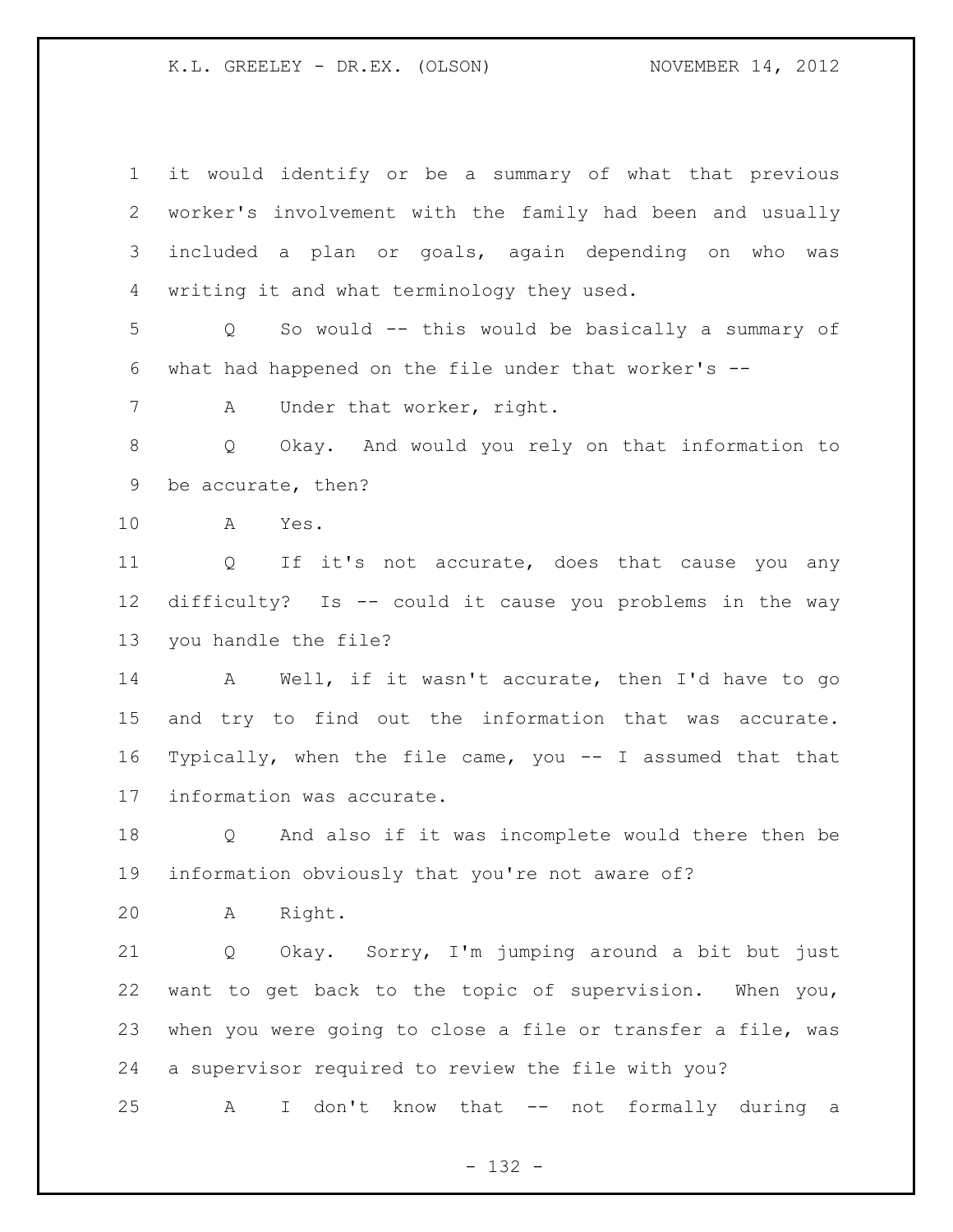supervision. During a supervision meeting you would talk about the case, and if there was a decision to close the 3 file or to transfer it, that would be discussed during that supervision meeting.

 Q So how did, how did the closing of files occur, then? Just take me through that.

 A It would be usually during a supervision. So you would talk to the supervisor about what was, what had been happening in the case, what the progress the parents had done, if they had met the expectations of the agency. Discuss all of that information and then together come up with a decision as to a plan. So sometimes that plan meant continuing service, sometimes it meant closing the file.

Q Okay.

15 A And so you would agree, the supervisor and the worker, in my experience, would agree that that was the best plan, was to close the file, if that was what the plan was, is to close the file.

19 0 Okay. And is it the supervisor, then, relying on what you're telling he or she about the file, what has happened?

 A Typically. And in any other times that you had spoke to the supervisor about the file. So if you had a file for two years and you had supervision every two weeks, you may have talked about that case many, many times. And

- 133 -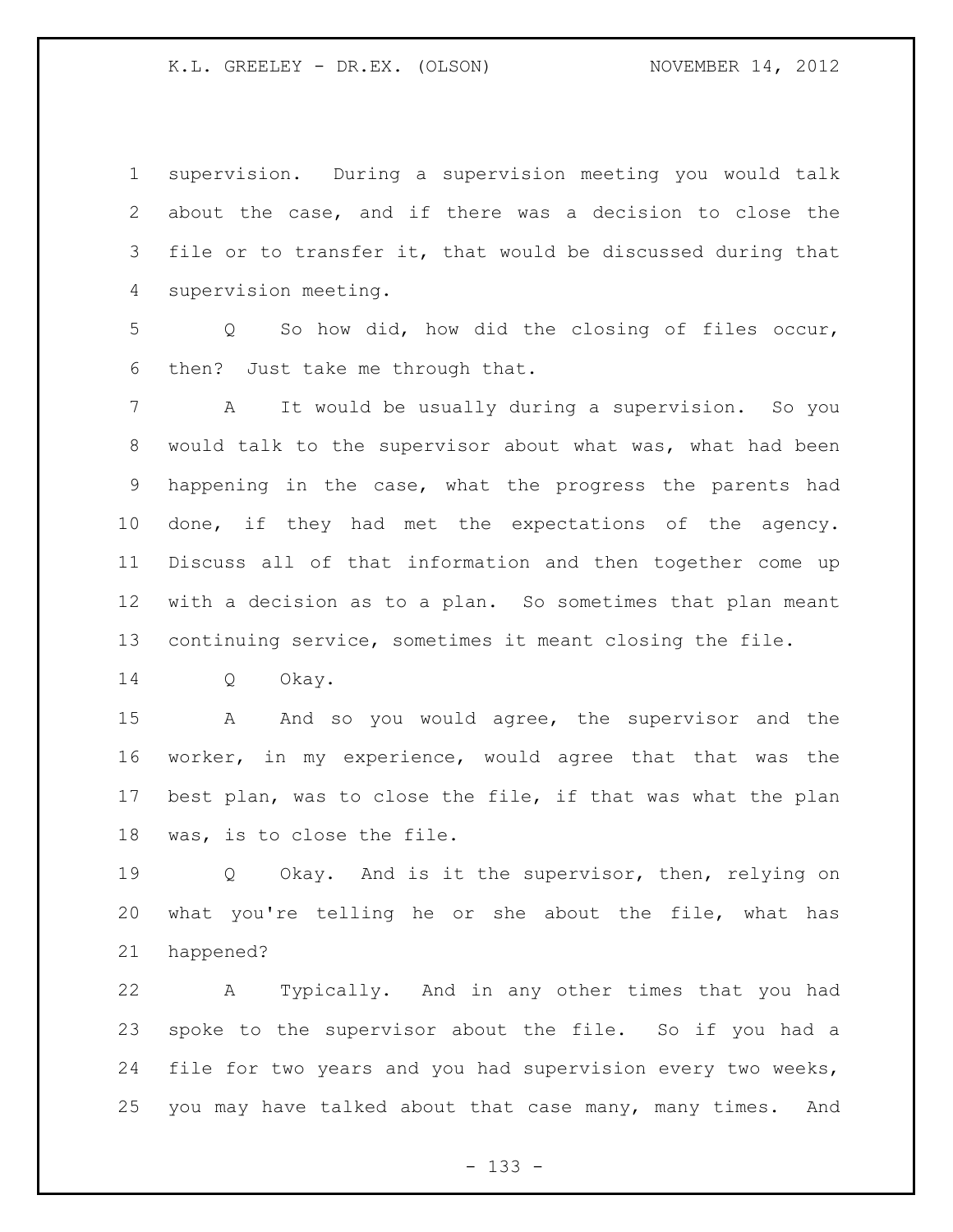so the supervisor, some of my supervisors kept notes of our supervision meetings so they may have reviewed those. I can't remember specifically. Q Okay. Did you keep notes of the supervision meetings? A That was my practice to, as best as I could. Q And would you keep the notes in the file, then? 8 A Yes. Q Okay. Did you notice any differences in terms of supervision styles between Ms. Hanson and Ms. Balan? A I don't remember specifically any differences. Both of them talked to me about my cases. Q Did they have -- was there sufficient time available to meet with them when you needed to? A Yes. Q Okay. And in terms of the supervision that you did receive, did you find it was helpful in your, in your practice as a social worker? 19 A As much as I can remember. Q Okay. So just generally with respect to your work as a family service worker, Ms. Brownlee gave evidence on the first day and she provided a description of what family services workers did, and essentially you would receive files that had been transferred to you by intake, and these were files that intake had determined required

- 134 -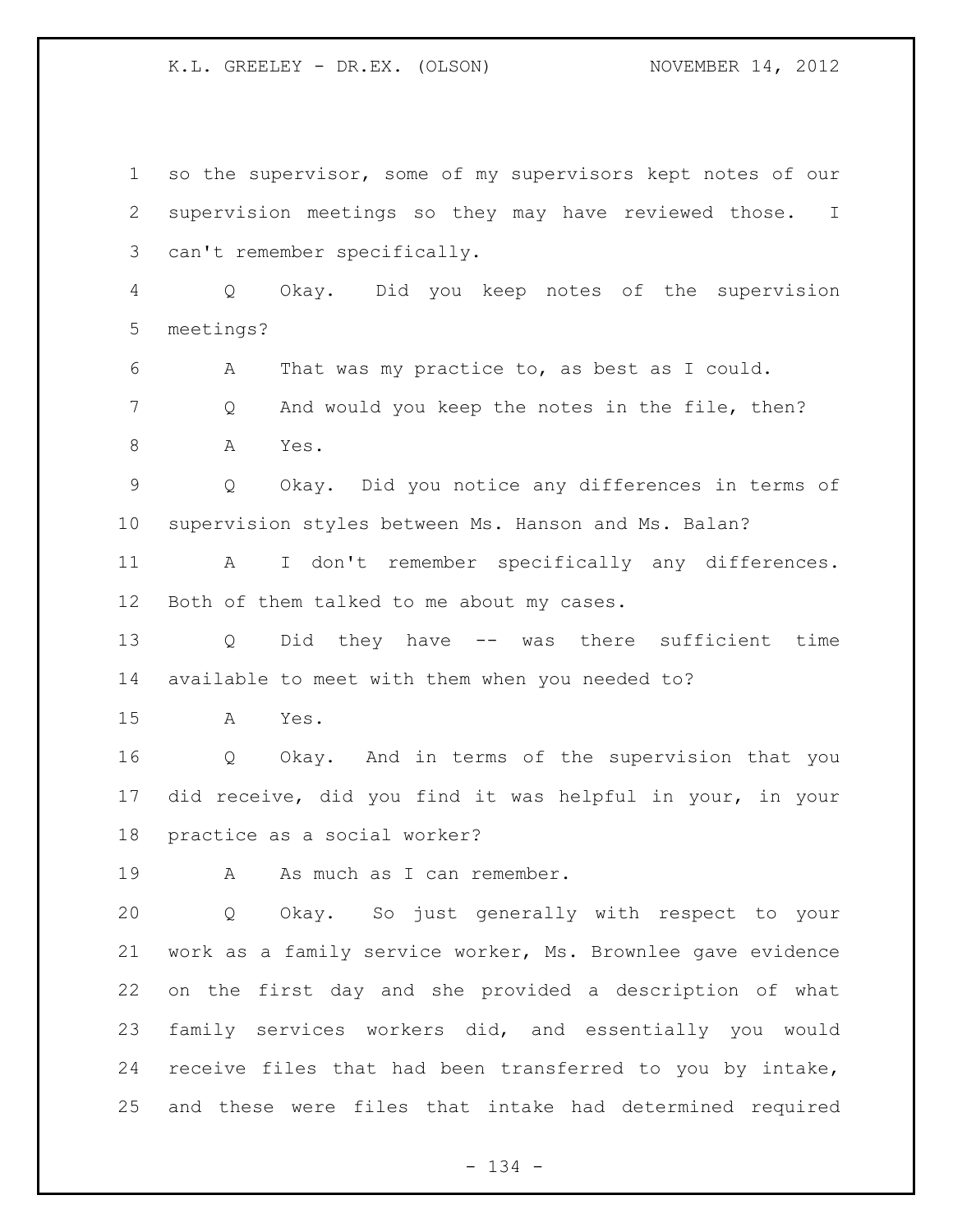1 some further ongoing services; is that ...

A Yes.

 Q Okay. And what sort of services would, would the typical file need?

 A It depended on the file and whether there were children in care or not children in care. It depended on the case and what the issues were in the case. Typically, a family service worker's job was to assist with, assist the family with addressing the issues that were identified from intake.

 Q Okay. Was part of the job also monitoring the family just to ensure that the children remained safe in that family?

A Yes, that's part of your work.

 Q Okay. And is that done by keeping regular contact with the family?

A Typically.

 Q Okay. And also, in terms of ongoing services is there, is that connecting the family with resources that might help them?

A Yes.

 Q And you said before that the supervisor would assign a file to you, and in this case the supervisor would have assigned Phoenix Sinclair's file to you?

A Yes.

 $- 135 -$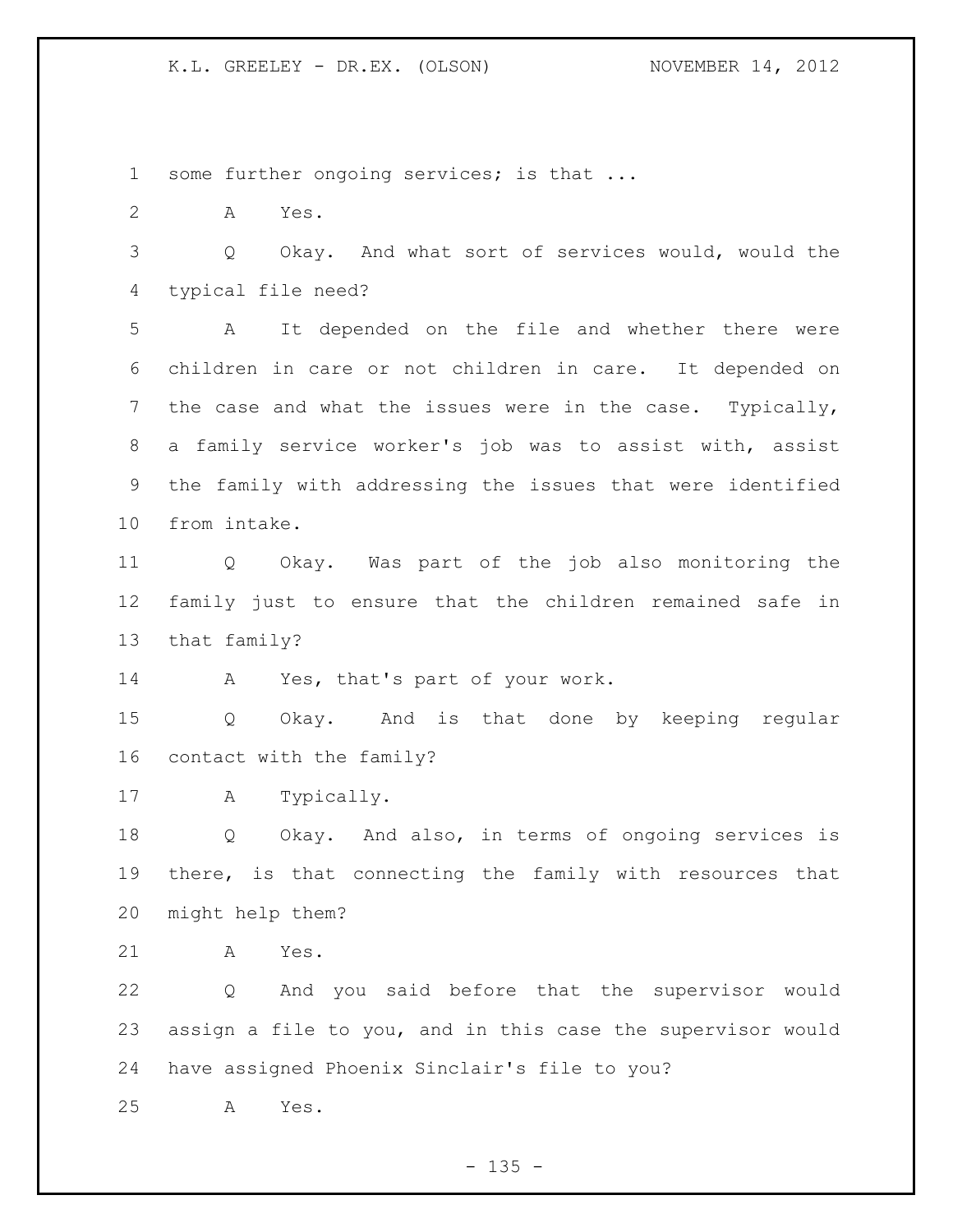Q When you -- THE COMMISSIONER: That would be Hanson? 3 THE WITNESS: Yes, at the time, yeah. BY MR. OLSON: Q Hanson or was that Balan? A Hanson, yes. Q Was Hanson. A She was my supervisor until June or July of that year. Q When you receive, received a file, do you recall what you physically received? A I don't recall what I physically received other than the file. Q And when you say "the file", you're talking about the paper -- A Yes. Q -- the paper file? A Paper file. Q Okay. At that time were you, were you mostly using the paper file still rather than CFSIS? A Yes. Q And when you were given the case, would, would it be the file that came to you or would you actually have to request the file?

 $- 136 -$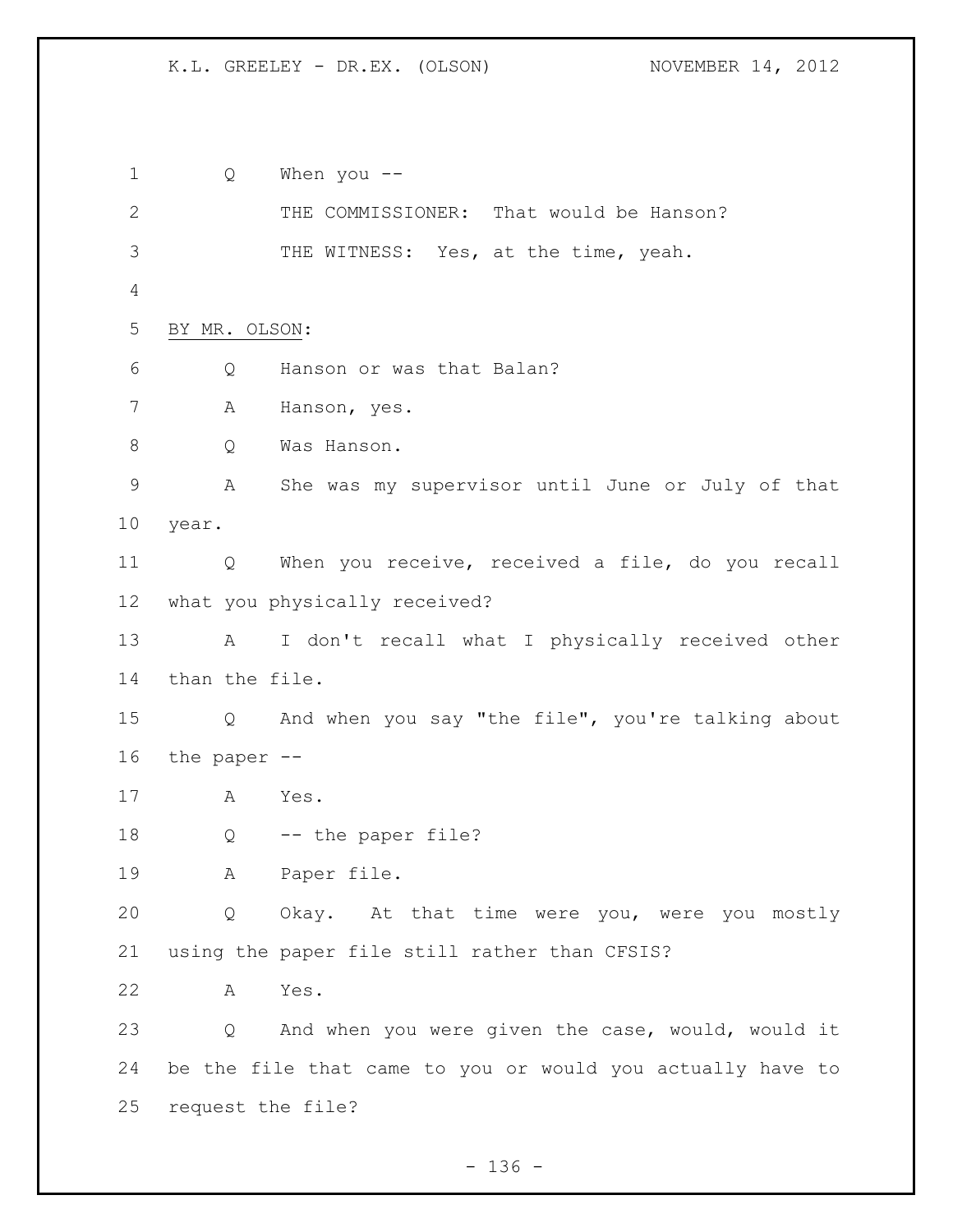A No, typically the file was given, the paper file was given to, given to the worker and you kept it with all your other files at your desk. Q Okay. And then once you -- when you got the file, you said one of the first things you would look at would be, I guess, the transfer summary? A Right. Q And what else would you look at in the file? A Typically, I would try to review whatever was in the file, whatever was in the actual paper file, so any other information that might be in there that I thought was important to read. Q Would you review the file cover to cover? A Yes, as soon as I possibly could. Q Okay. And some of these files, I take it, were quite voluminous? A Yes. Q And for even those files, you would review those cover to cover? A Eventually. Q Okay. And was that your practice or was that the general practice of social workers? A I can't -- it was my practice. I don't know what other social workers did. Q Okay. When you, when you would pick up a file,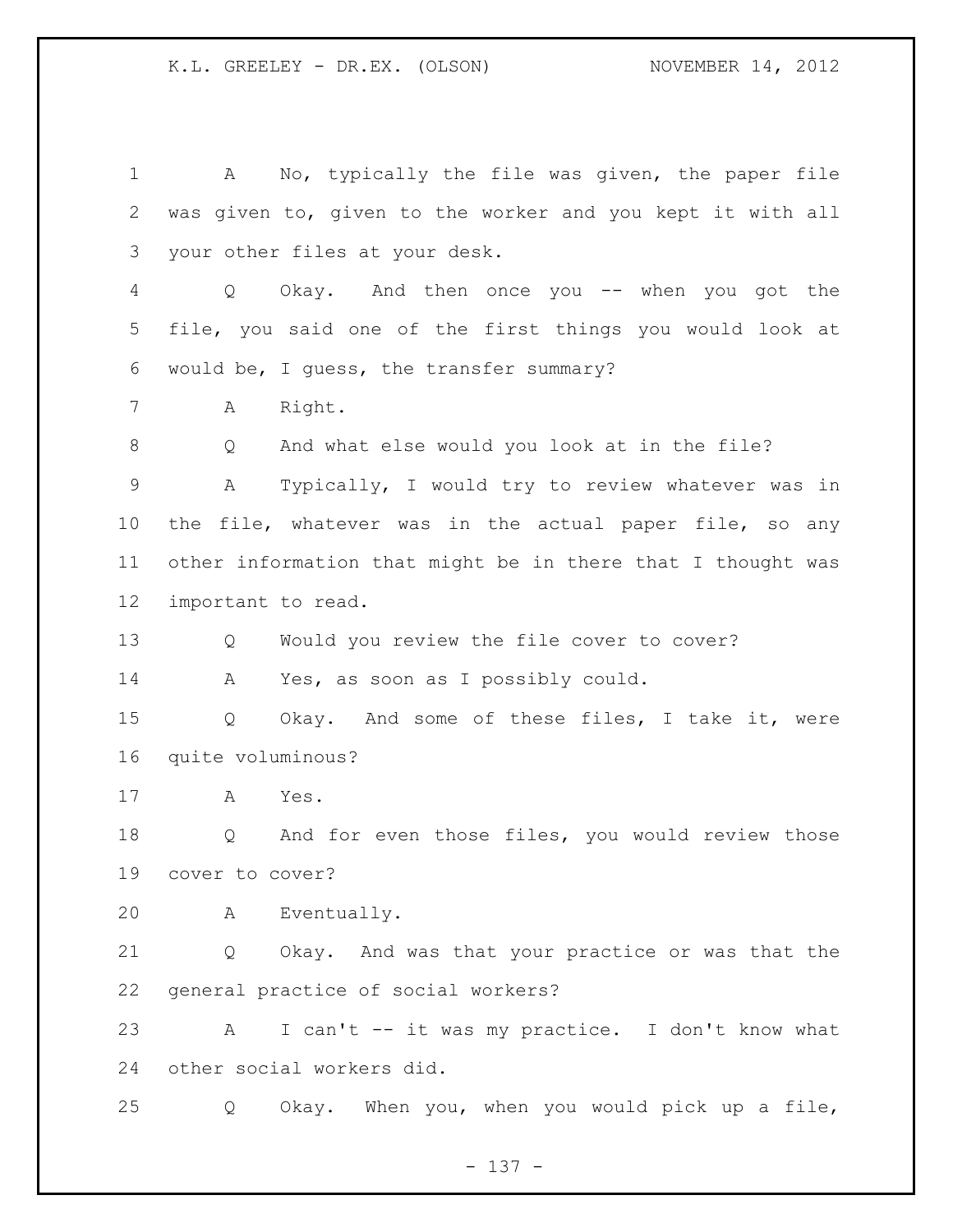would you make any contact with the social workers who had done other work on the file in the past? A Sometimes. It depended on what information was in the file and if I had questions for the previous social worker. Not all the time did I do that initially, no. Q Okay. Would, would that be a good source of information if you, if you needed information about the file, what work had been done? A Yes. Q Just want to turn to your transfer summary and I want to go through that. It's at page 37025, Commission disclosure 1795. So just generally, this, this is a transfer summary prepared by you; is that right? A Yes. Q And you would have prepared this when you were transferring the file on to another worker? A Yes. This is Samantha Kematch's transfer file. Q Okay. And so the date, October 2nd, 2000, is that the date that you would have actually transferred the file? A That's the date that the document was completed and expected to be transferred. Q Okay. 24 THE COMMISSIONER: Just a minute. What date's that?

- 138 -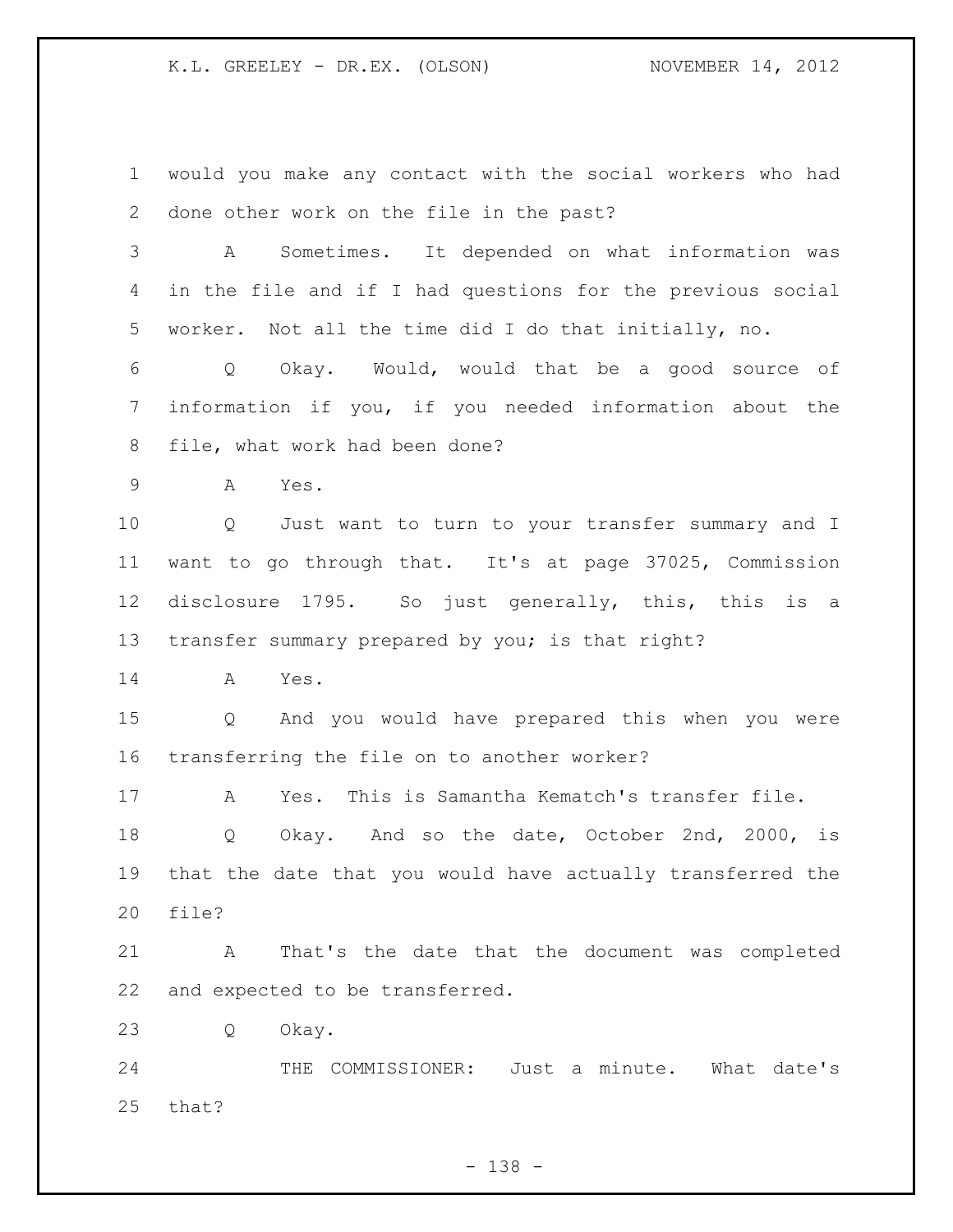MR. OLSON: October 2nd, 2000. BY MR. OLSON: Q And, sorry, what is the, what's the purpose of the transfer summary? A It's a summary of all the involvement that I had on the case and it's for the purpose of passing on to the next worker so that they can see what work that had been done with the family, where the family was at and what further work may be needed. Q Okay. And I've been calling it a transfer summary. Actually, at the top it says case summary. And then there -- A Right. Q -- appears to be there's three different options. There's review, transfer or closing. Are those the three different times you would use this document? 18 A This particular document, yes. Q Okay. And the first being review, what is that? A That would be a review of a case. So if you are a family service worker and you had a family service file for a year -- Q Um-hum. A -- you were expected to do a review of the family and the service that had been provided.

- 139 -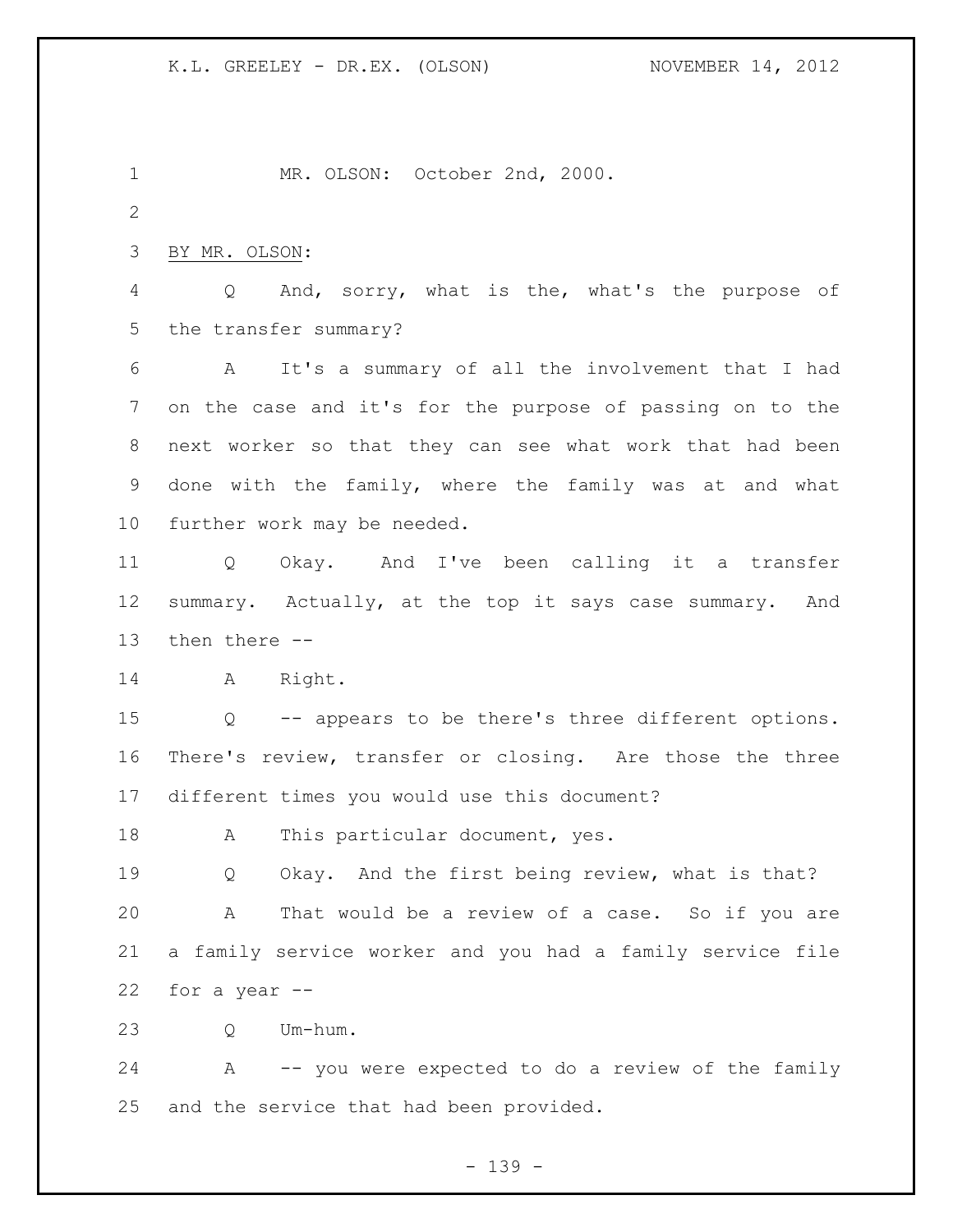Q Okay. So --

2 A So that would be a review.

3 Q So for every file that you had for a year, you had to do a review and fill out one of these documents? A I can't remember what the timeline was. That's an example. So if you had the case for over a year, you would be expected to do a review at some point in that period of time. If you knew that the case wasn't going to be closing, for example.

 Q Okay. And just, would this be if you as the worker had that case for a year or would be just if the case had been opened for a year?

13 A If you -- if it was your case.

Q Okay.

 A Because if the case had been open and was moved from worker to worker, the expectation was that you would do a transfer summary every time it was moved from worker to worker.

19 0 Okay. I see. And then the last box, the closing box, when would you use -- tick that one off?

A When you were prepared to close the file.

Q Okay.

A Close the family file.

 Q So, and you close a file when the issues have been addressed; is that ...

 $- 140 -$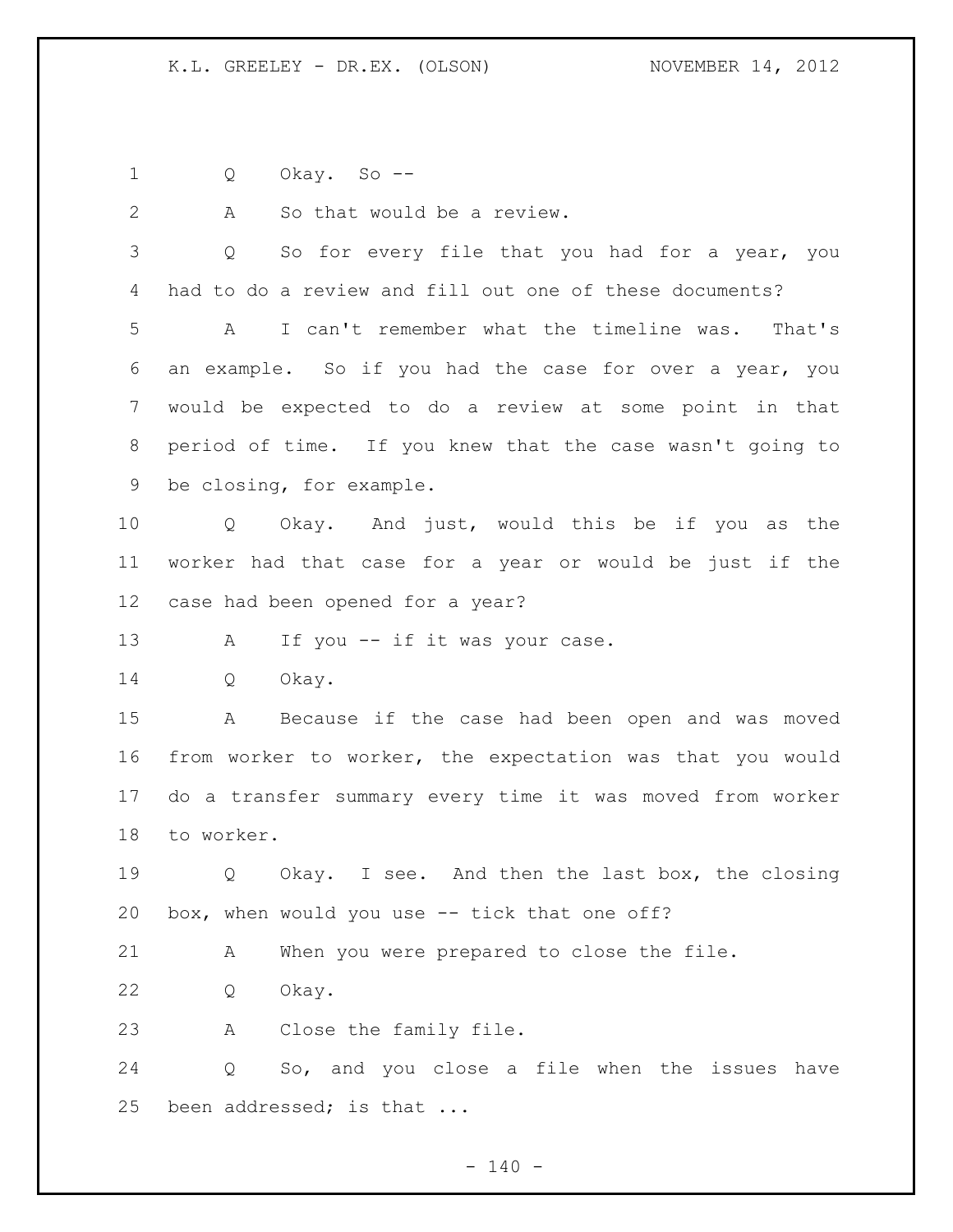| $\mathbf 1$ | When the issues have been addressed, yeah.<br>A                       |
|-------------|-----------------------------------------------------------------------|
| 2           | Okay. And so the fact that you are, that you<br>Q                     |
| 3           | selected transfer in this document --                                 |
| 4           | Um-hum.<br>A                                                          |
| 5           | -- that, that means that you had determined that<br>$Q \qquad \qquad$ |
| 6           | further services were required to this family?                        |
| 7           | Yes.<br>A                                                             |
| 8           | Okay. So the file was not ready to be closed at<br>Q                  |
| 9           | that time?                                                            |
| 10          | No.<br>A                                                              |
| 11          | Q Okay. And just when we look back at your work                       |
| 12          | history, I think you were transferring over to south                  |
| 13          | abuse --                                                              |
| 14          | Intake.<br>A                                                          |
| 15          | -- intake in October?<br>Q                                            |
| 16          | In October of 2000, yes.<br>A                                         |
| 17          | And is that why you were transferring this file?<br>Q                 |
| 18          | Yes. Yeah.<br>A                                                       |
| 19          | THE COMMISSIONER: Where were you going?                               |
| 20          | THE WITNESS: I was going to the south abuse                           |
| 21          | intake unit at Winnipeg Child and Family Services<br>in               |
| 22          | October of 2000.                                                      |
| 23          |                                                                       |
| 24          | BY MR. OLSON:                                                         |
| 25          | So would you have done a closing -- sorry, a<br>Q                     |

- 141 -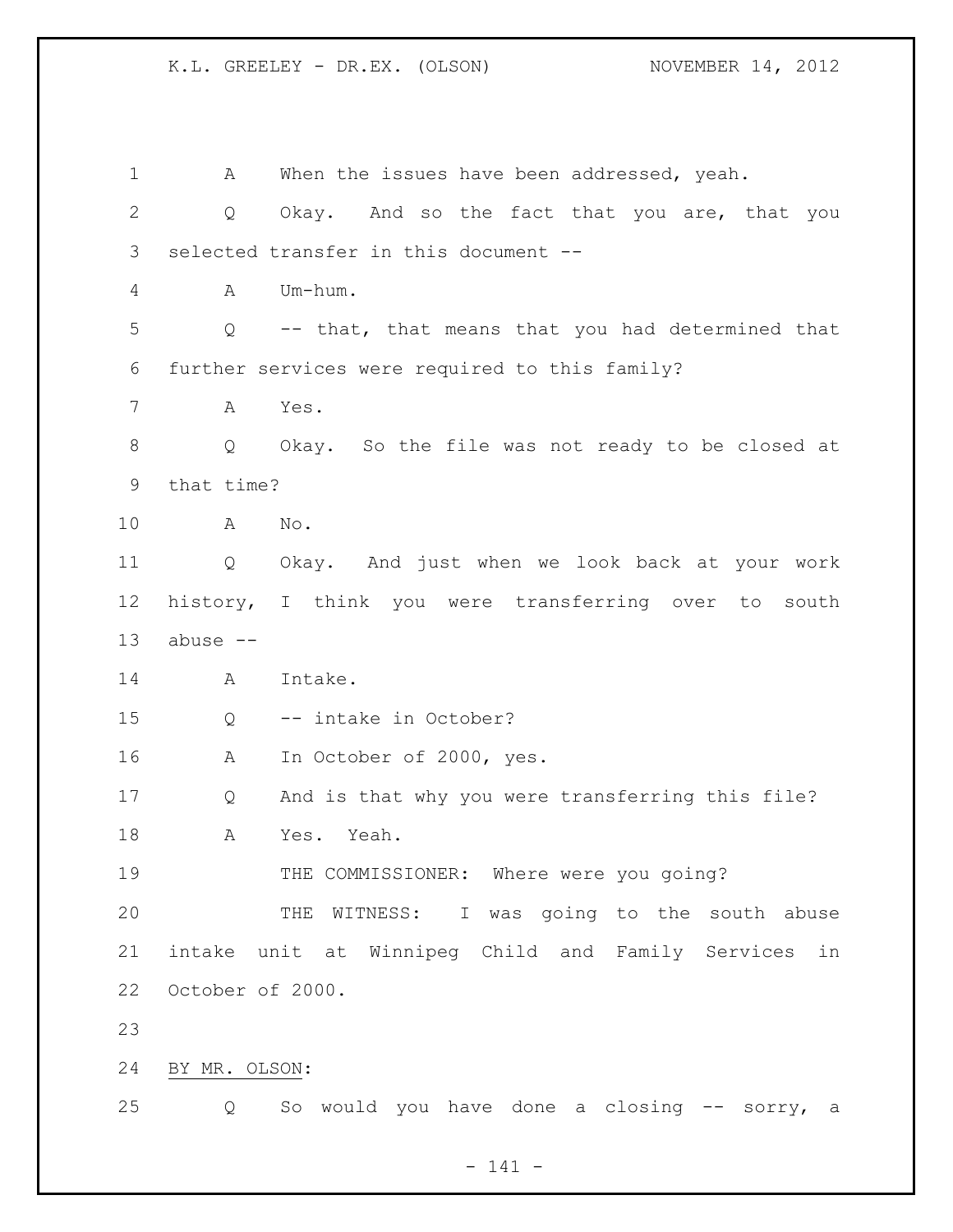transfer summary like this for each of the files you were handing at the time? A Each of the files that were being transferred, yes. Q Okay. And then I take it your expectation was that another family service worker would assume conduct of the file? A Yes. Q And what did you expect the, the new worker to do with the file? What would you expect, if anything? 11 A In general? Q In general. A To help the family to continue addressing whatever issues had not been completely addressed when I had the file. To follow any case plan that was prepared or agreed upon. Q Okay. So they would read your, your file, your transfer summary, and see what hasn't been addressed and try to address those? A Right. Q Okay. And how was that, how would that be communicated to the next worker? A I'm not sure, other than reading my transfer summary and through the supervisor. Q Okay.

 $- 142 -$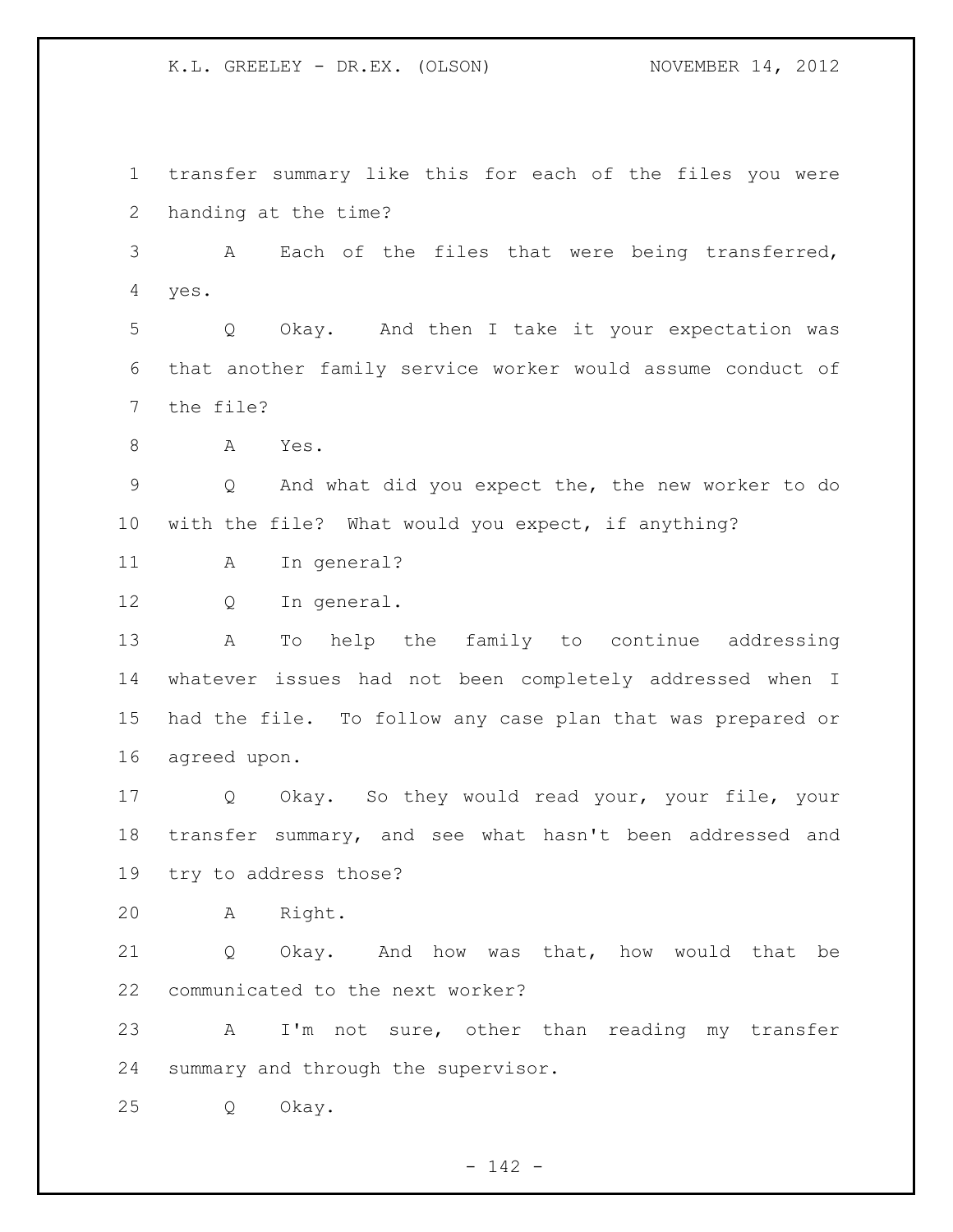A Because once I transferred a file, then it -- the supervisor would assign that file to another family service worker, so I would assume in assigning, as in they assign -- as the way all super -- my supervisors assign cases is whether they came from intake or they were transferred from another worker was typically the same way. Q Look on page 37026, please. Point number three. 8 A Um-hum. Q It says -- actually, if you just go, if we just scroll up on the page for a moment. The information, the information here, for example, there's a name, Marie Belanger, agency teaching support worker, Heather McCheyne, 13 et cetera, what are, what are those names? A Those would be the collaterals or the community

supports that the family were involved with.

 Q Okay. And then point number three, it says, children in care.

18 A Um-hum.

Q If applicable, see child in care review.

A Right.

Q And why does it say that, do you know?

 A Because when you transfer a family service file, if there were children in care attached to that file, so if it was a family and they, their children were in care, some of the children were in care, you were expected to also do

- 143 -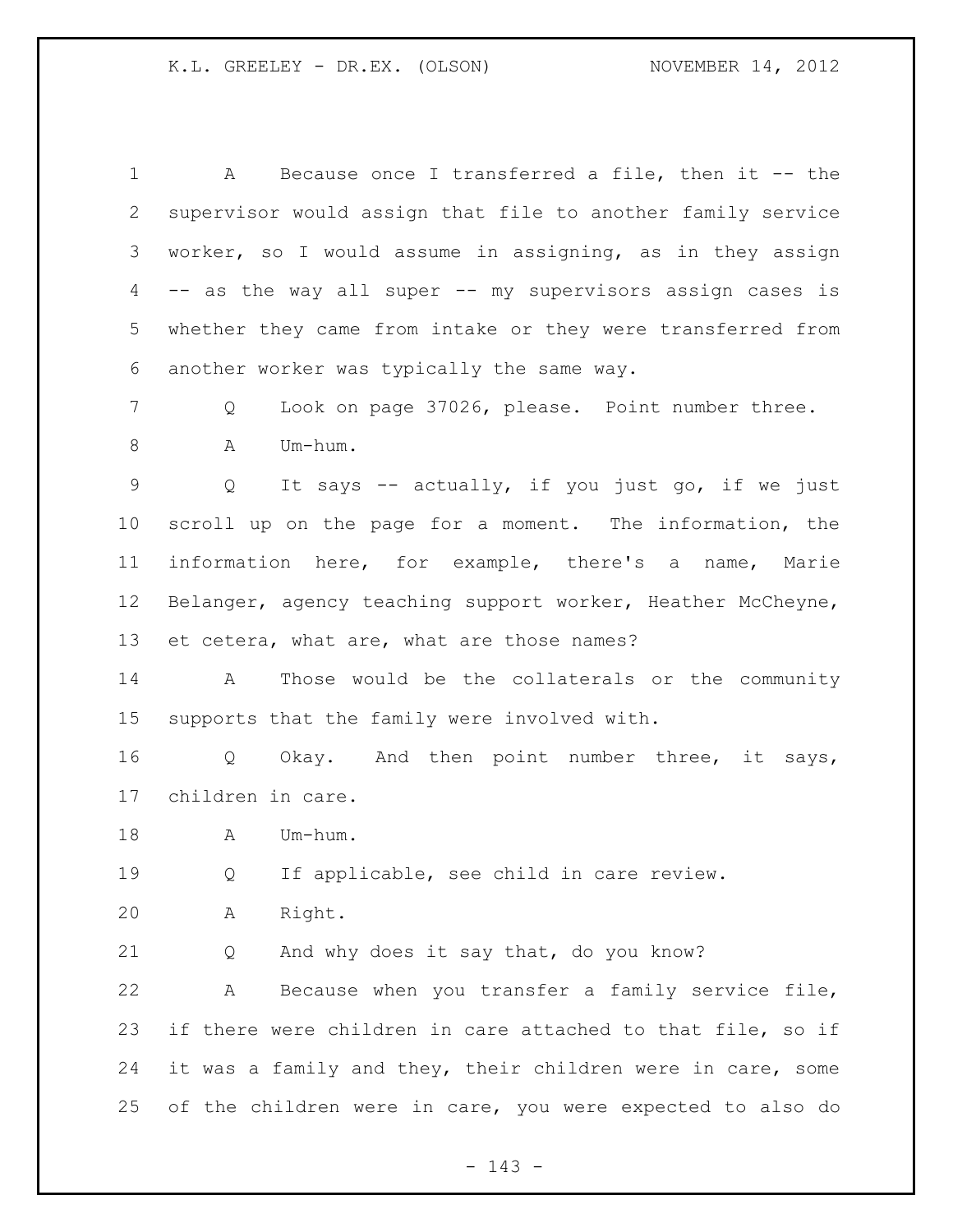a child in care transfer summary.

Q Okay.

 A So that was put in there so that if the new worker wanted to see information about the child that was in care, they could look at the child in care summary, whichever it might be.

 Q And in this case would it, would it signal to the new worker that they should look at Phoenix, Phoenix's child-in-care file?

 A In this case, Phoenix's child-in-care file was closed.

Q Okay.

 A So they could review the, the child in care closing summary.

 Q Okay. And would you expect the next worker to do that?

17 A Typically, yes. The files -- I'm not sure, in this case, and I can't remember specifically, where the child-in-care files went when they were closed. Typically, when you're transferring a file with children in care and they have open child-in-care files, all the hard files, the paper files, are transferred together so the worker gets, you know, the family service file and then however many children in care files.

Q So that comes in one package, then?

 $- 144 -$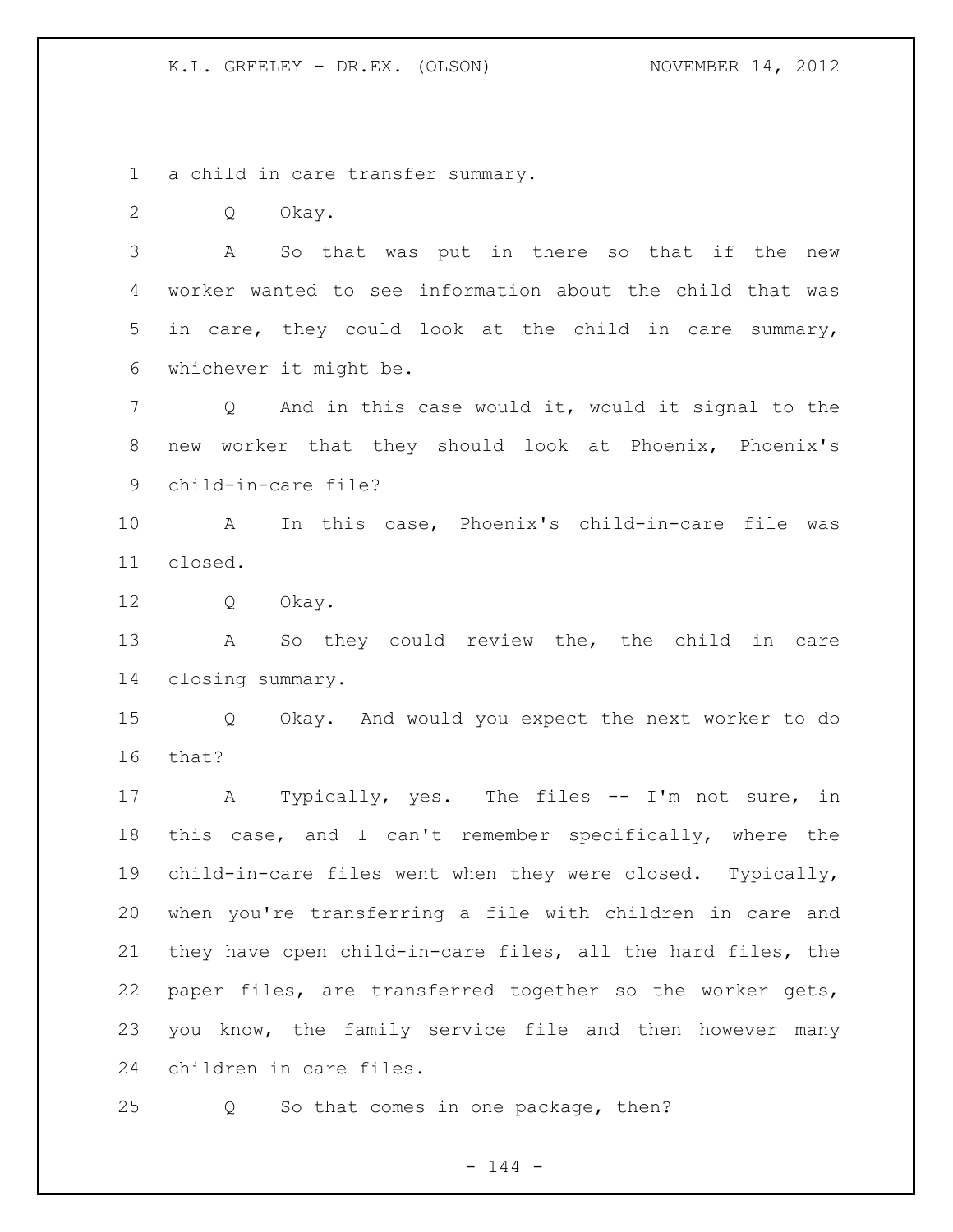| $\mathbf 1$ | A Right. When a child-in-care file is closed, I                 |
|-------------|-----------------------------------------------------------------|
| 2           | can't remember specifically what happens to that file.          |
| 3           | Okay.<br>Q                                                      |
| 4           | THE COMMISSIONER: Well, you had Phoenix's file                  |
| 5           | prior to it being closed?                                       |
| 6           | THE WITNESS: Yes.                                               |
| 7           | THE COMMISSIONER: When was it closed?                           |
| $8\,$       | THE WITNESS: I closed it when she was returned                  |
| 9           | to her parents in October - September, pardon me.               |
| 10          | THE COMMISSIONER: And this summary form that's                  |
| 11          | on the screen now relates to Samantha's file?                   |
| 12          | THE WITNESS: Right. Relates to the, what we                     |
| 13          | would have called the family file. So                           |
| 14          | THE COMMISSIONER: I follow. Yes, okay.                          |
| 15          |                                                                 |
| 16          | BY MR. OLSON:                                                   |
| 17          | Q Just continuing on with  Just, just<br>SO                     |
| 18          | everyone's clear, can you just explain what a child-of-care     |
| 19          | file is, when it's opened and when it's closed?                 |
| 20          | Okay. Sorry. A child-in-care file, when a child<br>$\mathbf{A}$ |
| 21          | is brought into agency care, when a child is apprehended,       |
| 22          | the agency creates what's called a child-in-care file. So       |
| 23          | it's a paper file that relates specifically to that child       |
| 24          | that's brought into care. It remains open as long as that       |
|             |                                                                 |

- 145 -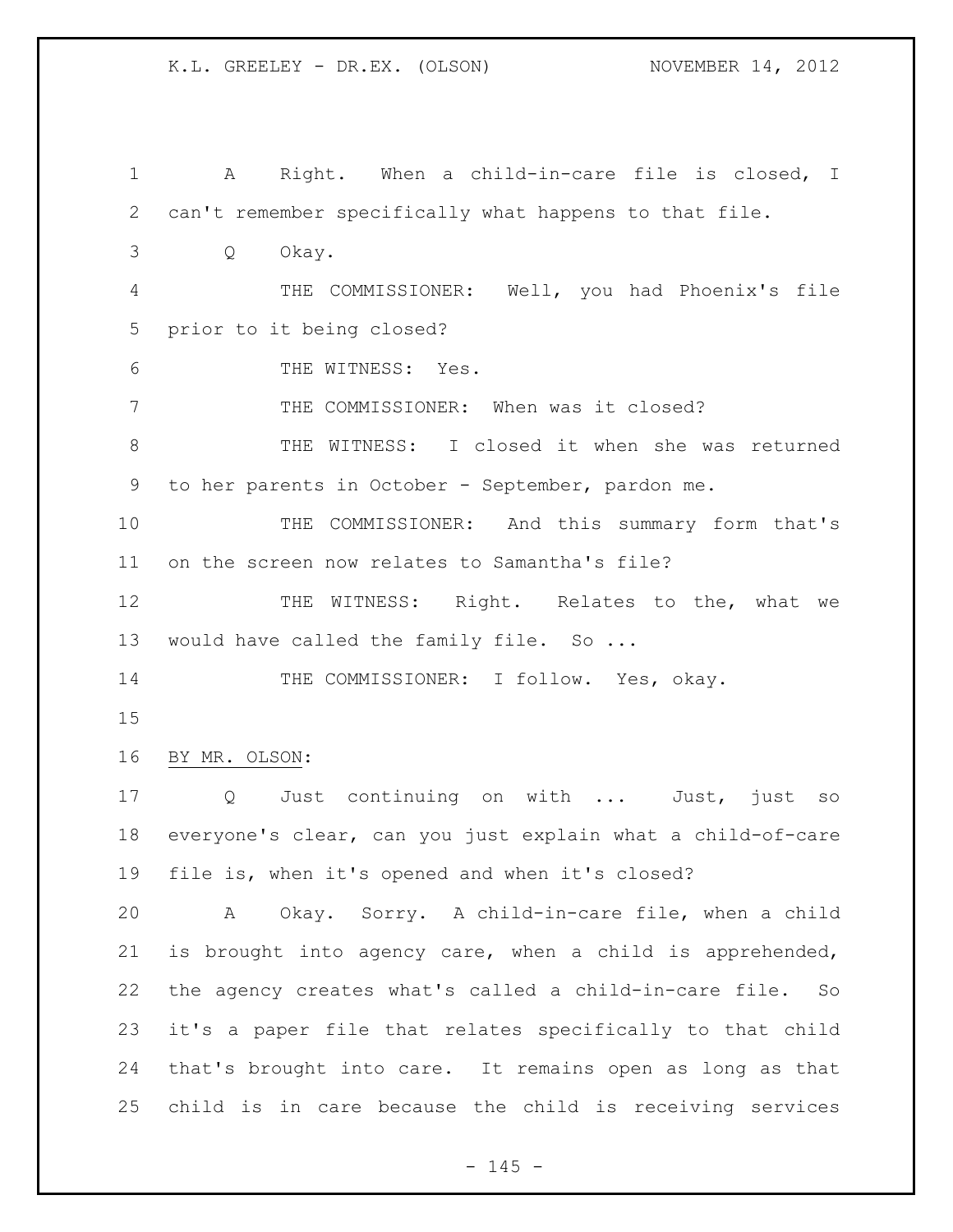from the agency. When the child is discharged from care, the file is closed because the child, him or herself, is no longer receiving services. However, the family may still be receiving services. Q Okay. So while the child is in care, the child is -- the agency is the guardian of that child? A Yes. 8 O Okay. Does that mean, when the file's closed, the child stops receiving services from the agency? 10 A As a child in care, they stop receiving services. But their family, and as a part of that family, the child may continue to receive services. Q Okay. And is there information that's in a child-in-care file that is not in a family file? A Sometimes, yes. Q Okay. And for that reason would it be important for a worker working on a file like Ms. Kematch's file to familiarize themselves with the child-in-care file? A Yes, if they have access to that child-in-care file. Q And in what cases would they not have access? A Once the child in care's, once a child-in-care file is closed it becomes a sealed file. Q Okay. 25 THE COMMISSIONER: Becomes what?

## $- 146 -$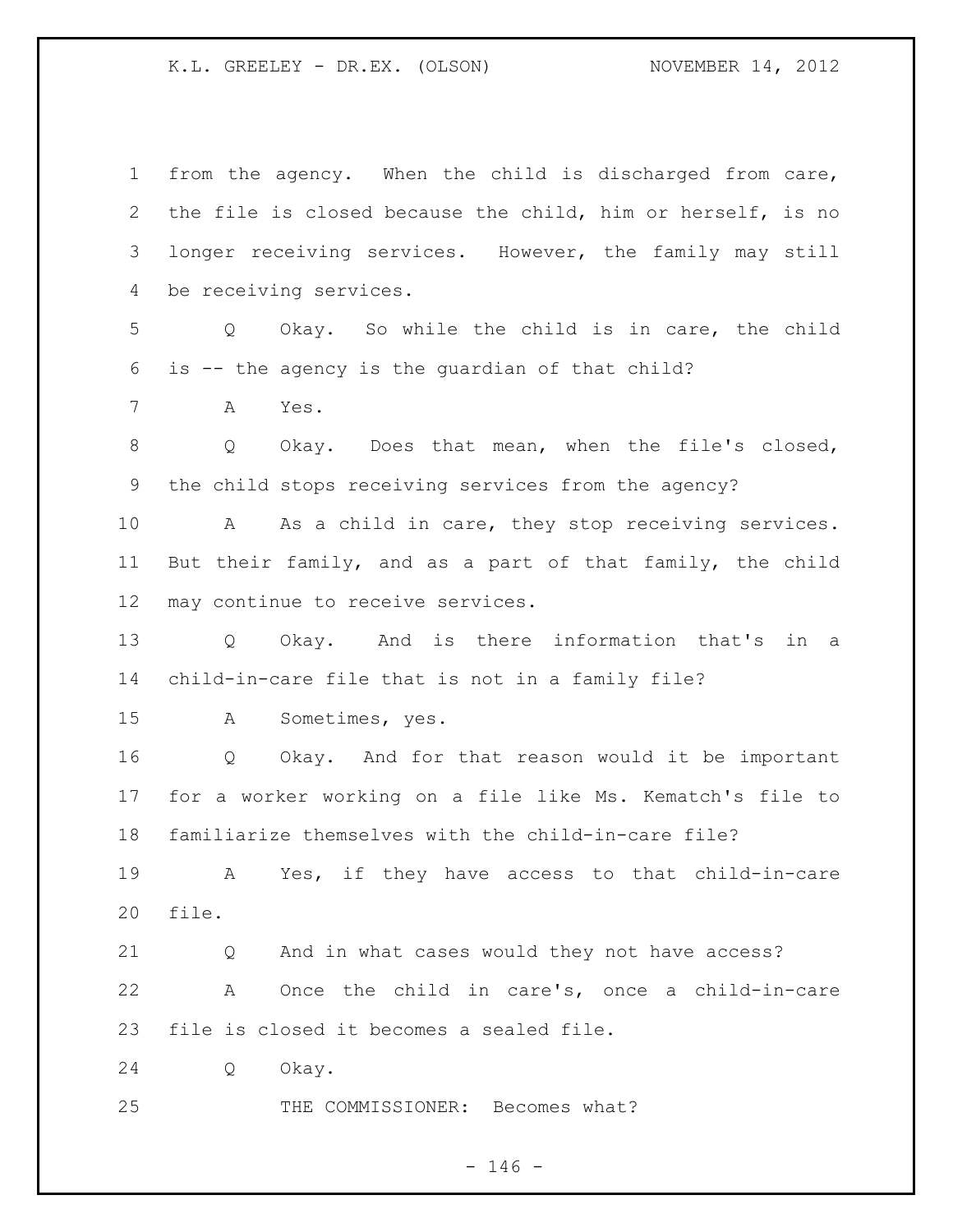1 THE WITNESS: A sealed file. THE COMMISSIONER: Oh, sealed. BY MR. OLSON: Q So the fact that Phoenix's child-in-care file was closed at this, the time you wrote the transfer summary, would it then be sealed? 8 A Yes, typically. That's my understanding. Q Okay. Do you know why that, why that is? A I don't know a hundred percent. My -- Q Well, what's, what's your understanding of the reason for that? A My understanding is that it's, it's because that child is no longer receiving services as a child in care and so it's a way to keep that information confidential. Q And that includes keeping it confidential from the worker that's providing services to that particular family? A I guess so. Q Now, the information under the heading, psychosocial assessment, point two there, date of source of and reason for referral. Do you recall where you obtained that information from? A That would have been from the physical file, when it was transferred to me.

 $- 147 -$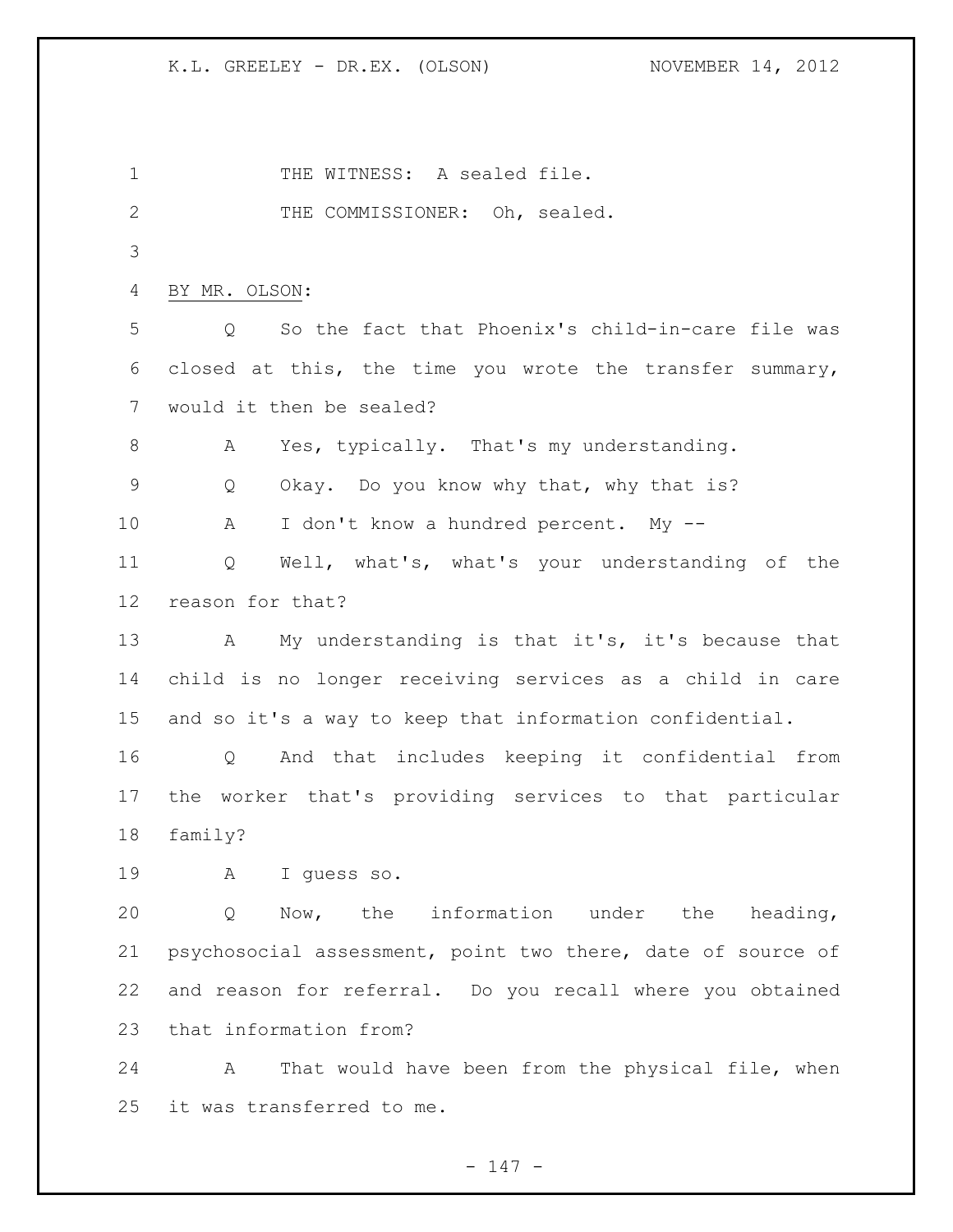Q Okay. And if we look back at the intake transfer summary prepared by Ms. Saunderson, which is page 37038, Commission disclosure 1795. So this is Ms. Saunderson's intake transfer summary. A I believe so. Q Okay. Is that a document that you would have reviewed? A If it was in the file, yes, and I believe I did. Q Okay. And when you look at presenting problem on page 37038 -- 11 A Um-hum. Q -- it appears that that is the same information that appears on your document? 14 A Um-hum. Q So is that -- would you have just sort of cut and paste that information into your transfer summary? A Possibly. Q Okay. A Or would have retyped it, but would have included that information because that was the presenting problem when the file was opened. Q Okay. Okay. And so under that heading, presenting problem, when you do a transfer summary, is that the problem that initially brought the family into contact with CFS?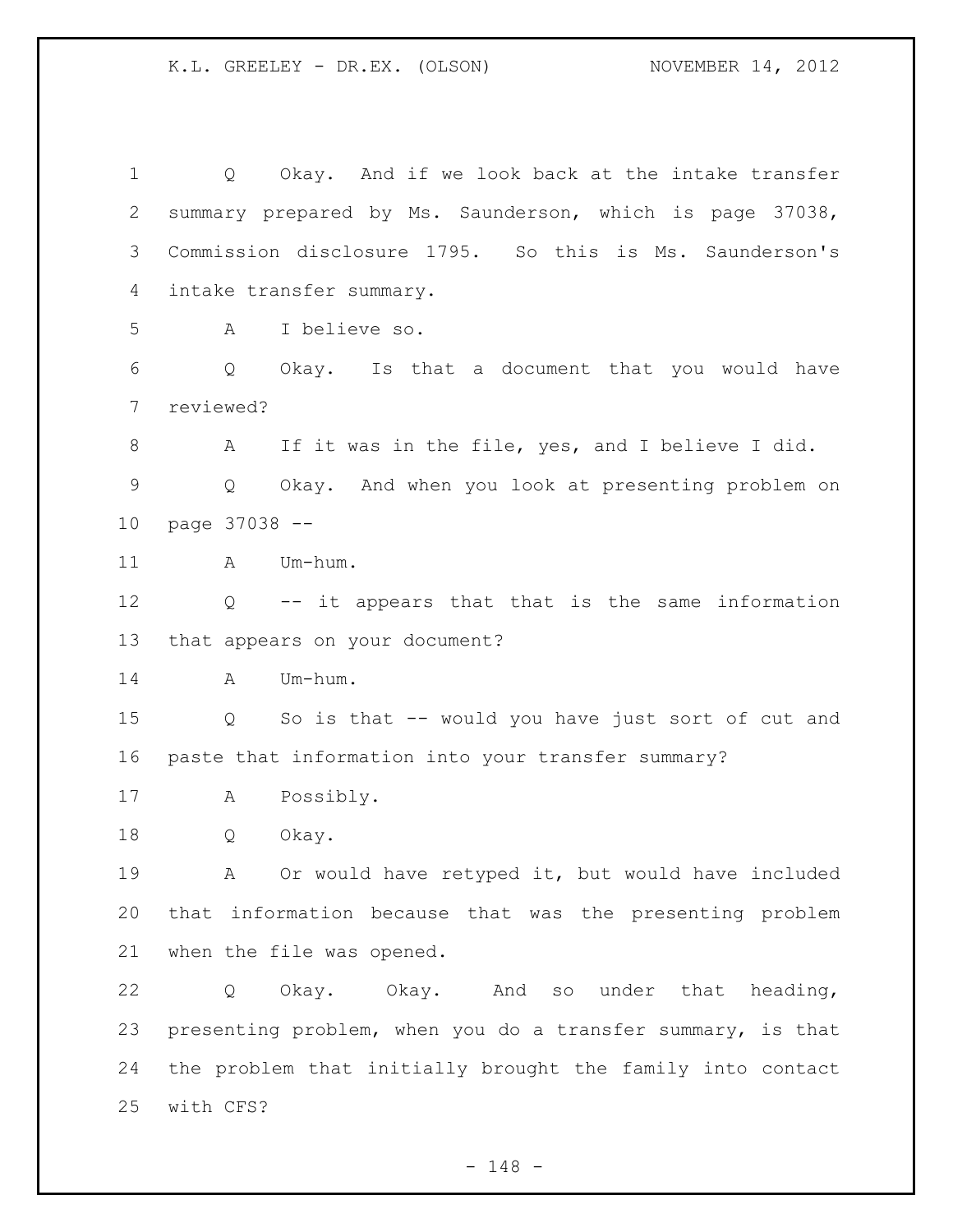A Yes.

 Q Okay. So it's not why you had the file as a family service worker, it's the initial contact? A Right. Q If we could turn, please, to page 37034. This is still Commission disclosure 1795. This is an addendum to Ms. Saunderson's intake transfer summary that we just looked at. Do you recall whether or not you reviewed this document? A I don't recall specifically, but if it was in the file I assume I did. Q Okay. And would it have been your practice to review this -- A Yes. Q -- type of document? A Um-hum. Q Okay. When we reviewed this document with Mr. Orobko, he confirmed that it represented the notes of the work that he did on the file before it was transferred to you. A Um-hum. Q Okay. And would that be your understanding as well? A Yes. Q Okay. And if you look at the document, if you

 $- 149 -$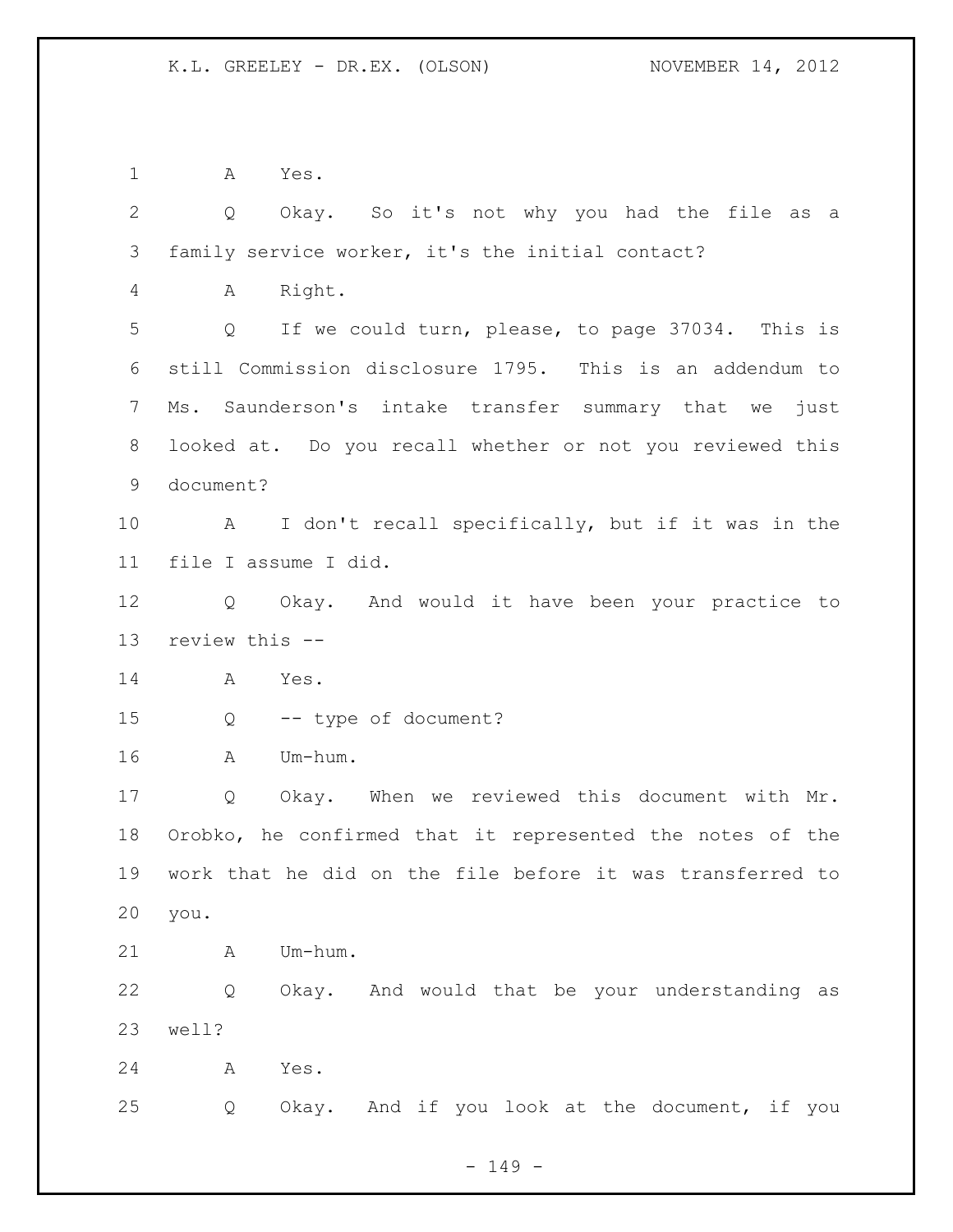look under, further assessment. A Um-hum. Q You'll see he says: "At this point in time the previously stated case plan, when reviewed against the just received 8 information from Cree Nation, would still appear to be the most **prudent** course of action. The major concern expressed throughout 12 the Cree Nation data revolves **13** around Samantha's seeming disinterest in parenting [her first child]." 17 A Um-hum. Q 19 T... and there appearing to be no concerted effort by Samantha to work towards reunification. Interestingly enough (and to Samantha's surprise), [her first child] is not yet a Permanent Ward of Cree Nation and the next court

 $- 150 -$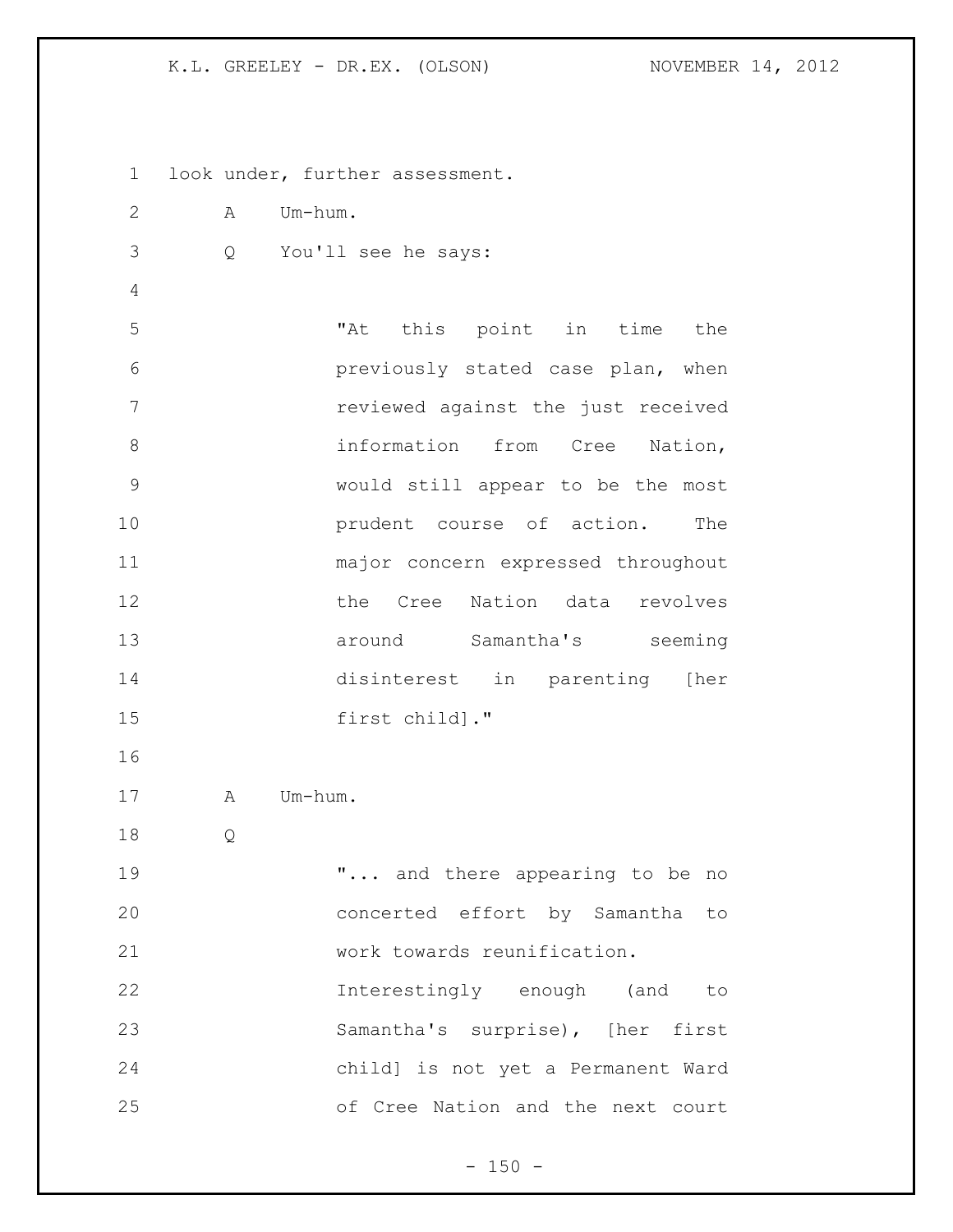| $\mathbf 1$  | date in this matter is May 17,                |
|--------------|-----------------------------------------------|
| $\mathbf{2}$ | 2000. Samantha was strongly                   |
| 3            | advised to contact Cree Nation                |
| 4            | and consult with legal counsel                |
| 5            | should she wish to 'fight for [her            |
| 6            | first child]'. Her intentions                 |
| 7            | remain unknown at this point.                 |
| $\,8\,$      | summary then, Steven and<br>In                |
| 9            | Samantha consented to the 3 month             |
| 10           | Order and Agency plan (as                     |
| 11           | indicated previously). Nikki                  |
| 12           | Taylor is helping Samantha locate             |
| 13           | a psychologist for the assessment             |
| 14           | and Steven will be approaching the            |
| 15           | Andrews St. Family Centre around              |
| 16           | the parenting program. Both                   |
| 17           | parents have been advised of the              |
| 18           | imminent case transfer to the                 |
| 19           | Jarvis Office."                               |
| 20           |                                               |
| 21           | From that summary, what, what information was |
|              |                                               |

 most important or significant to you as the family service worker assuming conduct of the file?

24 A At the time, you mean?

Q At the time you would have read that.

- 151 -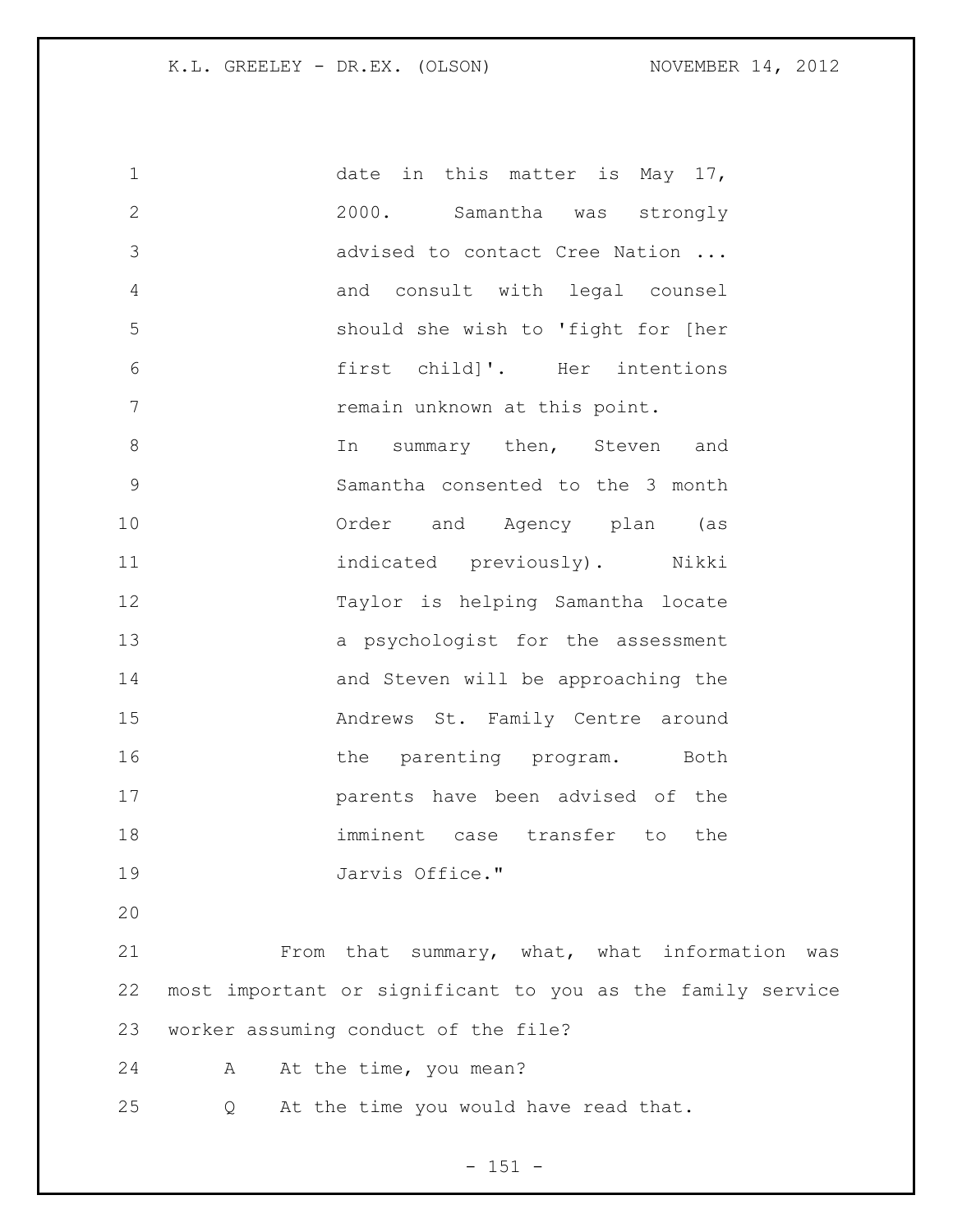A I, I don't remember specifically but all of the information is important that's included in a file. Q Okay. Is there anything specifically important or just it's all equally important? A I think it's all equally important. It's information that I would need in order to assist the family, carrying out the agency plan. 8 Q Okay. If you go back to your transfer summary, page 37026. Still under problems identified. And go to the next page, please. The problems listed here are the following: "1) Samantha appeared to have hidden her second pregnancy as she 15 had [done] her first one, ... 2) Samantha's lack of motivation and/or interest in caring for her first child. It appeared she has not played a role in his life since he was a few months old, over 18 months ago. 3) The couple's ambivalence regarding the long term plans for the child. They had not received any prenatal care and had not done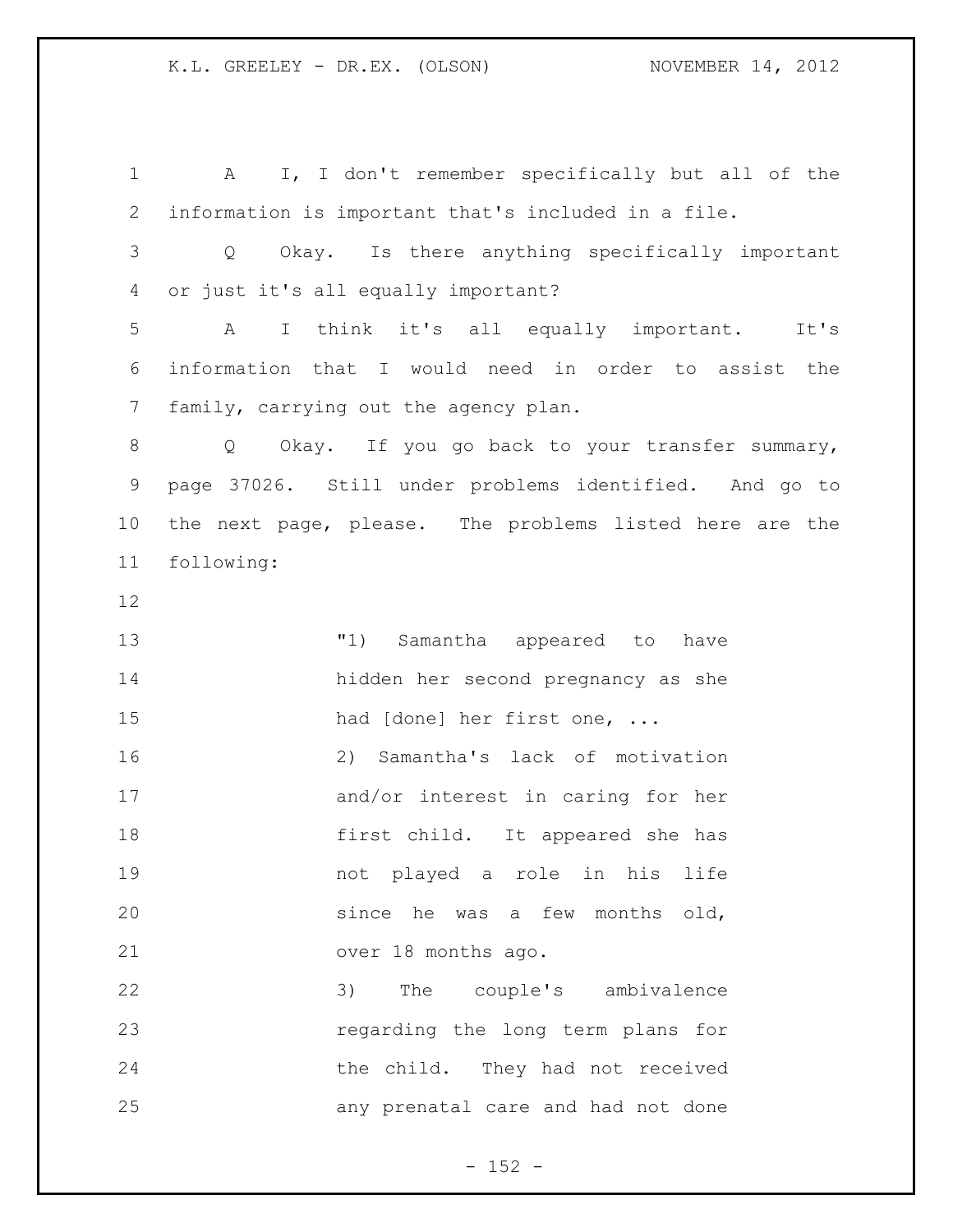| $\mathbf 1$     | anything in preparation for the                            |
|-----------------|------------------------------------------------------------|
| $\mathbf{2}$    | birth of the baby. Also the                                |
| 3               | parents initial reaction was they                          |
| 4               | were unsure if they wanted to                              |
| 5               | parent the child, there was an                             |
| 6               | ambivalence regarding their                                |
| $7\phantom{.0}$ | commitment to the baby.                                    |
| $8\,$           | 4) Samantha's reported<br>flat                             |
| $\mathsf 9$     | affect and the reason<br>for                               |
| 10              | it. There was some concern                                 |
| 11              | that she may have been suffering                           |
| 12              | from depression. Some<br>form                              |
| 13              | of psychiatric/psychological                               |
| 14              | assessment with respect<br>to                              |
| 15              | Samantha was suggested.                                    |
| 16              | 5) Due to the couple's young age                           |
| 17              | and Samantha's history, it was                             |
| 18              | suspected they had limited                                 |
| 19              | parenting experience and skills."                          |
| 20              |                                                            |
| 21              | So this list of problems here, are these the               |
| 22              | problems that you identified, as the worker?               |
| 23              | These are the problems that were identified when<br>A      |
| 24              | the, when the file was transferred to me and the problems  |
| 25              | identified as part of why it needed to have ongoing family |
|                 |                                                            |

- 153 -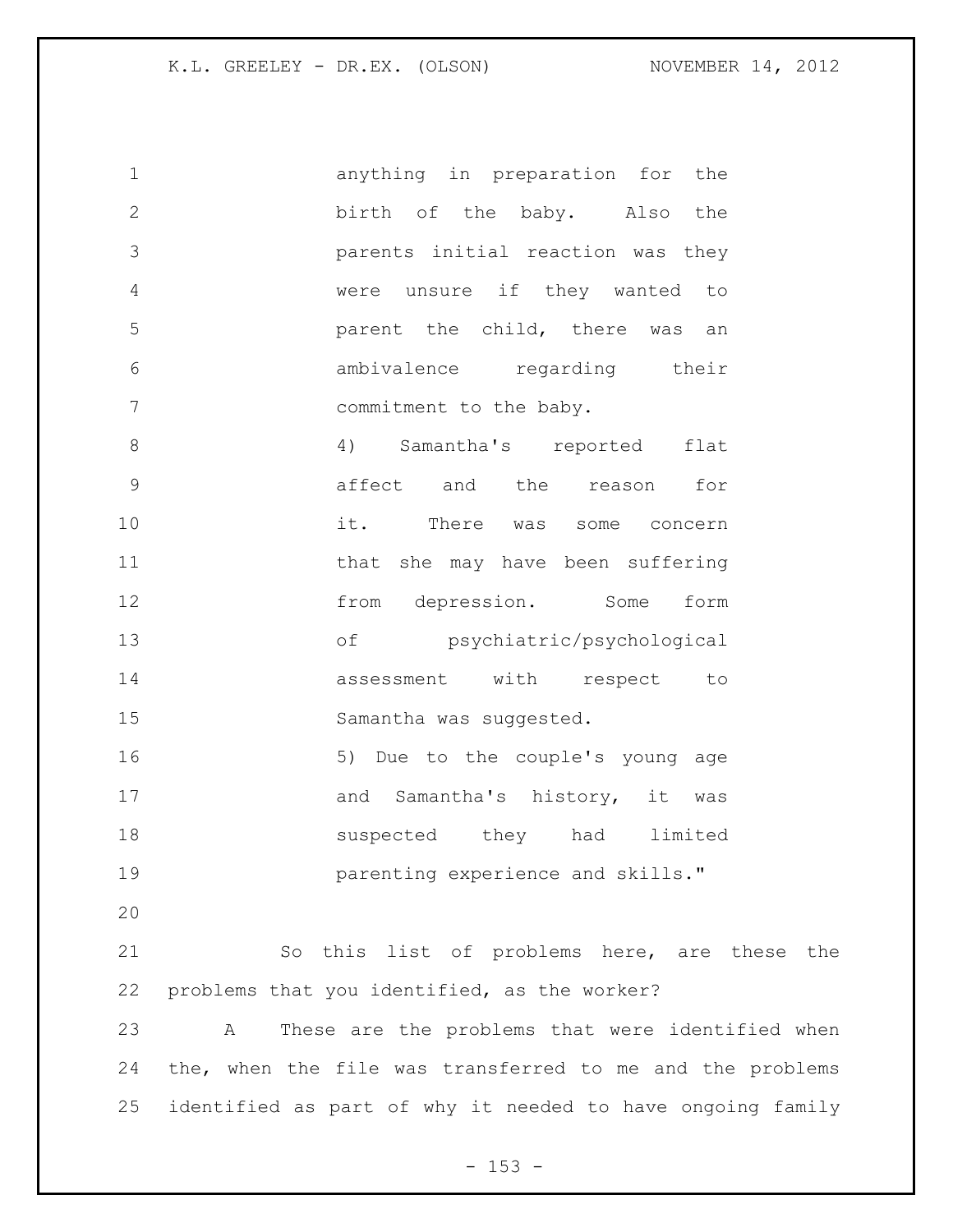service. Q Okay. THE COMMISSIONER: That is, someone ahead of you had identified those as the problems? THE WITNESS: Yes. BY MR. OLSON: Q And you would have reviewed those when you first picked up the file -- A Yes. Q -- is that right? 12 And as a family service worker, were these the problems that you intended on addressing? A Yes. Q Okay. And I take it if there were new issues that came up during your service to the family, you would address those as well? A Yes. Q Okay. The issues listed here, those are issues that came to you from your file review rather than meeting with the family directly? A I think so, yes. Q Okay. 24 A I can't remember for sure. Q In other words, it's not your own assessment from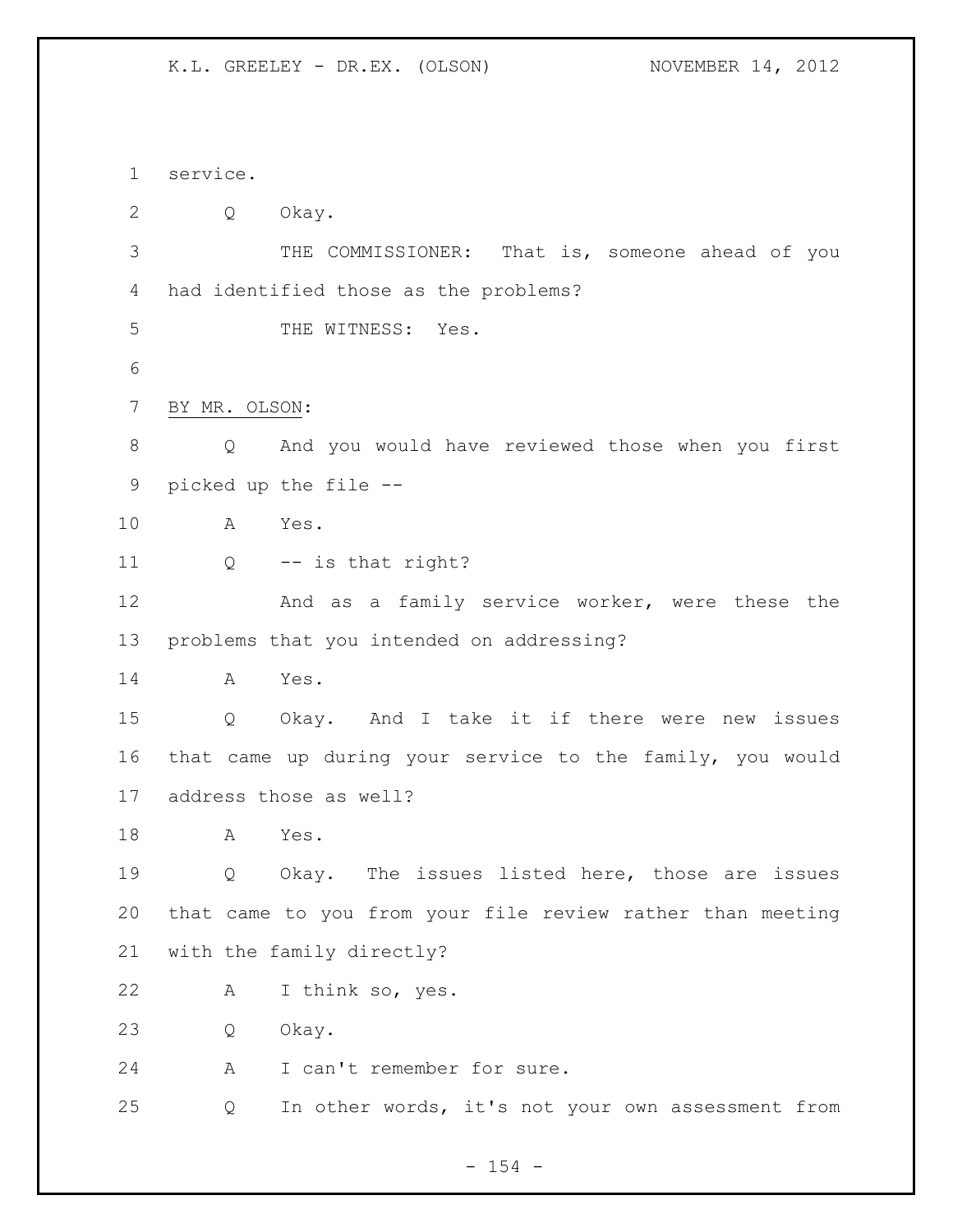actually having contact with the family?

| $\mathbf{2}$    | No. This would have been $--$ as, as the summary<br>A       |
|-----------------|-------------------------------------------------------------|
| 3               | is laid out, it starts at the beginning and works your way  |
| 4               | through. So this would have been the issues that were       |
| 5               | initially identified that needed to be addressed with the   |
| 6               | family.                                                     |
| $7\phantom{.0}$ | Q<br>Okay.                                                  |
| $\,8\,$         | So yes, I would have got it likely from the<br>A            |
| 9               | review of the file.                                         |
| 10              | Q And so to a large extent, your review -- you're           |
| 11              | relying on what the previous worker or workers did with the |
| 12              | file to determine how you're going to react to the file or  |
| 13              | deal with the file?                                         |
| 14              | Initially, yes.<br>A                                        |
| 15              | Q Okay. You continue on, under brief history of             |
| 16              | agency involvement. The first paragraph says:               |
| 17              |                                                             |
| 18              | "The Agency appears to have one                             |
| 19              | history of involvement with                                 |
| 20              | Samantha Kematch, dating back to                            |
| 21              | July 1998, when her son,  was                               |
| 22              | born. At that time, the family                              |
| 23              | was referred to our Agency from                             |
| 24              | Cree Nation CFS, with whom                                  |
| 25              | Samantha was a Permanent Ward.                              |

- 155 -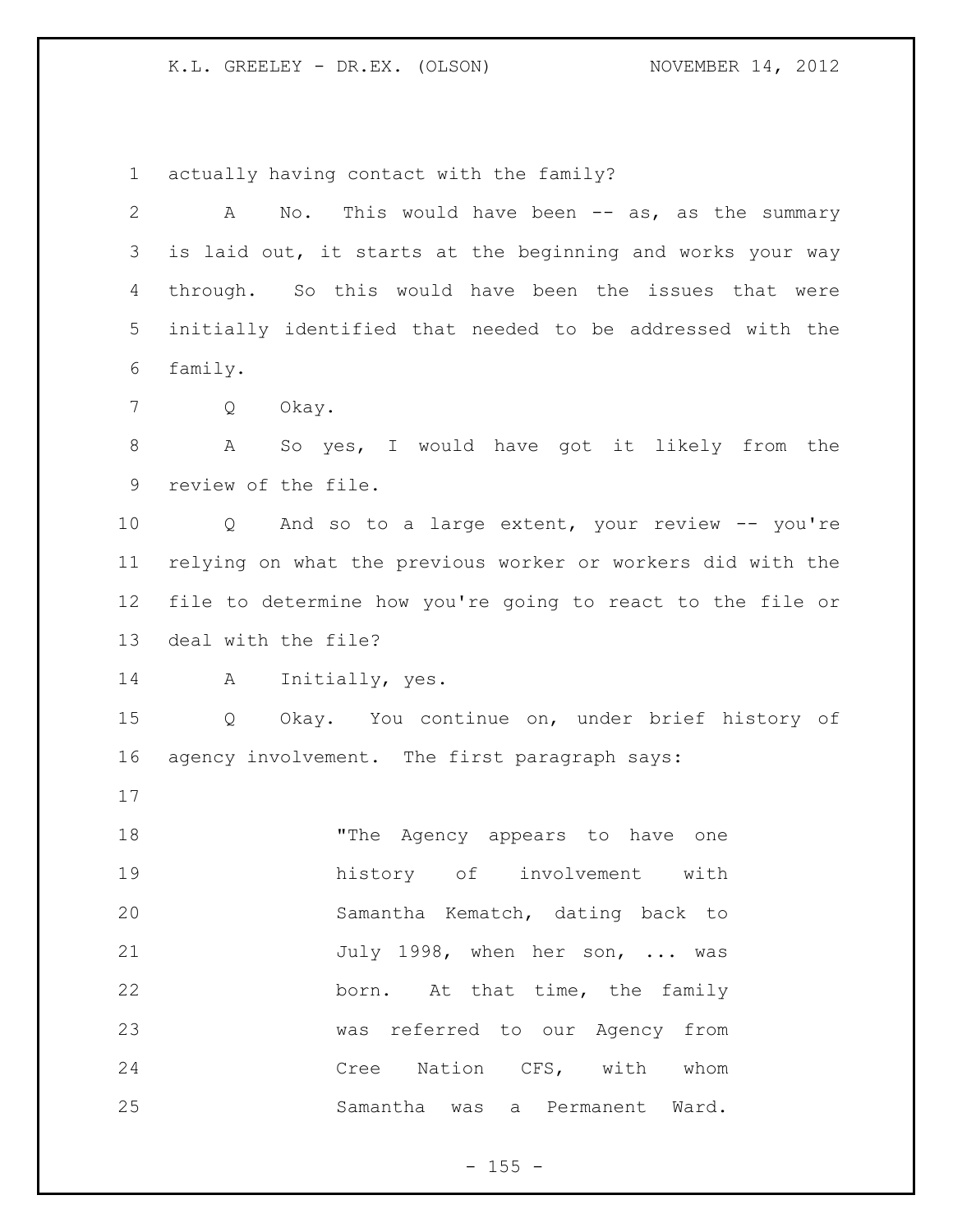They had serious concerns about Samantha's ability to parent, as, she had kept her pregnancy a secret, had received no prenatal care and had been resistant to any kind of assistance. Winnipeg CFS apprehended [her first child] on 8 behalf and he was eventually **19 12 transferred to Cree Nation CFS."**  This, this history here, it appears that this was also taken from Ms. Saunderson's summary. And if you look at page 37038, under history of involvement, if you read that paragraph it's nearly verbatim -- A Um-hum. 16 Q -- to what you're written. A Yes. Q Okay. So again, I take it that information was taken directly from Ms. Saunderson's summary -- A Yes. Q -- is that right? Okay. If we go back to page 37027. Under brief history. Sorry, under Brief History of Agency Involvement, the second paragraph says: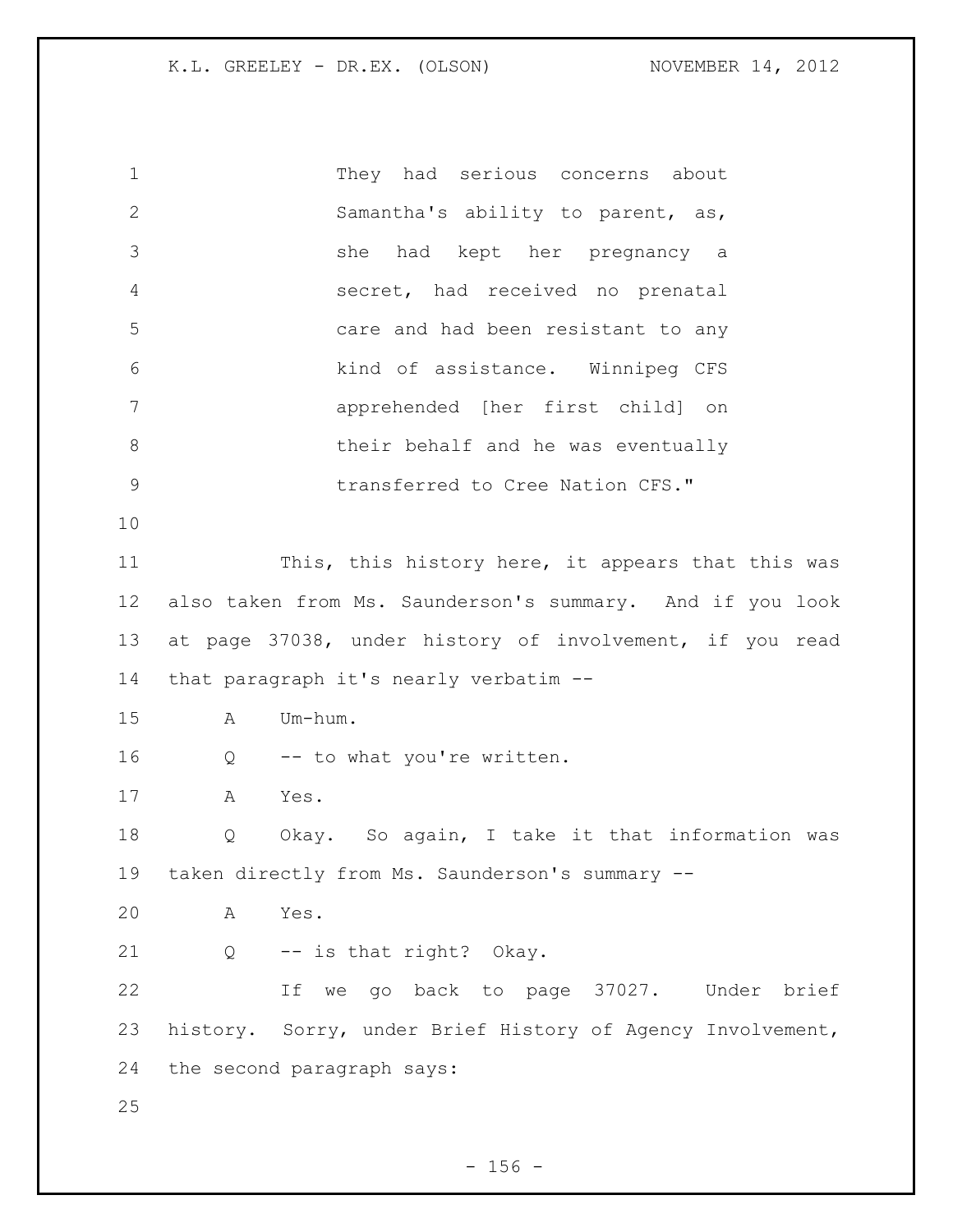| 1            |              | is important to note that<br>"It                |
|--------------|--------------|-------------------------------------------------|
| $\mathbf{2}$ |              | Steve Sinclair permanently came                 |
| 3            |              | into Winnipeg Child & Family                    |
| 4            |              | Services care when he was 13 and                |
| 5            |              | he remained in the care of this                 |
| 6            |              | Agency until attaining the age of               |
| 7            |              | majority. At this point Steve's                 |
| $\,8\,$      |              | biological mother's file                        |
| $\mathsf 9$  |              | remains closed and his CIC file is              |
| 10           |              | sealed. He has been resistant to                |
| 11           |              | allowing the workers to review his              |
| 12           |              | file. However, his previous                     |
| 13           |              | worker is Cathy Epps, at the                    |
| 14           |              | Jarvis office, and she may be able              |
| 15           |              | to share any information she can                |
| 16           |              | recall. He did advise that his                  |
| 17           |              | experiences in Agency care have                 |
| 18           |              | prompted him to parent his child                |
| 19           |              | that Phoenix might escape<br>SO                 |
| 20           |              | similar experiences."                           |
| 21           |              |                                                 |
| 22           |              | And do you recall, did you, did you obtain that |
| 23           |              | information, as well, from --                   |
| 24           | A<br>$I - -$ |                                                 |
| 25           | Q            | -- Ms. Saunderson's transfer summary?           |

- 157 -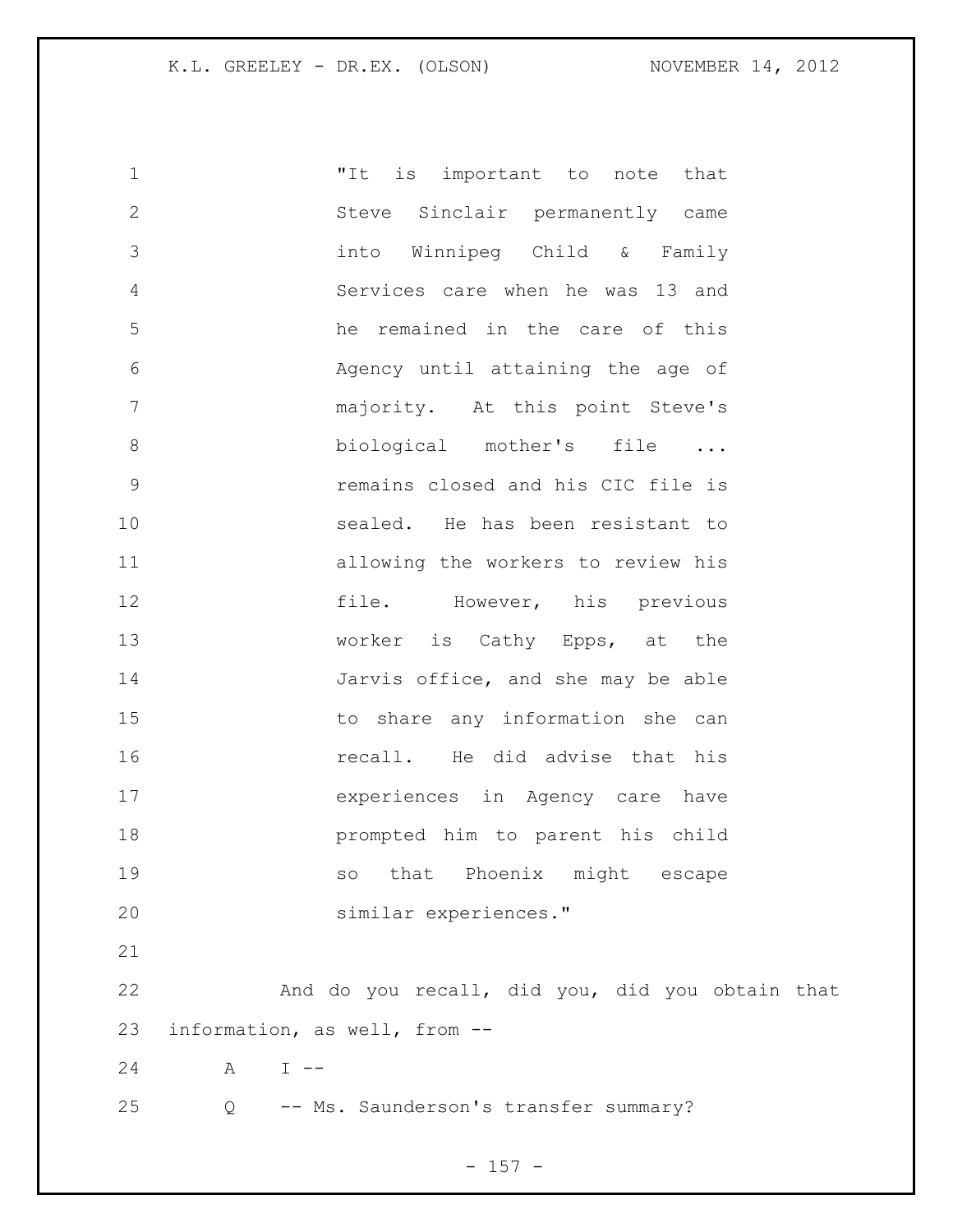| $\mathbf 1$    | I don't remember. Again, it would have been<br>A                    |
|----------------|---------------------------------------------------------------------|
| $\overline{2}$ | information that likely I would have gotten from the file.          |
| 3              | Q<br>Okay.                                                          |
| 4              | So may have been her transfer summary, I assume.<br>Α               |
| 5              | I don't remember specifically.                                      |
| 6              | Do you, do you recall if you did review Steven<br>$Q \qquad \qquad$ |
| 7              | Sinclair -- sorry, Steve Sinclair's child-in-care file?             |
| $\,8\,$        | I did not see his child-in-care file.<br>Α                          |
| $\mathsf 9$    | Okay. And why didn't you?<br>Q                                      |
| 10             | Because his child-in-care file was sealed.<br>Α                     |
| 11             | Okay.<br>Q                                                          |
| 12             | And to correct something that I said earlier,<br>Α                  |
| 13             | their -- children's child-in-care files are sealed when             |
| 14             | they turn 18.                                                       |
| 15             | Okay. That was my understanding.<br>Q                               |
| 16             | That's -- and I -- that was a mistake I made<br>$\mathbb A$         |
| 17             | earlier. Once their file is closed, it's closed, but it's           |
| 18             | not sealed until they reach the age of majority.                    |
| 19             | Q Okay. So just to clarify for the record, when I                   |
| 20             | asked you before if a worker could access Phoenix                   |
| 21             | Sinclair's child-in-care file --                                    |
| 22             | I assumed that they --<br>A                                         |
| 23             | -- at this time --<br>Q                                             |
| 24             | A<br>I assumed that they could have.                                |
| 25             | They, they could. Okay. And, sorry, so you said<br>Q                |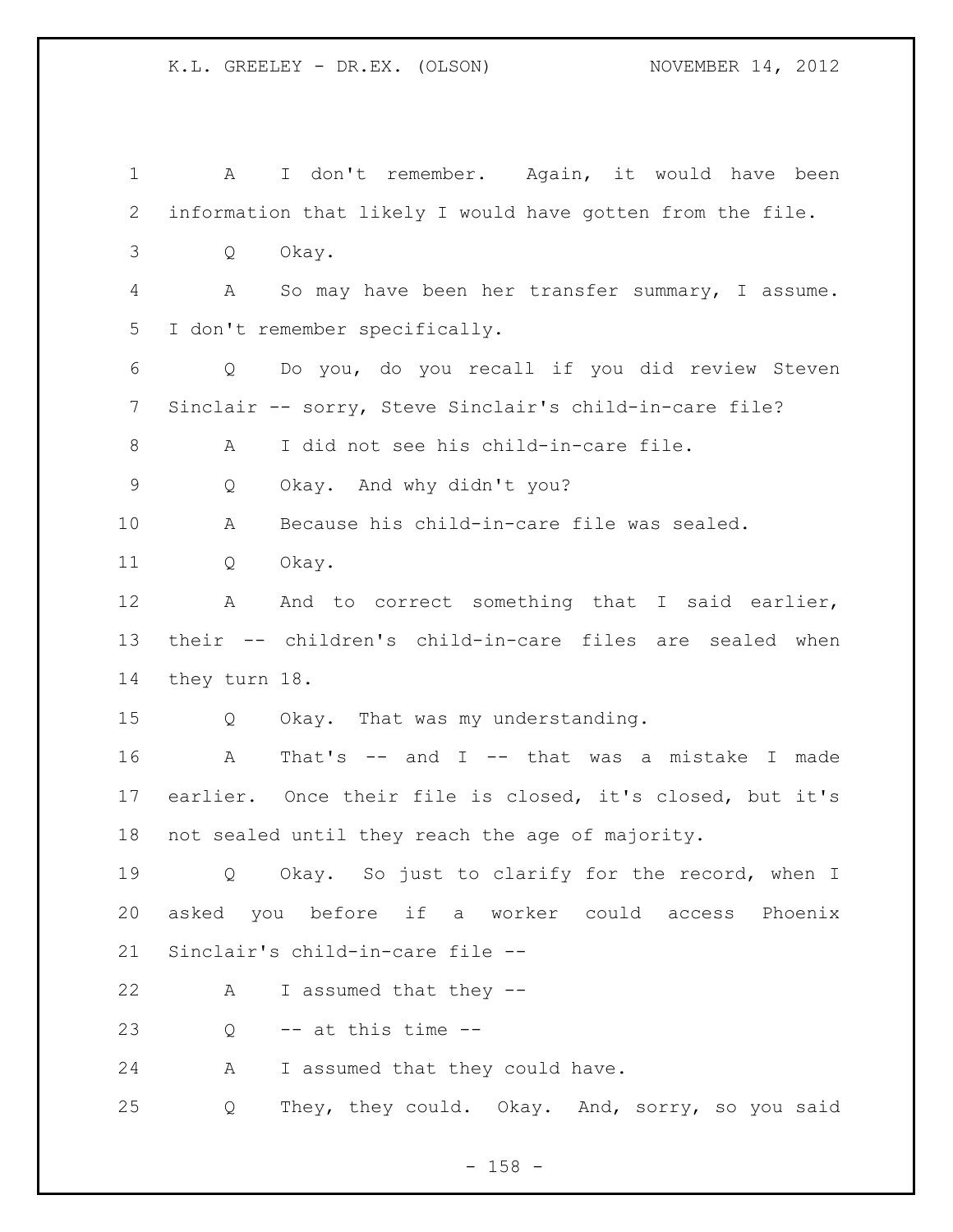Mr. Sinclair's file would be sealed? A Yes. Q And that would prevent you from accessing it? A Yes. Q And if he consented to your access would you be able to access it? A Yes. Q Okay. And do you recall whether or not you asked Mr. Sinclair? A I don't recall specifically, but I thought I read somewhere in my notes that he was considering it but I can't remember specifically if I asked him. Q Okay. If you did ask him, it is something that you would have noted? A Likely. Q Okay. Do you recall speaking with Kathy Epps to -- A I don't recall. Q You don't recall. Is that something you would have noted? A Likely. Q Okay. Would Ms. Epps be a good source of information in terms of Steve's background and history? A It appears so, based on what I wrote there. It says she was his previous worker.

 $- 159 -$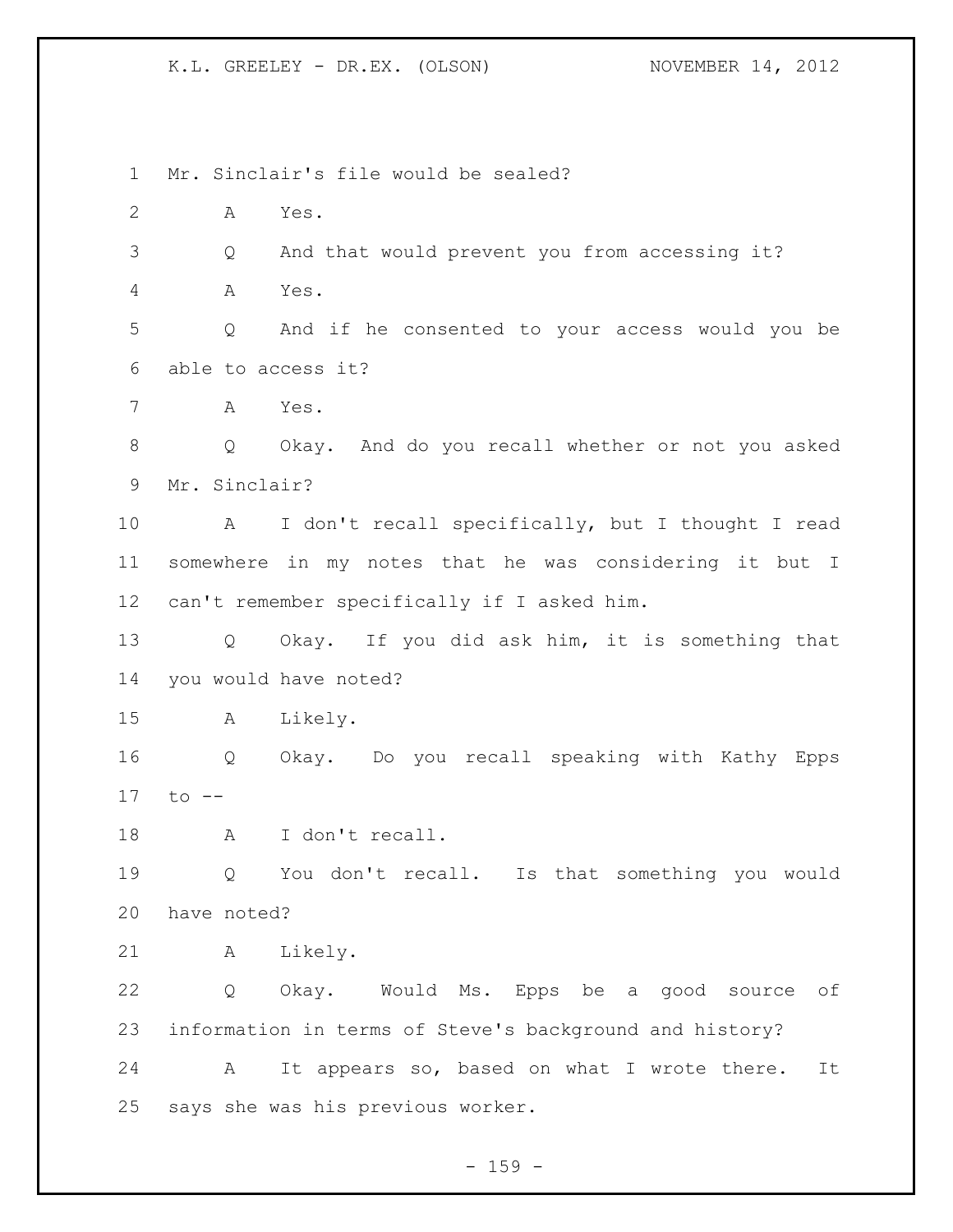Q Okay. And was Mr. Sinclair's background and history, particularly since you knew he had been in care of the agency and had apparently had bad experiences with the agency, would that have been important to you in determining whether or not Phoenix Sinclair would be safe in his care and Samantha Kematch's care?

 A Not necessarily needing to know what was in his child-in-care file, no. We don't always look at child-in- care files for children that are now adults that had been in care of the agency.

- Q Okay. But what --
- A It's --

Q Sorry.

14 A Go ahead.

 Q I -- what about in this case, where you know that Mr. Sinclair had only recently aged out of care, as did Ms. Kematch?

 A I think he was in, I think he was 20 so he had been out of care -- I can't remember specifically. It's not something that we typically necessarily did or deemed necessary to do for every child, every person that became a parent that had been a child in care. It's not something we typically do is to look at their child-in-care file.

 Q Okay. But given the facts of this particular case, facts that you knew at the time, that is, the couple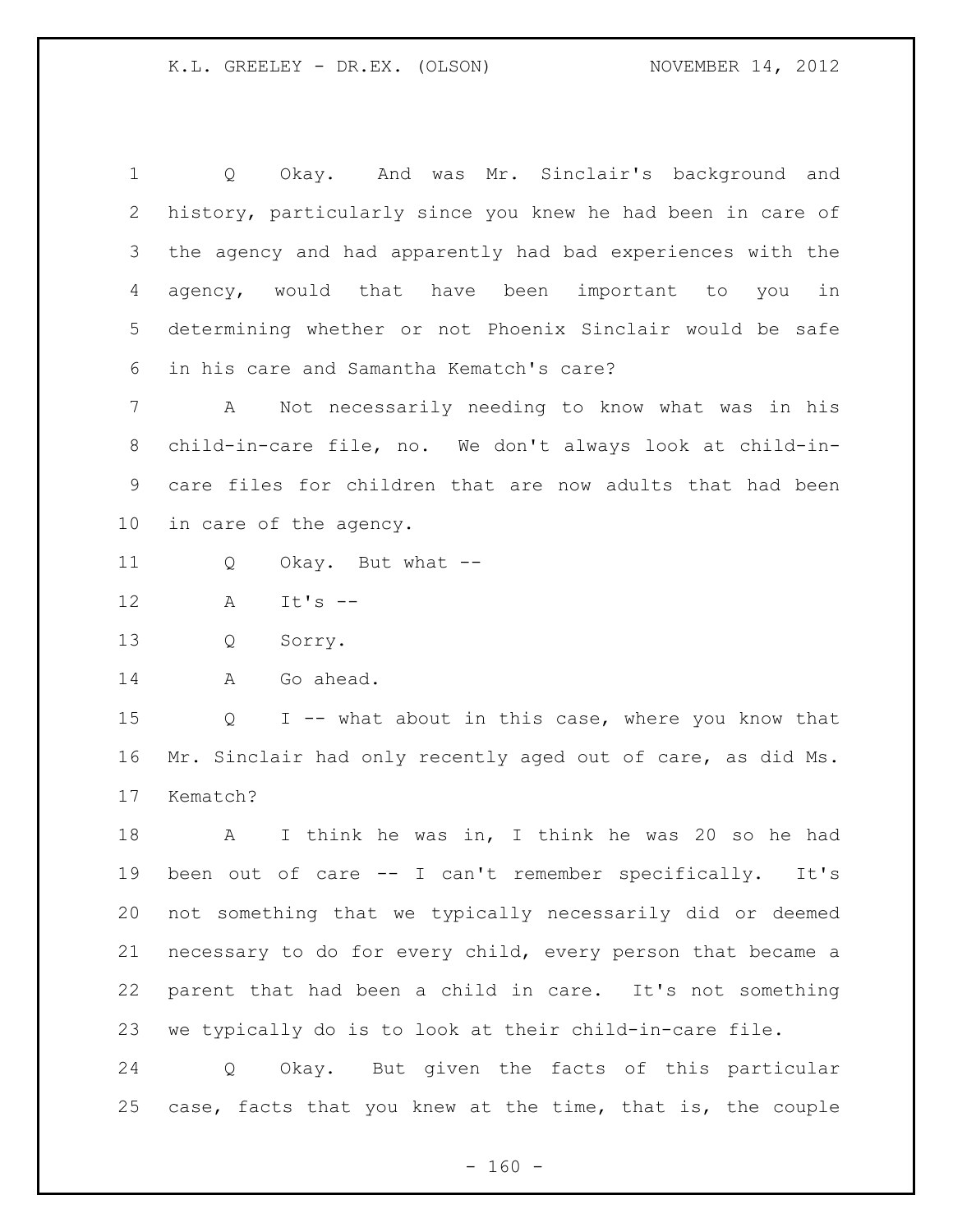were ambivalent about parenting --

A Um-hum.

 Q -- Ms. Kematch had been in care, her first child is in care and it was apparently born only two years ago, two --

- A Um-hum.
- 7 Q -- years prior to this.
- 8 A Um-hum.

 Q Mr. Sinclair had been in care, he had difficulties with the agency. I mean, aren't these all things that would make you want to have a thorough understanding of the background, parents?

 A I don't know that he said he had difficulties with the agency. What I remember and what it says there is that he had difficult experiences in care. Lots of children in care have difficult experiences in care. Again, it's not something that I would have necessarily deemed that I needed to see his child-in-care file, based on the information that was presented to me at the time I had the file.

 Q Did you decide, in this case, that it was not necessary to see Mr. Sinclair's --

A I --

Q -- child-in-care file?

A I don't recall deciding that.

- 161 -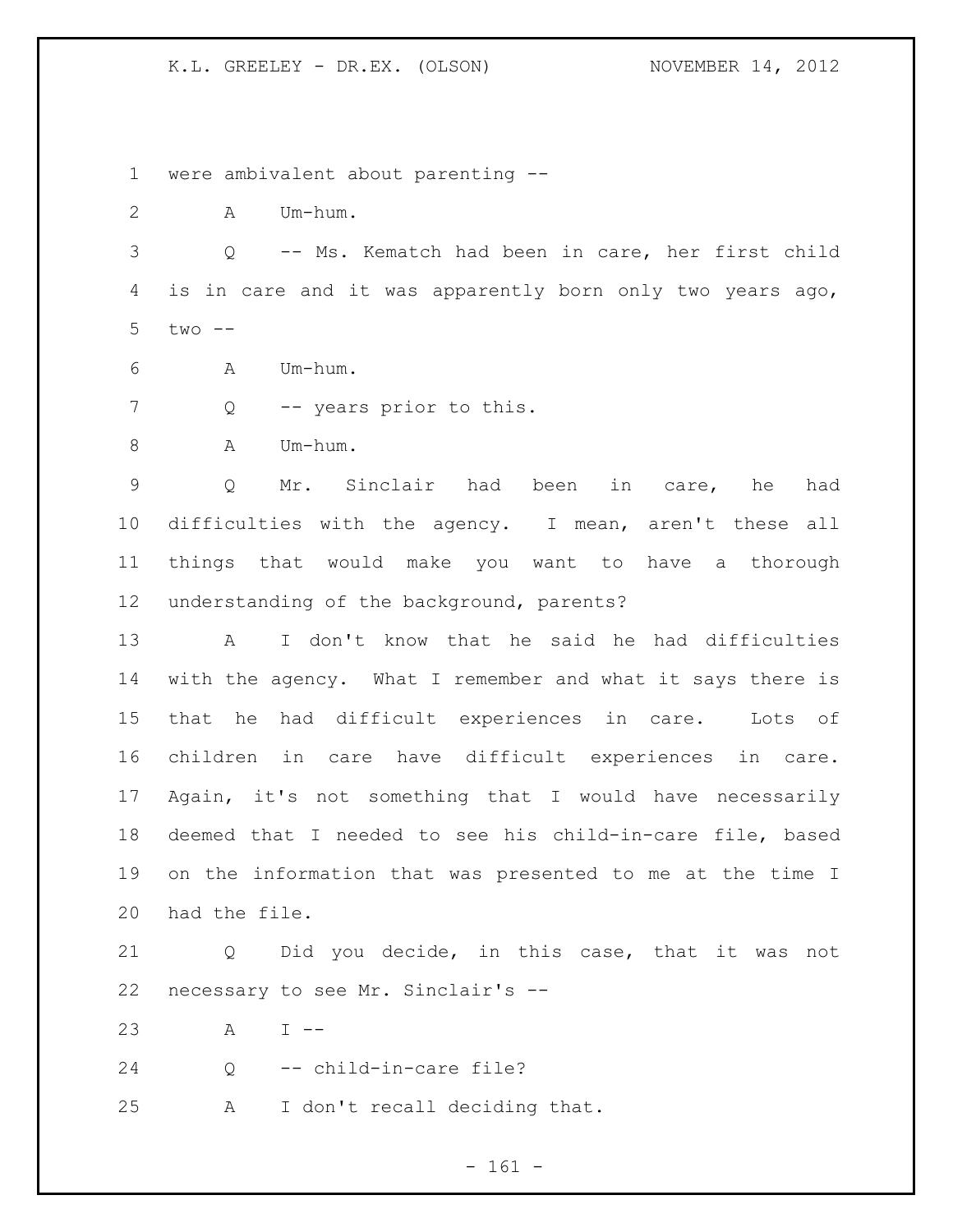Q Okay. But -- 2 A And based on what I wrote there, it appears that I may have wanted to see it or I thought it might be important at the time for somebody or the next worker to 5 maybe talk to Kathy, so ... Q But you were the worker at this particular time? 7 A At this time, yeah. 8 THE COMMISSIONER: And you did not see it? THE WITNESS: I did not see his child-in-care file, no. BY MR. OLSON: Q And you'll correct me if I'm wrong, but I believe you said you did not talk with Ms. Epps either? A Not that I remember. Q Okay. And that, that -- you could have spoken with her to see what she knew about Mr. Sinclair? A I don't know. I don't remember. I know -- I remember that at the time that I worked in the unit where, where Ms. Epps was, there was a period of time that she was away ill. I don't know if that was that period of time or not. Q Okay. Was there anything preventing you from attempting to contact her? A I don't remember. As I said, she may have been

 $- 162 -$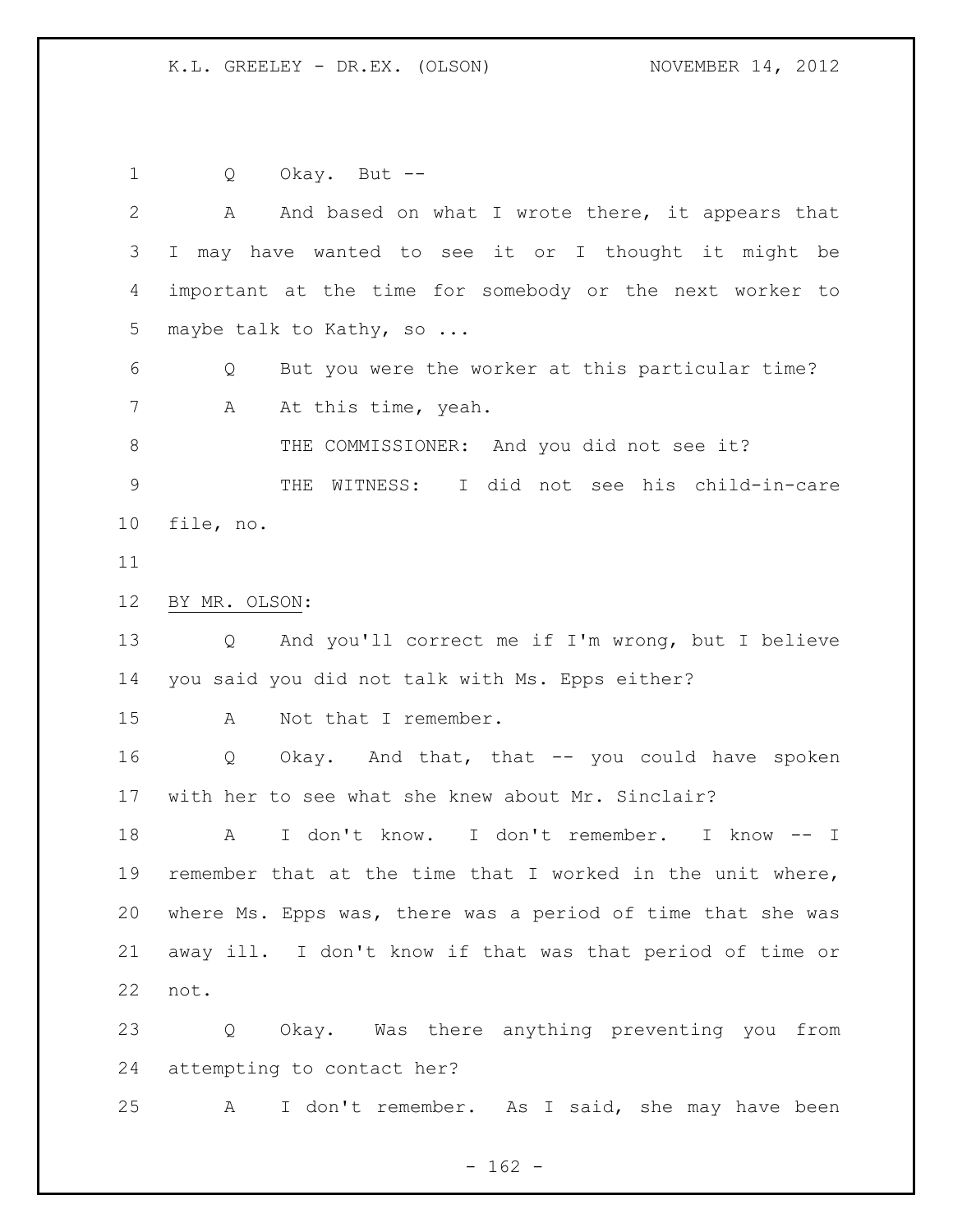away. I, I don't remember.

 THE COMMISSIONER: Well, if you'd contacted her, would -- you'd have a note of it, would you? THE WITNESS: Likely I would have. THE COMMISSIONER: And you don't have a note of it? THE WITNESS: Not that I found in my notes that were presented to me. BY MR. OLSON: Q Okay. And the notes that we have, those are all of the notes that you took with respect to this file? A I can't say that for sure because I don't remember all of the notes that I took, but I've only seen the notes that was presented to me. 16 THE COMMISSIONER: Oh, do you -- are they not complete? 18 THE WITNESS: I, I'm not sure. I'm not sure of that because I can't remember all of the notes that I took at the time, so I can't say for sure that they're all there. BY MR. OLSON: Q Where else would you have kept notes with respect to this file?

 $- 163 -$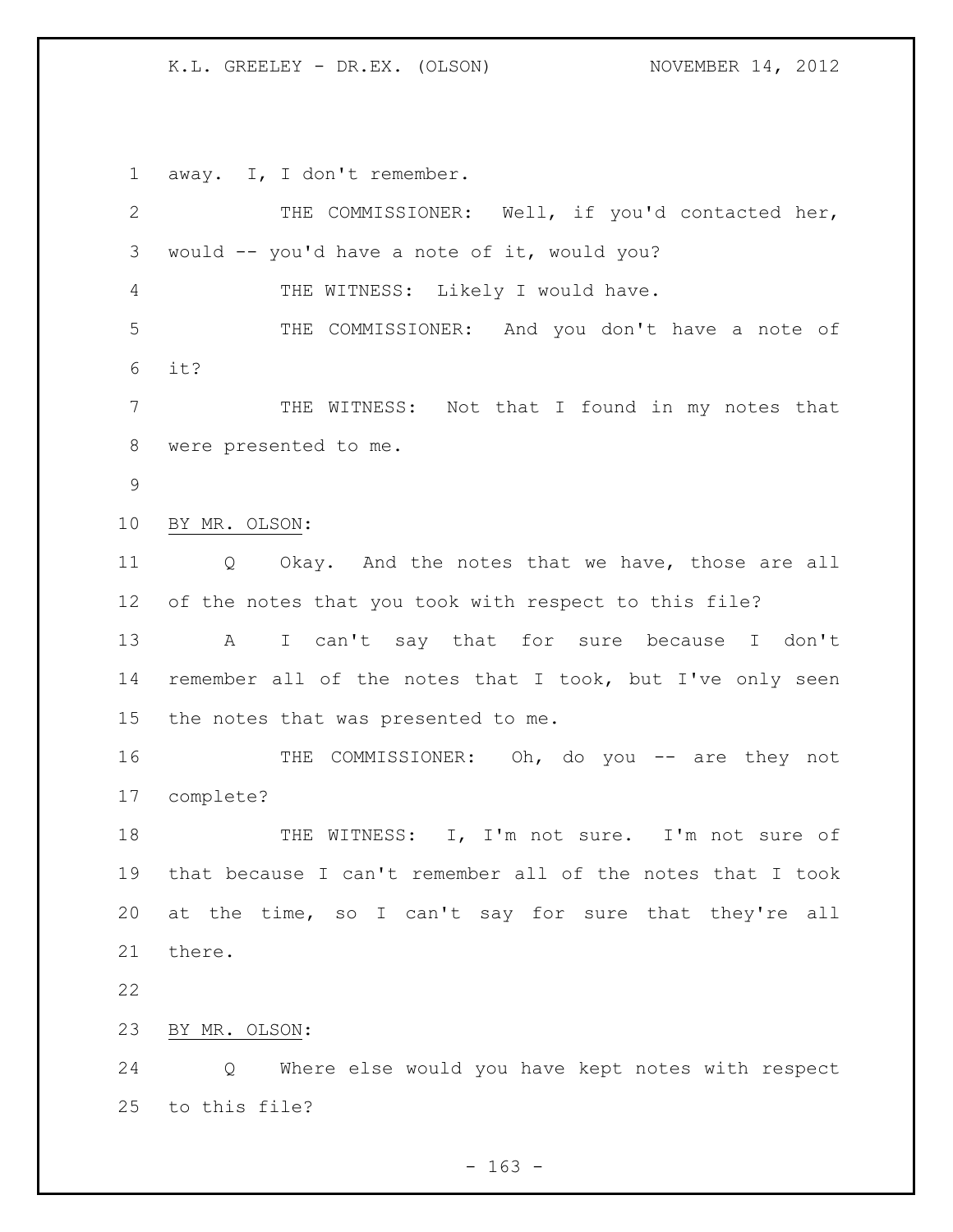A Nowhere. They would have been in the file. Q Okay. So if they're not complete, then they have been removed somehow? A Possibly. I'm just, I'm not saying that they're not complete. I'm saying -- Q That was my next question. Are you suggesting that they're incomplete? A I'm not suggesting that. I'm just saying I can't say for sure that they're, that they're all there. I don't remember everything that I wrote on this case. Q If you were to contact Ms. Epps or any former worker, would they be free to share information with you about Mr. Sinclair if they, if they knew -- if they had some information, some recall? A I, I would think so. Q Okay. In other words, the information itself would not be sealed, it would not -- you wouldn't be prevented from receiving that information. It's just you can't see the file without -- A Right. Q -- going through certain hoops, right? A Right. Q And if you did want to see the file, if you decided it was quite important to you in this case, there are things you could do to see it besides getting Mr.

- 164 -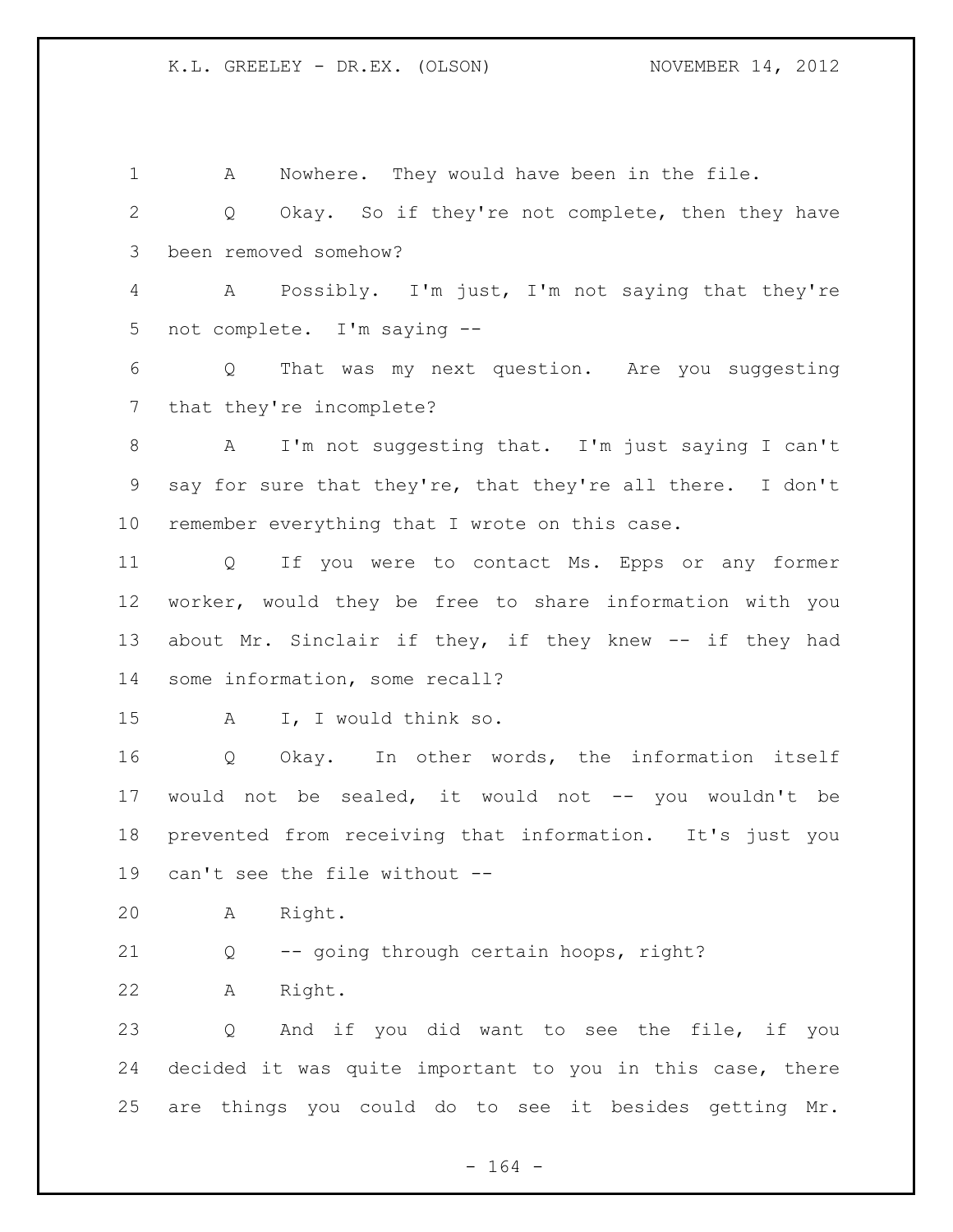Sinclair's consent; are you aware of that?

| $\overline{2}$  | I'm, I can't remember specifically what it is.<br>A          |
|-----------------|--------------------------------------------------------------|
| 3               | What I do remember is that it was not easy in order to       |
| 4               | access a file. There was a number of steps that you had to   |
| 5               | take to get a sealed file unsealed.                          |
| 6               | Right. There were some --<br>Q                               |
| 7               | Without the client's permission.<br>А                        |
| 8               | Right. You would have to fill out some paperwork<br>Q        |
| 9               | and seek approval from a superior; is that                   |
| 10              | I believe -- I know that there was a level of<br>$\mathbb A$ |
| 11              | approval that you need to, to get much, much beyond myself   |
| 12 <sup>°</sup> | and my supervisor.                                           |
| 13              | Okay.<br>Q                                                   |
| 14              | What it exactly was, I don't remember.<br>A                  |
| 15              | But if you decided it was important, you, you<br>Q           |
| 16              | could have taken that next step?                             |
| 17              | I guess so, yes.<br>Α                                        |
| 18              | Okay. If you look, just turn up the appendix "A"<br>Q        |
| 19              | to the admission of facts, which is page 37663.<br>Mr.       |
| 20              | Commissioner, this is from Exhibit 14 and it's appendix      |
| 21              | "A". These are the, the admission as to facts from the       |
| 22              | department.                                                  |
| 23              | Just one step, one step down. Go, go down,                   |
| 24              | please.                                                      |
| 25              | So at point, at point seven of appendix "A". And             |

- 165 -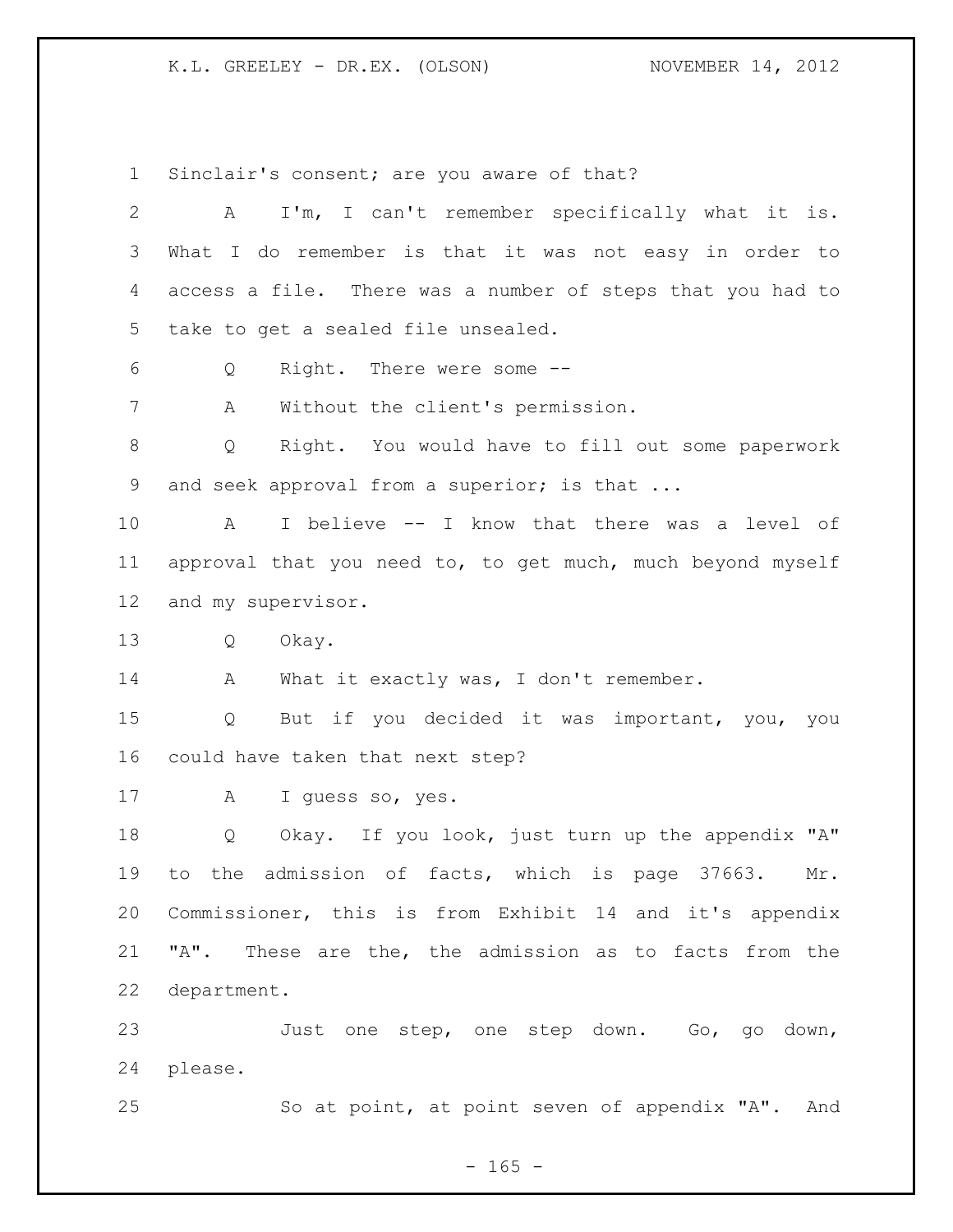so this is Ms. -- this is an assessment that is attributed, I believe, to Ms. Epps, and point seven, and we'll hear evidence from her in due course about what this is, but it says: "Worker's Assessment of Child (include child's level of 8 functioning, special needs, strengths, area of concern, etc.): 10 [said] 11 Steven remains to be a highly disturbed individual who should not be left in charge of dependent children. He has numerous unresolved abuse issues." If you could just please go up to the top of the document. THE COMMISSIONER: No, wait a minute. When that says, worker's assessment of child, who is the child? I'm asking you that, witness. You see that? 22 THE WITNESS: Um-hum. THE COMMISSIONER: In number seven. Worker's assessment of child. Who is the child? THE WITNESS: According to the bottom of this

 $- 166 -$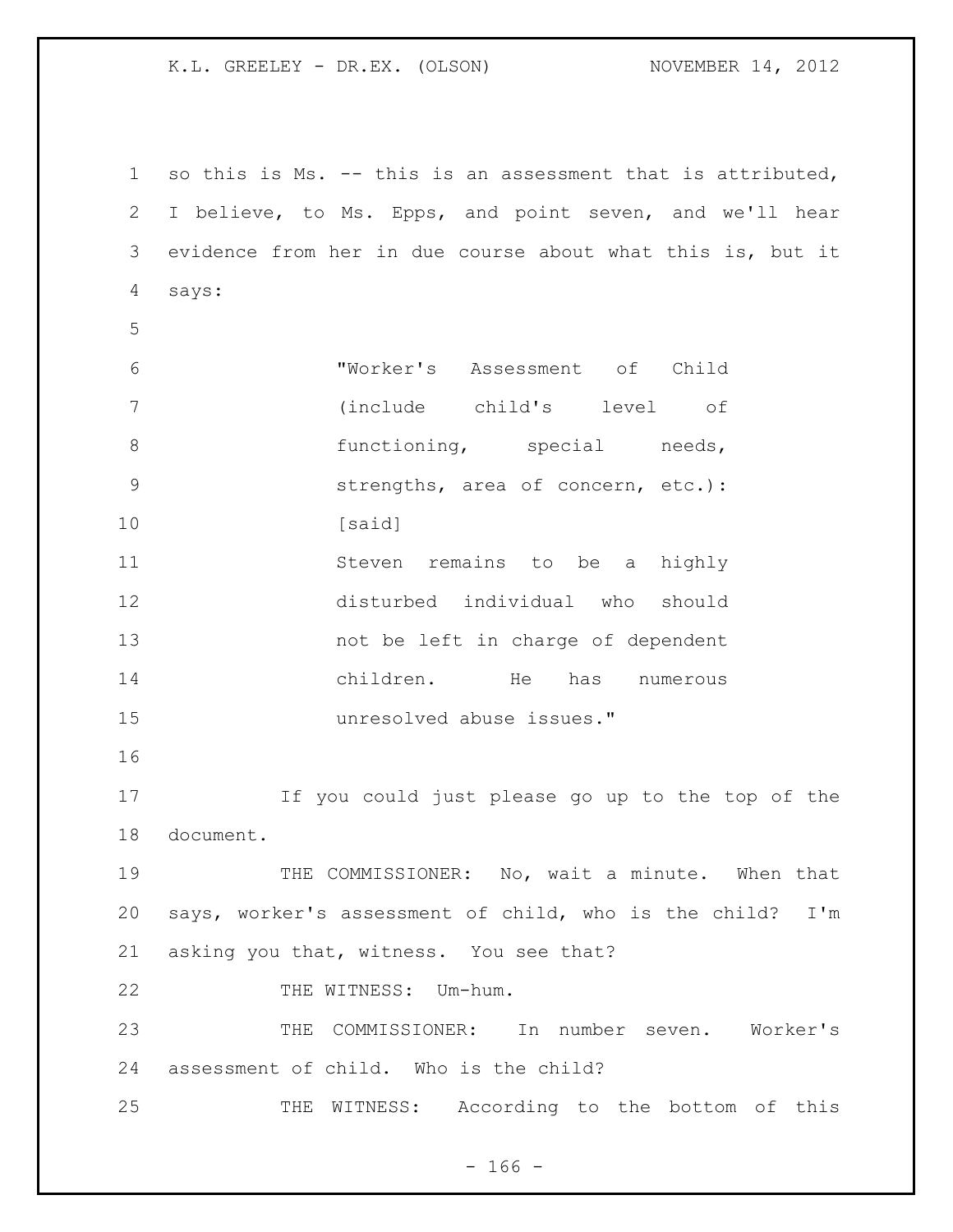page, it says Steven Sinclair's child-in-care file.

2 THE COMMISSIONER: Right.

 THE WITNESS: So I assume the child they're talking about is Steven Sinclair.

BY MR. OLSON:

 Q And if we could just go to the first page of the document. At the top you'll see this is identified ... At the top you'll see that this is a child in care review form. You have closing is checked off. The name of the child is Steven Sinclair, permanent ward. And the date the child came to care, et cetera. And the date of the document is April 15th, 1998. So this would have been from 14 Mr. Sinclair's child-in-care file; is that ...

A That's what it looks like, yeah.

 Q Okay. So if you had, if you had reviewed his child-in-care file and, and read this remark -- and this, would this be a document you would have reviewed, the closing summary?

A In his -- if I had access to his --

Q Right.

A -- child-in-care file, yes.

Q Okay. And that, that point number seven --

A Um-hum.

Q -- indicating that he is a highly disturbed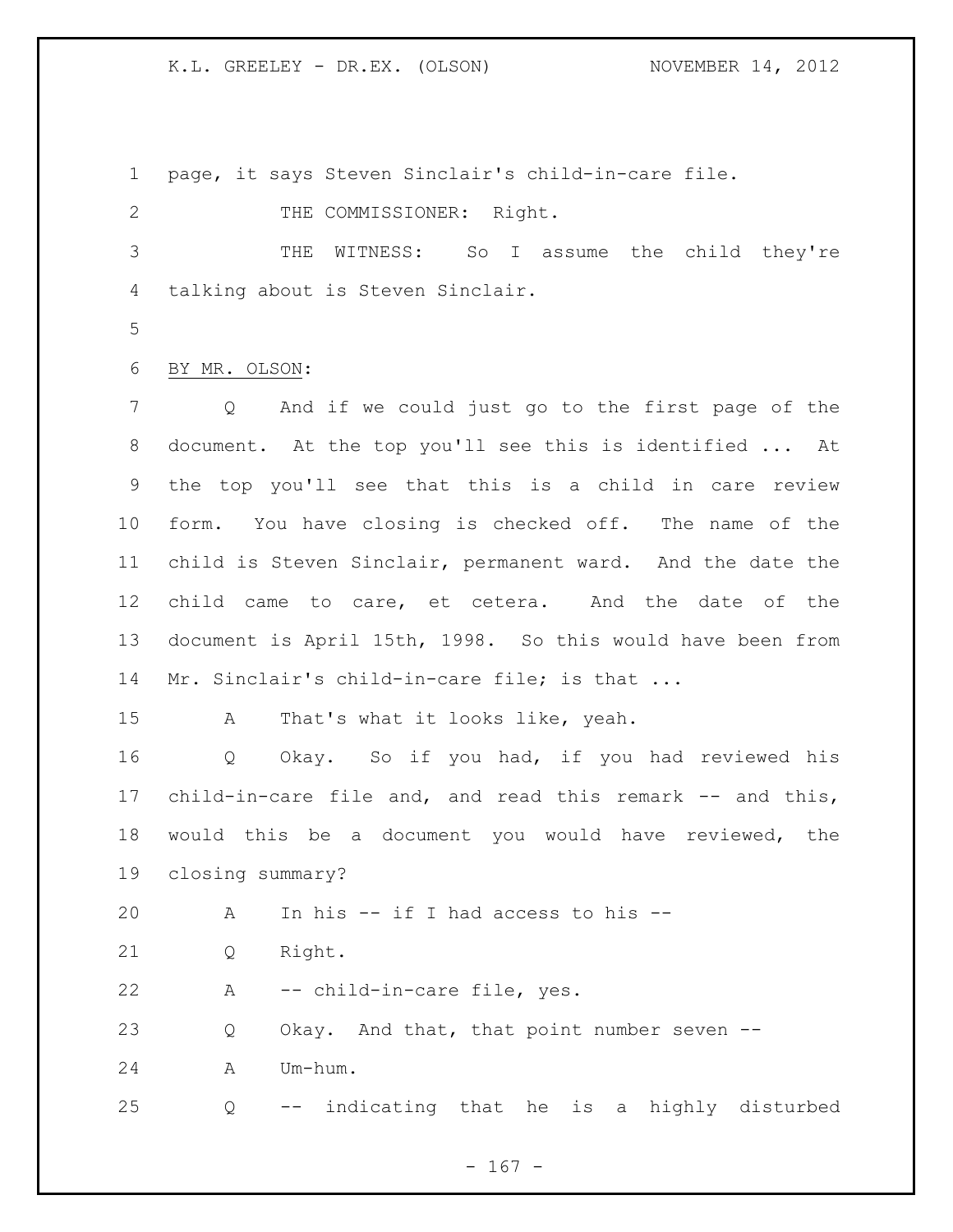individual who should not be left in the care of children -- sorry, left to care for children, would that have caused you any concern or changed the way you dealt with this family? A I don't know that it would change the way I dealt with the family. It would have been information that I would have included in my assessment of the family situation. Q And would it be important to you in terms of informing your assessment? A Yes. Q Okay. And, and how so? A Well, any information that you can gather about a parent is important information to include in your assessment. Q If you had this particular information, would it cause you to do any further investigation in terms of ensuring the safety of children in Mr. Sinclair's care at the time? A Yes. Q And just, could you give me some examples of what sorts of things you would have done or -- looking at it now? A Well, I, first off, I would have wanted to know more information about where that assessment came from.

- 168 -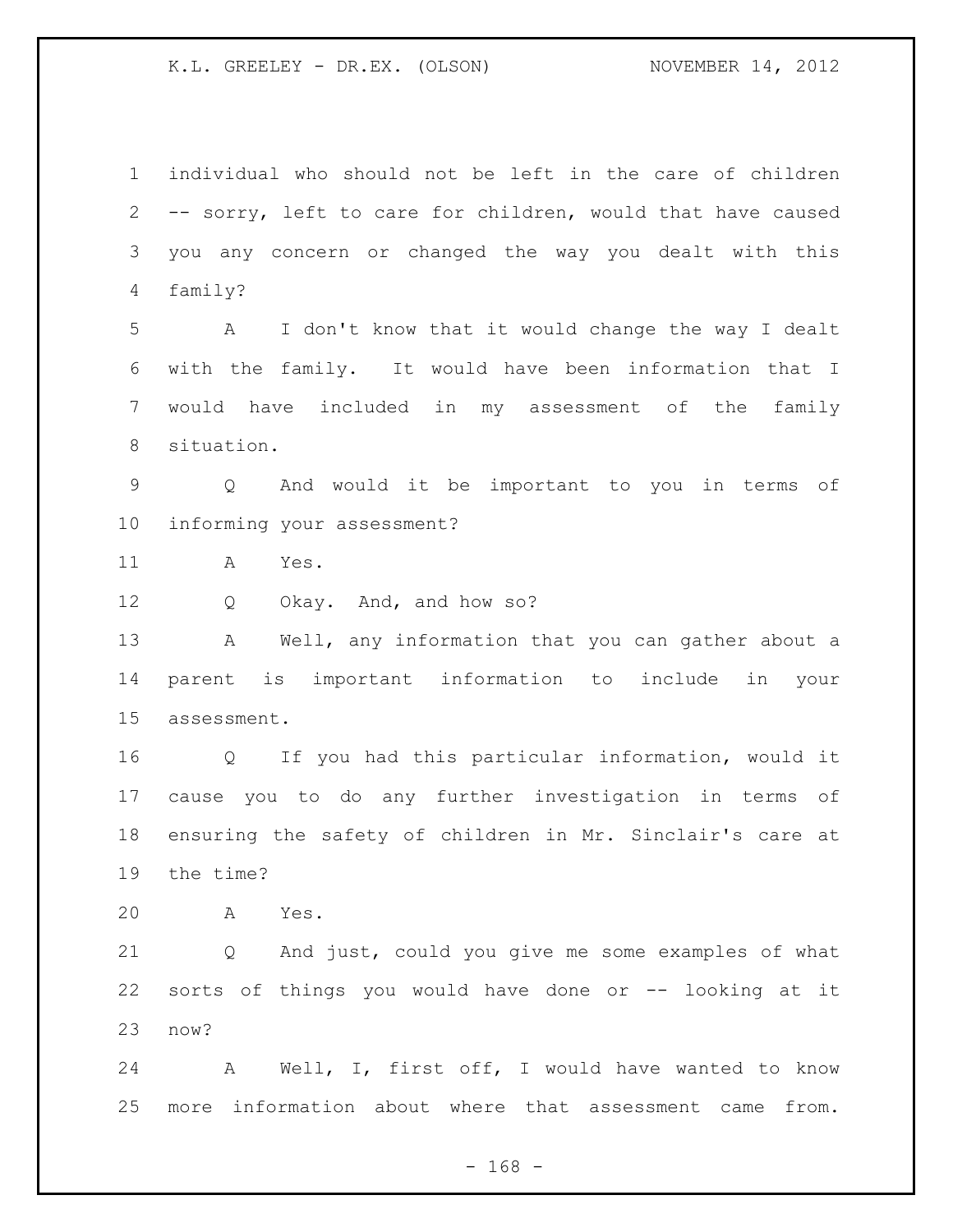That's a very brief assessment. It's two lines or three lines. I don't remember. It doesn't say a lot of information there. I'd like to know what the background of that was, where that information came from, that kind of, that kind of stuff. Q All right. THE COMMISSIONER: Mr. Olson, this document came, did it then, from the file that this witness has referred to as having been sealed? 10 THE WITNESS: Yes. 11 MR. OLSON: Yes. If you look at --12 THE COMMISSIONER: That's so? 13 MR. OLSON: -- point -- THE COMMISSIONER: She's answered the question for me. 16 THE WITNESS: Yes. 17 THE COMMISSIONER: Thank you. BY MR. OLSON: Q And just the recent date of the document relative to when you're providing services, so your services are provided in 2000, right? A Um-hum. Q And the date of this document is April '98? A Um-hum.

 $- 169 -$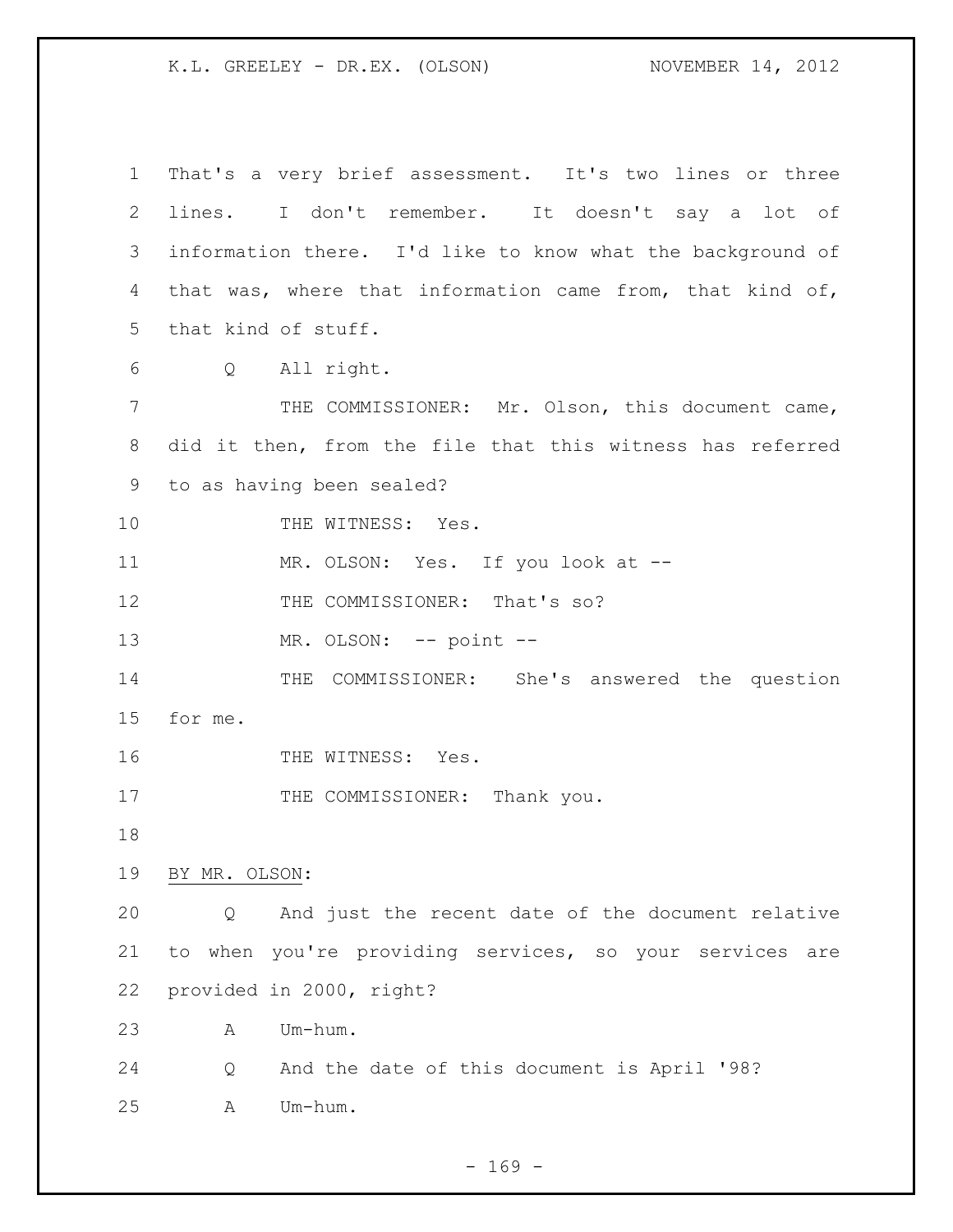Q Would that cause you any more or less concern had you read it?

A Not necessarily. I'm not sure.

 Q I mean, if the, if it was ten years ago as opposed to only being, you know, made two years ago, would that be significant?

 A Possibly. A lot can happen in two years and not very much can happen in ten.

Q Okay.

10 A And vice versa.

 Q And how is it you would determine what had happened in that two years since this was written? Would you want to see what had been done?

 A Yes. Based on what was written in the worker's assessment.

 Q Okay. And how would you, how would you investigate that aspect?

 A I would talk to people that knew him, talk to Steven about what that was. I'm not sure.

 Q And I would imagine one of the first people you'd want to talk to would be Ms. Epps to find out what, what this meant?

 A Which is -- I believe I said that already, yes. Q Okay.

A Or to the worker that wrote it or to a worker

 $- 170 -$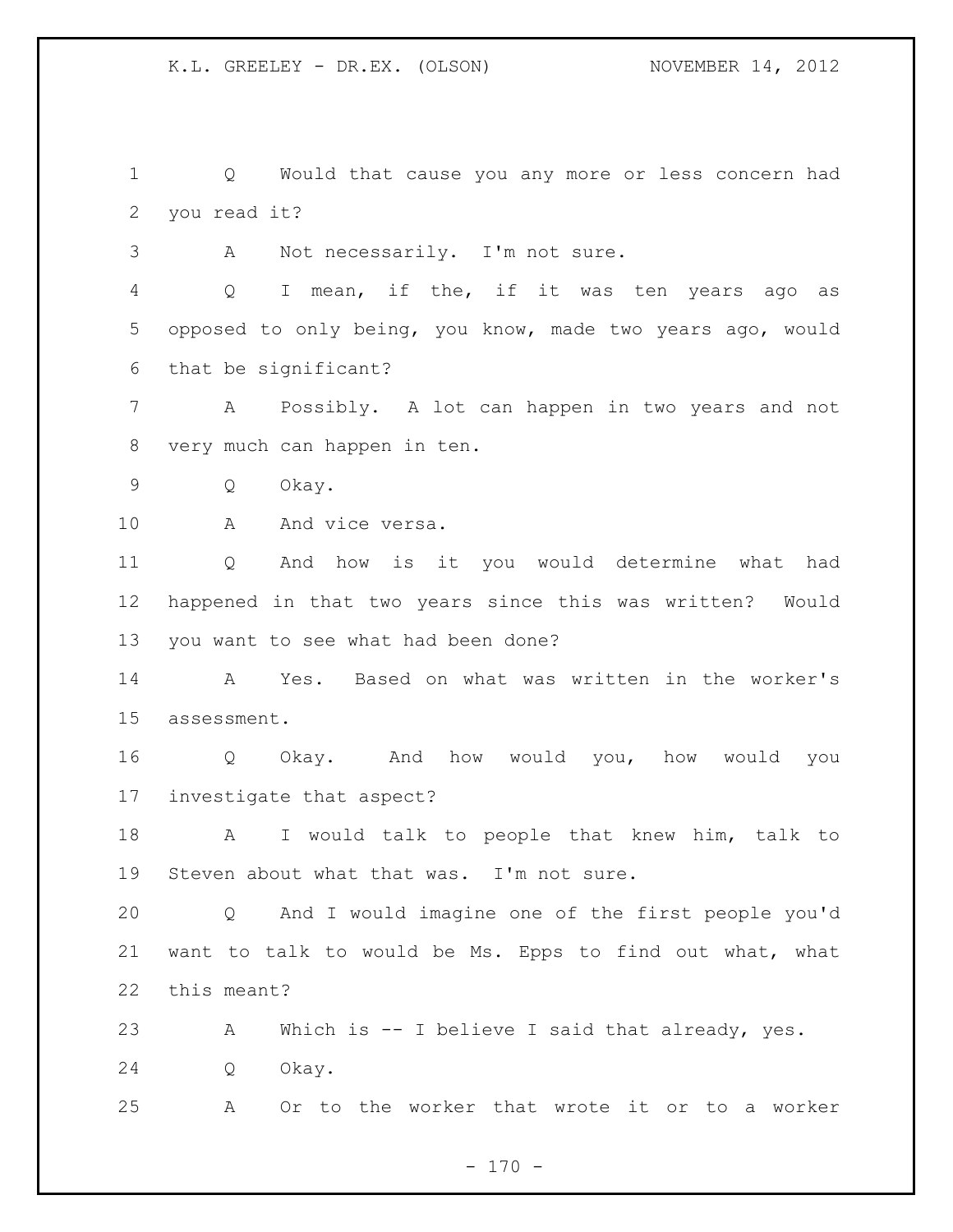that may have had other information. Q Okay. When you, when you do, when you do pick up a file -- A Um-hum. Q -- for the first time, you review the history; is that right? A Yes. Q Is that one of the key things that you review as a social worker? A You review what's in the file. Q Okay. But -- 12 A And so ... 13 Q -- history in particular, is that ... A Yes. Q And why is it so important -- why -- is it important, first of all, to review the history? A Typically, yes. In order to have an understanding of what's happened for that family. Q Okay. In terms of predicting what will happen in the future, what services are needed, does history inform that as well? A Yes, sometimes. Q Okay. And so this, the history on the family in this case, would that have helped inform the way you dealt with this file in the future, as the family service worker?

- 171 -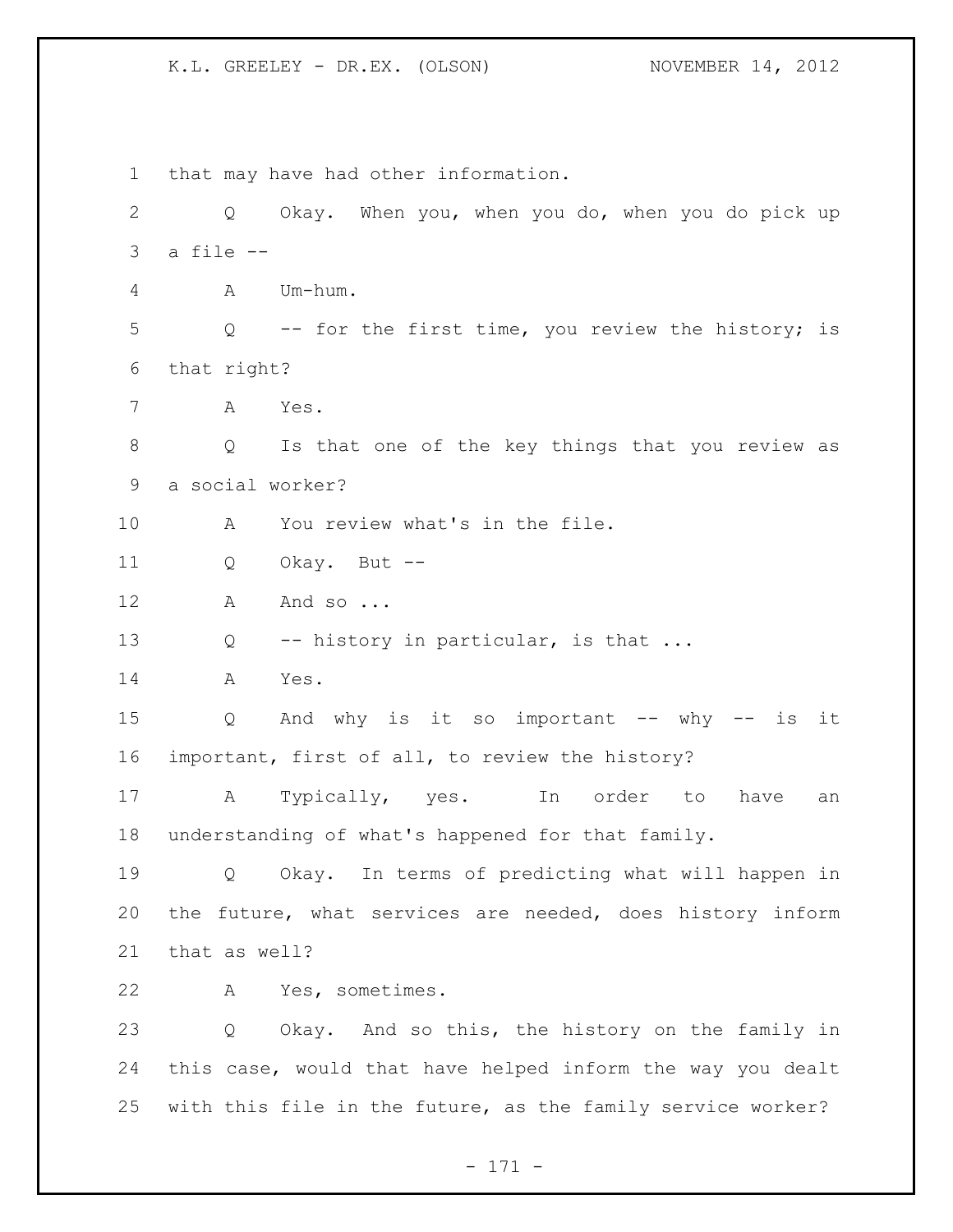A Yes. It's -- you also have to take into account what it is that you're presented with and whether or not there's concerns that would warrant you seeking or looking further back into history or not.

 Q And, and I understand what you've said about sealed files and --

A Um-hum.

 Q -- I appreciate that. Just looking at it now, is, is this information that you would have liked to have had when you had conduct of this particular file?

A Well --

 MR. RAY: I think that that's been asked and answered a number of times in terms of what she would like to have seen on the file and what she didn't see on the file. Fact remains is, she didn't see the file. And much of what you're asking the witness is, could becoming speculation about what she would or wouldn't have done (inaudible) she (inaudible).

 THE COMMISSIONER: Well, the question is, would this have been of assistance to her had she seen it.

MR. RAY: And I think she's asked -- been --

 THE COMMISSIONER: Well, let her just answer that and then we'll leave that point.

24 THE WITNESS: Yes. Any information that you can see about a family is important.

- 172 -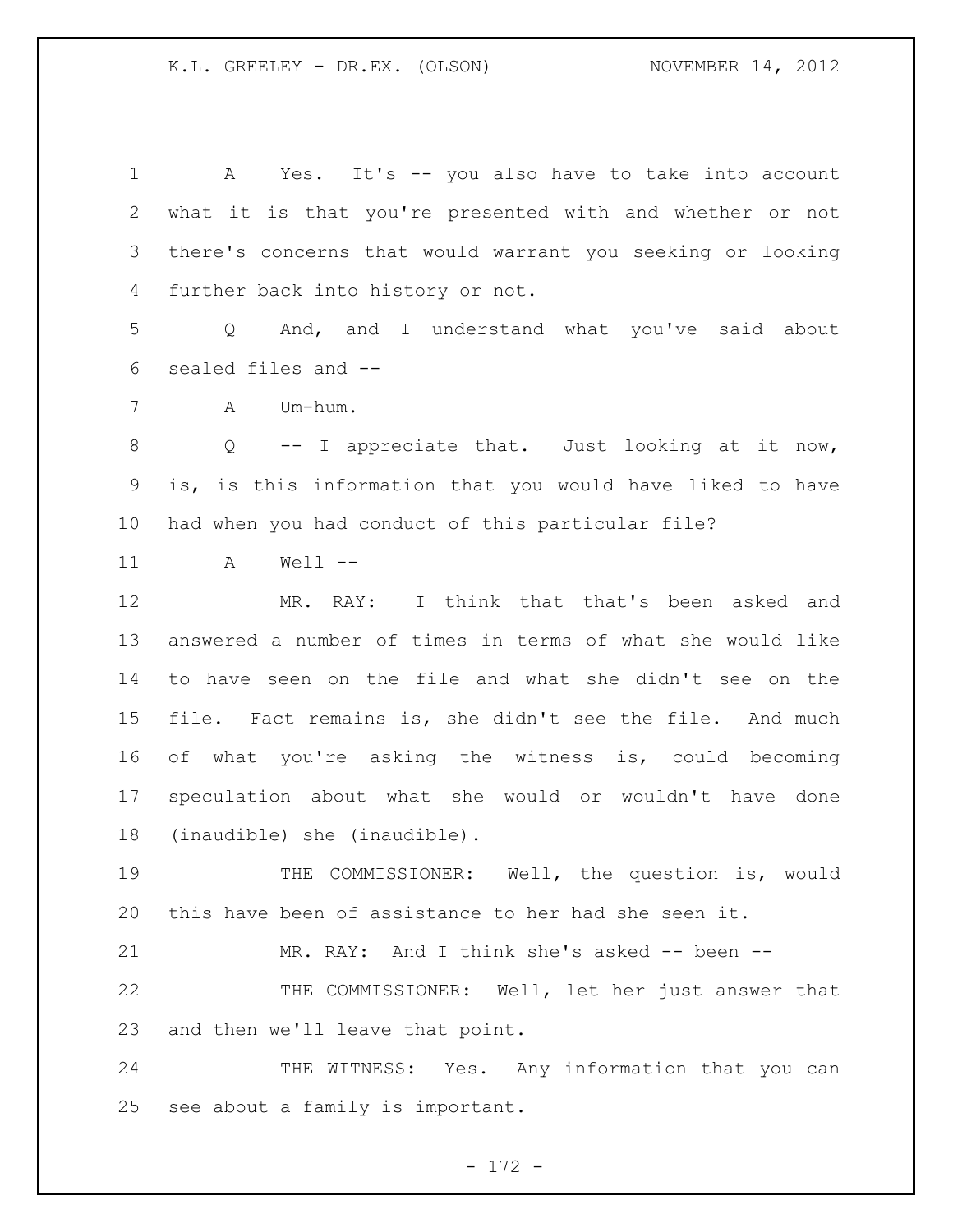1 THE COMMISSIONER: Okay. I think that covers it. MR. OLSON: Yes. Thank you. BY MR. OLSON: Q Just with respect to Samantha Kematch, were you aware of whether or not she had a child-in-care file? A Yes. That was information, I believe, that was in her file. Q Okay. And do you recall whether or not you saw her child-in-care file? A I saw information from it as part of what was in the file that was presented to me. Q Okay. A I didn't see her actual child-in-care file, no. Q And do you know -- did you request to see her actual child-in-care file? A Not that I recall. Q Given the limited information you had with respect to Samantha Kematch, did that cause you any concern in terms of the services you needed to provide as a family service worker for the family? A I had -- there was, there was quite a bit of information in Samantha's family file that was transferred to me that I believe same from her child-in-care file. So there was -- I had reviewed whatever was in the file and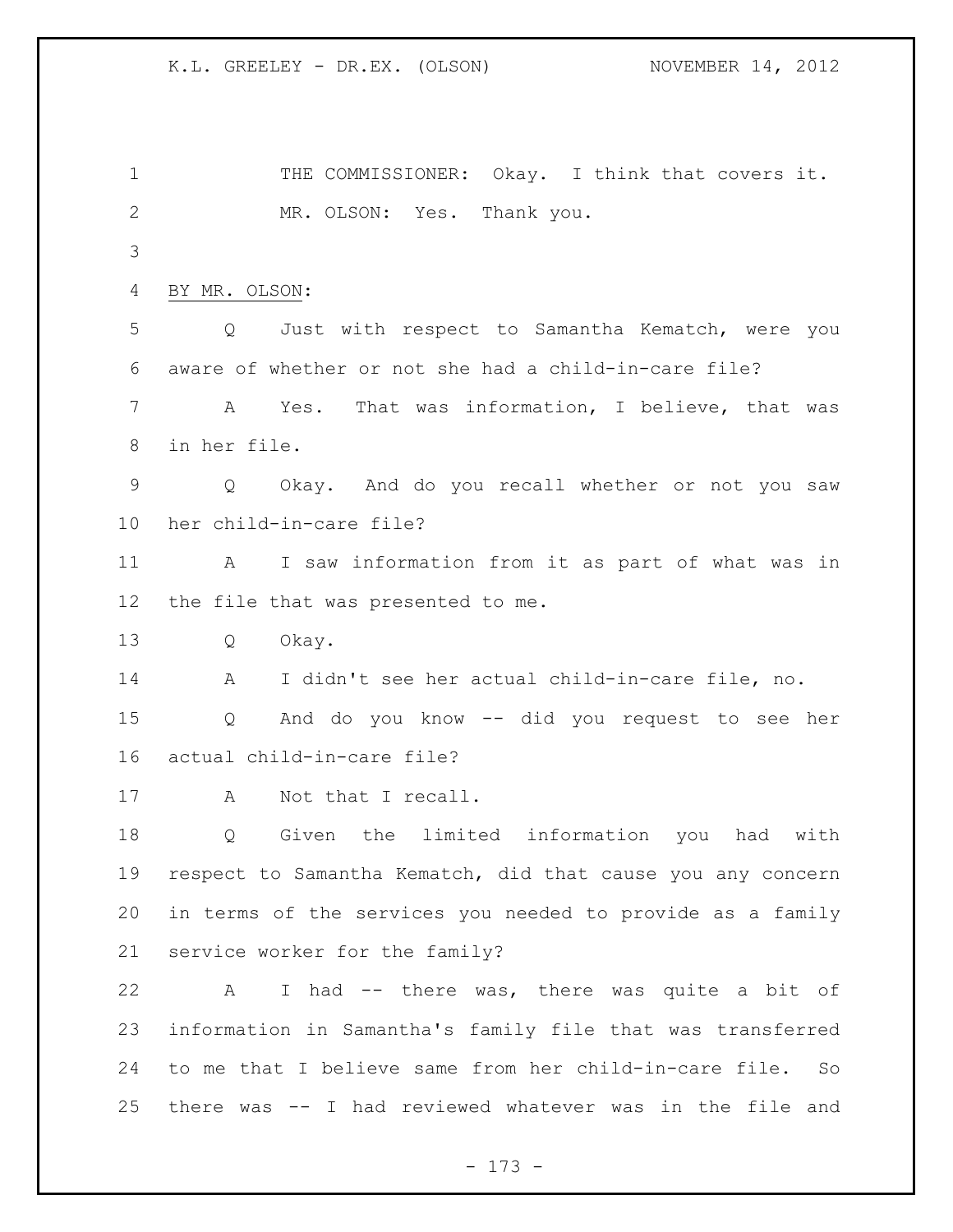there was quite a bit of information in there, including a social history from when she had been a child in care. So I'd reviewed that information that was available. Q Okay. Let's take a look at some of that information. If we go to your -- THE COMMISSIONER: Just a minute now. Are we -- I guess we're going to take a mid-afternoon break, are we? MR. OLSON: Certainly. Did you want to break now, Mr. Commissioner? THE COMMISSIONER: Well, I guess if we're going to break we'd better do it now because time's moving on. 12 MR. OLSON: Okay. THE COMMISSIONER: So let's see if we can take just 10 minutes today. All right. As of now. (BRIEF RECESS) BY MR. OLSON: Q Ms. Epps (sic), just before we want to proceed, I want to clarify something we covered earlier with respect to the statement in the agreed admission as to facts from the department and the summary prepared by Ms., attributed to Ms. Epps. We expect to be hearing from Ms. Epps with respect to that notation. She didn't, in fact, prepare the summary and doesn't necessarily agree with the comment that

- 174 -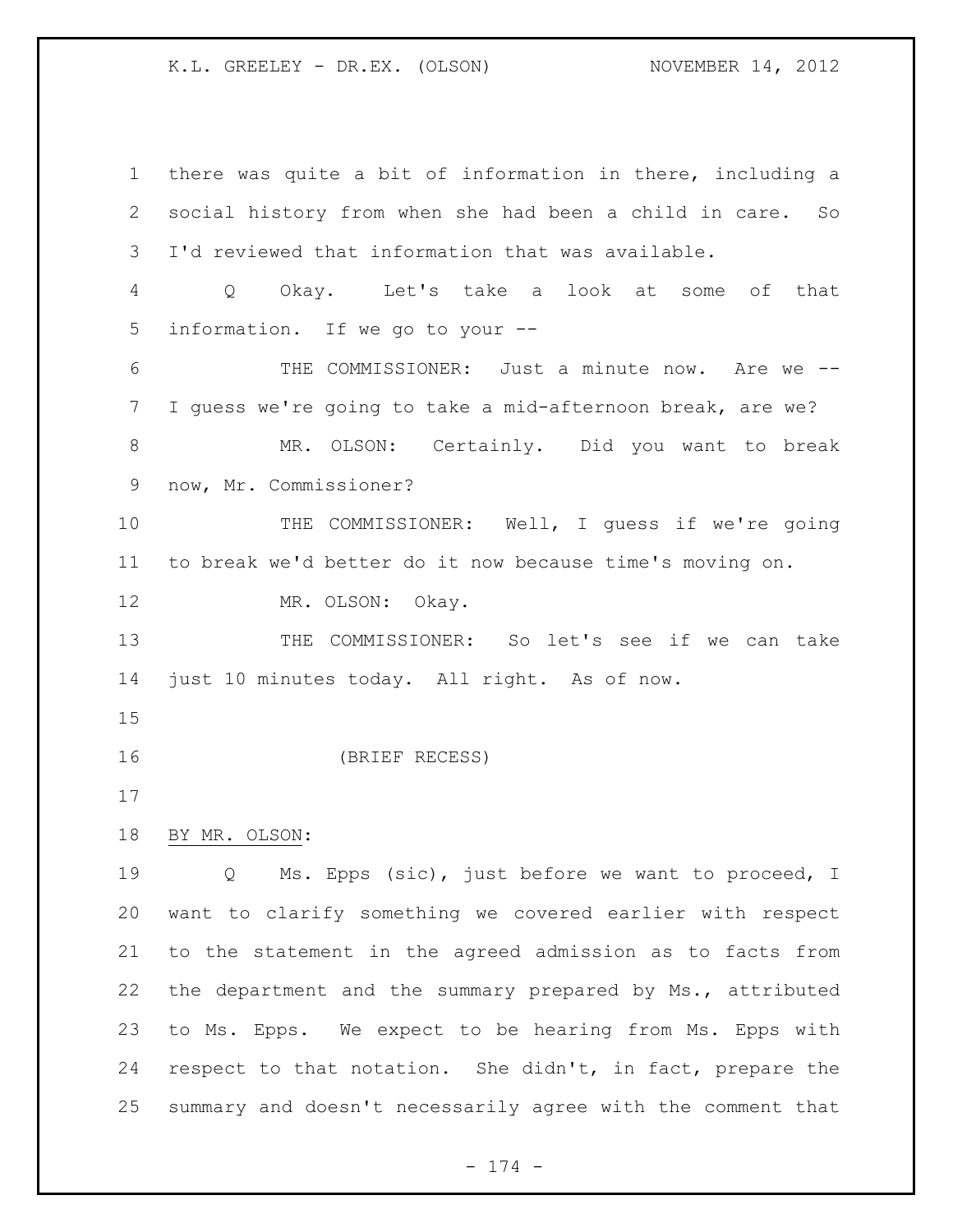Mr. Sinclair is a highly disturbed individual. It was another worker who apparently prepared that summary. So that's, that's just something I think should be clarified at this point. THE COMMISSIONER: I see, too, your colleague's on her feet. MR. GINDIN: I wanted to make sure that was clarified because I know the media is here during that last comment, and we are going to be hearing the evidence clearly from Ms Epps who will say that she knew Steven better than anyone, as his social worker, and didn't agree with those remarks. I think it's important that be made clear now. Another point that I may -- 15 THE COMMISSIONER: Will we find out at some point where they came from? MR. OLSON: Yes. I think, I believe so. 18 THE COMMISSIONER: All right. MR. GINDIN: I just wanted that on the record now. 21 THE COMMISSIONER: Yes. MR. GINDIN: The other point I think I made to Mr. Olson, which I know he was about to correct, I think he put the question to the witness that given this couple's ambivalence to parenting. The evidence we've heard so far

- 175 -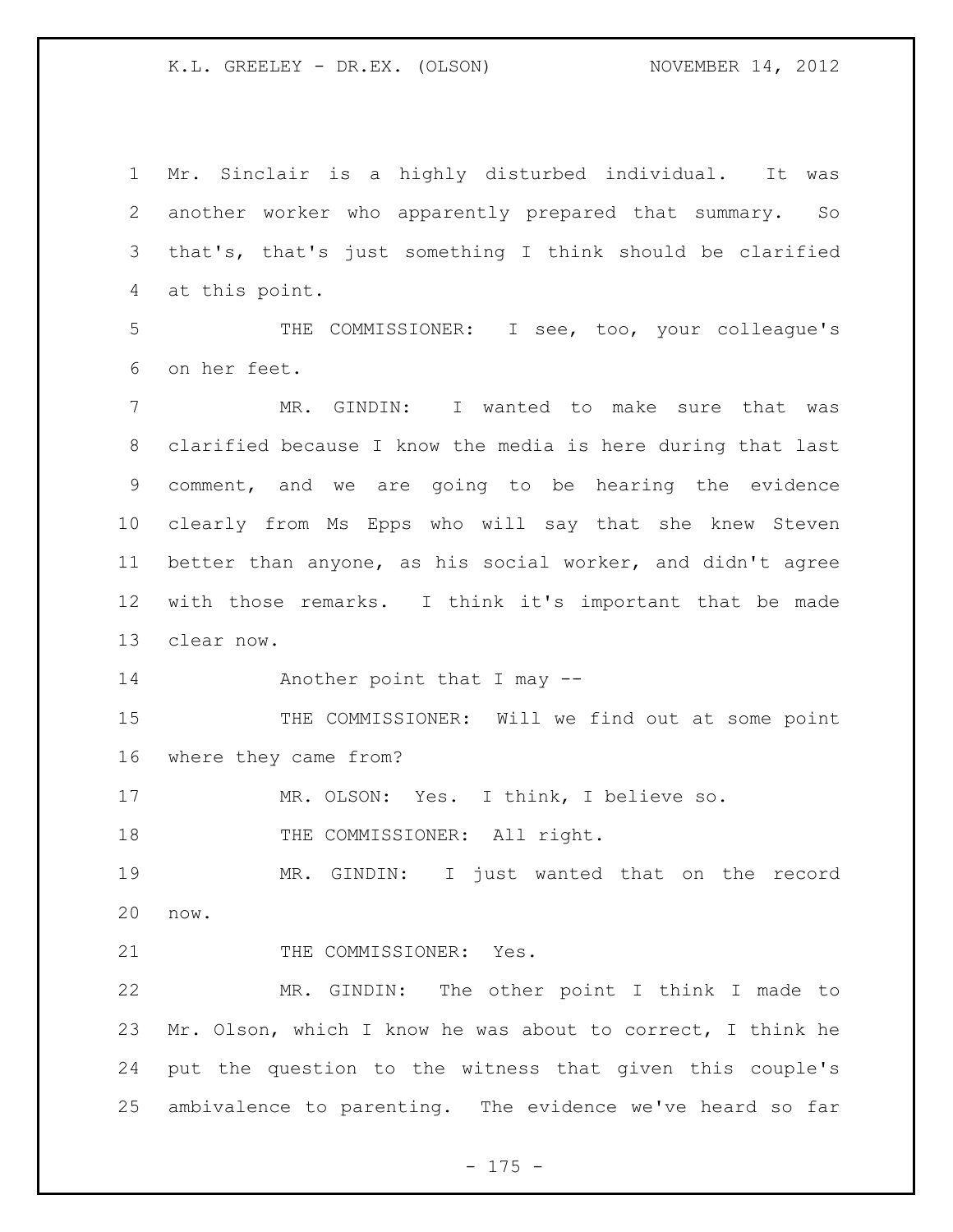was Samantha's ambivalence to parenting. There was nothing about Steve's ambivalence towards parenting, so I just wanted to -- and I think Mr. Olson agreed with me on that. MR. OLSON: Yeah. I'm not certain on, on the wording of the -- I think the couple was unprepared to parent. MR. GINDIN: Unprepared, perhaps, but the evidence was that Samantha was ambivalent toward parenting and showed a flat affect and that's why a psychological assessment was ordered. No evidence that such a thing was ordered for Steve. 12 THE COMMISSIONER: Well --13 MR. GINDIN: Just wanted to clarify that. 14 THE COMMISSIONER: Yes, but you'll certainly get your chance -- MR. GINDIN: Yes. 17 THE COMMISSIONER: -- to question this witness. 18 MR. GINDIN: Yeah. Okay. BY MR. OLSON: Q So just before the break we were looking at page 37027, Commission disclosure 1795. THE COMMISSIONER: Just let me make a note of that before you do that. MR. OLSON: Certainly.

- 176 -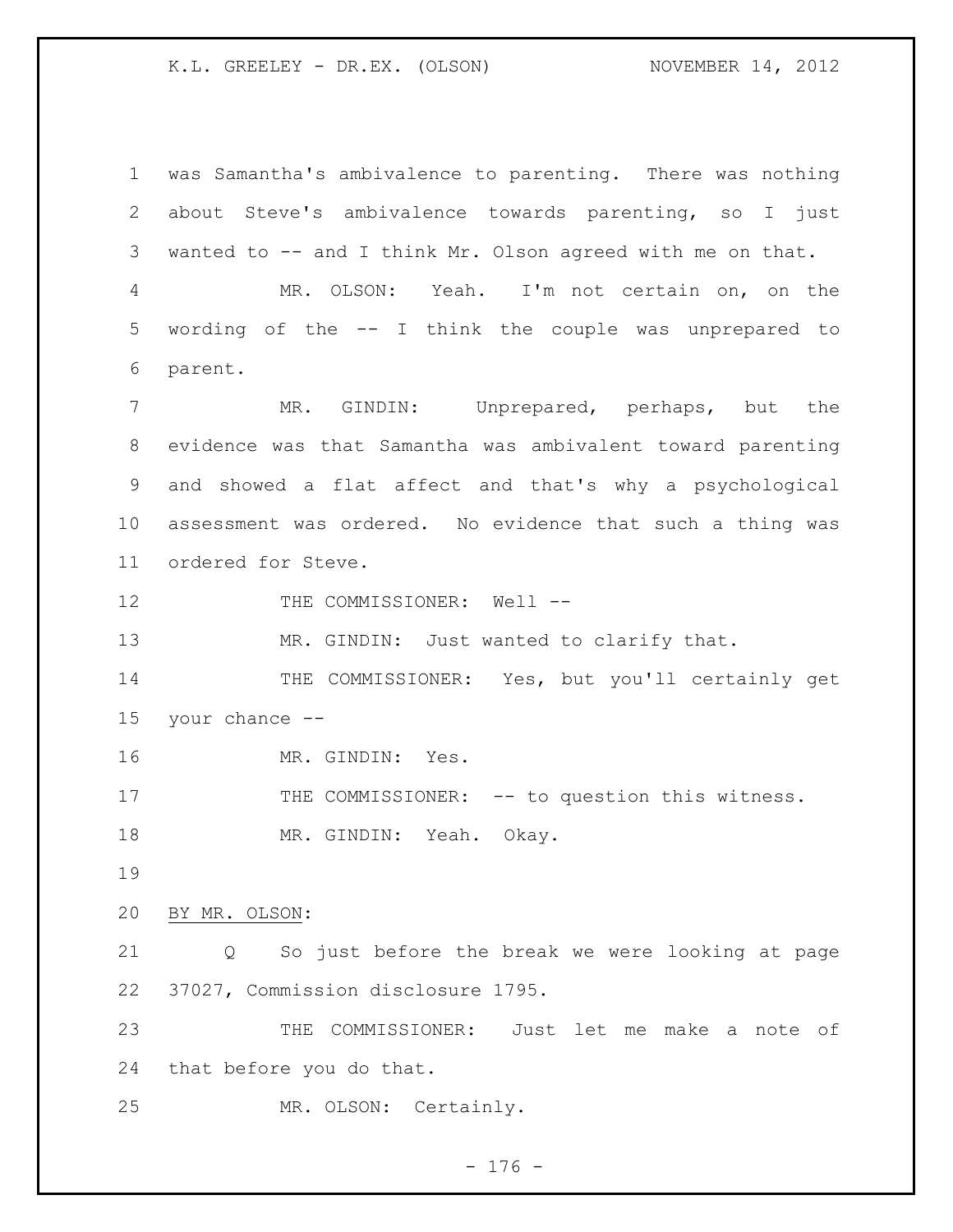1 THE COMMISSIONER: Okay. Now, what page are we going to? MR. OLSON: So this is page 37027. THE COMMISSIONER: What is it? MR. OLSON: This is the transfer summary prepared by the witness. 7 THE COMMISSIONER: Okay. MR. OLSON: And we're continuing under paragraph (d), brief history of Cree Nation CFS involvement. 10 THE COMMISSIONER: Yes. BY MR. OLSON: Q The paragraph, first paragraph under that heading says: Samantha had been a permanent ward of Cree Nation CFS since 1993 when she was apprehended from her mother due to issues of alcoholism, neglect, abandonment 21 and abuse. Samantha's years in 22 the care of that agency were fraught with difficulties for her in that she was often AWOL from placement.

- 177 -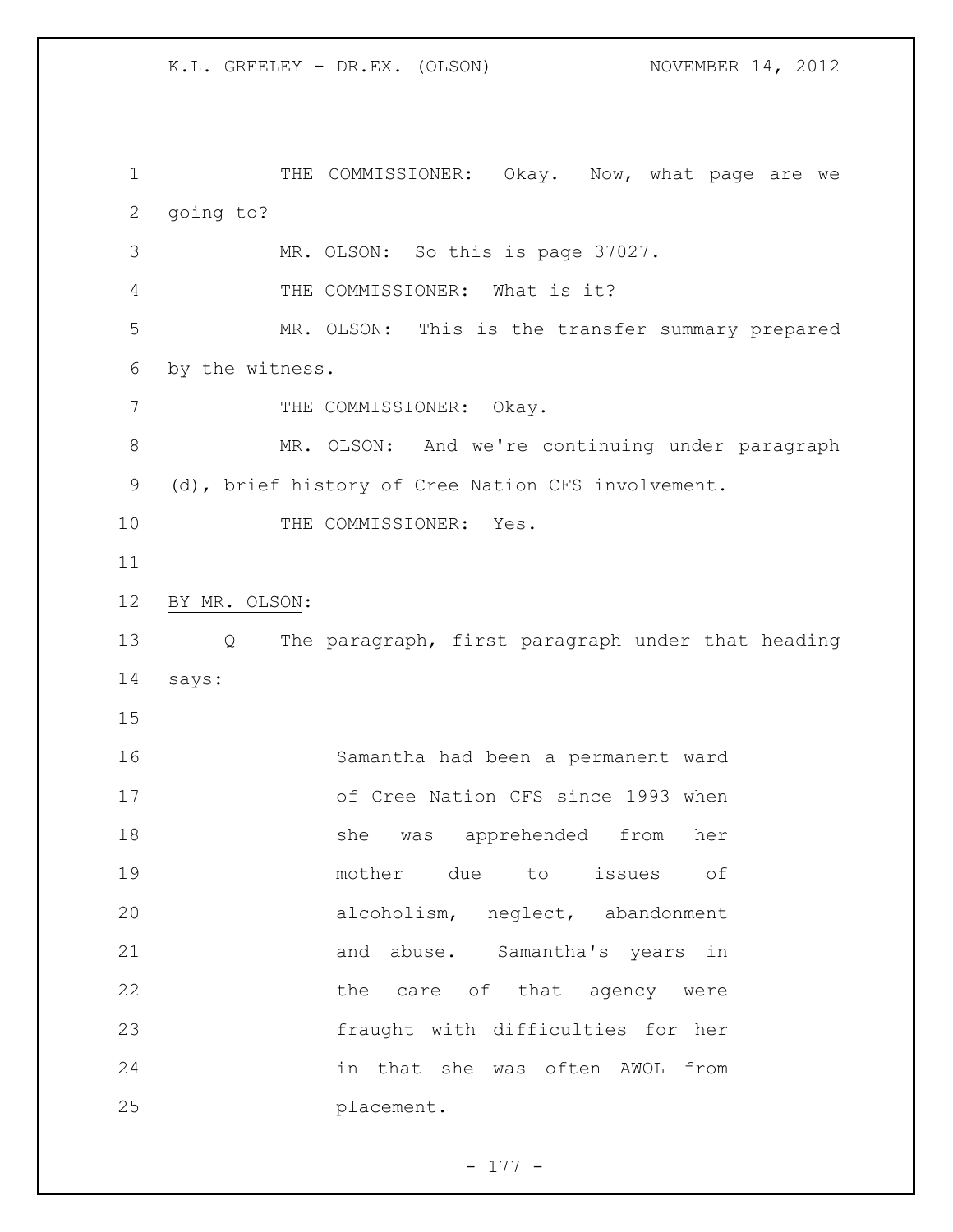| $\mathbf 1$    |              |                                                             |
|----------------|--------------|-------------------------------------------------------------|
| $\mathbf{2}$   |              | I understand that's absent without leave, AWOL?             |
| 3              | Α            | Yes.                                                        |
| $\overline{4}$ | $\mathsf{Q}$ |                                                             |
| 5              |              | Involved in criminal activities,                            |
| 6              |              | sexually promiscuous, didn't                                |
| 7              |              | attend school, was hostile and                              |
| 8              |              | aggressive and generally had                                |
| $\mathsf 9$    |              | difficulties following any rules.                           |
| 10             |              | Cree Nation CFS made attempts to                            |
| 11             |              | place Samantha in a level four                              |
| 12             |              | setting due to these behaviours                             |
| 13             |              | and she was eventually placed in                            |
| 14             |              | an independent living program                               |
| 15             |              | supervised by Macdonald Youth                               |
| 16             |              | Services.                                                   |
| 17             |              |                                                             |
| 18             |              | So that's all information you had when you, I               |
| 19             |              | take it, assumed conduct of the file. That had already      |
| 20             |              | been in the file --                                         |
| 21             | Α            | Right.                                                      |
| 22             | Q            | -- is that right?                                           |
| 23             | Α            | Yes.                                                        |
| 24             | Q            | the fact that Samantha<br>And<br>Kematch was<br>a           |
| 25             |              | permanent ward, was that of significance to you in terms of |

- 178 -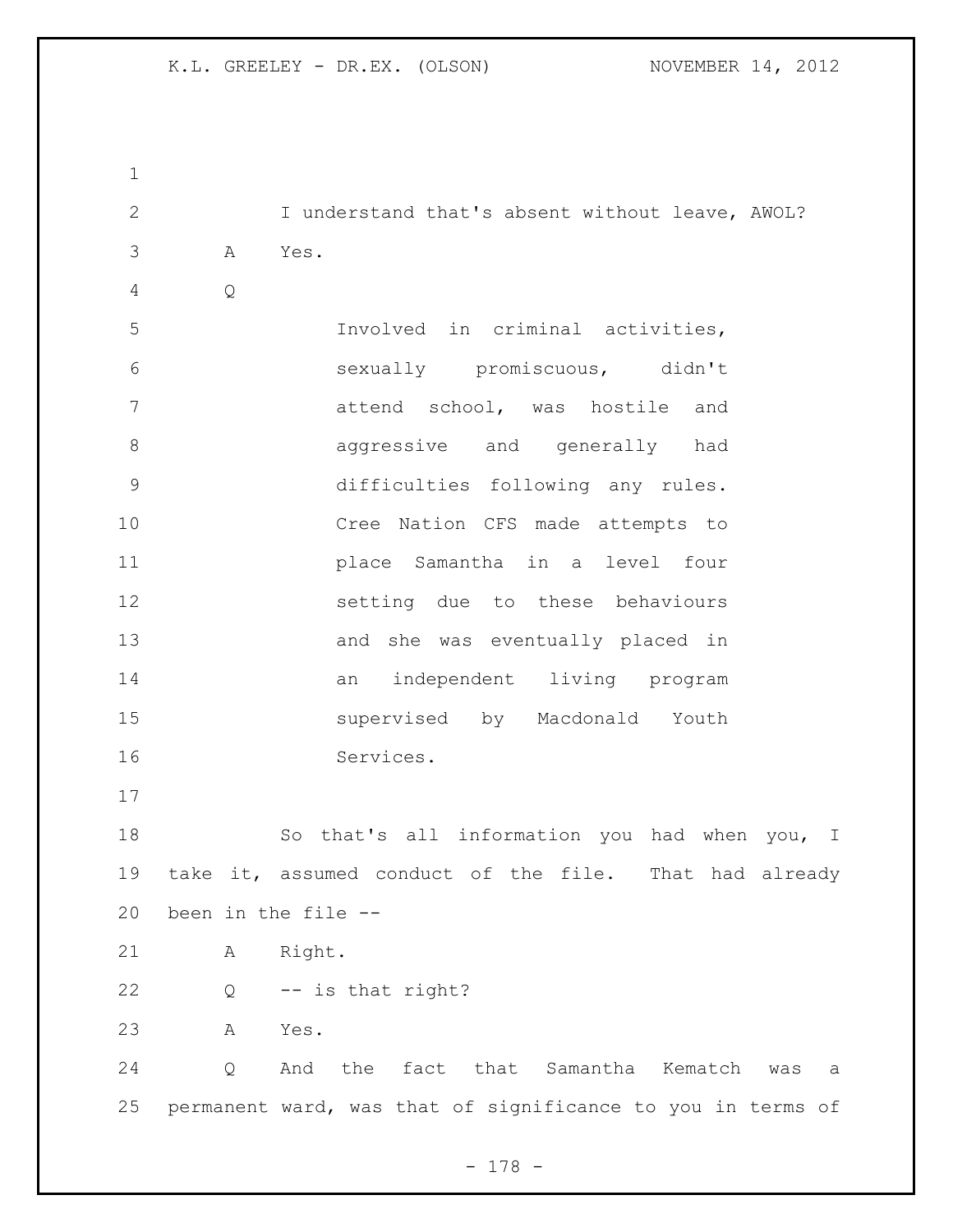assessing her ability to parent Phoenix Sinclair? A It, it was information that I considered in my assessment, yes. All of the information that was available to me I considered. Q Okay. And what about the fact that Samantha was apprehended from her mother due to issues of alcoholism, neglect, abandonment and abuse. Were those, were those factors that impacted your assessment? A All of the information that was available I would have taken into consideration. Q Okay. And those factors in particular, how, how would they impact your, your -- or how did they impact your assessment? 14 A Which, that she was apprehended and the reasons for apprehension? Q Right. Right. A I don't remember specifically. Typically, it's information that you use in order to assess, you know, where the person is at now compared to where they came from. Q So as a social worker do these sort of background factors tell you anything in terms of what needs the, the parent might have in order to be a successful parent? 24 A It, it can. It can also tell you that that's, you know, maybe that's how -- so those were the reasons why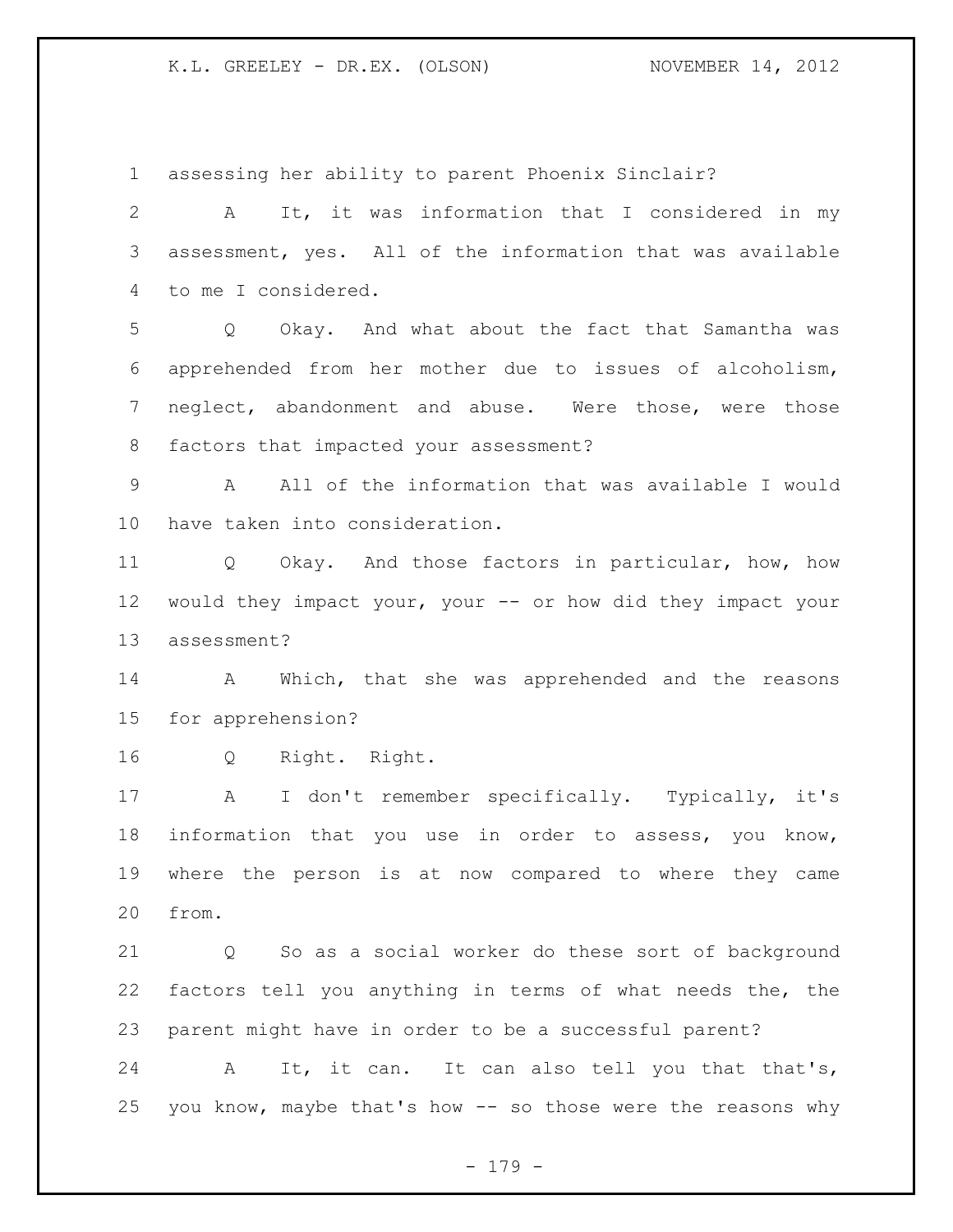she was brought into care, what happened after she came into care, how was she parented then. There was -- she had her own issues. Clearly, that's written there. So you would consider those in addition to how the parent or the client is presenting now when you have the case. This is history. History is important.

Q Um-hum.

 A But so is how they're presenting at the time and what kind of work the client does with you over the time that you have the case.

Q Okay.

12 A All of that information is, is what makes up your assessment of how the family is doing and what the plans are and what's necessary to assist the family.

 Q So this is really background information that may inform your approach to dealing with the, with the client but you're going to do your own assessment based on your interaction with --

A Right

Q -- your client, is that right?

21 A And including some of this information, if it's necessary to include it. Possibly some of the issues have been addressed. You -- yeah. Your assessment is based on background, it's based on how, as I said, just said, how they're, the, the client is presenting, how they're working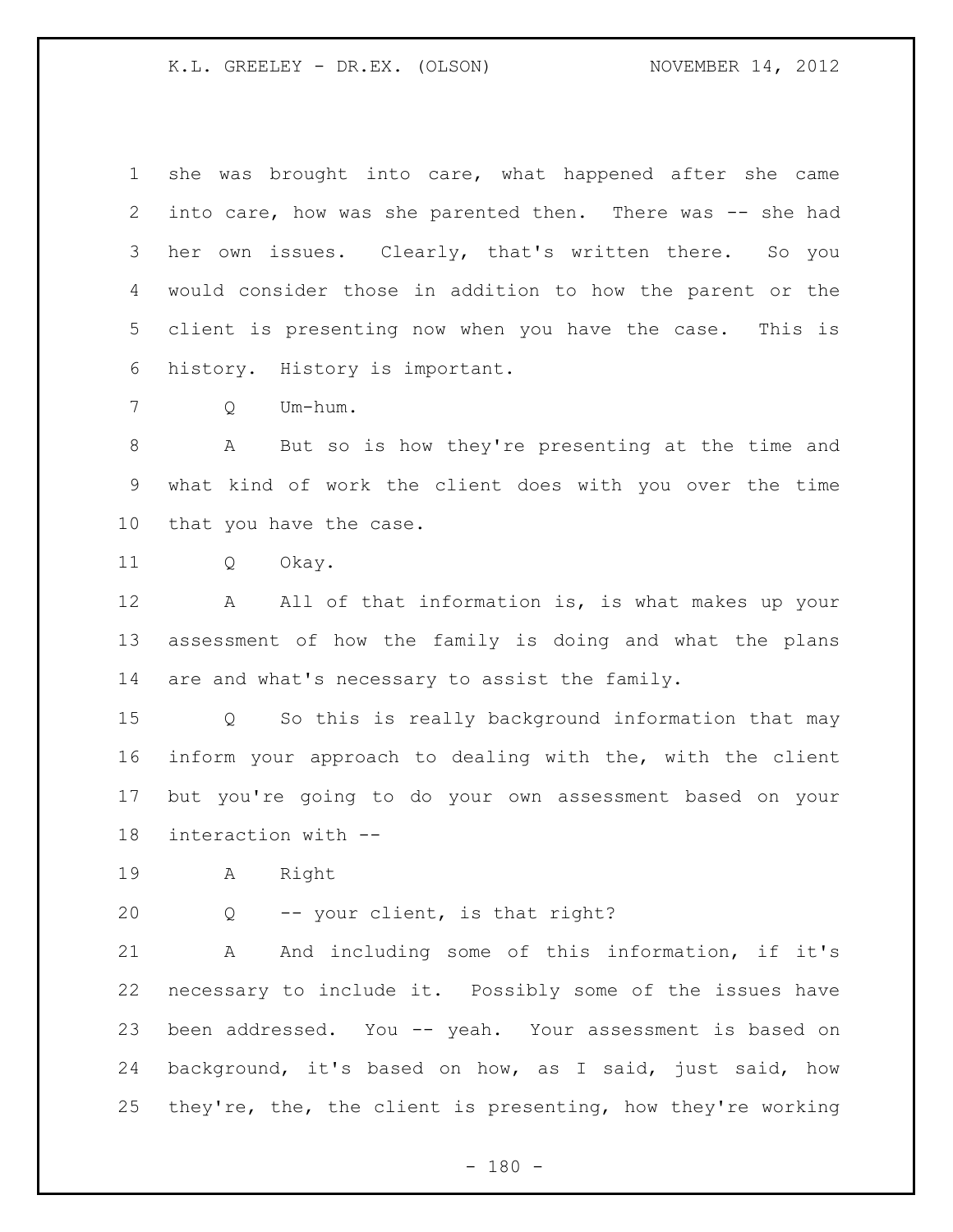with the agency. All of that information is what makes up your assessment of the family situation and how to proceed. Q Okay. If you look at the next paragraph on that page where it starts: In July 1998 Samantha had her first child. So he was born on July 23rd, '98. So that's pretty close to two years before Phoenix Sinclair. 11 A Um-hum. Q He was born in Winnipeg at St. Boniface Hospital. Prior to giving birth, Samantha had concealed her pregnancy and didn't **receive any prenatal care.** St. Boniface Hospital made a referral to Cree Nation CFS when Samantha gave birth as she appeared very distant with hospital staff and from her newborn son. She appeared emotionally flat when discussing future plans for her child. She had also informed the

- 181 -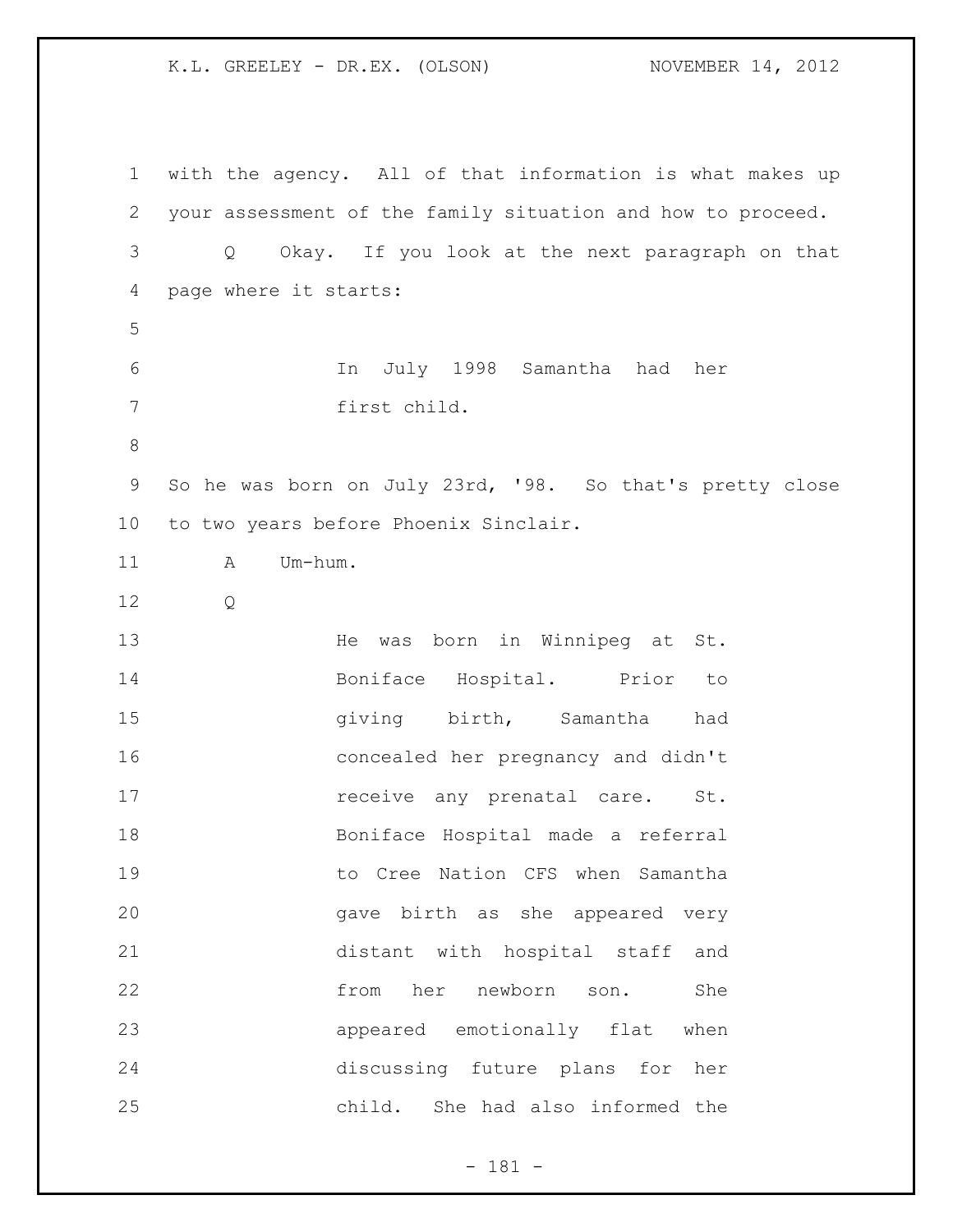nursing staff that she did not know she was pregnant with the child until she took a pregnancy test when she was approximately eight months pregnant. The baby was apprehended at birth by this agency on behalf of Cree Nation. 8 He was moved from the hospital to a foster home. Cree Nation had developed a plan with Samantha. She was to be given an opportunity 12 to parent her son with supports. 13 He remained in the foster home and Samantha remained in the independent living program with MYS. That Manitoba youth services? A Macdonald Youth Services. Q Macdonald -- sorry, Macdonald Youth Services: Biweekly access visits were arranged while Samantha waited for an opening at the Oski Ikwi [phonetic] ...

- 182 -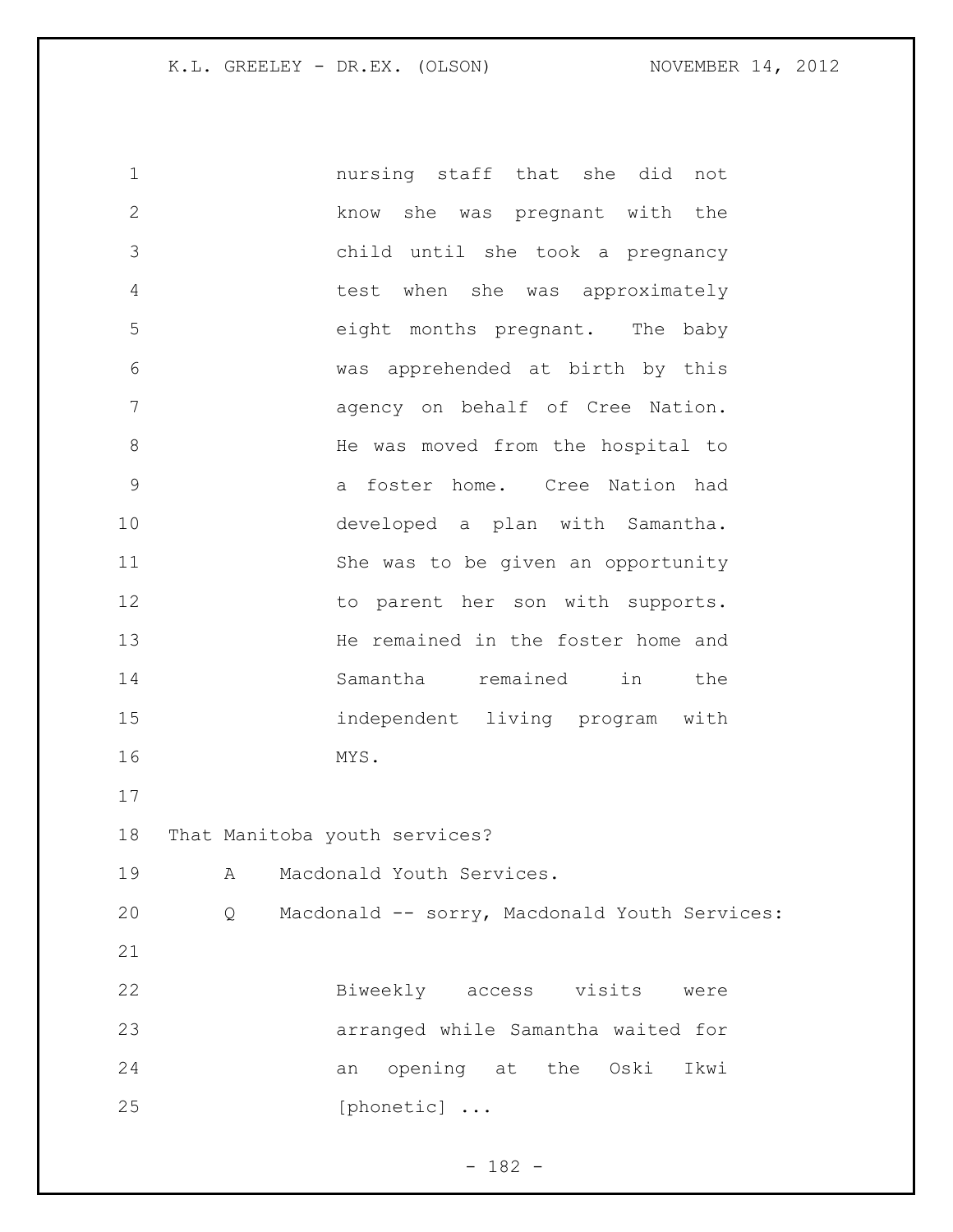```
1
```
That's the best I can do:

 ... facility for young mothers at Waywayseecappo First Nation. They were expected to remain there for six months. On September 14, 1998 8 6 the baby was removed from his foster home and placed with Samantha at the Oski. Just after 11 11 weeks at the facility, both the baby and Samantha were discharged because of safety concerns for the baby. Apparently Samantha was not able to feed him or meet his basic needs. Samantha returned to the independent living program and the baby returned to his initial foster placement. The baby has remained in the care of Cree Nation CFS and they plan to seek a permanent order. They advised that Samantha has taken no interest in the baby and has no contact or communication with him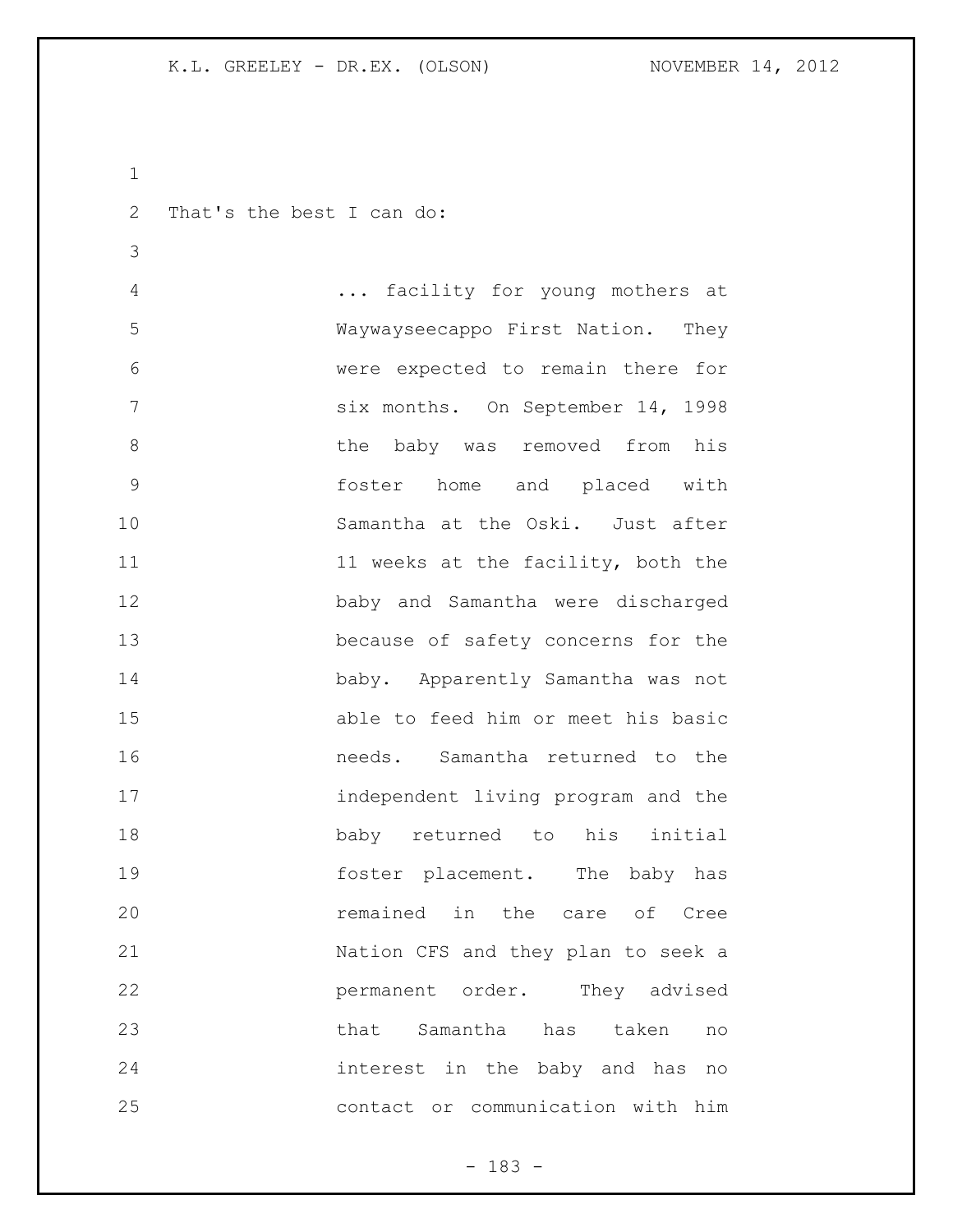| $\mathbf 1$  | or his quardian agency. THE                                 |
|--------------|-------------------------------------------------------------|
| $\mathbf{2}$ | COMMISSIONER day was scheduled for                          |
| 3            | May 17, 2000. However, this                                 |
| 4            | agency is not aware of the                                  |
| 5            | outcome. It seems Samantha did                              |
| 6            | not become involved in that                                 |
| 7            | process.                                                    |
| $8\,$        |                                                             |
| $\mathsf 9$  | Just to stop there for a minute, so, so the first           |
| 10           | child -- while you're the worker, the first child is        |
| 11           | actually in the process of becoming a permanent ward?       |
| 12           | Um-hum.<br>Α                                                |
| 13           | And $--$<br>Q                                               |
| 14           | A That's what it says, yeah.                                |
| 15           | -- it sounds like Ms. Kematch had no attachment<br>Q        |
| 16           | or bond with her first child. Is that what you --           |
| 17           | She had no involvement with him.<br>A                       |
| 18           | Okay. But she did live with, with him for a<br>Q            |
| 19           | time?                                                       |
| 20           | A brief period of time, yes.<br>Α                           |
| 21           | And during that time, the fact that it appears<br>Q         |
| 22           | she didn't have a bond with him or develop a bond with him, |
| 23           | did that tell you anything as a social work?                |
| 24           | Well, what it says is that she wasn't able to<br>A          |
| 25           | care for him. I don't know that anybody talked about a      |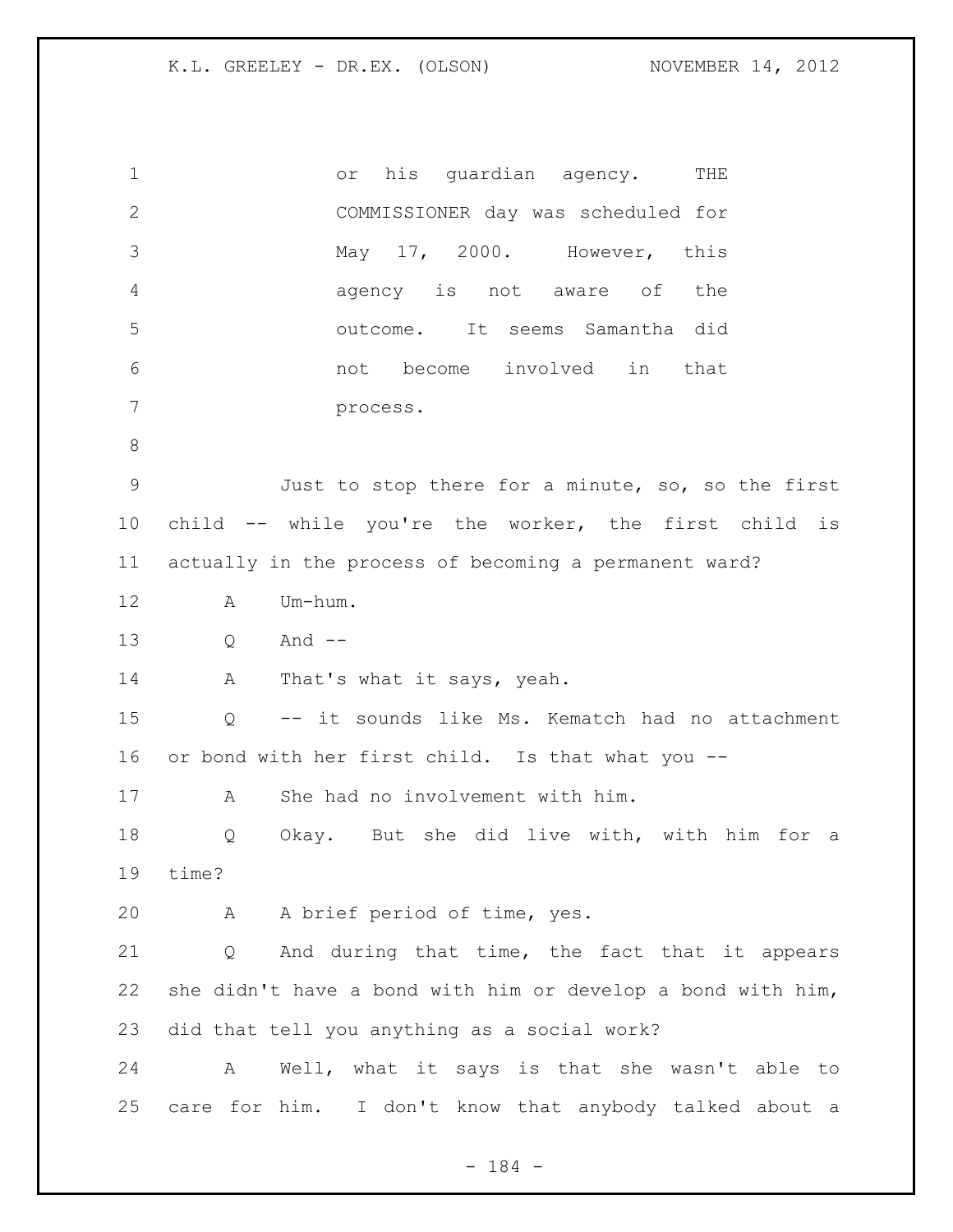bond or no bond.

Q Okay.

 A The information I had is that she wasn't able to 4 meet his needs. To answer your question, yes, that is information that you would consider as a social worker when you're talking about planning for a family.

 Q Okay. And when you look at what's happening here with the first child, would that not inform you as to how Ms. Kematch might be able to deal with -- raise or care for Phoenix Sinclair?

 A It would be information that you'd want to consider, yes.

 Q Okay. And is it information you did consider in your assessment?

A Yes.

 Q Okay. There's also the indication that Ms. Kematch had concealed the pregnancy of her first child.

A Yes.

 Q And that parallels what happened with Phoenix Sinclair?

A Yes.

 Q Did that impact your assessment in any way? A It, it all contributed to the overall assessment. Q Okay. MR. RAY: I don't want to belabour this, but I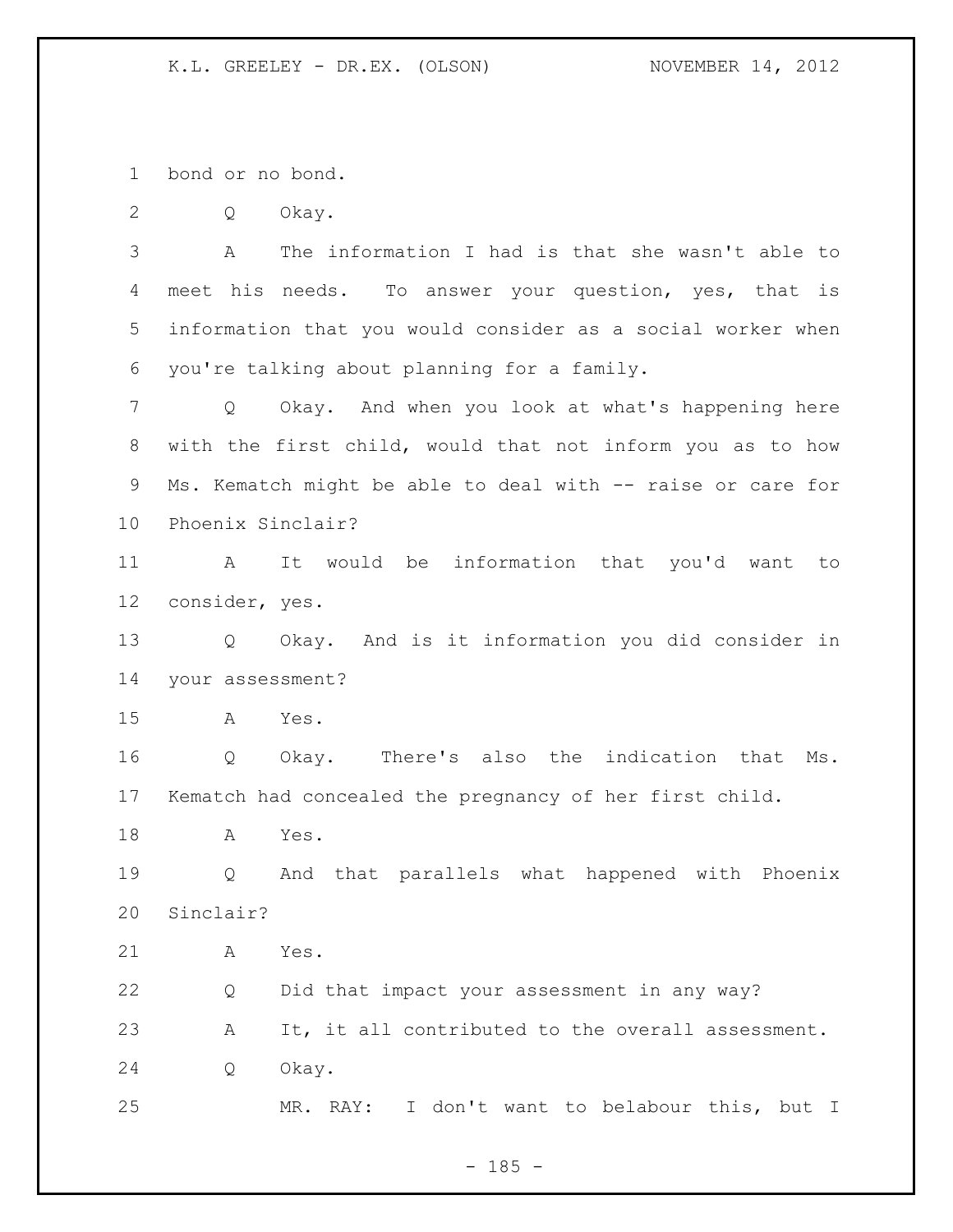think she's been asked line by line over and over again whether this impacts her assessment and she's said a number of times now it all impacts my assessment, it is a factor I consider together with other things, including my own assessment of the family at the time that I'm having the case. I don't know where we get by going line through line of a history that she acknowledges having and has said she would consider. THE COMMISSIONER: Well, maybe Mr. Olson could package up what he has left and get, get the answer in one 12 MR. OLSON: That's what I intend to do, Mr. Commissioner, is just go through these factors and then look at the assessment from there. 15 THE COMMISSIONER: What Mr. Ray is saying, that her answer is always going to be that, that it -- the same and, and so why don't, perhaps you can package up the points you want her to acknowledge the impact of them and - MR. OLSON: Certainly. 21 THE COMMISSIONER: -- and, and put one question to her and ask her if it applies to them all. MR. OLSON: Okay. 24 THE COMMISSIONER: Within reason. I mean, if you have to go in two or three steps I'm not going to get

- 186 -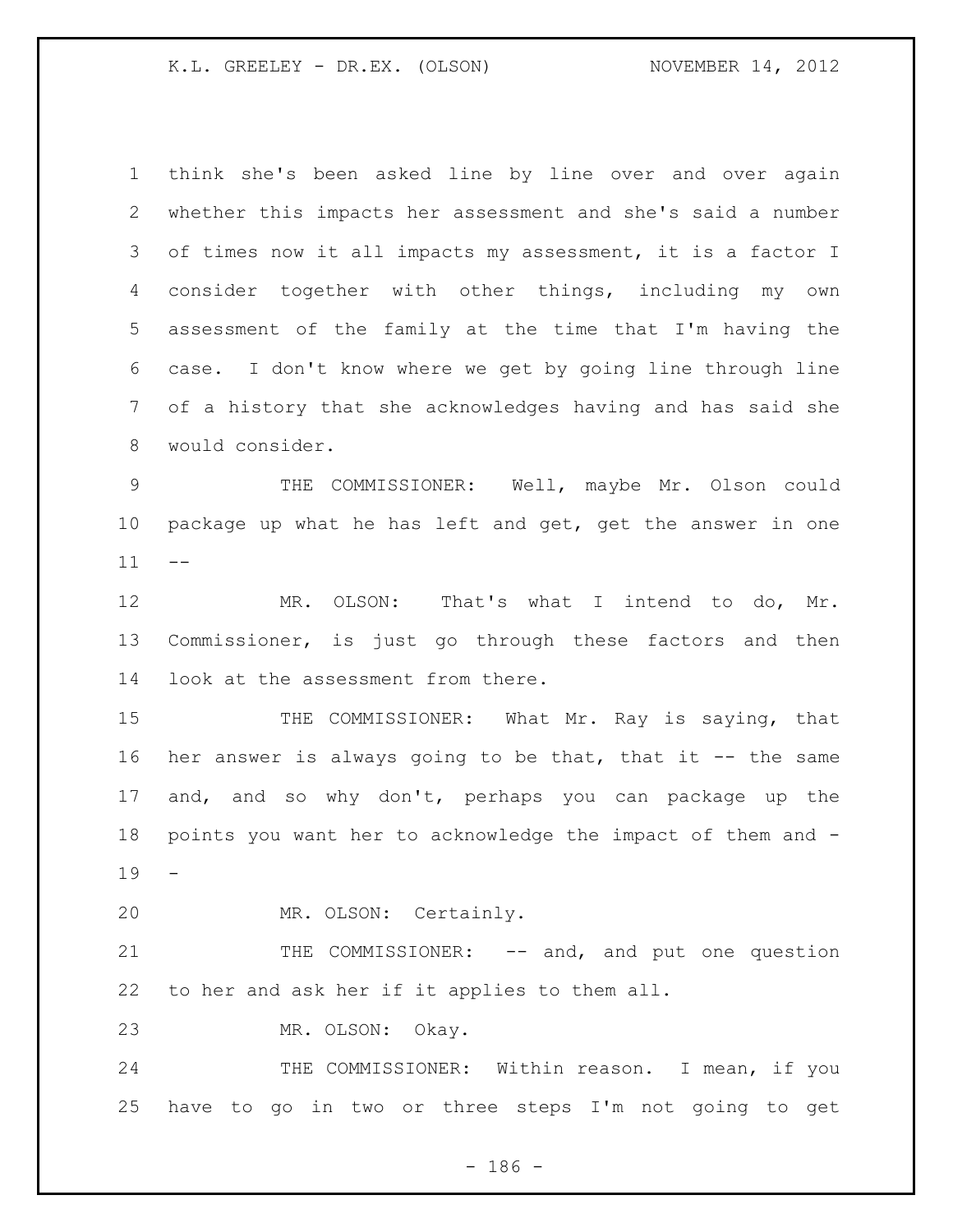concerned about that.

MR. OLSON: Thank you.

BY MR. OLSON:

 Q Just, just in terms of, of bonding, I think you said that you didn't take from this that there was any lack of a bond or attachment?

A No. What I said is I didn't recall reading that.

Q Okay.

 A They did talk about her not being able to meet his basic needs, that he was discharged from the program after being there for only 11 weeks. I don't specifically remember anybody talking about a lack of a bond.

 Q Okay. From reading, from reading the summary that you've, you prepared --

A Um-hum.

 Q -- did you understand that there was a lack of a bond between Ms. Kematch and her first child?

 A I don't remember. What I do recall is based on what's written there, there were concerns, and I would have had concerns about the care or -- that she gave to her first child and would have included that information when I was doing my overall assessment.

 Q But what's written there and that you've read, what does that tell you about her ability to bond with that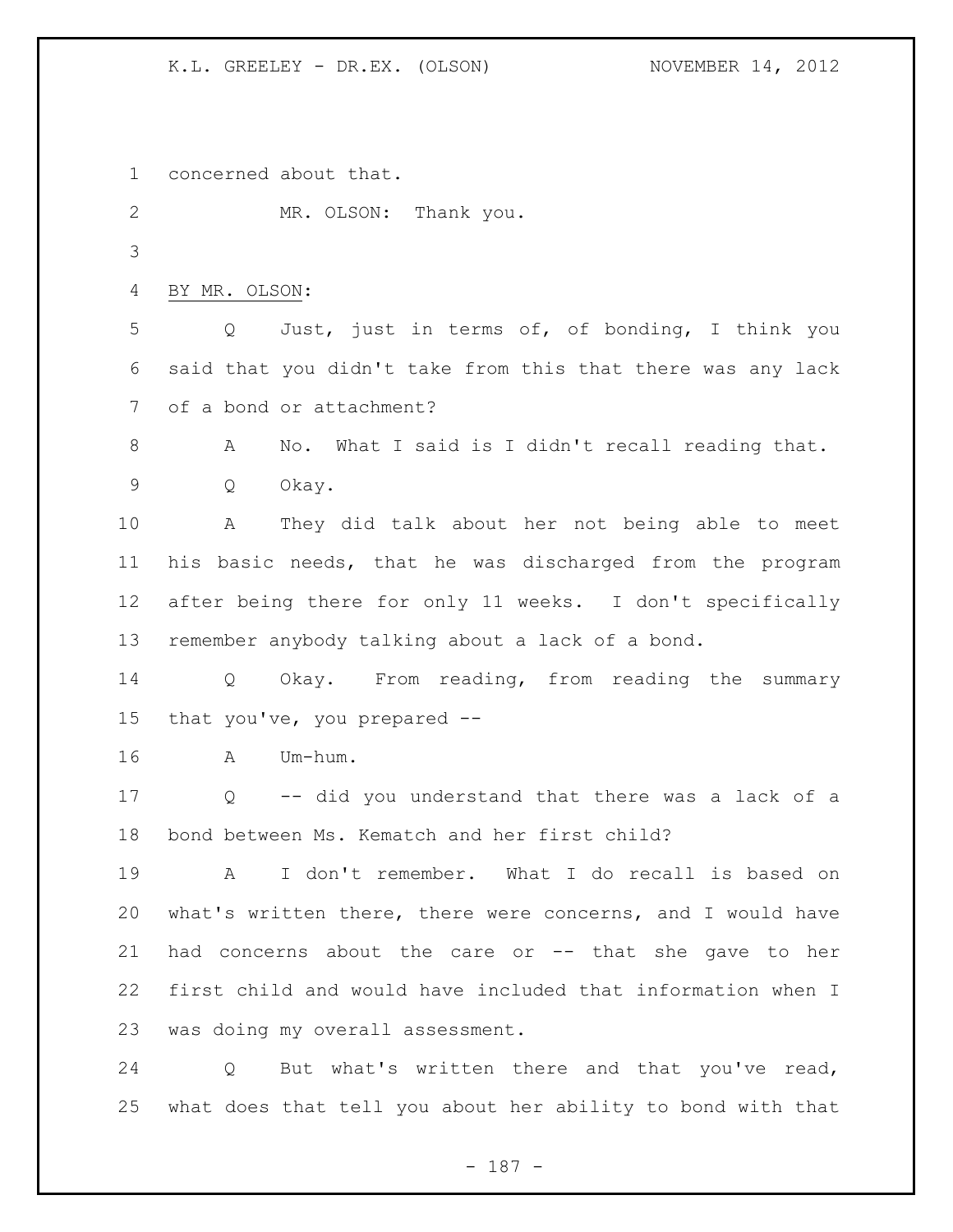child or not?

| $\overline{2}$ | It tells me that she was having trouble<br>A              |
|----------------|-----------------------------------------------------------|
| 3              | difficulty parenting that first child and wasn't able to  |
| 4              | meet his basic needs?                                     |
| 5              | THE COMMISSIONER: Does that have anything to do           |
| 6              | with bonding?                                             |
| 7              | THE WITNESS: Well, I would think so.                      |
| 8              | THE COMMISSIONER: So --                                   |
| $\mathcal{G}$  | THE WITNESS: But I'm, I'm, I'm not -- I don't             |
| 10             | know that I can comment that she didn't have a bond with  |
| 11             | her first child because I don't recall reading about that |
| 12             | specifically.                                             |
| 13             | THE COMMISSIONER: Well, not the use of that               |
| 14             | word, but does what you've got in front of you on the     |
| 15             | screen tell you that she was able or was not able to bond |
| 16             | with the child?                                           |
| 17             | THE WITNESS: It doesn't talk about bonding, it            |
| 18             | talks about her ability to parent so                      |
| 19             | COMMISSIONER: So what's there is not what<br>THE          |
| 20             | you would expect to go into a, a definition of bonding,   |
| 21             | then, I take it?                                          |
| 22             | MR. RAY: Well, Mr. Commissioner, perhaps if I             |
| 23             | can just interject. Perhaps we're getting caught up a     |
| 24             | little bit in the semantics in the --                     |
| 25             | THE COMMISSIONER: We may be.                              |

- 188 -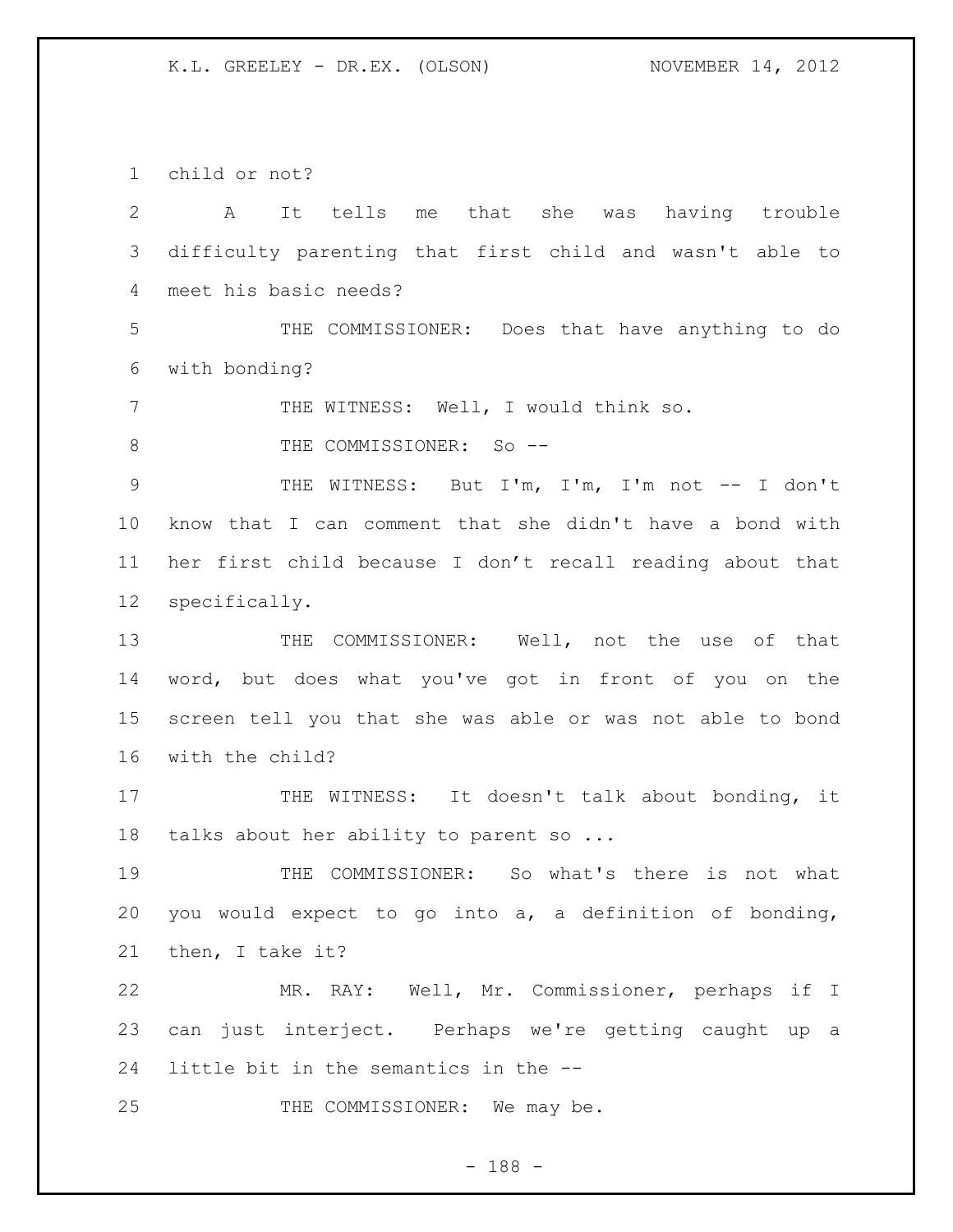1 MR. RAY: -- in the, in the phrase of bonding and I don't know that the word "bonding" necessarily has any relevance in terms of how Ms. Greeley or any other social worker would assess the file. Ms. Greeley has characterized it as ability to parent, and that is what she's, recalls and that is what she was looking at. Bonding can be interpreted -- 8 THE COMMISSIONER: Yes, but bonding --9 MR. RAY: -- any number of ways. 10 THE COMMISSIONER: -- with a child is a, is a common term I think understood by most people as to what it means. MR. RAY: Well, I guess to, to just make a point, you could be an excellent parent and not have a bond with their child or vice versa. I just don't know how it's relevant. 17 THE COMMISSIONER: Well, I, I don't think the question is out of line. Carry on, Mr. Olson. BY MR. OLSON: Q Just to clarify, and I could be completely wrong on this, but as a social worker, isn't bonding and attachment something you look for when assessing parenting? A Yes. Q That's a key thing, isn't it?

- 189 -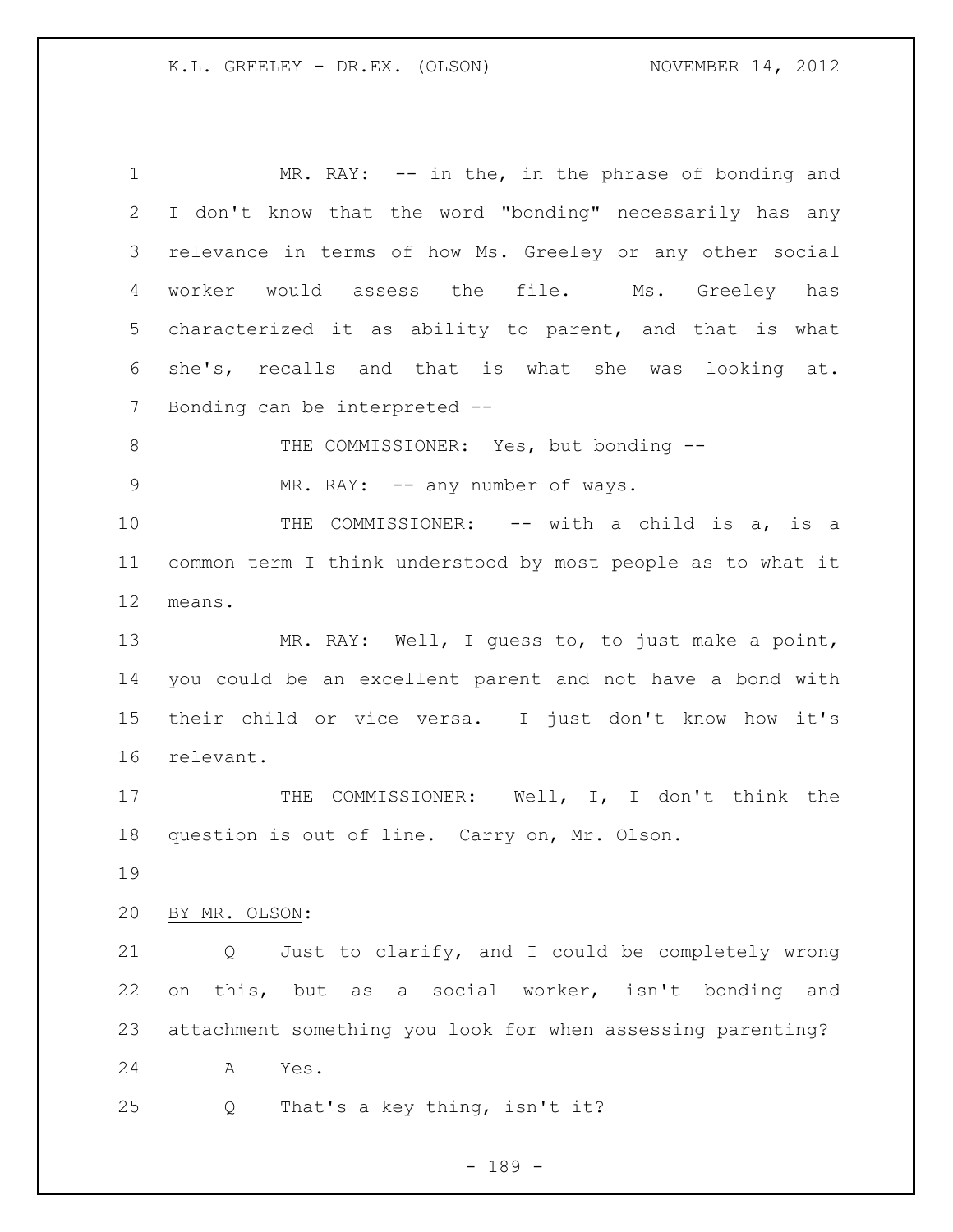1 A It's one of the things, yes. Q Okay. And if you don't observe a bond or an attachment -- A Um-hum. Q -- and I think they're, they could be used interchangeably, and you'll tell me if I'm wrong on that, does that tell you something about parental capacity? A Yeah, it tell -- yes, it tells us that you would be concerned about their ability to parent a child, yes. Q So it -- A Which is what I said, based on the information right here, this information would have concerned me about her ability to parent and I would have considered it in my assessment. Q Right. And because even though it doesn't say Samantha Kematch is not bonded or attached to her first child it appears from the information that she doesn't really have that much interest in the first child. A It, it says clearly that she didn't have interest in having contact with him and didn't seek to take care of him after he was removed from her again, yes.

 Q Okay. And as a, as a social worker, if you're looking at this information and then you see that Ms. Kematch has a second child, is your concern that she may not bond or form an attachment with Phoenix Sinclair in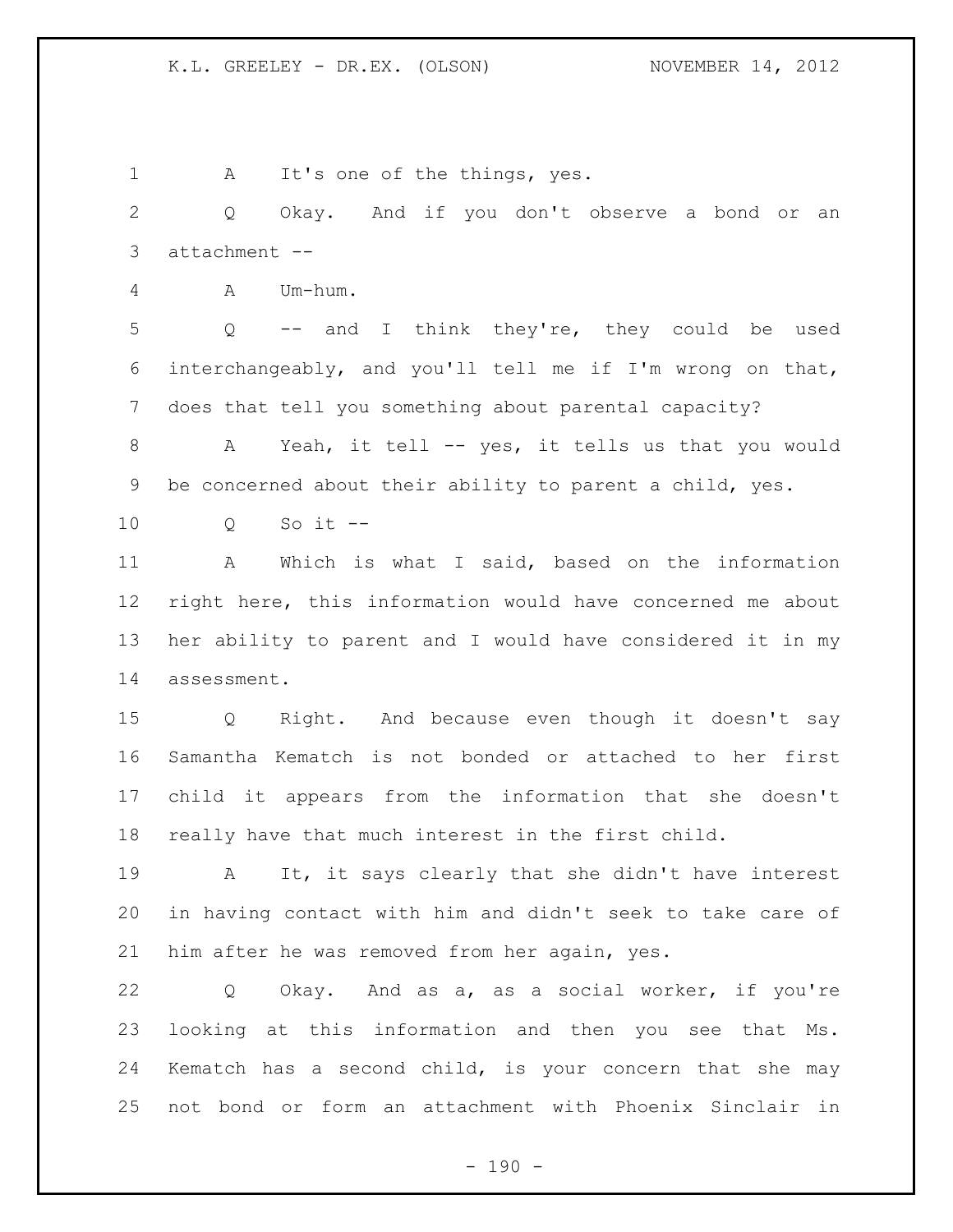this case? Is that something that's in your mind?

A Yes.

 Q Okay. And the failure to have an attachment or a bond, why is that something that impacts parental capacity? And I'm not sure that you can answer that, but if you can, if that's something that you know as a social worker.

 A Well, it, it impacts someone's ability to parent because the concern would be if they don't have a bond with their child, how are they going to, to be attentive to them? That's the best I can answer that.

 Q Right. And so when -- I don't mean to belabour the point, but when you look at the evidence that Samantha couldn't feed or meet his basic needs, that, that the working -- the living arrangement didn't work out because they were fearful for the child's safety --

A Um-hum.

 Q -- those sorts of things indicate that bonding and attachment is a real concern with Ms. Kematch, at least for this child?

A Yes, I would think so.

 Q Thank you. Just in terms of the information that you have recorded here in your transfer summary, my understanding from looking at the file is that Cree Nation actually sent you a number of documents from Ms. Kematch's file?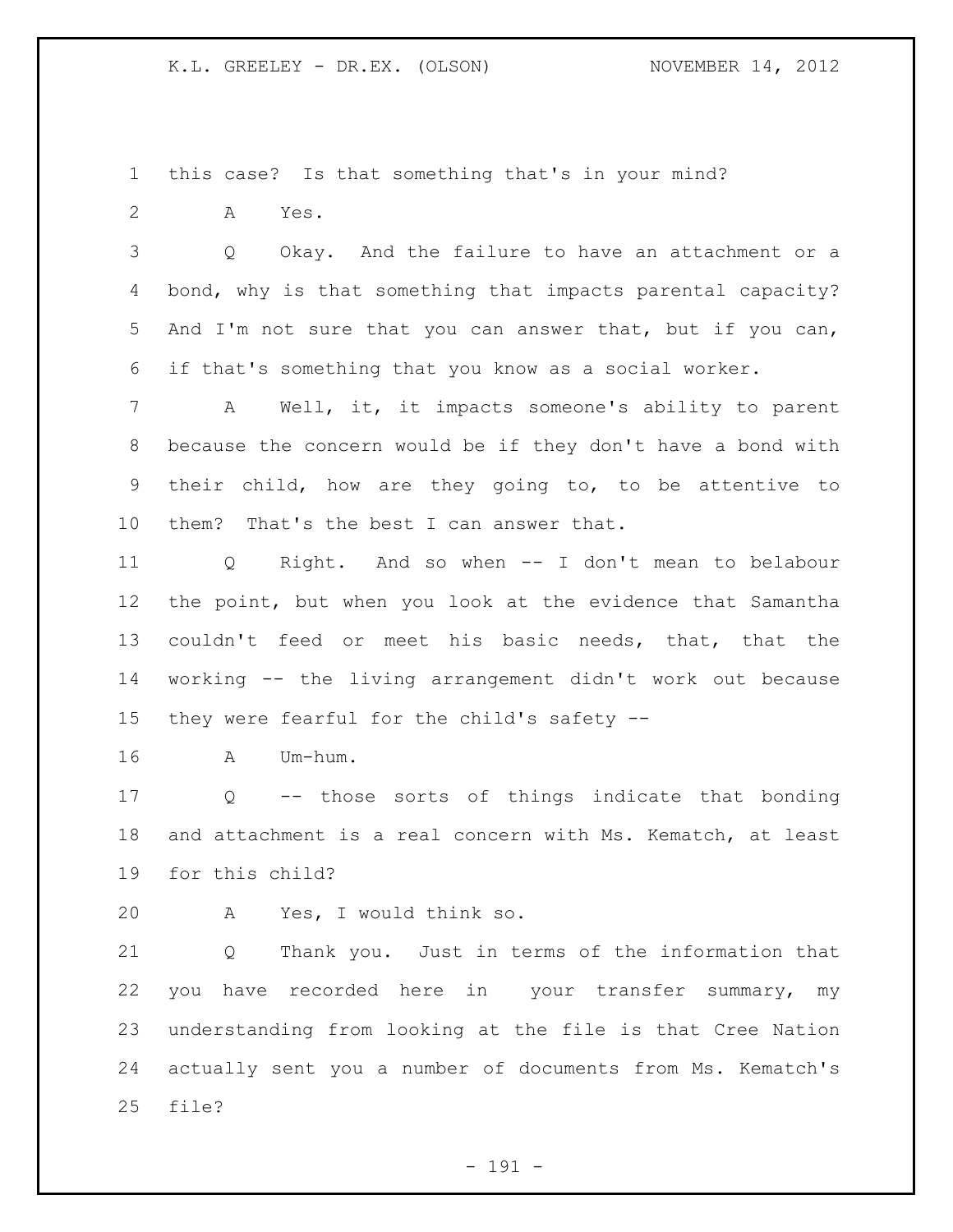A They were in the file when I got the file, I believe.

 Q They were in the file already. Okay. If you'd turn, we turn, please, to page 37082, Commission disclosure 1795. This appears to be a fax sent to one of your predecessors, Marnie Saunderson.

A Um-hum.

8 Q Dated April 27, 2000. But if you look at the, the receiving line, which is at the very top of the page, 10 it indicates it was actually received on October -- sorry, April 28, 2000. And we've heard some evidence already from Ms. Saunderson with respect to this document. Do you recall whether or not you reviewed this document when you put together your transfer summary?

A I don't specifically recall, no.

16 Q If you look at the document -- and it may be if we could just go through the facts, it appears that there are 13 pages, and the pages that follow this pages are pages I believe were attached. You could just, if you look at that, these documents, are these sorts of documents the type of documents you'd want to look at when you're doing your assessment?

A Yes.

 Q Okay. And so according -- would it be your practice to look at these types of documents?

- 192 -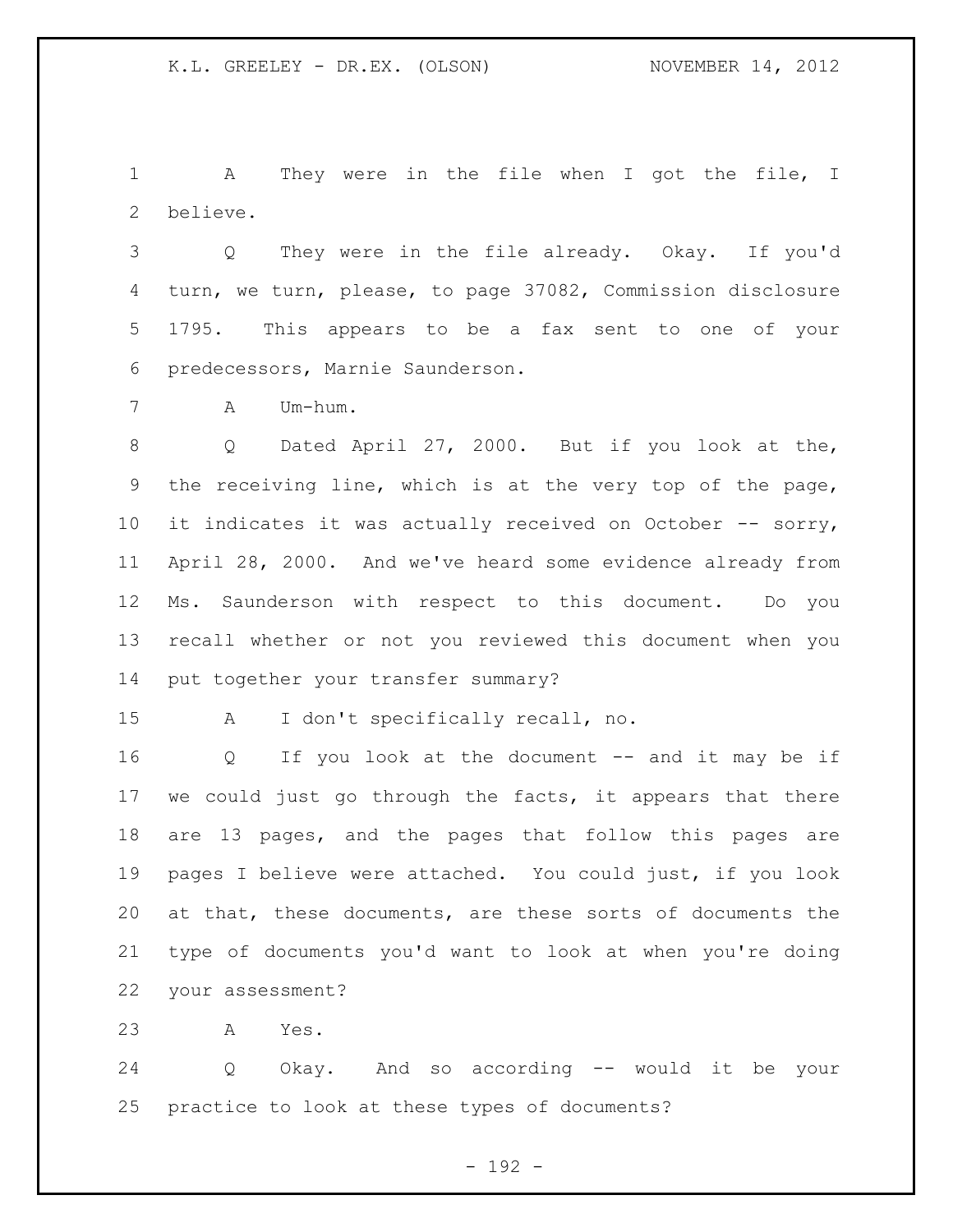1 A If they were in the file, yes. Q And so I think earlier you said they were already in the file when you had it? A I believe that they were. Q Okay. And so can we take it from that that you would have reviewed these particular documents? A Yes. Q Okay. If you look, please, there are some additional documents faxed from Cree Nation which are at page 37095. Okay. And these are sent to your predecessor, Ms. Saunderson. And this fax contains, if you'll see under the comments, it says, social history and closing summary. A Um-hum. Q And I believe this is of Samantha Kematch's child-in-care file. A I believe so, yeah. Q Okay. Do you have a recollection of reviewing these documents? A I don't specifically recall. But as with the other document, if they were in the file I would have likely reviewed them. Q Okay. If -- if you'd stop at that page, please. Please go up to the previous page, page 37097. It's, it has a history of involvement with agency. And if you look at the history on this, recorded on this page, it appears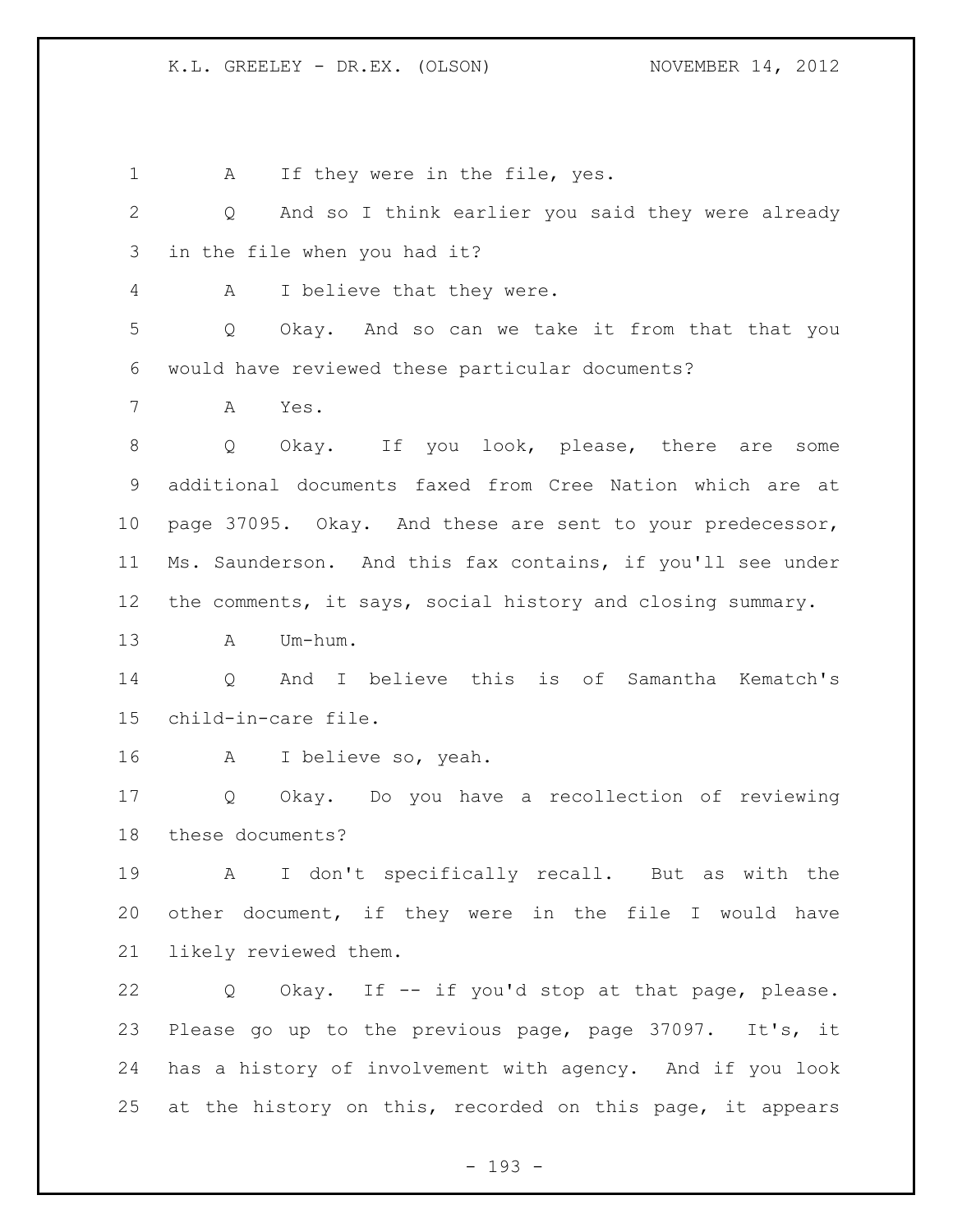to be a more fulsome history than what you have in your transfer summary but a lot of the same information is there?

A Right. Yes.

 Q And does it -- would that suggest to you that that's probably where you took the information from, then? A That and in combination with whatever was in the previous intake summary.

 Q Okay. There are some handwritten notes that appear at page 37275. Again, this is from Ms. Kematch's file, Commission disclosure 1795. Can you tell me if these are your handwritten notes?

13 A These are my handwritten notes, yes.

 Q Okay. And can you just read for us, please, just starting at the top of the page?

 A You want me to read the whole, everything on the page?

Q Yes, please.

 A Okay. It says, file review, Kematch, May 16, '00, 2000. Transferred to worker May 8th, 2000. Think that word is --

 THE COMMISSIONER: What's it -- transferred to what?

24 THE WITNESS: To this worker.

25 THE COMMISSIONER: Oh, worker. Okay.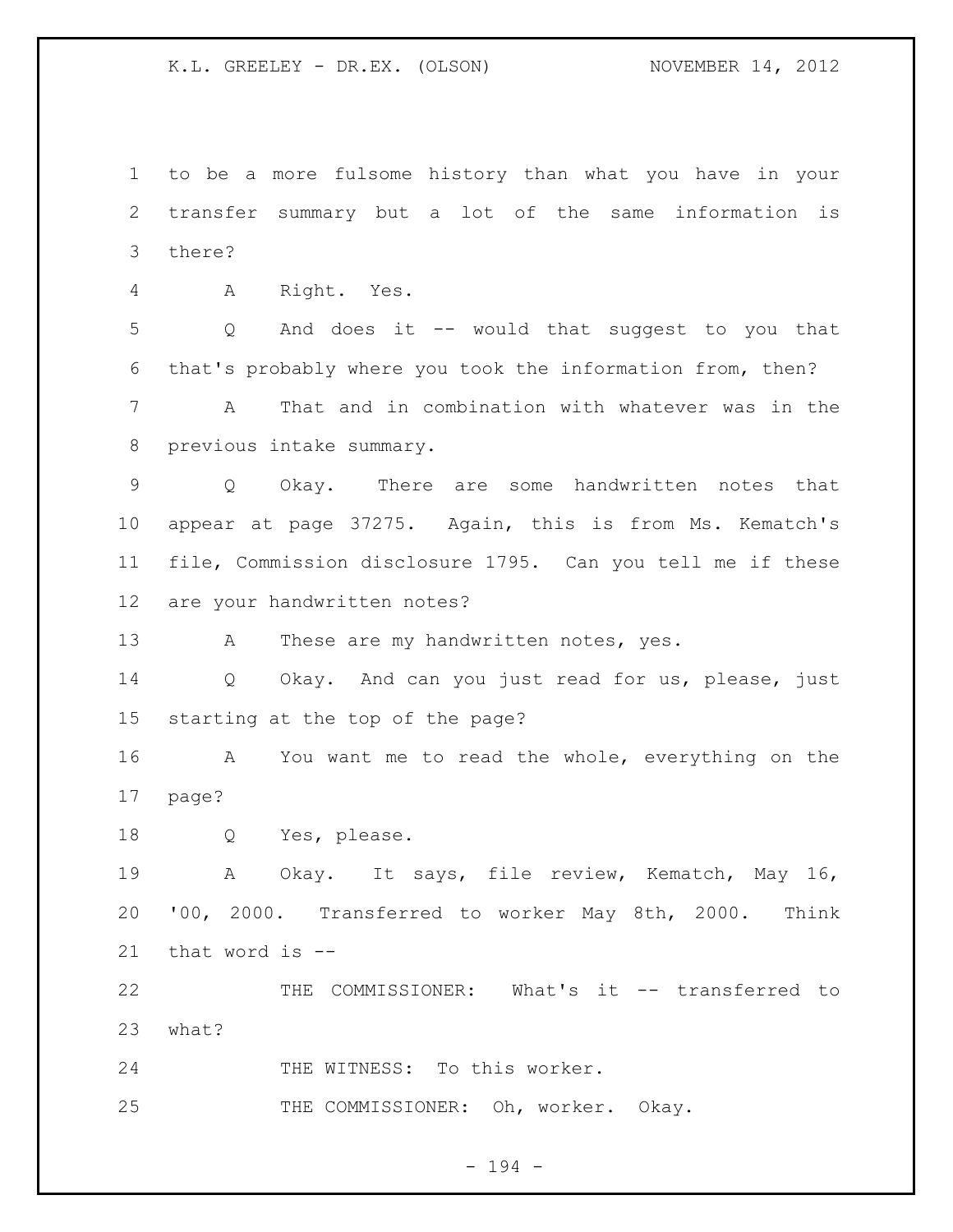BY MR. OLSON: Q And just, probably the best way is if I just interrupt you to ask you -- A As I'm reading. Q -- to explain what that is. 7 A Okay. 8 Q So, transfer to worker, is that referring to yourself? A Yes. Q Okay. So that means on May 8th, 2000 you got the file? A Yes. Q Okay. A It says: 17 open July 23rd, '98. Cree Nation called because Sam had baby and was permanent ward of Cree Nation. She hid pregnancy and no plans of 21 how to care for child. Q Okay. Just before you go on. When it says, open July 23, '98, that's the previous file with Winnipeg Child and Family Services?

 $- 195 -$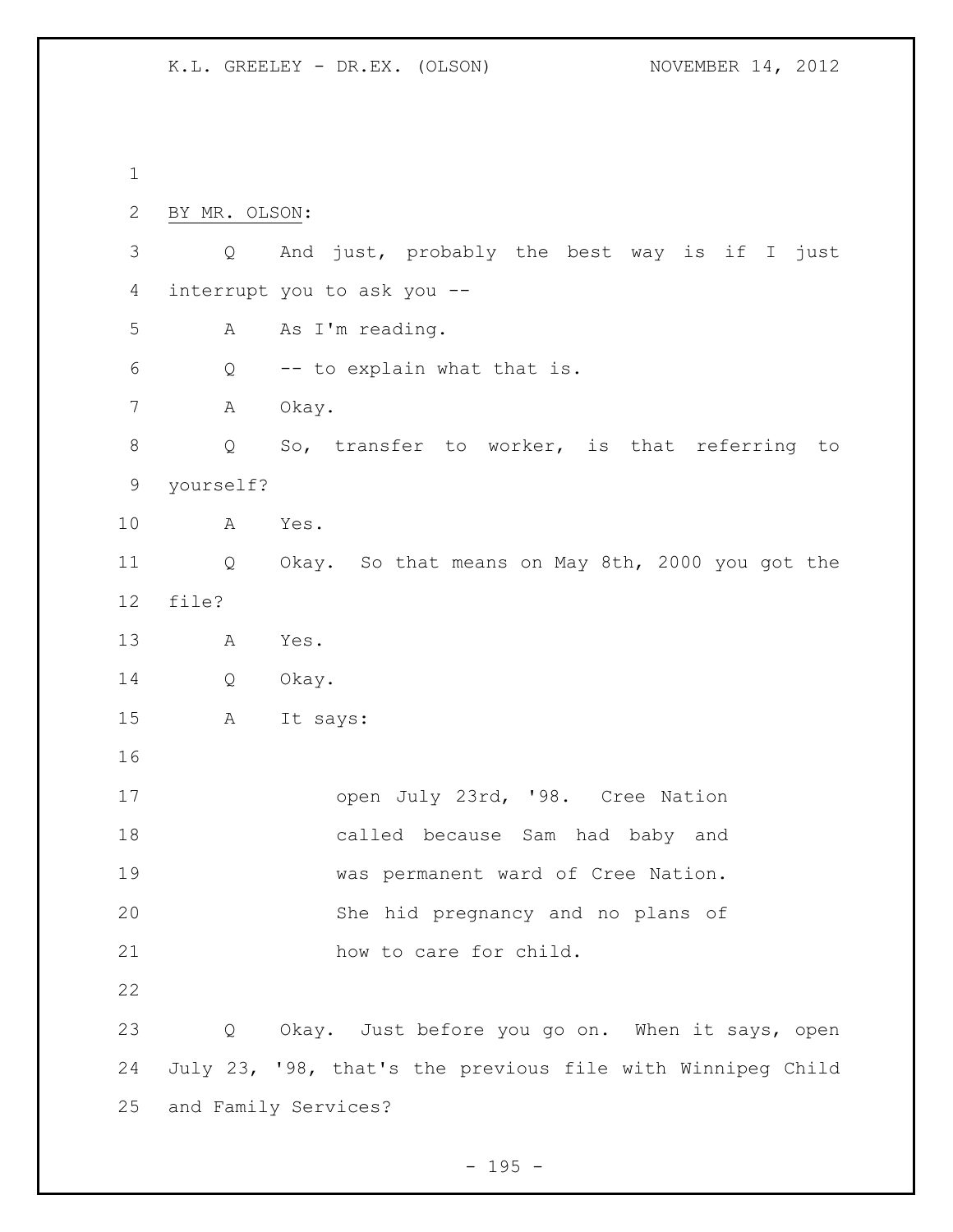1 A I'm not sure. Q Okay. A Possibly. Q Okay. It's -- A I'm not a hundred percent sure. Q It's not referring to the current -- A No. Q -- file? A It's, it's a -- this is clearly a file review, so I've reviewed something that's in the file and I'm making notes about it. Q Okay. So this would -- A So. Q -- be the important staff that you picked up from reviewing the file? A This would be information that I, that I, after reading it, wrote down. Q Okay. Sorry, please go on. A Sam, and I don't know what that next word is: To help baby apprehended and 22 transferred to Cree ... Looks like there's a letter missing there, at the end of the page, possibly:

- 196 -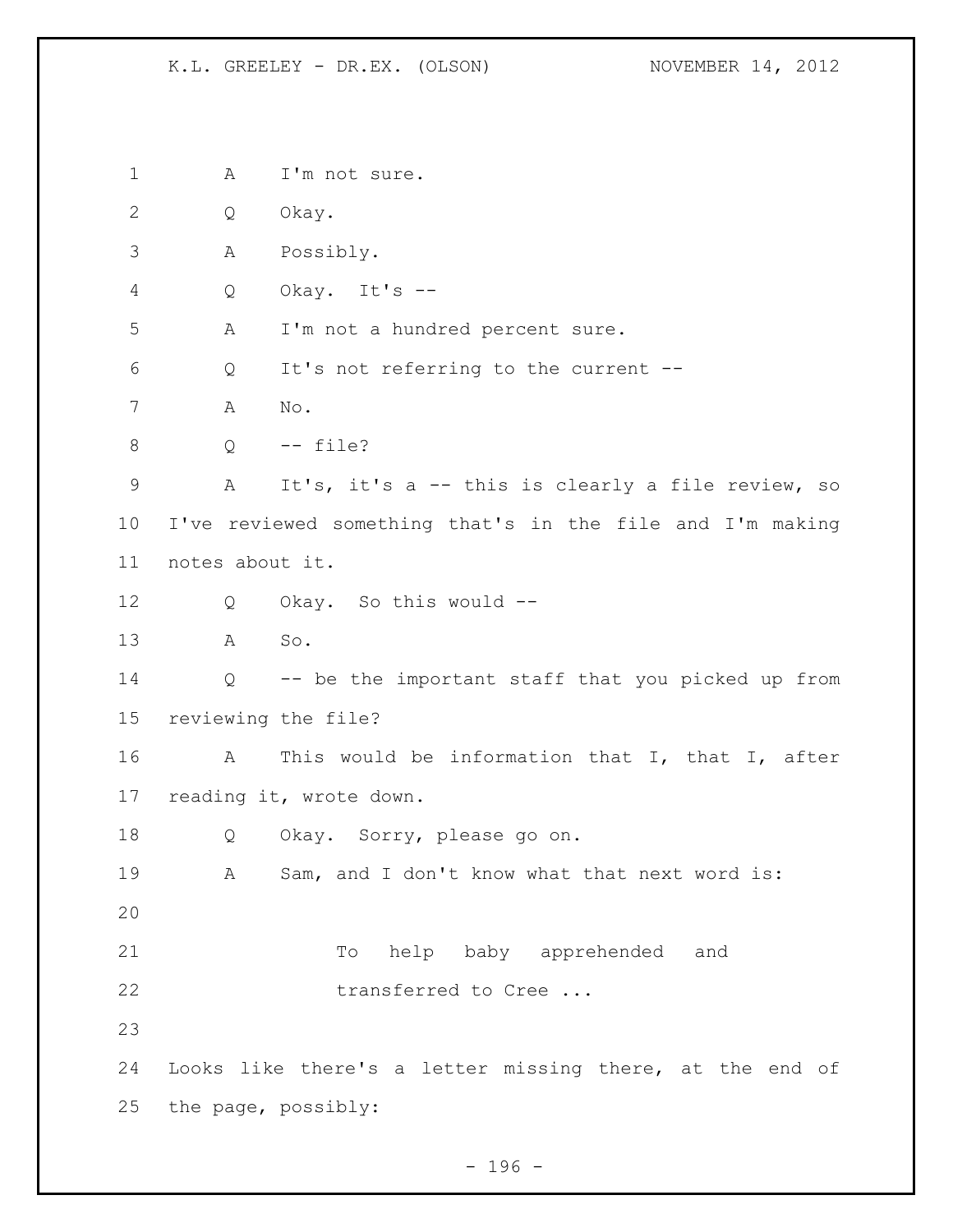| $\mathbf 1$    |                                                            |
|----------------|------------------------------------------------------------|
| $\mathbf{2}$   | She was not prepared for baby and                          |
| 3              | had difficulty managing her<br>own                         |
| $\overline{4}$ | Apprehension withdraw and<br>life.                         |
| 5              | Cree Nation proceeding with their                          |
| 6              | app of baby boy.                                           |
| 7              |                                                            |
| $8\,$          | I'm not sure, maybe that's apprehension of baby boy.       |
| $\mathsf 9$    | Um-hum.<br>Q                                               |
| 10             | Closed August 17th, '98.<br>Α                              |
| 11             | Okay. And --<br>Q                                          |
| 12             | So that must be the Winnipeg Child and Family<br>Α         |
| 13             | Services file that you said earlier, yes.                  |
| 14             | Okay.<br>Q                                                 |
| 15             | That's probably what that is.<br>Α                         |
| 16             | And $--$<br>Q                                              |
| 17             | Meaning that Winnipeg Child and Family Services<br>Α       |
| 18             | opened a file, apprehended the baby, Cree Nation proceeded |
| 19             | with their own apprehension and then Winnipeg Child and    |
| 20             | Family Services closed the file.                           |
| 21             | Okay. And then the next, it looks like it says<br>Q        |
| 22             | recent?                                                    |
| 23             | A<br>Recent:                                               |
| 24             |                                                            |
| 25             | Recent April 24th, 2000<br>social                          |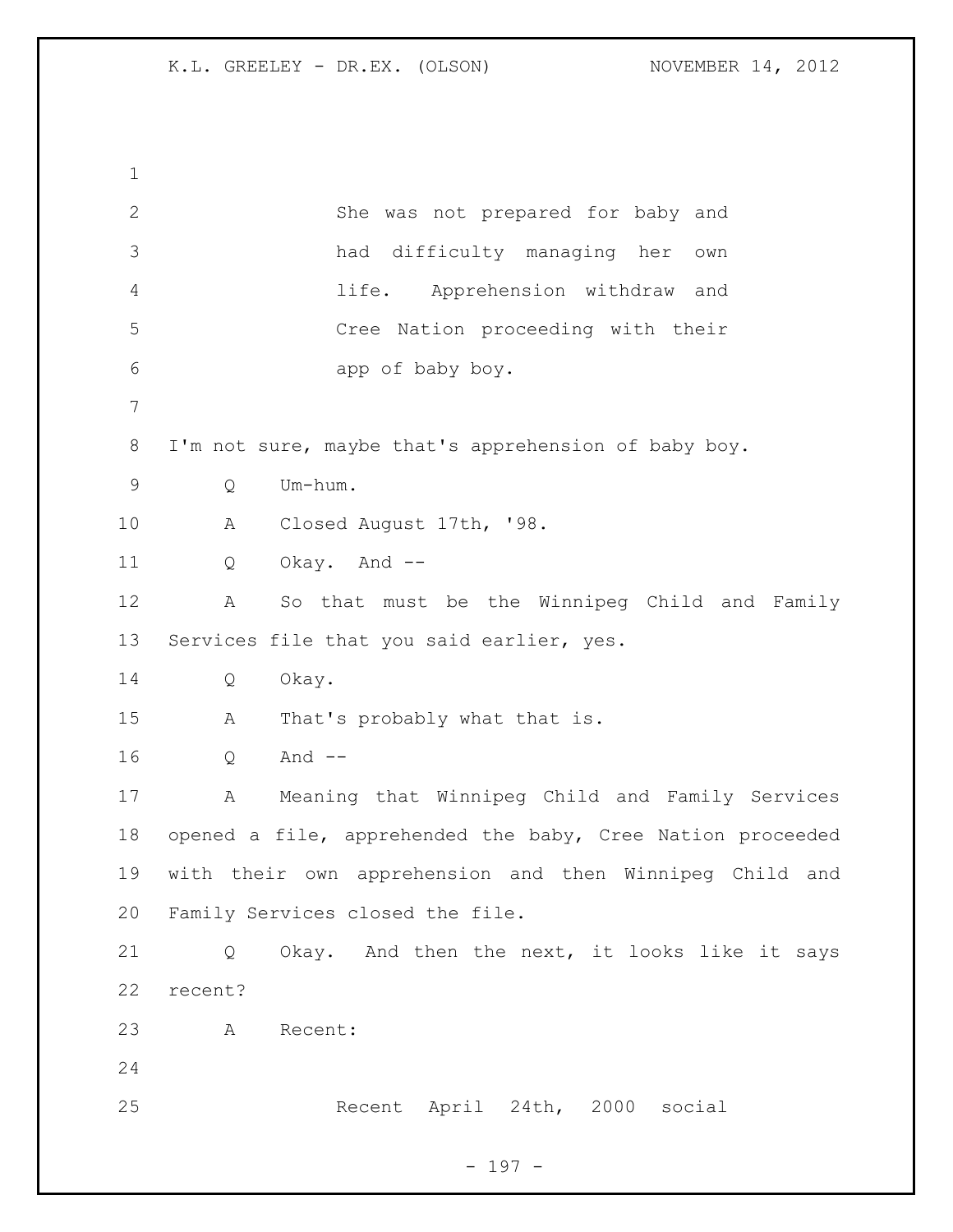worker at the hospital HSC called to advise Sam gave birth and had no prenatal care. Q And if you could turn to the next page, please. A Sam's history with Cree Nation in 8 care 1993, alcohol, neglect, abuse. Don't know, I don't know what that is. Her -- can't read that: ... criminal activity, AWOL, not 15 attend school, hostile and 16 aggressive. No interest in ... And the name's blanked out. I assume that means her first child: Lacked ability to parent. Q Is that not feed him? A Yeah. But there's something, lacked ability to parent. I don't know that word:

- 198 -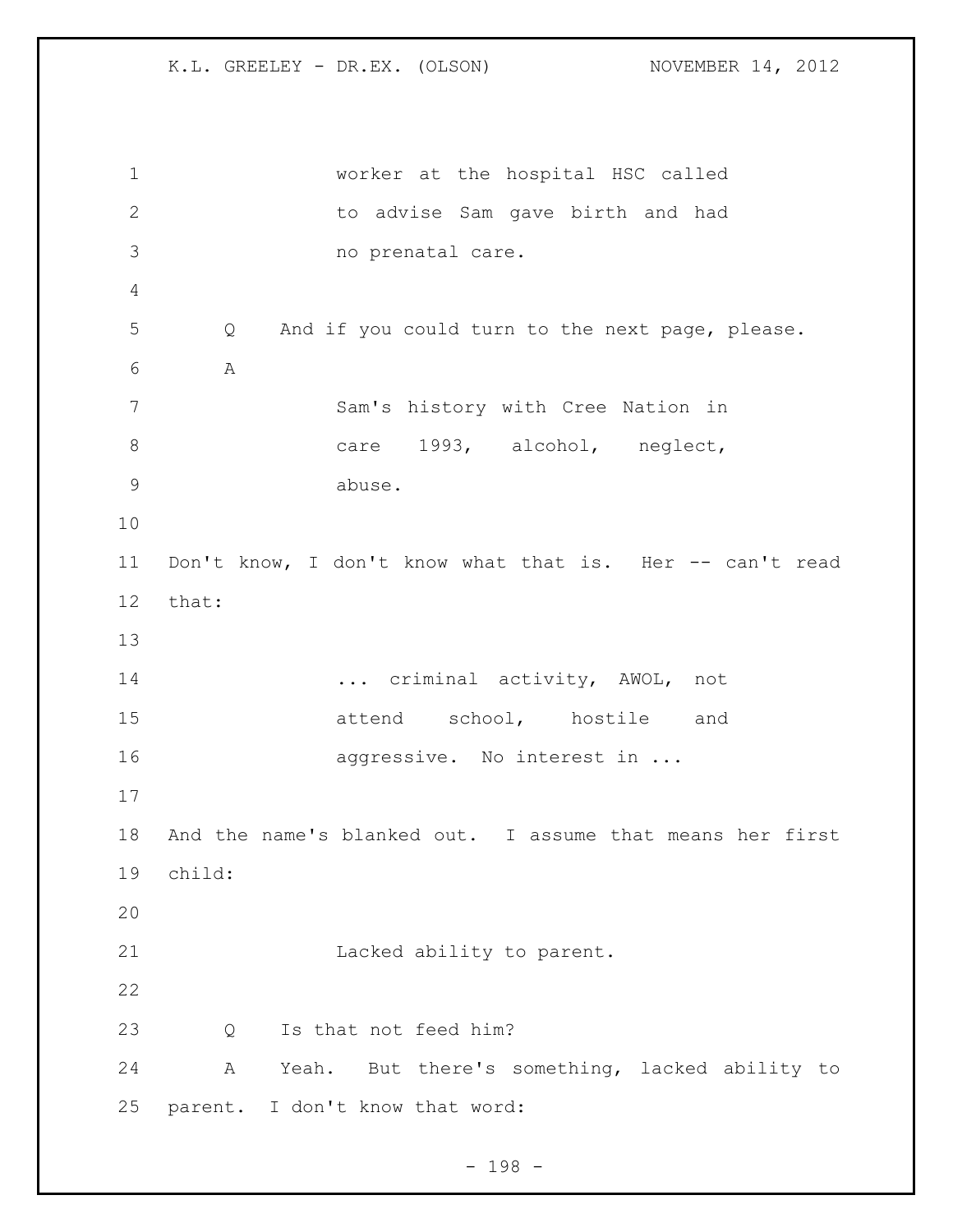Given opportunity not feed him. Still ambivalent around motivation to parent. On April 28th said wanted to parent. Samantha was flat and stoic, hid this pregnancy. Q That last -- sorry, those last few comments, are 10 those referring to the current pregnancy, then, the current situation? A I believe so, yes. Q So that's Phoenix Sinclair? 14 A Relevant to Phoenix, yes. Q Okay. I see. 16 A The still ambivalent, from there down, that part. Q Okay. And so when you say, still ambivalent, is that referring to she was ambivalent with the first child and she appears to still be ambivalent with the second child? 21 A I'm not sure. Possibly. Q Okay. If we go -- A Or, you know, given it's from the file review, that's likely what I meant. Q And if you could go to the next page, please.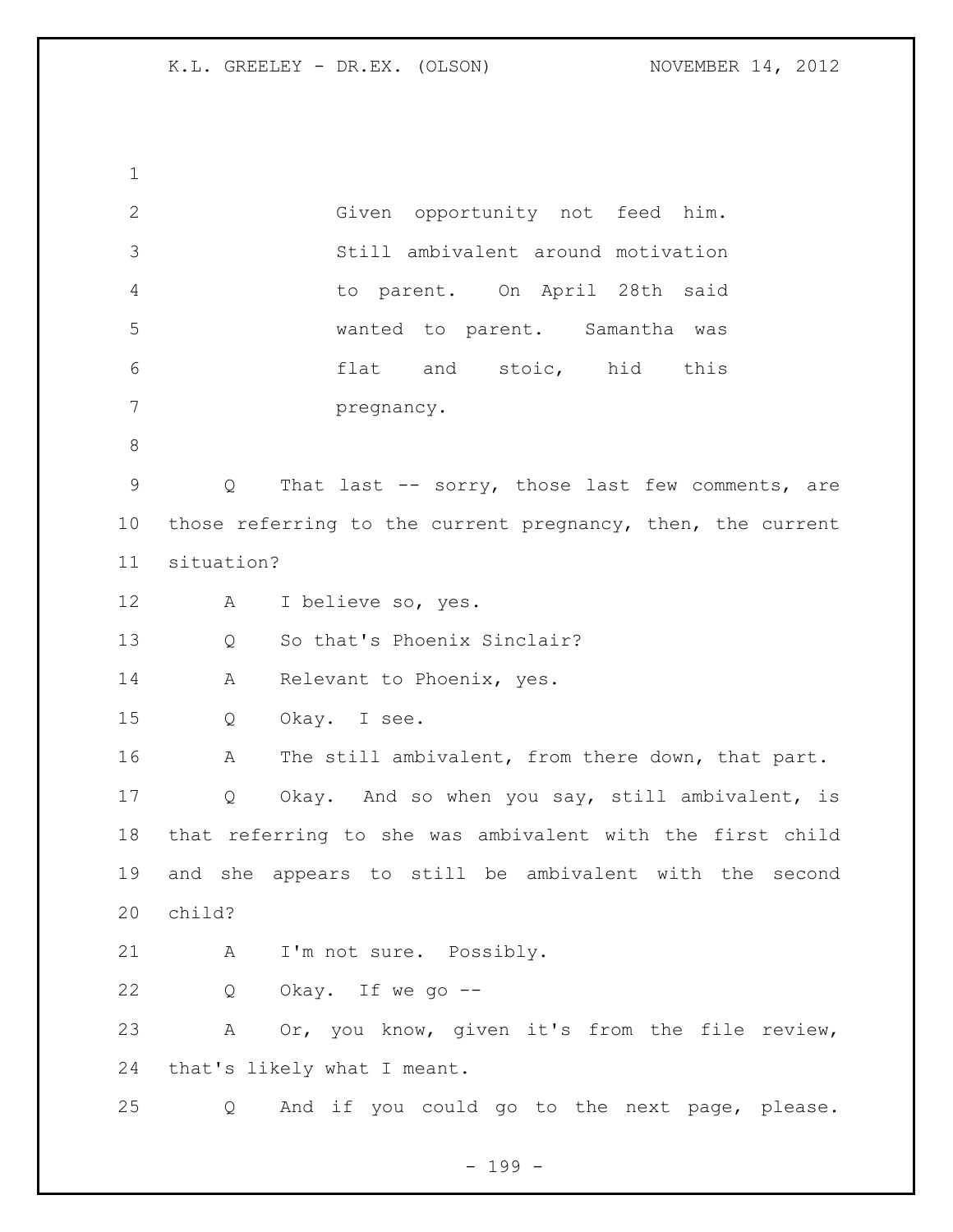Start reading at the top of that page. A The name's blocked out. I assume it means the baby, her first child: Was in Samantha September '98 for 11 weeks at a centre for young mothers. Removed from her care due to concerns regarding his safety. In same placement since 10 then. Q What is -- do you know what that refers to, in same placement since then? A That refers to the, her first-born child would have been -- what I mean there is he would have been removed from her care at the centre for young mothers and returned to the original placement where he had been. Q Okay. A Or it could mean that he's, was removed and is still in the same placement now, so currently, in 2000. Q Okay. And the reference just to insane, I'm not sure I understand what that is. A Pardon me? Q It says -- oh, sorry, insane, I thought you said insane. Sorry.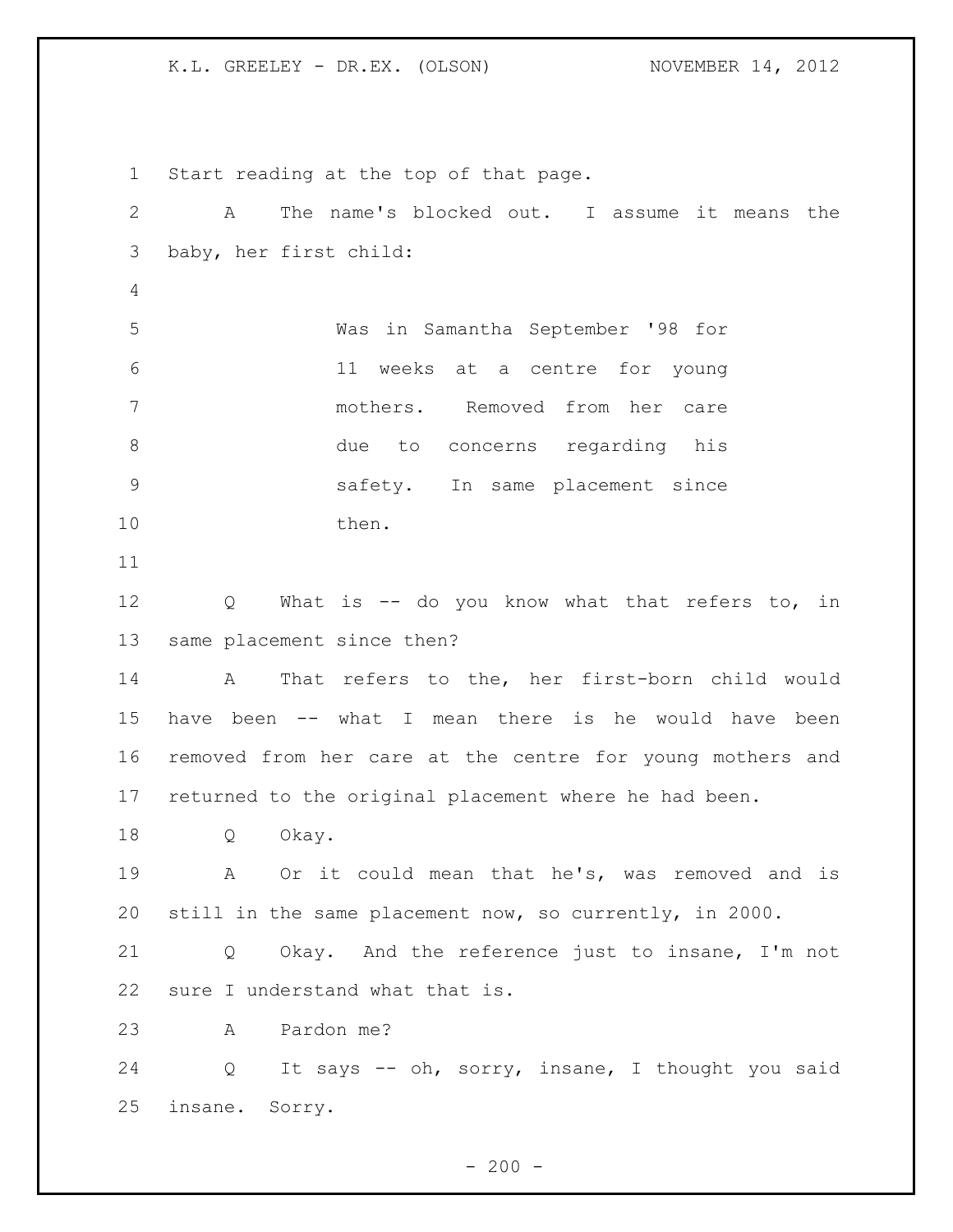1 A Not insane. In same -- Q Okay. A -- placement. Q Sorry. That makes more -- A -- since then. Q That makes much more sense. A Sorry. That's what it says. Q Okay. Then the next, under question. A Questioned to get counselling for the past issues related to her 12 childhood, dealt with anger issues, psychological assessment 14 re ... I don't know what that word is: 18 ... involvement with peers. Q So are these, are these questions that you have from reviewing, doing your file review? A That's what it looks like. Q And so are they, these questions that you would want to answer while you're working with Ms. Kematch? A Yeah, that's what it looks like.

 $- 201 -$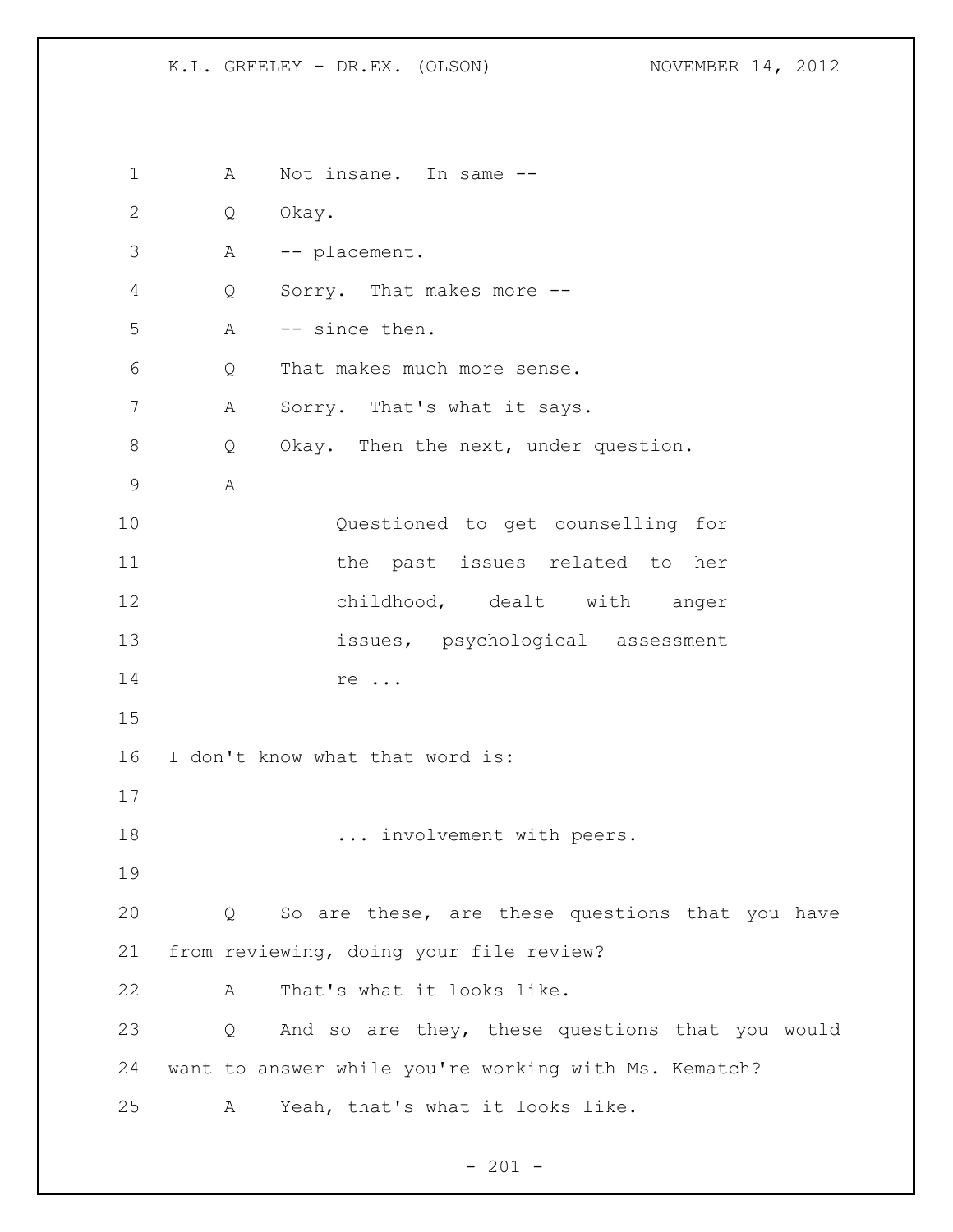Q Do you know if you ever were able to answer any of these questions? A This, the -- I don't, I don't remember specifically. I know that in my assessment we did deal with some of these issues. Q Okay. For example, do you know if Ms. Kematch ever got any counselling for her past abuse related to her childhood? A I can't remember specifically but I don't think she did. Q Okay. What about dealing with anger issues? Do you know if she did anything to deal with anger issues? A I don't remember. 14 Q And then psychological assessment re ... 15 A I don't know what that word is, sorry. Q So do you know -- I mean, you've reviewed your, your file and your notes -- A Right. Q -- before coming here today? A Right. Q Right. Do you recall whether or not these, these issues were addressed? A I know that she had the psych -- she met with Dr. Altman when I had the file. Q Okay. Anything else?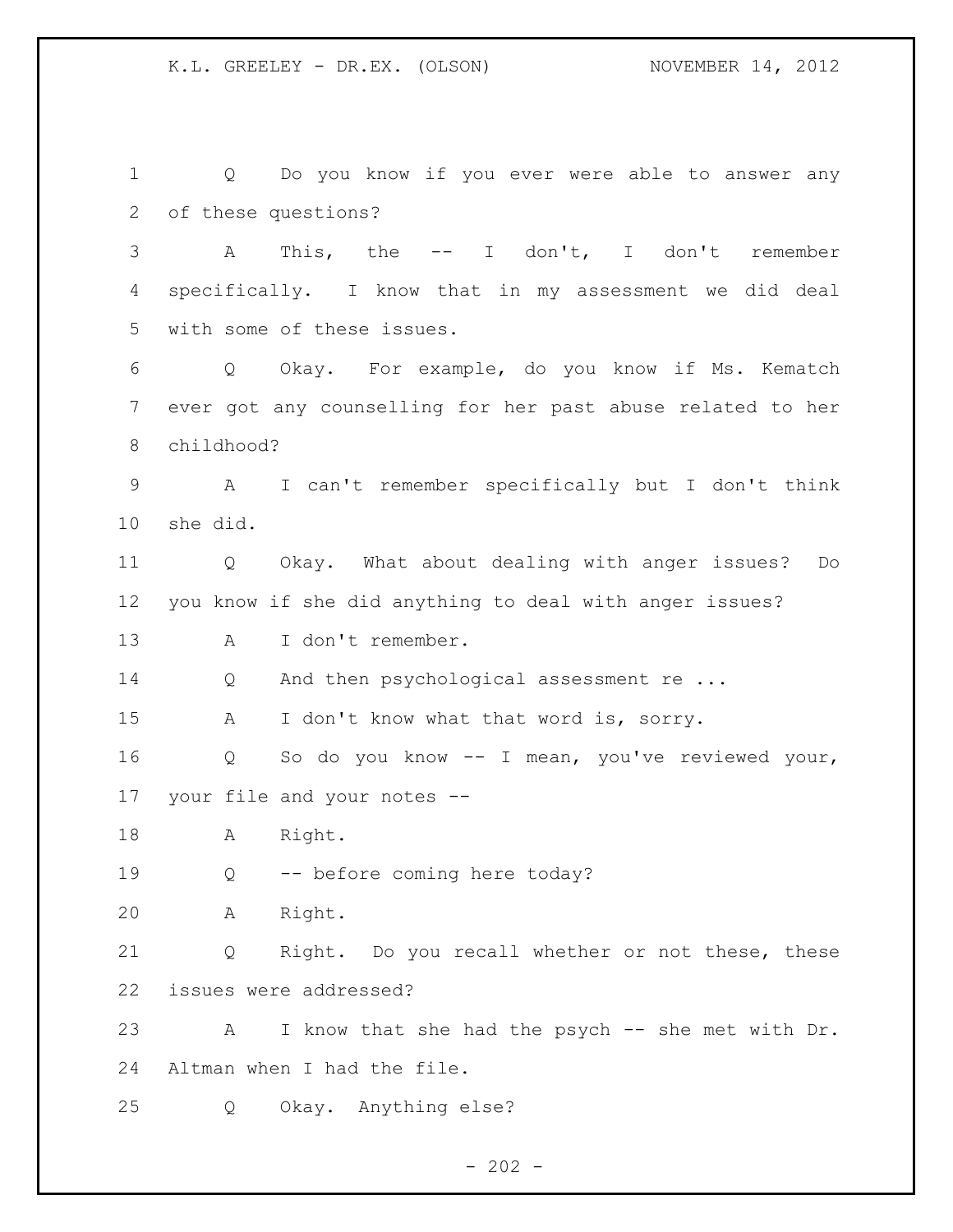| 1            | That's what I, that's what I said earlier. I<br>A             |
|--------------|---------------------------------------------------------------|
| $\mathbf{2}$ | can't remember specifically. I don't believe she had          |
| 3            | counselling for her past issues related to her childhood.     |
| 4            | And the anger issue, I can't remember specifically.           |
| 5            | So aside from the passage of time --<br>Q                     |
| 6            | Um-hum.<br>A                                                  |
| 7            | -- was, was there any evidence that Ms. Kematch<br>Q          |
| $8\,$        | had addressed the problems that she had that might impact     |
| 9            | her ability to parent Phoenix Sinclair?                       |
| 10           | At the time that I initially got the case when I<br>A         |
| 11           | was doing this file review, I couldn't find any information   |
| 12           | about those. But over the time that I had the file, there     |
| 13           | -- she had done some of the expectations that the agency      |
| 14           | had placed on her.                                            |
| 15           | Q Okay. We turn now to page 37028. Again, this is             |
| 16           | your transfer summary, under the heading, recent agency       |
| 17           | intervention.                                                 |
| 18           | Um-hum.<br>A                                                  |
| 19           | So this, this section here, will this<br>$\overline{Q}$<br>be |
| 20           | summarizing the work you did on a file?                       |
| 21           | Yes.<br>Α                                                     |
| 22           | Okay. And so it says:<br>Q                                    |
| 23           |                                                               |
| 24           | On April 24, 2000 HSC social                                  |
| 25           | worker called the agency to advise                            |

 $- 203 -$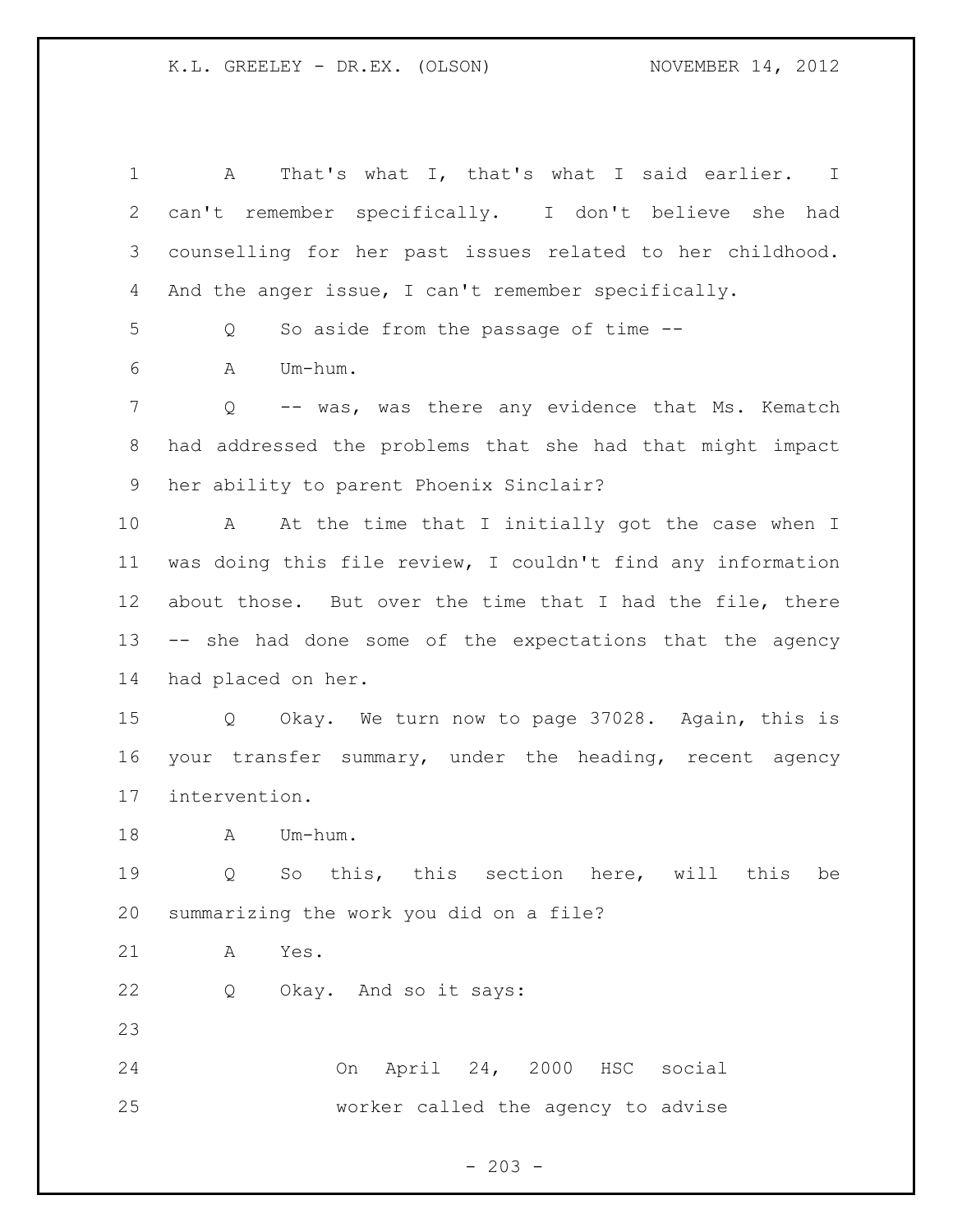```
1 that Samantha had given birth to 
2 baby girl Phoenix.
3
4 A Excuse me for a minute. It will, it will -- it 
5 looks like it reflects what would be the current. So from 
6 the time that the file was open until it was being 
7 transferred for me. So it may have included information 
8 that intake, work at intake had done, as well.
9 Q Right. Because you weren't involved in the --
10 A Right.
11 Q -- April 24 --
12 A Right, but --
13 Q -- 2000 ...
14 A Typically, in a transfer summary, recent agency 
15 intervention means anything from the time the case was open 
16 most recently. So in this case, it would have been when it 
17 was opened at intake up until it was transferred from me. 
18 Do you understand?
19 Q I see. Yeah, I understand.
20 A Okay.
21 Q So it says: 
22
23 In discussions it was discovered 
24 that Samantha had another child 
25 blue that was in the care of Cree
```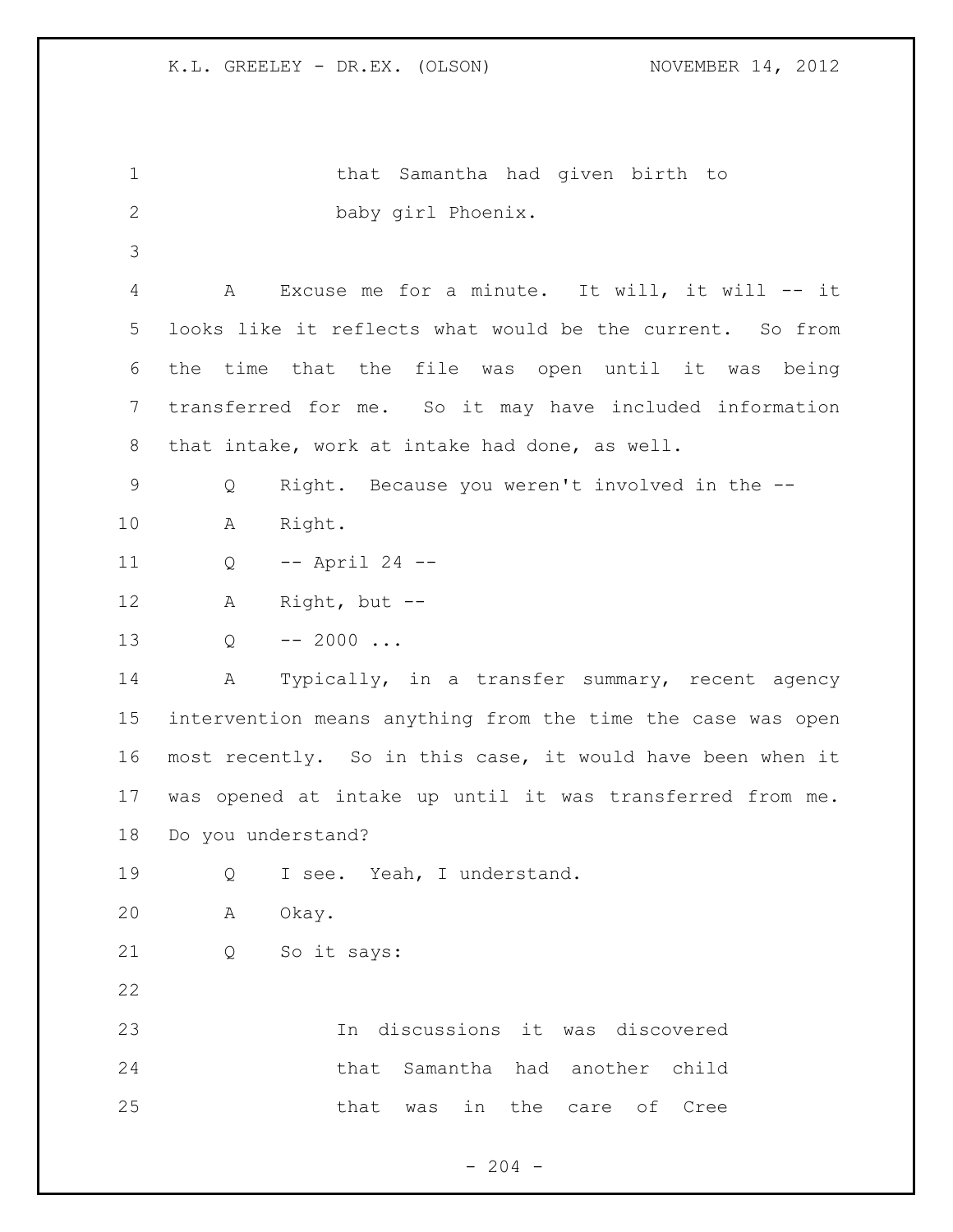1 1 Nation CFS. When asked why, Samantha thought that it was because they thought she might hurt the baby as her mother did her. In further questioning the couple, it was discovered that **1** they had not made any purchases 8 for their baby whatsoever and Samantha indicated not being 10 emotionally ready to parent. Night duty workers attended the hospital on this date to meet with 13 the parents and both indicated 14 that they were not prepared to 15 care for this baby, either 16 financially or emotionally. Some of the options were discussed with 18 the couple around adoption. that VSG stands for? A Voluntary surrender of guardianship. Q Okay. Both parents indicated that they required some time to think about

 $- 205 -$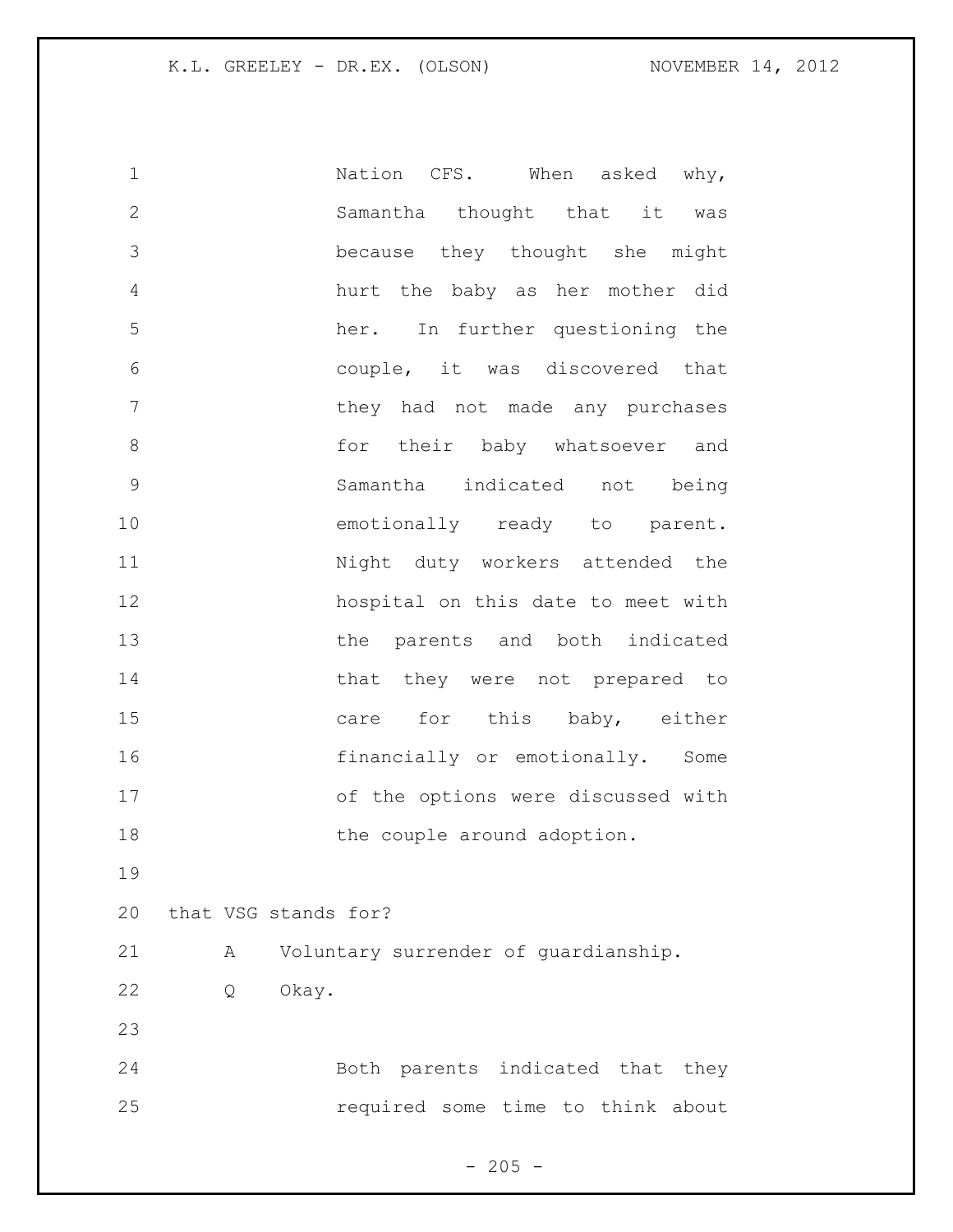1 their options and required the baby to be placed in agency care in order to do so. The workers noted that Samantha presented as quite immature in her presentation, did not seem to understand the seriousness of the 8 matter at hand. In the end, Phoenix Sinclair was placed under apprehension with the agency on April 24, 2000. 13 That's all information we, we've already discussed and, and that's information you had when you picked up the file? A Right. That was what was carried out by the intake/after-hours. Q Okay. And then it goes on: On April 25, 2000 the intake worker met with Samantha and Steve at the hospital. Both were in the room with Phoenix and appeared 24 attentive and excited by her. Samantha indicated to the worker

 $-206 -$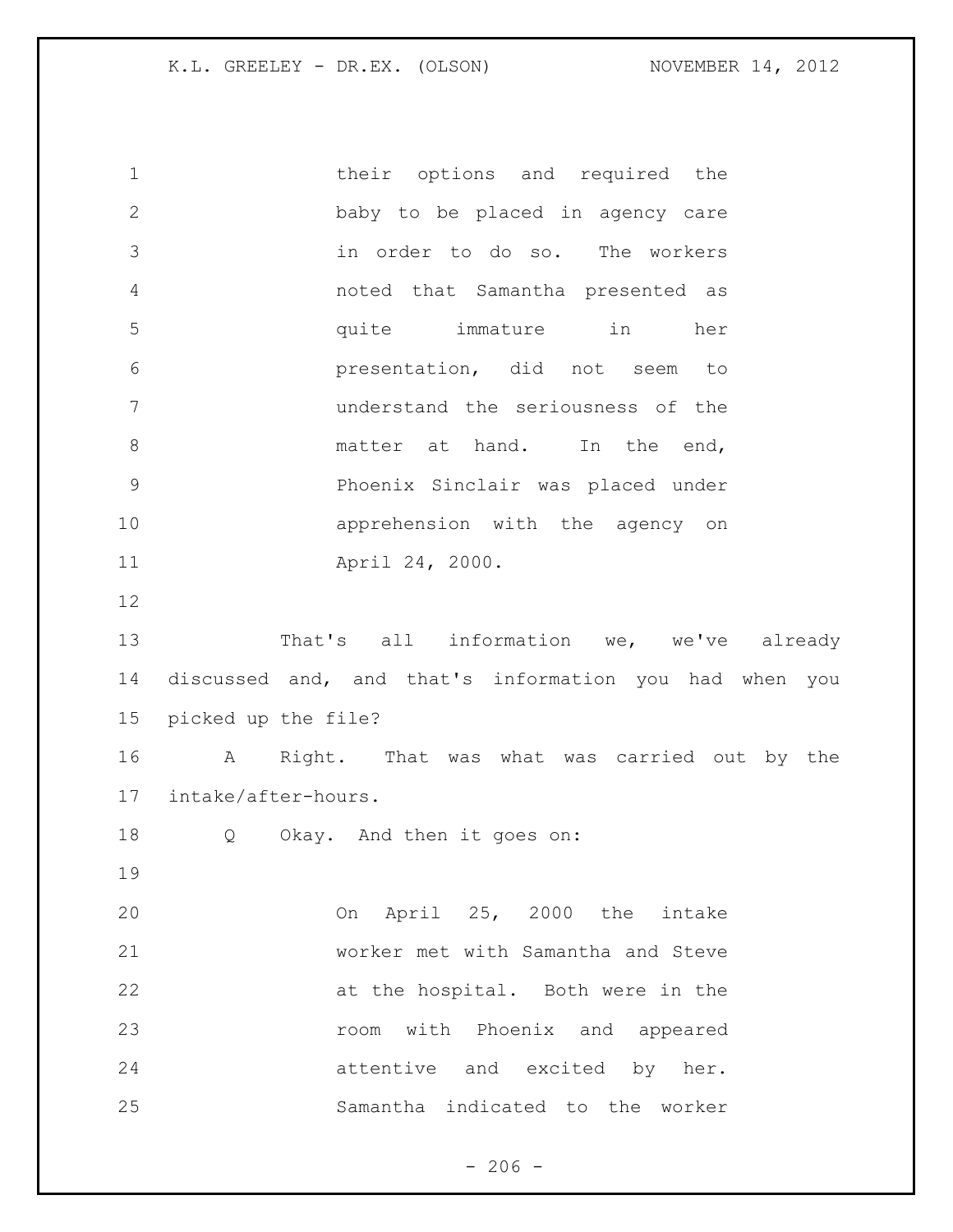that she had changed her mind and no longer wanted the worker to leave with her baby. She indicated that her mother and her aunt were on their way to Winnipeg from their home reserve. She did not know which reserve her mother **and i** lives on. And, would be here at 6:00 p.m. to pick Phoenix up. The worker indicated that Phoenix is currently under apprehension with 12 the agency, therefore no one can 13 simply come and pick the baby up. Samantha was advised to give her 15 mother the worker's phone number, discuss her interest in caring for **Phoenix.** It was at this point that Samantha reiterated that her mother used to abuse her when she was younger and this is why she was in agency care. The worker then indicated that her mother would likely not make an appropriate care alternative for Phoenix under these circumstances.

 $- 207 -$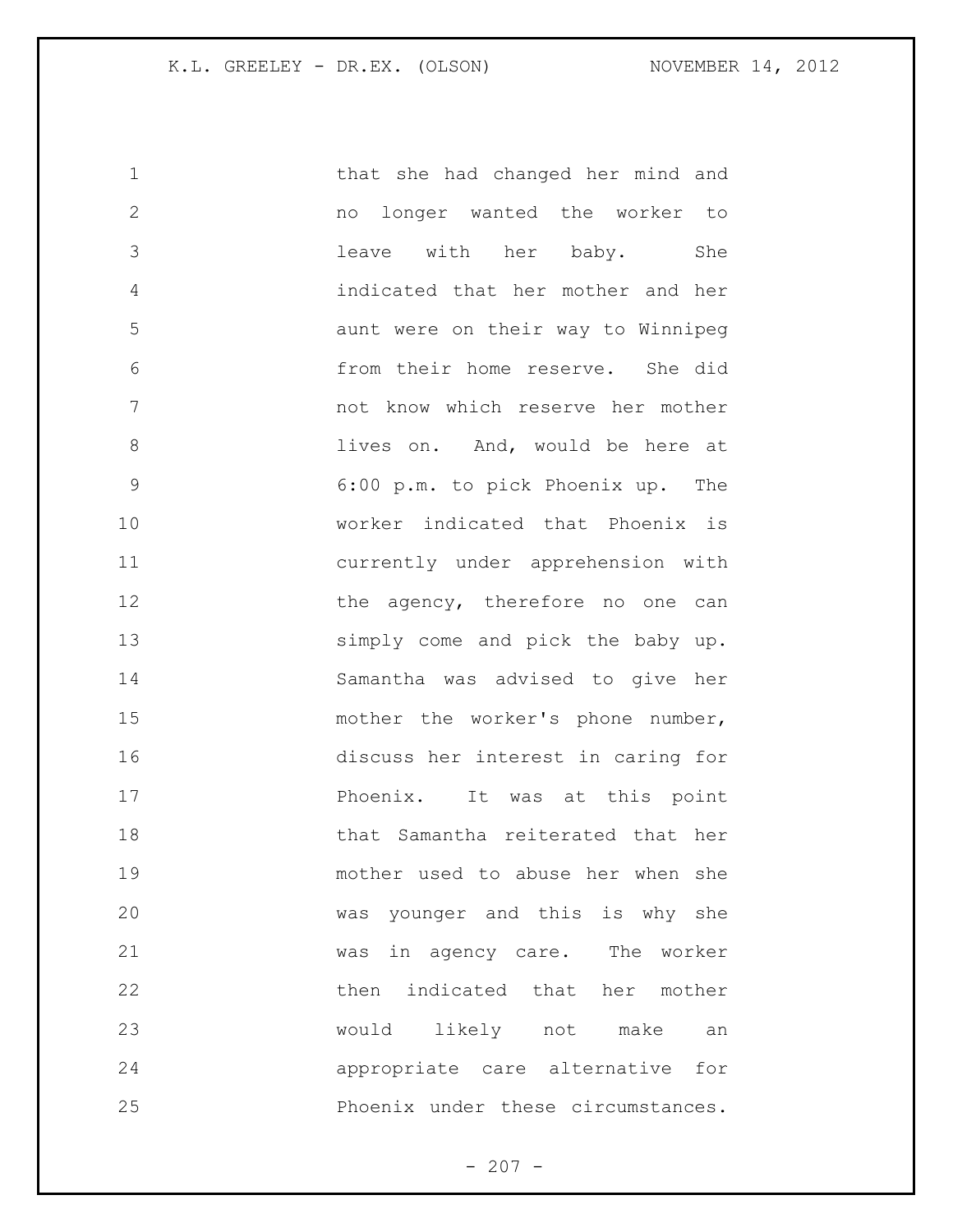Samantha then thought that she had an aunt that may want to care for Phoenix. She was again directed to get anyone who is interested to make contact with the worker to further discuss the matter. The worker invited the parents to help her dress Phoenix and only Steve did so. Samantha seemed only vaguely interested in the process 11 and when they were walking downstairs she seemed more interested in chatting and dealing with a friend. The girl that the couple met up with appeared extremely shocked that they had a 17 baby. She made it sound as though 18 the couple had just, had kept this 19 a secret on purpose. So again, that's all background information that you had? A Yes. Um-hum. Q Right. And I take it that that's information that informed how you dealt with this particular file?

 $- 208 -$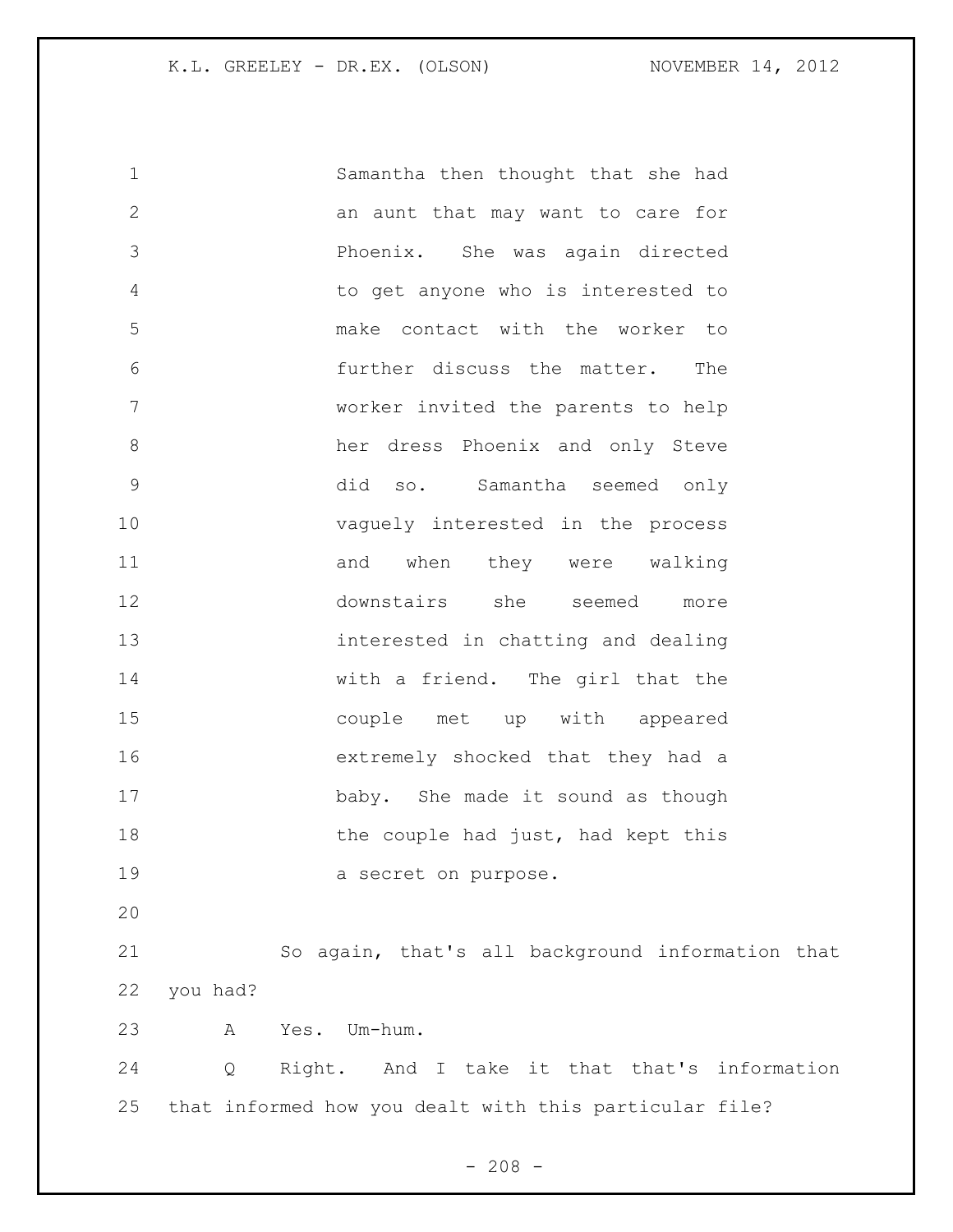A Yes. Yes.

Q

 Phoenix was moved from hospital to an agency shelter by the worker without incident. Beginning on April 28, 2000 Samantha and Steve visited with Phoenix at the intake office every Friday from 11:00 a.m. to 1:15 p.m. after the visit 10 on April 28, 2000, the intake supervisor and previous case manager conducted interviews with Samantha and Steve. At the couple's request Nikki Taylor, parents advocate from the Boys and Girls Club, was excused for part of the meeting. She rejoined the 18 meeting in its later stages. During this meeting the parents indicated a desire to continue their common-law relationship with Phoenix being in the family fold. Advise that they came to this position after much deliberation and discussion. The supervisor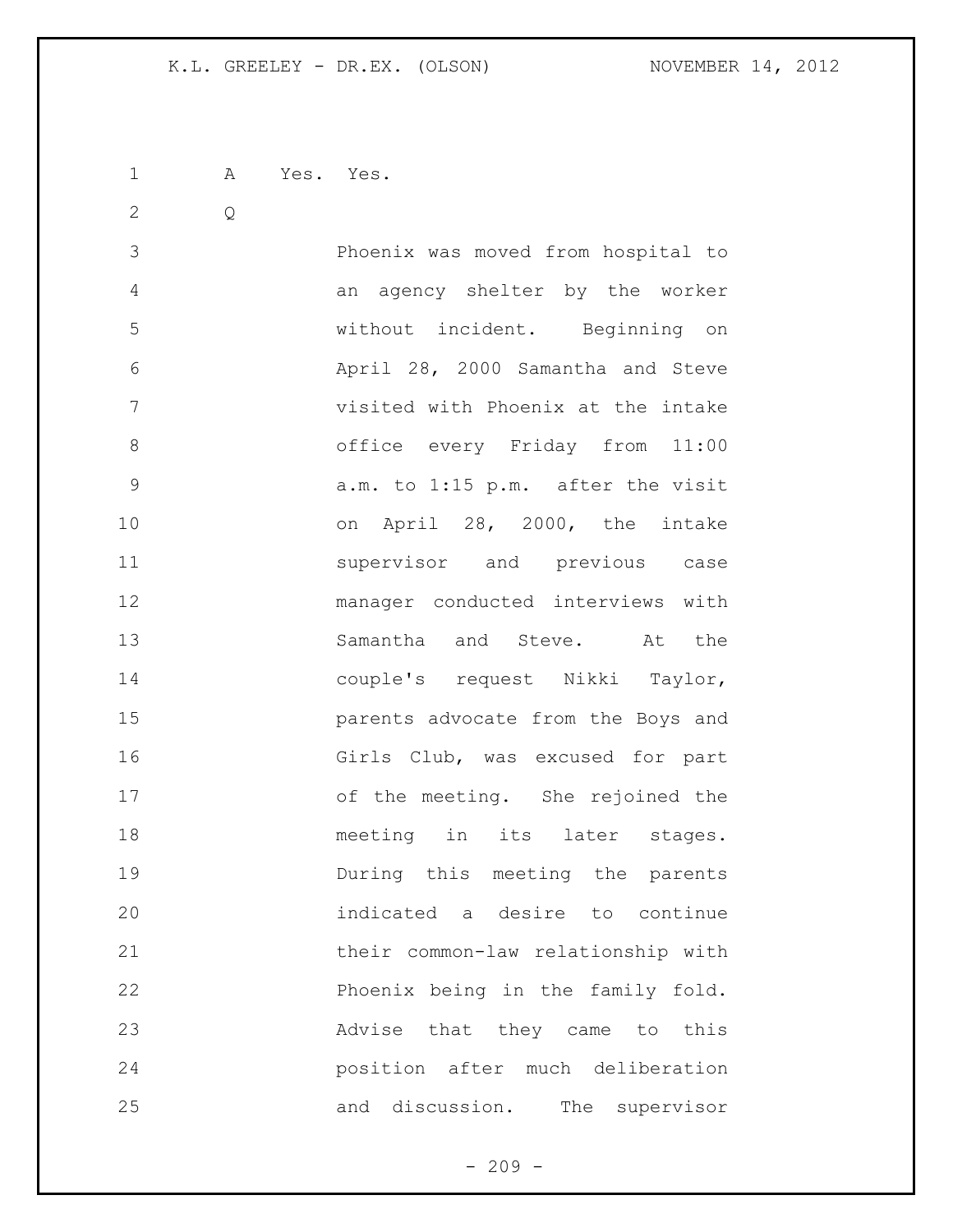aggressively challenged the couple on their ambivalence towards parenting this child and the lack of prenatal care, the hiding of the pregnancy and Samantha's seeming disinterest with respect to her first child were raised as 8 well. Throughout the meeting Samantha remained flat and stoic. She responded to questions in a simple and cautious manner often pondering her response for a moment or two before uttering 14 same. Complex questions often received simplistic responses which failed to shed any 17 meaningful light on issues, specially around why she hid this pregnancy and why she had failed to maintain any contact with her first child. Her responses heavily consisted of shrugs and 'I don't know'. Her presentation was suggestive of some form of development or psychological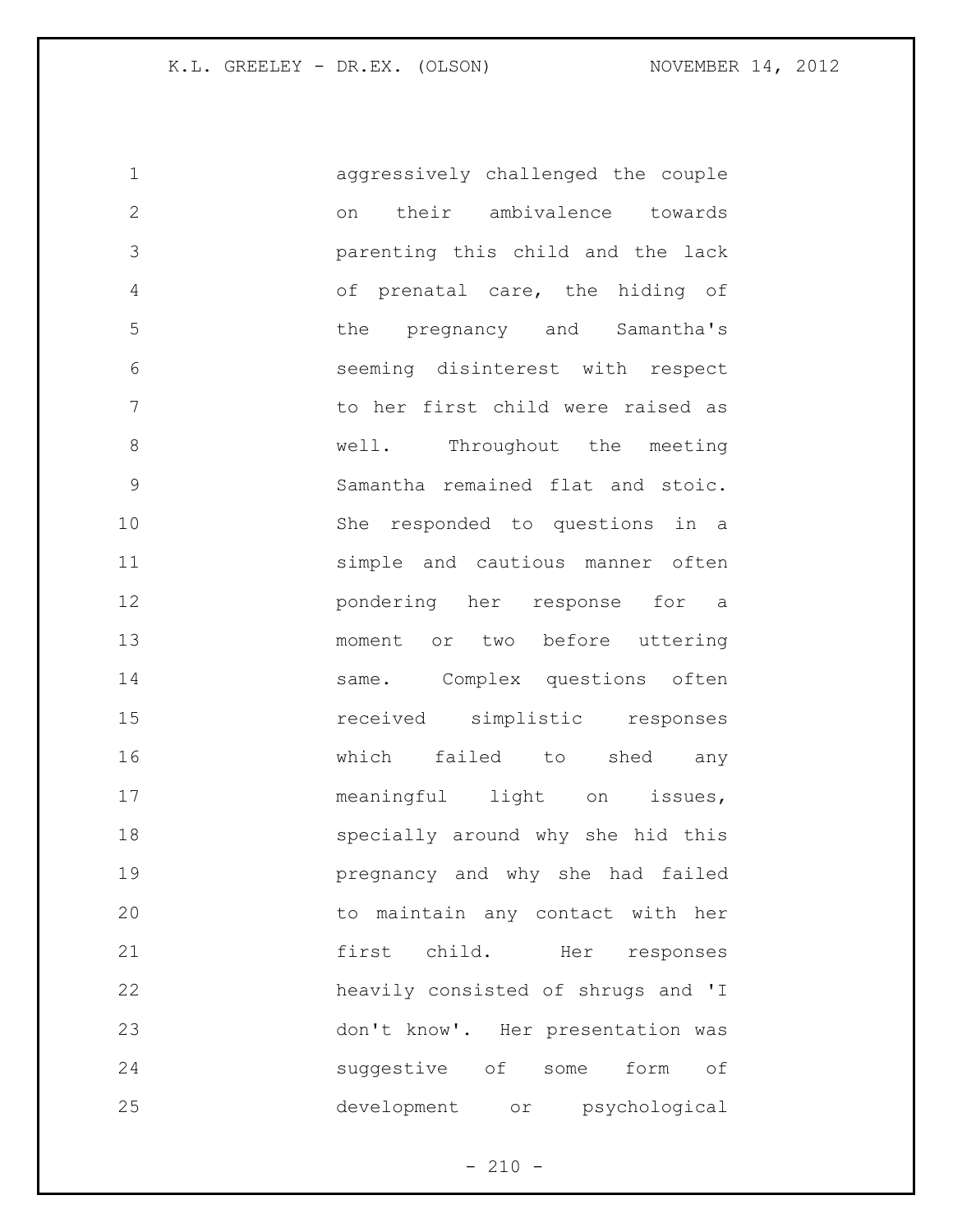difficulties; however, same will need to be determined. Just based on that, as, as the worker picking up this file and having that information, what would be the issues you would identify, you identified from Ms. Kematch's, you know, ambivalency towards parenting, not, not changing Phoenix's clothes, those sorts of thing? A I'm sorry, what was the question? What -- Q What were, what were the issues that you would have identified as the new worker coming on to the file? A I would be concerned about all of those issues as part of assessing whether or not she would be able to parent Phoenix. Q Okay. If you go -- if we go on, it says: Samantha also had great difficulty expressing why the baby was in the care of Cree Nation nor could she account for why she expressed no desire to maintain any contact with the child. Steve presented as relatively articulate and thoughtful young man. He did share that he himself had been a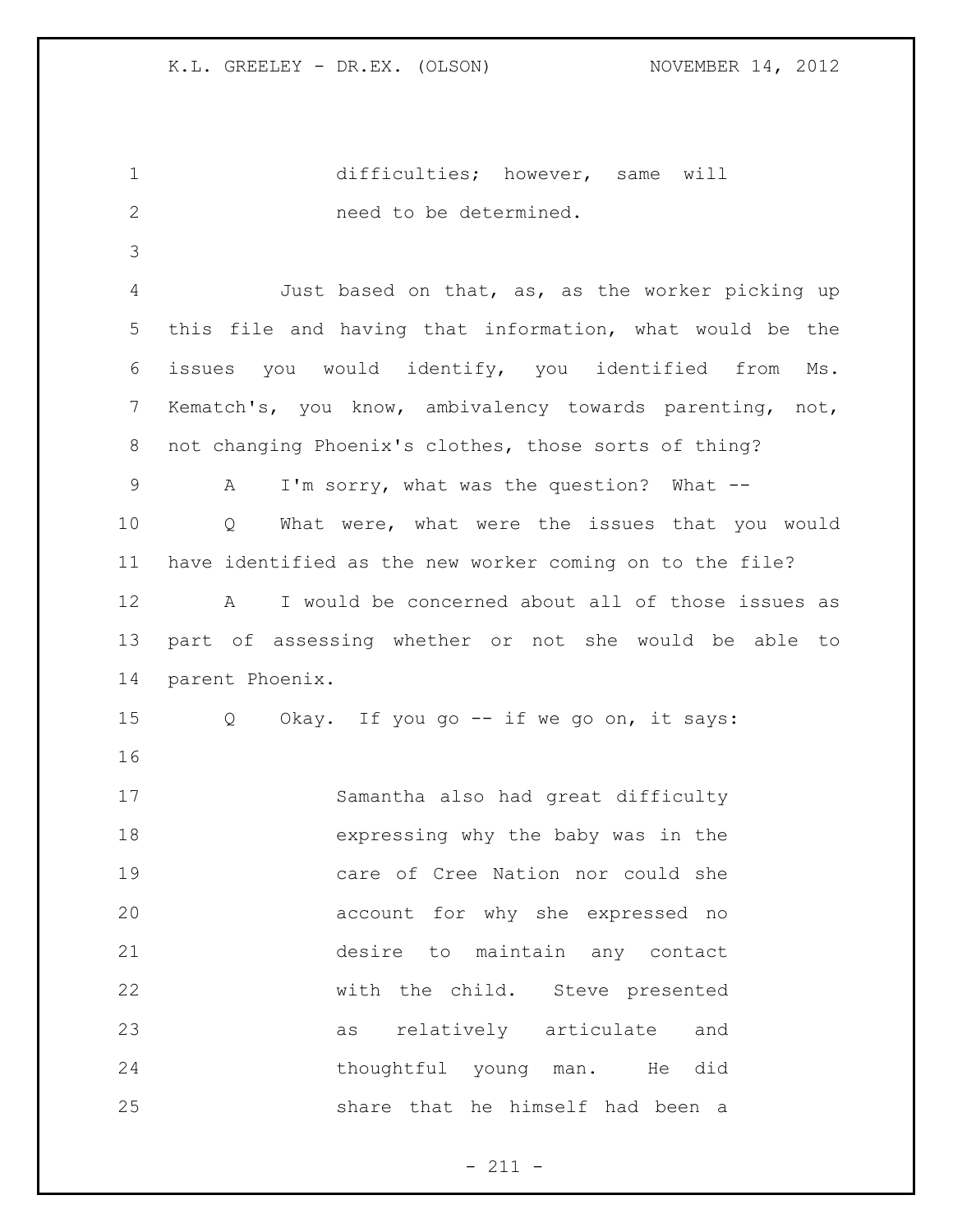child [inaudible] in Winnipeg Child and Family Services. He was not prepared to consent to review of his sealed file. The couple denied any domestic violence or substance abuse. [Says] On May 5, 2000 the couple consented to a three-month temporary order for Phoenix. The 10 following plan was agreed to. Now, this, this was still before your involvement in the file? A Yes. Q Okay. And so this, this plan, when you took over the file, was already in place? A Right. Q Okay. And the plan was for a three-month temporary order of guardianship: 21 Then this agency will await further case history from Cree Nation CFS and incorporate same into the ongoing case plan.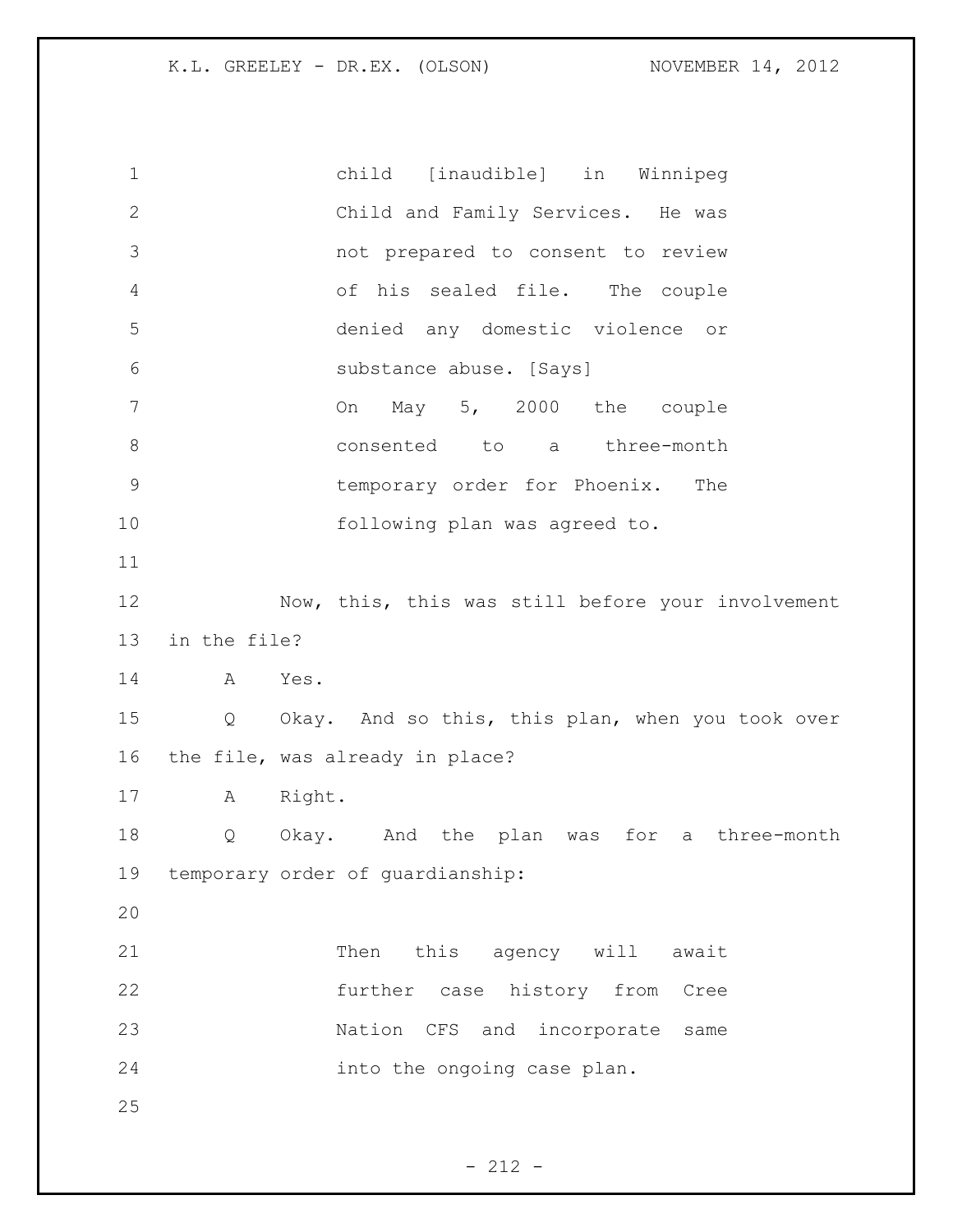1 That, that part of the plan suggests that once that information came from Cree Nation, further modifications to the plan might be required. Is that how you would --

A Possible.

Q Okay.

 A When they write that it usually means that the next worker, they're suggesting that the next worker then review that information and consider it as whether or not it would change the plan or wouldn't change the plan. Maybe there's new information in there that wasn't available, et cetera.

 Q Okay. And so that you, you being the next worker on the file, you took that as a signal to --

 A That I should review the information that was available from Cree Nation.

Q Okay. And then it says:

 Some form of psychiatric/ psychological assessment will need 21 to be undertaken with respect to Samantha. This is to be arranged by the agency or the couple with agency approval.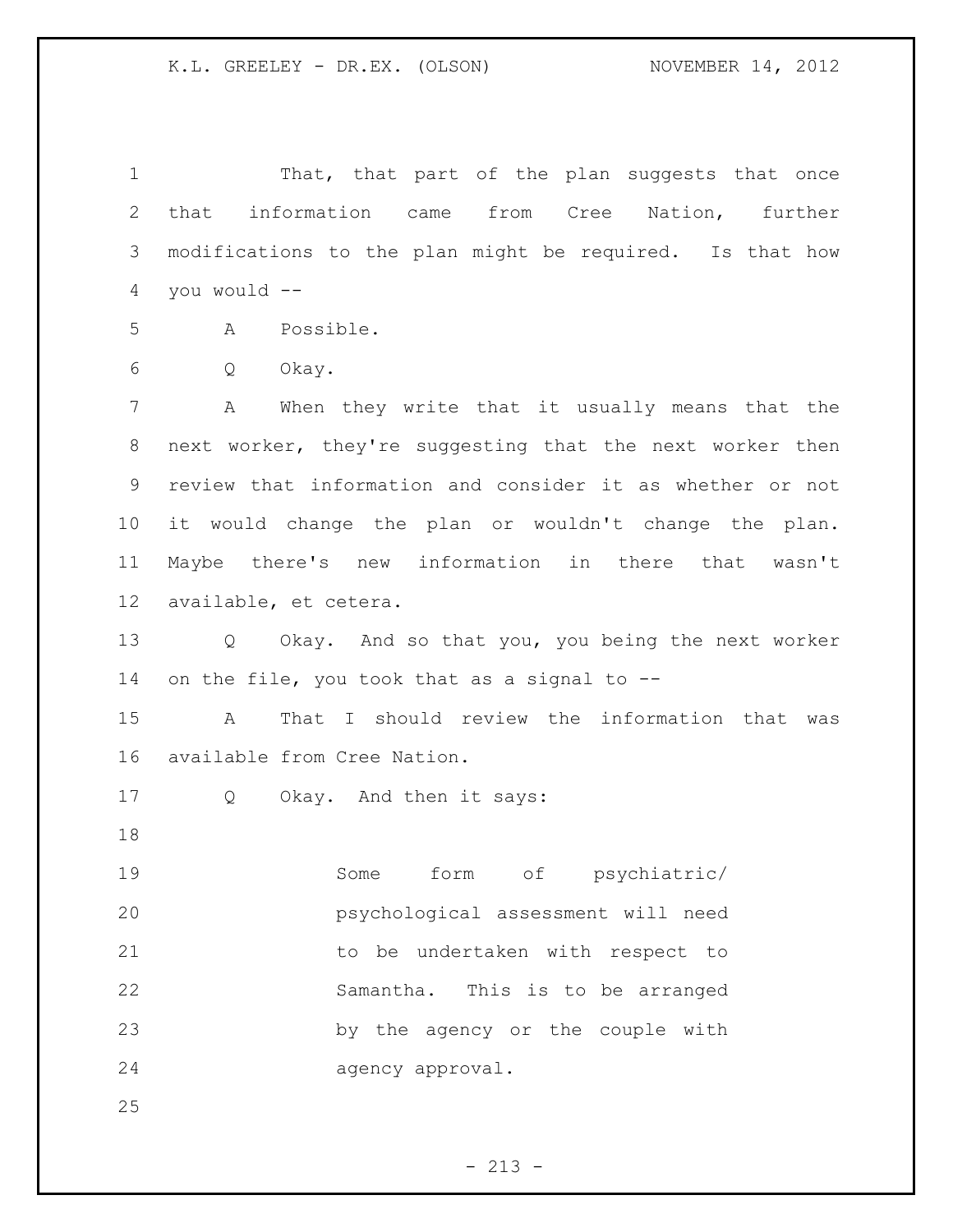What did you understand that to be?

 A That, that Samantha would be required to undergo either a psychiatric or psychological assessment. Based on what I had read, it would have likely been because of her presentation to the workers, reference to her flat affect and being stoic. This to be arranged by the agency or the couple with agency approval. Either/or typically. So if the couple found a psychologist or Samantha found a psychologist that she really wanted to see and the agency approved, that would be okay. Or if she couldn't find one, then the agency could seek one out. It was just so that it wasn't determined who had to do it as long as someone did.

 Q Okay. When you say you suspect it was to do with a flat affect or being stoic, what about the issues of parental capacity and parental motivation. Would, would those not be something that would lend themselves to a psychological assessment?

18 A My understanding, when I got the file, was that the concern and the desire for her to have a psychological assessment was around how she was presenting, and with regards to hiding the pregnancy, being with the flat affect and stoic. They weren't -- we weren't looking for a parenting capacity assessment, just --

Q Okay.

A -- an assessment of Samantha and how she was

 $- 214 -$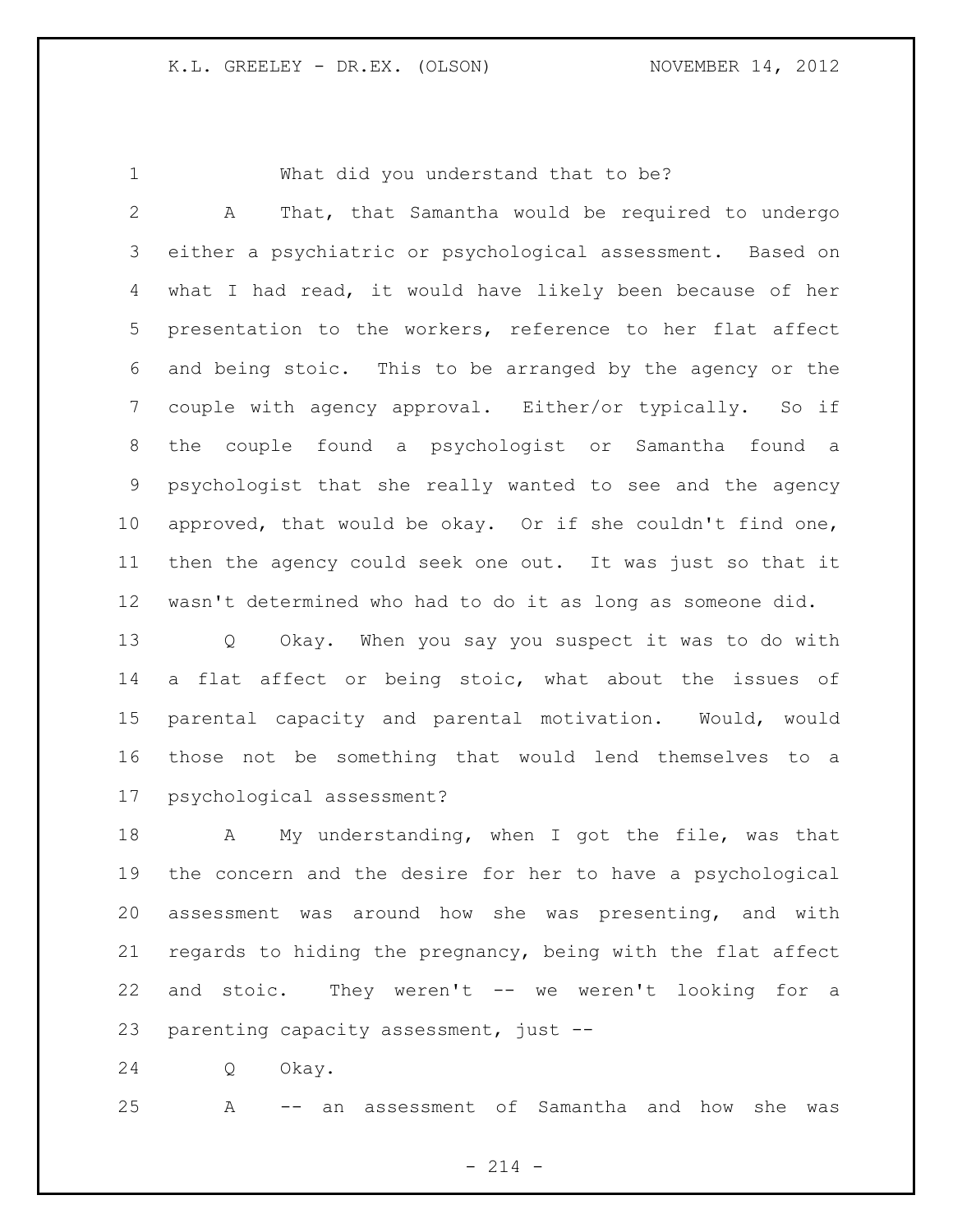functioning.

 Q So sort of a mental capacity of Samantha; is that, is that right, a ...

 A Yeah. Talking about her emotional wellbeing, I guess.

 Q Okay. And it just -- how would that be relevant to her ability to parent Phoenix in a safe manner?

 A Because as a social worker you would want to incorporate if someone had any issues with their emotional wellbeing and how that would possibly impact their ability to parent. So it may or may not impact their ability to parent but it would be information you'd want to have and consider.

 Q Did you consider having a -- and I know you didn't come up with this plan, but when you took over the file --

A Um-hum.

 Q -- did you consider obtaining a parental capacity evaluation?

A Not that I recall at the time.

 Q So that wasn't even a consideration in your mind? A I don't remember specifically. I don't remember reading anything about that specifically.

 Q Is that something that would have been open to you?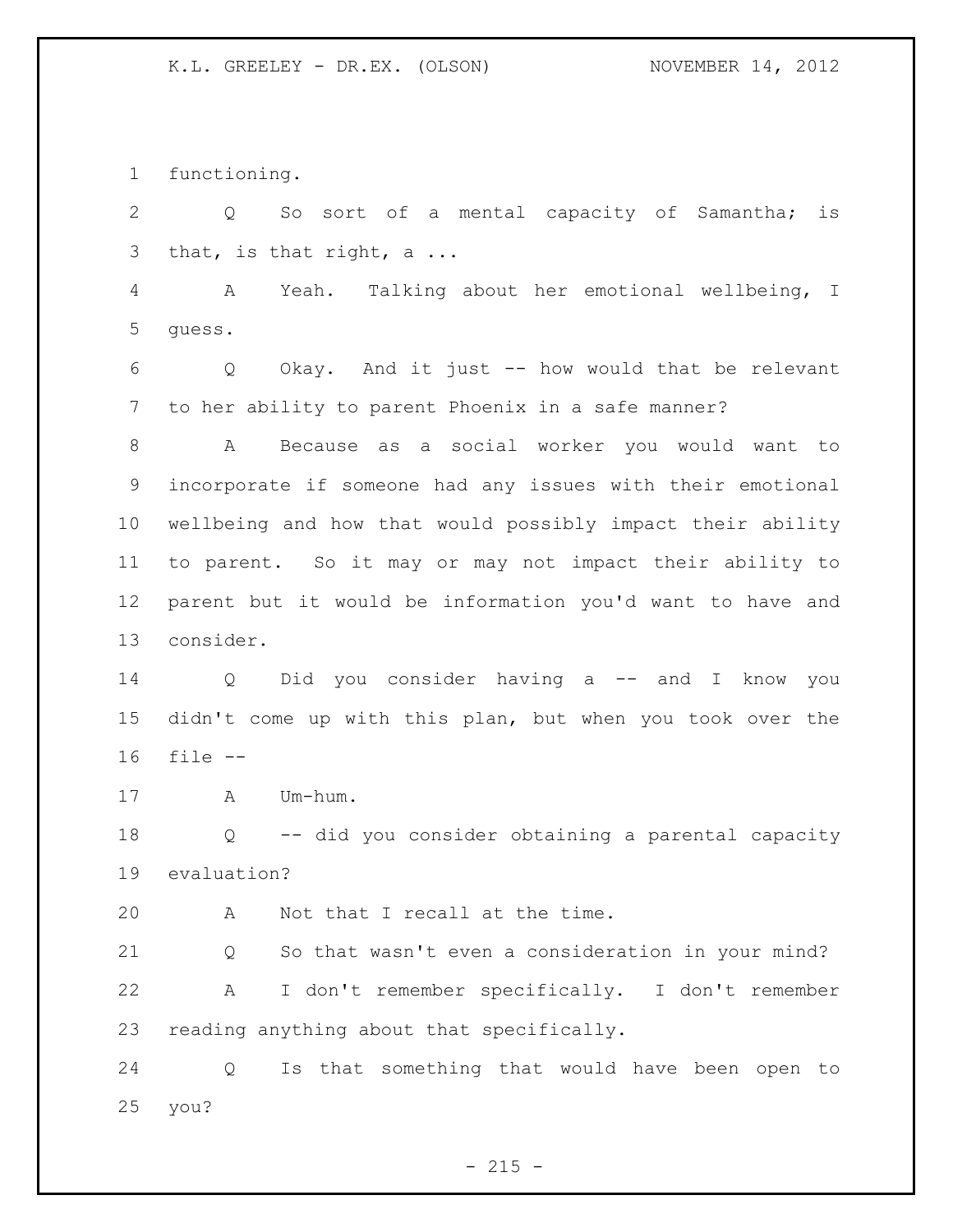1 MR. RAY: Just, just for the record, perhaps when you -- confirm for the witness, when you say "parental capacity assessment", you're talking a parental capacity assessment conducted by a psychologist and not necessarily a capacity assessment conducted by a social worker? A I was going to ask what that, what that meant because it's, it's a term -- 8 MR. THATCHER: Okay, just -- MR. OLSON: -- I just think the witness can define. THE WITNESS: Okay. For me, when a file talks about a parenting capacity assessment, that's a specific assessment that's done, usually by a psychologist. It's done over a number of days, sometimes weeks. It involves meetings, the psychologist or psychiatrist, meeting with the parents, observing visits between the parents and the children, sometimes meeting with the children, making their own observations. And then that particular professional will create a parenting capacity assessment, which is a written document, and share it with the agency. BY MR. OLSON:

 Q Okay. And what, what -- typically, what's the purpose of those, those documents, the reason for having them conducted?

 $- 216 -$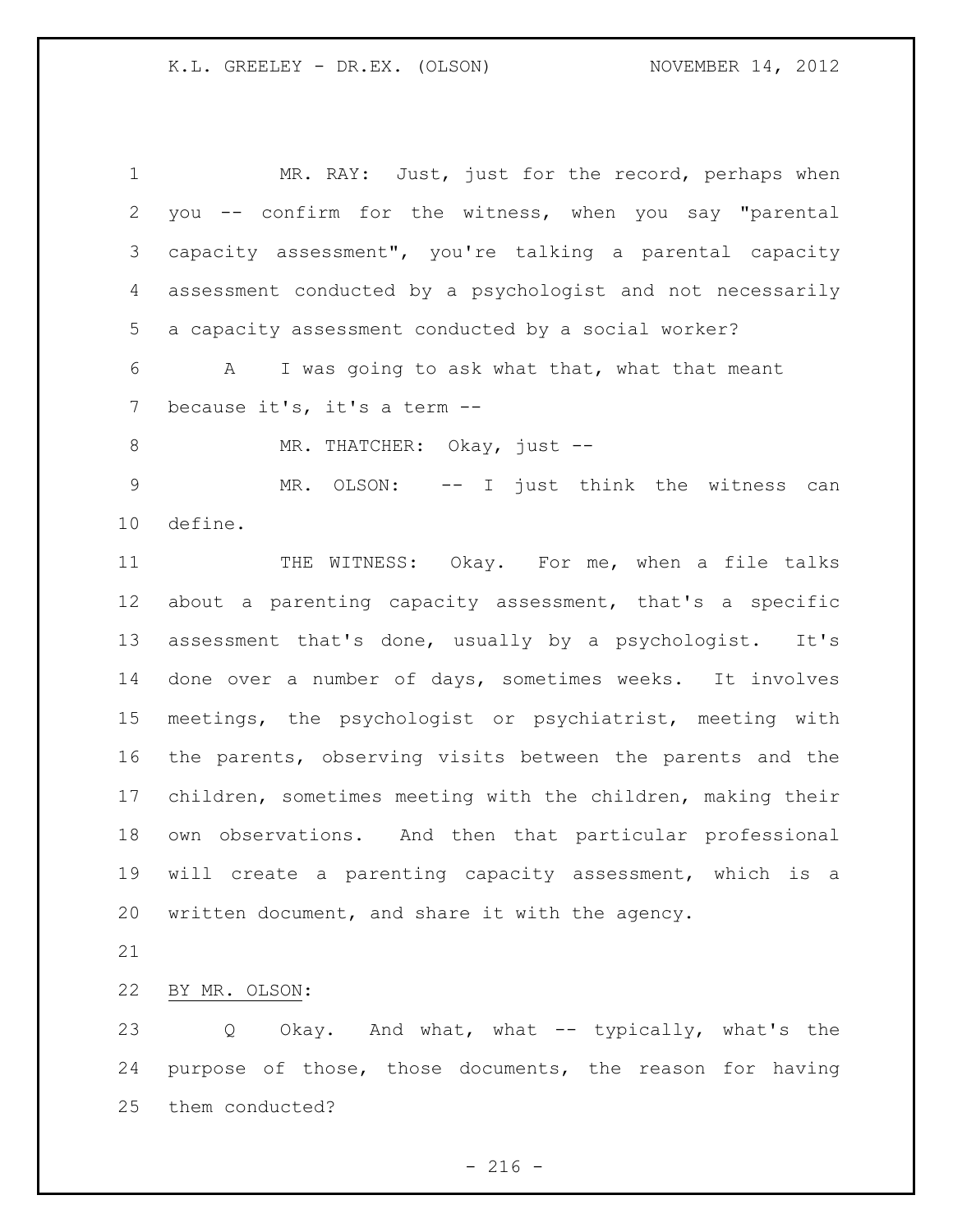A In my experience, typically they were when children were in care and had been in care for a long time and there was serious concerns about the parent's ability or capacity to parent. Q Um-hum. A And they were decided on case by case. Q Okay. A There wasn't any, any one particular type of case or anything like that. It was a case by case decision made as to whether or not a parenting capacity was necessary. Q It seems to me, as a lay person, just given the facts of this particular case, that that would be the sort of thing you'd want to have done in this case, is -- 14 A Not necessarily, no. Q Okay. And why, why not? Why not have a parental capacity assessment done? A Because I can't remember specifically why we didn't go, didn't choose that or decide to do that at the time. In this particular case, we had parents who were wanting to parent their child. They were showing us, over the time that I had the case, motivation to parent. They were working cooperatively with the agency. They were meeting all the expectations that were laid out in the plan and the, the agency was getting positive reports from the community. So we were proceeding with the plan as it was.

 $- 217 -$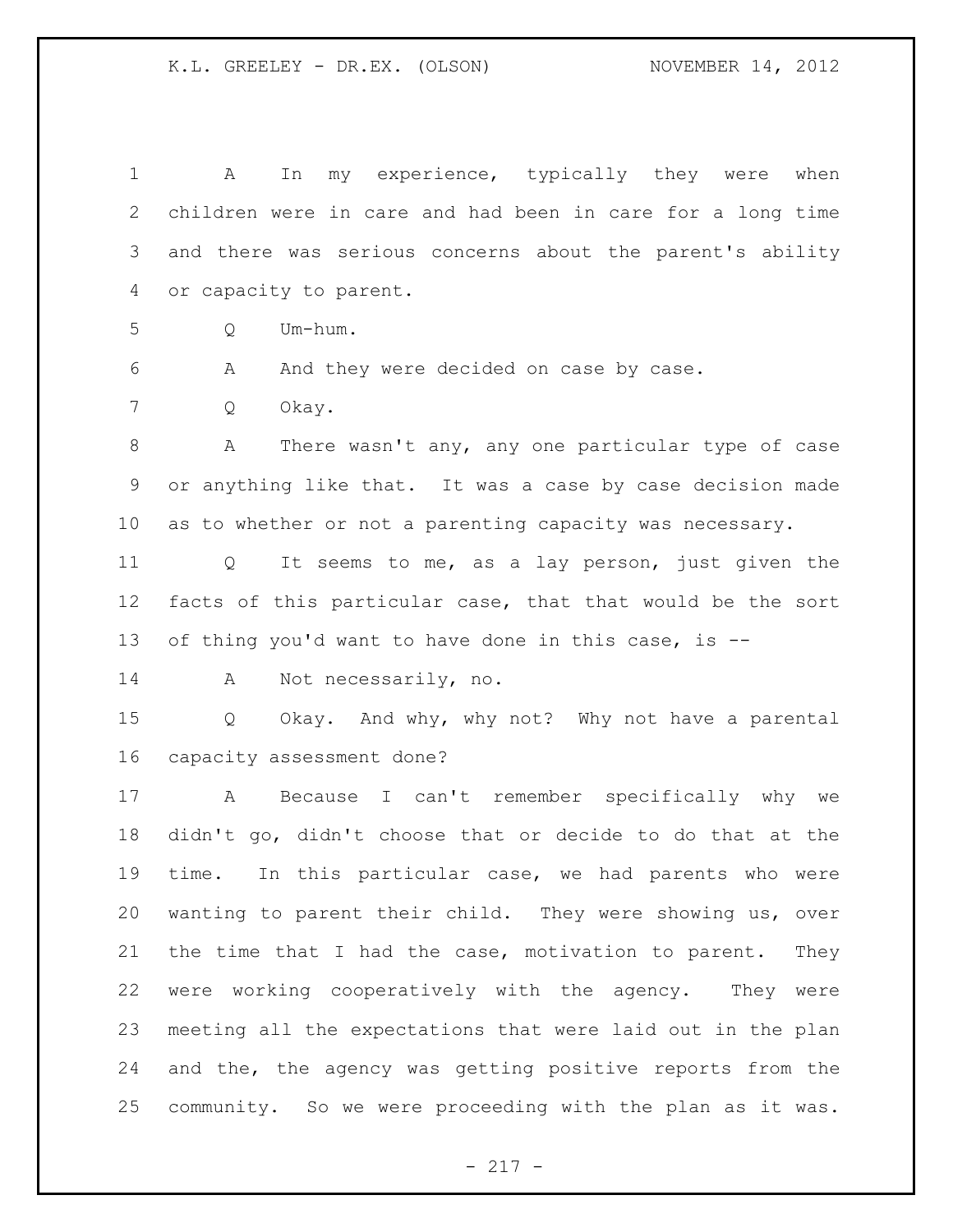K.L. GREELEY - DR.EX. (OLSON) NOVEMBER 14, 2012

 I can't remember specifically why we didn't consider a parenting capacity assessment. Q Okay. But just, just to be certain, that was an option that was open to you as a worker? A Those were done. However they were done, I can't remember. And as I said earlier, it was case by case, and how those decisions were made I don't specifically remember. Q Would they require a great deal or a lot more time from the social worker in terms of demands, demands on the social worker's time to have an assessment carried out? A Not necessarily. Q Okay. And when you say "not necessarily", I'm not sure -- A Well -- 16 Q -- what you mean. A The social worker was not the professional doing those parenting -- Q Right. A -- capacity assessments, it was another professional, a psychologist usually. Q Okay. A So the only -- so it would depend on how cooperative the parents were with the parenting capacity

assessor. So if you had parents that were very cooperative

- 218 -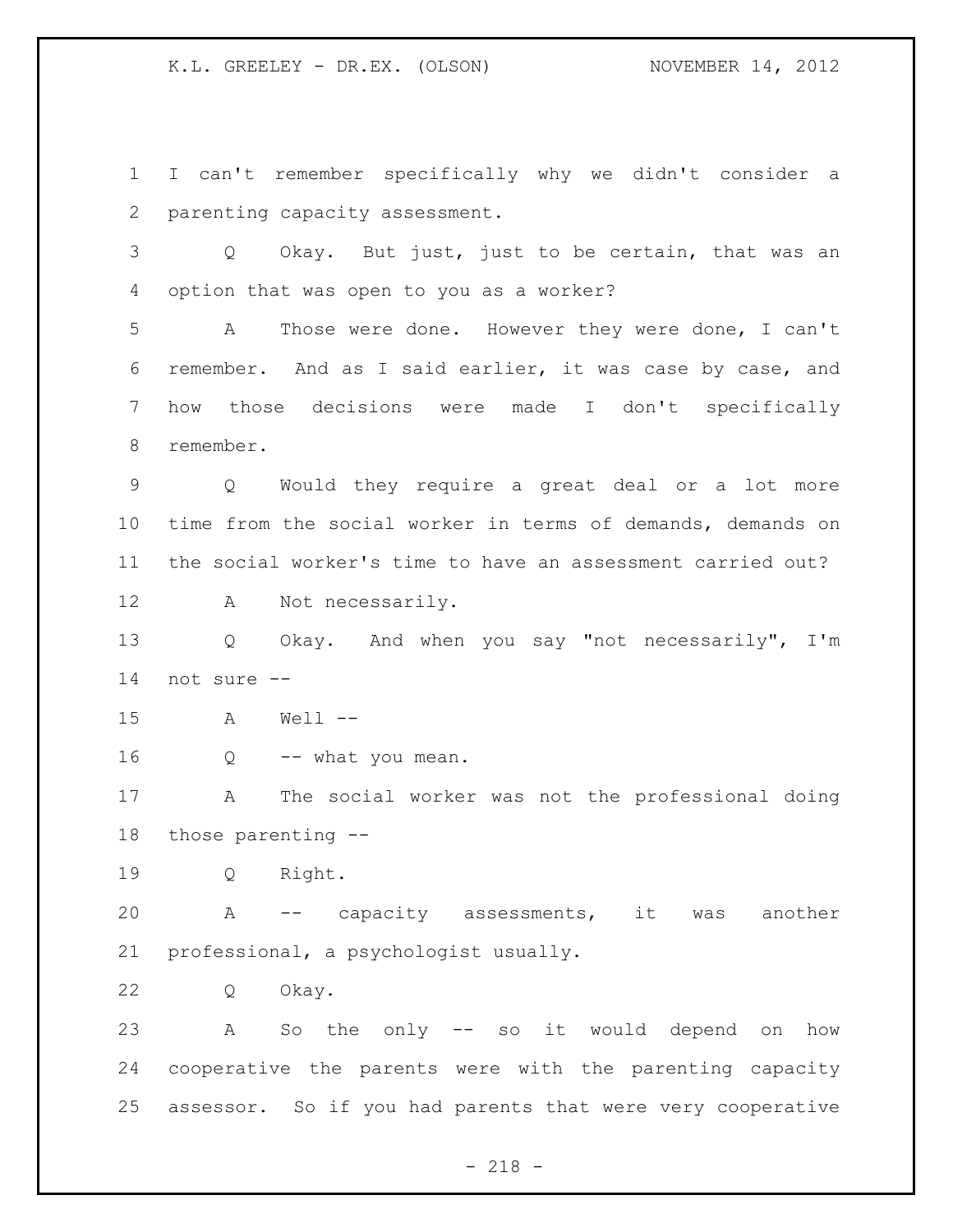K.L. GREELEY - DR.EX. (OLSON) NOVEMBER 14, 2012

 and were, you know, willing to meet with the assessor and making their own way there, then no, it might not take very much extra time from the search warrant. But if you had parents that were ambivalent or not wanting to, the social worker may need to get more involved in helping understand why they weren't transporting them, those kinds of things. So it really would depend on the family and the assessment 8 itself and what was required. Q But in any event, it wasn't, wasn't a consideration in this case? 11 A Not that I recall. Q Guess a natural question is, if, if you had considered it, it's something you would have made a note of? A I assume so, yes. Q The next part of the plan was that: 18 Both parents are to commence participation in an appropriate parenting program. Can you explain what that, what that means? Is that -- I mean, is that a common condition in these types of agreements? A Very common, yes.

 $-219 -$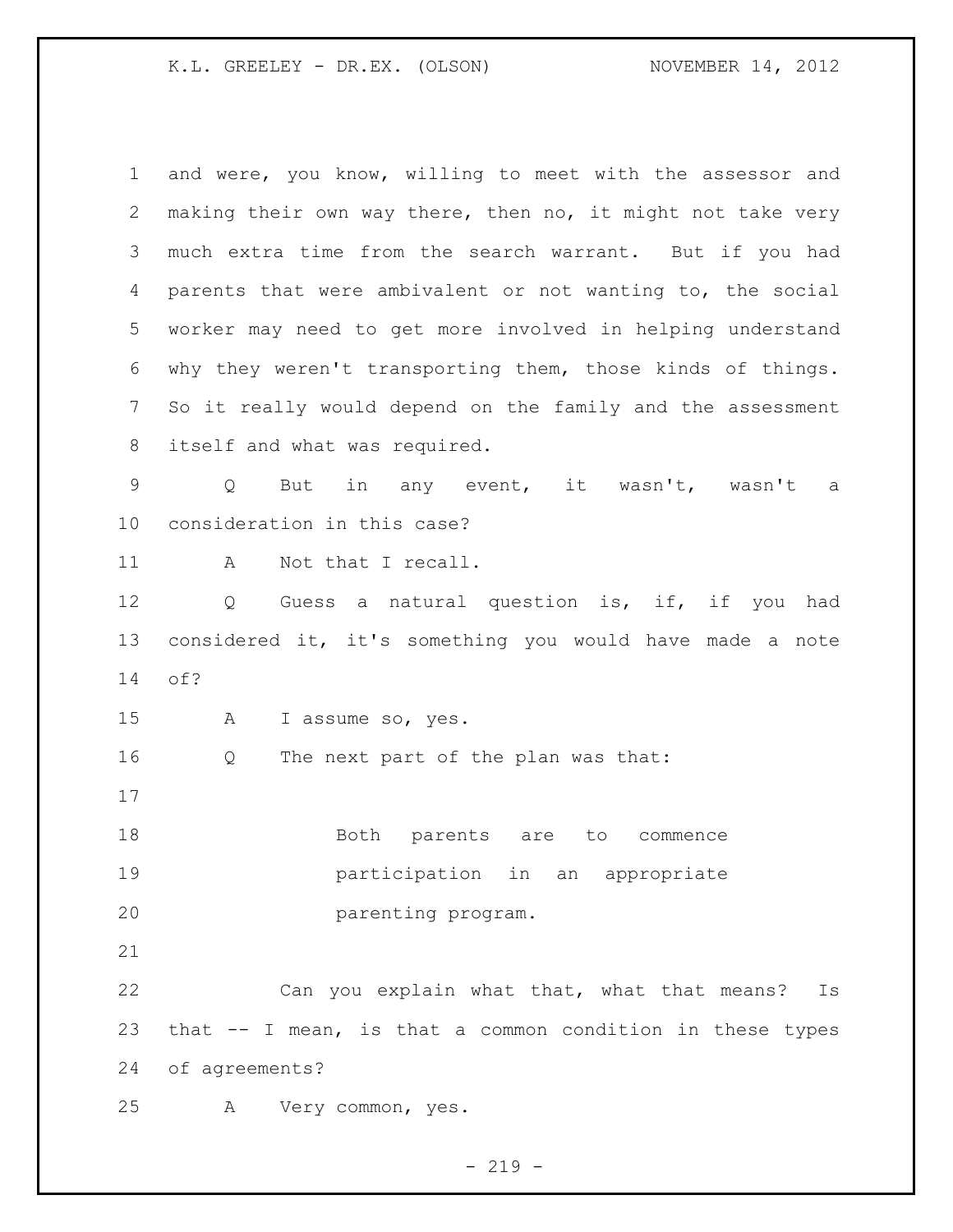Q Okay. Is it almost a matter of routine? A I don't know if I'd call it routine but it's very common and it's often a requirement in a plan when a child is in care.

 Q And what sort of parenting program would be -- is -- would be appropriate at that time?

 A Typically, a program where the parents would attend on a regular basis where they could learn information about parenting, anything from, you know, how to change a diaper to child development issues, et cetera. There's different types of parenting programs out there, so ...

 Q Were there certain programs that were approved by Winnipeg Child and Family Services?

15 A I don't know that I would say approved, but there were certain programs that were run in different areas of the city that Child and Family Services typically suggested parents attend or directed them in that direction.

 Q So there weren't -- there wasn't a specific 20 program that was required to be attended by the parents; it was up to them?

 A As long as it was something that was appropriate, as I just said.

 Q And in this case, do you know whether the parents attended an appropriate parenting program?

 $- 220 -$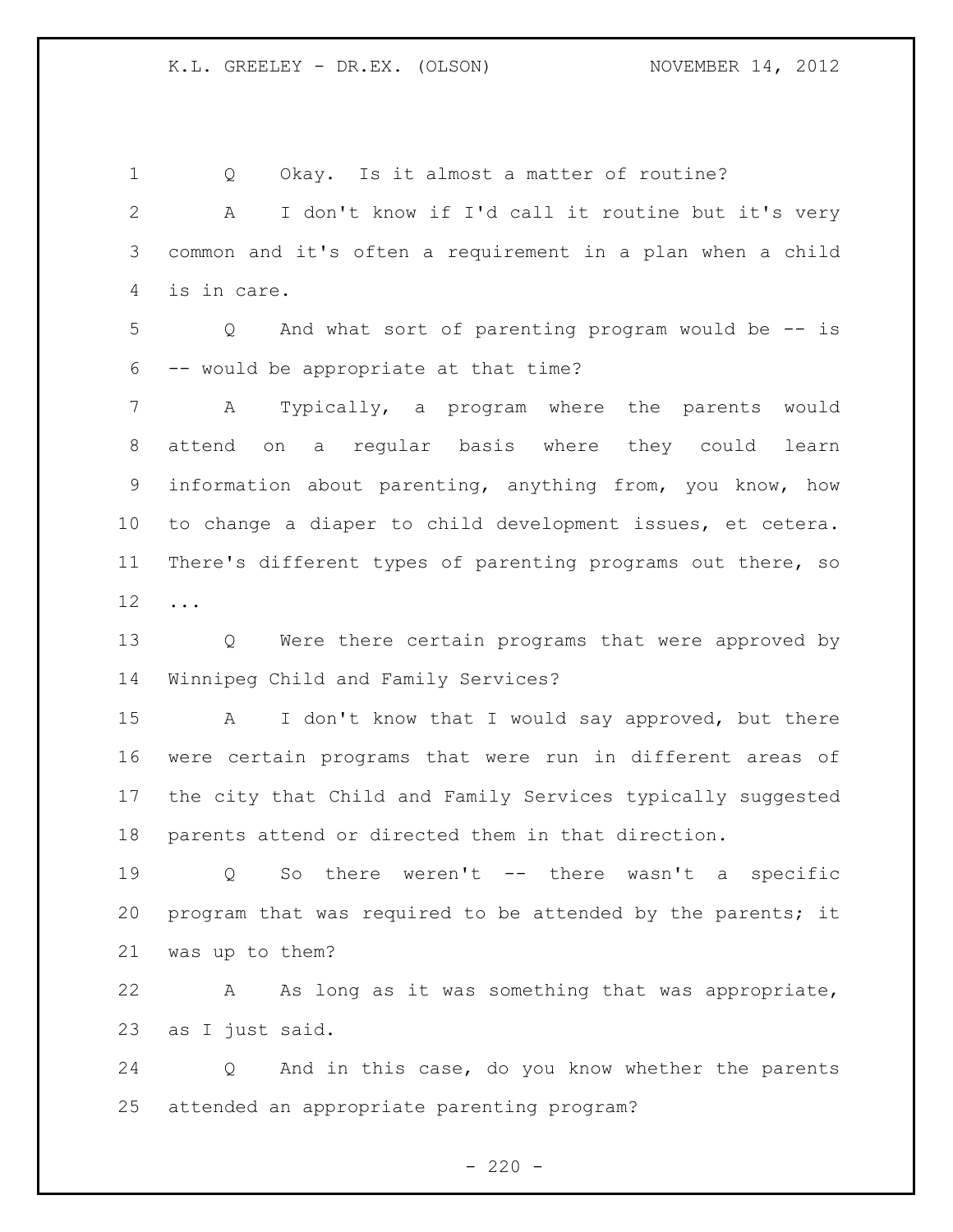A Yes. Q And you have: Both parents to attend all biweekly visits with Phoenix. A Right. 8 Q That's the next, next condition. A Right. All weekly visits. Q Sorry, all weekly visits. A Yes. Q And at that time, was Phoenix still in care? 13 A Yes. This was at the time -- this was in May, when the conditions were created as part of the three-month temporary order. Q And then it says: The case plan also suggested that Steve's child-in-care file might need to be reviewed should he 21 agree to sign the appropriate 22 consents for same. We've discussed that already. A Um-hum.

 $- 221 -$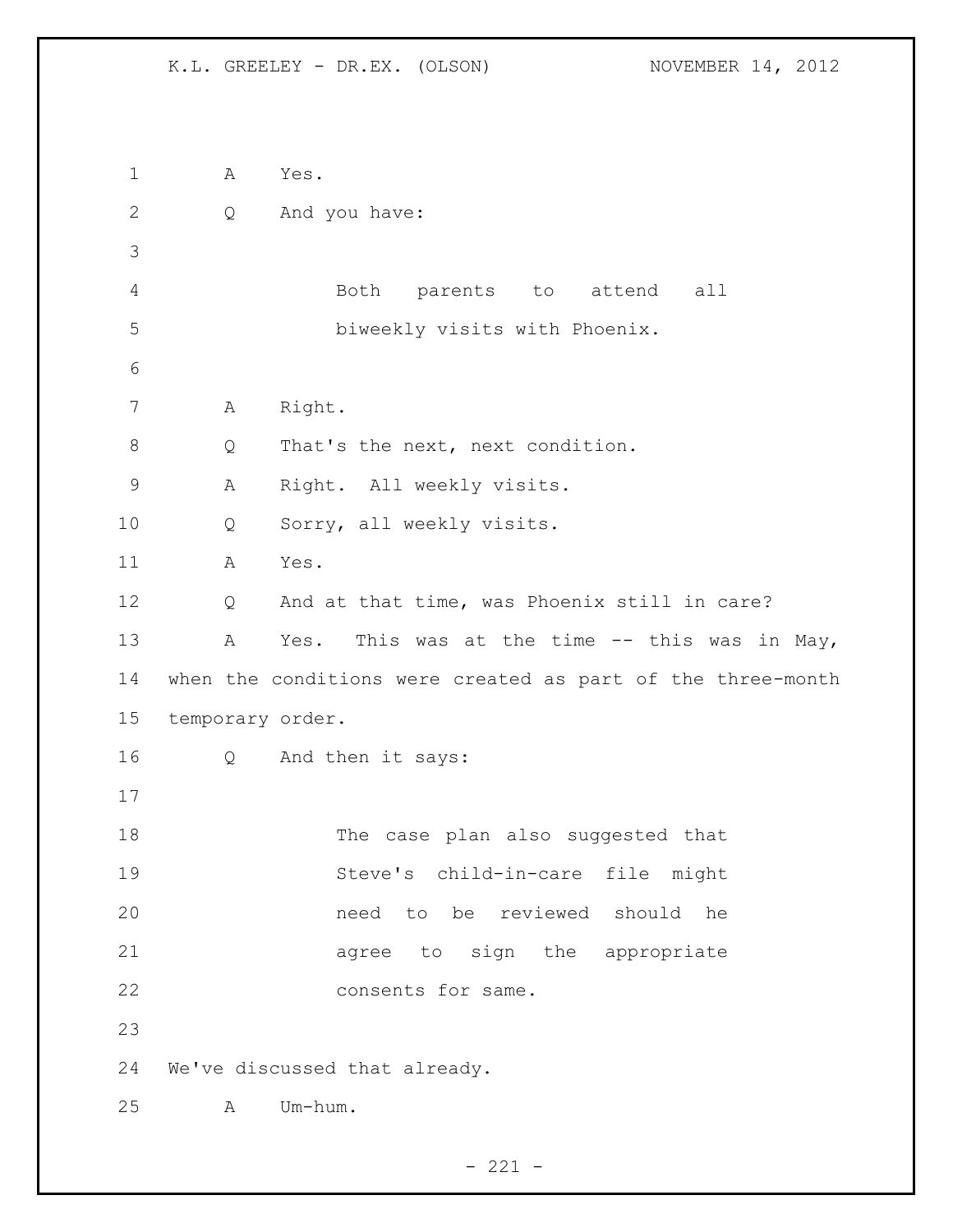Q Nikki Taylor planned to help Samantha locate a psychologist for assessment and Steve was to approach Andrews Street Centre regarding a parenting program. 8 So the -- first of all, the parenting program at Andrews Street Centre, was that, was that something that would be, meet with your approval? A I believe so. That's the one that they attended and ... Q Okay. And that was sufficient? 14 A As far as I can remember. Q Do you recall how you confirmed that they, in fact, attended that program? A I don't remember. Q You, you reviewed your notes. Is that something you were looking for, to see if there was any confirmation that they, in fact, attended the program? A I don't know that it was in my notes but I believe it was in my case summary that they completed the program. Q Did you have a regular practice in terms of following up to ensure that?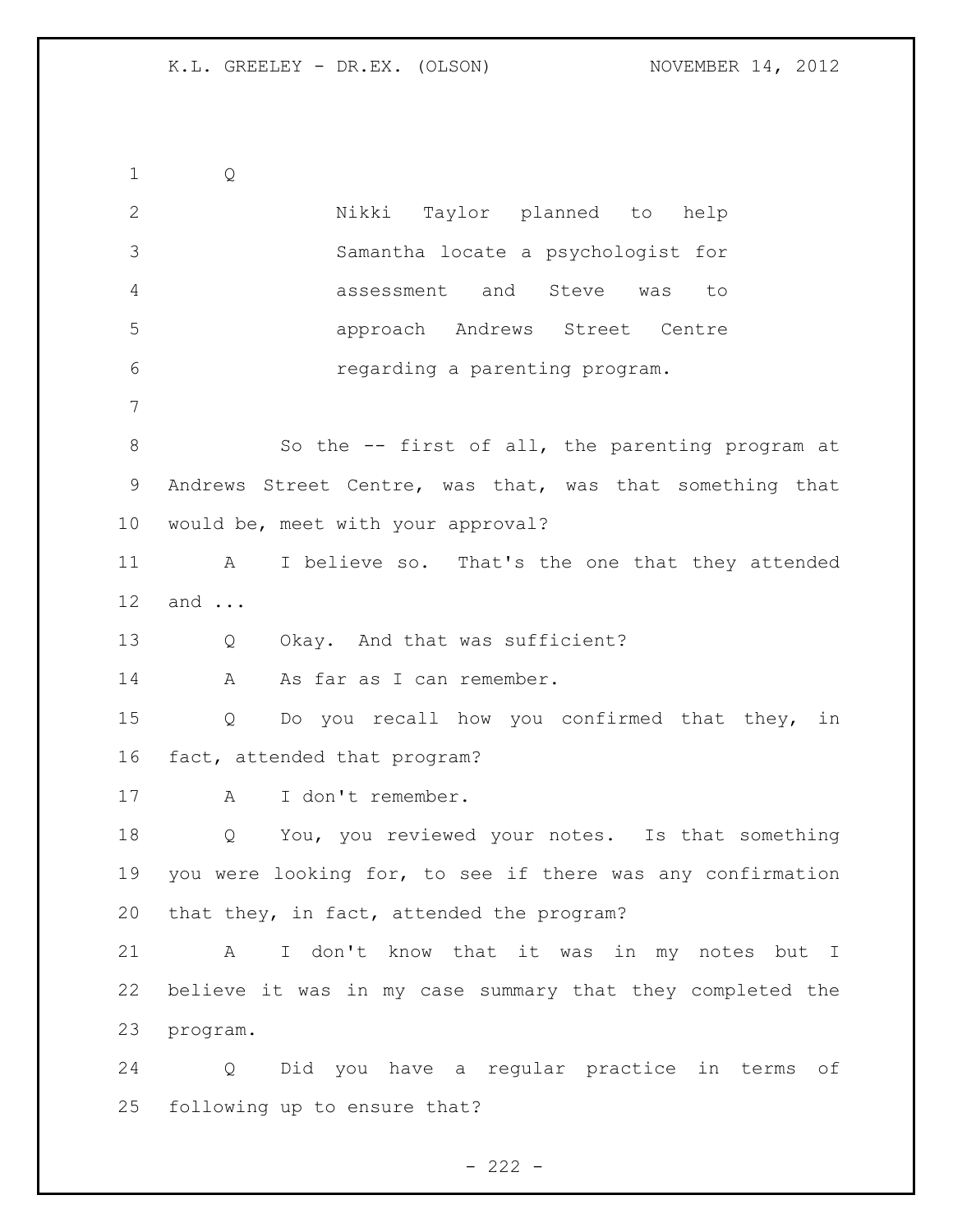Q Okay. And what was that practice?

A Yes.

 A Was to talk to the parents for them to tell me which program they attended, and to contact the centre or to, or, in this case, it may have been Nikki Taylor to help me confirm that they had completed the program. Q So you would have had someone other than the parents confirm? A I believe so, yes. Q Okay. 11 A That's my typical practice, yes. Q Okay. And then the plan to have Samantha locate a psychologist with the help of Nikki Taylor, was it typical that the client would actually look for the psychologist to do the assessment? A Not necessarily. As I said earlier, it would depend on -- every case is different. That's why the condition was written as it was written. Sometimes parents like to seek out their own psychologist, someone that they can find themselves that they're comfortable with. Other times parents are okay with the agency just finding somebody. In this case, Samantha and Steve both had Nikki Taylor as a strong advocate and support for them and they often used her to help them find help with whatever the issue was that they were -- whatever condition they were

 $- 223 -$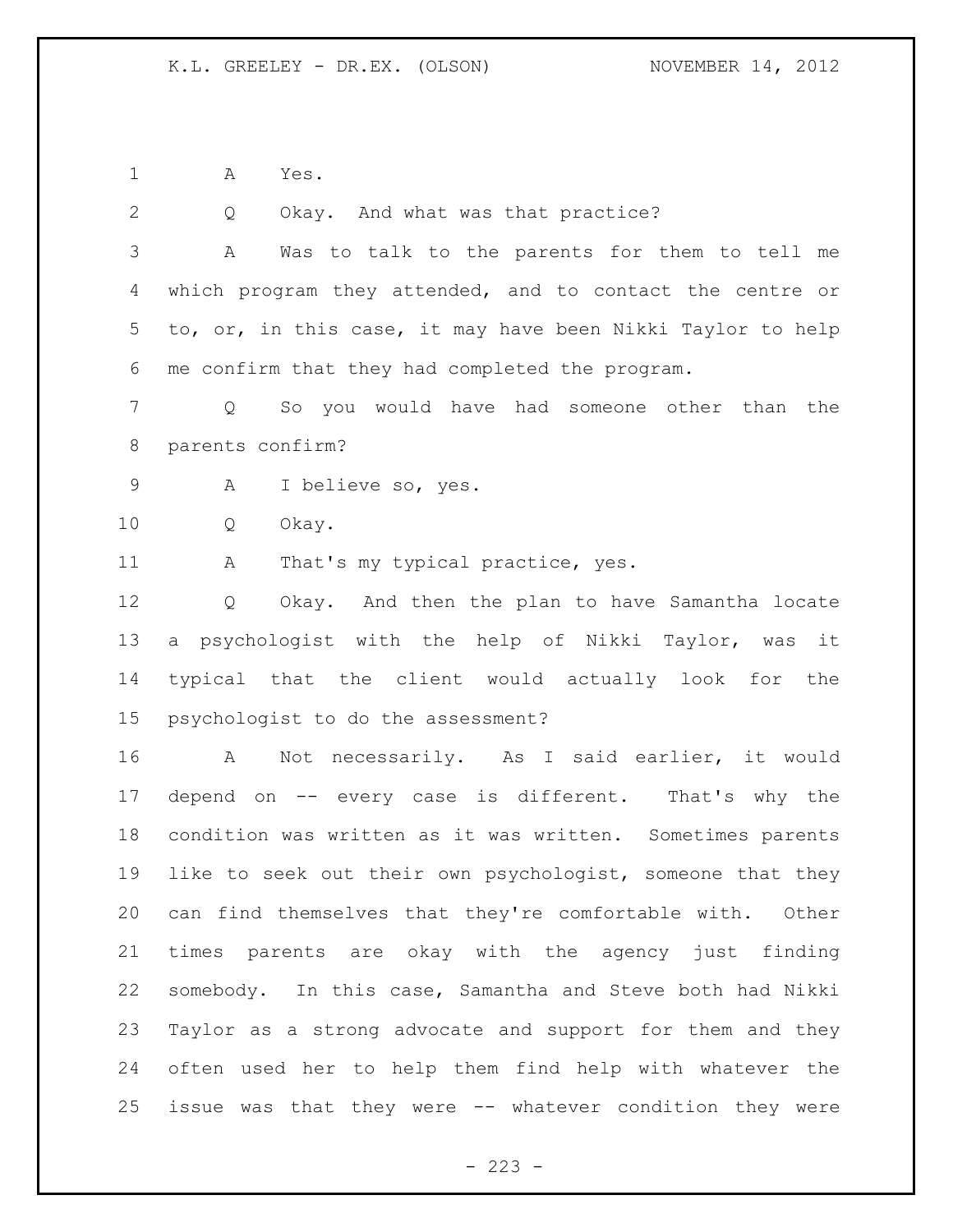trying to address.

 Q And were you involved in actually attempting to set Samantha up with a psychologist?

 A According to my notes, Samantha and Nikki were having some difficulty locating a psychologist, and I had a conversation with a Dr. Choptiany who is a psychiatrist, and I also spoke to and finally, in the end, arranged for Samantha to see Dr. Gary Altman, who is a psychologist.

 Q Okay. I'm just curious as to how -- it just seems odd to me that it would be left to Ms. Kematch, with the help of Ms. Taylor, to find a professional to conduct the type of plan that you wanted as a social worker. How were -- did you give specific instructions to Ms. Kematch or Ms. Taylor, or how did that work?

 A I don't remember specifically. But typically what happens, a is said, if a parent wants to take it upon themselves to try to find a psychologist, that's typically allowed by the agency. And then once the psychologist is located, the understanding is that the social worker would have to have a conversation with the psychologist or psychiatrist so that all the information that was necessary for them to consider would be shared.

 Q Did you give Ms. Kematch a list of psychologists or psychiatrists that might be contacted?

A I don't recall.

 $-224 -$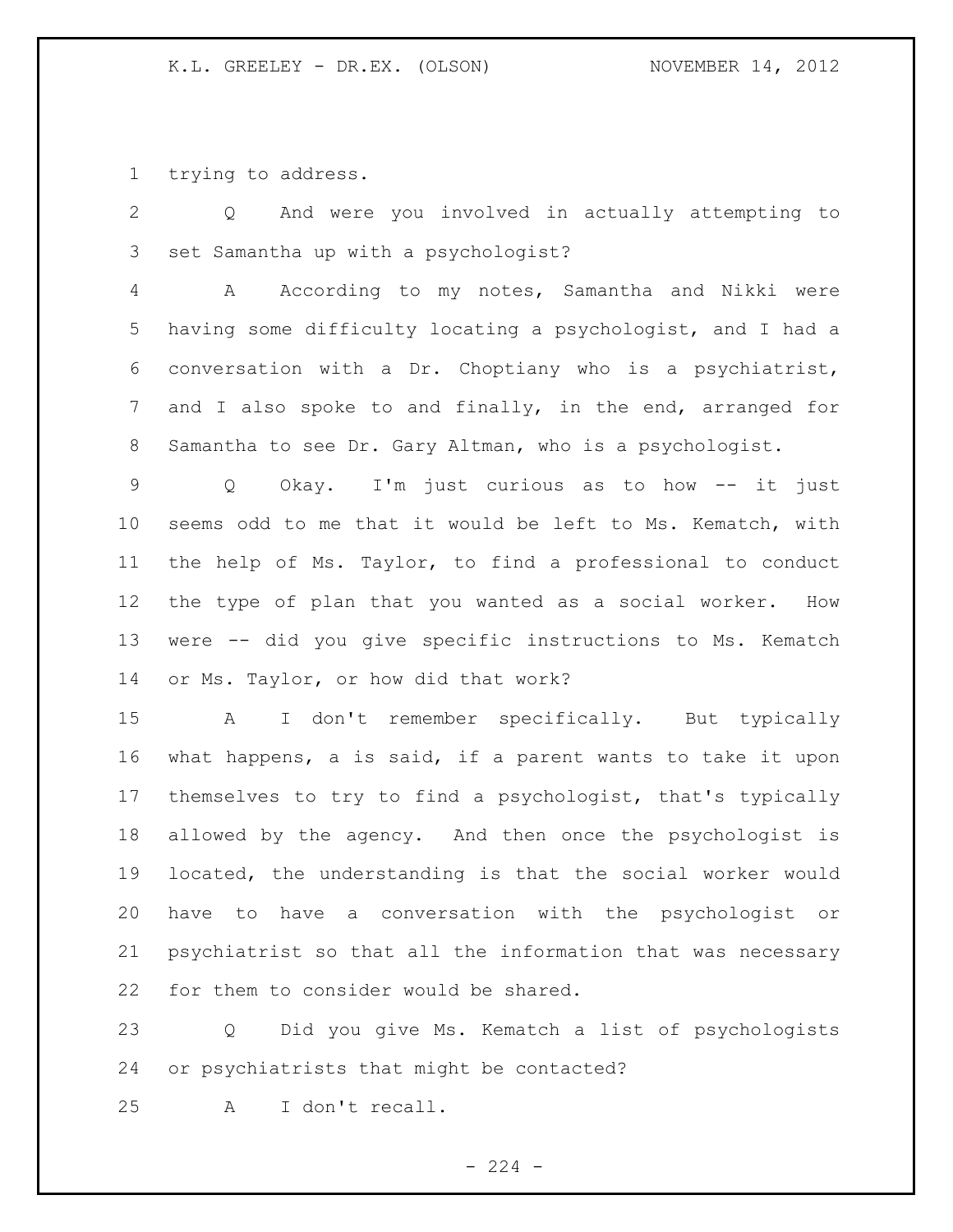Q Did you, did you give her any advice as to how she might locate a psychiatrist or psychologist? A I did. I believe I did, according to my notes. Because she was having some difficulty on there own there were some suggestions around different clinics that she could try, and I'd have to review my notes to say specifically which advise I gave her. 8 Q Okay. We can, we can come back to that later. Just in terms of the, ultimately who the expert would be, the psychologist or psychiatrist, is that someone that you would actually have to approve? A Pardon me, can you say that again/ Q Would you eventually have to approve of the psychologist or psychiatrist that did the assessment? A Yes, because it says so in the conditions, yeah. Q So it's not just that Ms. Kematch could go out and find anybody, it's -- A No. Q -- whoever she ended up finding -- A Um-hum. Q -- you'd have to approve? 22 A She would have to -- typically, what happens is the client would have to give the social worker the name of the psychologist. We would approve and then have a confirm with the psychologist.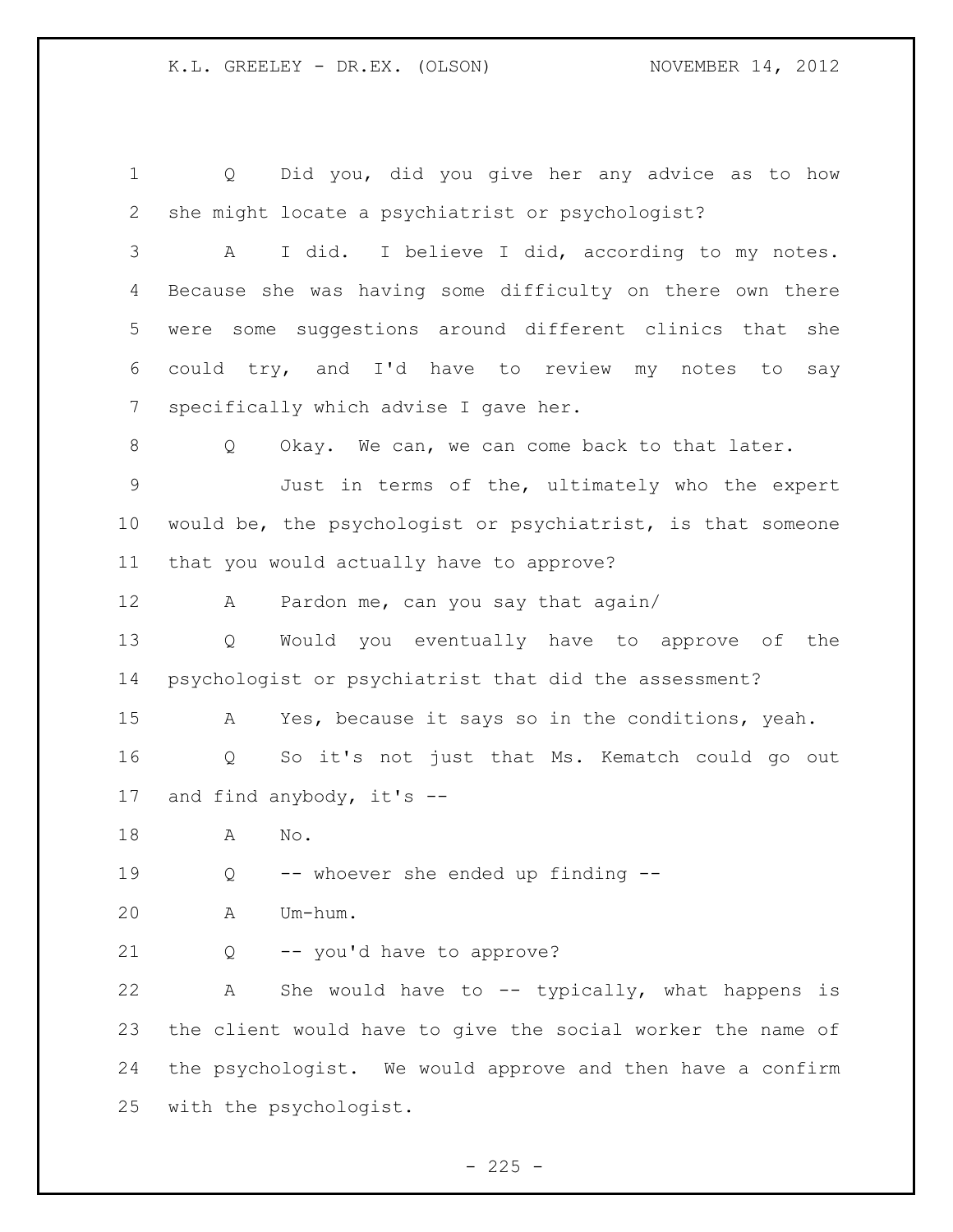Q And you said that you would give particular instructions to the psychologist; is that right? A I said I would give them information about what the agency's concerns were. Q Okay. And what information did -- well, eventually you said you connected with Dr. -- A Altman. 8 Q -- Altman? A Right. Yes. Q Who I believe is a psychiatrist? A Is he? Okay. Q And did you provide -- had you worked with Dr. Altman before? A I can't specifically recall. Q And did he meet -- do you recall if he met with your approval? A I assume he did given that that's who I eventually -- Q You located him. A -- connected him with -- or connected her with, yes. Q But it was you who arranged the, the meeting with Dr. Altman? A Yes, according to my notes. Q And do you recall what information you gave him?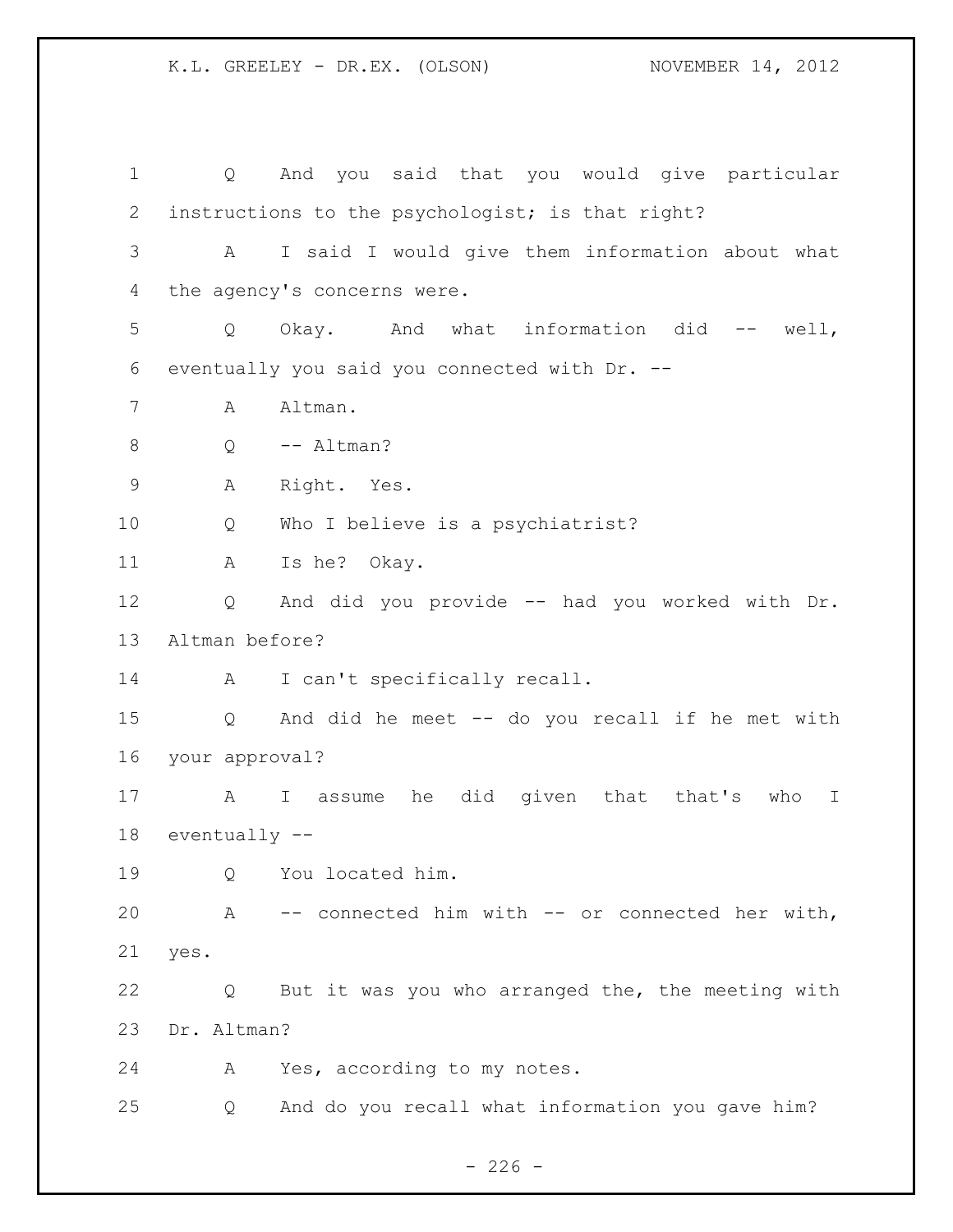1 A I don't specifically recall that, but it's all in 2 my notes. 3 MR. OLSON: Mr. Commissioner, I think I'll still 4 be quite a while with this, with this witness. I wonder if 5 it's a good time to break for the day. It's 4:30. 6 THE COMMISSIONER: Doesn't Mr. Ray want to speak 7 to you? 8 MR. RAY: If Mr. Olson was going to continue 9 questioning, I just wanted to point something out to him, 10 that's all. 11 THE COMMISSIONER: So there's --12 MR. RAY: If we're stopping, I don't --13 THE COMMISSIONER: Nothing you want to raise now? 14 MR. RAY: There's nothing I have, no. 15 THE COMMISSIONER: All right. All right. It is 16 4:30 so this witness is scheduled to be here for the full 17 day tomorrow. 18 MR. OLSON: That's right. 19 THE COMMISSIONER: All right. We'll rise now 20 until 9:30 tomorrow morning. 21 MR. OLSON: Thank you. 22 THE COMMISSIONER: You be back here. 23 THE WITNESS: Yes. 24 THE COMMISSIONER: Thank you. We're adjourned. 25